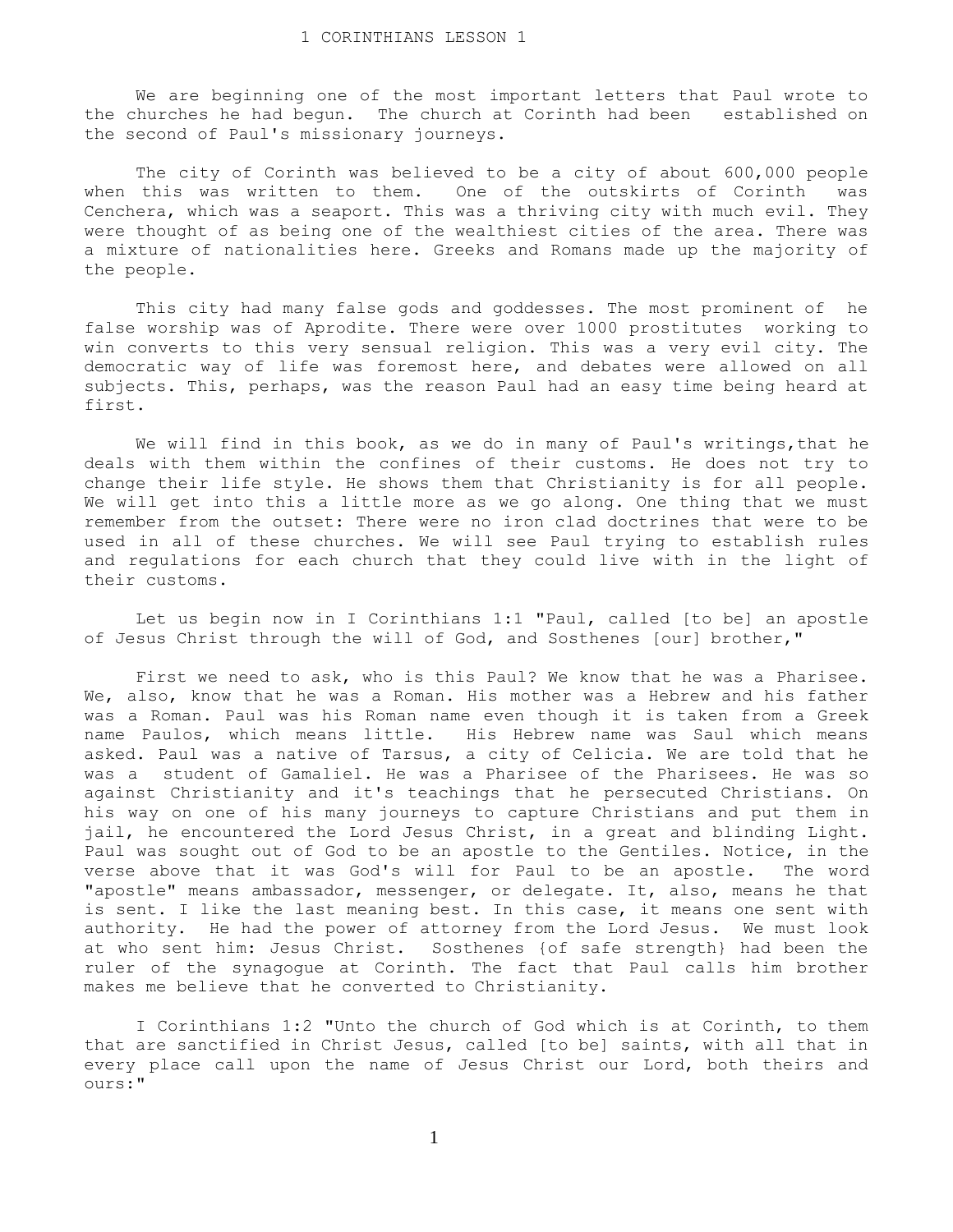We said before that this church had been established on Paul's second missionary journey. Notice that Paul writes this letter to individuals in the church at Corinth. In other lessons we have talked about the word "sanctified" meaning set aside for God's purpose. Another meaning is to make holy. Notice, how they are made holy. It is in Christ Jesus. Saints means sacred, blameless, or religious. Saints are all, in every place, who call upon the name of Jesus.

 I Corinthians 1:3 "Grace [be] unto you, and peace, from God our Father, and [from] the Lord Jesus Christ."

 Grace is one word that is really hard to explain, because it is so all forgiving. It means unmerited favor. The grace of God toward man is unexplainable. It is really love to the utmost, and I might add, undeserved love. The grace of God toward man brings great peace. The only way to know real peace is in the Lord Jesus. I will just mention in passing, that the Father and Jesus are spoken of separately. Lord Jesus Christ is the true name of Jesus on the earth. Jesus means Saviour and Christ means the Anointed One. When you couple that with Lord, you have said a lot. All agree, who are not even Christians that He was the Anointed One. They cannot deny the miracles. The next step is accepting Him as your Saviour. The ultimate is when you know Him as your Lord.

 I Corinthians 1:4 "I thank my God always on your behalf, for the grace of God which is given you by Jesus Christ;"

 Paul feels very grateful to God for the church He allowed him to begin here in Corinth. These people, even though they were sinners, were very receptive to the message God had given them through Paul. Paul was always careful to give whatever thanks there was to God. We will find that people who are caught up in sin, and know they are, are easier to reach for God than the educated who want to analyze everything. This is why the Lord Jesus said that harlots and publicans would go into the kingdom quicker than the religious. Matthew 21:31 "Whether of them twain did the will of [his] father? They say unto him, The first. Jesus saith unto them, Verily I say unto you, That the publicans and the harlots go into the kingdom of God before you." Matthew 21:32 "For John came unto you in the way of righteousness, and ye believed him not: but the publicans and the harlots believed him: and ye, when ye had seen [it], repented not afterward, that ye might believe him." The self righteous did not even know they needed to repent. The harlots and publicans knew they had sinned, and asked, and got forgiveness for their sin.

 I Corinthians 1:5 "That in every thing ye are enriched by him, in all utterance, and [in] all knowledge;"

 The only knowledge worth having is that which the Lord sends to us through His Word and is explained to us by His Holy Spirit. We explained that knowledge is accumulated learning. That is the reason it is so important to study the Bible every day. In this particular instance, the word enriched means to make wealthy. Notice, that these riches are not of money, but of ability to utter, or speak.

 I Corinthians 1:6 "Even as the testimony of Christ was confirmed in you:"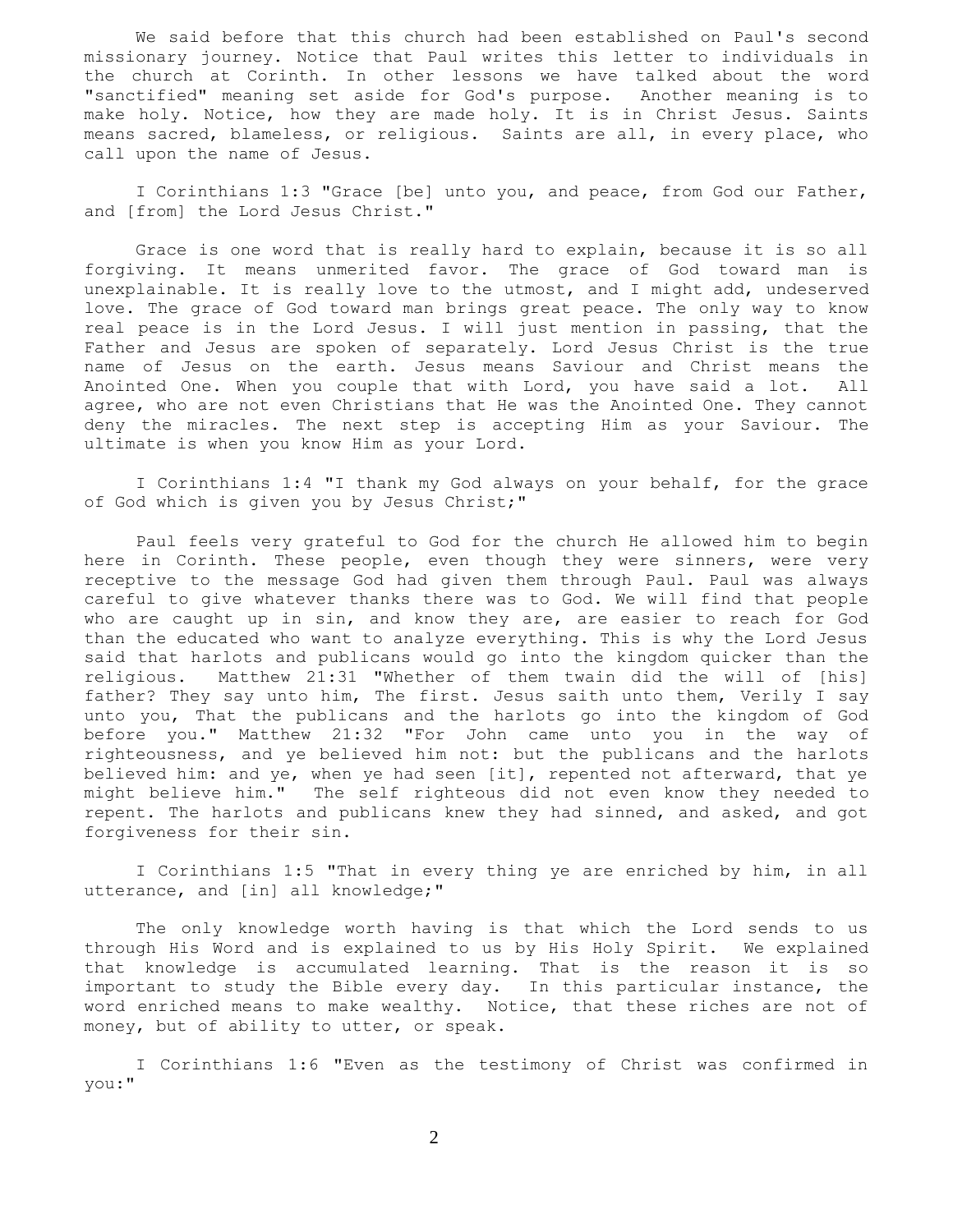Perhaps, this just means that they became Christians and testified of the Lord Jesus Christ.

 I Corinthians 1:7 "So that ye come behind in no gift; waiting for the coming of our Lord Jesus Christ:"

 This is speaking of the ability to minister in a given area. The five fold ministry of the church was active here. They were not just sitting around waiting for the coming of the Lord, but were using the gifts of the Spirit that the Lord had given them to help them minister.

 I Corinthians 1:8 "Who shall also confirm you unto the end, [that ye may be] blameless in the day of our Lord Jesus Christ."

 All have sinned and come short of the glory of God. This is speaking of the fact that the penalty for their sin had already been paid by the shed blood of the Lord Jesus Christ. Now, they could come boldly before the throne of God, and they would be just as if they had never sinned. They are blameless, because they are washed in the blood of the Lamb. The day, spoken of here, is judgement day, when we all stand before the Lord to be judged. He will find us not guilty of any sin, if we are His.

 I Corinthians 1:9 "God [is] faithful, by whom ye were called unto the fellowship of his Son Jesus Christ our Lord."

 I believe the important word in the Scripture above is fellowship. here are three Scriptures in 1 John that can say this much better than I can. I John 1:3 "That which we have seen and heard declare we unto you, that ye also may have fellowship with us: and truly our fellowship [is] with the Father, and with his Son Jesus Christ." I John 1:6 "If we say that we have fellowship with him, and walk in darkness, we lie, and do not the truth:" I John 1:7 "But if we walk in the light, as he is in the light, we have fellowship one with another, and the blood of Jesus Christ his Son cleanseth us from all sin." We see a closeness, here, with the Lord Jesus. Fellowship, in the verse above, means union. God is faithful and will do everything He promised to do. Many are called, but few are chosen. In fact, all are called, but only those who receive Jesus as Saviour and Lord are chosen.

 I Corinthians 1:10 "Now I beseech you, brethren, by the name of our Lord Jesus Christ, that ye all speak the same thing, and [that] there be no divisions among you; but [that] ye be perfectly joined together in the same mind and in the same judgment."

 We are told that on the day of Pentecost, when the wind of the Spirit came, they are of one accord. Paul has begun to show them of the error in their church. First of all, he explains that they must be together, that division is not what God would have. If they are truly in Christ Jesus, then they would be one in Him. Paul is explaining to them that there is one message from God that saved them, and they must stick with that message. We have discussed how many times people will hang on to one or two of their habits sometimes when they come to Christianity, and will try to teach that along with Christianity. This is the way false doctrines come into the church. In our day, it is how Christian rock? creeped into our churches. Even Paul, unwillingly taught things that were a leftover from his teachings by Gamaliel. It is hard to unlearn some things.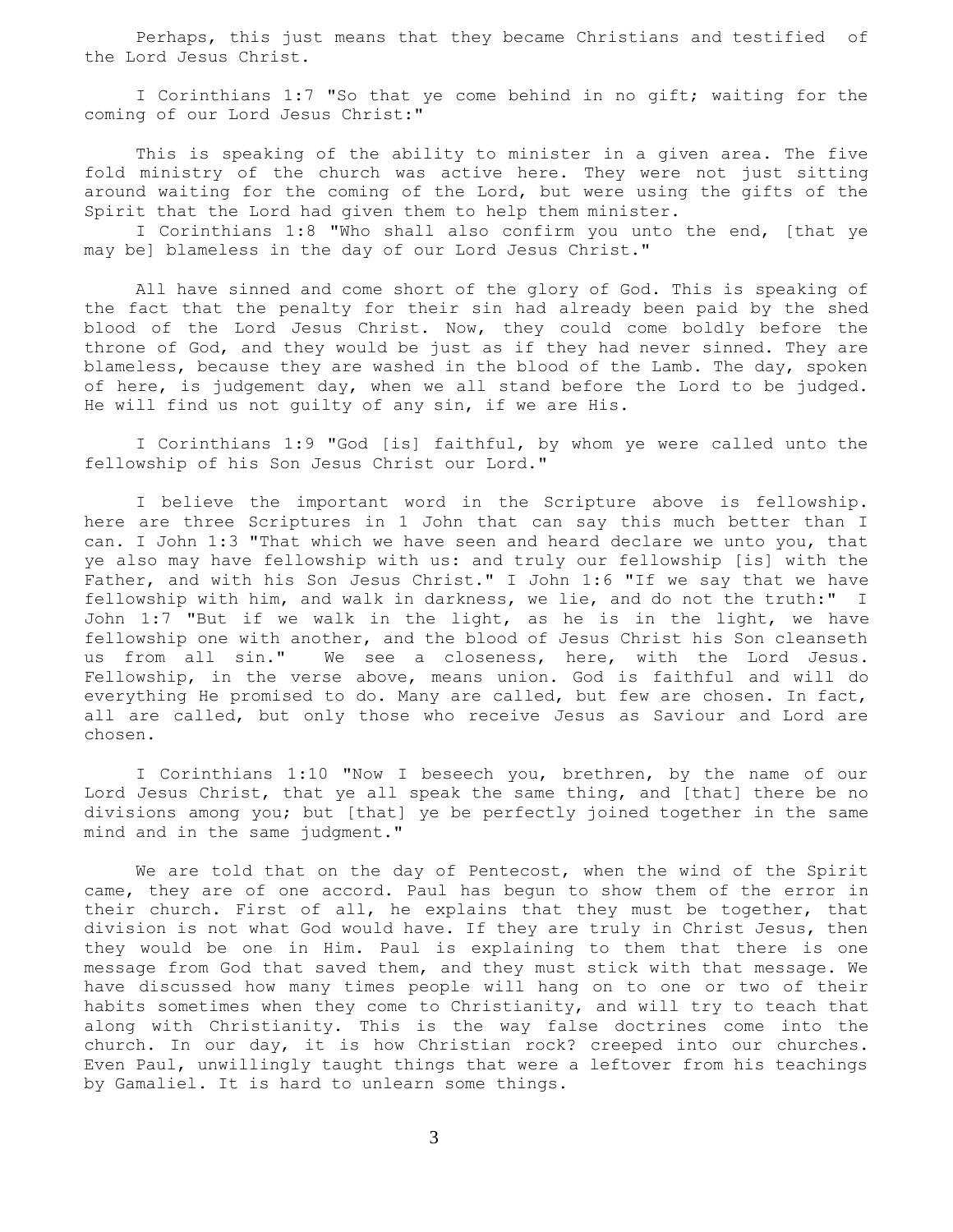I Corinthians 1:11 "For it hath been declared unto me of you, my brethren, by them [which are of the house] of Chloe, that there are contentions among you."

 We see from this, that someone has reported to Paul that there are divisions in the church he had established in Corinth. Contentions, here, means quarrels. This is still going on today.

 I Corinthians 1:12 "Now this I say, that every one of you saith, I am of Paul; and I of Apollos; and I of Cephas; and I of Christ."

 Strangely enough this is still going on today in the form of denominations. Some will say I am a Baptist, others say I am a Methodist, others will say I am a Christian. Not any of the Protestant denominations are bad. We must be careful not to be a Baptist Christian. We must be a Christian Baptist, if Baptist is our choice of denomination to join. I could have said that of all denominations, not just the Baptist. We must always remember that, we are first a follower of and a believer in the Lord Jesus Christ, and then join whatever denomination best takes care of our needs. We do not join Jesus like you would a club. Christianity is a family. If we are believers in Christ, we are all born into Him. We have a tendency, like these people here, to relate our Christianity to the one who led us to the Lord.

 I Corinthians 1:13 "Is Christ divided? was Paul crucified for you? or were ye baptized in the name of Paul?"

 The answer to this is no! Christ is not divided, then or now. The message is Christ and Him crucified. Even if Paul {or anyone else, other than Jesus} had been crucified for you, that would not save you. The only salvation that is real and able to save you, is the salvation the Lord Jesus paid for with His precious spotless blood. Only His blood cleanses from all sin.

 I Corinthians 1:14 "I thank God that I baptized none of you, but Crispus and Gaius;" I Corinthians 1:15 "Lest any should say that I had baptized in mine own name."

 We see that Paul did not want them to think of him as Christ. Had they been baptized by him, he is afraid some might confuse that with him being their Saviour. Paul is very well aware of the dangerous effect it would have if he allowed anyone to worship him.

 I Corinthians 1:16 "And I baptized also the household of Stephanas: besides, I know not whether I baptized any other." I Corinthians 1:17 "For Christ sent me not to baptize, but to preach the gospel: not with wisdom of words, lest the cross of Christ should be made of none effect."

 Actually, just baptizing someone does not save them. They must hear the message of God and be convicted in their heart. They must repent of their sins and receive their forgiveness. The preaching of the cross of Christ is what saves people. When we are convinced in our heart that Jesus did this for us, and we accept Him as our Substitute for our sin, we will be saved. Salvation comes from believing Jesus in our heart and confessing this with our mouth. Romans chapter 10 verses 9 and 10 are the real way to receive the salvation provided for us as a free gift from God.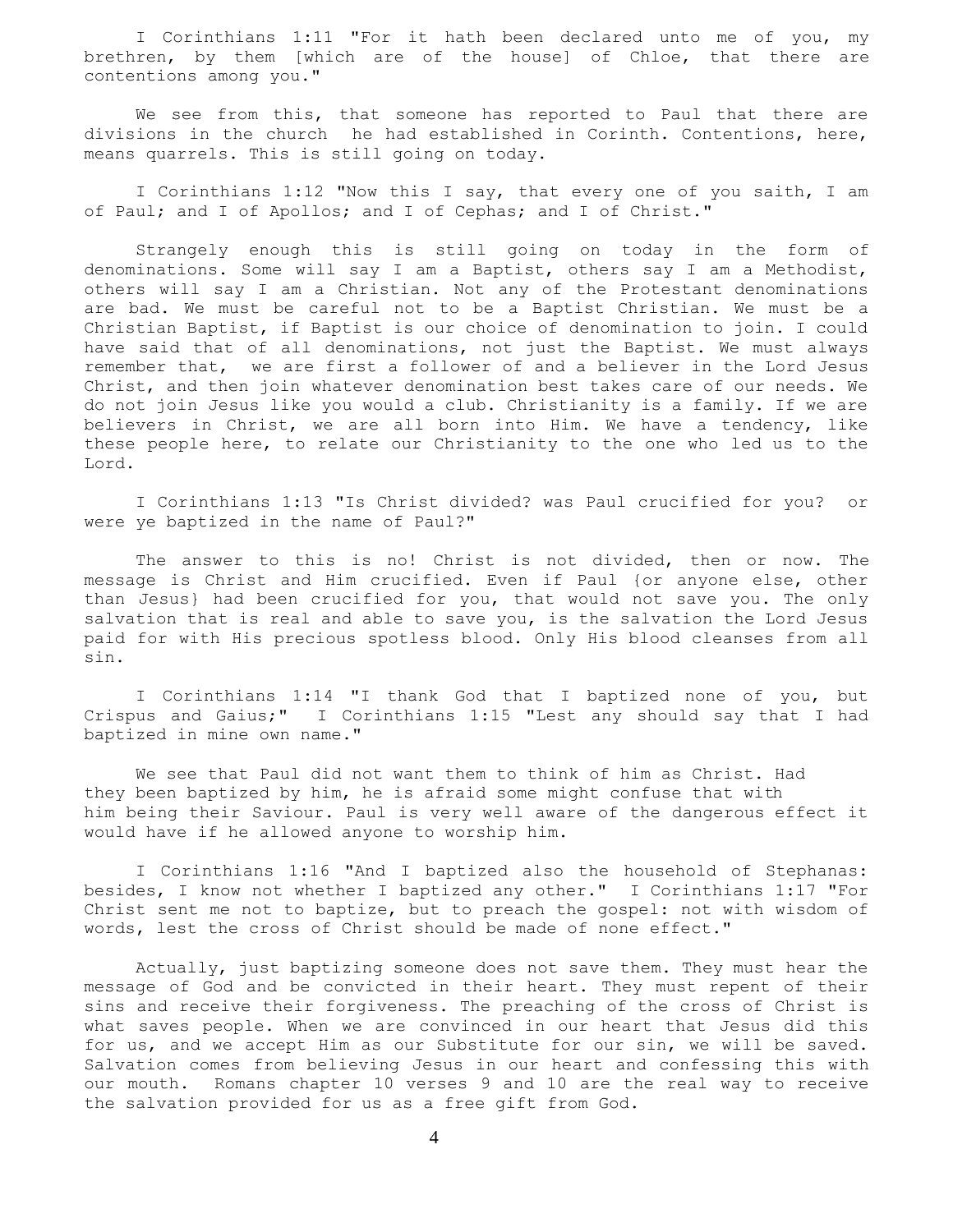## Questions 1 Corinthians

1. When was the church at Corinth established? 2. How large was Corinth at this time? 3. What seaport city was a suburb of Corinth? 4. What was the most prominent of the false worship in Corinth? 5. How many prostitutes worked in this false religion at that time? 6. What was their governmental way of life? 7. Why was it easy for Paul to be heard the first time here? 8. What type of doctrine had been established, before the founding of the church at Corinth? 9. Who is Paul? 10. His \_\_\_\_\_\_\_\_ name was Saul? 11. What was his Roman name? 12. What did the 2 names mean? 13. What was Paul practicing, when he persecuted the Christians? 14. What caused Paul to come to Christianity? 15. Whose will was it for Paul to be an apostle? 16. What does the word "apostle" mean? 17. Who had been Paul's teacher? 18. Who sent Paul on the missionary journey to Corinth? 19. What does Sosthenes mean? 20. Who was he? 21. What makes us believe he converted to Christianity? 22. What does sanctified mean? 23. How are they made holy? 24. What does saints mean? 25. Who are the saints? 26. What is grace? 27. What does Lord Jesus Christ mean? 28. What is the ultimate in Christianity? 29. In Matthew, we read that the and and will come to God before these self righteous-religious people. 30. What are they made rich in, in verse 5? 31. What is knowledge? 32. What is the testimony of Christ? 33. Why will the Christians be blameless? 34. Quote 1 John chapter 1 verse 6. 35. What does fellowship mean? 36. What reprimand did Paul give to this church at Corinth? 37. Who reported to Paul of the problems in the church? 38. What message for the churches today can we get out of verse 12, here? 39. Was Paul crucified for you? Who was. 40. Who were the only ones Paul had baptized? 41. Why did Paul not want to personally baptize them? 42. Quote 1 Corinthians chapter 1 verse 17. 43. How does salvation come?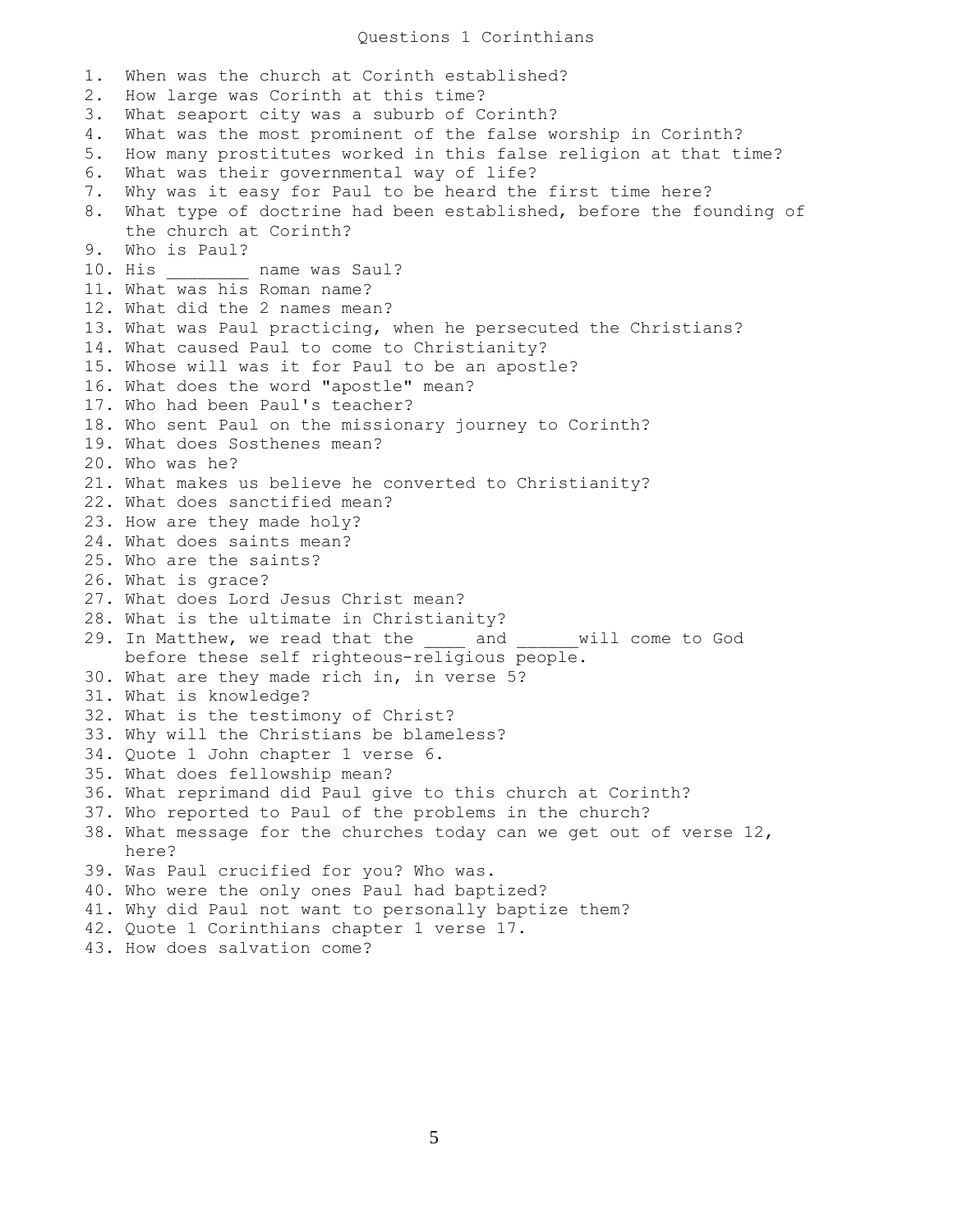We will pick up in this lesson with I Corinthians 1:18 "For the preaching of the cross is to them that perish foolishness; but unto us which are saved it is the power of God."

 To the unbelieving world it would seem as if this type of preaching was foolish. To truly understand the magnitude of what Jesus did for us on Calvary, we must study the sacrifice of the unblemished lamb sacrifice in the book of Leviticus. I will just say a few words here about this, but I suggest you get our study on Leviticus, and study that for depth on this. All sin is punishable by death of the sinner. There must be blood shed to do away with the sin. Jesus became our substitute on the cross. He shed His precious unblemished blood and paid our penalty in full for us. We are counted not guilty of any sin, because Jesus abolished sin for those who will believe this and accept it for themselves. You can see why the world would not understand this. With His blood He has saved us and by His power He has raised us with Him to eternal life. Ephesians 2:6 "And hath raised [us] up together, and made [us] sit together in heavenly [places] in Christ Jesus:" This is a mystery almost unexplainable, but even now, all Christians are seated in heavenly places with Christ Jesus.

 I Corinthians 1:19 "For it is written, I will destroy the wisdom of the wise, and will bring to nothing the understanding of the prudent."

It is a very strange thing, to me, how it is so difficult for those with great book learning to come to Christ. The analytical mind can not comprehend the things of the Spirit. We have studied, over and over, in these lessons just what wisdom is important. The gift of wisdom from God is to be sought. The accumulated learning that you get from worldly education will never help you receive the gift of wisdom from God. We are told that the Holy Spirit of God must teach us for us to truly understand. What seems to be wise to the world is but foolishness to the Lord. God is not interested in your mind or your intellect, He wants your heart.

 I Corinthians 1:20 "Where [is] the wise? where [is] the scribe? where [is] the disputer of this world? hath not God made foolish the wisdom of this world?"

 The scribes and Pharisees had a head knowledge of God and His teachings. They missed the Lord Jesus Christ as their Messiah, because they did not understand things of the Spirit. You cannot figure out God. You must believe as Abraham did, and it was counted unto him as righteousness. Hebrews 11:1 "Now faith is the substance of things hoped for, the evidence of things not seen." The wise want evidence, the believers have faith in someone they cannot see with their eyes. Fact is the opposite of faith.

 I Corinthians 1:21 "For after that in the wisdom of God the world by wisdom knew not God, it pleased God by the foolishness of preaching to save them that believe."

 Human wisdom has a tendency to run a person away from God, rather than cause him to come closer to God. Childlike faith is what it takes to please God. Preaching the Word of God as the Spirit gives you utterance is the power that causes many to believe. How can you believe, except you have a

6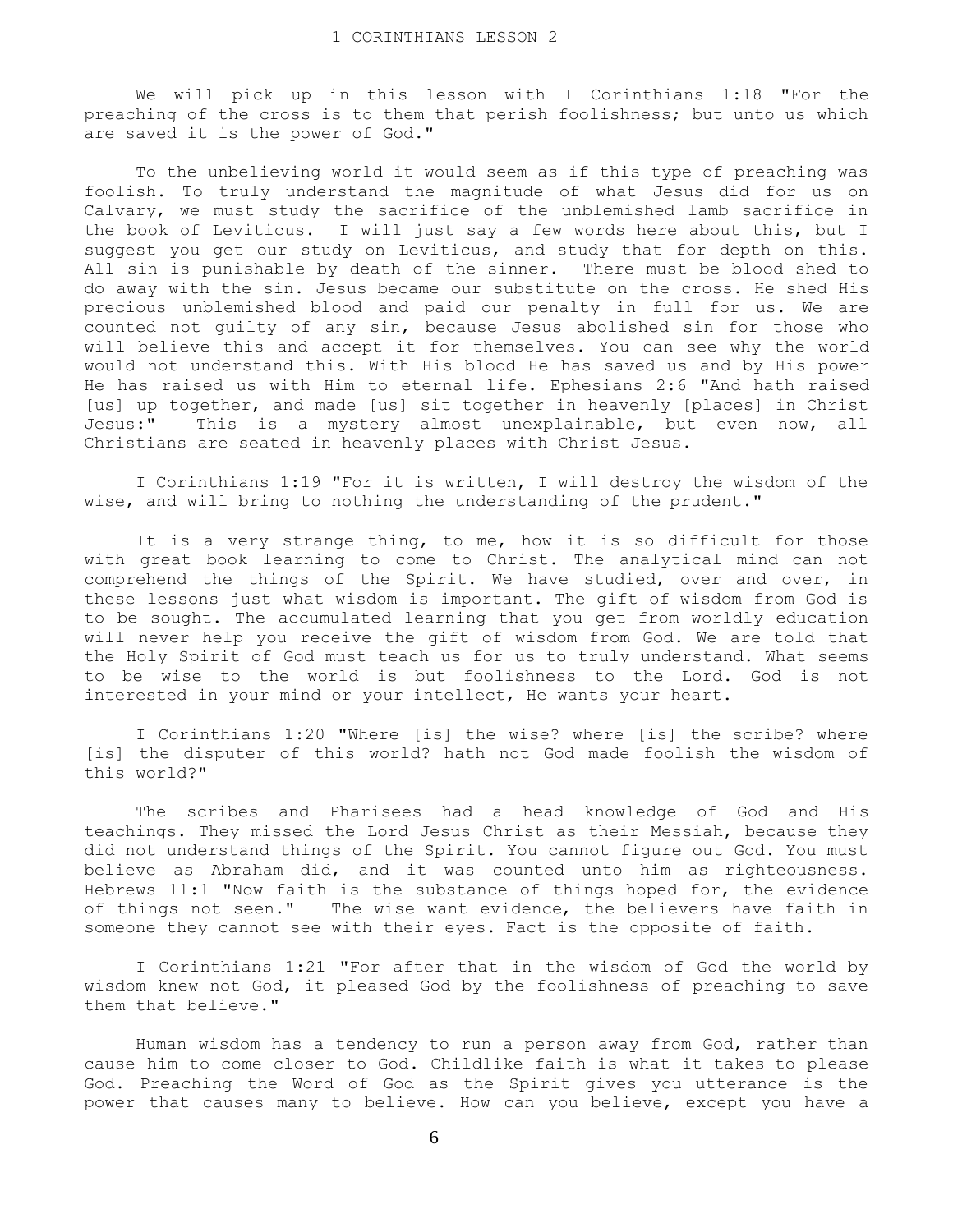preacher? I have said it many times throughout all of these lessons, but the 2 great powers in this world are the written and the spoken Word of God. You cannot study your Bible very long without receiving Jesus as Saviour and Lord. You cannot hear the true Word of God preached many times without receiving Jesus as your Saviour. The Word convicts you and saves you. It says them that believe. Believe what? That Jesus died for your sins and came to save you. We must believe that He is, and that He saves those who believe.

 I Corinthians 1:22 "For the Jews require a sign, and the Greeks seek after wisdom:"

 Paul found that the Greeks sought after wisdom, when he was ministering in Athens. This was thought to be one of the foremost areas for learning in the world at that time. They were constantly analyzing every new thing that came along. We know from the teaching of Jesus in the four gospels that the Jews were always demanding signs from heaven. This was nothing new, because Elijah had run into this very same thing. When he called down fire from heaven to devour the offering, it was to prove whether the prophets of Baal were representing the one true God, or whether Elijah"s God was the One True God. I Kings 18:21 "And Elijah came unto all the people, and said, How long halt ye between two opinions? if the LORD [be] God, follow him: but if Baal, [then] follow him. And the people answered him not a word." I Kings 18:38 "Then the fire of the LORD fell, and consumed the burnt sacrifice, and the wood, and the stones, and the dust, and licked up the water that [was] in the trench." I Kings 18:39 "And when all the people saw [it], they fell on their faces: and they said, The LORD, he [is] the God; the LORD, he [is] the God." Read all of this account in the 18th chapter to get the full impact. God had proved Himself over and over to the Israelites. It was time for faith to operate in these people without a sign.

 I Corinthians 1:23 "But we preach Christ crucified, unto the Jews a stumblingblock, and unto the Greeks foolishness;"

 The Jews had been for years expecting their Messiah to come and free them from the oppression of the Romans. They were expecting a mighty warrior king like David. They believed themselves to be God's chosen people, and the teaching that all men were brothers was not acceptable to them. The Greeks would not accept any teaching that they could not accumulate the facts and come up with a theory about. The crucifixion of Christ did not fit into either of their theories. Look with me at the following Scriptures which show how Jesus is their stumbling rock. I Peter 2:7 "Unto you therefore which believe [he is] precious: but unto them which be disobedient, the stone which the builders disallowed, the same is made the head of the corner," I Peter 2:8 "And a stone of stumbling, and a rock of offence, [even to them] which stumble at the word, being disobedient: whereunto also they were appointed." Even though the Jews had the law, they could not justify this crucifixion of Jesus. They could not go beyond this one point. There would be no salvation without the crucifixion.

 I Corinthians 1:24 "But unto them which are called, both Jews and Greeks, Christ the power of God, and the wisdom of God."

 Jesus tore the middle wall of partition down, when He was crucified on the cross. There is just One way to be saved, and that is through belief in Jesus. It does not matter whether you are a Jew or any other nationality. It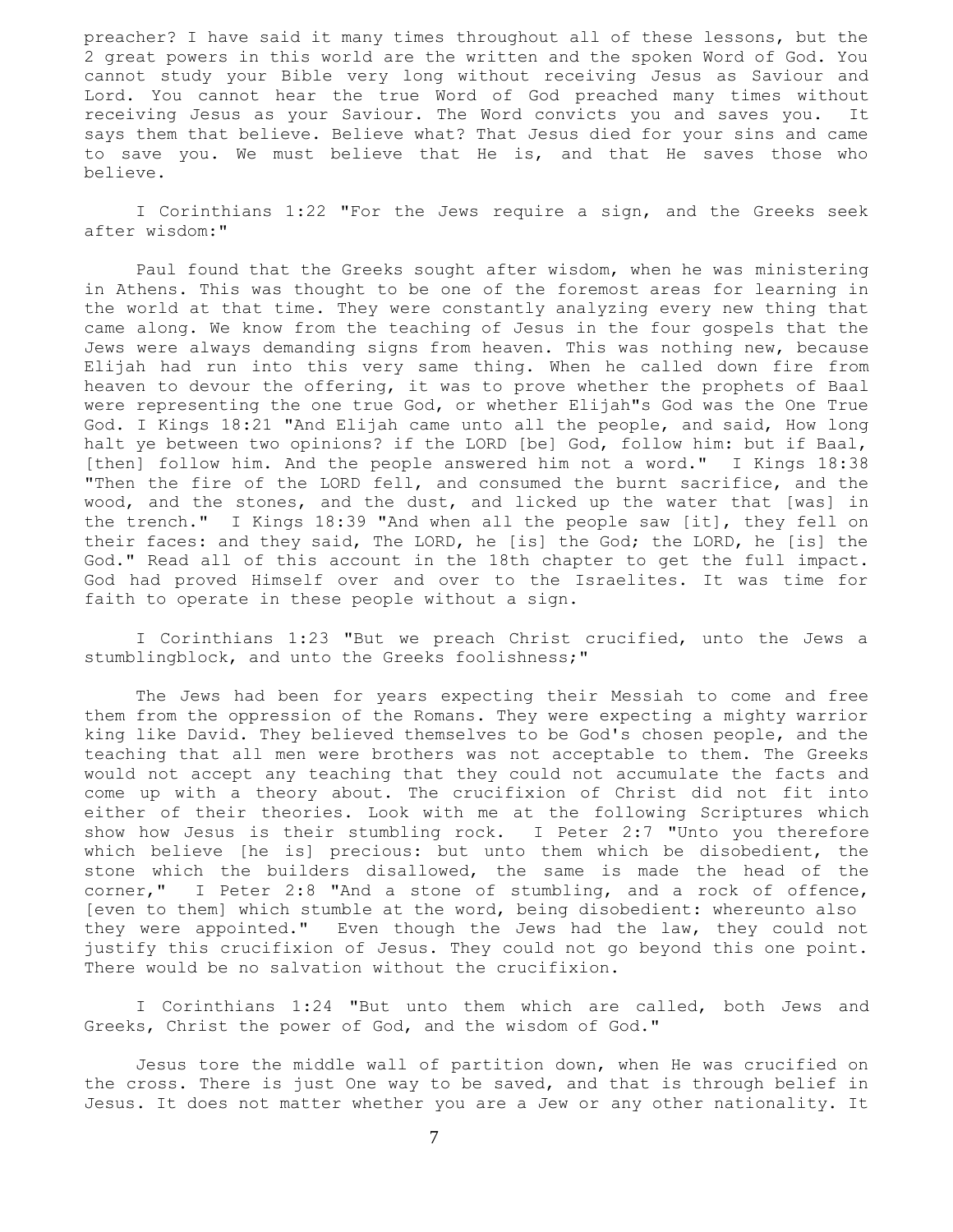is Jesus who saves. The power was given to Jesus by the Father. Matthew 28:18 "And Jesus came and spake unto them, saying, All power is given unto me in heaven and in earth." Read Revelation chapter 5 verse 13 and chapter 11 verse 6 in connection with this.

 I Corinthians 1:25 "Because the foolishness of God is wiser than men; and the weakness of God is stronger than men."

 Let us look at this same thing in some Scriptures from Romans. Romans 11:33 "O the depth of the riches both of the wisdom and knowledge of God! how unsearchable [are] his judgments, and his ways past finding out!" Romans 11:34 "For who hath known the mind of the Lord? or who hath been his counsellor?" Romans 11:35 "Or who hath first given to him, and it shall be recompensed unto him again?" Romans 11:36 "For of him, and through him, and to him, [are] all things: to whom [be] glory for ever. Amen." The things that man thought of as weakness or defeat, brought about the greatest victory that man has ever known. Of course, I am speaking of the crucifixion.

 I Corinthians 1:26 "For ye see your calling, brethren, how that not many wise men after the flesh, not many mighty, not many noble, [are called]:"

 We see that this is true. God does not go down and call the king away from his kingship to follow Him and be His worker. He went and got some fishermen, who were unlearned in the law. God did not choose the scribes and Pharisees, or the priest, or high priest to be His apostles either. He chose the simple people who were not burdened down with their own importance. Usually God chooses someone who is very shy in the flesh {like Moses}. God chooses those who would be totally dependent on Him. Those who would not decide on their own what to do, but would seek the will of God in every matter are the ones He would use. God is looking for a few people who will serve Him, in whatever task He has for them to do.

 I Corinthians 1:27 "But God hath chosen the foolish things of the world to confound the wise; and God hath chosen the weak things of the world to confound the things which are mighty;"

 The following Scripture in Luke explains this very well. Luke 21:15 "For I will give you a mouth and wisdom, which all your adversaries shall not be able to gainsay nor resist." God called those who were not caught up in their own importance. He called those who would obey His will. He made the mouth, the tongue, the brain, and everything else the body contains. He can remake it to whatever use He has. God is interested in using those who will empty themselves of all things of this world and let Him fill them. He wants those He can speak through, but use His Words, not theirs.

 I Corinthians 1:28 "And base things of the world, and things which are despised, hath God chosen, [yea], and things which are not, to bring to nought things that are:"

 If you are nothing in the sight of the world, you have one qualification that God is looking for. He takes those from complete obscurity {by the world's calculation} and makes them His helpers. The only power, or wisdom, or strength we need is Jesus in us. We do not need a highly educated mind by the standards of the world. He gives us the mind of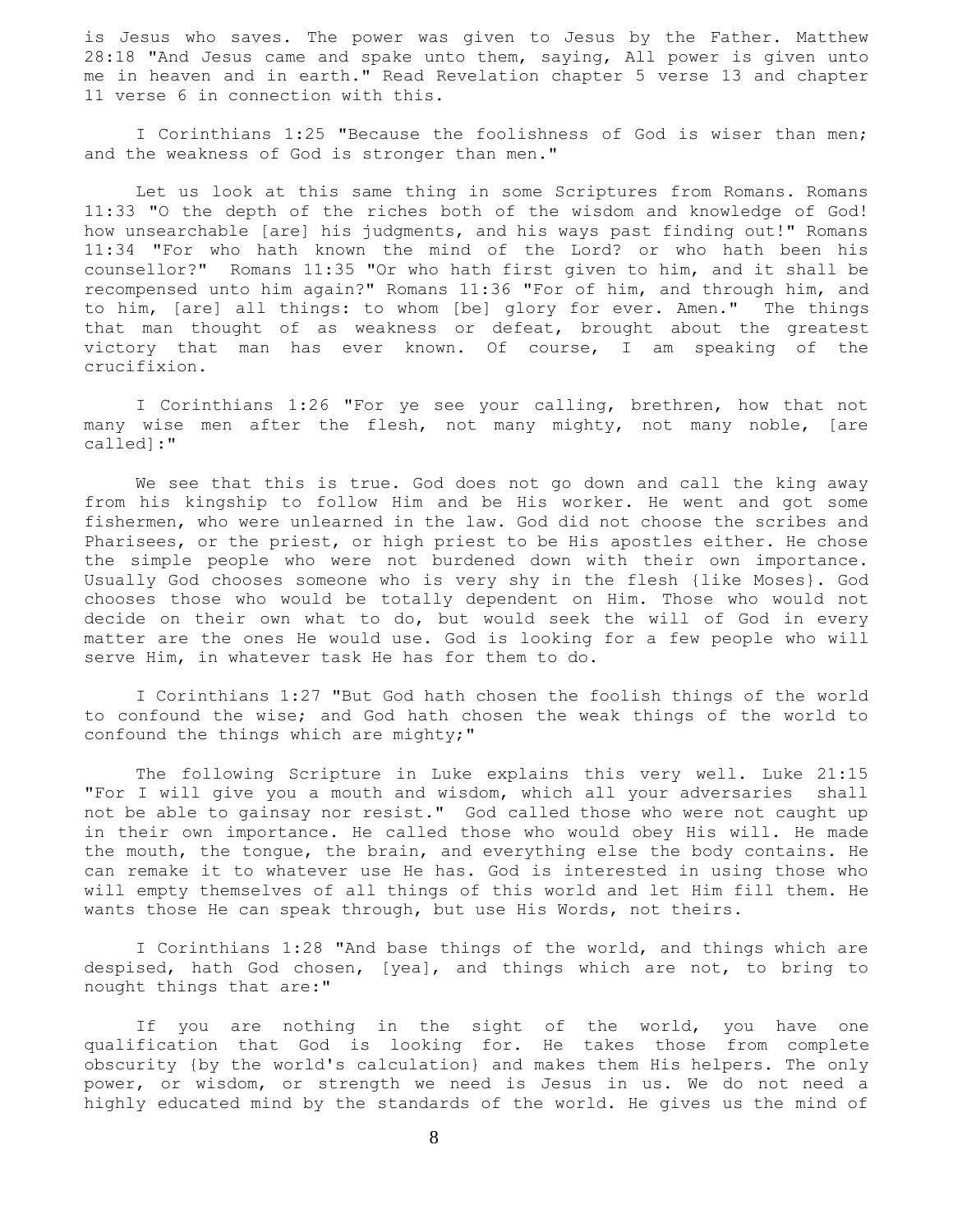Christ. I Corinthians 2:16 "For who hath known the mind of the Lord, that he may instruct him? But we have the mind of Christ." The spoken Word of God created all the earth, and everything in it, and around it from nothing.

I Corinthians 1:29 "That no flesh should glory in his presence."

 If we are truly His, everything we are and hope to be is because He ordained it. That leaves no room for self-glory. The creation is flesh. The Creator is Spirit. Even our salvation is by divine intervention into our affairs.

 I Corinthians 1:30 "But of him are ye in Christ Jesus, who of God is made unto us wisdom, and righteousness, and sanctification, and redemption:"

 I have said so many times, that if you could think of all the truly good things in life, such as Light, Peace, and Love: you would find they are all caught up in Jesus Christ. He is the ultimate Wisdom. He is Righteousness. It is His righteousness we are clothed in that puts us in right standing with God. He is our Sanctification. He makes us holy. He is our Redeemer. In fact, He is the Redeemer of the whole world, to all who will accept it.

 I Corinthians 1:31 "That, according as it is written, He that glorieth, let him glory in the Lord."

 Glory, in the verse above, could also be boast. We have nothing to boast of except Jesus Christ and Him crucified. I Chronicles 16:10 "Glory ye in his holy name: let the heart of them rejoice that seek the LORD." Galatians 6:14 "But God forbid that I should glory, save in the cross of our Lord Jesus Christ, by whom the world is crucified unto me, and I unto the world."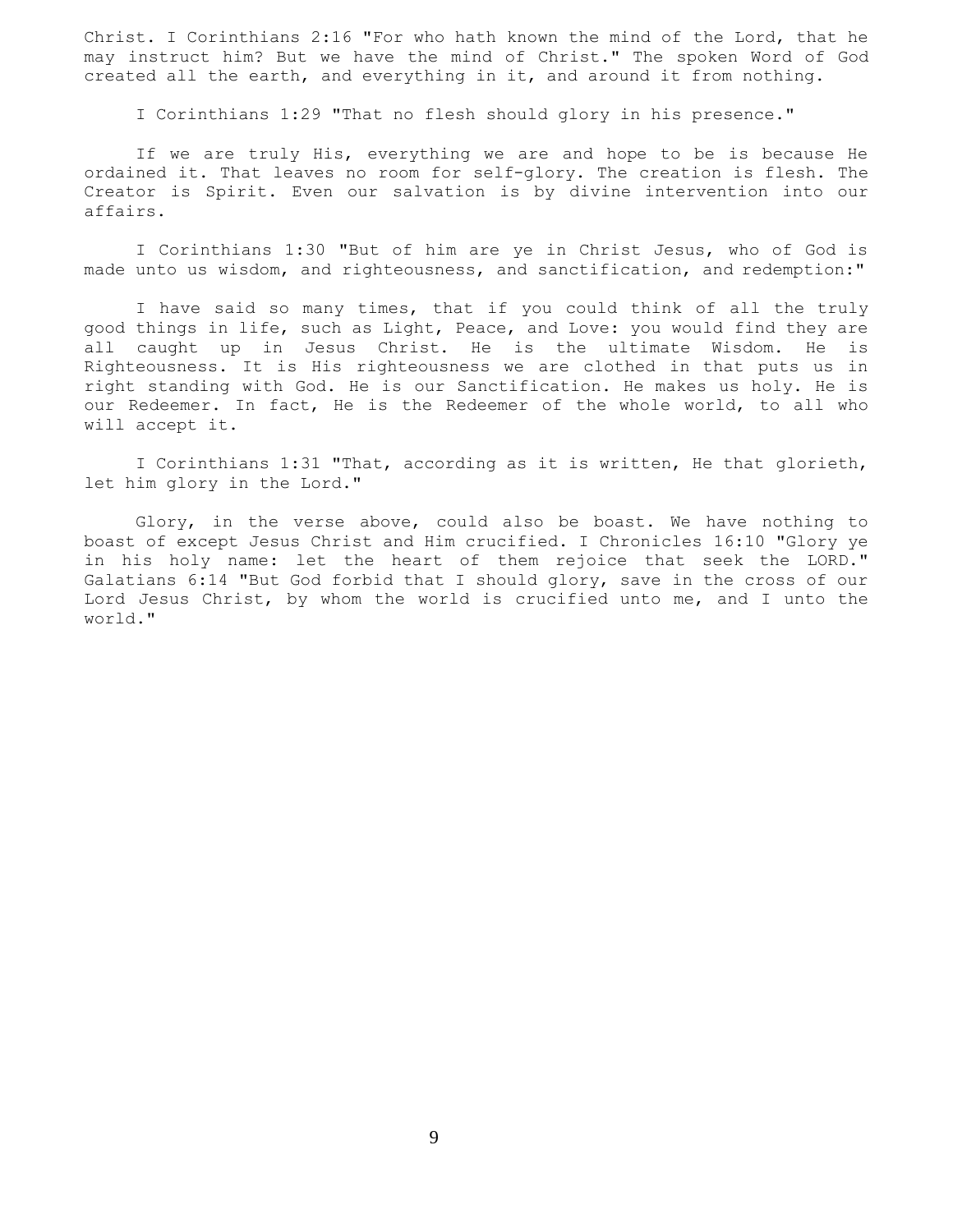| 1.  | What is the preaching of the cross to them that perish?                                                   |
|-----|-----------------------------------------------------------------------------------------------------------|
| 2.  | What is it to those of us who are saved?                                                                  |
| 3.  | Where should we study to truly understand the sacrifice Jesus made                                        |
|     | for us on the cross.                                                                                      |
| 4.  | What one word shows that He paid the price for us? He was our                                             |
| 5.  | Quote Ephesians chapter 2 verse 6.                                                                        |
| 6.  | What is a mystery that is almost unexplainable?                                                           |
| 7.  | In verse 19 it says: I will destroy the $\frac{\ }{\ }$ - of the wise.                                    |
| 8.  | The analytical mind cannot comprehend the things of the .                                                 |
| 9.  | Who must teach us the things of God, for us to truly understand?                                          |
|     | 10. God is not interested in your or your , He wants your                                                 |
|     | heart?                                                                                                    |
|     | 11. What kind of knowledge did the scribes and Pharisees have?                                            |
|     | 12. Quote Hebrews chapter 11 verse 1.                                                                     |
|     | 13. The world by wisdom $\frac{1}{\sqrt{1-\frac{1}{2}}}\frac{1}{\sqrt{1-\frac{1}{2}}}}$                   |
|     | 14. It pleased God by the foolishness of ______ to save them that<br>believe.                             |
|     | 15. What does human wisdom have a tendency to do?                                                         |
|     | 16. What are the two great powers in the world?                                                           |
|     | 17. What must we believe?                                                                                 |
|     | 18. The Jews require a _______.                                                                           |
|     | 19. The Greeks seek after                                                                                 |
|     | 20. Why did Elijah call down fire from heaven to devour the offering?                                     |
|     | 21. What did the people say when the fire came down?                                                      |
|     | 22. Where can you find the account of Elijah and the prophets of Baal<br>trying to call fire from heaven? |
|     | 23. What was a stumbling block to the Jews, and foolishness to the                                        |
|     | Greeks?                                                                                                   |
|     | 24. Why does the author believe the Jews did not recognize Jesus as<br>Messiah?                           |
|     | 25. Quote 1 Peter chapter 2 verse 7.                                                                      |
|     | 26. What is Christ to those who are called, both Jews and Greeks?                                         |
|     | 27. Who was all power in heaven and in earth given to?                                                    |
|     | 28. The foolishness of God is wiser than                                                                  |
|     | 29. What does the 11th chapter of Romans have to say about this?                                          |
|     | 30. What has God chosen of the world to confound the wise?                                                |
| 31. | Where does our mouth and our wisdom come from?                                                            |
| 32. | What is the one requirement to be called to do a job for God?                                             |
| 33. | "That no should glory in His presence".                                                                   |
| 34. | What things is Christ made unto us, in verse 30?                                                          |
|     | 35. What is the only thing permissible to glory in?                                                       |
|     |                                                                                                           |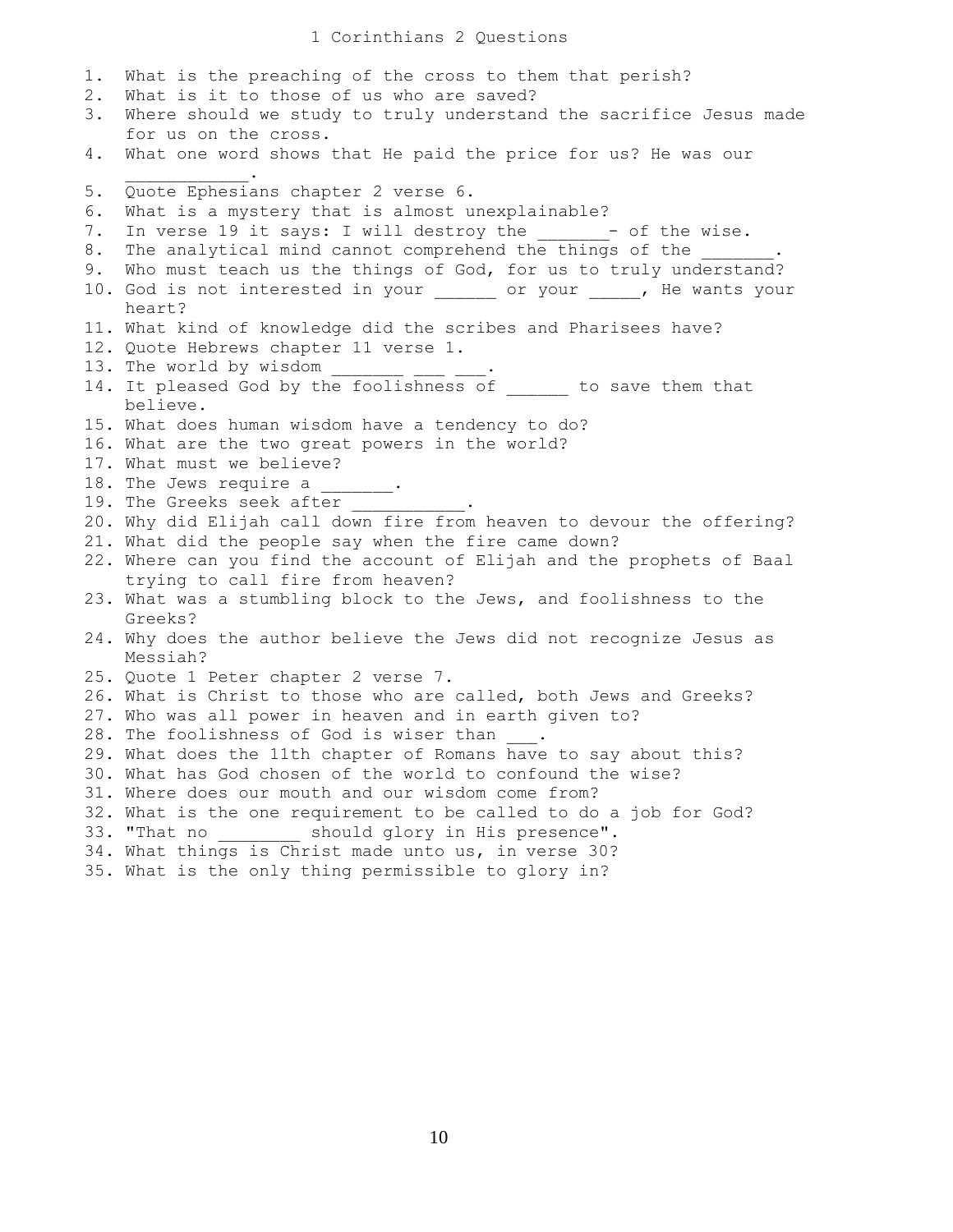We will begin this lesson in I Corinthians 2:1 "And I, brethren, when I came to you, came not with excellency of speech or of wisdom, declaring unto you the testimony of God."

 Paul is explaining to them, here, that it was not because he was a great orator that they received the message of the Lord Jesus Christ. The message was pure and simple. The message was Jesus and Him crucified. Paul was a learned scholar, but that was more of a hindrance than a help, in this particular case. We have said in a previous lesson that Paul was a Pharisee and had been taught in the school of Gamaliel. With all that learning, he had not come to Christ, until the Lord appeared to him. Many of the things he had believed before had to be unlearned, and that is difficult. In some cases impossible. His power and prestige had gone by the wayside, when he became a Christian. Now, his message is simple and to the point. He just declared the Lord Jesus to them.

 I Corinthians 2:2 "For I determined not to know any thing among you, save Jesus Christ, and him crucified."

 Paul was not interested in their standing in the community or their education. The only way that Paul separated them was those who believe and those who do not believe.

 I Corinthians 2:3 "And I was with you in weakness, and in fear, and in much trembling."

 Many Bible scholars believe that this was saying that Paul had a nervous disorder. Some type of nervous disturbance in His brain. I really do not believe this is what Paul is saying here. His weakness could have been the infirmity of his flesh. I believe the fear and trembling had to do with desiring to please God. I write these Bible lessons with fear and trembling in my heart that I might not get them just right. I believe that is what the case is here. Paul wanted to be sure and bring the Word of God in its purest form to these people.

 I Corinthians 2:4 "And my speech and my preaching [was] not with enticing words of man's wisdom, but in demonstration of the Spirit and of power:"

 I love Paul saying, here, that his preaching was a demonstration of the power and the Spirit of God in him. In other words, he is saying that the Holy Spirit of God is speaking through him. Paul is fully aware, as we should be, that a message he might come up with on his own might not be the one God would have him to bring. He has turned his tongue and his mouth over to the Holy Spirit. The Holy Spirit is speaking through Paul.

 I Corinthians 2:5 "That your faith should not stand in the wisdom of men, but in the power of God."

 Our faith should not be based on mankind, but should be placed in the power of God. It is not up to men to judge whether your faith is what it should be or not: it is up to God.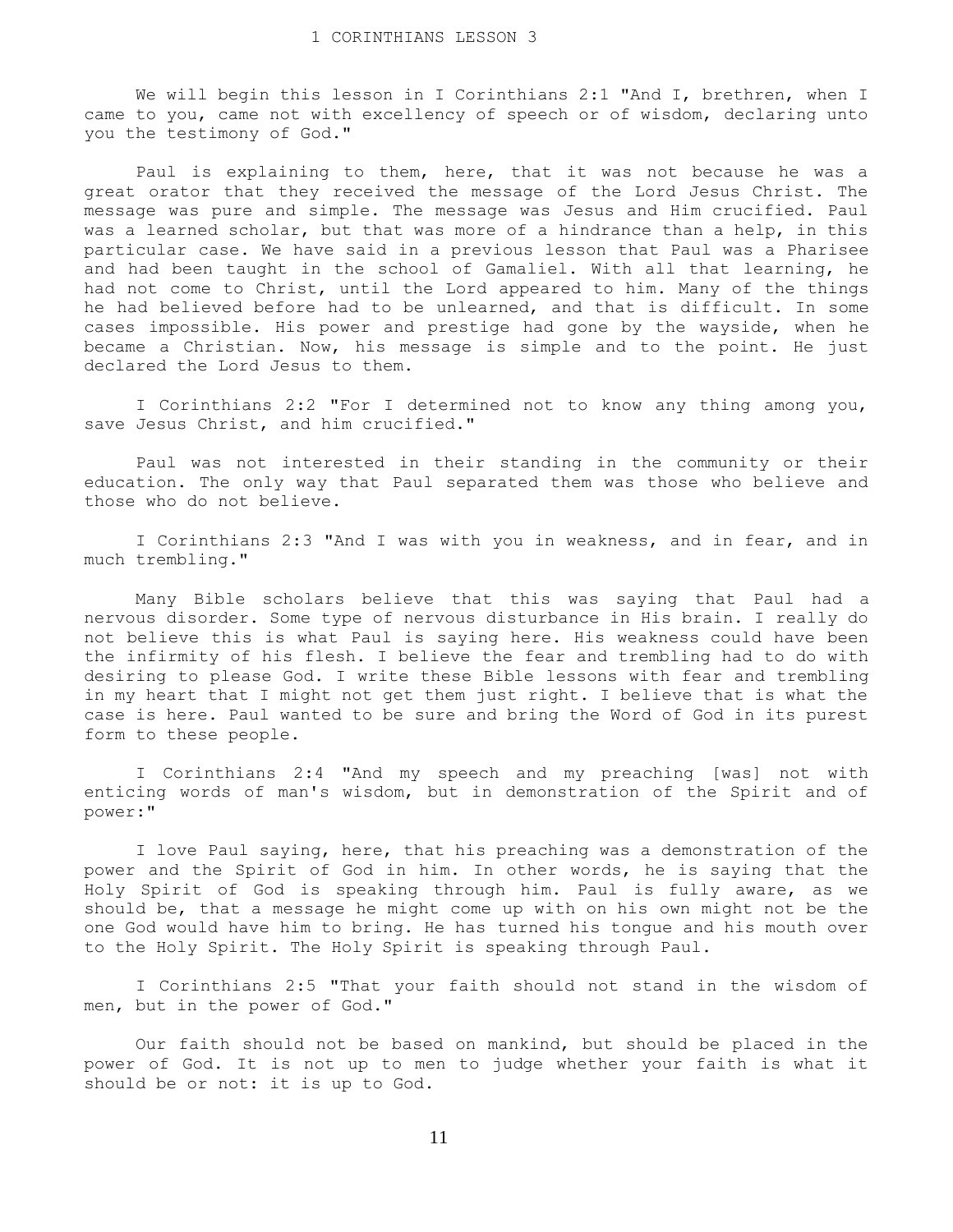I Corinthians 2:6 "Howbeit we speak wisdom among them that are perfect: yet not the wisdom of this world, nor of the princes of this world, that come to nought:" I Corinthians 2:7 "But we speak the wisdom of God in a mystery, [even] the hidden [wisdom], which God ordained before the world unto our glory:"

We know that the Lord Jesus spoke in parables, so that seeing they might not see, and hearing they might not hear. He did not want the world to come to Him with their mind, so He taught in parables. We do know that Jesus revealed this mystery to the believers. Let me share a couple of Scriptures that will help us understand. Colossians 1:26 "[Even] the mystery which hath been hid from ages and from generations, but now is made manifest to his saints:" Colossians 1:27 "To whom God would make known what [is] the riches of the glory of this mystery among the Gentiles; which is Christ in you, the hope of glory:" Paul is saying that the very thing they are calling folly is in, fact, the greatest wisdom. This is wisdom of God that He has revealed through the Holy Spirit of God to those who are His followers.

 I Corinthians 2:8 "Which none of the princes of this world knew: for had they known [it], they would not have crucified the Lord of glory."

This is just saying; that if the world had known for sure who Jesus was, they would not have crucified Him. They would not have sealed their doom, if they had realized who He was. A little knowledge of the Word of God is a dangerous thing. If you truly get into the study of the Bible, stay with it. To learn just a little will tend to confuse you. You need an overall view of the Bible, before you start deciding what is right and what is wrong. Let the Word {itself} teach you.

 I Corinthians 2:9 "But as it is written, Eye hath not seen, nor ear heard, neither have entered into the heart of man, the things which God hath prepared for them that love him."

 In our wildest imagination, we can not come up with the wonderful things the Lord has stored up for us. Isaiah 64:4 "For since the beginning of the world [men] have not heard, nor perceived by the ear, neither hath the eye seen, O God, beside thee, [what] he hath prepared for him that waiteth for him." This shows the harmony of the Old Testament and the New Testament.

 I Corinthians 2:10 "But God hath revealed [them] unto us by his Spirit: for the Spirit searcheth all things, yea, the deep things of God."

 There is nothing concealed from God that He does not know. Even the thoughts of man are understood by God. Spirit is capitalized and is speaking of the Holy Spirit of God. The Holy Spirit that we receive is the earnest of greater things to come. We are not like the rest of the world, if we are believers, we have hope of the resurrection. We are not a permanent resident of this earth, if we are a Christian. This is the desert that we must cross to get to that glorious promised land {heaven}.

 I Corinthians 2:11 "For what man knoweth the things of a man, save the spirit of man which is in him? even so the things of God knoweth no man, but the Spirit of God."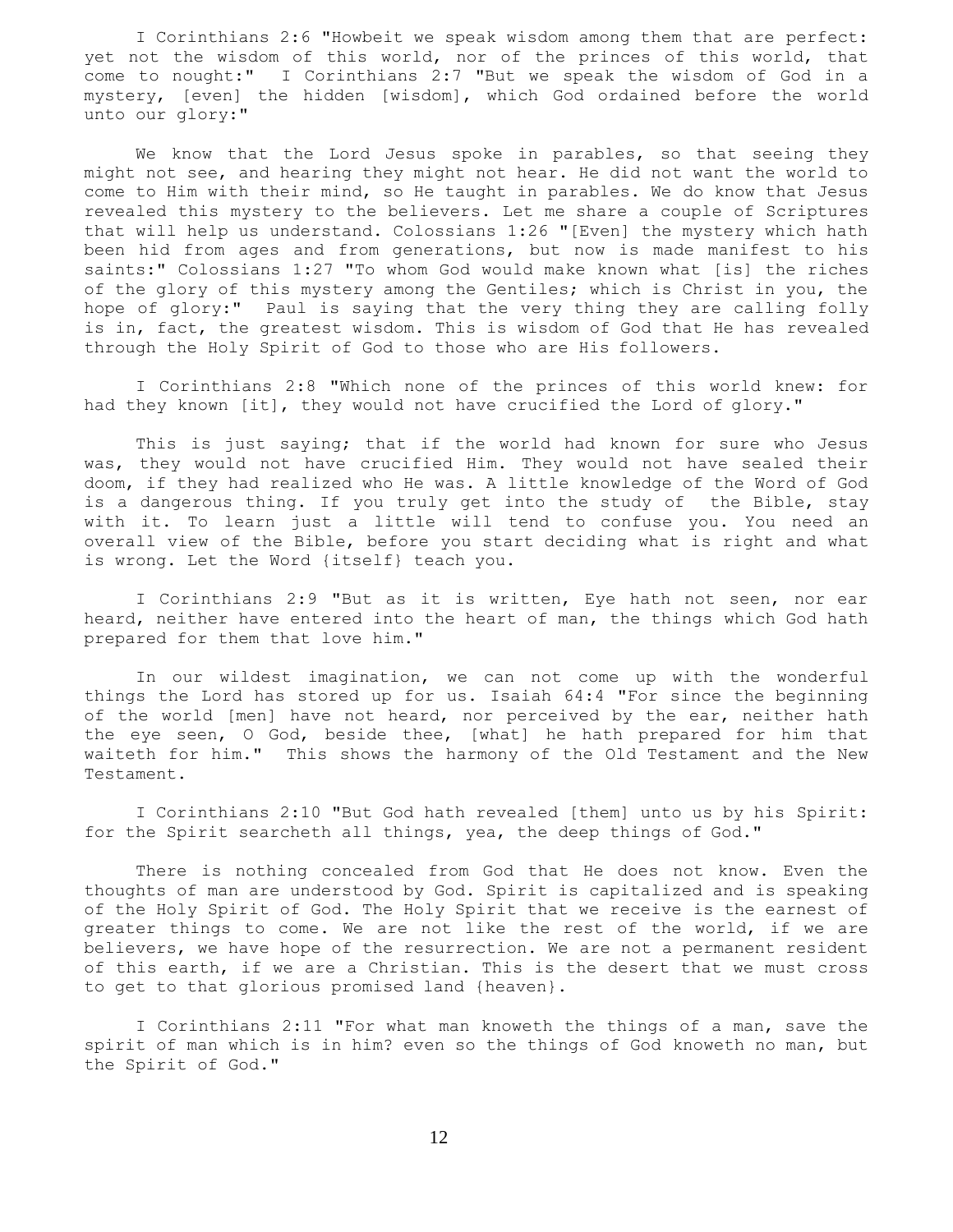It is not possible for man of flesh to fully understand God who is Spirit. We know as much of God as the Holy Spirit of God has revealed unto us.

 I Corinthians 2:12 "Now we have received, not the spirit of the world, but the spirit which is of God; that we might know the things that are freely given to us of God."

 The Spirit of God has brought unto us life, if we are Christians. We are heirs according to the promise of God if we are believers. The New Testament is the last will and testament of Jesus Christ, and it reveals to us what our inheritance is, if we are Christians.

 I Corinthians 2:13 "Which things also we speak, not in the words which man's wisdom teacheth, but which the Holy Ghost teacheth; comparing spiritual things with spiritual."

 This, perhaps, is speaking of the things that the Holy Ghost reveals to man. Physical eyes cannot see into the Spirit. That is why so many times people read the Bible and do not understand what it is saying. The Holy Spirit of God {our teacher} has to teach us the meaning, or we do not understand. The spiritual things are so far above this earth that they can only be understood by the Holy Spirit. We will find, as we go on in these lessons, that it is the spirit that Jesus quickens, not the flesh of man.

 I Corinthians 2:14 "But the natural man receiveth not the things of the Spirit of God: for they are foolishness unto him: neither can he know [them], because they are spiritually discerned."

 This is just what we were saying above. The natural man looks with physical eyes and understands with a carnal mind, so he does not understand the Spirit at all. The Holy Spirit which dwells in us is {if we are true believers} teaches us the things of the Spirit. I have said, over and over, in these lessons on the various books, the spirit must rule over our flesh if we are to understand things of the Spirit. The physical {carnal} man believes only what he can see, touch, or taste. The spiritual man understands secrets that cannot be seen, touched, or tasted.

 I Corinthians 2:15 "But he that is spiritual judgeth all things, yet he himself is judged of no man."

 I believe that this is speaking of a man who has been baptized with the Holy Spirit of God and has the gift of discernment. We must try the Spirits and see whether they be of God or not. We do not judge people lost or saved, but we do make judgements on the actions of people. Jesus is the final Judge of all. The only Judge the Christian will stand before is Jesus. All of the people who are making carnal judgements about you should not affect you at all. Jesus is our Judge.

 I Corinthians 2:16 "For who hath known the mind of the Lord, that he may instruct him? But we have the mind of Christ."

 Saying that we have the mind of Christ just means that He has revealed to us His will. In the following Scriptures there is an even better description of what I am trying to say. John 15:15 "Henceforth I call you not servants; for the servant knoweth not what his lord doeth: but I have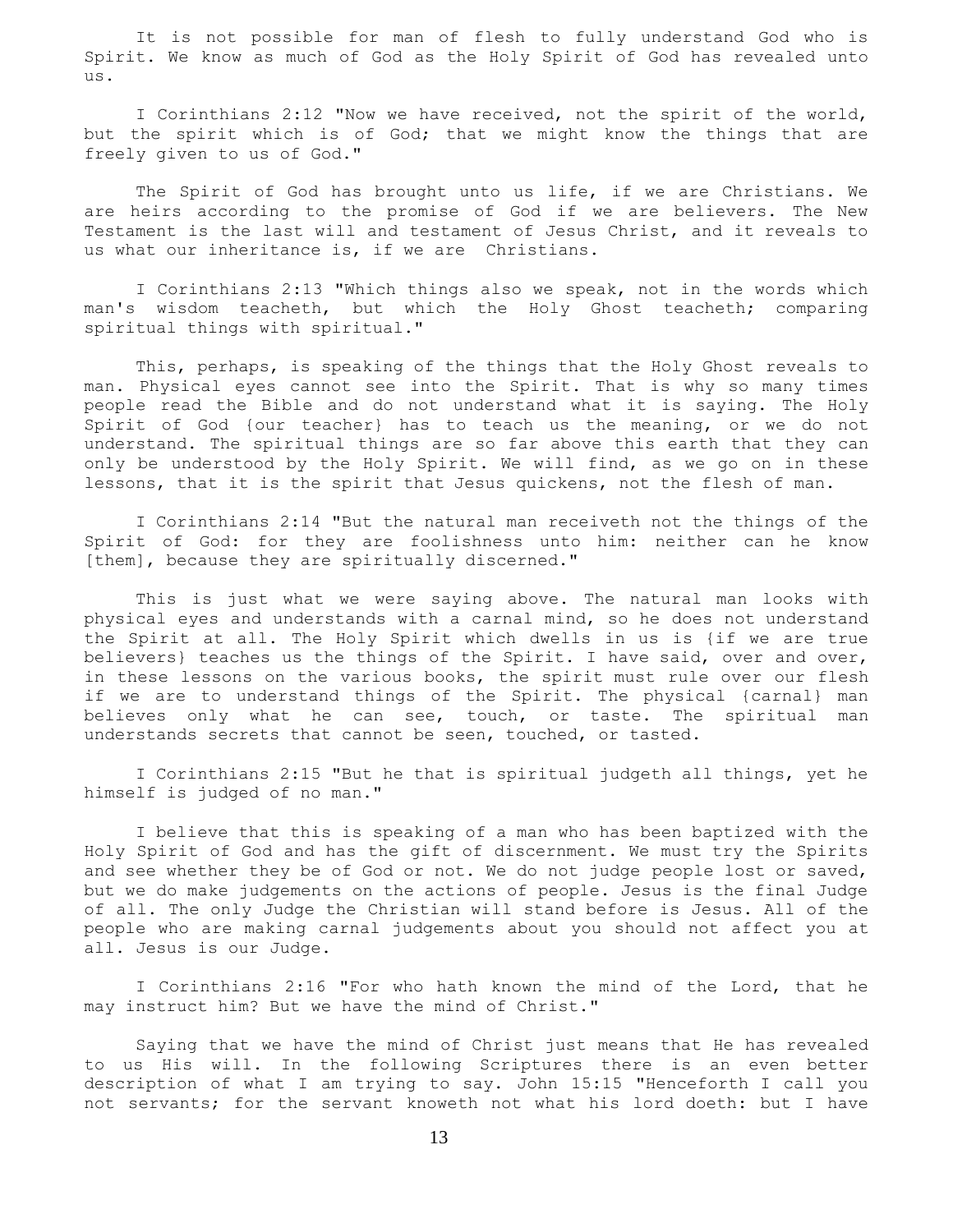called you friends; for all things that I have heard of my Father I have made known unto you." John 16:13 "Howbeit when he, the Spirit of truth, is come, he will guide you into all truth: for he shall not speak of himself; but whatsoever he shall hear, [that] shall he speak: and he will shew you things to come."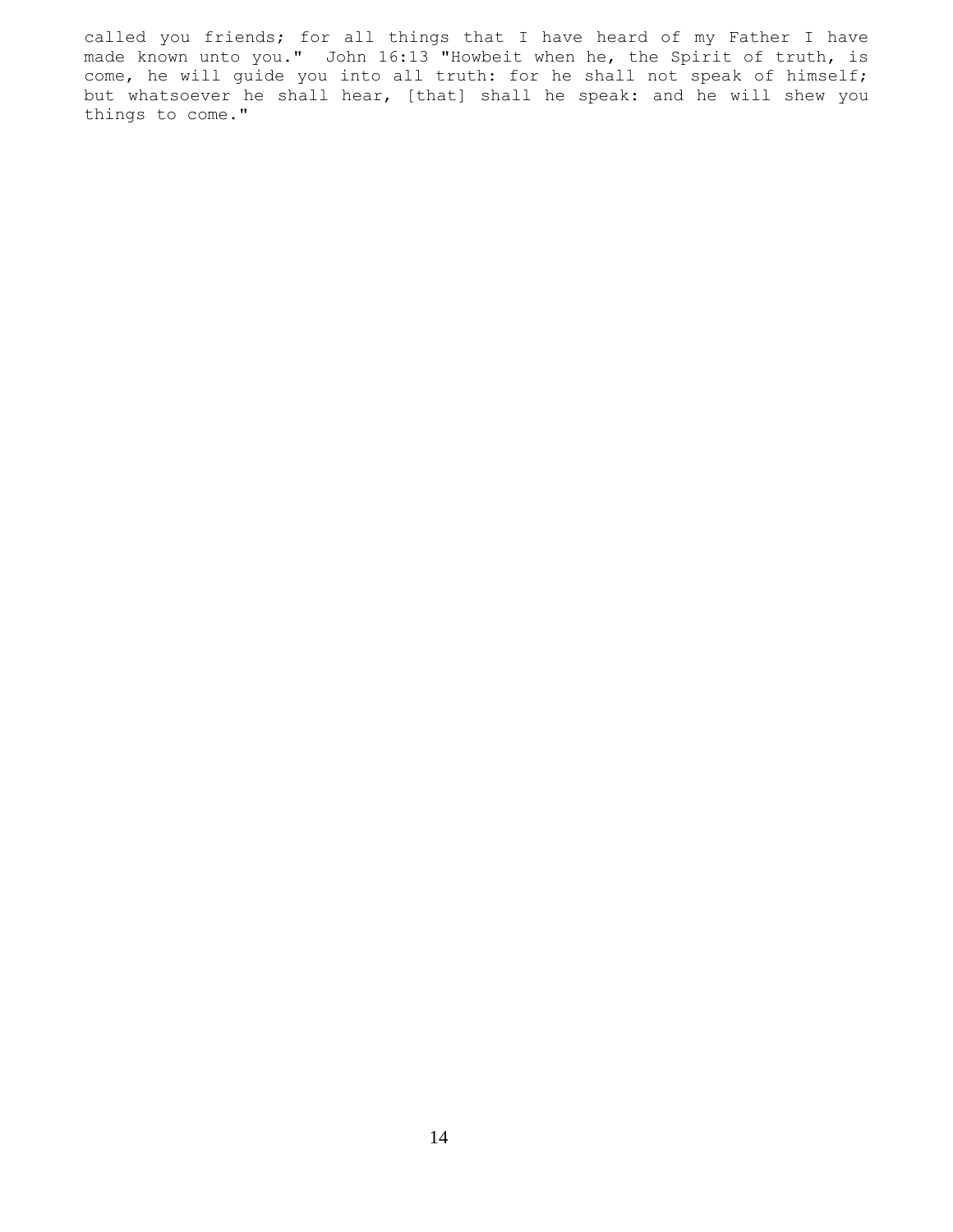### 1 Corinthians 3 Questions

1. In verse 1, Paul says that he came not with what kind of speech? 2. Paul was a learned scholar, but his message he brought was and 3. How had Paul separated them? 4. What do many scholars believe that verse 3 is speaking of? 5. What does the author believe is the problem? 6. Paul's words were not with enticing words of man's wisdom, but in what? 7. Who was speaking through Paul? 8. Your faith should not stand in the wisdom of men, but in the  $\overline{\phantom{a}}$  of  $\overline{\phantom{a}}$ . 9. Who does he speak wisdom among? 10. Paul said he spoke the wisdom of God in a . 11. Why did Jesus speak in parables? 12. How long had this mystery of God been hidden? 13. What is the mystery? 14. If the princes of this world had known the mystery, they would not have done what? 15. A **Example 2** knowledge of the Word is a dangerous thing. 16. Quote 1 Corinthians chapter 2 verse 9. 17. Where can we find a Scripture in the Old Testament saying the same thing, basically? 18. What does this show about the Old and the New Testament. 19. How does God reveal to the believers what He has in store for them? 20. What is the hope the Christian has that the world does not have? 21. Quote 1 Corinthians chapter 2 verse 11. 22. What do we know about God? 23. What is the last will and testament for the believers? 24. Why do many people attempt to read the Bible, and cannot understand what it is saying? 25. What does Jesus quicken in man? 26. The natural man looks with \_\_\_\_\_\_\_\_\_\_ eyes. 27. What does the carnal man believe in? 28. Why must we try the spirits? 29. Who is the final Judge? 30. We have the mind of \_\_\_\_\_\_\_\_.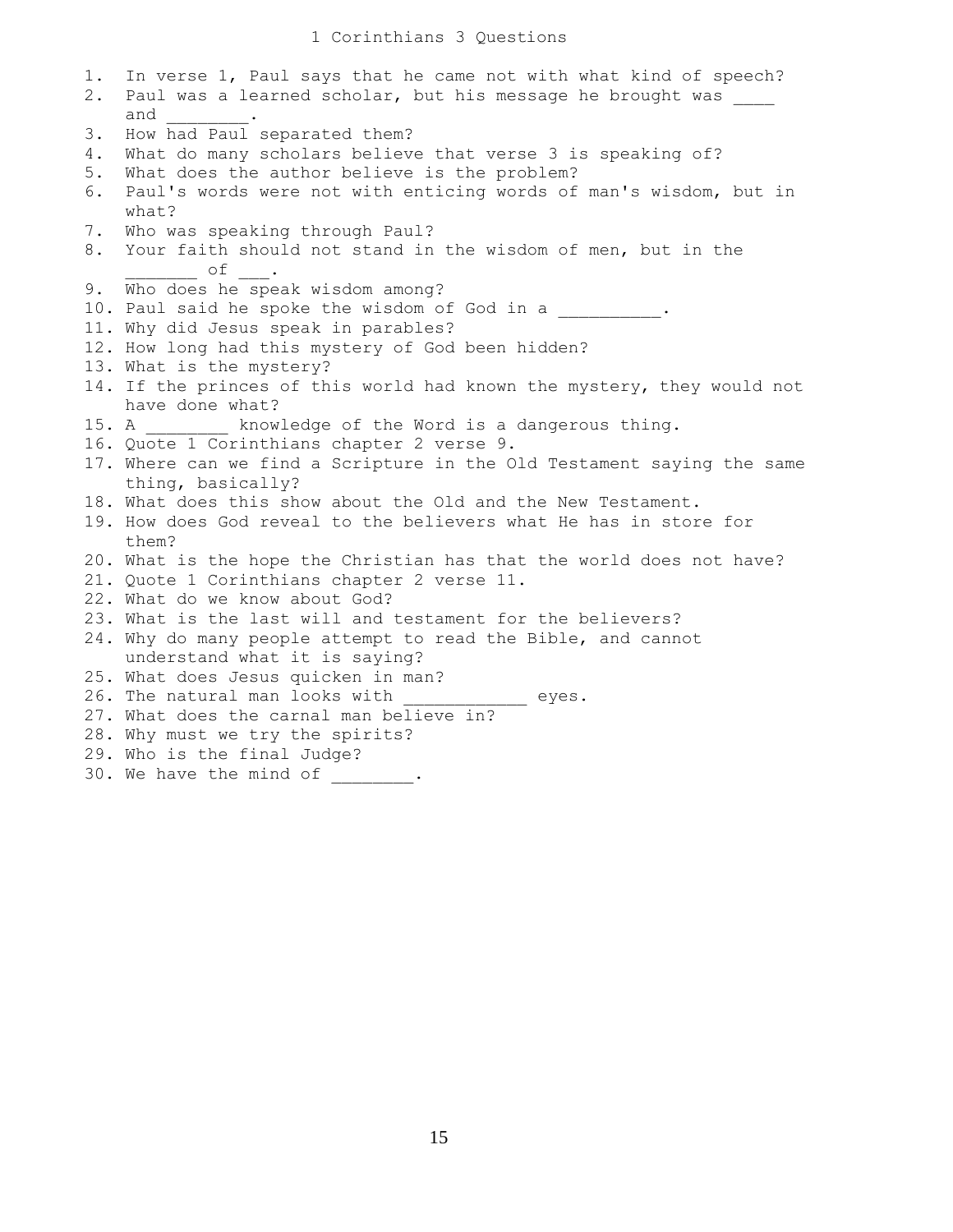We will begin this lesson in I Corinthians 3:1 "And I, brethren, could not speak unto you as unto spiritual, but as unto carnal, [even] as unto babes in Christ."

 We see a reprimand from Paul to these Corinthians. He is saying, you have not grown in the Lord since you first began. You are still like a baby who has to be told everything to do. These people still had one foot in the world while proclaiming Christianity. Paul says the only message that he could bring them was the simple salvation message, because they were not ready to receive any weightier message. These people have not made their spirit rule over their flesh. They are still operating in the fleshly realm.

 I Corinthians 3:2 "I have fed you with milk, and not with meat: for hitherto ye were not able [to bear it], neither yet now are ye able."

 It seems as though they were criticizing the simple message that Paul has brought. He is saying, someone has to hold your hand in Christian matters. You have not fed your spirit with the Word that would have made you stronger. You still want someone else to do all the studying for you. You are like a little baby that needs to be fed milk and not meat. It seems that Paul is a little aggravated with them for not growing in the Lord.

 I Corinthians 3:3 "For ye are yet carnal: for whereas [there is]among you envying, and strife, and divisions, are ye not carnal, and walk as men?"

 We see in this that they are still operating in the flesh. They are acting the same way they did before they got saved. Men in the verse above, means worldly men. Notice that envy, strife, and divisions are worldly. They should have no place in the church.

 I Corinthians 3:4 "For while one saith, I am of Paul; and another, I [am] of Apollos; are ye not carnal?"

 Paul says, that just the fact that they are saying they are of Paul and of Apollos shows him that they do not truly understand Christianity.

 I Corinthians 3:5 "Who then is Paul, and who [is] Apollos, but ministers by whom ye believed, even as the Lord gave to every man?"

 The problem, here, is their object of worship. They have their eyes on the people through whom they heard the gospel, rather than on the message that minister brought. The word that minister is translated from, in many places, is translated deacon. The ministers should not be the object of worship. They are just a voice bringing the gospel message. Paul and Apollos are both servants of the Most High God themselves.

 I Corinthians 3:6 "I have planted, Apollos watered; but God gave the increase."

 We see from this that it is not the one who brings the original message, or even the person who comes along and furthers the message, but God who quickens the message to their heart. The destination is the kingdom. It really matters not too much who helped you get there.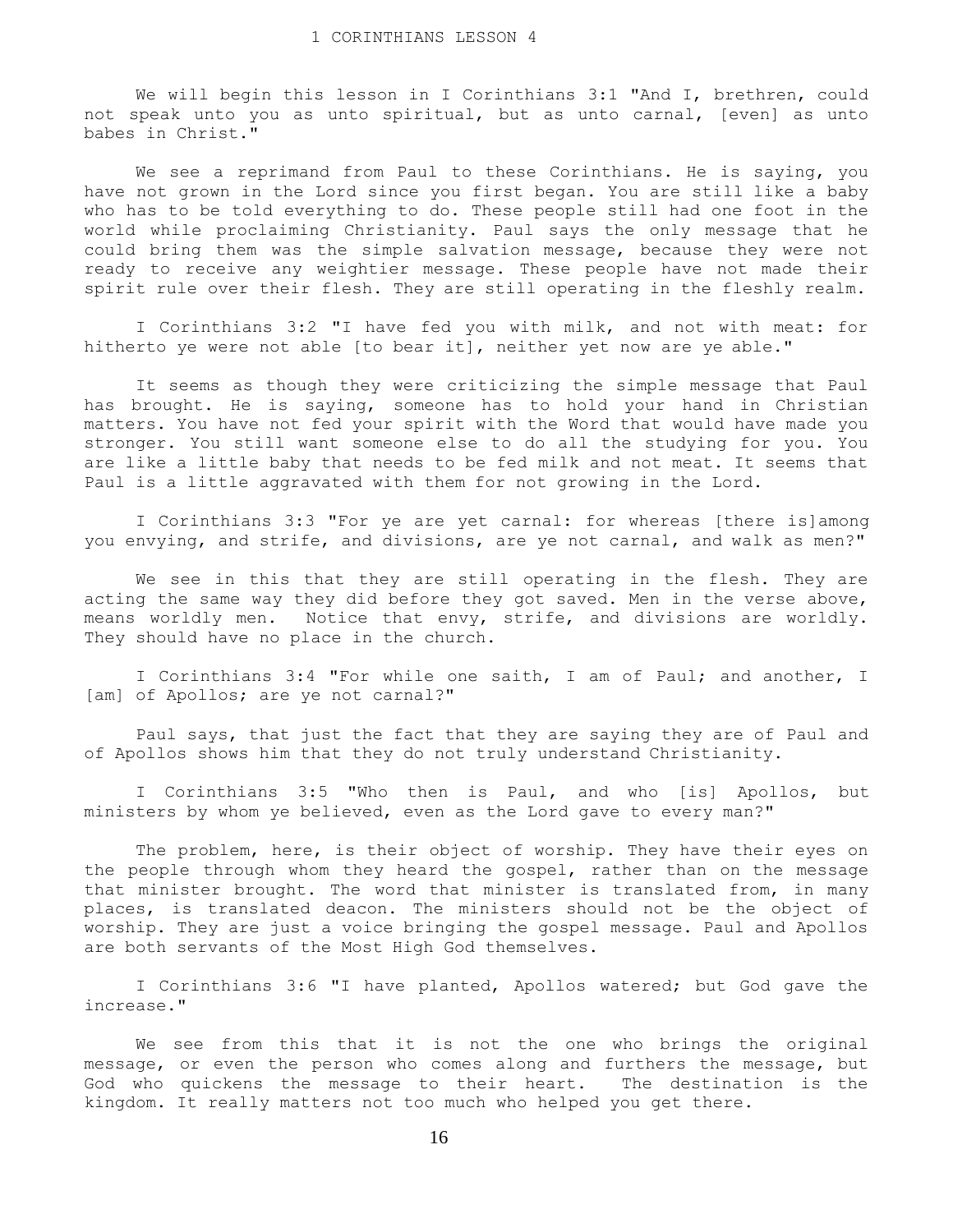I Corinthians 3:7 "So then neither is he that planteth any thing, neither he that watereth; but God that giveth the increase."

 We see in this that the message carrier is not the important one. God is to be worshipped and He alone. He is the One who sent the messenger. When you get a telegram, the one who brings the message is not important. The message that he brings is the important thing.

 I Corinthians 3:8 "Now he that planteth and he that watereth are one: and every man shall receive his own reward according to his own labour."

 God rewards the messenger that He sent, if the servant is obedient to take the message that God sent. God has rewards set up for all of His obedient servants. Your work may go unnoticed here on the earth, but if you do the exact job God sent you to do, there will be great rewards in heaven stored up for you, by God.

 I Corinthians 3:9 For we are labourers together with God: ye are God's husbandry, [ye are] God's building."

 Christians are the hands on this earth that carry out the tasks for God. The word husbandry, here, indicates that God has left us as overseers of His own. We are to water them, dig around them, even trim them from time to time. God wants the Christian ministers to care for His crop of believers here on the earth. We know that we are building blocks in God's house. Jesus is the chief Cornerstone, and we are stones fitted together to build God's house. I Peter 2:5 "Ye also, as lively stones, are built up a spiritual house, an holy priesthood, to offer up spiritual sacrifices, acceptable to God by Jesus Christ."

 I Corinthians 3:10 "According to the grace of God which is given unto me, as a wise masterbuilder, I have laid the foundation, and another buildeth thereon. But let every man take heed how he buildeth thereupon."

 As we said above, the building is the spiritual house, which is also the priesthood. The High Priest is our Lord Jesus Christ and all believers in Christ are the priests. Jesus is the cornerstone of this building. In Paul's building the foundation, he is saying that he was the one who started this church in Corinth. He wants the followers who minister in this church to bring the same message that he had started. This is why he said "take heed how he buildeth". This is the very same thing said above about one planting the seed, another waters it, and God gets the increase.

 I Corinthians 3:11 "For other foundation can no man lay than that is laid, which is Jesus Christ."

 This building is to be built upon Jesus Christ our Lord. Paul went on to say, in another place, that if anyone brought another message, let him be accursed.

 I Corinthians 3:12 "Now if any man build upon this foundation gold, silver, precious stones, wood, hay, stubble;"

 The first items mentioned, gold and silver just become more pure when the fire is applied to them. This would be a lasting building built with these. Wood, hay, and stubble would burn up if any heat was applied. Gold,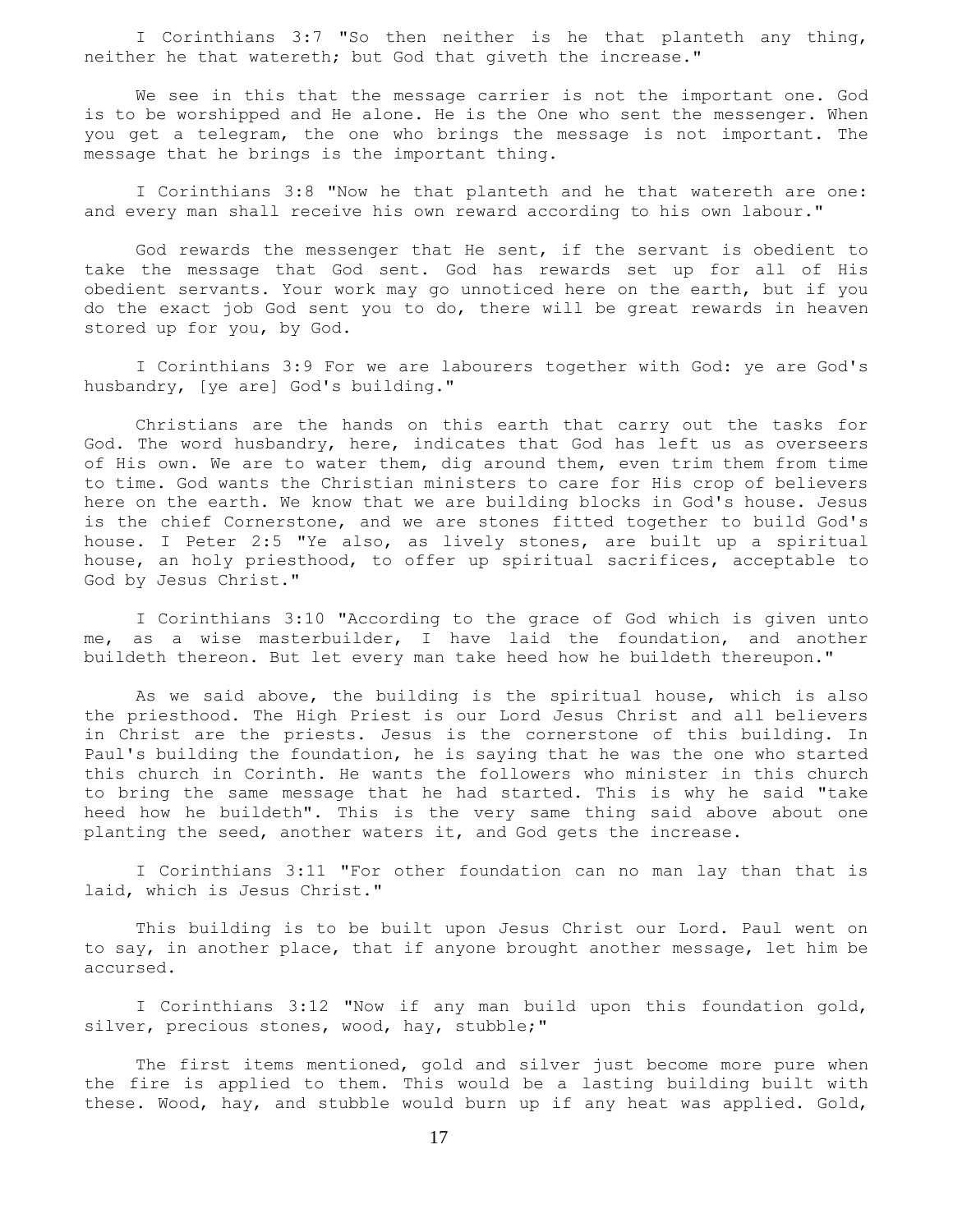silver, and precious stones would symbolize the true church which could not be destroyed by the efforts of man. The wood, hay, and stubble would symbolize a shallow form of Christianity which would fail under persecution.

 I Corinthians 3:13 "Every man's work shall be made manifest: for the day shall declare it, because it shall be revealed by fire; and the fire shall try every man's work of what sort it is."

 The day, spoken of here, is speaking of that day when we stand before the Lord Jesus Christ. False doctrines are around for awhile, and soon are revealed for what they are and fade away under persecution. Work that the Lord Jesus Christ has started will never fade away. On judgement day, when you stand before the Lord, you will hear Him say, well done thy good and faithful servant. If you are being persecuted for the work you are doing for God, then you know for sure, it is a good work.

 I Corinthians 3:14 "If any man's work abide which he hath built thereupon, he shall receive a reward."

 Most people who have done mighty tasks for the Lord never are rewarded on this earth. Some of the early founders of Christianity gave their lives for what they believed in. Most of the Old Testament prophets were killed for doing the task God had set before them. We are told by historians that Isaiah was sawed in two. We know that James, the brother of John, was killed. We know that Stephen was stoned to death for speaking boldly of God. We must continue in the face of death, if we are to be counted among the faithful.

 I Corinthians 3:15 "If any man's work shall be burned, he shall suffer loss: but he himself shall be saved; yet so as by fire."

 The key to this is that this man did a work for God. This man thought that he was doing a good work for God. Even though the work could not stand the heat of trials, God saved the man, because of the effort he had put forth to do the work. The workman is saved here, even though the work is burned. God looked on the heart of this man. The man wanted to do something to please God, and God saved him for his effort.

 I Corinthians 3:16 "Know ye not that ye are the temple of God, and [that] the Spirit of God dwelleth in you?"

We are actually the house that the Lord Jesus lives in upon this earth, if we are Christians. Galatians 2:20 "I am crucified with Christ: nevertheless I live; yet not I, but Christ liveth in me: and the life which I now live in the flesh I live by the faith of the Son of God, who loved me, and gave himself for me."

 I Corinthians 6:19 "What? know ye not that your body is the temple of the Holy Ghost [which is] in you, which ye have of God, and ye are not your own?"

 I Corinthians 3:17 "If any man defile the temple of God, him shall God destroy; for the temple of God is holy, which [temple] ye are."

 Anything that is done to the body of the believer is actually done to the Lord, as well. This should quiet some people who are constantly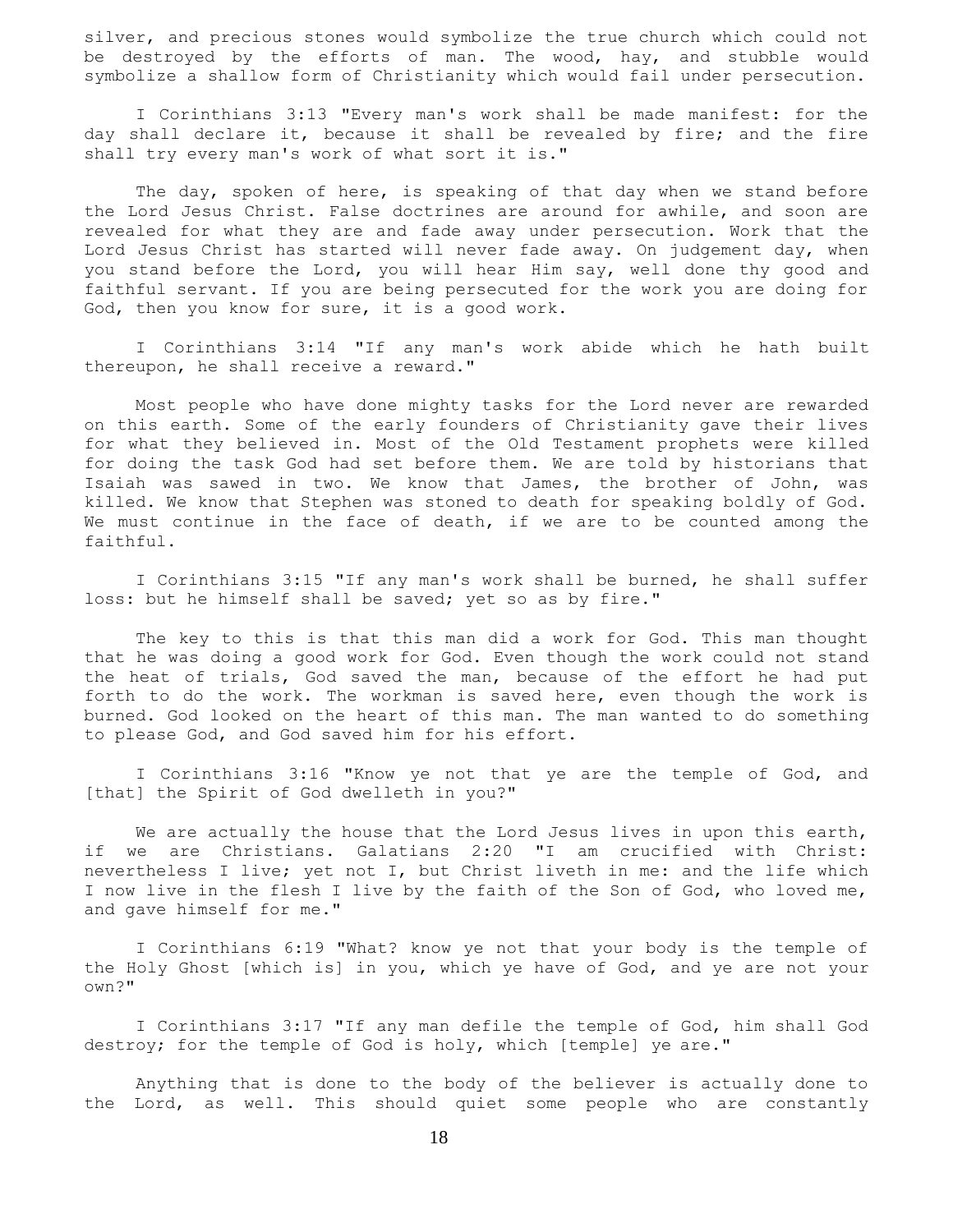criticizing other Christians. You are attacking God, when you attack God's servant.

 I Corinthians 3:18 "Let no man deceive himself. If any man among you seemeth to be wise in this world, let him become a fool, that he may be wise."

This, I believe, is speaking of being won over by the foolishness of preaching. The wisest thing a person can do is become as a foolish man and come to God.

 I Corinthians 3:19 "For the wisdom of this world is foolishness with God. For it is written, He taketh the wise in their own craftiness."

 A person must humble himself to receive God. Those who think themselves to be wise, do not know that they need a Saviour.

 I Corinthians 3:20 "And again, The Lord knoweth the thoughts of the wise, that they are vain."

 The wisdom of man is foolishness to God. The wisest man in the world is the one who seeks God and humbly receives Him as his Saviour.

 I Corinthians 3:21 "Therefore let no man glory in men. For all things are yours;"

 We should not elevate man up to a position that he does not belong in. Just because someone is wealthy or has great influence, is no reason to elevate him up higher than anyone else. We are all exactly what God has allowed us to be.

 I Corinthians 3:22 "Whether Paul, or Apollos, or Cephas, or the world, or life, or death, or things present, or things to come; all are yours;"

 Paul is telling them, here, not to choose one of these men out and elevate him up. God has promised all believers the same inheritance.

I Corinthians 3:23 "And ye are Christ's; and Christ [is] God's."

 Paul is saying in this, just because he led you to the Lord is no reason to feel obligated to him. Regardless of who led you to the Lord, You belong to Christ. This is showing the chain of command. We belong to Christ, and Christ is God the Father's. The Father, Son and Holy Ghost are all in total agreement.

Notes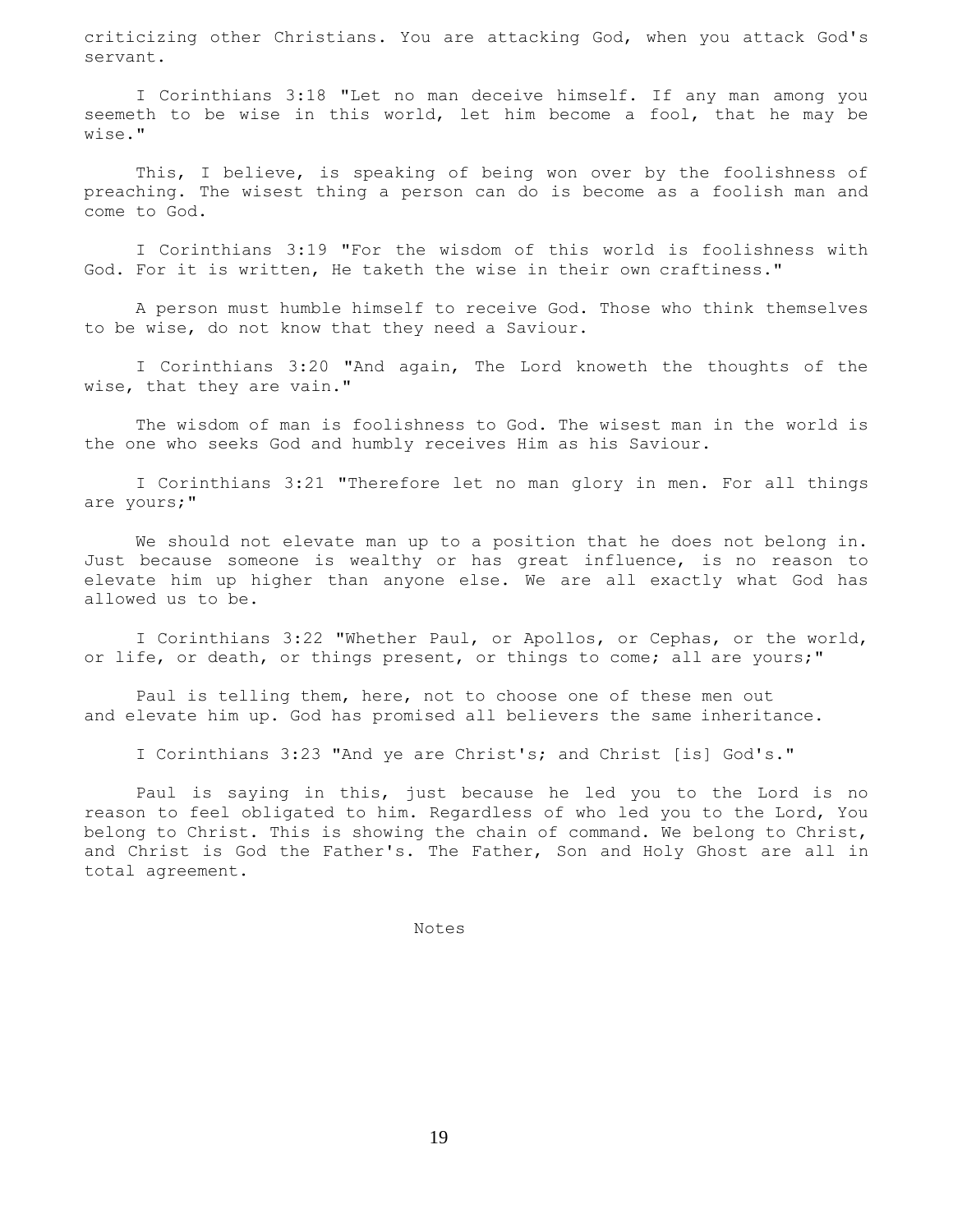### 1 Corinthians 4 Questions

1. What does Paul call the Christians in verse 1? 2. What reprimand was there for them by Paul? 3. Why could Paul not bring them any message, except the simple salvation message? 4. What does verse 2 say that Paul had fed them? 5. Why had he not fed them otherwise? 6. What three things in verse 3 made him believe they were still carnal? 7. What showed Paul that they did not truly understand Christianity? 8. Who are Paul and Apollos really? 9. Paul planted, Apollos watered, and \_\_\_\_\_ gave the increase. 10. Every man shall receive his reward according to what? 11. What are the Christians called in verse 9? 12. Quote 1 Peter chapter 2 verse 5. 13. What does Paul call himself in verse 10? 14. Who is the great High Priest? 15. Who are the priests? 16. What is the foundation that is laid in verse 11? 17. Name the 6 things that might be used to build with? 18. Which of these materials will stand up under fire? 19. What will try every man's work? 20. What will happen to the man whose work is burned up? 21. Quote 1 Corinthians chapter 3 verse 16. 22. What will happen to the man who defiles the temple of God? 23. What is the temple of God? 24. The wisdom of this world is \_\_\_\_\_\_\_\_\_\_\_\_\_\_\_ with God. 25. Who is the wisest man? 26. Let no man glory in \_\_\_\_. 27. Quote 1 Corinthians chapter 3 verse 23.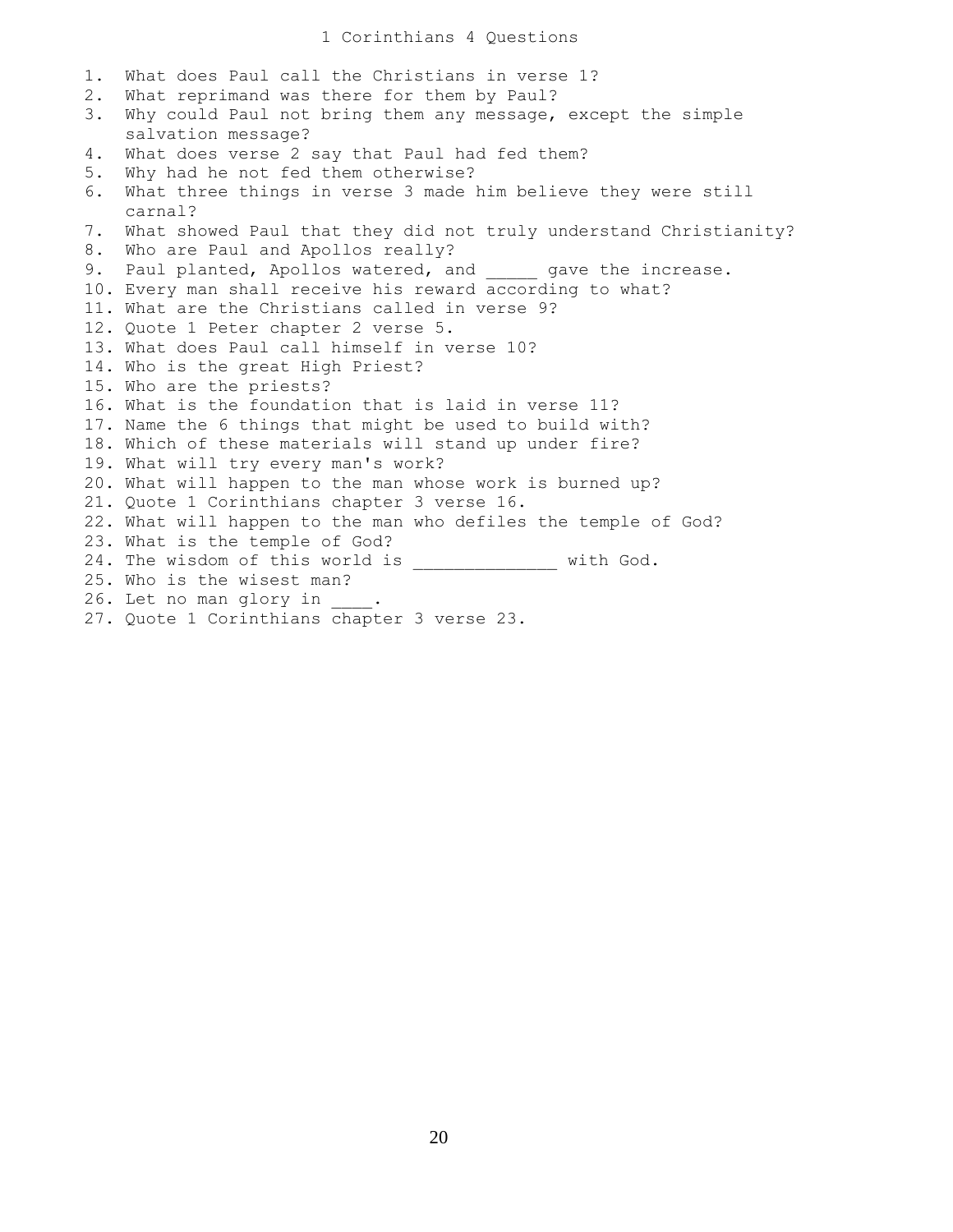We will begin this lesson in I Corinthians 4:1 "Let a man so account of us, as of the ministers of Christ, and stewards of the mysteries of God."

 Minister, in the verse above, means under-oarsman or assistant. In the case here, they are ambassadors, or assistants of Christ. Steward means a house distributor or an overseer. In the most extended form, it means a fiscal agent, or preacher of the gospel. The mystery of God had been veiled in the Old Testament. Jesus came and revealed to His followers the mystery of God. We are no longer closed off from the Father, but can go boldly to the throne by the name of Jesus Christ. Jesus is the door that leads to close fellowship with God. Look with me at the following Scripture on the mystery of God. Luke 8:10 "And he said, Unto you it is given to know the mysteries of the kingdom of God: but to others in parables; that seeing they might not see, and hearing they might not understand." The mystery of God is the Truth in the Bible. The Holy Spirit reveals to all, who are truly believers, this mystery.

 I Corinthians 4:2 "Moreover it is required in stewards, that a man be found faithful."

 Remember, we said that in the most extended form, steward meant minister of the gospel. Notice, that the main ingredient of a minister is faithfulness to God and His Truth. Notice, there are no lengthy educational are world standards required. Man, in the verse above, does not mean someone of the male gender. The word man was translated from means any person or thing. The requirement then is not even that you be of a special gender. It is just required that you be totally sold out to God.

 I Corinthians 4:3 "But with me it is a very small thing that I should be judged of you, or of man's judgment: yea, I judge not mine own self."

 There seems to be a group, here, that is questioning Paul. Paul is reminding them that he will not be judged of these people. He says he cannot even examine himself, but he reminds them that all are judged of God. I do not know why they were questioning Paul, perhaps, because some of them had known him before he became a Christian. We must remember through all of this book that the laws in the temple at this time were not even similar to the laws God had given Moses. Jesus even called them man's laws. The priesthood had greatly deteriorated, and they were making up laws as they went along, so that they could have greater control of the people. The priesthood was being bought and sold instead of coming through the Levitical tribe.

 I Corinthians 4:4 "For I know nothing by myself; yet am I not hereby justified: but he that judgeth me is the Lord."

 Justified, as we have explained before, means just as if I had never sinned. Paul in this, however, is saying he ministers what the Holy Spirit of God gives him. He is not ministering what he believes, but what God knows, and there could be nothing wrong with that. The Lord will judge Paul the same as He does all of His ministers, as to whether they were faithful in their messages.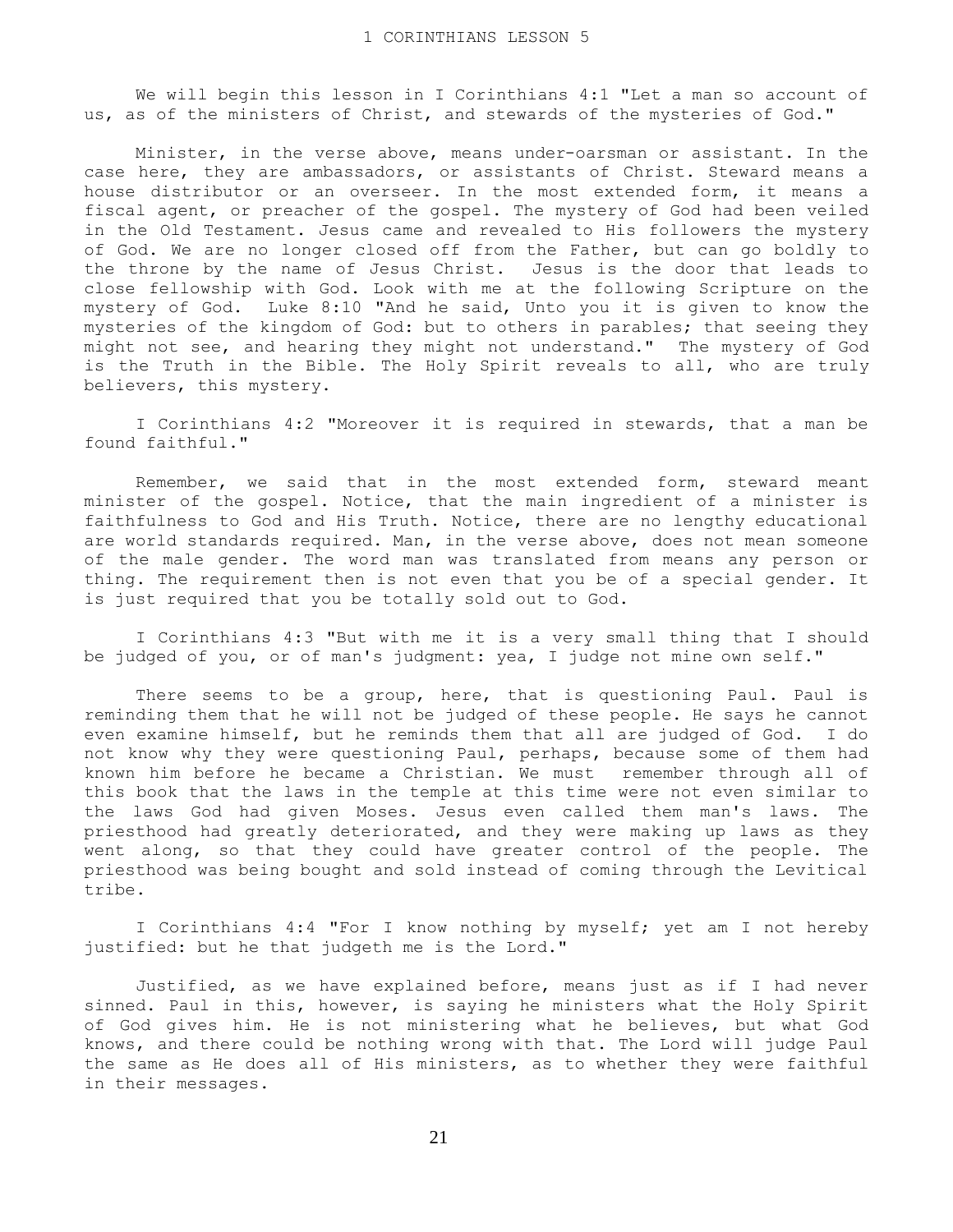I Corinthians 4:5 "Therefore judge nothing before the time, until the Lord come, who both will bring to light the hidden things of darkness, and will make manifest the counsels of the hearts: and then shall every man have praise of God."

 Our judgement, on this earth, is warped, because we only judge what we see with our eyes and hear with our ears. God judges the heart of man. You may hide a sin you have committed from the world, but you will not be able to hide it from God. Since we are not able to judge justly, being human, do not judge at all. Leave judgement up to Jesus who looks into the heart and judges. His judgement is perfect. Jesus is the Light. There is no darkness where He dwells. No sin can hide from His Light.

 I Corinthians 4:6 "And these things, brethren, I have in a figure transferred to myself and [to] Apollos for your sakes; that ye might learn in us not to think [of men] above that which is written, that no one of you be puffed up for one against another."

 It appears, from this, that there had been a division in the church. Some followed Paul and his teaching, and others followed Apollos and his teaching. What Paul is trying to make them realize is, the message is not his or Apollos'; it is God's message coming through them. He is saying, here, don't try to make a god of him or Apollos, they are God's servants. There is still a great problem today with this very same thing. Preachers should all realize that they are God's servants, and not be jealous of each other.

 I Corinthians 4:7 "For who maketh thee to differ [from another]? and what hast thou that thou didst not receive? now if thou didst receive  $[it]$ , why dost thou glory, as if thou hadst not received [it]?"

 Paul is correct in the statement that we are what we are, because God made us that. I happen to be a Caucasian, because God chose that I be born to Caucasian parents. We have nothing to do with our nationality or our I.Q. We are not even male or female because we wanted to be, but because that is what God made us. Our Creator made us what He wanted us to be for the furtherance of the kingdom of God. Even where we minister is chosen by Him. We are equipped by the Holy Spirit in the area we are to function most effectively in. We really have very little to do with this either. It seems, in the verse above, that some of the people in the church have received gifts of ministry from God, and now they are trying to control Paul and his ministry. This is the wrong thing to do with the gift we receive. God did not give them their gift so that they might glory over someone else.

 I Corinthians 4:8 "Now ye are full, now ye are rich, ye have reigned as kings without us: and I would to God ye did reign, that we also might reign with you."

 We must remember that the life style of these Corinthians had been that of a very affluent society. Many of them had ruled over servants, and they still had the desire to rule. Paul is saying this in somewhat of a reprimand to them. We see this same situation in the following Scripture. Revelation 3:17 "Because thou sayest, I am rich, and increased with goods, and have need of nothing; and knowest not that thou art wretched, and miserable, and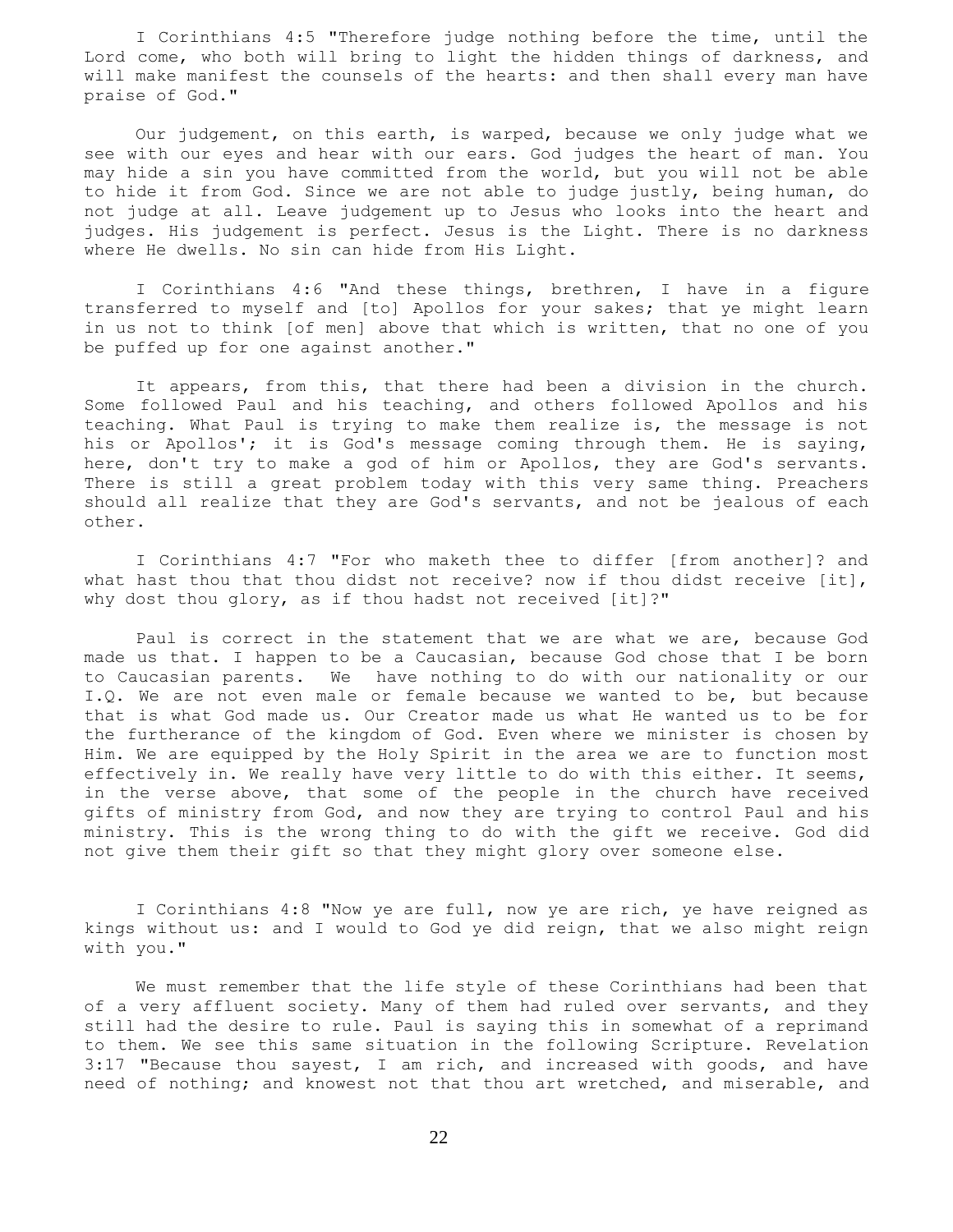poor, and blind, and naked:" This was the church who had brought the world into the church.

 I Corinthians 4:9 "For I think that God hath set forth us the apostles last, as it were appointed to death: for we are made a spectacle unto the world, and to angels, and to men."

 There is a great deal of sacrifice in this world required of those who minister God's Word. It is required that we sacrifice our flesh that our spirit might reign in our body. The fate of most of the apostles was very much like their leader Jesus. John was an exception of that. He suffered much on this earth, even being banished to the Isle of Patmos for speaking the Word of God so boldly. I personally believe that he was carried away into heaven without benefit of the grave. There is no historical record of what happened to John. Paul died in Rome after knowing much persecution on this earth. The apostles might be last in this earth, but my Word says that the last shall be first in heaven. These persecuted apostles will reign with Jesus over the 12 tribes of Israel. At the particular time this was written, they were thought of as no more than a common criminal by the world.

 I Corinthians 4:10 "We [are] fools for Christ's sake, but ye [are] wise in Christ; we [are] weak, but ye [are] strong; ye [are] honourable, but we [are] despised."

 This is almost as if Paul is trying to shame them for their attitude toward the apostles. Paul is saying, that he is willing to be thought of as a fool for the furtherance of the ministry of Christ. He jumps right in and tells them that it would be wise for them to accept Christ as their Saviour. These people Paul was speaking to had undoubtedly been highly thought of in their community. It is almost as if he is saying, why are we thought of so poorly, if you believe it is wise to come to Christ. We are the messenger that Christ sent to make you wise unto Christ.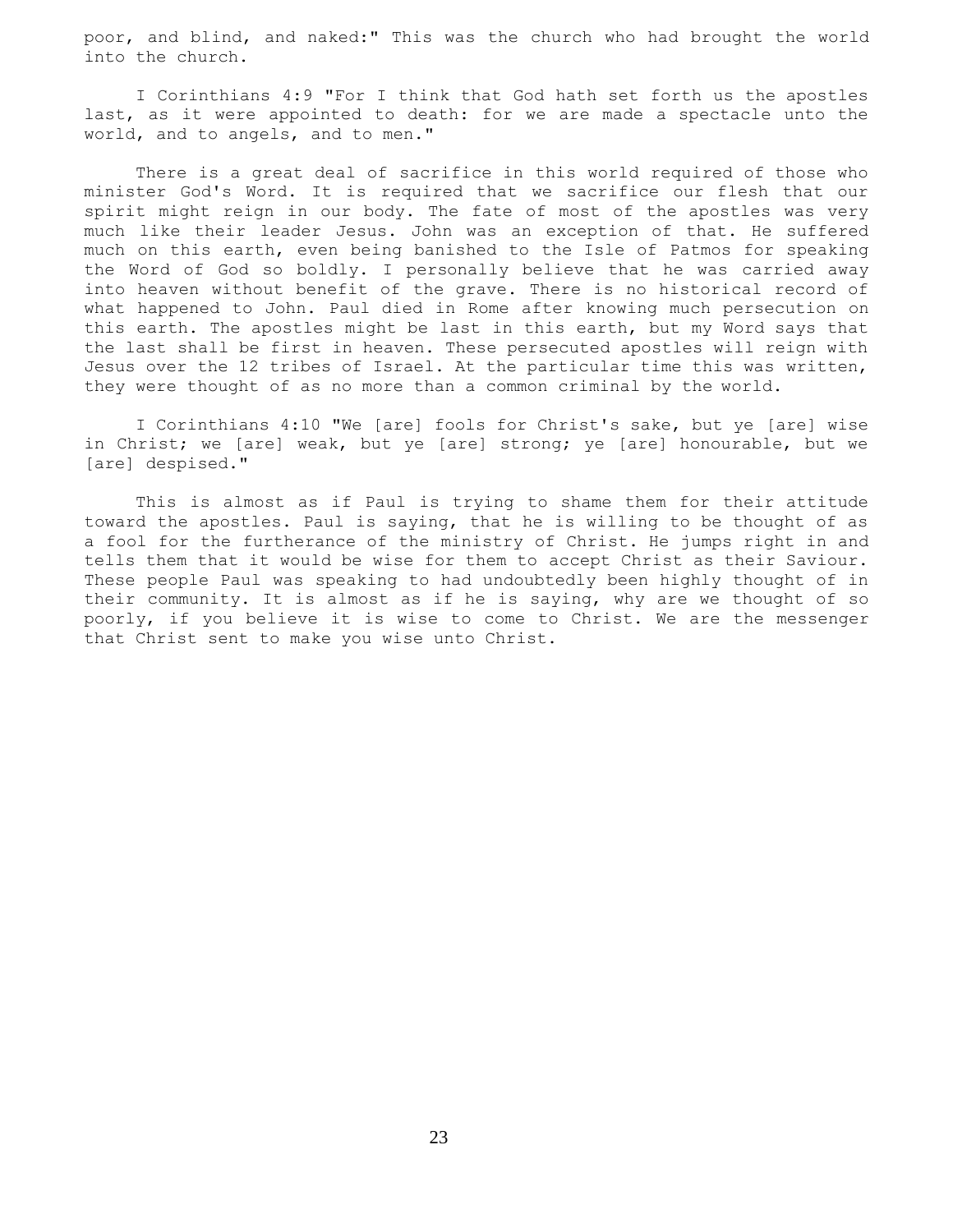# 1 Corinthians 5 Questions

1. What 2 things did Paul call himself in verse 1? 2. What does the word "minister" mean in the verse? 3. What is the most extended meaning of the word "steward"? 4. Where had the mystery of God been veiled? 5. Who revealed the mystery of God to the believers? 6. Quote Luke chapter 8 verse 10. 7. What is the requirement of being a steward? 8. Man, in verse two, means what? 9. Verse 3 tells us that others were trying to  $\qquad \qquad$  Paul. 10. Who are we all judged of? 11. What was wrong with the laws in the temple at this time? 12. What had Jesus called these laws? 13. Why had the high priest changed the law? 14. What does justified mean? 15. Paul is not ministering what he believed, but what? 16. Judge nothing before the  $\qquad$ . 17. What will the Lord make manifest when He comes? 18. Why is there no darkness where Jesus dwells? 19. What was the division in the church at this time? 20. Why should ministers not be jealous of each other? 21. Who maketh thee to differ from another? 22. Who chooses where you will minister? 23. Why does God give one person a different ministering gift than He gives another? 24. What type of life style had they been experiencing in Corinth before Paul came? 25. Verse 9 says God hath set forth the apostles . 26. Who are the apostles made a spectacle to? 27. Which apostle does the author believe was carried into heaven without benefit of the grave? 28. What position will these apostles have in heaven? 29. Paul said, he was a fool for sake. 30. In verse 10 Paul says, they are three things, what are they?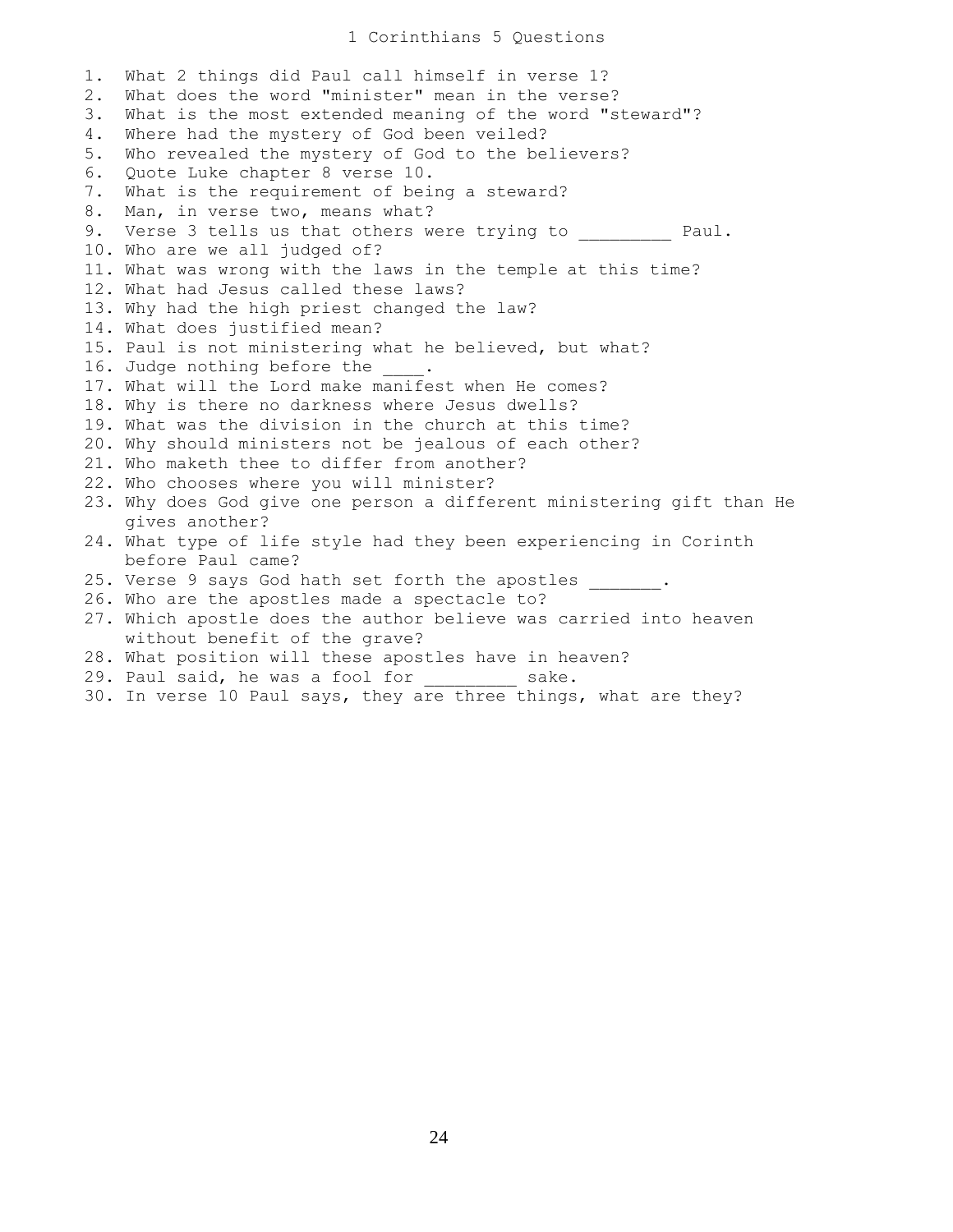We will begin this lesson in I Corinthians 4:11 "Even unto this present hour we both hunger, and thirst, and are naked, and are buffeted, and have no certain dwellingplace;"

 In the last lesson, Paul was explaining about the sacrifices that minister has to be willing to make to work for the Lord. Verse 11 above is just going into detail about what some of these sacrifices are. The apostles went where the Lord sent them. They were not in one place long enough to establish a dwelling place. They did not have a guaranteed salary. They ate and drank what was provided for them wherever they ministered. They were not dressed in fine apparel. Many of them wore skins of animals. The world actually looked down on them. They were several times even called mad men. They were actually repulsive to those who were not seeking God. Philippians 4:11 "Not that I speak in respect of want: for I have learned, in whatsoever state I am, [therewith] to be content." Paul had learned to be content when he had much and when he had little.

 I Corinthians 4:12 "And labour, working with our own hands: being reviled, we bless; being persecuted, we suffer it:"

 We know that Paul worked as a tentmaker part of the time that he was ministering. Paul did not want to be burdened by obligation to the people he ministered to. He met Aquilla and Priscilla and made tents with them for a while. This is probably what he meant by labouring with his own hands. Paul knew more rejection than most, because he would not give up on his Jewish brothers coming into the kingdom. He was stoned and left for dead, as well. It seemed that someone was out to kill him most of the time he ministered. I am sure we would have to say that he ministered under great adversity. In fact, he thought it all joy to be persecuted for the sake of the gospel.

I Corinthians 4:13 "Being defamed, we entreat: we are made as the filth of the world, [and are] the offscouring of all things unto this day."

 Paul was never popular with the Jews or with the people of the world, after he received Jesus and began to minister. They called him many evil names. They actually thought of him as being so evil that he needed to not only be stopped, but destroyed, as well.

 I Corinthians 4:14 "I write not these things to shame you, but as my beloved sons I warn [you]."

 Paul would go to any amount of suffering and humiliation to get them into the kingdom of God. Paul is not complaining about the suffering. He is, also, warning those who come to the Lord that they might experience the very same problems. Paul had no physical sons, so this is speaking of those who came to Christ by his ministry. Paul counts them as his spiritual sons.

 I Corinthians 4:15 "For though ye have ten thousand instructors in Christ, yet [have ye] not many fathers: for in Christ Jesus I have begotten you through the gospel."

 Paul is saying, here, that these are those who were saved through his ministry. Others may teach them more fully the Word of God, but they began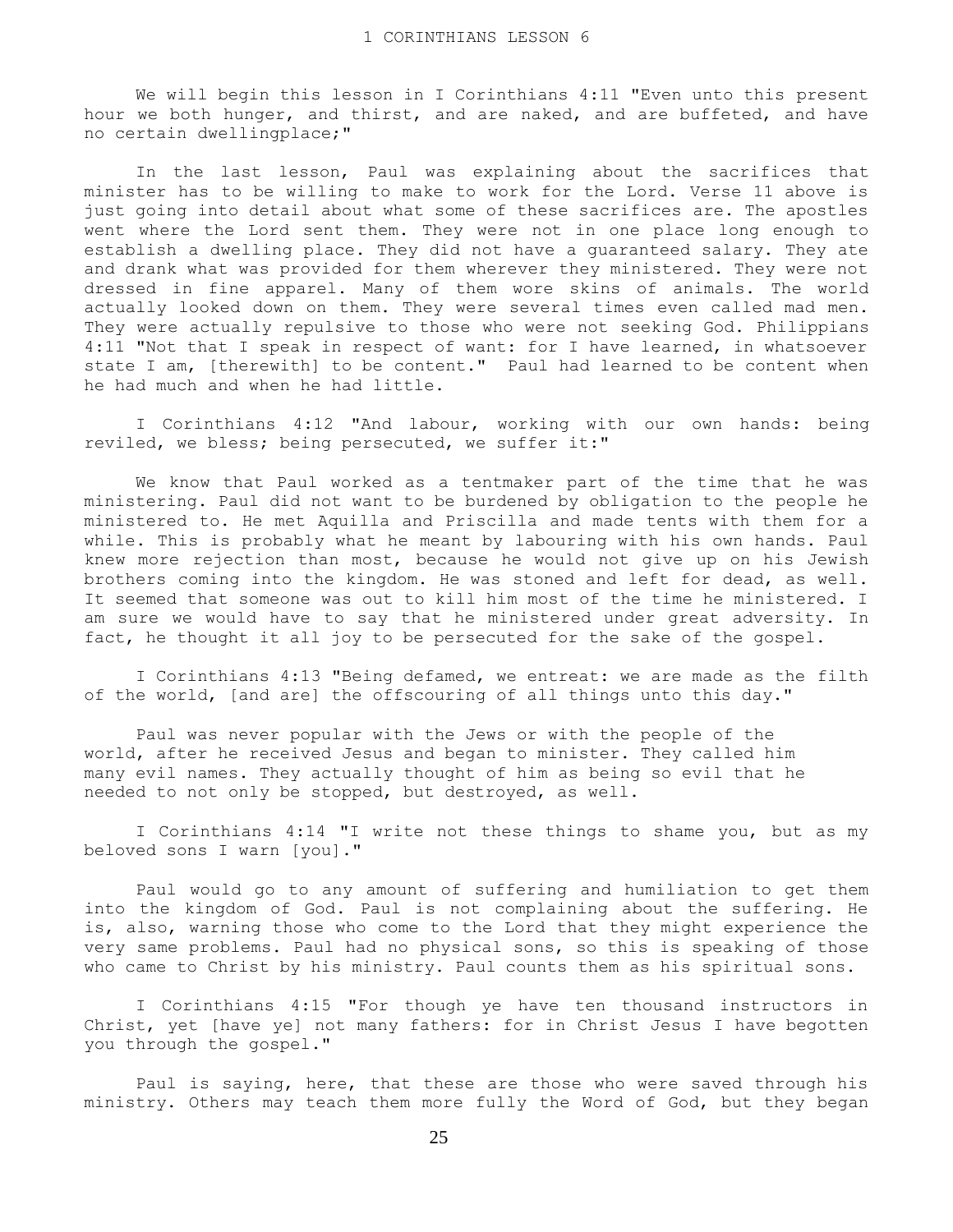by Paul's ministry. He counts himself as their father. We will find in all of these letters that Paul wrote that he feels responsible for them, even after he is not preaching there anymore. In fact, this very letter was to straighten out some problems they had in their church.

I Corinthians 4:16 "Wherefore I beseech you, be ye followers of me."

 Some people then, and many people of today, took this Scripture literally and could even be called Paulites. It is a very dangerous thing to choose one penman of the Bible and study just his works. We must read all of the Bible to get a full picture of what it is saying. This was not what Paul wanted at all, as we will see in the next verses. Paul was saying that he had tried to live before them the Christian life, and if he would follow the pattern he had set they would be fine. He was not asking them to worship him.

 I Corinthians 4:17 "For this cause have I sent unto you Timotheus, who is my beloved son, and faithful in the Lord, who shall bring you into remembrance of my ways which be in Christ, as I teach every where in every church."

 Timothy had been an understudy of Paul. Timothy had been instructed tutored} in the teachings of Paul about Christ. Timothy, in that sense, was an extension of Paul. Notice, it was Paul's ways that Timothy would remind them of. Timothy had been faithful to Paul's teachings. Paul could not be in all of the churches at once that he had started. There was no one better to carry on the work that Paul had begun here than Timothy. Paul knew that he could trust Timothy to do it his way, and this is why he sent him.

I Corinthians 4:18 "Now some are puffed up, as though I would not come to you."

 It seems that some of the Corinthians thought that Paul just did not want to come there and minister, and they were pouting about it. Paul could not come.

 I Corinthians 4:19 "But I will come to you shortly, if the Lord will, and will know, not the speech of them which are puffed up, but the power."

 Notice "if the Lord will". We are warned against saying that we will do a certain thing. We do not even know whether we will be living tomorrow, so we can not say for sure that we will do something tomorrow. You can see from this that Paul did want to come back and minister to them as often as he could. He, in fact, came back to Corinth not long after he wrote the second letter to them. This is the first church Paul established, and he was very fond of the people. More than that, he felt responsible for their spiritual growth. He wanted to be sure that they were established on solid doctrine.

 I Corinthians 4:20 "For the kingdom of God [is] not in word, but in power."

 For a person to just say they are a Christian is not enough. The Christianity within us must bring results. If we are really a Christian, then we will be fruit bearers. Of course, the real power comes with the baptism of the Holy Spirit. The reason for the Holy Spirit within a person

26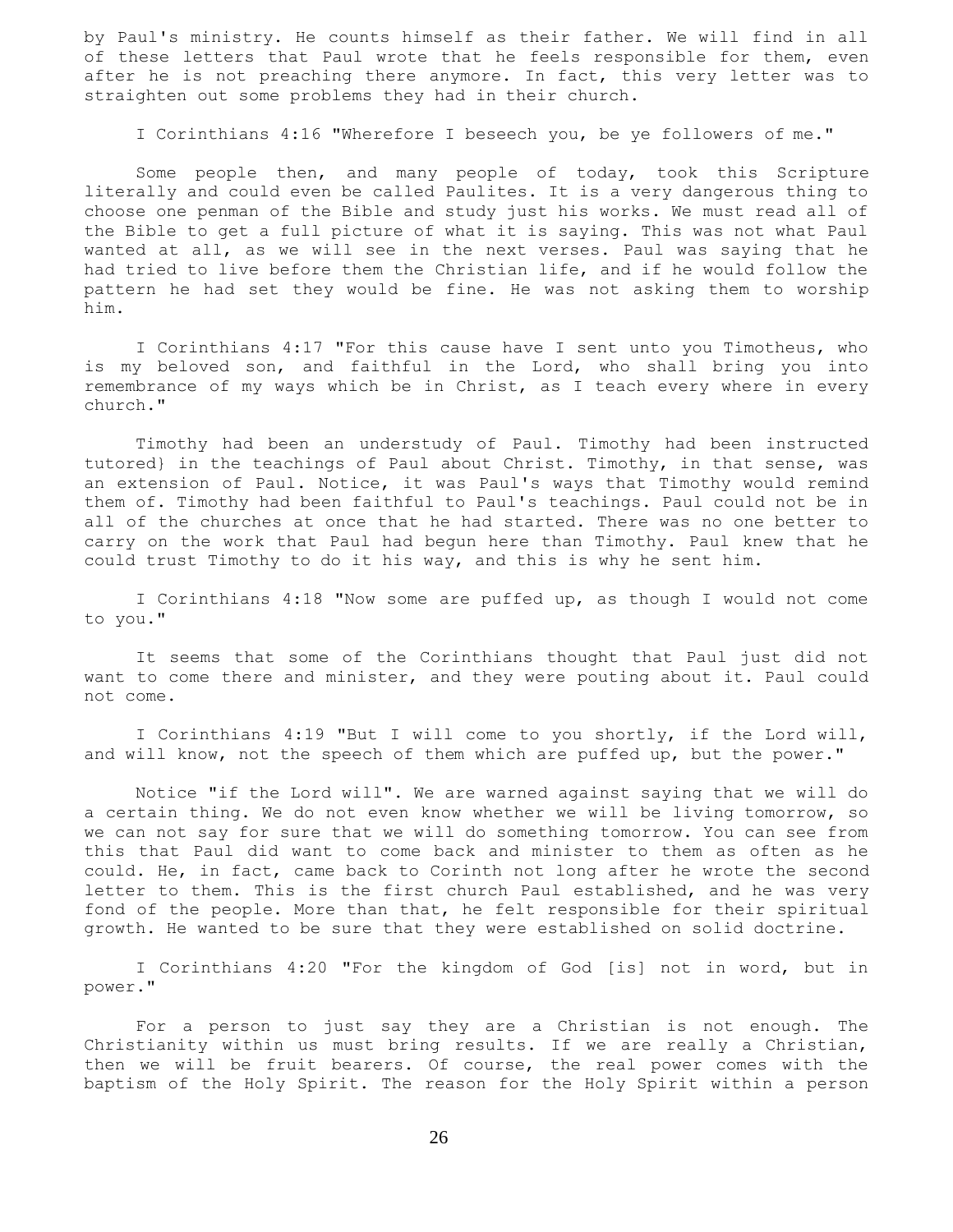is so that they might have the power to minister effectively. This is not the person's power, but the power of God working within them.

 I Corinthians 4:21 "What will ye? shall I come unto you with a rod, or in love, and [in] the spirit of meekness?"

 Paul is saying that he loves them very much as a parent does a child. Parents do not want to punish children, but sometimes it is necessary to help in their training. Paul is saying, here, that he prefers to teach them in a loving manner, but he will train them with force if it is necessary. Paul would rather teach them by example, and through his meekness, to turn them back to God.

 The message in this entire lesson seems to be one where a parent {in the spirit} is trying to save his child from much heartache. Paul loves them and wants them to know Christ in the way he knows Him.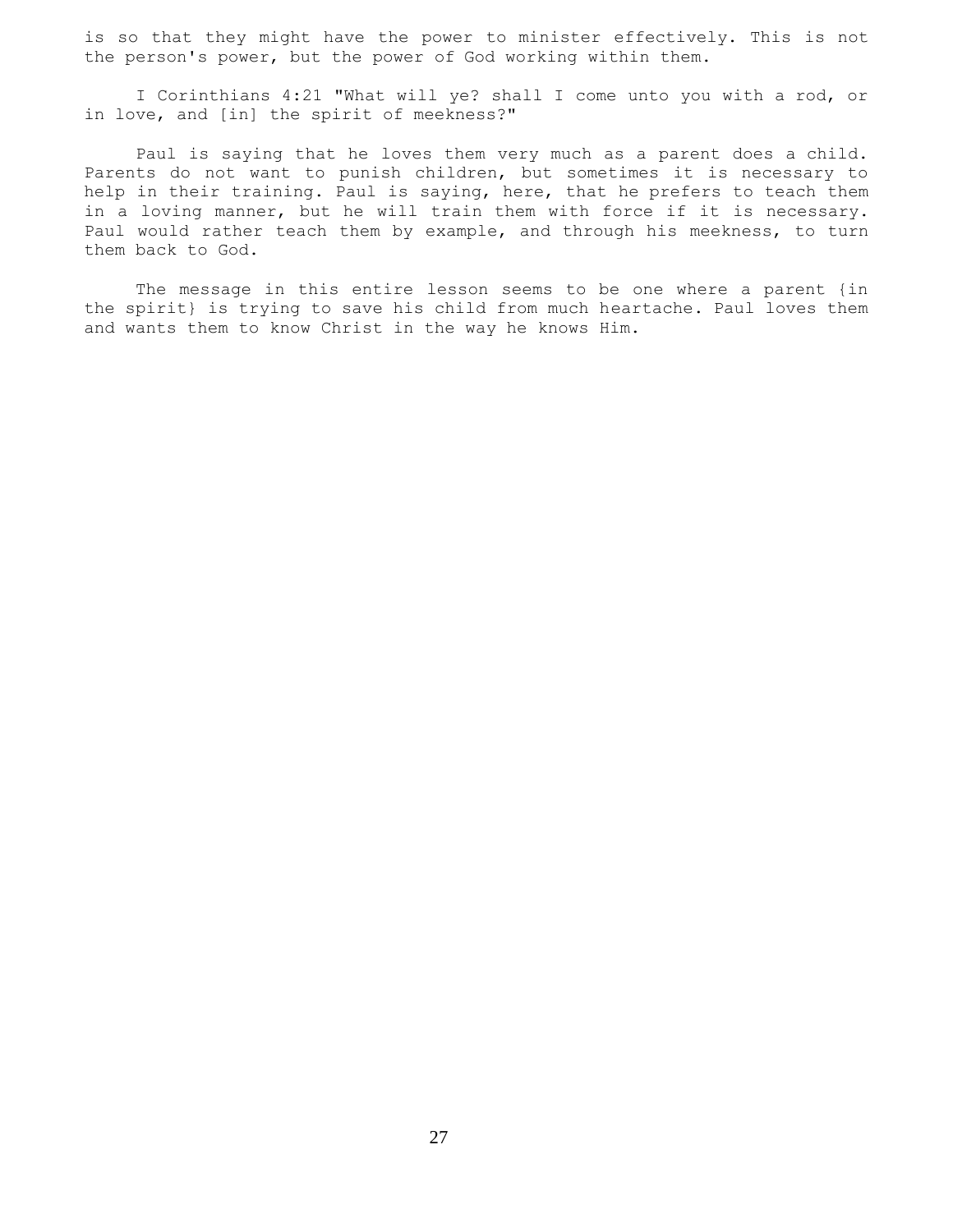1. What did Paul say, were the working conditions in verse 11? 2. Where did the apostles go? 3. Where did they live? 4. What did many of them wear? 5. What did they have to eat? 6. Quote Philippians chapter 4 verse 11. 7. What had Paul learned to do in whatever circumstance he was in? 8. Where did Paul's living come from? 9. Why did Paul not live of the ministry? 10. Why did Paul experience rejection more than most? 11. What two people made tents with Paul? 12. What adverse circumstances did he minister under most of the time? 13. How did Paul feel about the persecutions he endured? 14. Quote 1 Corinthians chapter 4 verse 13. 15. Why had Paul written these things to them? 16. Paul would endure any amount of suffering to get them \_\_\_\_\_\_\_  $\overline{\phantom{a}}$  ,  $\overline{\phantom{a}}$  ,  $\overline{\phantom{a}}$  ,  $\overline{\phantom{a}}$  ,  $\overline{\phantom{a}}$ 17. What did Paul mean, when he called them his sons? 18. What did Paul say, he was to them in verse 15? 19. Who did Paul tell them to be followers of in verse 16? 20. What did he mean by that statement? 21. Who had Paul sent to the Corinthians? 22. Why had Paul chosen him for the task? 23. What was Timothy to remind them of? 24. Why were some of the Corinthian believers puffed up? 25. Why was it so important to use the phrase "if the Lord will"? 26. Did Paul ever come back? 27. What did Paul want to know of them? 28. The kingdom of God is not in word, but in 29. In verse 21, what two different ways could he come to them? 30. Which way did Paul prefer to come to them?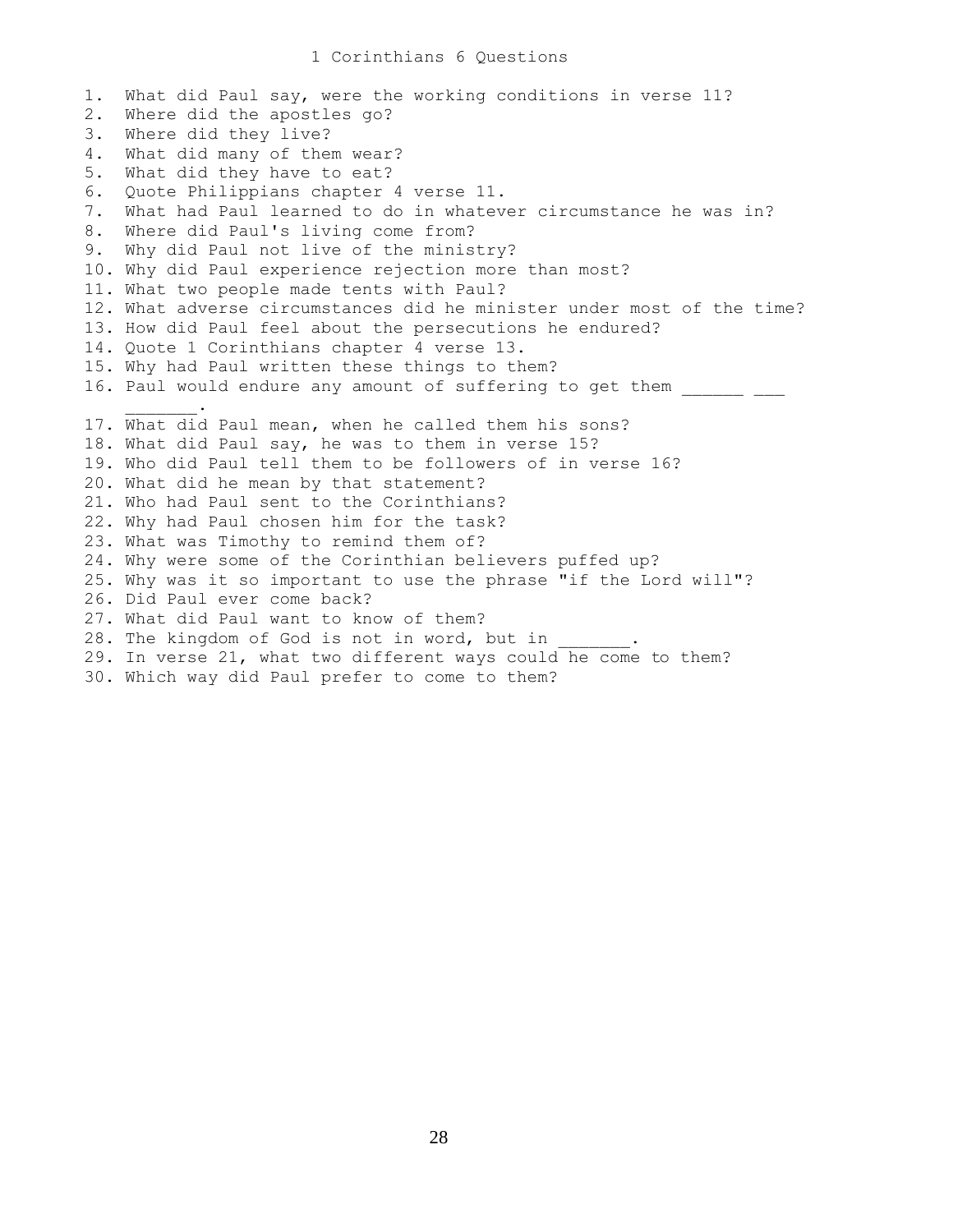We will begin this lesson in I Corinthians 5:1 "It is reported commonly [that there is] fornication among you, and such fornication as is not so much as named among the Gentiles, that one should have his father's wife."

 Fornication, in this particular Scripture, means harlotry. We notice first about this, that it seems to be common knowledge. This sin and incest {so prevalent in our day} are so bad that even the heathen, who do not know God and His laws, do not practice this sin. This is not necessarily this man's mother. It could be his stepmother, but it is a terrible sin by any account. In the book of Leviticus, there are definite regulations about this very thing.

 I Corinthians 5:2 "And ye are puffed up, and have not rather mourned, that he that hath done this deed might be taken away from among you."

 These Christians know about this and have done nothing about it. This is like so many in our day, who believe if you have been baptized, you are not guilty of sins you commit. Paul is saying, why have you not forcibly removed him from your group? It is as if you approve of what he is doing. This could give this church a very bad name in the community. The fact that they have not dealt with this within the church would make it even worse. They are puffed up with pride that they are Christians and are not dealing with the sin that is in the church.

 I Corinthians 5:3 "For I verily, as absent in body, but present in spirit, have judged already, as though I were present, [concerning] him that hath so done this deed,"

 Paul has just heard of this sin from afar, and he knows exactly what should be done about this matter. Those who were in the church in authority should have already handled this.

 I Corinthians 5:4 "In the name of our Lord Jesus Christ, when ye are gathered together, and my spirit, with the power of our Lord Jesus Christ," I Corinthians 5:5 "To deliver such an one unto Satan for the destruction of the flesh, that the spirit may be saved in the day of the Lord Jesus."

 This is not saying that they would automatically be saved because of the suffering of the flesh. This is saying that the protection is removed from this person, and Satan can do with this sinner's body whatever he will. This is done to cause the sinner to repent. If you repent of sin, your spirit will be saved, even if your body is ravaged by that sin. Paul is saying also, in the verse above, that these are not his own personal wishes for this man, but the will of the Lord Jesus Christ.

 I Corinthians 5:6 "Your glorying [is] not good. Know ye not that a little leaven leaveneth the whole lump?"

 Just the fact that a person has accepted Jesus as their Saviour does not exempt them from punishment for their sin. Paul is saying here, if you let this go without taking care of this, the sin will spread in your church. You must remove the one who is infected with sin, so that this disease will not spread to the other members.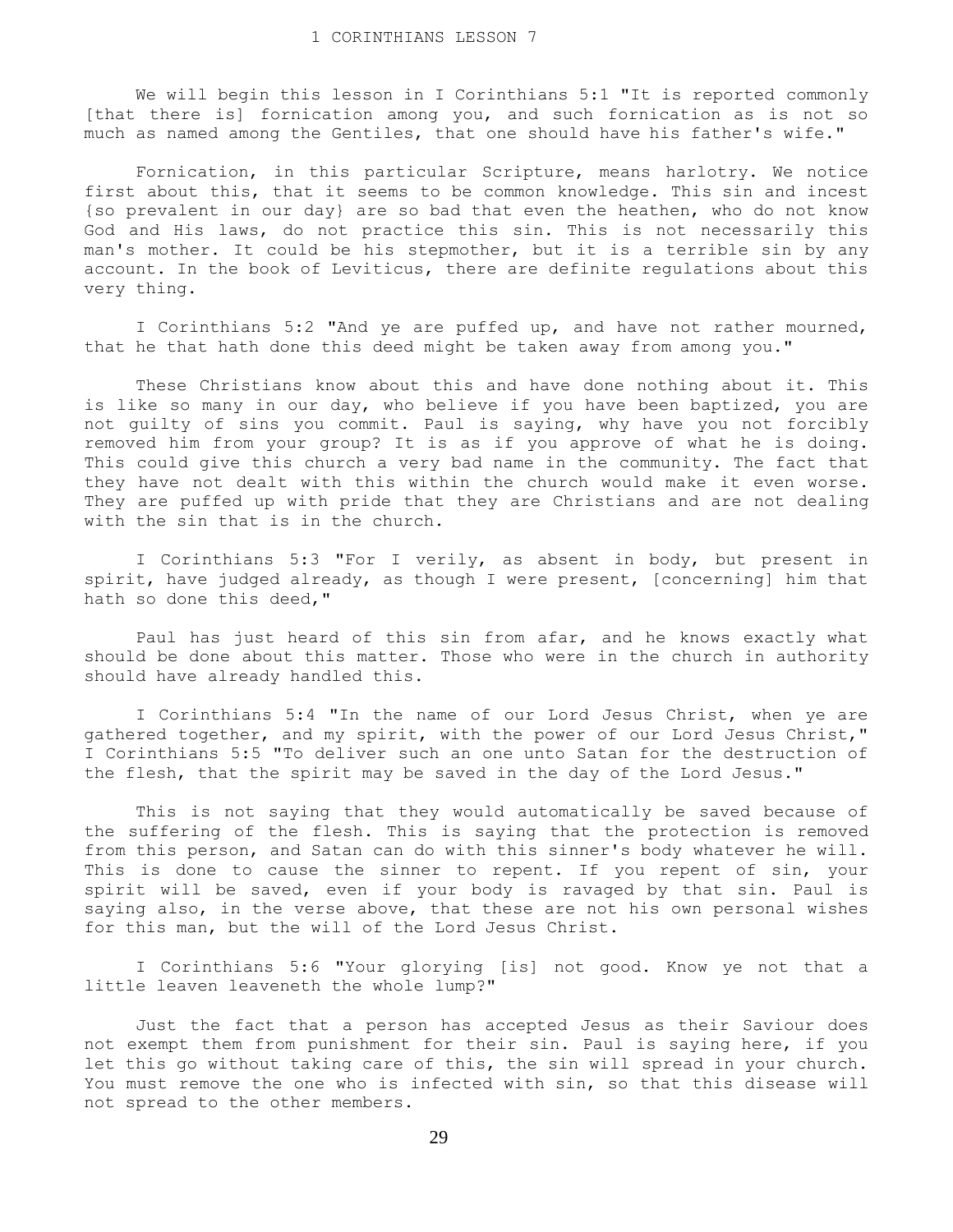I Corinthians 5:7 "Purge out therefore the old leaven, that ye may be a new lump, as ye are unleavened. For even Christ our Passover is sacrificed for us:"

 Leaven, in the verse above, is sin. Paul is saying, clean up your church, so that it will be without sin again. Purge, in this Scripture, means to cleanse thoroughly. Do not leave anything at all that is associated with this sin. Christ was the unleavened Bread. He was without sin. If we are truly followers of Him, we must be free of sin, as well. Jesus' sacrifice for us was to do away with the sin in our life. A person who sins must repent quickly and get forgiveness for that sin.

 I Corinthians 5:8 "Therefore let us keep the feast, not with old leaven, neither with the leaven of malice and wickedness; but with the unleavened [bread] of sincerity and truth."

 The life of a Christian should be a continual remembrance of the great sacrifice that Jesus made for us. Jesus {the perfect Lamb sacrifice} was our Substitute. We deserved the death on the cross, but He took our place. I see in this a personal relationship with the Lord Jesus. In the passover, the lamb was killed and the blood drawn of the animal, but had they not put the blood over the door, death would have come to that house. We must not only believe that He gave His body at Calvary for our sin, but we must individually apply that precious blood to our life. He must be our personal Saviour. We must desire to be like Jesus. This next Scripture tells it all. Galatians 2:20 "I am crucified with Christ: nevertheless I live; yet not I, but Christ liveth in me: and the life which I now live in the flesh I live by the faith of the Son of God, who loved me, and gave himself for me." Sin should not be tolerated in your life, if you are a Christian. Anyone proclaiming Christianity should have no desire in their heart to sin. We should constantly be sincere with the Lord. Truth should be our standard.

 I Corinthians 5:9 "I wrote unto you in an epistle not to company with fornicators:"

 We become like those we keep company with. Paul had warned of the dangers of fellowshipping with sinners. Fornicator, in this particular Scripture, is taken from the word pornos, and can be translated male prostitute. This includes homosexuals. This leaves no doubt as to the danger of those who associate with those who are involved in sex sins. This is primarily speaking of unnatural acts in sex relations, but includes adultery between male and female, as well. One thing we must note in this, it is alright to go and witness to the lost, this is just speaking of not getting caught up in their sin.

 I Corinthians 5:10 "Yet not altogether with the fornicators of this world, or with the covetous, or extortioners, or with idolaters; for then must ye needs go out of the world."

 The statement, "not altogether" just means that he did not forbid casual association with these sinners, but continuous association, which might cause you to get involved in their sin. We are in this world with those who commit these sins, but we are not of this world. We are a holy people set aside for the purposes of God. We are not holy in our own right, but have put on righteousness which Jesus provided for us when He washed us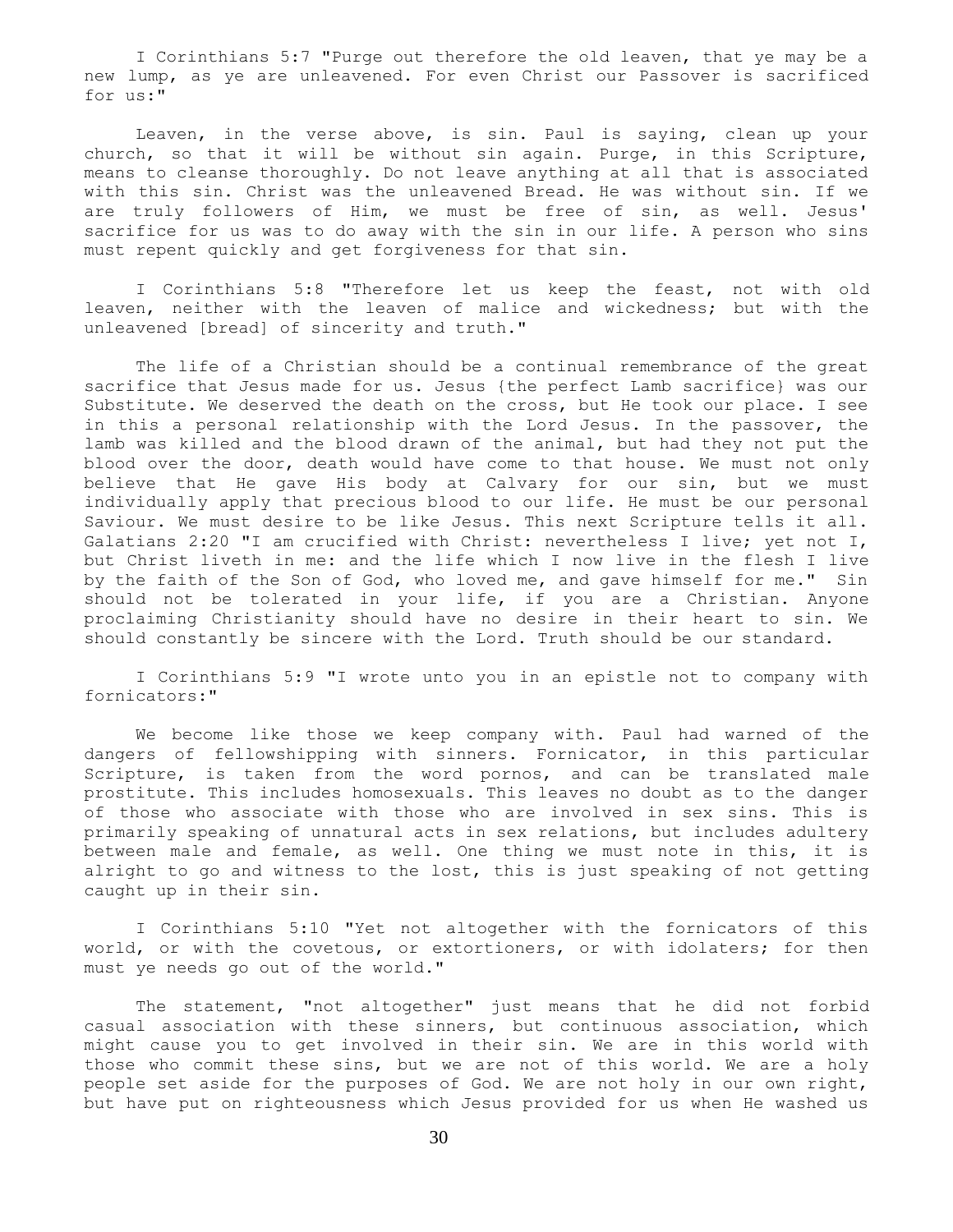in His precious blood. There would be no point in us staying in this world, except we had the opportunity to win people out of these sins to the living God.

 I Corinthians 5:11 "But now I have written unto you not to keep company, if any man that is called a brother be a fornicator, or covetous, or an idolater, or a railer, or a drunkard, or an extortioner; with such an one no not to eat."

 Notice the fact that Paul called him a brother here, which means they were of like persuasion. It seems it is much worse for a Christian to be caught up in these sins, than it is for those who have not repented and given their lives to the Lord. To sin in full knowledge is much worse than to sin and not be aware that you are sinning. It does not say, again, that you are not to come in casual contact with them, but not to eat with them. When you eat with someone, it is a time of fellowshipping. We are not to turn our head the other way when a brother or sister sins, and act as if it did not happen. When you fellowship by eating with them, it is as if you are condoning what they are doing.

 I Corinthians 5:12 "For what have I to do to judge them also that are without? do not ye judge them that are within?"

 Paul is interested in keeping the converts that the Lord has given him. He can not change the world, unless they want to be changed. His instructions are for those he claims as his own converts.

 I Corinthians 5:13 "But them that are without God judgeth. Therefore put away from among yourselves that wicked person."

 There is a day of judgement coming when the Lord Jesus will judge the whole world. Paul is saying, here, we do not judge the world, Jesus does. If someone is determined to live in sin like the world, put them out there in the world with the rest of the sinners. Let God judge them on judgement day, just as He will the rest of the sinners. Those who are determined to sin, should not be left with the Christians to contaminate them.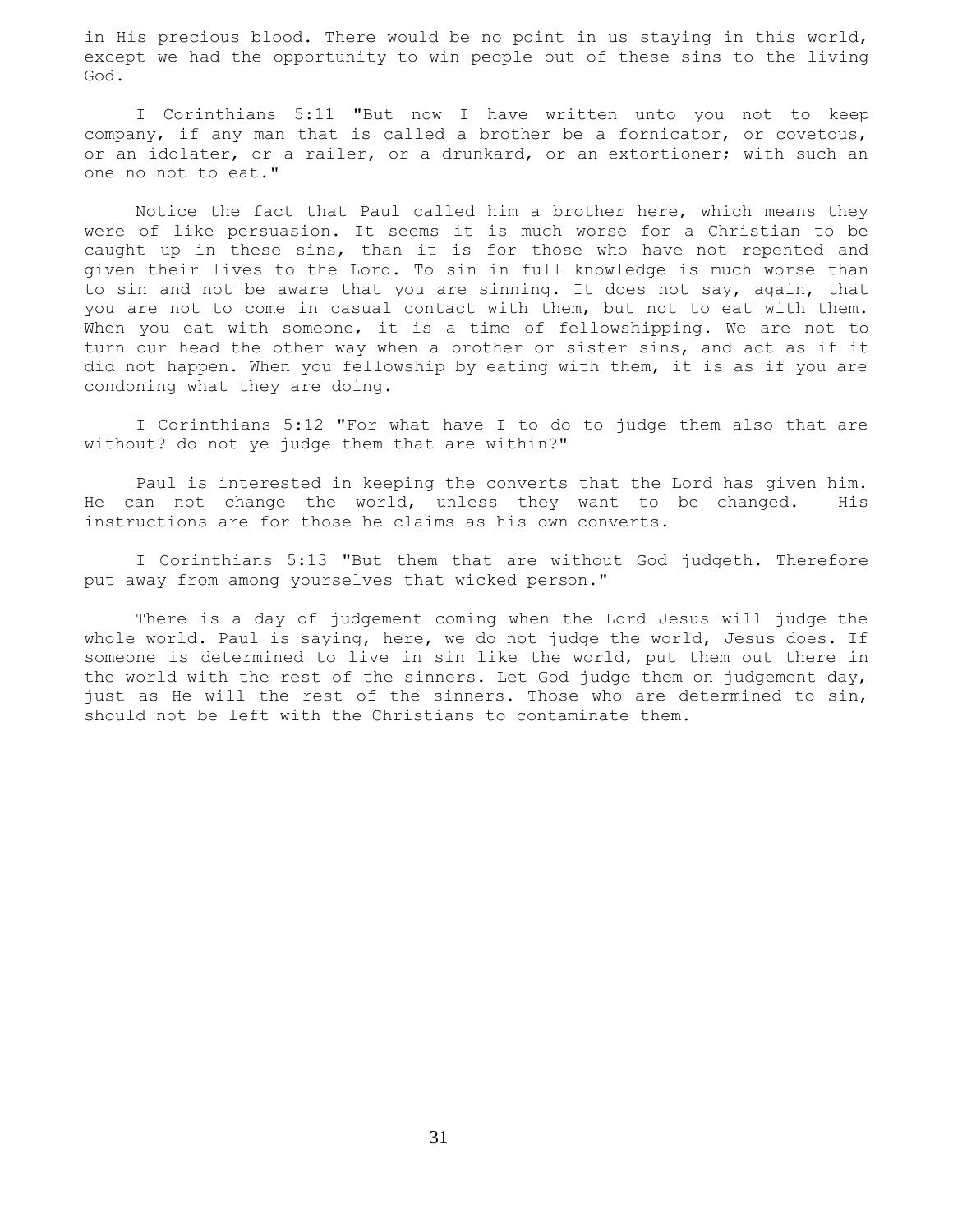1. What had been reported to Paul about the church at Corinth? 2. This sin was such a bad one that not even the \_\_\_\_\_\_\_\_\_ committed this sin. 3. Exactly what was the sin? 4. What does fornication, in verse 1, mean? 5. What is a similar sin prevalent in our day? 6. Where do we read who we can sleep with and who we cannot? 7. Who was this woman probably? 8. Did that make it any less a sin? 9. What have the members of the church done about this sin in their church? 10. What did Paul say they should do with this sinner? 11. What is this church puffed up with? 12, Paul was absent in body, but present in 13. In verse 4, Paul is speaking this in whose name? 14. Who were they to deliver this sinner to? 15. Why? 16. That the spirit be saved in the day of the Lord Jesus. 17. What is this done for? 18. A little leaven \_\_\_\_\_\_\_\_\_ the whole lump. 19. Is a person exempt from punishment just because he has accepted the Lord Jesus? 20. Why must the sinner be removed? 21. What is leaven in verse 7? 22. What does purge mean in verse 7? 23. Who was the unleavened Bread? 24. What is meant by keep the feast? 25. Who was our Substitute? 26. Jesus must be our **Saviour.** 27. Quote Galations chapter 2 verse 20. 28. Who had Paul written them not to company with? 29. What does fornicator, in verse 9, mean? 30. What type of sin is this primarily speaking of? 31. What does the statement "not altogether" mean? 32. What other sins are mentioned in verse 11? 33. What one word shows that Paul was speaking of someone professing Christianity? 34. Why is it necessary for the believer to stay on the earth, instead of being immediately raptured? 35. Why should they not eat with them?  $36.$  Paul cannot change the world, unless they \_\_\_\_\_\_ \_\_ \_\_ \_\_ \_\_\_\_\_\_\_. 37. Who judges them who are outside the church?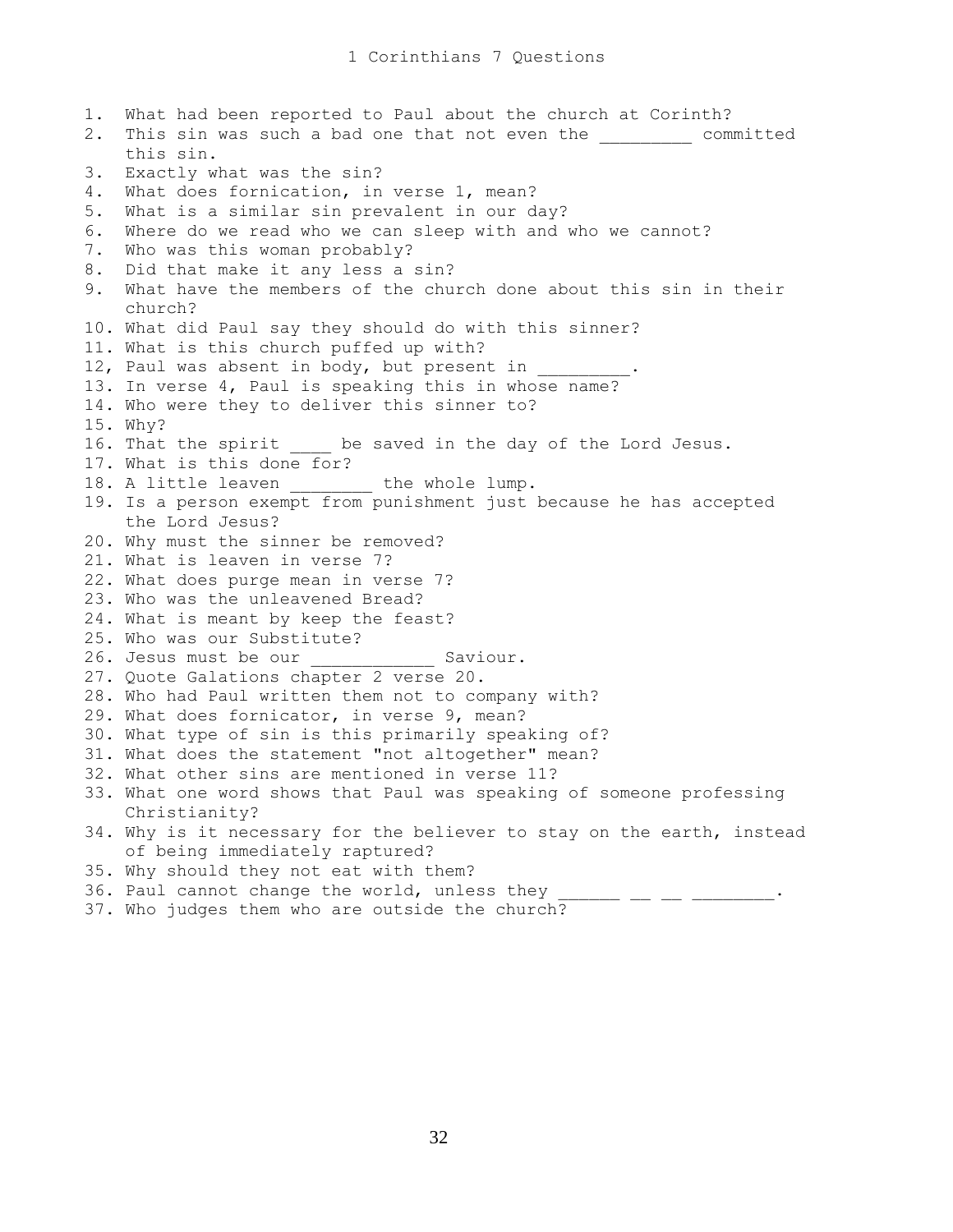We will begin this lesson with I Corinthians 6:1 "Dare any of you, having a matter against another, go to law before the unjust, and not before the saints?"

 This is speaking of a problem between two Christians. The worldly court is no place to settle a dispute between two Christians. It is a sad situation that they had a dispute serious enough to have to be decided by someone else other than the two of them. It is unthinkable to turn it over to a world court. The fear of the Lord would not be part of the decision in a world court.

 I Corinthians 6:2 "Do ye not know that the saints shall judge the world? and if the world shall be judged by you, are ye unworthy to judge the smallest matters?"

 Jesus will be like what we think of the supreme court today, and we Christians will be like the lower court under His jurisdiction. We must learn to get along with our brothers and sisters in Christ. If there is something that seemingly is difficult to decide, then other impartial Christians should decide the matter with the Bible as the basis of the verdict. The Bible says that we will reign with Jesus. Those ruling have to judge. You can, also, see how a brother or sister in Christ who is familiar with God's teaching would be better able to come to a satisfactory Biblical verdict.

 I Corinthians 6:3 "Know ye not that we shall judge angels? How much more things that pertain to this life?"

 Angels, in the verse above, means messenger, so this could be anyone who God sent with a message. It could be ministers, or pastors, or angels that carry messages. This is a different word than the usual use of angels which means ministering spirits. We, also, know that ministers of churches are sometimes called angels. I would not go further into speculation about believers judging them. It does appear that this judgement is after this life. It does make it seem silly that we would not be able to judge things in this life, as well.

 I Corinthians 6:4 "If then ye have judgments of things pertaining to this life, set them to judge who are least esteemed in the church."

 This is such a minor judgement compared to the one that we read about in the previous verse. It appears that even the lesser Christians [those who have not been truly grounded in the Word} should be able to judge this earthly matter between two Christians.

 I Corinthians 6:5 "I speak to your shame. Is it so, that there is not a wise man among you? no, not one that shall be able to judge between his brethren?"

 Now Paul is saying, can't you see how silly this is? What he is trying to make them realize, is that Christians should sit down together and talk it out, with a third party, if necessary. Pray together and let God decide the outcome.

33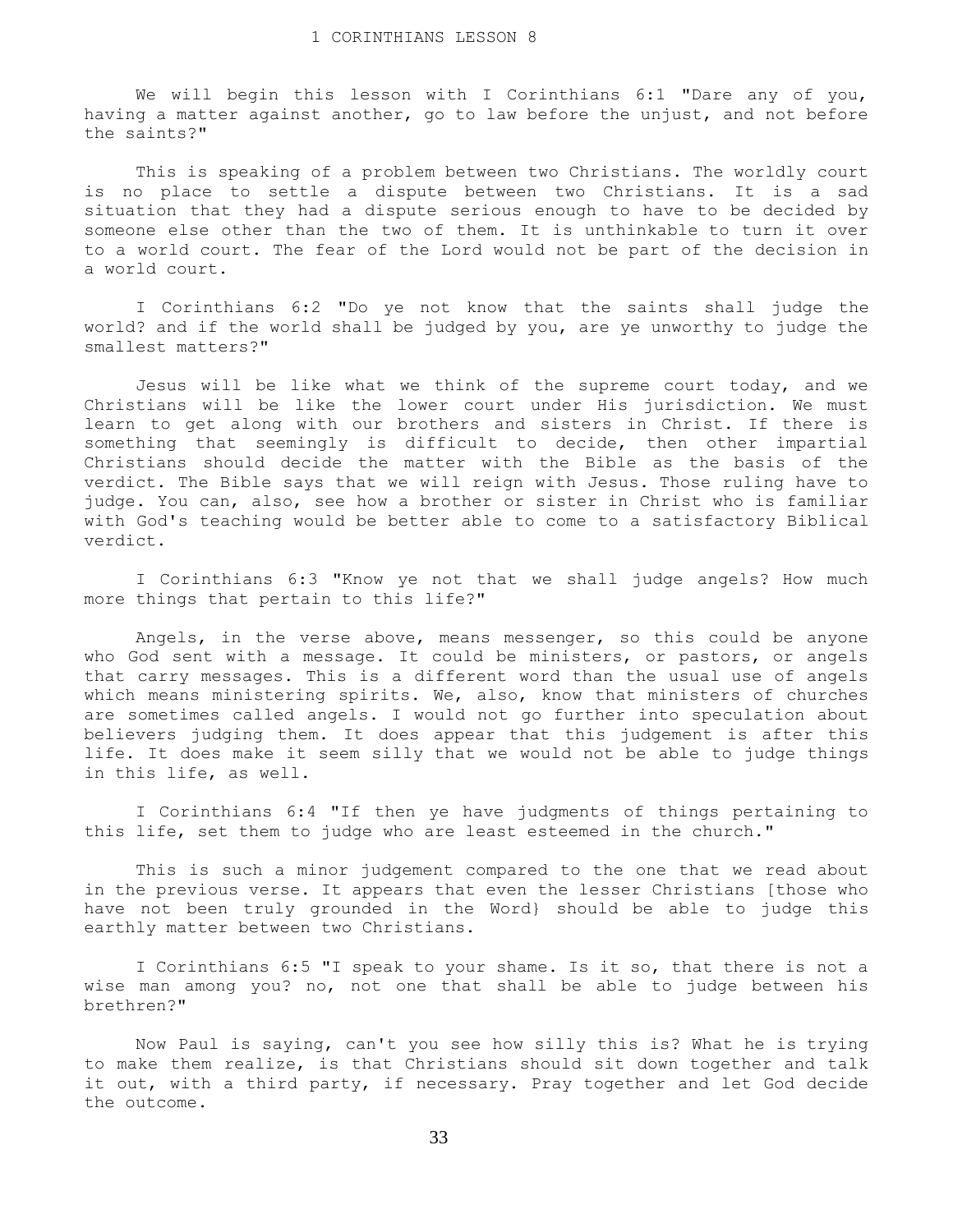I Corinthians 6:6 "But brother goeth to law with brother, and that before the unbelievers."

 Paul is saying that to go before a civil court to settle an argument between two Christians, gives Christianity a black eye. If Jesus Christ is King of Peace, why is there this problem too difficult to settle?

 I Corinthians 6:7 "Now therefore there is utterly a fault among you, because ye go to law one with another. Why do ye not rather take wrong? why do ye not rather [suffer yourselves to] be defrauded?"

 Jesus taught if someone sued you for your coat, give them your cloke, also. He, also, said to turn the other cheek, if someone slapped you on one cheek. He taught give to him that asks of you. Where have they sidetracked His teaching "forgive him that asks of you"? We know that Jesus taught that vengeance was His. We are to return good for the evil done unto us. These things are what makes us a Christian. We are to kill them with kindness. What if you are the loser? It will just store up forgiveness for you in heaven, if you forgive the wrong he has done unto you.

 I Corinthians 6:8 "Nay, ye do wrong, and defraud, and that [your] brethren."

 Paul is shaming them here. It is bad to do wrong to someone of the world, but it is terrible to do wrong to a brother in Christ.

 I Corinthians 6:9 "Know ye not that the unrighteous shall not inherit the kingdom of God? Be not deceived: neither fornicators, nor idolaters, nor adulterers, nor effeminate, nor abusers of themselves with mankind,"

 Paul is saying here, you are wrong if you think that just being baptized into Jesus will save you. You cannot go back into sin, and commit the sins the world is guilty of, and not be judged. He is saying, if you were really saved, you would not have the desire in your heart to commit these sins that the world is guilty of. Paul speaks of the unrighteous as a whole, he does not separate out those who are pretending to be Christians for special privileges. In the book of James, it says faith without works is dead. We see in the  $6<sup>th</sup>$  chapter of Hebrews the consequences of getting back into these sins after you have made a commitment to God. Fornicators, in the verse above, means male prostitute. It, also, means homosexual. A servant of an image is what idolater means here. This includes all false worship. Effeminate has to do with men who are acting like women. Abusers of themselves with mankind has to do with perversion. I am sure these types of sins are mentioned here, because of the worship of Aphrodite in this area, and also because most of the false worship was of a sensual nature.

 I Corinthians 6:10 "Nor thieves, nor covetous, nor drunkards, nor revilers, nor extortioners, shall inherit the kingdom of God."

 One thing we must note here, is that the sins mentioned in verse 9 were sins of the body and seemed to be classed together. The sins in verse 10 are, also, bad sins, but sins that happen outside the body. They are not sex sins. These are still sins, but do not include the Holy Spirit {which dwells inside of us} in their act of sin.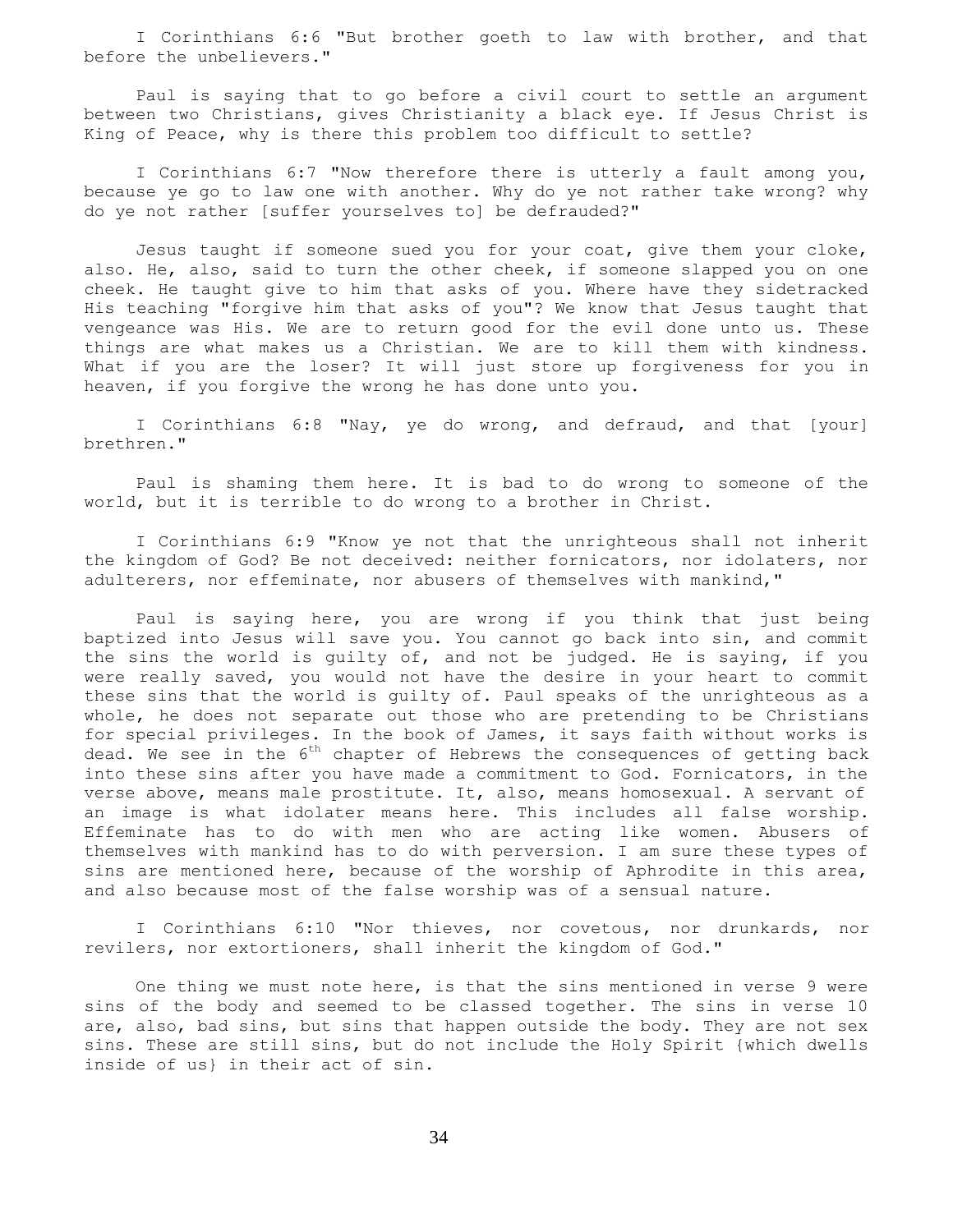I Corinthians 6:11 "And such were some of you: but ye are washed, but ye are sanctified, but ye are justified in the name of the Lord Jesus, and by the Spirit of our God."

 Everyone who ever lived has sinned and come short of the glory of God. Praise God, if we repent, He is faithful and just to forgive us of our sin and wash us in His precious blood. We are saved by the grace of God. We are washed in his blood and set aside for his purpose. We are justified {just as if we had never sinned}. The Christians standing around God's throne in heaven are clothed in white robes, washed in the blood of the Lamb. When He saves us, we become a new creature in Christ.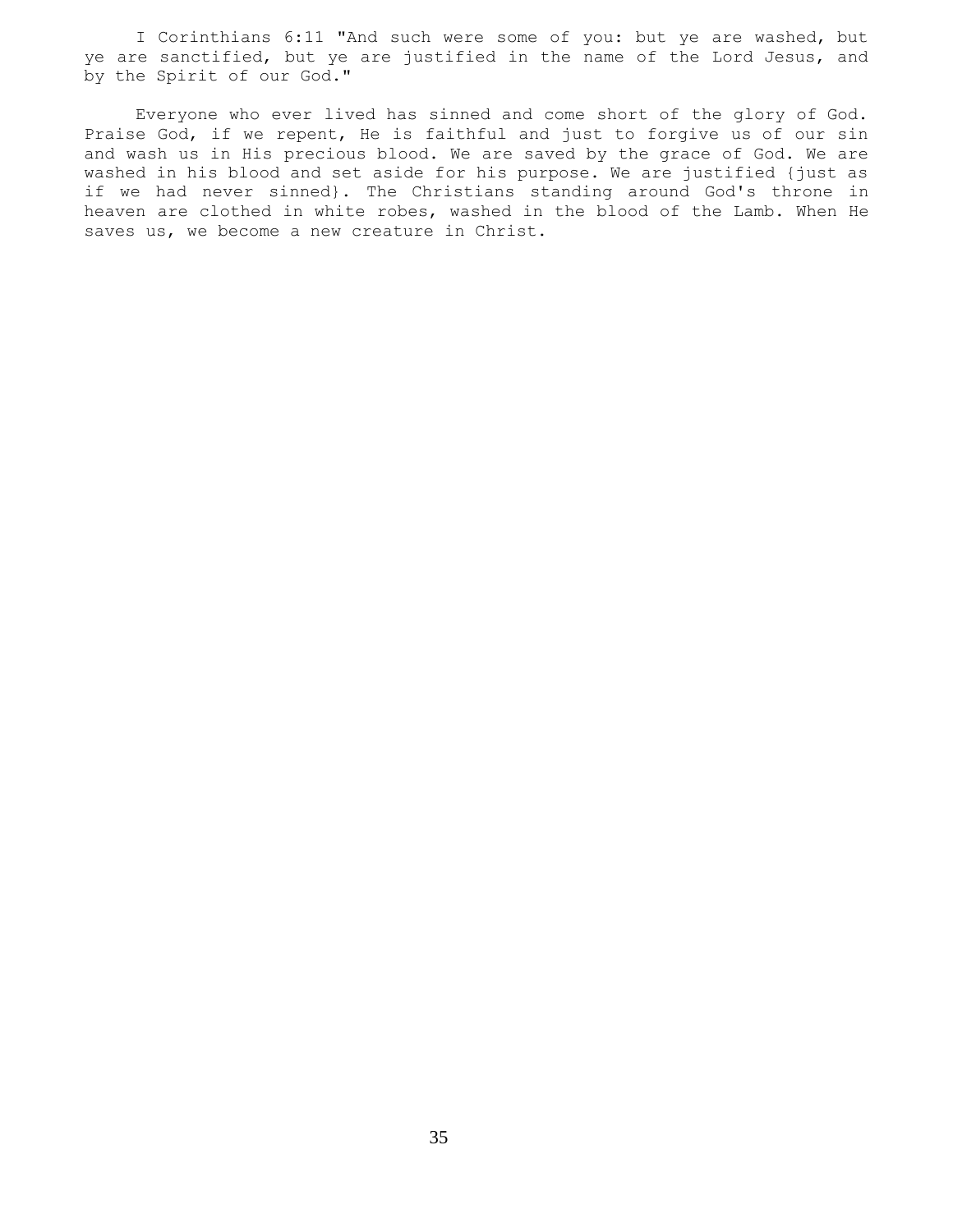### 1 Corinthians 8 Questions

1. Who should Christians go before to settle a matter? 2. Do ye know that the saints shall judge the 2 3. If we are to be a judge for Jesus, what will He be like? 4. What should be the basis for the verdict of a dispute between Christians? 5. In verse 3, it says the Christians will judge whom? 6. What does the word angel mean in this particular verse? 7. When will this judgement happen? 8. Who was to judge in verse 4? 9. Who are the brothers arguing their case before in verse 6? 10. What is a better solution to the problem? 11. If someone wants your coat, what are you to give him, also? 12. The unrighteous shall not inherit the 13. What is a fornicater? 14. Faith without is dead? 15. What does idolater mean? 16. Who are effeminate? 17. Who was the object of worship in this area? 18. What is the separation in the sins in verse 9 and verse 10? 19. In verse 11, they had these sins before, but why do they not have them now? 20. What are the Christians in heaven dressed in?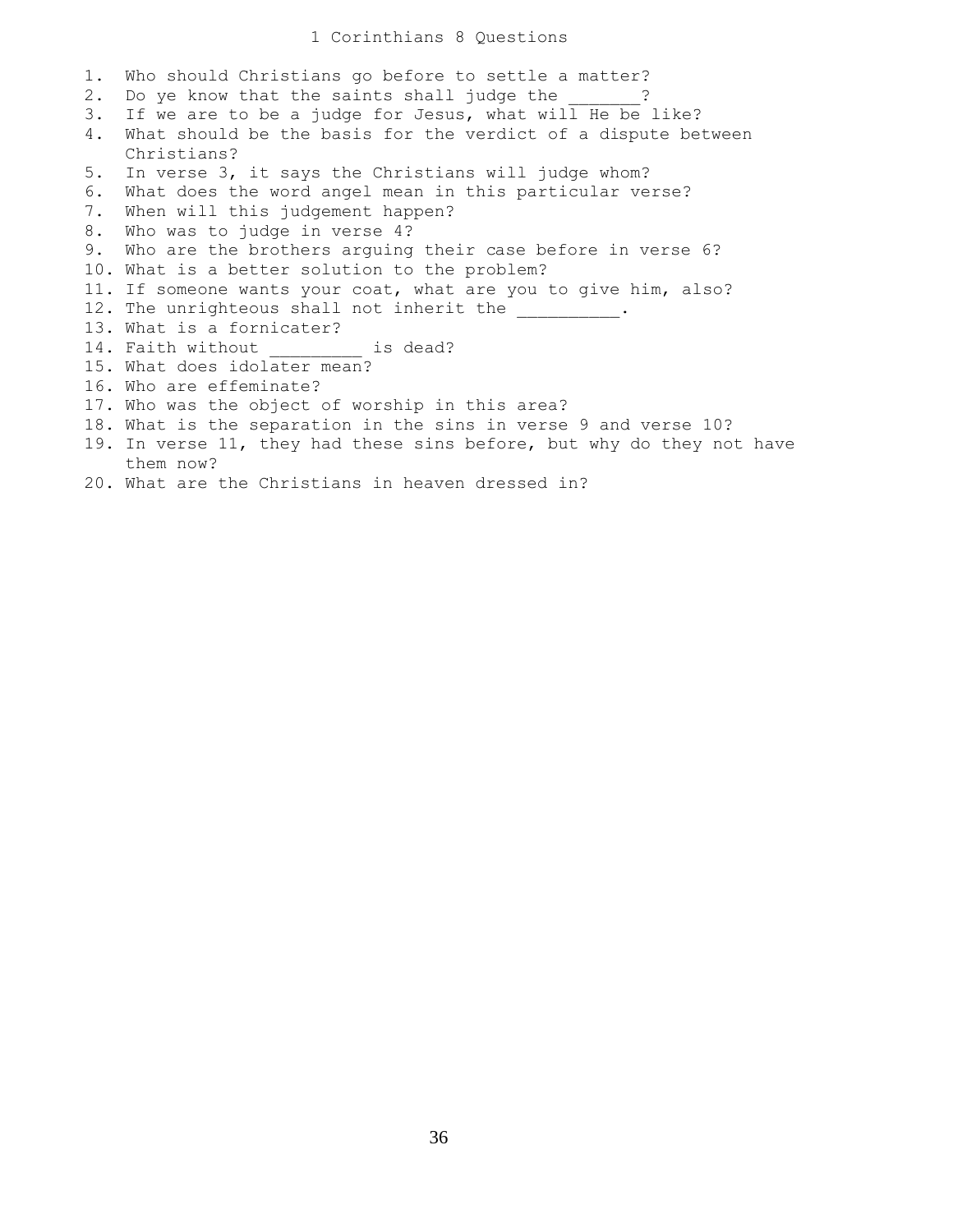We will begin this lesson in I Corinthians 6:12 "All things are lawful unto me, but all things are not expedient: all things are lawful for me, but I will not be brought under the power of any."

 This is probably one of the most controversial Scriptures in the Bible. First of all, we must remember who Paul is writing this to. They are still very much caught up in the regulations of their Jewish upbringing. Paul is saying, we are not obligated to keep the letter of the law, because Jesus fulfilled the law for us. Even in the Old Testament, we read that to obey is better than sacrifice. I Samuel 15:22 "And Samuel said, Hath the LORD [as great] delight in burnt offerings and sacrifices, as in obeying the voice of the LORD? Behold, to obey [is] better than sacrifice, [and] to hearken than the fat of rams."

 Obeying is an act of our own free will. We obey, because we know that it will please God, and we want to please Him. Sacrifice, for the Jews had been an obligation, and not a choice. Paul is saying, I am not obligated to do any particular thing, or not do it. I choose to please God, so as an act of my own free will, I obey God's laws.

 These new Christians were still sacrificing, and keeping the old Mosaic law, from obligation. They were still technical in their form of religion and did not understand fully the sacrifice of Jesus. Paul, I believe is just saying, I am not under the law of obligation, I am a free agent to operate my own will in a way pleasing unto God. Paul is not saying that he has a license to sin without the punishment for sin. He is saying that he is a free-will agent. He chooses for himself, with the benefit of his conscience. He, also, is saying that he refuses to become servant to sin. Paul refuses to live by a set of man made rules any longer. The condition of his soul is between him and God. A Christian has Christ dwelling within them, and they no longer have the desire in their hearts to sin. This is what Paul is saying. If Christ, within me makes the decisions, there is no law against that. The word "expedient", in the verse above, means to bear together. It, also, means contribute. Possibly, one of the best meanings is be of profit. If man could have made a law that would save a man, there would have been righteousness through the law. Galatians 3:21 "[Is] the law then against the promises of God? God forbid: for if there had been a law given which could have given life, verily righteousness should have been by the law." Read the 6th chapter of Romans where Paul fully explains this.

 I Corinthians 6:13 "Meats for the belly, and the belly for meats: but God shall destroy both it and them. Now the body [is] not for fornication, but for the Lord; and the Lord for the body."

The meat that you eat goes out in the refuse of the body. The body, also, returns to dust after it is finished being used. We are to glorify God in our body. Our body is the dwelling place of the Holy Spirit of God. The Lord Jesus did not make our body for sin to be prevalent in. He made our body as a dwelling place for Himself. Galatians 2:20 "I am crucified with Christ: nevertheless I live; yet not I, but Christ liveth in me: and the life which I now live in the flesh I live by the faith of the Son of God, who loved me, and gave himself for me." In the spirit, all believers make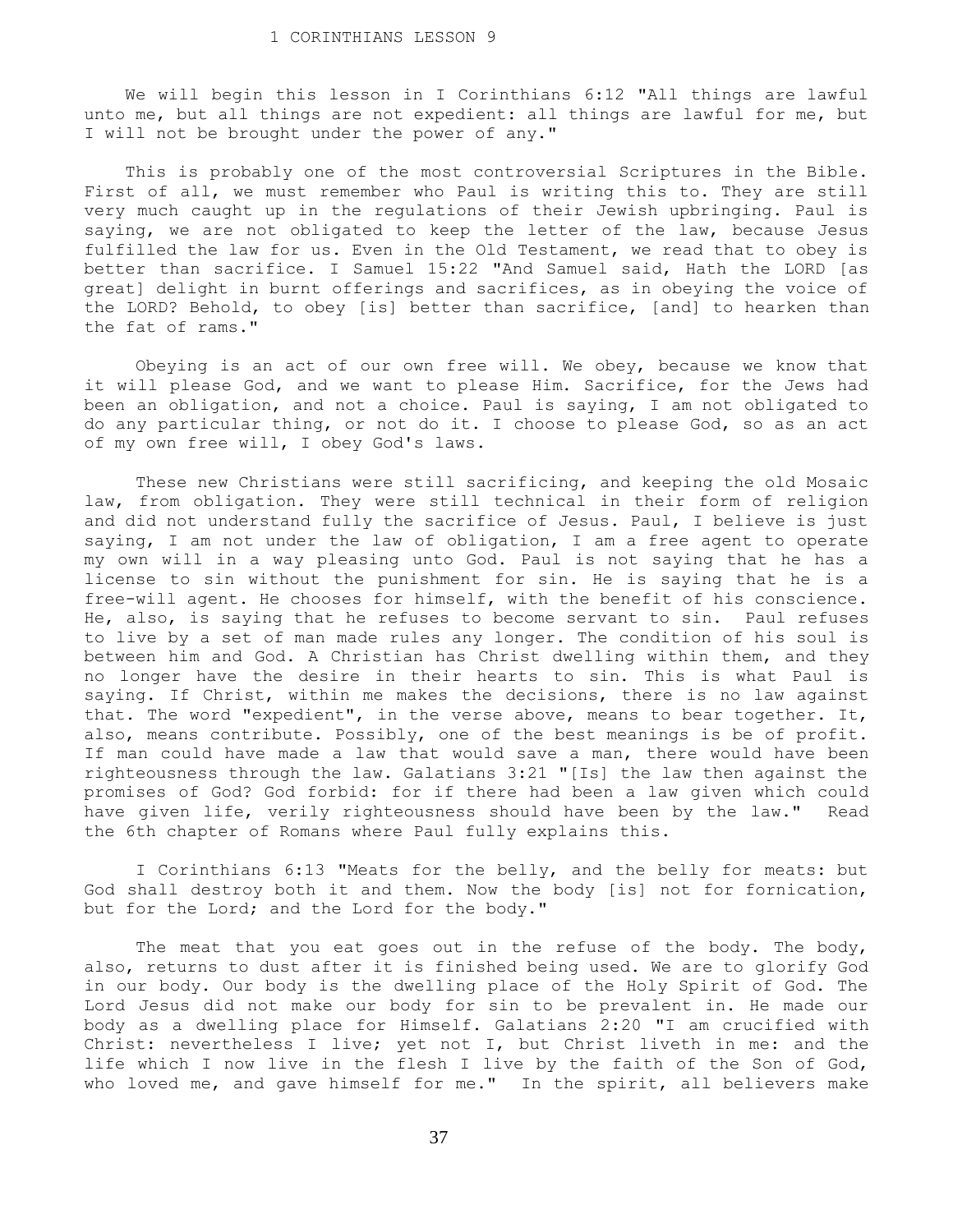up the body of Christ. My belly, along with my body, should not be my God, because they will perish and the real me will live in my new spiritual body that Jesus will provide me. If the body is such a temporary thing, we should not elevate it to godhood.

 I Corinthians 6:14 "And God hath both raised up the Lord, and will also raise up us by his own power."

 The 15th chapter of this same book of Corinthians goes into great detail about this very thing. We know that the body of the Lord Jesus Christ died on the cross. That body was buried, and the third day He arose from the grave. There is a physical body, and there is a spiritual body. The physical body must die for the spiritual body to live. This mortal must put on immortality. Because Jesus rose from the grave, all those who put their faith in Jesus shall rise, also. We will get into this even further in the lesson on I Thessalonians chapter 4.

 I Corinthians 6:15 "Know ye not that your bodies are the members of Christ? shall I then take the members of Christ, and make [them] the members of an harlot? God forbid."

 This verse above is speaking of how bad it is for a Christian to commit a sin of the body, because it includes the house of the Holy Spirit in that sin. We Christians are the temple of the Holy Spirit. All of us are individual parts making up the body of Christ. You can see from the following Scriptures that we are one with Christ. Christ is the head, and we are the body. Romans 12:5 "So we, [being] many, are one body in Christ, and every one members one of another." I Corinthians 12:12 "For as the body is one, and hath many members, and all the members of that one body, being many, are one body: so also [is] Christ." I Corinthians 12:27 "Now ye are the body of Christ, and members in particular." You can easily see why it would be important not to involve the temple of the Holy Spirit in the act of a body sin.

 I Corinthians 6:16 "What? know ye not that he which is joined to an harlot is one body? for two, saith he, shall be one flesh."

 The beautiful act that God created for a man and his wife to be one flesh is for the procreation of children between two married people. These two do become one flesh in the child that they bear. The word that was translated "shall be" really mean shall become. Both parents are involved in the birth of a child, and they two really do become one in their child.

I Corinthians 6:17 "But he that is joined unto the Lord is one spirit."

 These two Scriptures above should be studied carefully by those who would make husband and wife one in the spirit. The Scriptures say that husband and wife are one in the flesh, not the spirit. All Christians, whether male or female, are one in spirit with the Lord Jesus Christ. Husband and wife relations on this earth are in the flesh. In heaven, it will not be that way. There is no marrying or taking in marriage in heaven.

 I Corinthians 6:18 "Flee fornication. Every sin that a man doeth is without the body; but he that committeth fornication sinneth against his own body."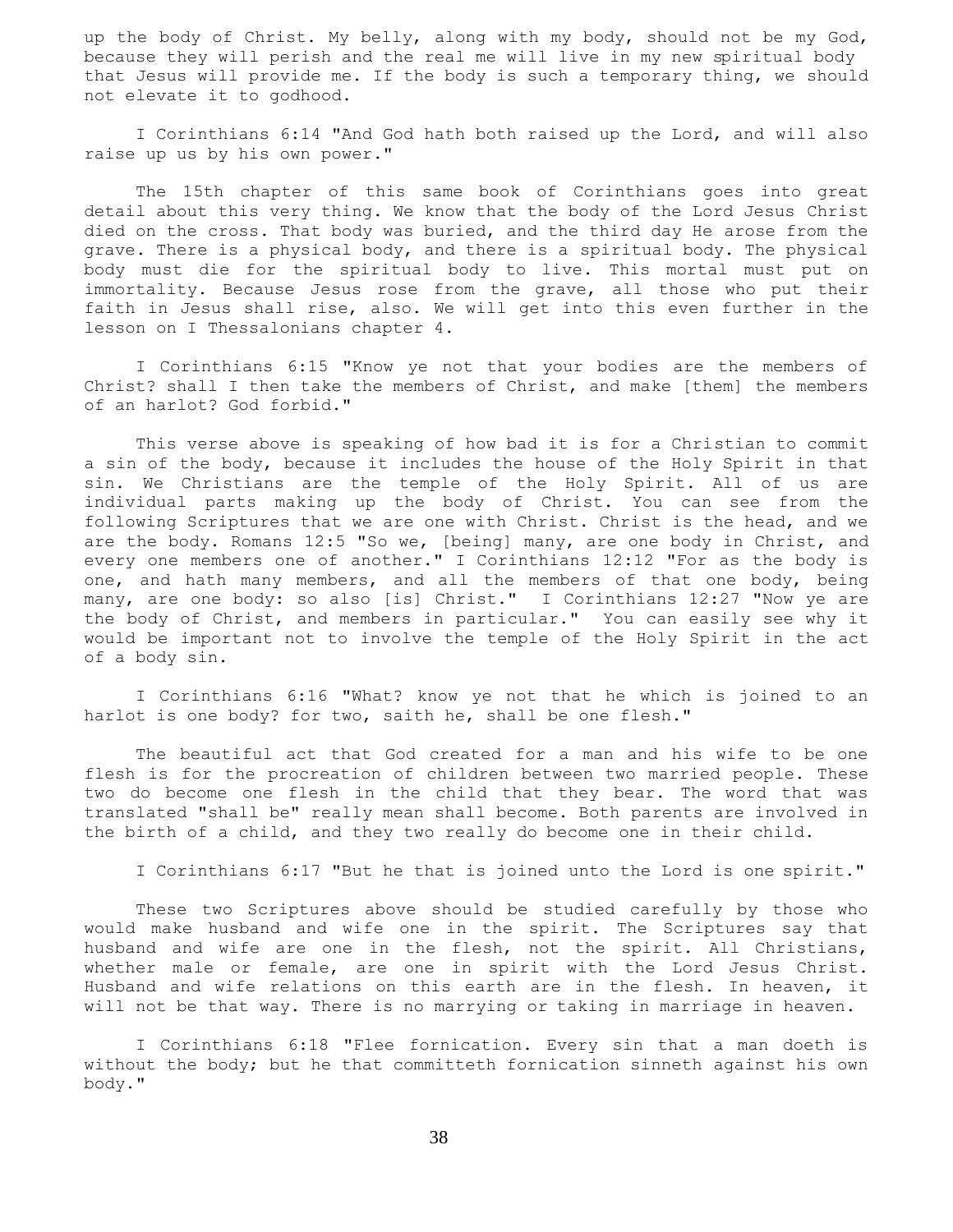What this is saying, is the fact that a sin without the body is not as bad, because it does not effect the Holy Spirit. The best thing to do is avoid sin at all cost, and especially sins that include your body. Fornication, in the verse above, includes all sorts of harlotry. This includes all unnatural sex acts, it also includes acts not with the spouse that God has chosen for you. The Aids patients are finding out the hard way what this type of sin brings on. Not all Aids patients are committing this sin, but this is one of the major ways of transmitting this disease.

 I Corinthians 6:19 "What? know ye not that your body is the temple of the Holy Ghost [which is] in you, which ye have of God, and ye are not your own?"

We have been bought by the precious blood of the Lamb {the Lord Jesus Christ}. The "temple" is not a building, but the body of the believer. The Holy Ghost is not just with us, but in our body. We cannot continue the way of the world with the Holy Ghost within us.

 I Corinthians 6:20 "For ye are bought with a price: therefore glorify God in your body, and in your spirit, which are God's."

When Jesus paid the price for our sin on the cross, He bought us and paid in full for us. I have used the following Scripture numerous times, but it seems to say exactly what I want to say on this. Galatians 2:20 "I am crucified with Christ: nevertheless I live; yet not I, but Christ liveth in me: and the life which I now live in the flesh I live by the faith of the Son of God, who loved me, and gave himself for me." If Christ is in me, then I should treat my body as if it is His temple. I should allow nothing into the temple of God that would defame it in any way.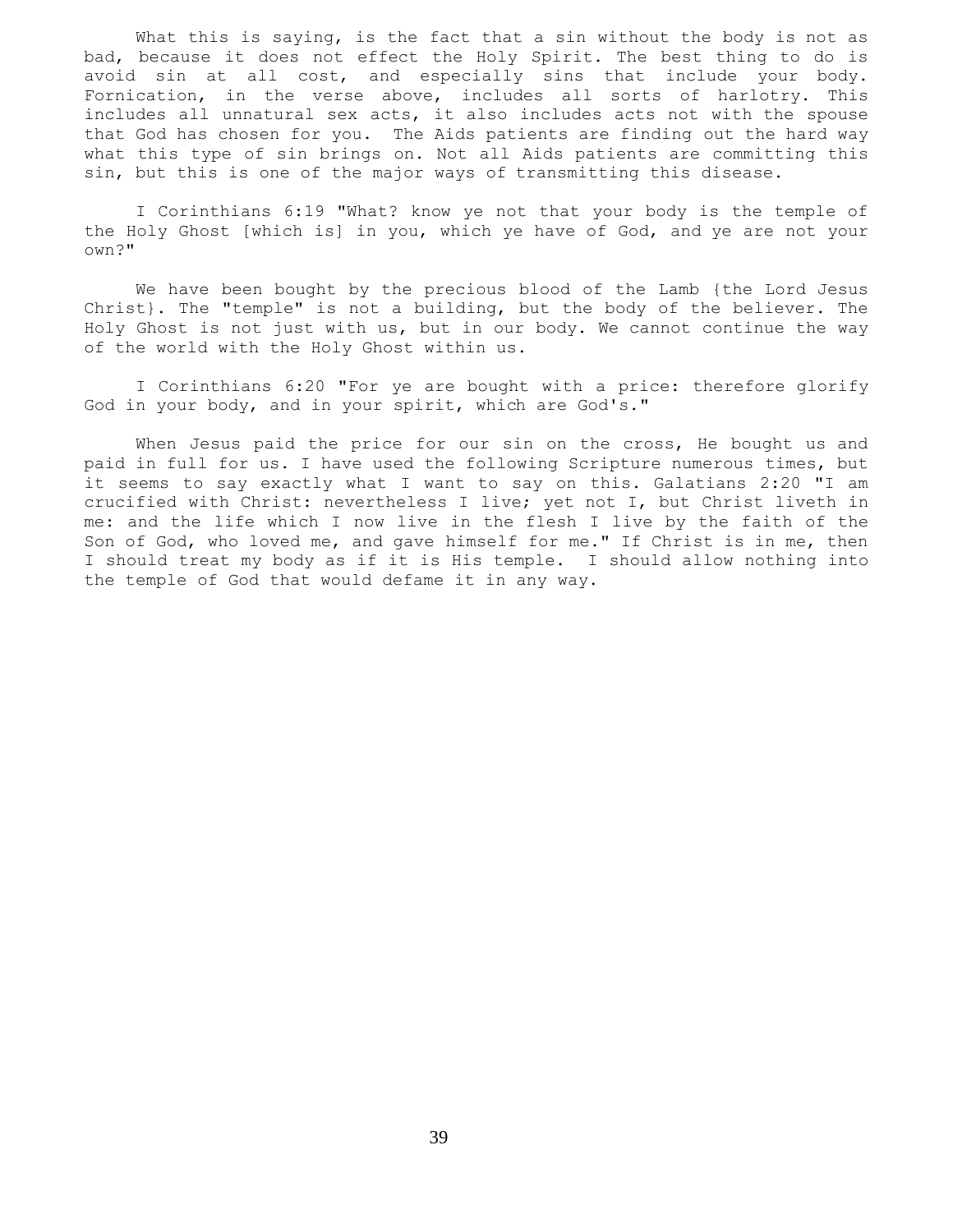1. Quote 1 Corinthians chapter 6 verse 12. 2. Who had Paul written this to? 3. Where do we find in the Scriptures, that to obey is better than sacrifice? 4. Obeying is an act of our own \_\_\_\_\_\_\_\_. 5. Sacrifice, for the Jews, had been an Theore and the choice. 6. Paul is just saying, he is not under the law of \_\_\_\_\_\_\_\_\_\_\_\_. 7. Is Paul saying he has a license to sin? 8. Paul refuses to become a servant to . 9. If Christ within me makes the decisions, there is no against that. 10. What does "expedient" mean in verse 12? 11. Quote Galations chapter 3 verse 21. 12. Meats for the \_\_\_\_\_\_\_, and the belly for 13. The body is not for \_\_\_\_\_\_\_\_\_\_\_\_, but for the Lord. 14. Our \_\_\_\_\_\_\_ is the dwelling place of the Holy Spirit. 15. I am \_\_\_\_\_\_\_\_\_\_\_\_\_ with Christ, nevertheless I live. 16. The life which I now live, I live by the \_\_\_\_\_\_\_\_\_ of the Son of God. 17. Who raised up the Lord? 18. What hope does that give the Christian? 19. Where, in Thessalonians, do we read a great deal about this? 20. Why must the physical body of man die? 21. Know ye not that your bodies are the  $\qquad \qquad$  of Christ? 22. Why is it so terrible for a Christian to be involved in a sin of the body? 23. Quote Romans chapter 12 verse 5. 24. What are those who engage in sin with a harlot, one with her in? 25. Explain how man and woman are one flesh? 26. The word that was translated "shall be" in verse 16, could have been better translated what? 27. He that is joined unto the Lord is one \_\_\_\_\_\_\_\_. 28. Verse 18 says to flee what? 29. A person who commits fornication sins against their own \_\_\_\_\_\_. 30. What does fornication, in verse 18, include? 31. Quote 1 Corinthians chapter 6 verse 19. 32. What is the temple in verse 19? 33. Quote Galations chapter 2 verse 20.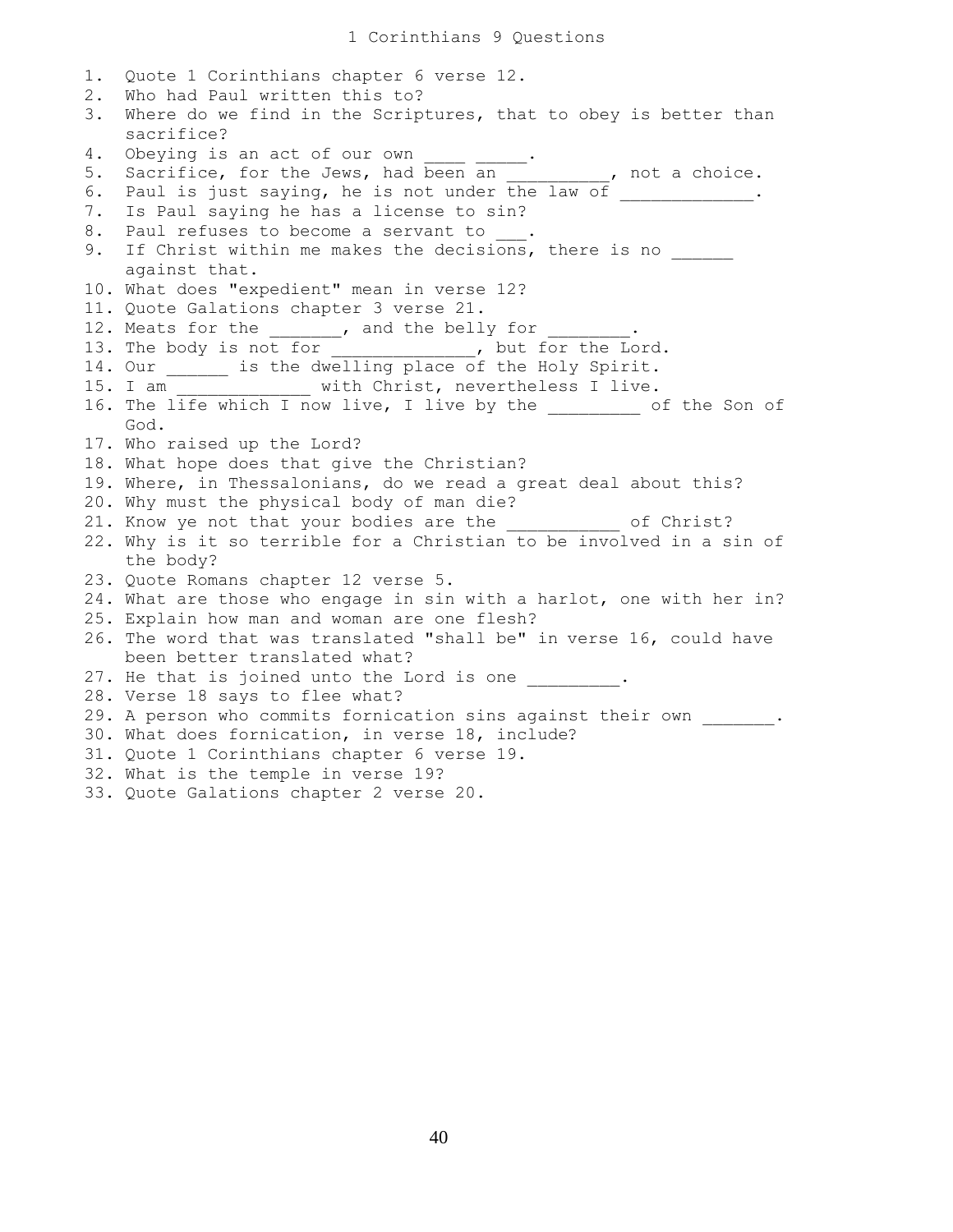We will begin this lesson in I Corinthians 7:1 "Now concerning the things whereof ye wrote unto me: [It is] good for a man not to touch a woman."

 This letter had to be written to an individual in the church in Corinth, because we notice that it was in answer to a letter that Paul had received. We know that this, like many other specific Scriptures, is not to be taken as doctrine, or even rules for the church at large, because it goes against what God said at the creation of man and woman. There would be no need for two genders, if God had intended this to be so. We must look at this carefully to understand. This is probably written to an individual who is, perhaps, going to minister in God's work. Paul is just explaining to this person, that the fewer other obligations he has, the more time he will have to devote to God's work. Paul was never married, and he understood the freedom from other obligations that went with not being married. Marriage is not a sin, however. It is God's plan for populating the earth.

 I Corinthians 7:2 "Nevertheless, [to avoid] fornication, let every man have his own wife, and let every woman have her own husband."

 Paul is saying here, that if you desire to be married, it is better to go ahead and get married. You might be tempted to sin, if you desire a wife and do not have one. Again, I say, there is not sin in getting married. There is a sin when you live with someone you are not married to.

 I Corinthians 7:3 "Let the husband render unto the wife due benevolence: and likewise also the wife unto the husband."

When a man and woman get married, they then are to think of the needs of their spouse more than they think of their own needs. The above Scripture is just saying, be true to the wife or husband you have chosen. Love them and comfort them, so there will be no need for them to look for comfort elsewhere.

 I Corinthians 7:4 "The wife hath not power of her own body, but the husband: and likewise also the husband hath not power of his own body, but the wife."

When we get married, we become one flesh and we are no longer two flesh. Husbands, and wives should not be ashamed in the presence of their spouse. Their bodies belong not to one of them, but each belong totally to the other.

 I Corinthians 7:5 "Defraud ye not one the other, except [it be] with consent for a time, that ye may give yourselves to fasting and prayer; and come together again, that Satan tempt you not for your incontinency."

 This is just saying for they two to comfort each other. They are not to refuse the closeness of husband and wife, unless they have agreed that they will refrain from personal contact, because they are fasting and praying. The reason it is so important for the husband and wife to sleep together is because if they do not, their partner might stray to someone else for

41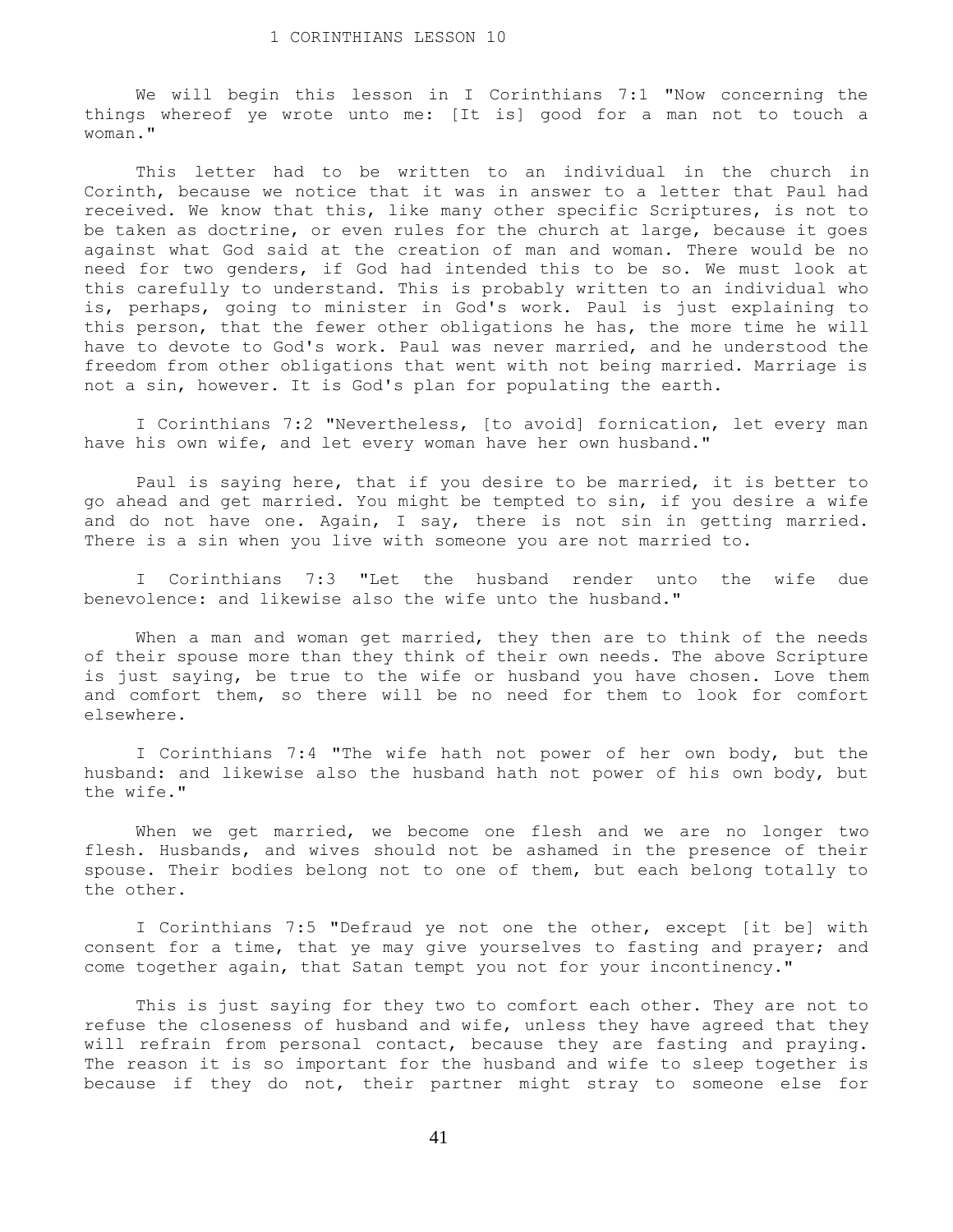comfort. This is not just a physical togetherness with the husband and wife, but is a bond between them.

 I Corinthians 7:6 "But I speak this by permission, [and] not of commandment."

All of this Paul has said here, is something that Paul wanted to share with others who were going into the ministry. It is a little of a personal testimony of himself. He realized that he was more free to go and minister, since he did not have the obligation of family. He was a eunuch by choice to serve God. Jesus spoke of this only once in the following Scripture. Matthew 19:12 "For there are some eunuchs, which were so born from [their] mother's womb: and there are some eunuchs, which were made eunuchs of men: and there be eunuchs, which have made themselves eunuchs for the kingdom of heaven's sake. He that is able to receive [it], let him receive [it]."

 I Corinthians 7:7 "For I would that all men were even as I myself. But very man hath his proper gift of God, one after this manner, and another after that."

 Paul was a eunuch by choice, and he felt the call of the ministry could be better answered with less distractions that way. Not all men are called to be eunuchs that are ministers of God. This is a special calling.

 I Corinthians 7:8 "I say therefore to the unmarried and widows, It is good for them if they abide even as I."

 Paul was expecting the soon return of the Lord, and he thought there was not time to get entangled with anything that might slow down their work for the Lord. He is saying, if for any reason you are single, just stay that way and spend all of your time for the Lord.

 I Corinthians 7:9 "But if they cannot contain, let them marry: for it is better to marry than to burn."

This probably is speaking of those who want to be married, and are not, who are burned up with lust for the opposite sex. It would be much better to be married, than to be filled with lust.

 I Corinthians 7:10 "And unto the married I command, [yet] not I, but the Lord, Let not the wife depart from [her] husband:"

 He is just saying, if you are married, stay married. You can still work for the Lord married. Divorce is of man and not of God. God made one woman for one man. They two are to be one. To divorce and marry another does not fulfill the wishes of God.

 I Corinthians 7:11 "But and if she depart, let her remain unmarried, or be reconciled to [her] husband: and let not the husband put away [his] wife."

 The union of husband and wife is to be a permanent arrangement. It is not to be like in our society today, jumping from one woman to the other. A person should not get a divorce for just any little whim. The Lord has made provision for those to get a divorce from the unfaithful spouse, or from the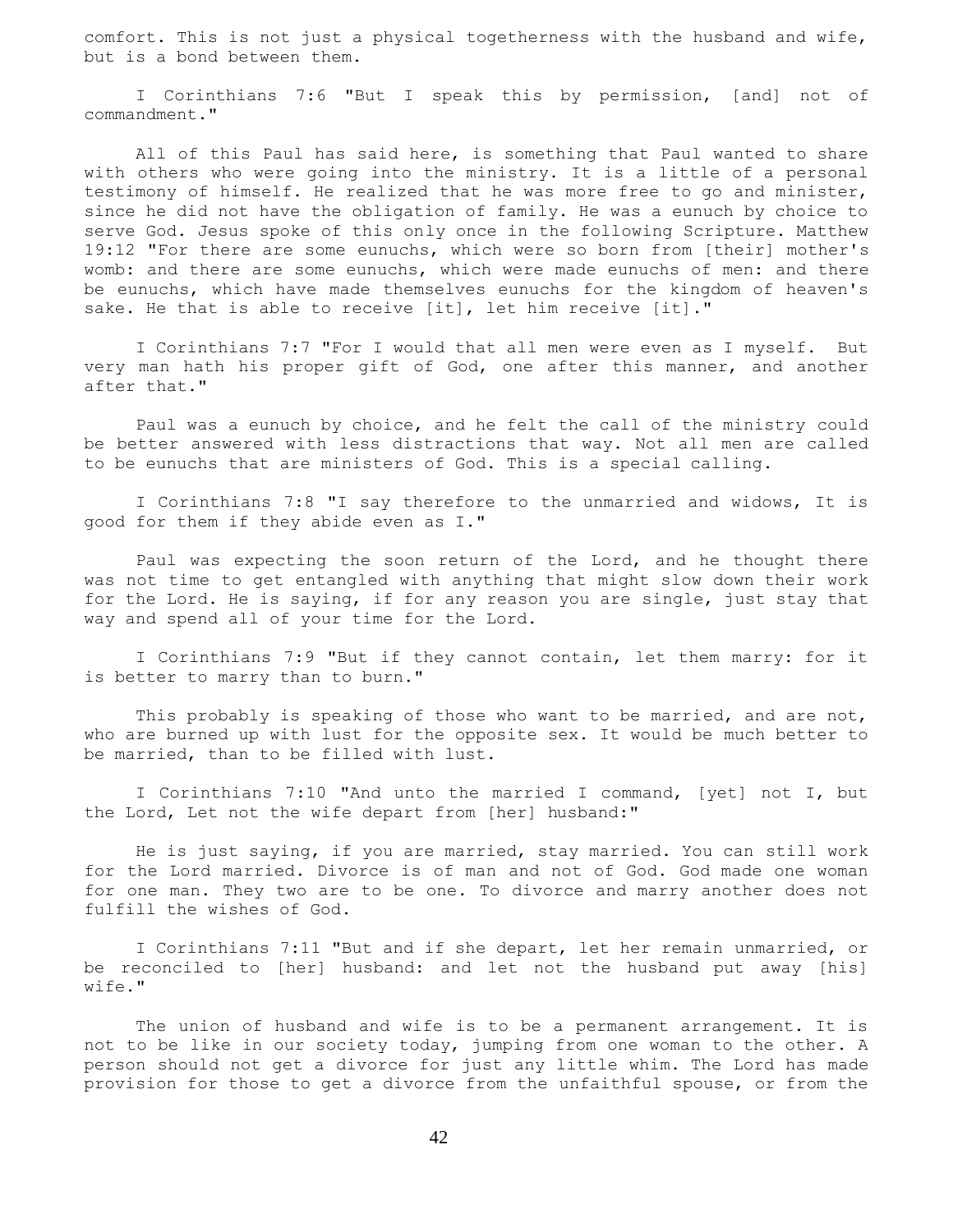spouse who is not faithful to God. Adultery {spiritual and physical} is the only acceptable reason for divorce.

 I Corinthians 7:12 "But to the rest speak I, not the Lord: If any brother hath a wife that believeth not, and she be pleased to dwell with him, let him not put her away." I Corinthians 7:13 "And the woman which hath an husband that believeth not, and if he be pleased to dwell with her, let her not leave him."

 The Lord had taught from the beginning not to be unequally yoked with those of unbelief. They should not have married a non believer in the beginning. This house would have to be a house of confusion. One believing, and the other does not, leaves a separation between them. It is possible, in time, that this circumstance could change. If you love them enough to put up with the divided house, then Paul is saying, it is alright to stay. Marriages with mixed belief seldom last.

 I Corinthians 7:14 "For the unbelieving husband is sanctified by the wife, and the unbelieving wife is sanctified by the husband: else were your children unclean; but now are they holy."

 This does not mean that an unbeliever will go to heaven, because their spouse is saved. Sanctified in this instance, would be made clean. Not by the wife, but in the wife. This really is not speaking of the child being saved in infancy, but is speaking of not having any curse of unbelief on the child from birth. This child would not be a bastard child, but would be of a union made acceptable to God through marriage where one parent is a believer. This cleanliness is of a ceremonial nature and is speaking of the family as being a Christian family, because one is a believer. I say again, each person has to make his own decision as to salvation.

 I Corinthians 7:15 "But if the unbelieving depart, let him depart. A brother or a sister is not under bondage in such [cases]: but God hath called us to peace."

 This would be covered in the spiritual adultery above. Moses permitted divorce, so that there might be peace in the family. The very fact that two people could not agree in their worship would be a very unsettling factor in a family. These two could not be one, if they had such varying commitments.

 I Corinthians 7:16 "For what knowest thou, O wife, whether thou shalt save [thy] husband? or how knowest thou, O man, whether thou shalt save [thy] wife?"

 I have always believed that if a person lives a good Christian life around anyone [especially their spouse}, it would have great influence on the non-believer. That, in my opinion is what this is saying. Love them with the love of the Lord and live peaceably with them, and they will be won over to the Lord by your great devotion to your Lord.

 I Corinthians 7:17 "But as God hath distributed to every man, as the Lord hath called every one, so let him walk. And so ordain I in all churches."

 Paul is saying in this, if you were married when you were called, stay married. Serve God wherever you were when the Lord called you. Do not leave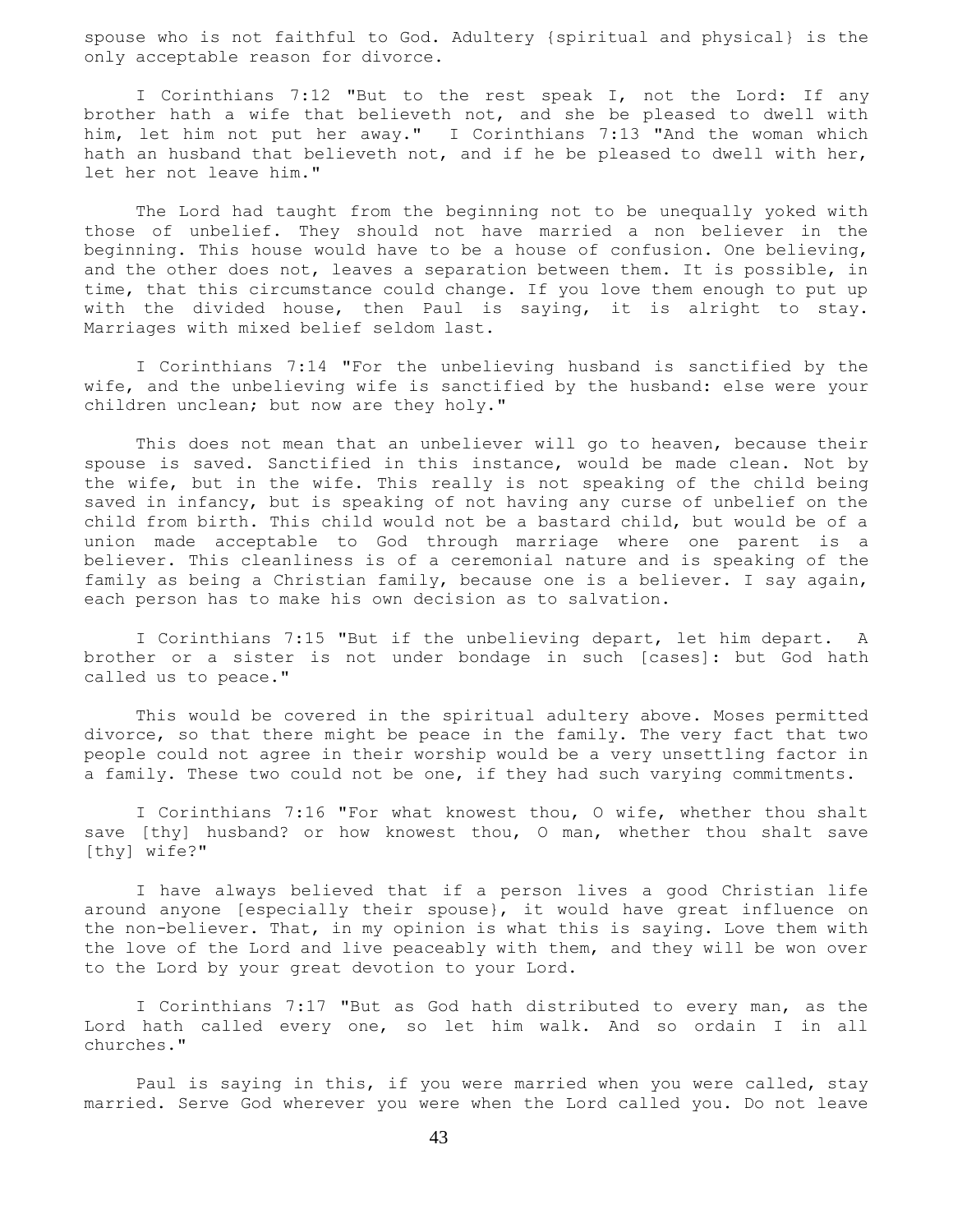your spouse to serve the Lord. If you were called to the ministry while you were single, consider staying single and devoting all of your time to the Lord. Paul is saying, if you were called in a certain circumstance, who is he to question God in that? Just serve where you were called, and how you were called.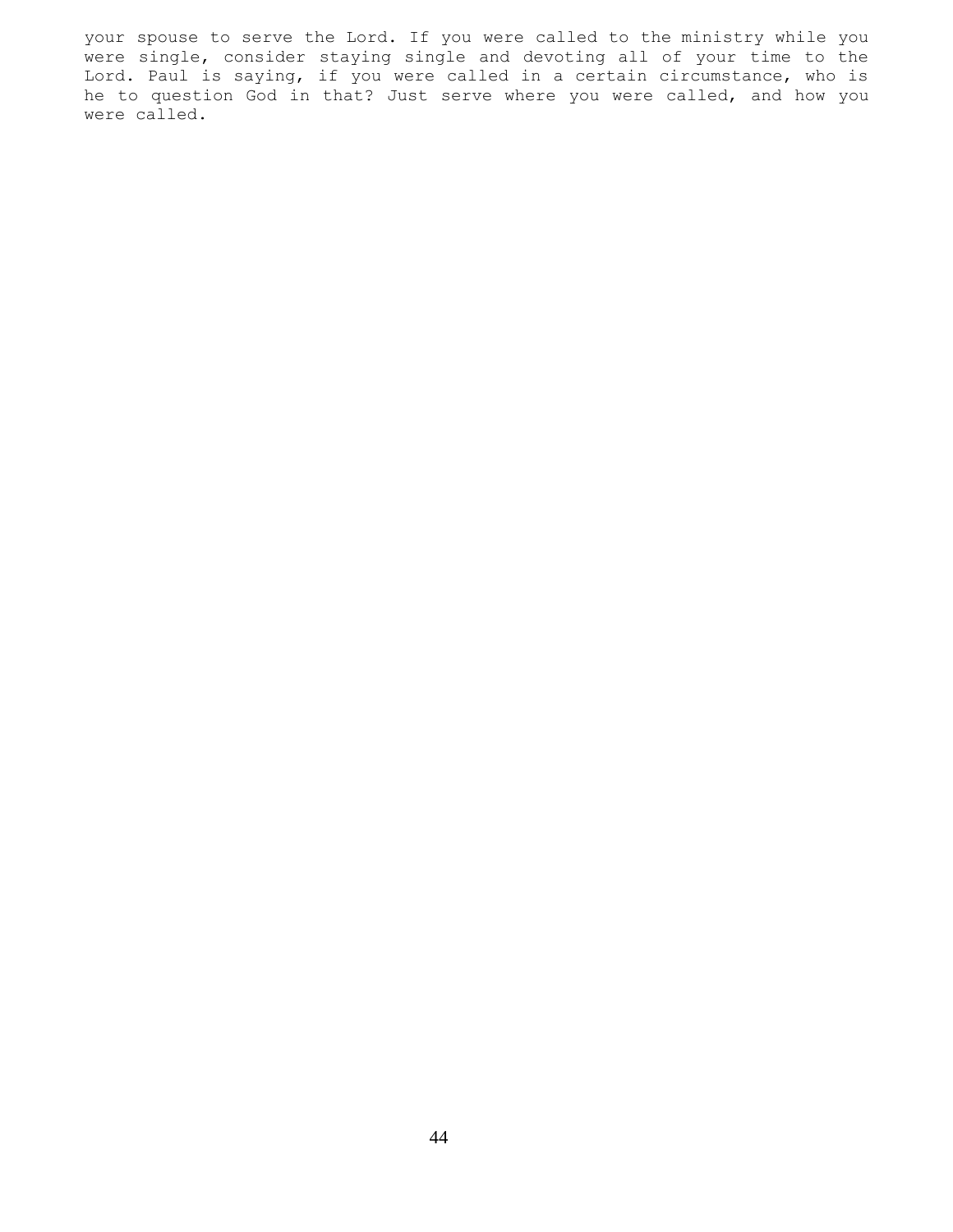## 1 Corinthians 10 Questions

1. In verse 1 Paul says, it is good for a man not to a woman. 2. Why does the author believe this is written to an individual? 3. Why were there two genders of people created? 4. What is Paul really trying to convey to this individual here? 5. Was Paul ever married? 6. To avoid \_\_\_\_\_\_\_\_\_\_\_, let every man have his own wife. 7. If you desire to be married, it is better to go ahead and marry, why? 8. Who are the husband, or wife, to think of more than themself in marriage? 9. Quote 1 Corinthians chapter 7 verse 4. 10. They two shall become one 11. What are the two reasons, in verse 5, that you could withhold love from your spouse for? 12. Why is it important for the husband and wife to sleep together? 13. Verse 6 says this message is from whom? 14. Quote Matthew chapter 19 verse 12. 15. Paul wanted them all to be like whom? 16. Why? 17. Why did Paul tell the widows and unmarried to stay like him? 18. It is better to marry than to 19. Who is the message from in verse 10? 20. Does the fact that you are married keep you from ministering? 21. The union of husband and wife is to be a \_\_\_\_\_\_\_\_\_\_\_ arrangement. 22. What two things are true grounds for divorce? 23. Who had taught not to be unequally yoked? 24. What should the man who has an unbelieving wife do, if she wants to live with him? 25. Two people living in a house where they have different beliefs, would be what kind of house? 26. The unbelieving husband is sanctified by what? 27. Does this mean the unbeliever will go to heaven? 28. The cleanliness is of a \_\_\_\_\_\_\_\_\_\_\_\_\_ nature. 29. A brother or sister is not under bondage in what case? 30. How could a wife save a husband? 31. How is each man to walk?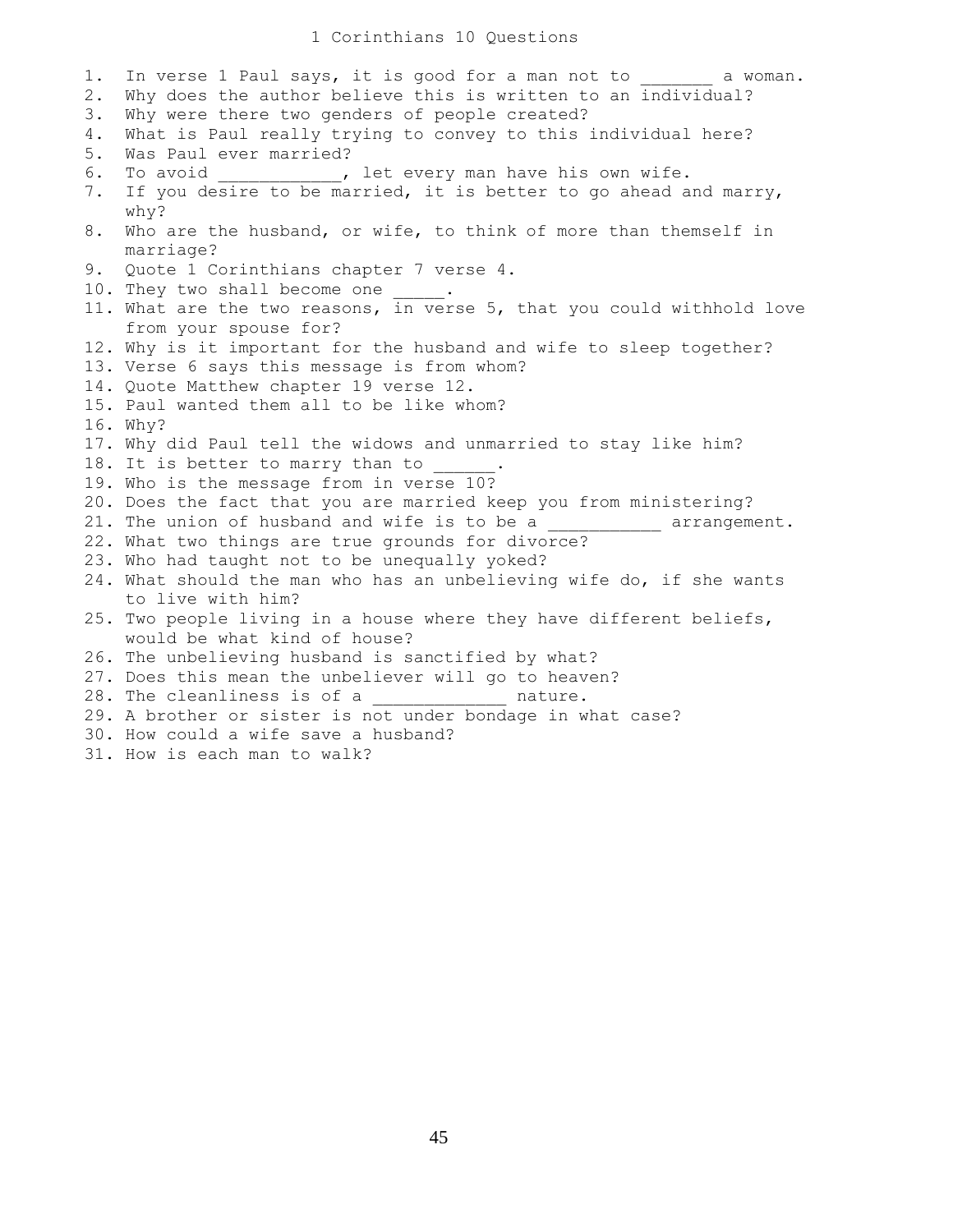We will begin this lesson in I Corinthians 7:18 "Is any man called being circumcised? let him not become uncircumcised. Is any called in uncircumcision? let him not be circumcised." I Corinthians 7:19 "Circumcision is nothing, and uncircumcision is nothing, but the keeping of the commandments of God."

 This is just explaining that it is not the doctrine of the church of the Lord Jesus Christ to keep the law of Moses. If a person is not circumcised, then let him stay that way. If he was acceptable to God why should the people put extra restrictions on him? Of course, if a person is already circumcised before he receives the Lord, that is alright, too. Accept them the way the Lord accepted them. Circumcision was part of the law which Jesus fulfilled on the cross. Sacrificing of any kind after the crucifixion of Jesus would have been saying that Jesus' sacrifice was not enough. You can see why all of this sacrificing was stopped.

 I Corinthians 7:20 "Let every man abide in the same calling wherein he was called."

 Paul is stressing the fact that if the Lord approved you, who was man to question.

 I Corinthians 7:21 "Art thou called [being] a servant? care not for it: but if thou mayest be made free, use [it] rather."

 I Corinthians 7:22 "For he that is called in the Lord, [being] a servant, is the Lord's freeman: likewise also he that is called, [being] free, is Christ's servant."

 This just means that if you were a slave when you received the Lord Jesus as your Saviour, you should not use your salvation to try to get your freedom. In a case like that God would have you to serve him while you were a servant. You should endeavor to serve as if you were serving the Lord. If your freedom comes, accept it and work where God sends you. We are all servants to the Lord, even if we were a freeman when Christ called us. Whatever position we find ourselves in we must serve our Lord and Saviour Jesus Christ to the best of our ability under the circumstances we are in at the time.

 I Corinthians 7:23 "Ye are bought with a price; be not ye the servants of men."

The price that we are bought with here, is the precious blood of our Saviour Jesus Christ. Our Master is the Lord.

 I Corinthians 7:24 "Brethren, let every man, wherein he is called, therein abide with God."

 Your position in society is of little importance to the Lord. Every job that we are called to do should be done unto the Lord. "Abide" means continually dwell. We must not seek to be changed, or moved, until the Lord moves us.

46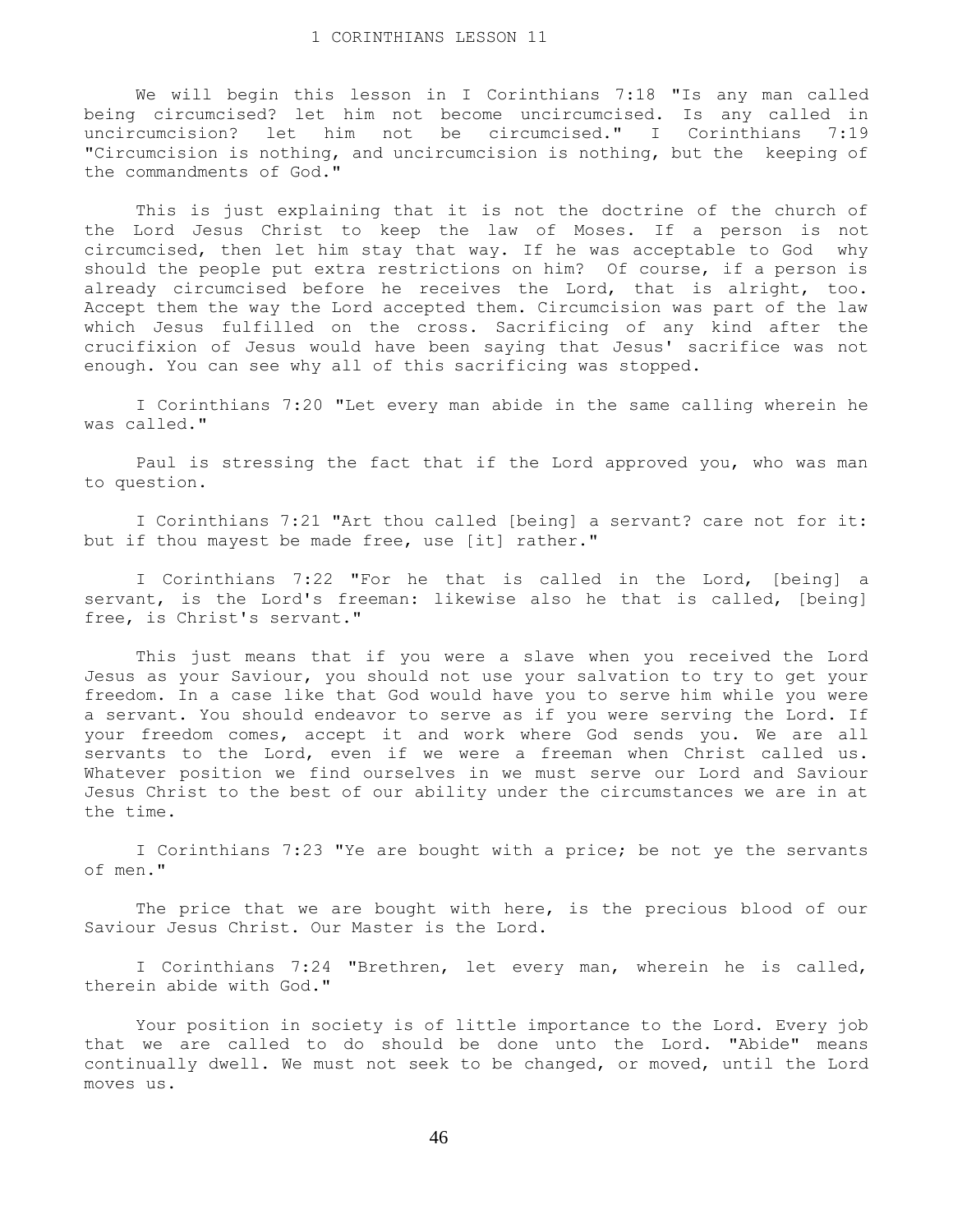I Corinthians 7:25 "Now concerning virgins I have no commandment of the Lord: yet I give my judgment, as one that hath obtained mercy of the Lord to be faithful."

 The Lord Jesus did not deal directly with this particular subject, and Paul is just giving his judgement {opinion} here. We know that all, whether virgins or not, should be faithful to the Lord. This is probably speaking of male virgins, as well as female.

 I Corinthians 7:26 "I suppose therefore that this is good for the present distress, [I say], that [it is] good for a man so to be."

 Paul is saying, because of all the distress and problems surrounding being a servant of the Lord Jesus at this time, it would probably be better to remain a virgin. Notice, that Paul says for a man to be so. This actually means man or woman.

 I Corinthians 7:27 "Art thou bound unto a wife? seek not to be loosed. Art thou loosed from a wife? seek not a wife."

 This is very similar to the verses in the previous lesson. Paul is saying, if you were single when the Lord called you, stay single. If you were married when the Lord called you, stay married. Whatever condition you were in when the Lord called you was pleasing unto Him, or He would not have called you.

 I Corinthians 7:28 "But and if thou marry, thou hast not sinned; and if a virgin marry, she hath not sinned. Nevertheless such shall have trouble in the flesh: but I spare you."

 Paul is explaining that there is no sin in marriage. Marriage brings trouble in the flesh sometimes. Paul is saying, that all of the advice that he has been giving them was to save them as much pain in this life as he could.

 I Corinthians 7:29 "But this I say, brethren, the time [is] short: it remaineth, that both they that have wives be as though they had none;"

 Paul is encouraging them to use all of their time for the Lord. He believes that the coming of the Lord is very near and that all should spend their time in winning people to the Lord instead of enjoying worldly pleasures.

I Corinthians 7:30 "And they that weep, as though they wept not; and they that rejoice, as though they rejoiced not; and they that buy, as though they possessed not;"

 Paul is saying, all of these things are a temporary situation. They will pass so quickly away. Do not be caught up in the things of the world which pass away so quickly.

 I Corinthians 7:31 "And they that use this world, as not abusing [it]: for the fashion of this world passeth away."

 Paul is trying to impress them that the world, and the things connected with it, are but for a moment in time. They will not always be. Christians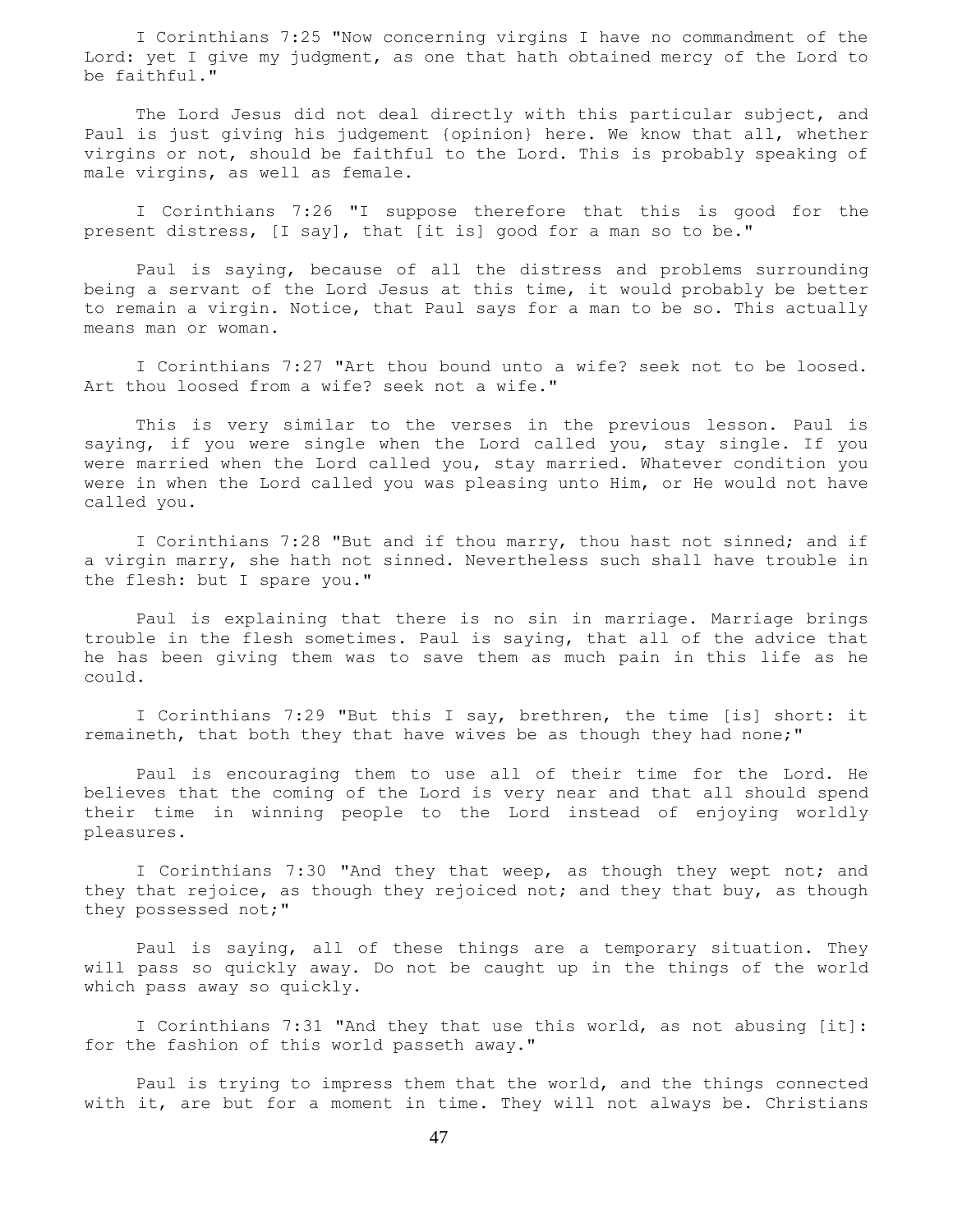are living in this world, but their home is in heaven. Someday we will not be in this world, in fact, someday there will not be a world as we know now. He is saying, you must live here, but don't get too attached.

 I Corinthians 7:32 "But I would have you without carefulness. He that is unmarried careth for the things that belong to the Lord, how he may please the Lord:" I Corinthians 7:33 "But he that is married careth for the things that are of the world, how he may please [his] wife."

 Paul, again, is showing the difference in working for the Lord as a single person, and working for the Lord as a married person. The single person can devote all of his time to the Lord without distractions, but the married person has to divide that time between the work of the Lord and the duties of family. A married person can be just as dedicated, but may not have quite as much time.

 I Corinthians 7:34 "There is difference [also] between a wife and a virgin. The unmarried woman careth for the things of the Lord, that she may be holy both in body and in spirit: but she that is married careth for the things of the world, how she may please [her] husband."

This is the very same statement as above, except the other was speaking of the man, and this is speaking of the woman. Women do like to please their husbands, and that is not a sin. In fact, if they are married, that is what God expects them to do. The married woman can be dedicated to God, but, again, may have less time to fulfill the things of God in.

 I Corinthians 7:35 "And this I speak for your own profit; not that I may cast a snare upon you, but for that which is comely, and that ye may attend upon the Lord without distraction."

 Again, we must remember that these are Paul's thoughts on the subject. We do know that it would be somewhat of a distraction to be married and in the service of God. All things are possible with God. We must fulfill the job that God has for us to do in whatever circumstances we are in at the time He called us. He knows the problems we face, and will help us with the problems. Our part is to be totally obedient to His call.

 I Corinthians 7:36 "But if any man think that he behaveth himself uncomely toward his virgin, if she pass the flower of [her] age, and need so require, let him do what he will, he sinneth not: let them marry."

 "Uncomely", means in an unbecoming way. It seems to me, that this is speaking of a man who has become too personal with a girl who is old enough to be married. He should not behave in this manner, unless he intends to marry her. If they marry, there is no sin. If they do not marry, this is the sin of adultery, whether they actually went through with the act or not. Jesus said to look upon a woman to lust in your heart is to commit adultery with her in your heart.

 I Corinthians 7:37 "Nevertheless he that standeth stedfast in his heart, having no necessity, but hath power over his own will, and hath so decreed in his heart that he will keep his virgin, doeth well."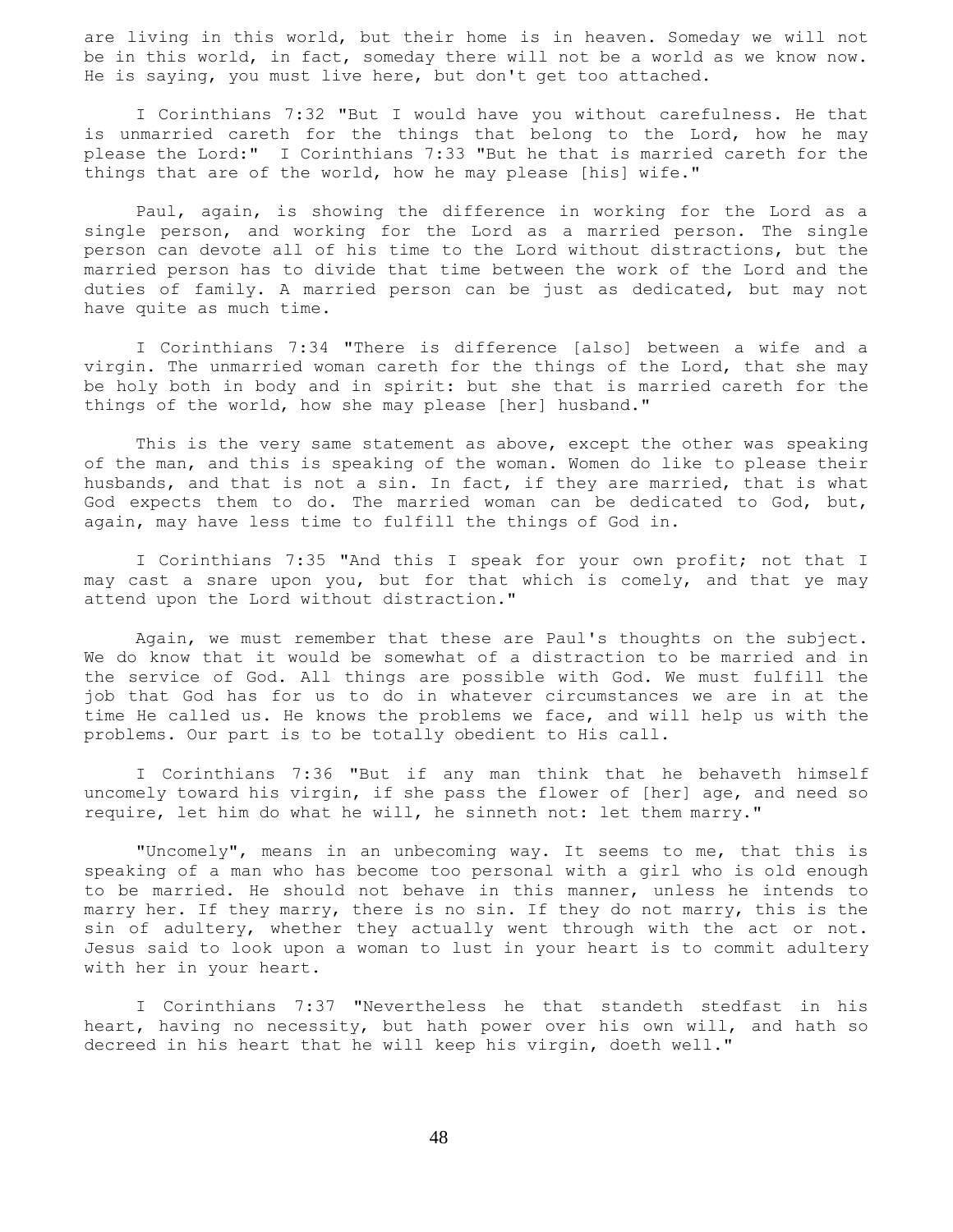Paul is saying that to remain a virgin in the service of the Lord with no lust in your heart would be very good. This person {male or female} is to be highly commended. They have put their work for God ahead of all else.

 I Corinthians 7:38 "So then he that giveth [her] in marriage doeth well; but he that giveth [her] not in marriage doeth better."

 Paul is saying that either thing you decide is perfectly alright. You have not sinned either way. Some serve the Lord while they are single others serve the Lord married. Either way, they are pleasing unto the Lord.

 I Corinthians 7:39 "The wife is bound by the law as long as her husband liveth; but if her husband be dead, she is at liberty to be married to whom she will; only in the Lord."

 As we said in a previous lesson, marriage is not to be taken lightly. As long as your partner is alive, you are to be one. If your husband dies, you are released from the bond between you. She is at liberty to marry someone of like faith. Many times the marriage bond is so great that not even death can take it away.

 I Corinthians 7:40 "But she is happier if she so abide, after my judgment: and I think also that I have the Spirit of God."

 Paul is saying {in his judgement} that she is usually happier with the memory of her first love, than trying to start over again and find a new mate. She will have more time to serve the Lord, if she does not remarry.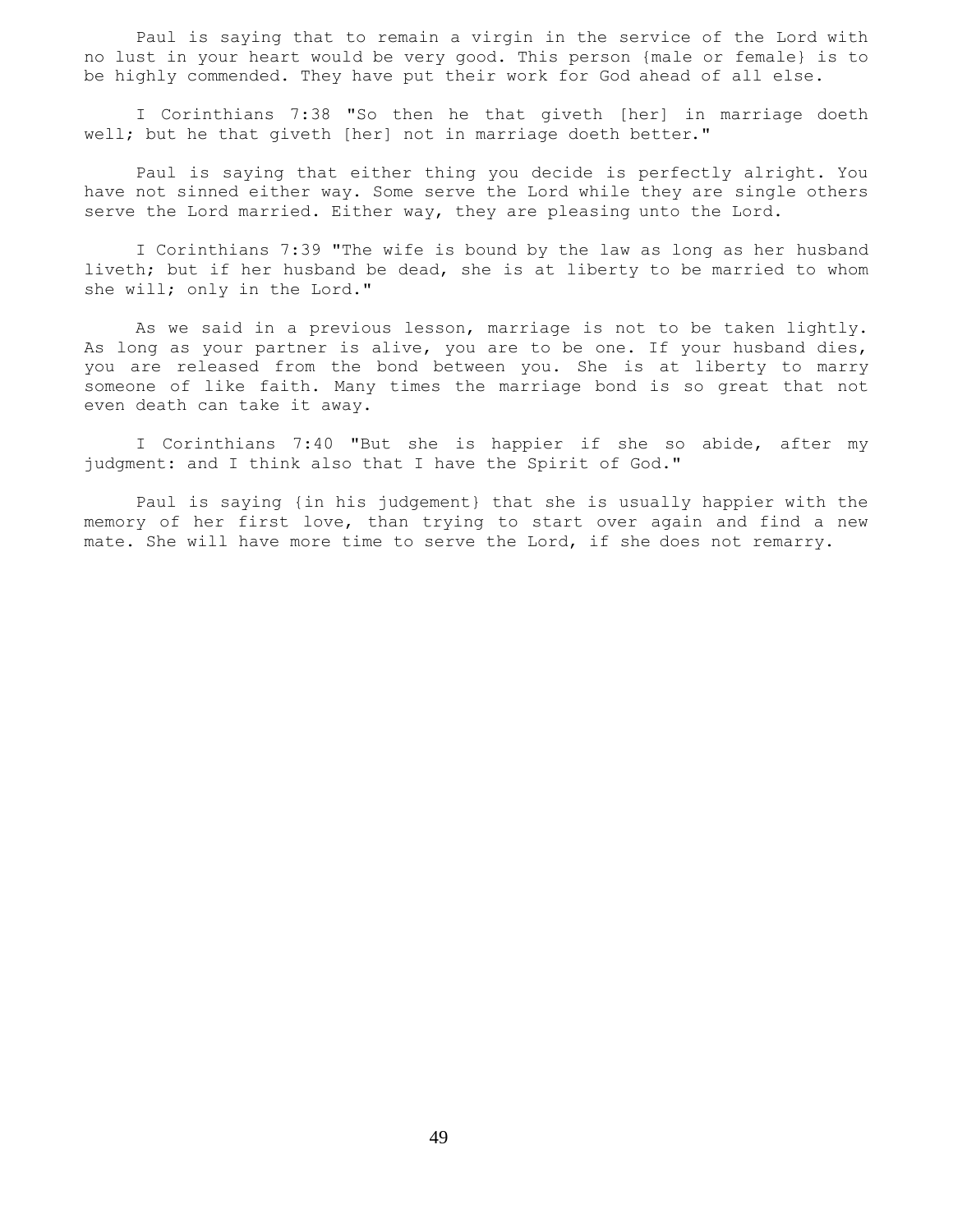| 1.          | What is verse 18 explaining?                                                                                                               |
|-------------|--------------------------------------------------------------------------------------------------------------------------------------------|
| $2$ .<br>3. | Let every man ____________ in the same calling wherein he was called.<br>If you were a slave when you received the Lord, did that stop you |
|             | from being a servant?                                                                                                                      |
| 4.          | He that is the called in the Lord, is the Lord's                                                                                           |
| 5.          | Regardless of the circumstance we find our self in, what are we to<br>do?                                                                  |
| 6.<br>7.    | What was the price we were bought with?<br>Every job we do, regardless of what it is, must be done                                         |
| 8.          | What does "abide" mean?                                                                                                                    |
| 9.          | In verse 25, Paul said he had no command of God, but gave his                                                                              |
|             | 10. Who are the virgins in verse 25?                                                                                                       |
|             | 11. Why did Paul say that it was good to stay single, if you already<br>were?                                                              |
|             | 12. Art thou bound unto a wife, seek to be                                                                                                 |
|             | 13. If a virgin marries, has she sinned?                                                                                                   |
|             | 14. What was Paul trying to spare them?                                                                                                    |
|             | 15. What is meant by verse 29?                                                                                                             |
|             | 16. Verse 30 is explaining that all these things are                                                                                       |
|             | 17. And they that use this world, as not __________<br>it.                                                                                 |
|             | 18. The fashion of this world                                                                                                              |
|             | 19. We must live in the earth, but we should not                                                                                           |
|             | 20. He that is married careth for the things of the                                                                                        |
|             | 21. What is the difference in working for the Lord as a single person,                                                                     |
|             | and working for Him as a married person?                                                                                                   |
|             | 22. What is the difference in a married woman and a virgin working for<br>God?                                                             |
|             | 23. Verse 35 reminds us that these are whose thoughts?                                                                                     |
|             | 24. What does "uncomely" mean?                                                                                                             |
|             | 25. Jesus said to look upon a woman to lust is to commit what sin?                                                                         |
|             | 26. How long is the wife bound by the law?                                                                                                 |
|             | 27. A widow is usually happier, if they remain                                                                                             |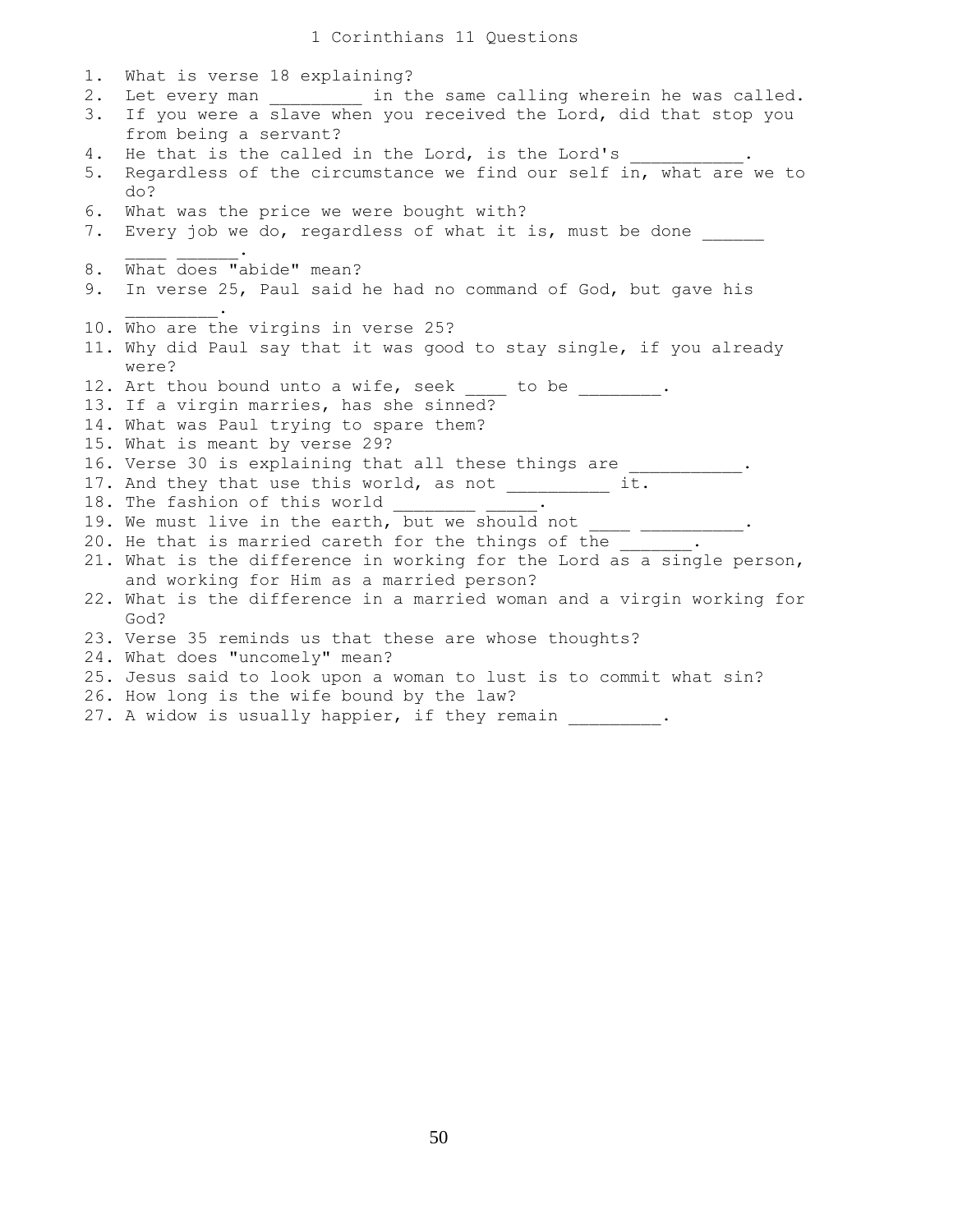We will begin this study in I Corinthians 8:1 "Now as touching hings offered unto idols, we know that we all have knowledge. Knowledge puffeth up, but charity edifieth."

 It seems that in each one of these chapters in Corinthians that Paul is answering questions they have written and asked him about. We remember that "idols" mean nothings. Paul is possibly saying, I know that you all know not to worship idols. It seems that the person who had written Paul was puffed up with pride, and Paul is about to show him the error in being puffed up with pride about the little knowledge he had. Love, or charity, builds a person up. Pride destroys.

 I Corinthians 8:2 "And if any man think that he knoweth any thing, he knoweth nothing yet as he ought to know."

 The minute a person gets to the stage that he thinks he knows everything, he has stopped learning and probably does not know near as much as he thought he did. A little knowledge is a very dangerous thing. I believe a technical knowledge of the Bible, without benefit of the spiritual meaning, is dangerous, as well. When you find an humble person still eager to learn more, you find a knowledgeable person. You can know what a Scripture says, without knowing what it means. To understand what it means must be revealed to you by the Holy Spirit.

I Corinthians 8:3 "But if any man love God, the same is known of him."

 To know God exists is one thing, but to have Him as your personal Saviour is something else entirely. To know of God is one thing, but to love God in your heart is an entirely different thing, as well. John 10:14 "I am the good shepherd, and know my [sheep], and am known of mine." He knows us and we know Him, if we love Him. Galatians 4:9 "But now, after that ye have known God, or rather are known of God, how turn ye again to the weak and beggarly elements, whereunto ye desire again to be in bondage?"

 I Corinthians 8:4 "As concerning therefore the eating of those things that are offered in sacrifice unto idols, we know that an idol [is] nothing in the world, and that [there is] none other God but one."

 Christians should believe that idols are nothings. The sin involving idols is to elevate them up and worship them. Christians should believe in God and God alone. Any form of worshipping idols is totally unacceptable. There would be absolutely no way to know what meat had been offered to idols and what was not. To regard the meat clean or unclean, would be regarding the idol. They should not try to judge at all. Just ignore all of that, since an idol is a nothing anyway. We must remember through all of this, that Paul is answering questions someone in Corinth had written to him. God had shown over and over that idols are nothings, as He did in Egypt, to make the Pharaoh let the people go.

 I Corinthians 8:5 "For though there be that are called gods, whether in heaven or in earth, (as there be gods many, and lords many,)"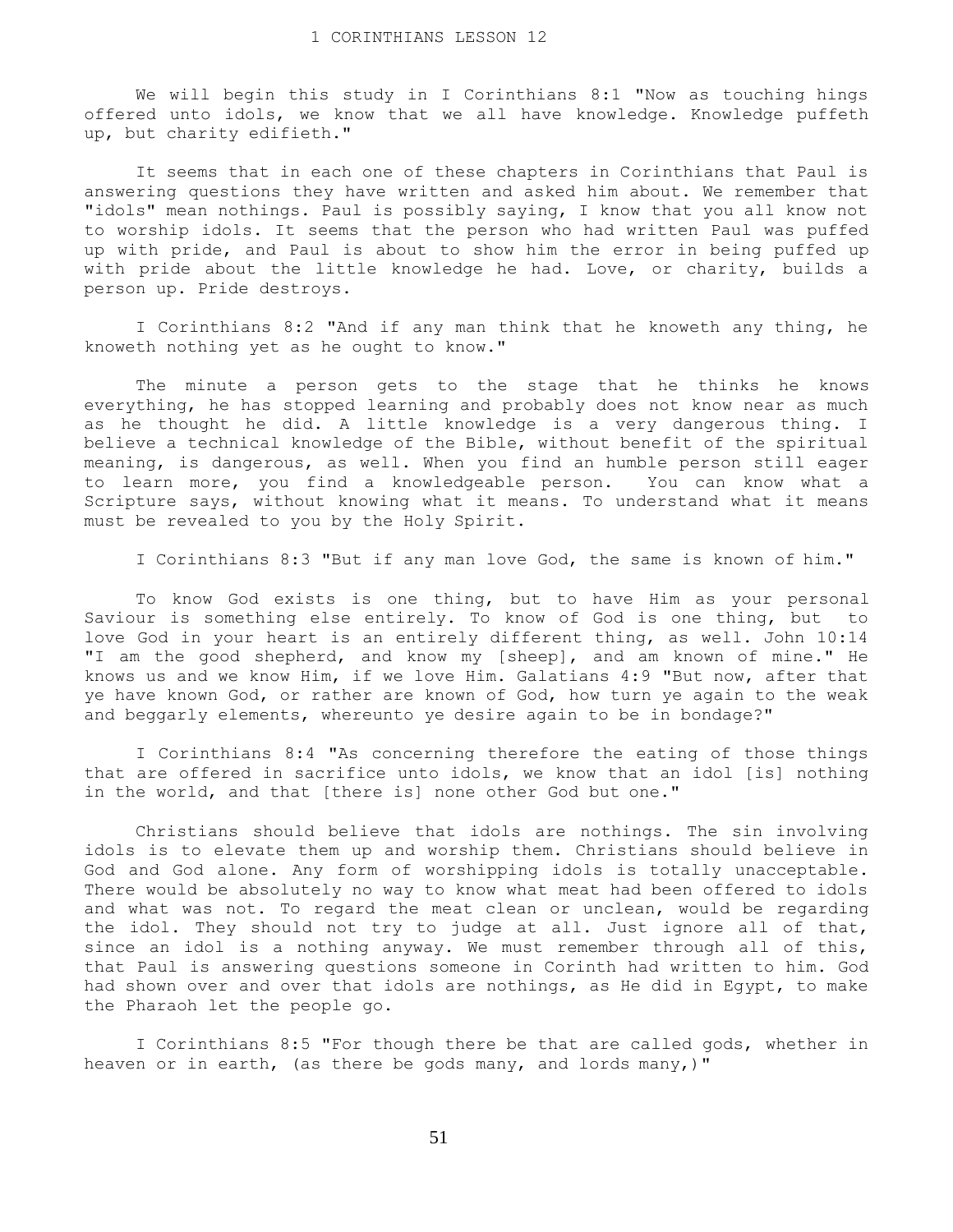In Egypt there had been thousands of false gods. Here in Corinth, there had been many false gods, as well. The problem with people who worship false gods is, they want a god that they can see with their eyes. They worship things from God's creation instead of worshipping the Creator. God is the Eternal Spirit. John 4:24 "God [is] a Spirit: and they that worship him must worship [him] in spirit and in truth." The One true God is Spirit, and must be seen in the Spirit and not with physical eyes.

 I Corinthians 8:6 "But to us [there is but] one God, the Father, of whom [are] all things, and we in him; and one Lord Jesus Christ, by whom [are] all things, and we by him."

 I must give the Scripture which explains this best. I John 5:7 "For there are three that bear record in heaven, the Father, the Word, and the Holy Ghost: and these three are one." The Lord Jesus Christ is the same as the Word mentioned here in 1 John. Eternal God is the beginning of all. Our Salvation is by believing in Lord Jesus Christ. The Word was Creator God. All things exist by Him. He bought us with His precious blood, and we are now adopted children of the Father. There is no other way to the Father, but by Jesus Christ.

 I Corinthians 8:7 "Howbeit [there is] not in every man that knowledge: for some with conscience of the idol unto this hour eat [it] as a thing offered unto an idol; and their conscience being weak is defiled."

 This is just speaking of those who know the meat was offered to an idol, feel that they should not eat it, and eat it anyway. That would be a sin, because they went against their conscience. Those who regard the idol as nothing would not sin, if they ate of the same meat, because they do not regard the idol as anything. They could eat it with a clear conscience.

 I Corinthians 8:8 "But meat commendeth us not to God: for neither, if we eat, are we the better; neither, if we eat not, are we the worse."

 The meat is not what makes the sin. It is our attitude toward the meat. Anything that you cannot do with a clear conscience is sin if you do it. If you are a Christian, God has placed His laws in your heart. Your conscience alerts you when something is a sin or not. We must never do anything that we feel in our heart is wrong to do. The eating is not the sin. The sin is doing what you know in your heart is wrong for you.

 I Corinthians 8:9 "But take heed lest by any means this liberty of yours become a stumblingblock to them that are weak."

 We must make a judgement call here. If we do something that we know in our heart is not wrong for us to do, but would cause our brother to sin, it is wrong for us to do. It is wrong, because we would cause our brother who has a weak conscience to sin. All Christians should be aware of their brother's weakness, and not do things in front of him that would cause him to sin. It is even more important that ministers are careful what they say and do. Sometimes the only example of Christian living that a person has is the one we live before them.

 I Corinthians 8:10 "For if any man see thee which hast knowledge sit at meat in the idol's temple, shall not the conscience of him which is weak be emboldened to eat those things which are offered to idols;"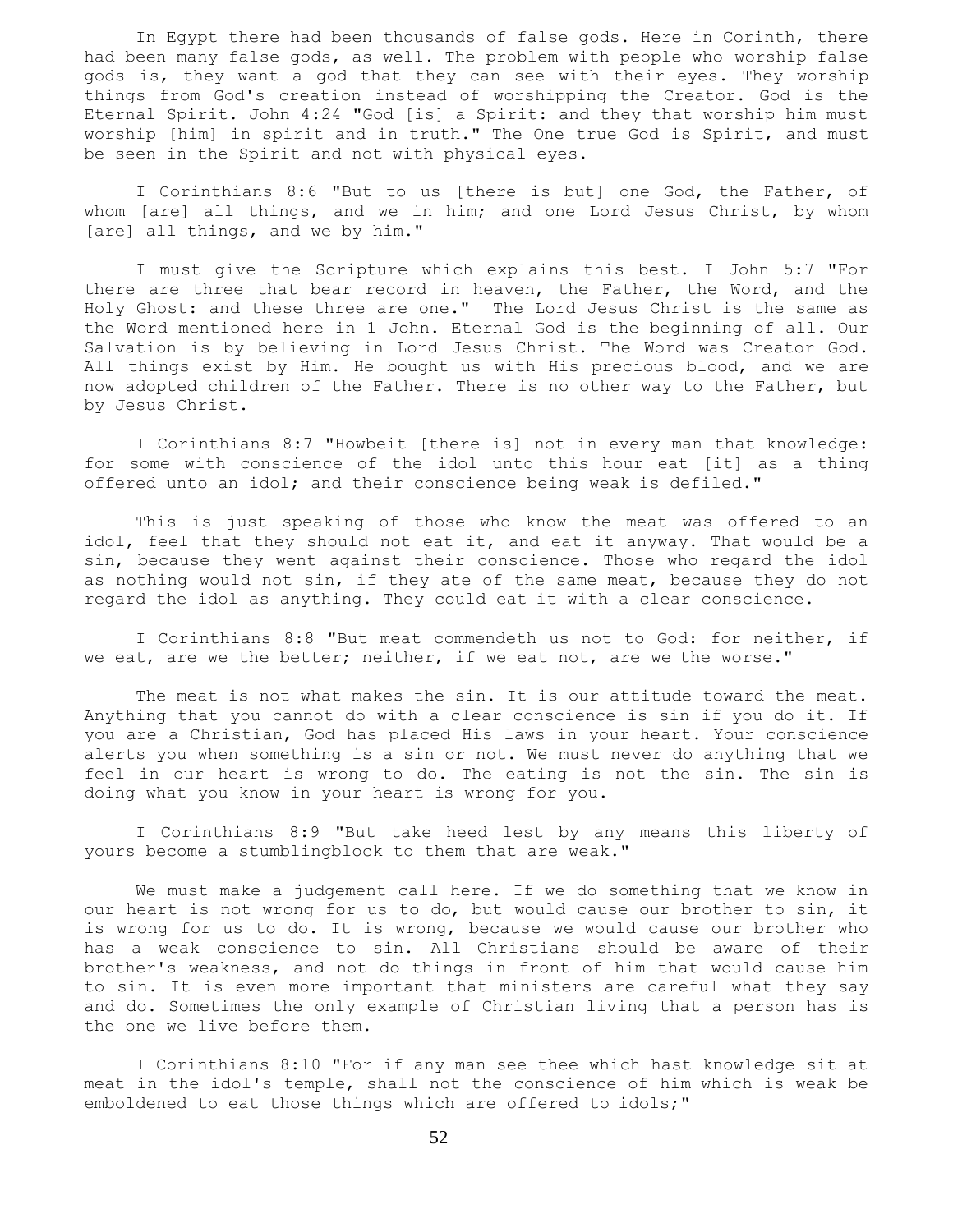This is speaking of someone who has no guilty conscience about eating things offered to idols, because he does not regard the idol as anything. The sad thing is, that the person who does have a guilty conscience about eating the sacrifice offered to the idol might eat to show that they can do anything you are doing. Remember, you are their example, and they would sin because of your freedom in the Lord. It is just best to be careful of this for their sakes and not for your own sake.

 I Corinthians 8:11 "And through thy knowledge shall the weak brother perish, for whom Christ died?"

We see in the following Scripture, it is not always what we do that is sin, but our attitude about what we do that is sin. Anything you do without having faith in your heart that it is alright to do, is sin. Look with me at that very thing in the following Scripture. Romans 14:23 "And he that doubteth is damned if he eat, because [he eateth] not of faith: for whatsoever [is] not of faith is sin." The sad thing, is that we have great influence on those who have just received Jesus as their Saviour. We must not give even the appearance of evil for their sakes. The new Christian is not aware of the privilege of Christianity, and you might cause him to sin.

 I Corinthians 8:12 "But when ye sin so against the brethren, and wound their weak conscience, ye sin against Christ."

 Jesus said, in as much as ye have done it to the least of these my brethren, ye have done it unto me. When we hurt a Christian brother, we have hurt Christ Himself.

 I Corinthians 8:13 "Wherefore, if meat make my brother to offend, I will eat no flesh while the world standeth, lest I make my brother to offend."

 Paul has said a tremendous thing here. Not only will he not sin, but he will not do anything that might cause someone else to sin. Paul says, even if I can never eat meat again, I would even do that to keep my weaker brother from sinning. Will we do as much?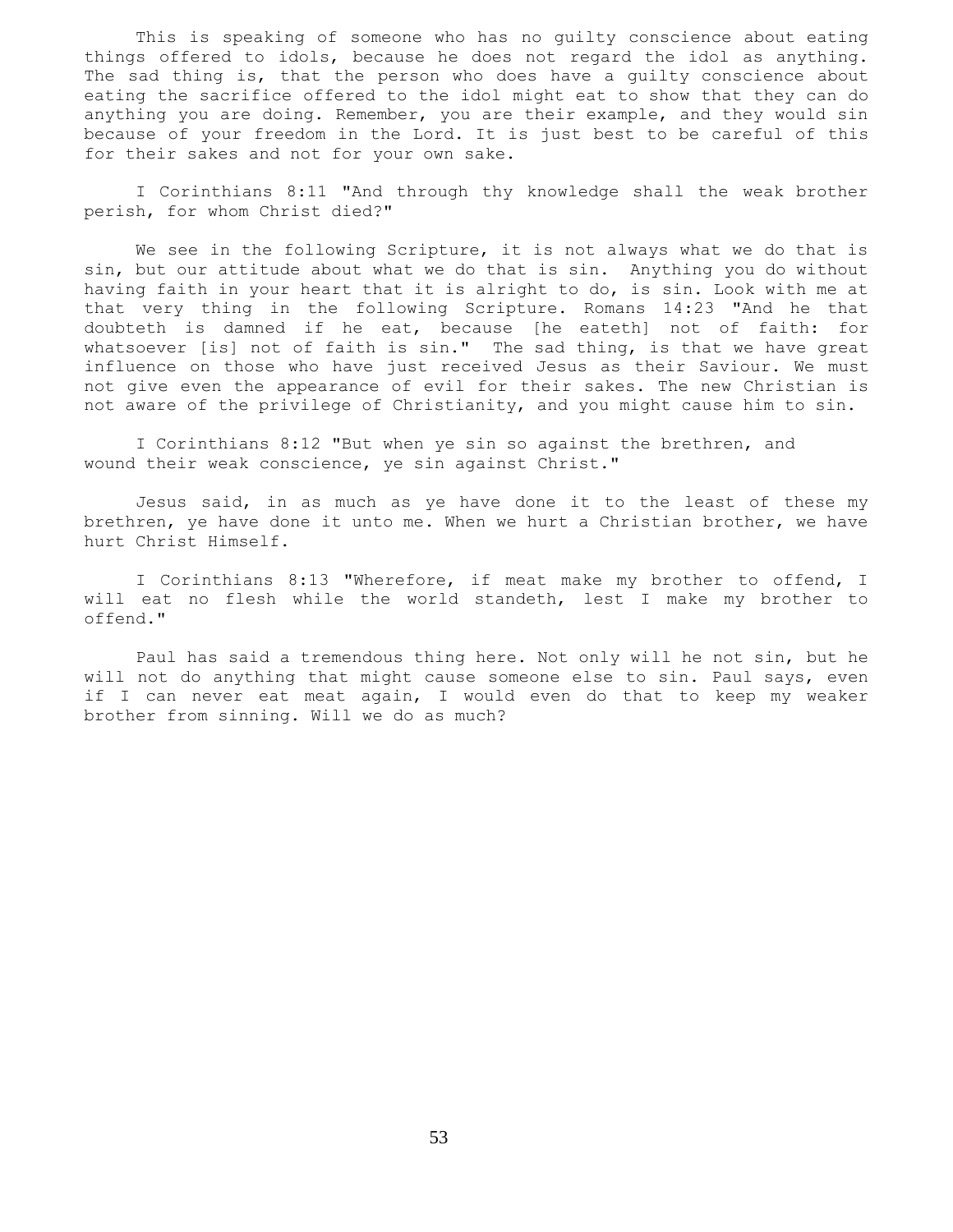## 1 Corinthians 12 Questions

| $1$ . |                                                                        |
|-------|------------------------------------------------------------------------|
| 2.    | What does "idols" mean?                                                |
| 3.    | What happens to a person who thinks they know everything?              |
| 4.    | The author believes what kind of knowledge of the Bible is             |
|       | dangerous.                                                             |
| 5.    | Who must reveal to us what a Scripture is truly saying?                |
| 6.    | To know God exists is one thing, what is better than that?             |
| 7.    | Quote John chapter 10 verse 14.                                        |
| 8.    | What does Galations chapter 4 verse 9 tell us of our relationship      |
|       | with God?                                                              |
|       | 9. If an idol is nothing, how can we sin regarding it?                 |
|       | 10. What must we remember is the reason Paul is writing this?          |
|       | 11. When is a specific time that God proved that idols are nothings?   |
|       | 12. What causes a person to worship a false god?                       |
|       | 13. Quote John chapter 4 verse 24.                                     |
|       | 14. What other Scripture explains 1 Corinthians chapter 8 verse 6      |
|       | best?                                                                  |
|       | 15. The Word was ____________ God.                                     |
|       | 16. What relationship do the Christians have to the Father?            |
|       | 17. Why would it be a sin for someone to know the meat had been        |
|       | offered to an idol, felt it was a sin, and ate it anyway?              |
|       | 18. The meat is not what is the sin, it is our _________ toward the    |
|       | meat.                                                                  |
|       | 19. Your liberty might become a ______________ to them that are weak.  |
|       | 20. Sometimes the only example of Christian living a new Christian has |
|       | is what?                                                               |
|       | 21. What might embolden the young Christian to sin?                    |
|       | 22. Whatsoever is not of is sin.                                       |
|       | 23. Quote Romans chapter 14 verse 23.                                  |
|       | 24. In 1 Corinthians chapter 8 verse 12, when you wound a weak         |
|       | Christian's Conscience, ye sin against ________.                       |
|       | 25. If meat make my brother to offend, I will eat __ _____ while the   |
|       | world standeth.                                                        |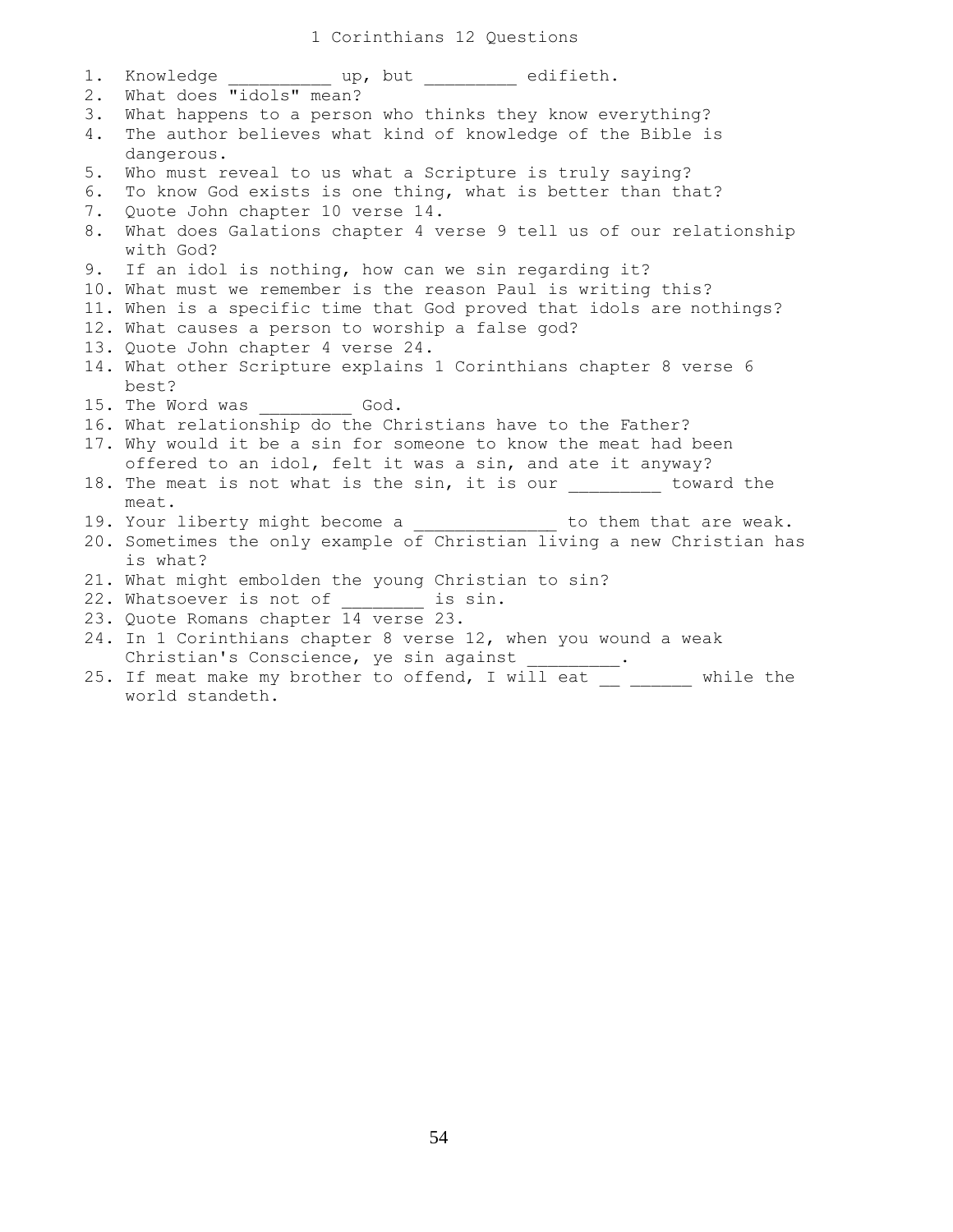We will begin this lesson in I Corinthians 9:1 "Am I not an apostle? am I not free? have I not seen Jesus Christ our Lord? are not ye my work in the Lord?"

 In the very beginning again, we must remember that Paul is answering letters that had been written to him from this very strong church at Corinth. He is reminding them that his authority had come from him being an apostle of Jesus Christ. He, also, reminds them that his calling was a dramatic call when he actually came in contact with the Light of the world. Jesus Christ, Himself, had sent Paul to minister to these people. It is with no small authority then that he is doing this. Paul even reminds them, here, that he was the one who founded the church in Corinth. He goes on to remind them, that they were Christians through his ministry. He says, you are my children in the Lord.

 I Corinthians 9:2 "If I be not an apostle unto others, yet doubtless I am to you: for the seal of mine apostleship are ye in the Lord."

 Paul is saying to them that in some other places, he might not be accepted as the voice to the Gentiles, but here at Corinth the church established was through his preaching. He is saying, you can not deny me without denying your own salvation. The Jews in nearly every city had rejected Paul, but he had been accepted here at Corinth by these believers. Just the fact that there is a large group of believers here at the church in Corinth, speaks for itself in him being an apostle.

I Corinthians 9:3 "Mine answer to them that do examine me is this,"

 It seems that even here at the church that Paul had started, some had begun to question Paul's authority.

I Corinthians 9:4 "Have we not power to eat and to drink?"

 Paul is explaining to them that the apostle's living should come from the people he ministers to. They ministered to the people with no strings attached, but the people must from a free will support those who minister to them.

 I Corinthians 9:5 "Have we not power to lead about a sister, a wife, as well as other apostles, and [as] the brethren of the Lord, and Cephas?"

 There were many women, as well as men, that travelled with Paul and ministered with him. Paul is explaining to them, that they are not travelling with him as girlfriends, but ministers. Many of the wives travelled with their husbands who were ministering, as well. Sometimes these journeys lasted for months and sometimes for years. I will give just one Scripture, here, which shows why the women travelled with Paul. Philippians 4:3 "And I intreat thee also, true yokefellow, help those women which laboured with me in the gospel, with Clement also, and [with] other my fellowlabourers, whose names [are] in the book of life." We should also read in Luke chapter 8, the first few verses and we will find that Jesus, also, had women travelling with Him and the 12 apostles to minister. Why do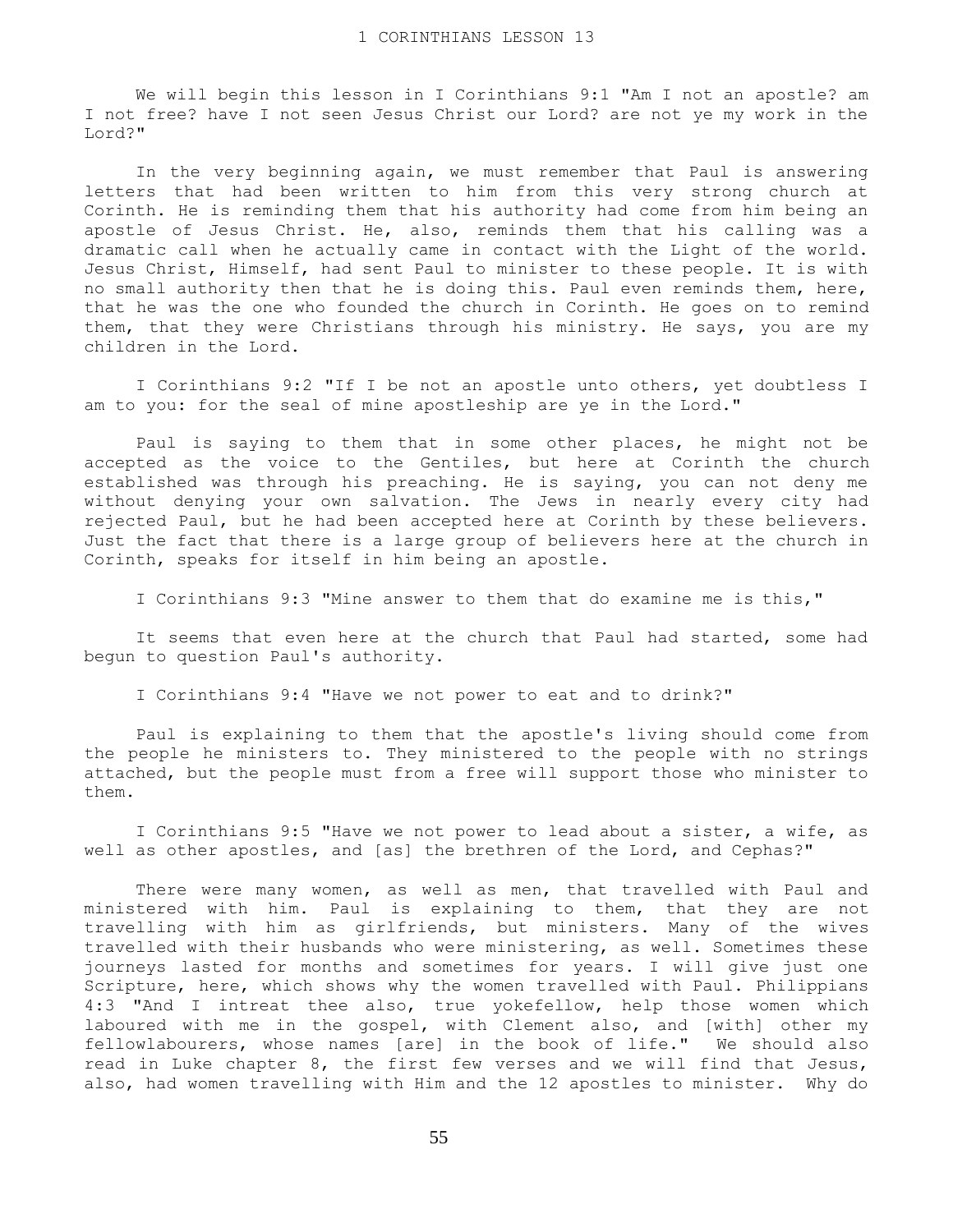not the expositors just accept this for what it really says? The women ministered with Paul and the apostles.

 I Corinthians 9:6 "Or I only and Barnabas, have not we power to forbear working?"

 This is a shame from Paul stating that they {Paul and Barnabas} were worthy to receive their living from the churches they ministered to. Paul did not want to be obligated to any particular group and made his living as a tent maker. History teaches that Dorcas gave heavily to the ministry of Paul.

 I Corinthians 9:7 "Who goeth a warfare any time at his own charges? who planteth a vineyard, and eateth not of the fruit thereof? or who feedeth a flock, and eateth not of the milk of the flock?"

 Paul is showing how ridiculous it is for the minister of God to have to furnish his own living. In the law of Moses it was taught that those who ministered were to live of the things of the temple. The worker is worthy of his hire. Even in the world, the people are paid for the work they do, whether they are working for the government or on a job.

 I Corinthians 9:8 "Say I these things as a man? or saith not the law the same also?"

 Paul was speaking of the law of Moses, which had taught that the priest, and high priest, and their family were to live of the gifts brought to the temple.

 I Corinthians 9:9 "For it is written in the law of Moses, Thou shalt not muzzle the mouth of the ox that treadeth out the corn. Doth God take care for oxen?"

 Paul is saying, can't you see that this is not speaking of oxen, but of men who labor for the Lord?

 I Corinthians 9:10 "Or saith he [it] altogether for our sakes? For our sakes, no doubt, [this] is written: that he that ploweth should plow in hope; and that he that thresheth in hope should be partaker of his hope."

There would be no reason for a person to plough, if he could not reap of the harvest. Work brings a reward. Our labor is not in vain. Man works to feed and clothe his family. Paul is saying to these people, just because this work is for the kingdom of God, does that mean that the workers will not be able to live of the offerings? Of course, the answer is obvious. Those who work in the ministry should take their living of the ministry. Those who minister should not minister for great wealth or even for the pay, but they must be paid so they can continue another day.

 I Corinthians 9:11 "If we have sown unto you spiritual things, [is it] a great thing if we shall reap your carnal things?"

 God's law is if you sow, you shall reap. Paul is saying here, that they sowed spiritual things, which are much better than the carnal things they shall reap. What shall a man gain, if he win the whole world and lose his own soul? The spiritual is much to be desired. These people are hesitant to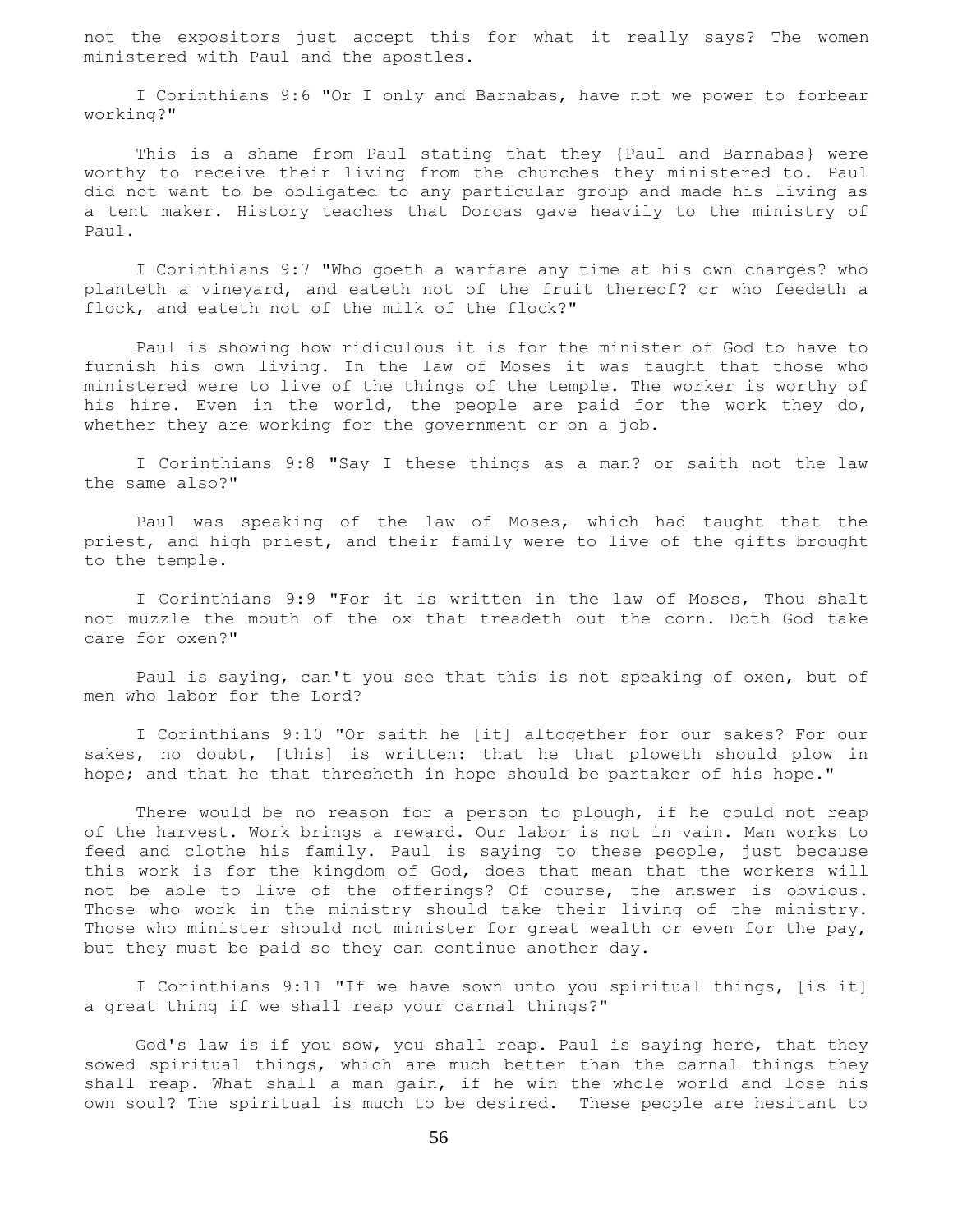pay the living needed by Paul and Barnabas, because the labor they had done was beneficial to the spirit and could not be seen with the eye. Paul is reminding them how much more valuable the spiritual is than the carnal. If they had all the carnal wealth in the world and had no spiritual awakening, they would be poor indeed.

 I Corinthians 9:12 "If others be partakers of [this] power over you, [are] not we rather? Nevertheless we have not used this power; but suffer all things, lest we should hinder the gospel of Christ."

 Paul says to them, even though it was his right to have a living from those he had ministered to here, he did not require it, because he did not want them thinking that that is why he ministered to them. Paul is not asking for himself, but teaching them a principal. He does say, if anyone had a right to be supported of you in the ministry, it was me.

 We will continue on with this in the next lesson. It is enough to say that Paul gave them a truth here, that has helped many a preacher. Ministers have to eat and sleep just like everyone else. They need clothes for their backs and a car to get to church in. If they spend all of their time working for God, they have no time left to make the money needed for these things. Preachers, or ministers, are supposed to spend their time in prayer, and study of God's Word, and in ministering to God's people. They are not to do earthly jobs. They belong to God 24 hours a day. They have no spare time.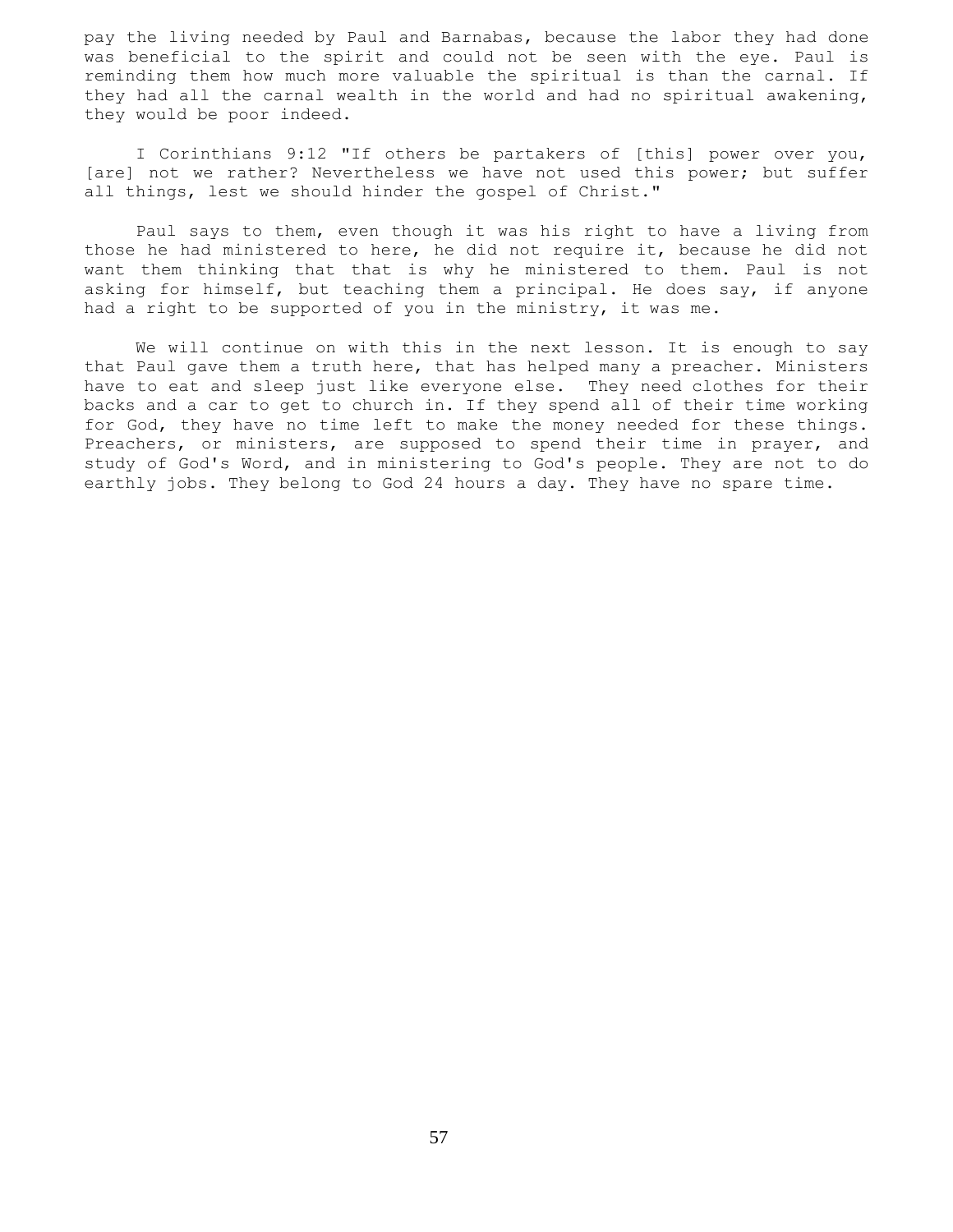1 Corinthians 13 Questions

- 1. What does Paul call himself in verse 1?
- 2. Who did Paul say he had seen?
- 3. What was the purpose of this chapter written by Paul?
- 4. Who had sent Paul to minister to these people?
- 5. In verse one, what are some of the things Paul reminds them of?
- 6. Why should these people, of all he had ministered to, accept him as an apostle?
- 7. Verse 3 shows what about Paul's ministry?
- 8. Where should the apostle's living come from?
- 9. What was Paul talking about in verse 5?
- 10. What were the women with Paul doing with him?
- 11. Where do we find one Scripture that answers this question?
- 12. Where do we find in the Scriptures that women travelled with Jesus as well?
- 13. What other minister of the gospel does Paul speak of in verse 6?
- 14. How had Paul made his living?
- 15. Was this where his living should have come from?
- 16. What woman does history tell us gave heavily to Paul's ministry?
- 17. What ridiculous things was Paul comparing ministering with no pay to in verse 7?
- 18. What law was Paul speaking of in verse 8?
- 19. Give the statement that had been made in the law of Moses?
- 20. He that ploweth should plow in

 $\overline{\phantom{a}}$  ,  $\overline{\phantom{a}}$  ,  $\overline{\phantom{a}}$  ,  $\overline{\phantom{a}}$  ,  $\overline{\phantom{a}}$ 

- 21. Those who work in the ministry should take their living from the
- 22. Paul said they had sown unto them spiritual things, and should reap things.
- 23. Why were the people reluctant to pay Paul and Barnabas for their labors?
- 24. Why did Paul make his own living by making tents?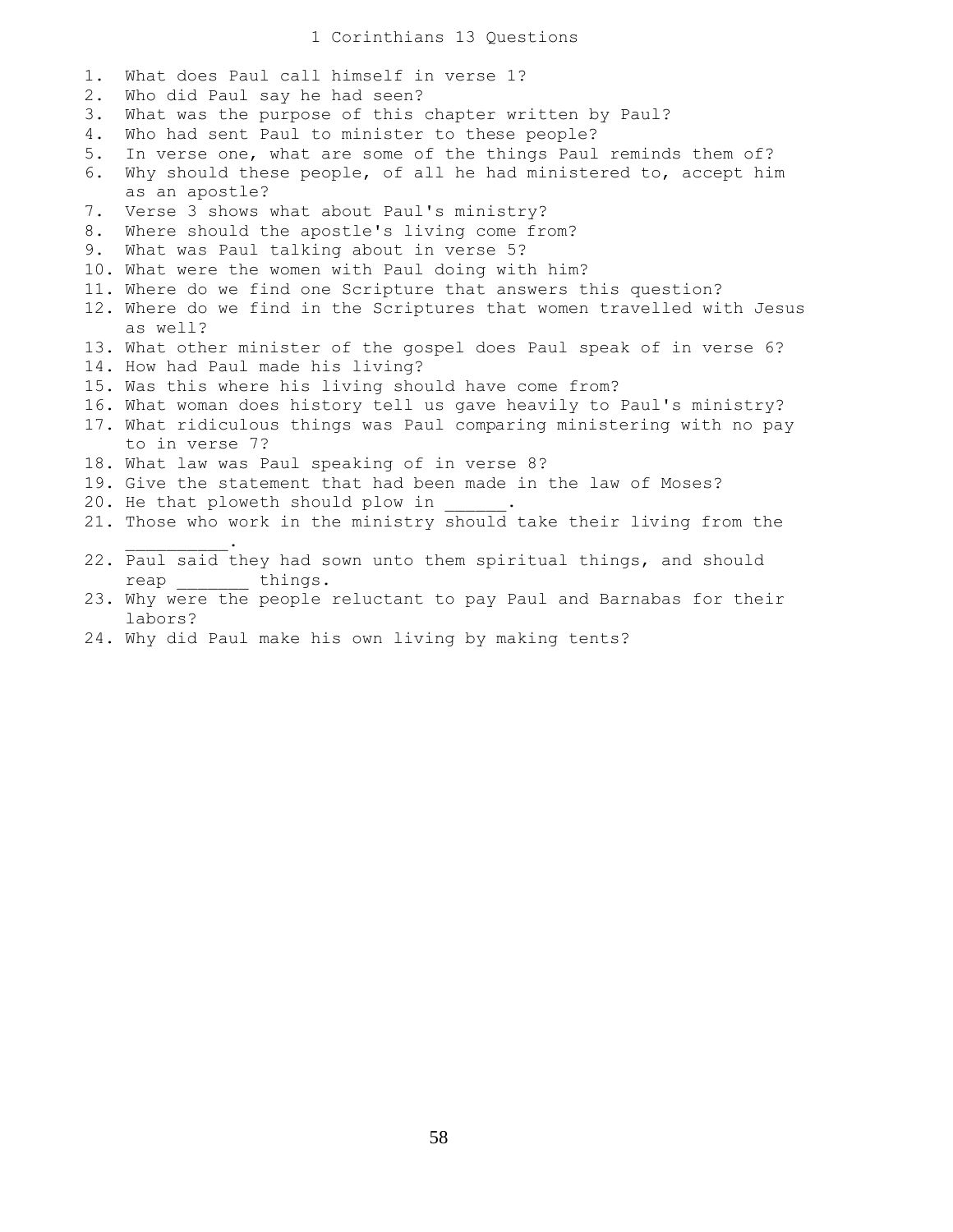We will begin this lesson in I Corinthians 9:13 "Do ye not know that they which minister about holy things live [of the things] of the temple? and they which wait at the altar are partakers with the altar?"

 Paul knew the Mosaic law. He was a Pharisee of the Pharisees. The high priest and his family lived of the offerings in the temple. The Levitical tribe had no land allotment. They were to share with the altar the offerings made thereon.

 I Corinthians 9:14 "Even so hath the Lord ordained that they which preach the gospel should live of the gospel."

 If a person is a full time minister of the gospel, there is no time left to make a living at another job. Some of the offerings made by the people to the church should be used for a salary for the minister of the church. Usually a board is set up, and they determine what the church can afford to pay the minister.

 I Corinthians 9:15 "But I have used none of these things: neither have I written these things, that it should be so done unto me: for [it were] better for me to die, than that any man should make my glorying void."

 Strangely enough, this instruction that Paul had given the church on taking care of their minister was not to receive for himself, but that they might take care of those after him who came to minister. Paul was very independent, and did not want it said that he had gone into this as an avocation. He was not in the ministry for the benefits that he might gain. He was called by the Lord Jesus Christ as a minister. He was compelled to do this. His desire was to do the will of the Lord. Paul learned to be abased and to abound. He did not let anything keep him from carrying the message God had given him. Paul was proud that he did not have to depend on sustenance from those he had converted to Christianity. Paul would rather die, than feel that he won them to the Lord to support him. Paul did not glory in himself, but in the call of God on his life that he fulfilled.

 I Corinthians 9:16 "For though I preach the gospel, I have nothing to glory of: for necessity is laid upon me; yea, woe is unto me, if I preach not the gospel!"

 Paul tells them here that he has nothing to brag about. As we said Paul was compelled to preach to everyone who would listen. The moment he encountered thee great Light {Jesus Christ}, Paul's entire life was changed. He had been zealous to capture the Christians and imprison them, because he thought he was doing God's will. Now he knows that he is doing God's will, and he is even more zealous to tell of Jesus. Paul wanted to please God all the time, he was just not fully informed. That is the way with many people today that are off in error. They are just not fully informed. They want to do the will of God, they just do not know what His will is for their lives. After Paul became fully informed, he used the rest of his life to preach the good news of Jesus Christ. Paul was not caught up in boasting, but in thanksgiving that he had learned the truth.

59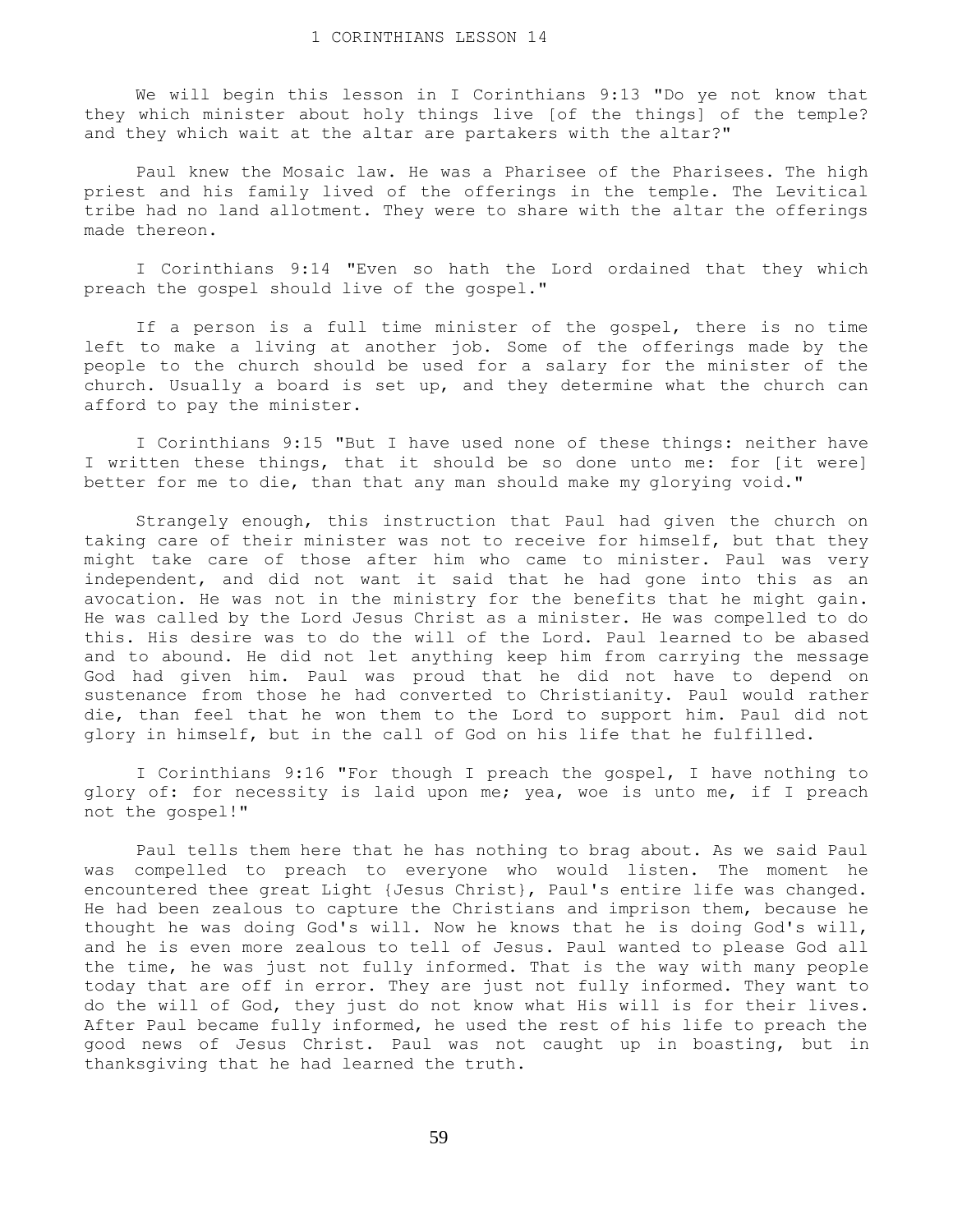I Corinthians 9:17 "For if I do this thing willingly, I have a reward: but if against my will, a dispensation [of the gospel] is committed unto me."

 Paul was called of God to carry this message. He had a choice to do it or not. He willingly chose to carry this message of Christ. Since he followed the will of God, there will be a great reward awaiting him in heaven. "Dispensation", in the verse above, means administration. The gospel, then, was given to him to administer.

 I Corinthians 9:18 "What is my reward then? [Verily] that, when I preach the gospel, I may make the gospel of Christ without charge, that I abuse not my power in the gospel."

 As we said in a previous lesson, Paul decided to work as a tentmaker to make his own way, so he could give freely to all who would receive the gospel of Jesus Christ. Paul explains that great power had been given unto him pertaining to the gospel. He refused to use that power to further himself. His reward is the satisfaction of knowing that he has freely given the gospel to all who will receive it.

 I Corinthians 9:19 "For though I be free from all [men], yet have I made myself servant unto all, that I might gain the more."

 Paul explains that he is a free man. Many in that time element were slaves. Paul is saying that he owes no man anything. He serves others by his own choice, not from necessity. Through serving others, Paul has led many to the knowledge of Christ.

 I Corinthians 9:20 "And unto the Jews I became as a Jew, that I might gain the Jews; to them that are under the law, as under the law, that I might gain them that are under the law;"

 This, and the verses following, explain a lot of the things that most do not understand about Paul. Paul brought the gospel message to each group in a different way. He did not alter their customs, but brought the gospel message to each within their customs. When Paul was ministering to Jews, he was quick to remind them that he was a Jew. He would tell them that he was a Pharisee of the Pharisees. He even went so far as to sacrifice with them on occasion. He even took a Nazarite vow long after the church had agreed this was not for Christians. He did it to get his foot in the door to minister to these Jews. He kept the law, to impress those who were under the law, that he was not trying to do away with the law. He wanted, at any cost, to be allowed to tell them of Jesus {their Messiah}.

 I Corinthians 9:21 "To them that are without law, as without law, (being not without law to God, but under the law to Christ,) that I might gain them that are without law."

 He proclaimed grace through the sacrifice of Jesus, when he was speaking to non-Jews. To these people, he was a Christian and nothing more. He tried to reach each group where they were.

 I Corinthians 9:22 "To the weak became I as weak, that I might gain the weak: I am made all things to all [men], that I might by all means save some."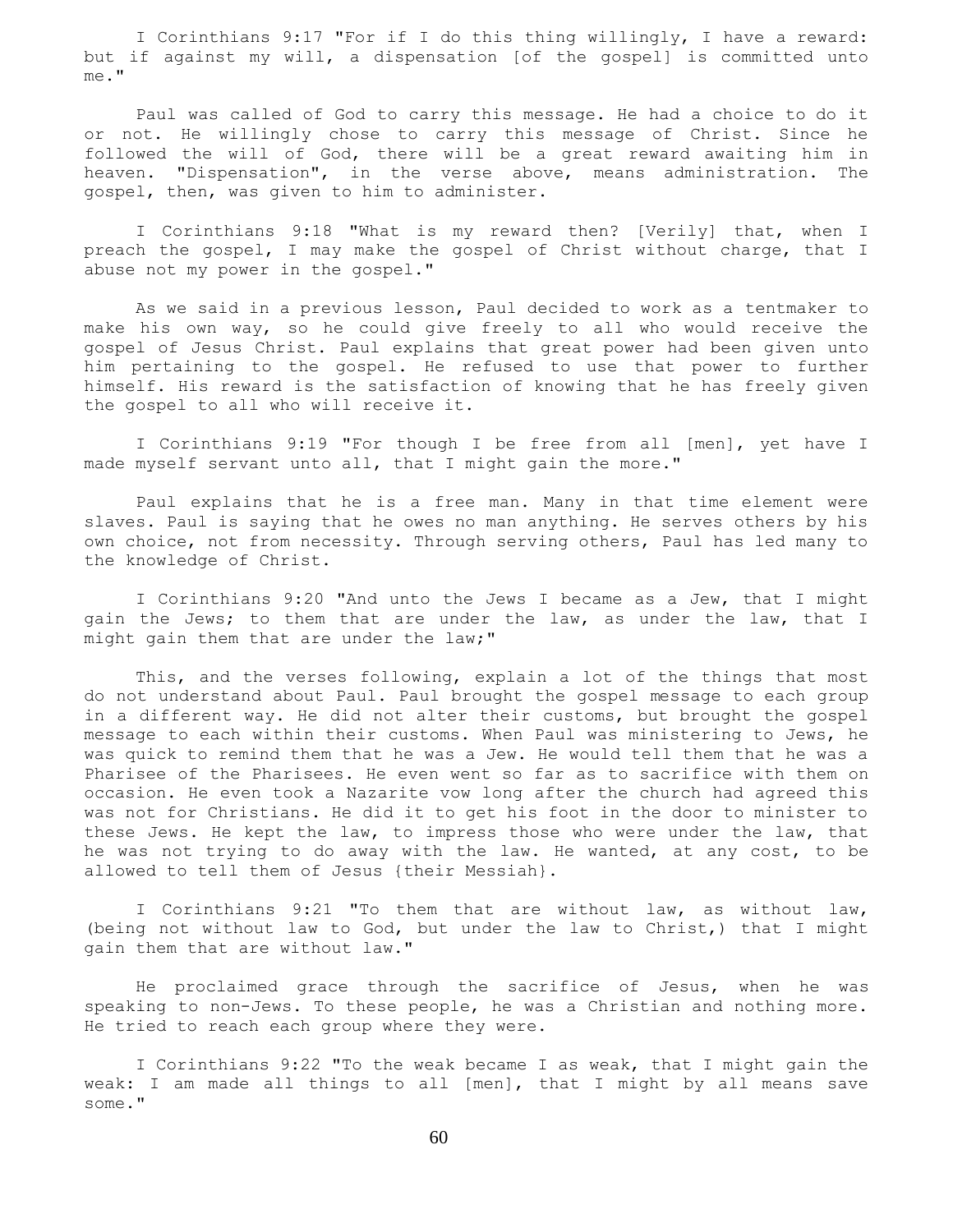To understand Paul and his writings, this is the most important thing to learn. Many of the things Paul did and taught were for a certain group, and not to be taken as over-all doctrine. A good example is, after Paul was teaching and preaching, he took a Nazarite vow, grew his hair long, and later cut it, and took it to the temple. If everything he taught is for everyone, then we must do that, also. Paul, also, taught that it was better to stay single in the work of the Lord. He never married. You see everything he taught was very true for someone, but it was not necessarily to be practiced by all. As you can see from the verse above, Paul ministered to people at their level of understanding. He did not try to stop them from being weak, he just became weak with them. He became whatever was necessary to reach them at their level. After he got his foot in the door, then he gave them the gospel message.

 I Corinthians 9:23 "And this I do for the gospel's sake, that I might be partaker thereof with [you]."

 Paul explains that his goal is to further the gospel. Whatever it takes for Paul to be allowed to bring the gospel message, is what he is doing. Paul's aim is to take the gospel message to everyone.

 I Corinthians 9:24 "Know ye not that they which run in a race run all, but one receiveth the prize? So run, that ye may obtain."

 Racing was very prominent in Corinth in those days. The races were very similar to what is done in the Olympics today. Again, Paul is giving an example that they will understand. Life is very much like a race. We are all trying to make it to the finish line. Christianity is a race that is run on a narrow path. We are to look straight ahead to the Lord. Our path is lit by the Light of Jesus. We must never stop, until the end is reached. We must not wander off the track and lose our way. We must never turn back. This race is for everlasting life. The prize that the Christian wins is everlasting life with the Lord Jesus. We must run and not be weary.

 I Corinthians 9:25 "And every man that striveth for the mastery is temperate in all things. Now they [do it] to obtain a corruptible crown; but we an incorruptible."

 These young men that ran in the physical race took really good care of their bodies. They did not indulge in strong drink, or in anything else that might cause them not to be strong. They disciplined their lives, so their body would be in good condition to run. Christians must live disciplined lives, as well. We must not allow ourselves to get involved in worldly things. The very worst thing a Christian can do, is to eat or drink anything that will alter their ability to think. Christians must be totally free of drugs and alcohol, so they will be able to think clearly enough to make correct decisions.

 I Corinthians 9:26 "I therefore so run, not as uncertainly; so fight I, not as one that beateth the air:"

 Paul is saying, you don't run just to be running, but to finish the race. Paul is saying, he is not preaching just to hear himself speak, but to get results. There must be a goal in ministering, just as there is a finish line in a race. "Beating the air" just means action in futility.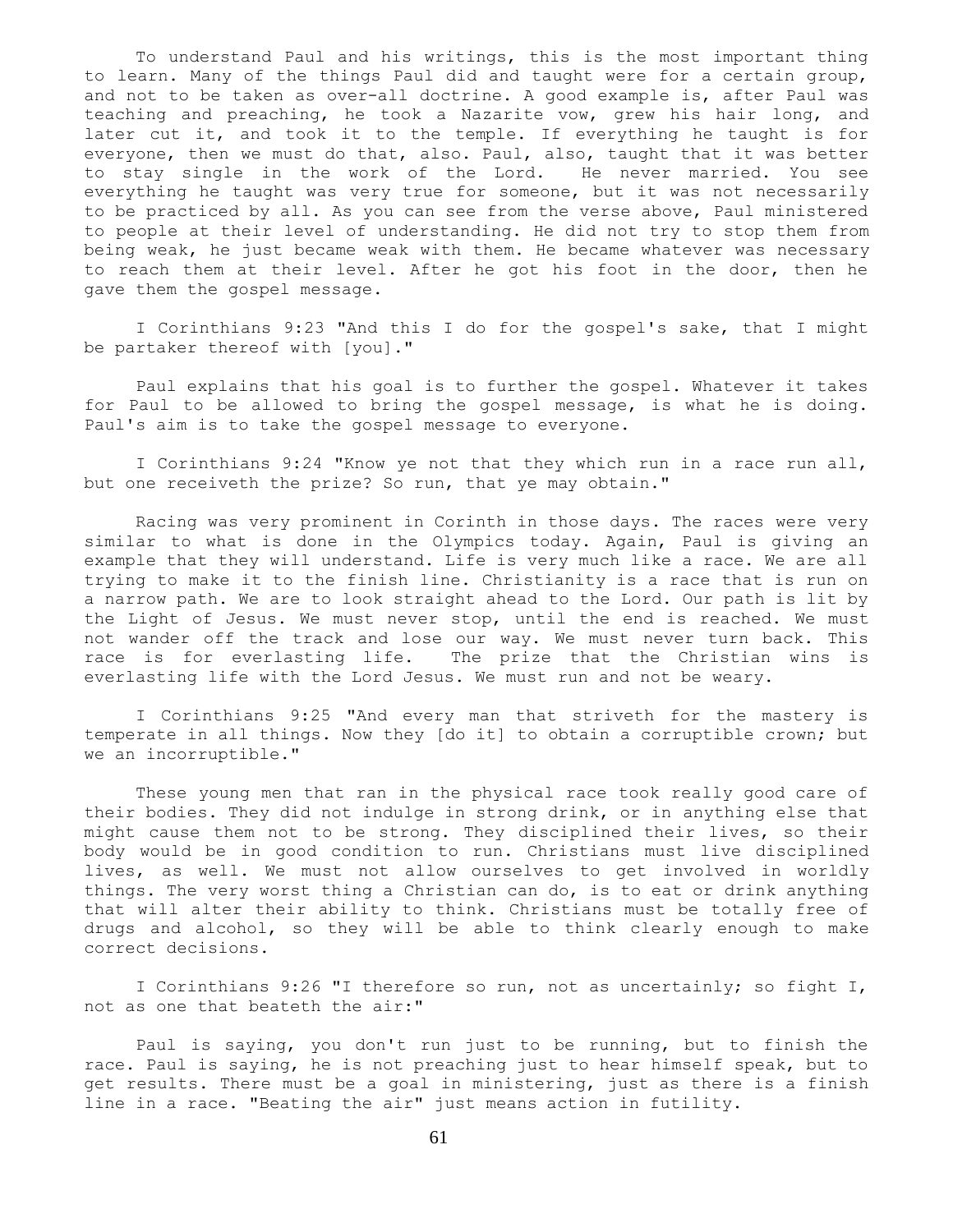I Corinthians 9:27 "But I keep under my body, and bring [it] into subjection: lest that by any means, when I have preached to others, I myself should be a castaway."

 Paul is saying here, that he practices what he preaches. He disciplines himself to the teachings of the Bible. He not only preaches the gospel, but lives the gospel, as well. He does not allow his body to rule his spirit. He disciplines himself, so that he will not be a hypocrite when he is teaching others. Paul lives the Christian life before all that he ministers to.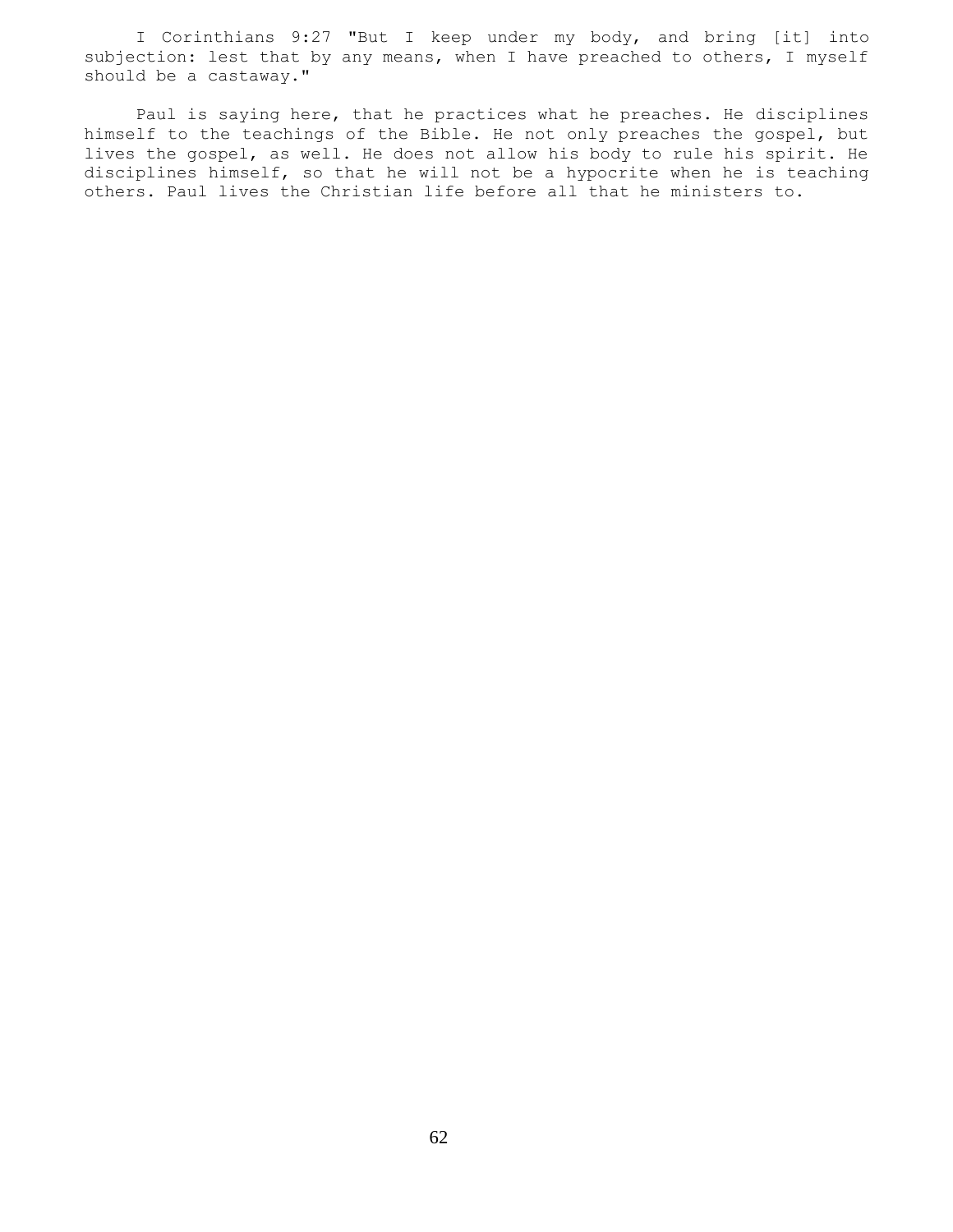1. What do the ministers live of? 2. Why did Paul know the Mosaic law so well? 3. What tribe had no land allotment? 4. They which preach the gospel should live of the  $\qquad \qquad$ . 5. Why had Paul instructed them about giving? 6. Paul said, he would rather die than do what? 7. Paul's ministry was not an avocation, but a \_\_\_\_\_. 8. Quote 1 Corinthians chapter 9 verse 16. 9. What is Paul saying in this? 10. Why are many in error today in their belief? 11. Paul was not caught up in boasting, but in 12. Was it within Paul's power to refuse his call to preach? 13. What type salary did Paul receive for his work? 14. What is Paul's reward? 15. Verse 19 says that Paul has made himself what? 16. What was Paul to the Jews? 17. Why had he done this? 18. What was the extreme measure that Paul went to, to prove to the Jews that he was one of them? 19. What did Paul become, when he was speaking to non-Jews? 20. Why must every little thing that Paul did and said not be taken for general doctrine? 21. Quote 1 Corinthians chapter 9 verse 22. 22. Why did Paul do this? 23. Paul's goal was to further the 24. What is Paul really speaking of, when he speaks of running a race? 25. Describe the race of the Christian. 26. What one thing was needed to be able to run a good race? 27. What is about the worst thing a Christian can do? 28. What is meant by "beating the air"?

29. Paul not only preaches the gospel, but \_\_\_\_\_\_ the gospel, as well.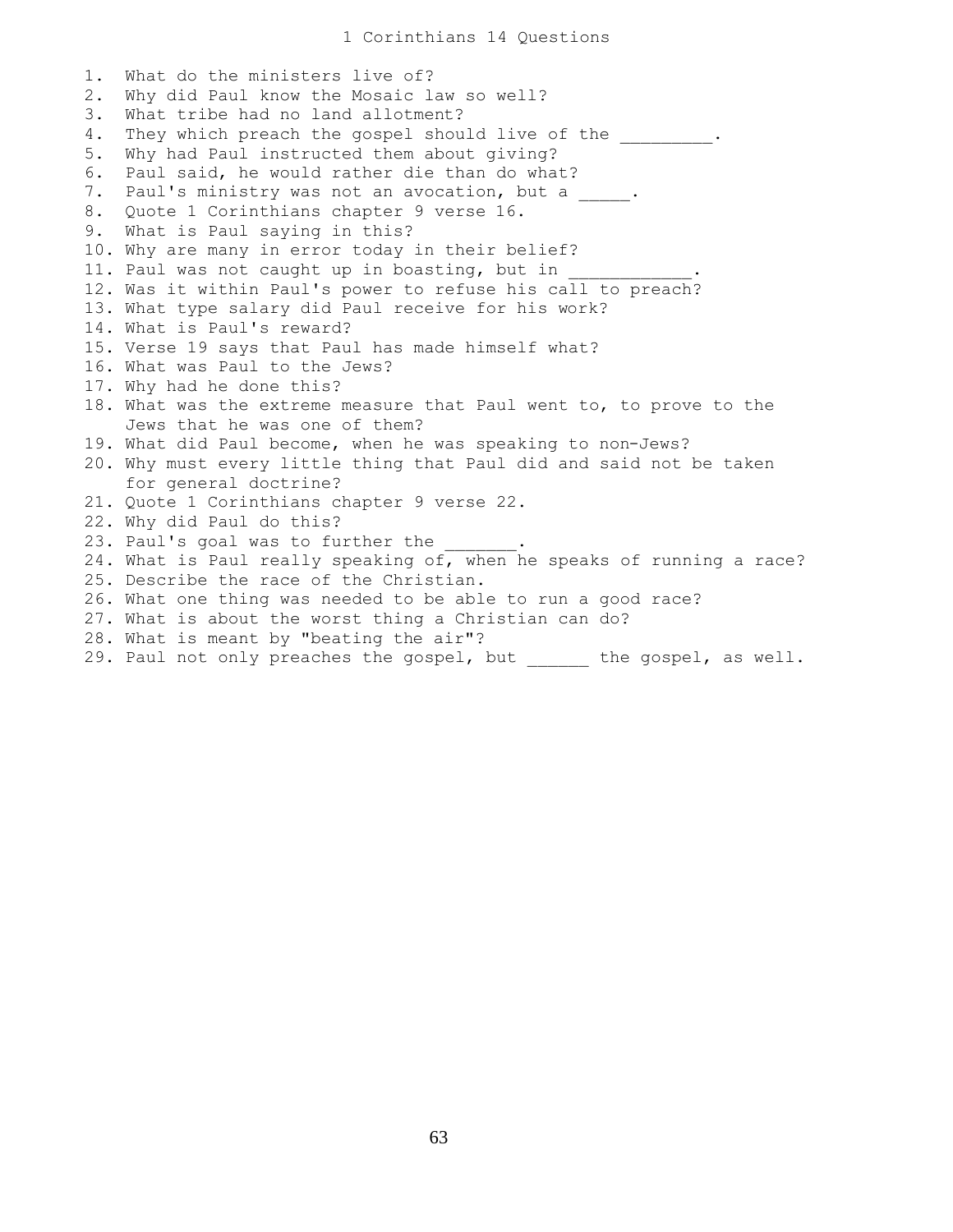We will begin this lesson in I Corinthians 10:1 "Moreover, brethren, I would not that ye should be ignorant, how that all our fathers were under the cloud, and all passed through the sea;"

 Paul is showing them how the crossing in the middle of the sea was symbolic of water baptism. This, also, shows that God provided a cover for all the Hebrews. His smoke and fire was with them, leading them and protecting them. Even though all partook of God in this way and were even symbolically baptized in the Red sea, some of them fell into idolatry. Paul had this Israelite heritage. He, also, was familiar with the fact that all who have faith in God are Abraham's seed. He knew that the wandering forty years in the wilderness formed a people for God. It, also, established the law. We learned in the Leviticus study that the law had to exist before the grace was established. The Christian's were actually founded in the law of God and given grace through belief in Jesus Christ. The law was our schoolmaster to make us realize our need for a Saviour.

 I Corinthians 10:2 "And were all baptized unto Moses in the cloud and in the sea;"

 They went down into the Red Sea as dead men and came out to new life on dry ground on the other side. That is what baptism really is. We bury the old flesh man in the watery grave, and rise to new life in Christ. The cloud and the crossing of the Red sea were both a type and shadow of water baptism.

I Corinthians 10:3 "And did all eat the same spiritual meat;"

 The Manna, and the water that flowed from the Rock, both symbolized the Lord Jesus Christ. It, also, symbolized the Lord's Supper. Jesus told them except they eat of His flesh and drink of His blood, you have no life in you. John 6:53 "Then Jesus said unto them, Verily, verily, I say unto you, Except ye eat the flesh of the Son of man, and drink his blood, ye have no life in you." The Manna symbolized Jesus' body, which was the Bread of life. The following Scripture is printed in Red in the Bible, which means that Jesus spoke the Words. John 6:51 "I am the living bread which came down from heaven: if any man eat of this bread, he shall live for ever: and the bread that I will give is my flesh, which I will give for the life of the world." Verse 3 above is speaking of the Bread of Life {Manna}.

 I Corinthians 10:4 "And did all drink the same spiritual drink: for they drank of that spiritual Rock that followed them: and that Rock was Christ."

 Paul leaves no doubt at all who the Rock was. This is why it was so terribly important to strike the Rock for the first miracle flow of water, and was equally important to speak to the Rock the second time. The striking of the Rock symbolized the crucifixion of Jesus. The wonderful thing about this Rock gushing forth water, is that there was sufficient water which came forth to quench the thirst of nearly 3 million people. Look, with me, at that spiritual water in the next two verses. John 4:14 "But whosoever drinketh of the water that I shall give him shall never thirst; but the water that I shall give him shall be in him a well of water springing up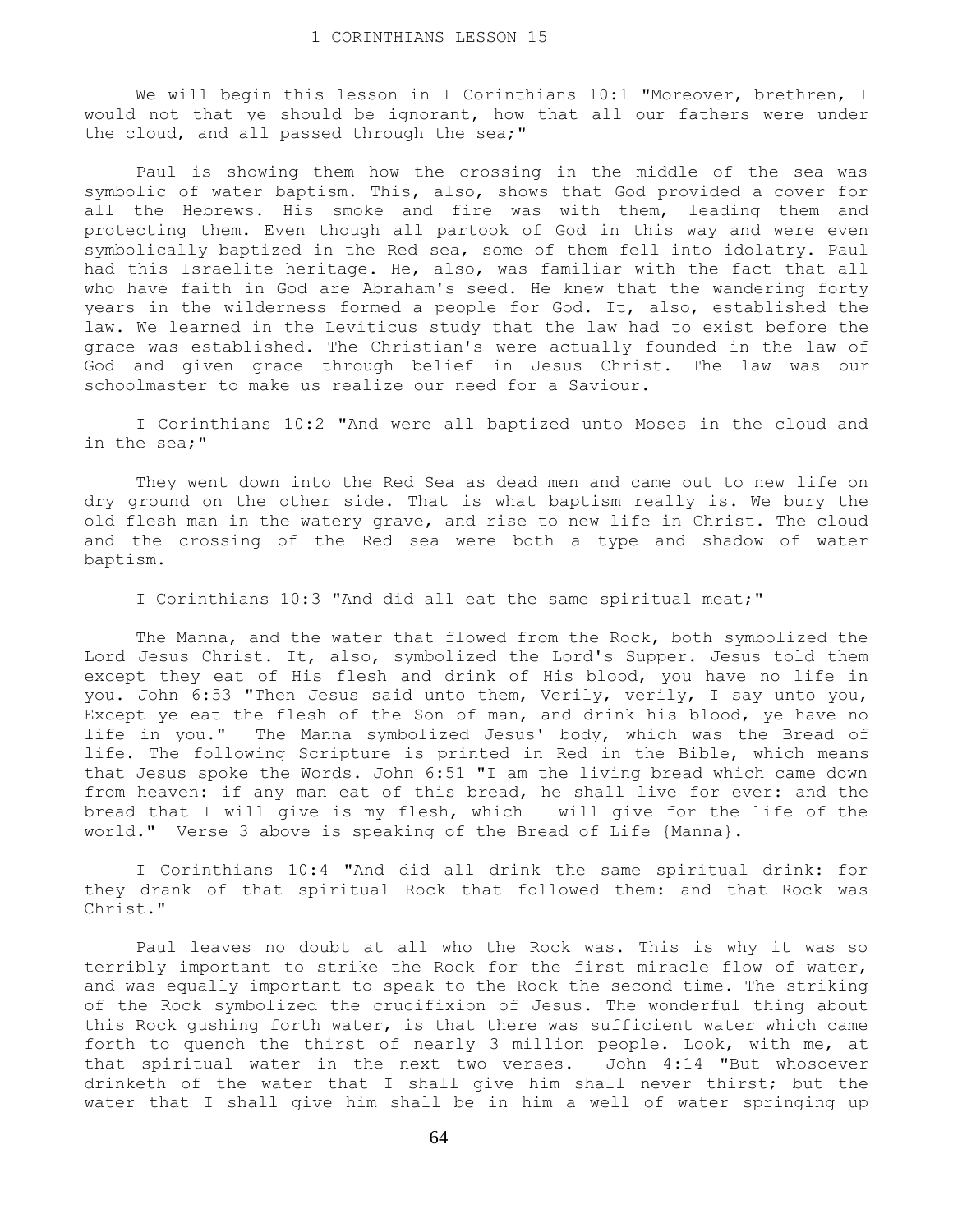into everlasting life." John 6:35 "And Jesus said unto them, I am the bread of life: he that cometh to me shall never hunger; and he that believeth on me shall never thirst." In both of the Scriptures, Jesus was speaking.

 I Corinthians 10:5 "But with many of them God was not well pleased: for they were overthrown in the wilderness."

 This shows, that even though a person has been baptized and protected by the Lord, it is possible to fall back into idolatry. It is very important to be baptized, but we must have faith to continue with the Lord. Abraham's faith was counted unto him for righteousness. Without faith, it was impossible for them to please God, and without faith, it is impossible for us to please God.

 I Corinthians 10:6 "Now these things were our examples, to the intent we should not lust after evil things, as they also lusted."

 We can learn from their mistakes, if we will. They murmured against God over and over. It seemed they were never satisfied.

 I Corinthians 10:7 "Neither be ye idolaters, as [were] some of them; as it is written, The people sat down to eat and drink, and rose up to play."

 This is speaking of the time when Moses had gone to meet with God and get the tables of the ten commandments. They really had no excuse, because God had spoken to them from the mountain and given them orally the ten commandments, even before Moses went to get them on the tables of stone. They believed something had happened to Moses, and they had Aaron to form them a golden calf to worship. The problem with these people, and with those caught up in false worship today, is that they wanted a god they could see with their physical eyes to worship. God is Spirit. If you can see something with your physical eye, it is part of God's creation. It is not God.

 I Corinthians 10:8 "Neither let us commit fornication, as some of them committed, and fell in one day three and twenty thousand."

 "Fornication" in this verse, means to act the harlot, or to lust for either sex. This is mentioned by Paul over again, here, to remind them of the error of the worship of Aphrodite which was associated with all types of evil sex in their temple. There were literally thousands of prostitutes working in this blasphemous temple. This false religion was a very evil sensual religion. God had forbidden the marrying of the heathen to the Hebrews, but they did not listen, and they were involved in a very similar situation to these in Corinth, who worshipped Aphrodite. God killed 24,000 in one day for this sin. You may read more about this in Numbers chapter 25. It is just a clerical discrepancy in the 23,000 here and the 24,000 there. The number is unimportant. The lesson is important. God will not put up with fornication, and especially in the church.

 I Corinthians 10:9 "Neither let us tempt Christ, as some of them also tempted, and were destroyed of serpents."

 We can read of this in the 21st chapter of numbers. I will give just one Scripture here that shows the Lord sent serpents when they spoke against God and Moses. Numbers 21:6 "And the LORD sent fiery serpents among the people, and they bit the people; and much people of Israel died." "Tempt",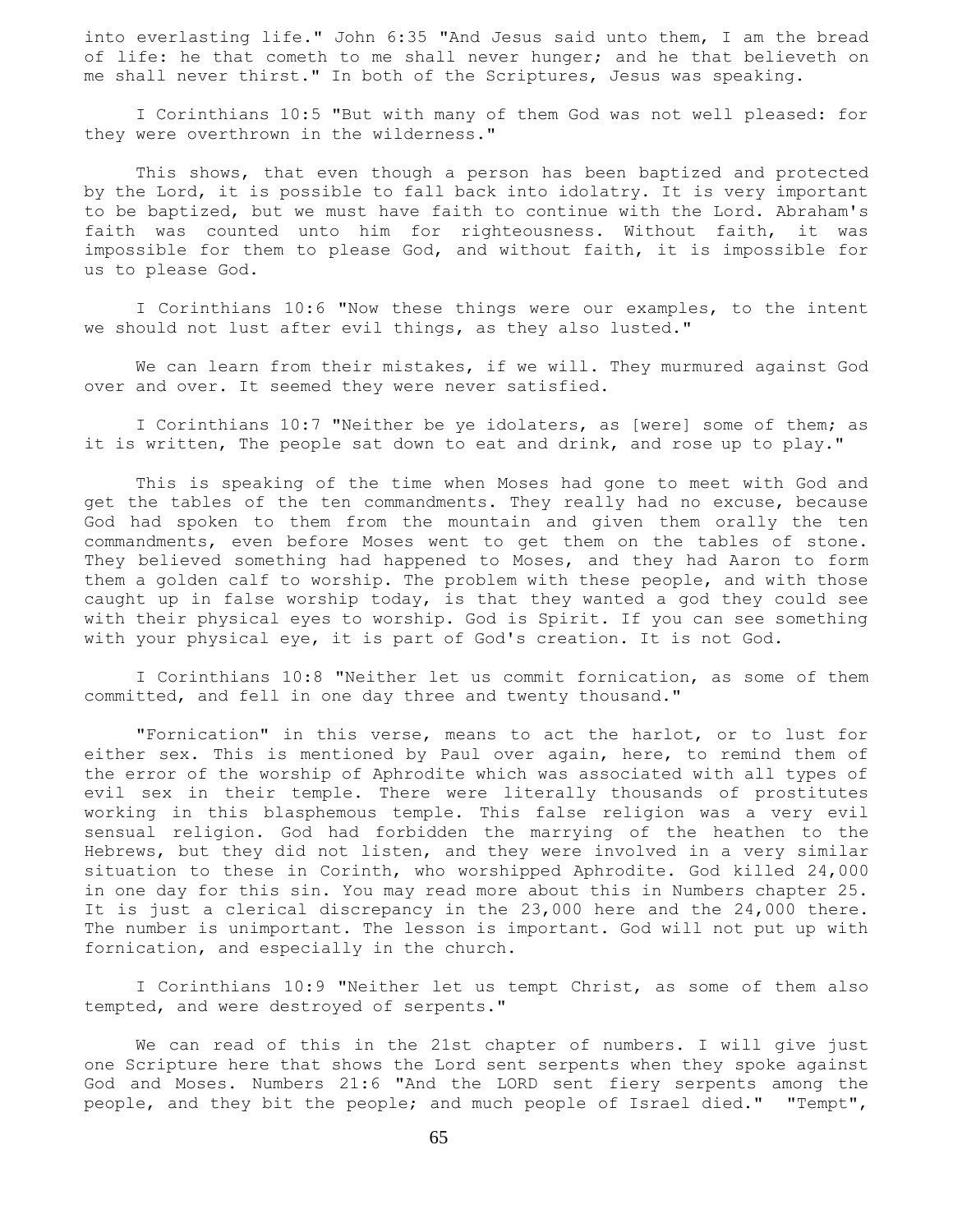in verse 9, above means to test thoroughly. They had questioned God over and over. It is very dangerous to test God, as they found out.

 I Corinthians 10:10 "Neither murmur ye, as some of them also murmured, and were destroyed of the destroyer."

 Murmuring was very displeasing to God. Paul had said that he had learned to be content in whatever condition he was in at the moment. Possibly, this was added, because they had sent a letter speaking negative things about Paul. You remember, that this letter is in answer to problems they were complaining about.

 I Corinthians 10:11 "Now all these things happened unto them for ensamples: and they are written for our admonition, upon whom the ends of the world are come."

 Paul is telling them to study the Word of God and learn from the mistakes of others. Do not be so stiffnecked, that they had to learn the hard way. The end of the world is a statement that actually means the end of the ages, or the end of the Gentile age. Paul felt that the return of the Lord was near.

 I Corinthians 10:12 "Wherefore let him that thinketh he standeth take heed lest he fall."

 This is just saying, don't be so proud that you can not learn. Learn from others mistakes, so you will not make the same mistake yourself. Paul is saying, be ever conscious of yourself. Examine your own self, so the Lord will not have to. Purge the sin out of your life.

 I Corinthians 10:13 "There hath no temptation taken you but such as is common to man: but God [is] faithful, who will not suffer you to be tempted above that ye are able; but will with the temptation also make a way to escape, that ye may be able to bear [it]."

 Just because we live in a different age than these Corinthians did, and they lived in a different age than the people who wandered in the wilderness 40 years, it does not mean that our temptations are different. Temptation is always the same. The flesh has been warring against the spirit since Adam and Eve. Jesus even faced the same temptations that you and I face each day. The difference in Jesus, and all the rest of mankind, is that He did not fall to temptation. He was without sin. All the rest of us fall into the category of this following Scripture. Romans 3:23 "For all have sinned, and come short of the glory of God;" There is a way out that we can use to keep us from sinning. Jesus was our example. Every time He was tempted He quoted the devil a Scripture. We must say, also, it is written and then give the Scripture. We are in the flesh, and sometimes we sin. There is a way out, even if we sin, and it is found in the following Scripture. I John 1:9 "If we confess our sins, he is faithful and just to forgive us [our] sins, and to cleanse us from all unrighteousness." Stand against the devil, quote the Word to him, and he will flee from you.

I Corinthians 10:14 Wherefore, my dearly beloved, flee from idolatry."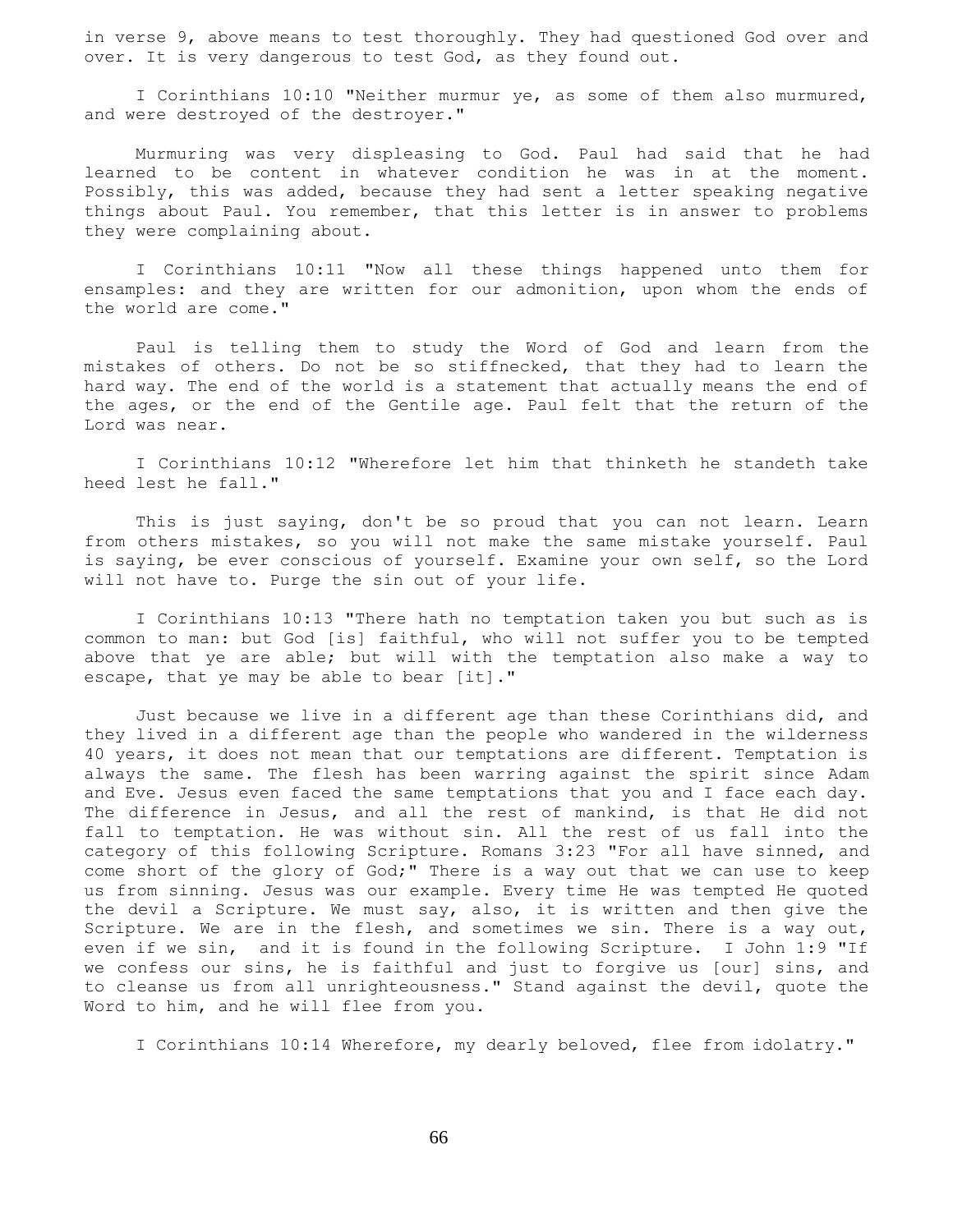This is probably some of the best advice Paul could give in this city where idolatry was everywhere. Paul says, run the other way from idolatry. This is very good advice for us today, too.

I Corinthians 10:15 "I speak as to wise men; judge ye what I say."

 Paul reminds them here, that they were wise enough to line up with those who know Jesus Christ as their Saviour and Lord. He expresses strongly that they must take heed to his teachings, if they are to remain in good standing with the Lord. Think this out carefully, before you do any of these worldly things.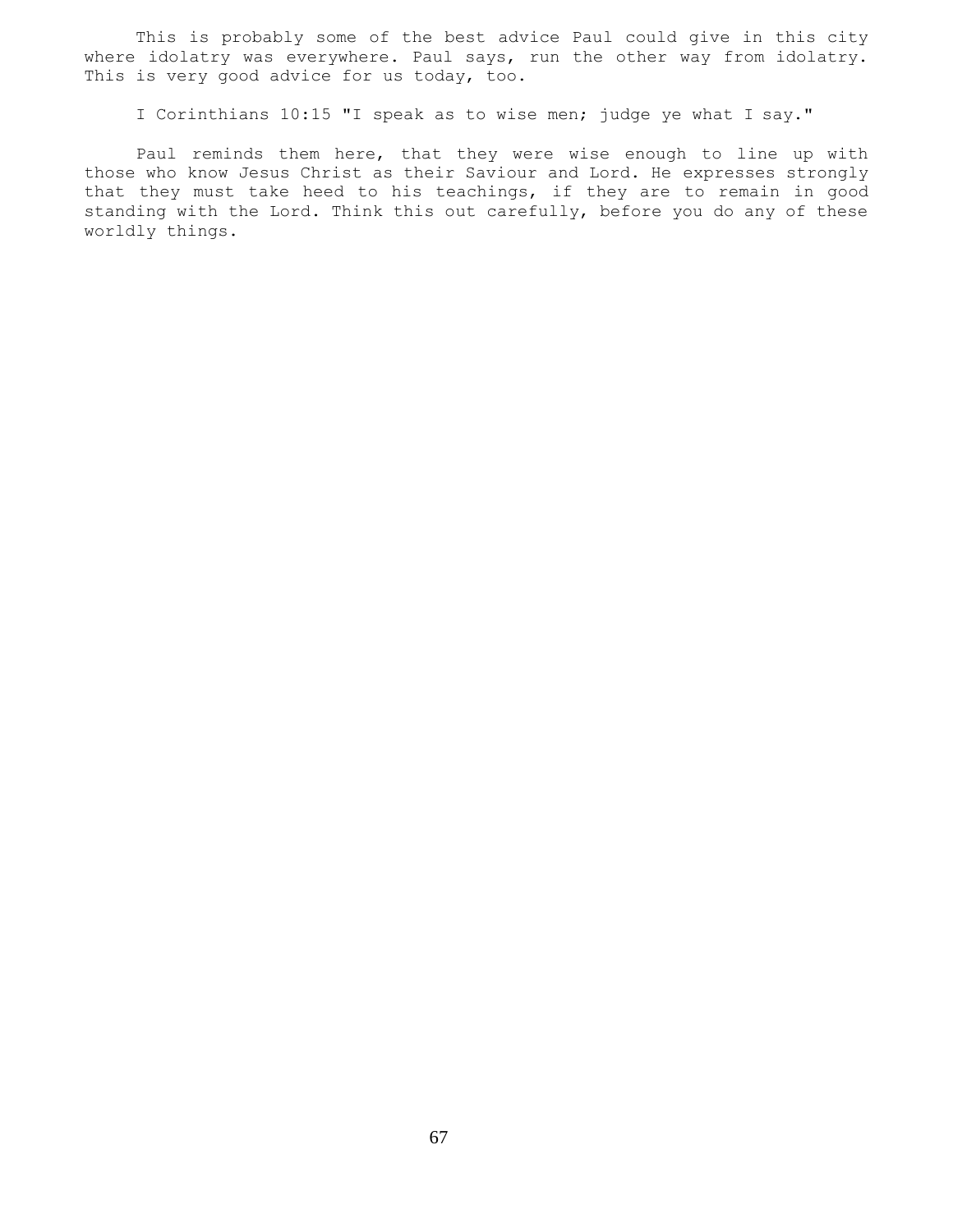## 1 Corinthians 15 Questions

1. Who is Paul speaking of in verse 1 when he says, all? 2. What two things had they all done? 3. What was crossing in the middle of the Red Sea symbolic of? 4. What two things did the smoke and fire do for these Israelites? 5. What did the wandering in the wilderness for the forty years form? 6. They went down to the Red Sea as \_\_\_\_\_\_\_\_\_. 7. They came out on the other side to \_\_\_ \_ 8. What was the spiritual meat? 9. The water from the Rock and the Manna symbolized whom? 10. Quote John chapter 6 verse 53. 11. Who was the Bread? 12. Quote John chapter 6 verse 51. 13. Why was it so important to strike the Rock the first time, and to speak to the Rock the second time, to get water for the people? 14. What does verse 5 show us about being baptized? 15. Now these things were our 16. What particular time, in the wanderings of the Israelites, was verse 7 speaking of? 17. Why were they without excuse? 18. Where was Moses when this happened? 19. Why must we not worship things we can see with our physical eye? 20. What does fornication, in verse 8, mean? 21. What false goddess was worshipped here at Corinth? 22. How was it connected to fornication? 23. Verse 8 says God killed how many in one day for committing fornication? 24. Some were destroyed of  $\qquad \qquad$ , when they tempted God. 25. Quote Numbers chapter 21 verse 6. 26. What did Paul do that was the opposite of murmuring? 27. Why did these things happen to them? 28. What was meant by "the end of the world"? 29. What lesson can we learn from verse 12? 30. When we are tempted, what will God do for us? 31. Quote Romans chapter 3 verse 23. 32. Who was Paul speaking to in verse 14? 33. What did Paul call them in verse 15?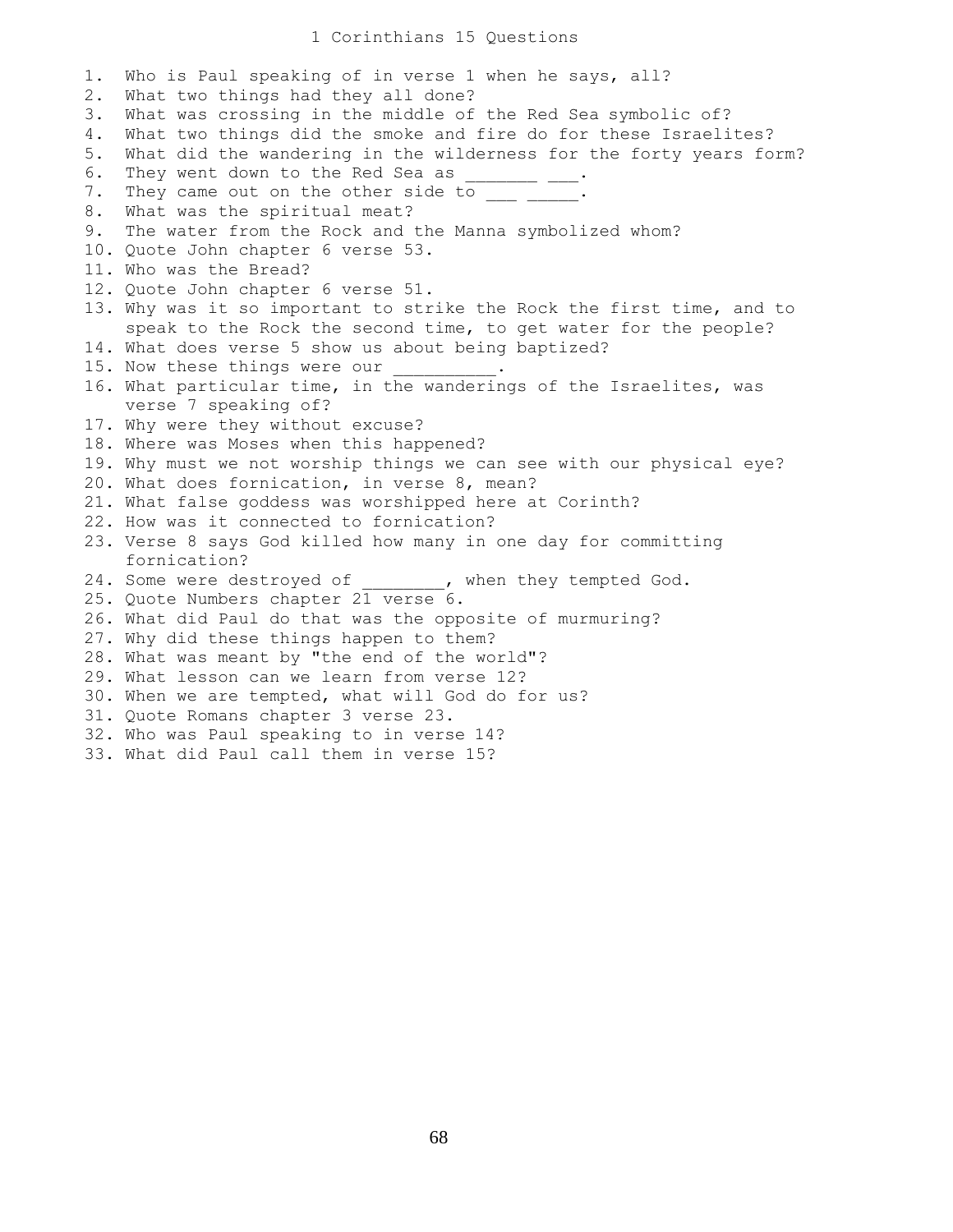We will begin this lesson in I Corinthians 10:16 "The cup of blessing which we bless, is it not the communion of the blood of Christ? The bread which we break, is it not the communion of the body of Christ?"

 We are taught that each time we take communion, we are to remember the great sacrifice that Jesus made for each of us, when he gave his body on the cross, and shed His blood for us. We know that the fruit of the vine that we drink at communion is symbolic of the shed blood of Jesus, and the unleavened bread that we eat is symbolic of His sinless body. Look, with me, at the following Scriptures which Jesus spoke Himself about these elements. John 6:54 "Whoso eateth my flesh, and drinketh my blood, hath eternal life; and I will raise him up at the last day." John 6:55 "For my flesh is meat indeed, and my blood is drink indeed." John 6:56 "He that eateth my flesh, and drinketh my blood, dwelleth in me, and I in him." We are actually in Jesus and He is in us, when we take communion remembering what He did for us. He has brought us life. He is life, and when we partake of Him, we have partaken of life. He is our life.

 I Corinthians 10:17 "For we [being] many are one bread, [and] one body: for we are all partakers of that one bread."

 When we partake of the body of Jesus, we become part of His body. We are one with Jesus, and He is one with the Father. John 10:30 "I and [my] Father are one." God is Spirit and we are spirit, as well, if we receive the Lord. Our spirit and the Spirit of the Lord become one. Romans 12:5 "So we, [being] many, are one body in Christ, and every one members one of another." I Corinthians 12:12 "For as the body is one, and hath many members, and all the members of that one body, being many, are one body: so also [is] Christ." I Corinthians 12:27 "Now ye are the body of Christ, and members in particular."

 I Corinthians 10:18 "Behold Israel after the flesh: are not they which eat of the sacrifices partakers of the altar?"

 Some of the offerings made in the temple were actually partially eaten by the person who made the offering. In that sense, you would have to say that they were one with the altar, because of the sharing of the sacrifice. Perhaps, this is saying when we eat of the flesh of the Lord Jesus which was our Sacrifice, we are one with HIM.

 I Corinthians 10:19 "What say I then? that the idol is any thing, or that which is offered in sacrifice to idols is any thing?"

 Since an idol is a nothing, then to eat of the sacrifice used for that would not join you to anything. Remember, the idol is a nothing.

 I Corinthians 10:20 "But I [say], that the things which the Gentiles sacrifice, they sacrifice to devils, and not to God: and I would not that ye should have fellowship with devils."

 Gentiles, in the sense it is used here, means the heathen world. The heathens know not God and they do sacrifice to the devil, because they know not God. Devils, in the instance above, is demonic beings and could just as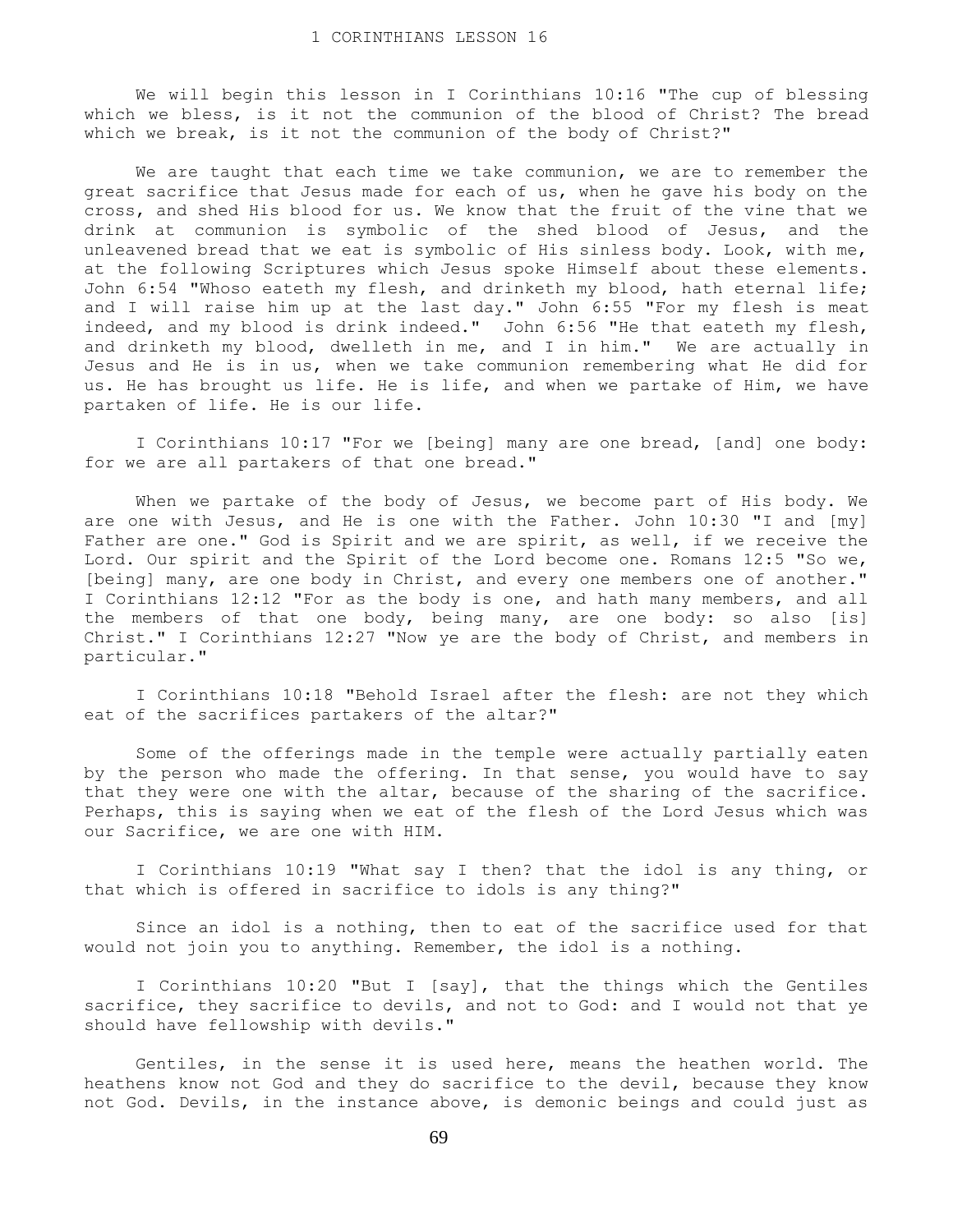easily been translated demons. Christians should have no fellowship with devils or demons, whichever you choose to call them. Darkness and Light have no fellowship at all. Light does away with darkness.

 I Corinthians 10:21 "Ye cannot drink the cup of the Lord, and the cup of devils: ye cannot be partakers of the Lord's table, and of the table of devils."

 The two are totally incompatible. Paul is trying to make it very clear that you must be on one side, or the other. You can not ride the fence. Remember that Paul is telling them to break away from all connection to the worship of Aphrodite. Many times, people who come to Christ will drag some of the filth along with them into the church. Paul is saying this is unacceptable. To "drink of the cup of the Lord" means that you have partaken of Him. He is the Light of the world. You can not mix darkness with Light.

 I Corinthians 10:22 "Do we provoke the Lord to jealousy? are we stronger than he?"

 Our God is a jealous God. One of His names is Jealous. The first of the commandments is "Thou shalt have no other gods before me." We must be very careful not to even think, or speak of another god.

 I Corinthians 10:23 "All things are lawful for me, but all things are not expedient: all things are lawful for me, but all things edify not."

The liberty the Christian has, must not be used to do anything that might provoke God. The liberty a Christian has, must be used in such a way to build God up. We should never use the privilege the Lord has afforded us for self-edification, or to further some little pet project. All things should be done decently and in order.

 I Corinthians 10:24 "Let no man seek his own, but every man another's [wealth]."

 One of the main causes of sin in our society today is greed. God promised to take care of our needs, if we are His. He did not promise to take care of our greed. When we have food and shelter, we should be content. Fine clothes, large houses, big cars, and the such are for those who are powerful in this world. The power and wealth of a Christian is in Christ. If we spend our time trying to help someone else succeed, we will be blessed of God in the doing.

 I Corinthians 10:25 "Whatsoever is sold in the shambles, [that] eat, asking no question for conscience sake:"

When you are offered meat to eat, don't run an investigation to find out where it came from. If it had been offered to an idol, it would not have been a sin to eat it, but the person eating it might have had a guilty conscience about eating it anyway. Don't ask, and then there will be no guilt.

 I Corinthians 10:26 "For the earth [is] the Lord's, and the fulness thereof."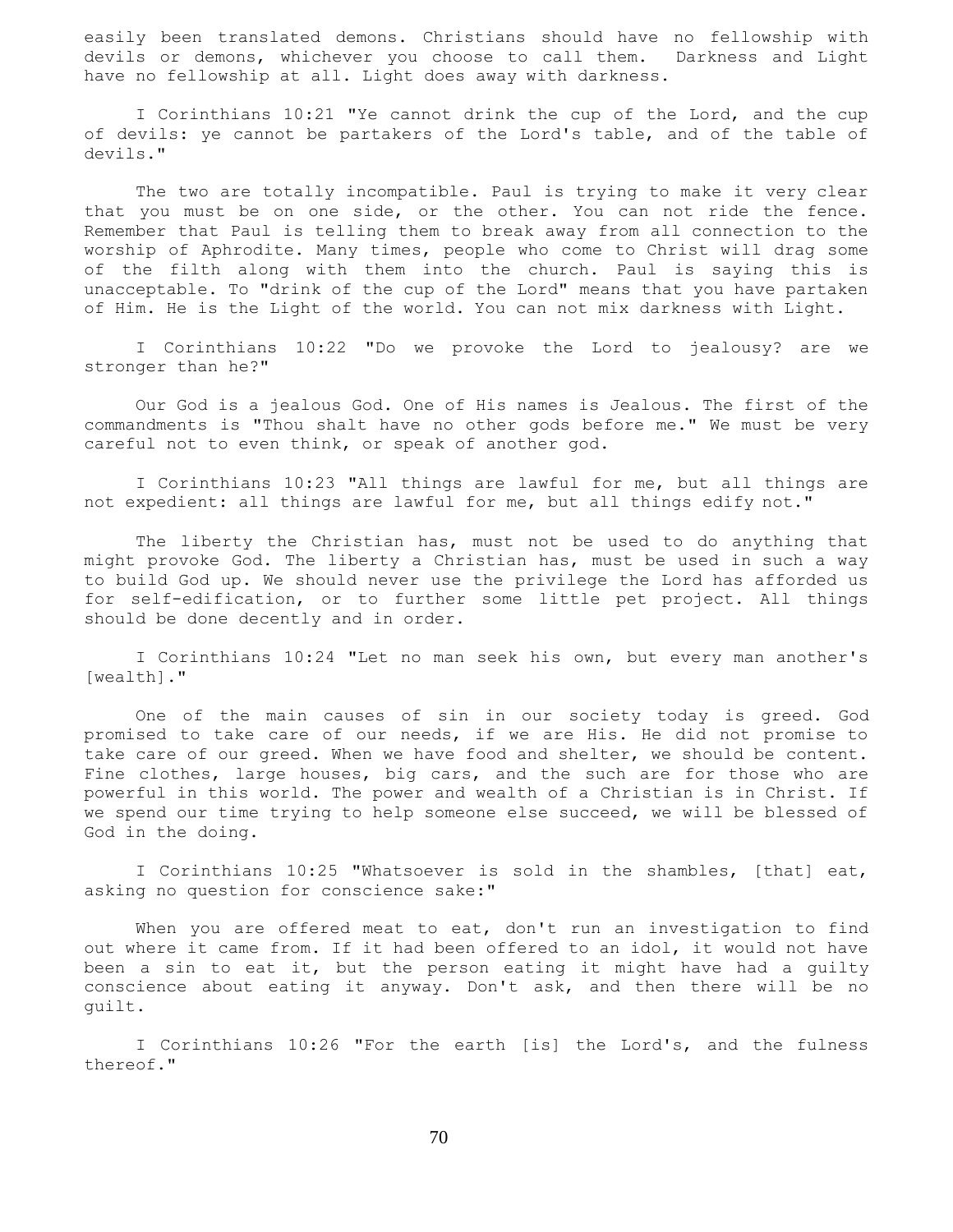We find in the following Scripture another way of saying the same thing. Colossians 1:16 "For by him were all things created, that are in heaven, and that are in earth, visible and invisible, whether [they be] thrones, or dominions, or principalities, or powers: all things were created by him, and for him:" The earth, and everything, and everyone are God's creation. He is Creator, and we are His creation.

 I Corinthians 10:27 "If any of them that believe not bid you [to a feast], and ye be disposed to go; whatsoever is set before you, eat, asking no question for conscience sake."

 We must look at a Scripture in 1 Timothy that settles this. I Timothy 4:4 "For every creature of God [is] good, and nothing to be refused, if it be received with thanksgiving:" I Timothy 4:5 "For it is sanctified by the word of God and prayer." Eat whatever is set before you, but pray over it to make it clean. If you do not ask where it came from, then you do not feel guilty.

 I Corinthians 10:28 "But if any man say unto you, This is offered in sacrifice unto idols, eat not for his sake that shewed it, and for conscience sake: for the earth [is] the Lord's, and the fullness thereof:" I Corinthians 10:29 "Conscience, I say, not thine own, but of the other: for why is my liberty judged of another [man's] conscience?"

 We got into this in an earlier lesson. We must not eat, because it might cause our weak brother to sin. Even this offering, that was made to an idol, belongs to God. It is part of His creation.

 I Corinthians 10:30 "For if I by grace be a partaker, why am I evil spoken of for that for which I give thanks?"

 As we said in explanation a few verses back, when you pray over the food you eat, nothing is unclean to you, because the prayer cleanses it. Paul is saying, that it looks like all believers should understand grace better.

 I Corinthians 10:31 "Whether therefore ye eat, or drink, or whatsoever ye do, do all to the glory of God."

 Everything we are and everything we have is by the grace of God. We should continually praise God for everything. When we drink something, praise God for it. When we eat something, praise God for it. Every happening in your life, praise God for it. We are what God allows us to be. Praise God!

 I Corinthians 10:32 "Give none offence, neither to the Jews, nor to the Gentiles, nor to the church of God:"

 Paul practiced this. He did not offend others in their beliefs. He ministered to them in their own customs. Some were saved, and some were not. They have a right to believe what they choose, the same as we have a right to believe what we believe. Witness to them, and allow them to make their own decision. They are a free-will agent the same as we are.

 I Corinthians 10:33 "Even as I please all [men] in all [things], not seeking mine own profit, but the [profit] of many, that they may be saved."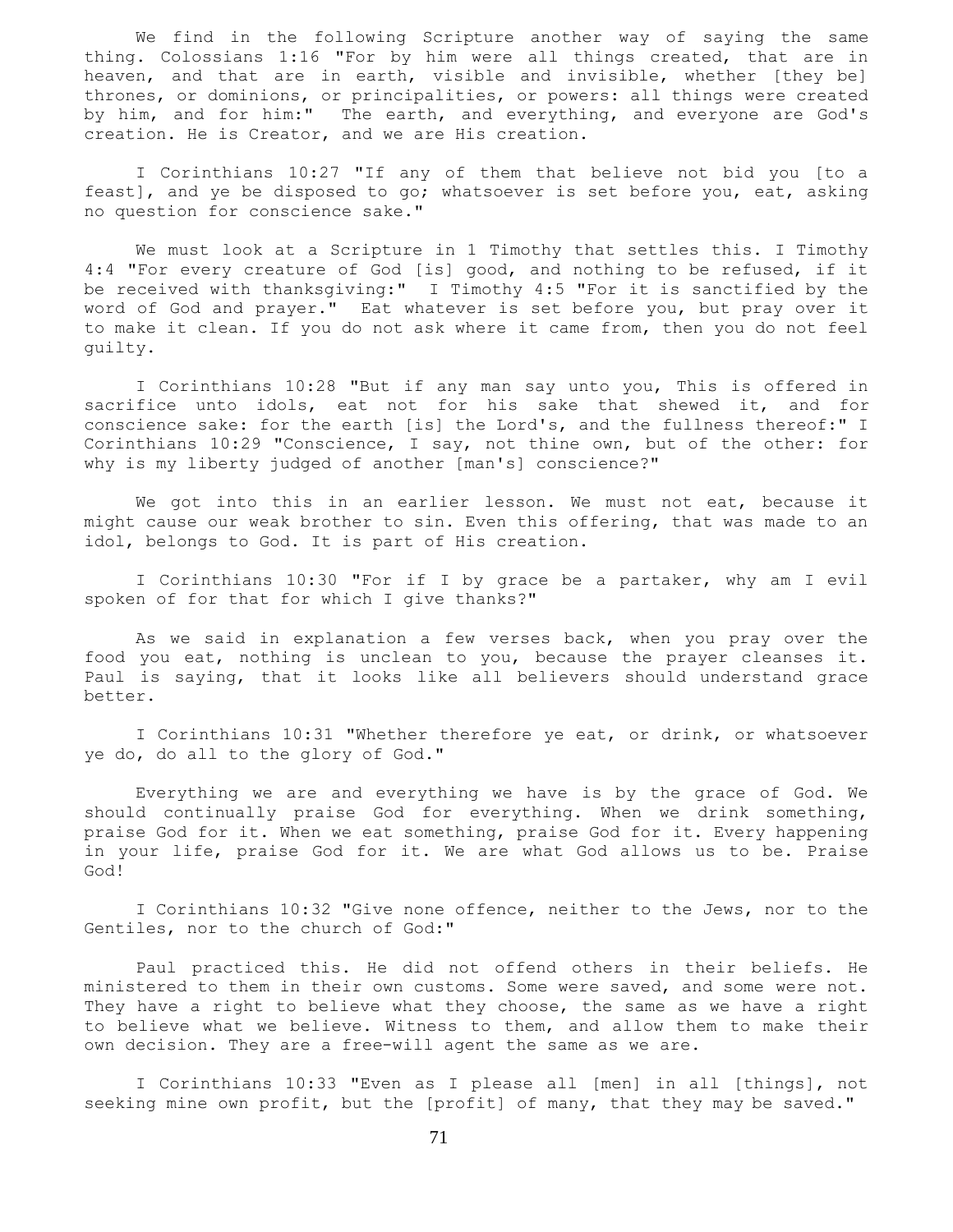This chapter ends with Paul explaining, one more time, that he ministered to people where they were. He observed their customs to get his foot in the door to minister to them. He did not preach a negative message. Paul taught the good news of the gospel to everyone who would receive it. Paul tried not to step on toes. He was all things to all men, that by all means he might save some. The ultimate object of Paul, which should be our object as well, was to get as many as he could saved.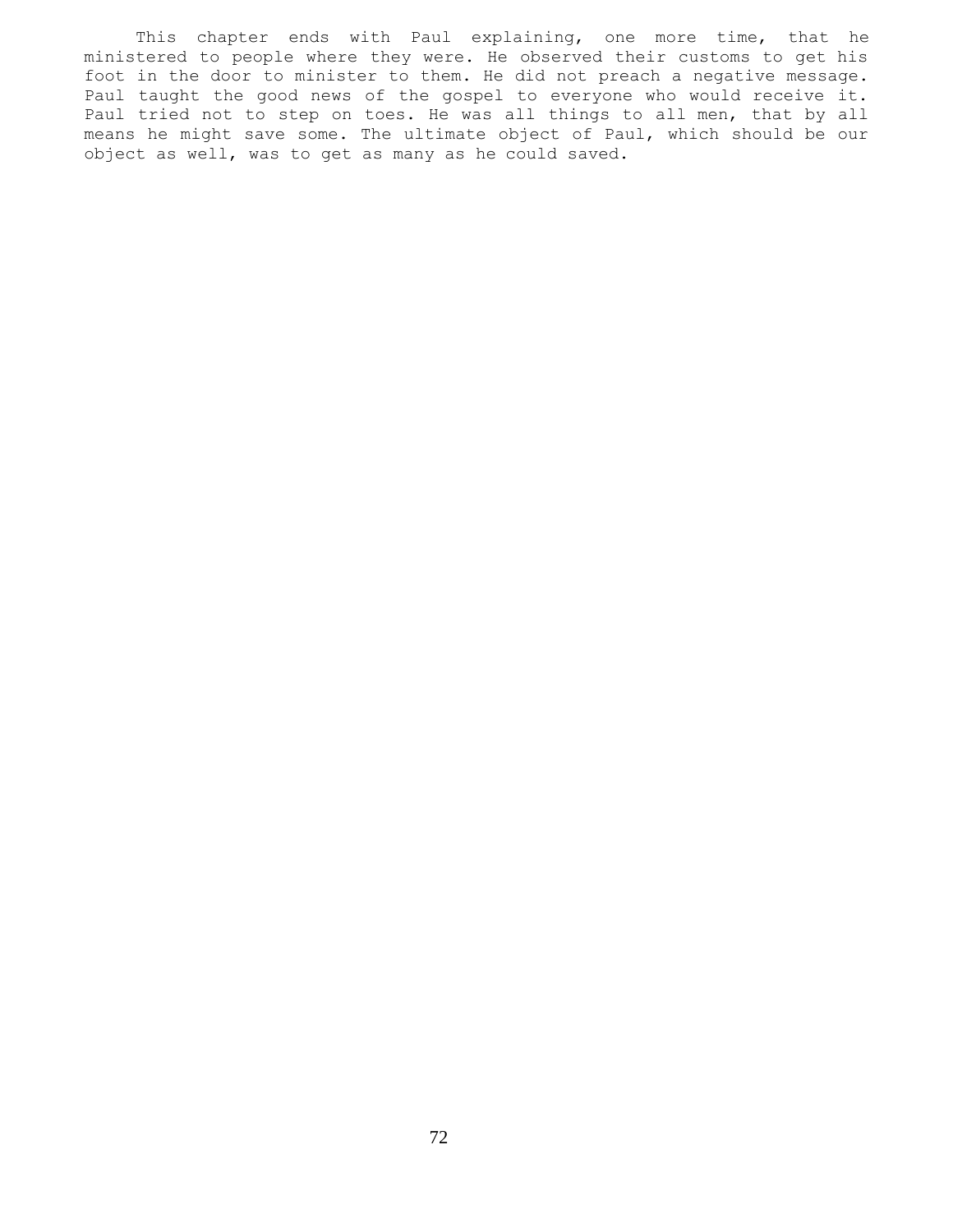1. What is "the cup of blessing" which we bless? 2. What does the bread we break symbolize? 3. What are we to do each time we take communion? 4. Quote John chapter 6 verse 54. 5. Verse 56 of chapter 6 of John says, he that eateth my flesh and drinketh my blood, dwelleth in and in . 6. Who is our life? 7. We being many are one 8. Quote John chapter 10 verse 30. 9. Quote 1 Corinthians chapter 12 verse 12. 10. They which eat of the sacrifice are partakers with the \_\_\_\_\_\_. 11. An idol is a \_\_\_\_\_\_\_\_\_\_. 12. The Gentiles sacrifice to 13. Gentiles, in verse 20, are who? 14. What does away with darkness? 15. What does verse 21 really say? 16. Our God is a \_\_\_\_\_\_\_\_\_\_ God. What is the first commandment? 17. All things are lawful for me, but all things are not \_\_\_\_\_\_\_\_\_\_\_\_. 18. All things should be done \_\_\_\_\_\_\_\_ and in \_\_\_\_\_\_\_. 19. Whose wealth should we seek? 20. What is one of the main causes of sin in our society? 21. Why should you not ask where some meat came from? 22. The earth is the Lord's, and the 23. Quote Colossians chapter 1 verse 16. 24. What makes food pure for the Christians? 25. Whatsoever you do, do all to the  $\frac{1}{2}$   $\frac{1}{2}$   $\frac{1}{2}$ .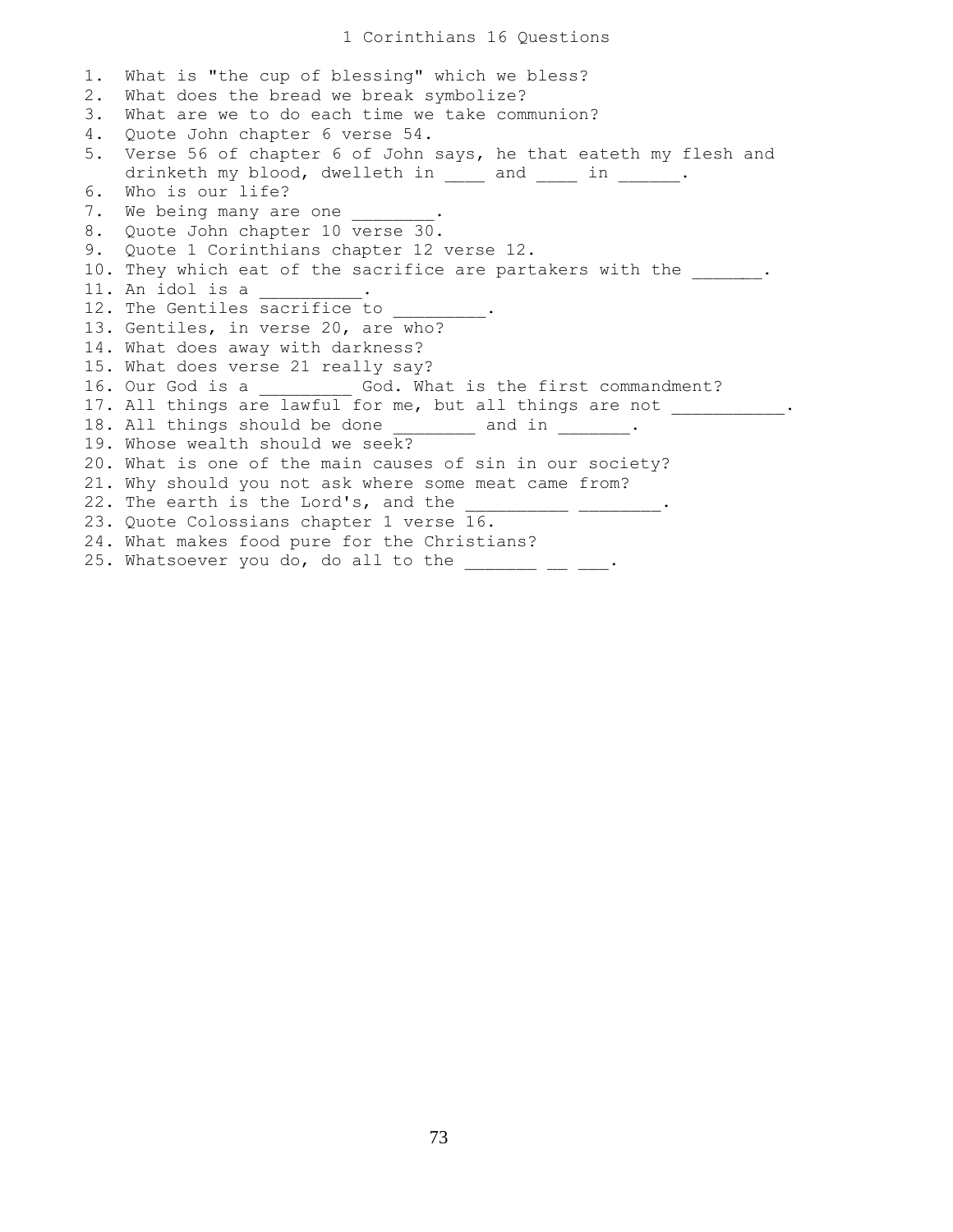We will begin this lesson in I Corinthians 11:1 "Be ye followers of me, even as I also [am] of Christ."

 Paul is saying, he tried to live a life before them that they could follow. We know we have discussed, over and over, that the best sermon a person can preach is the life they live. I believe that is what Paul is saying here. He had tried to be a Christian example that they could follow. Paul is really saying, follow the pattern that I have given you, because my walk is full of Christ.

 I Corinthians 11:2 "Now I praise you, brethren, that ye remember me in all things, and keep the ordinances, as I delivered [them] to you."

 "Ordinances", here, means traditions. There are miles and miles of difference in traditions and ordinances. Traditions are of men. Ordinances are of God. Paul is answering the letter they had written them, and says that they need to remember the traditions he had set up for them. In all of this, these are traditions of men.

 I Corinthians 11:3 "But I would have you know, that the head of every man is Christ; and the head of the woman [is] the man; and the head of Christ [is] God."

 This is speaking of the body. This is in the realm of the family. Paul had just mentioned in the verse above that these things are traditions of men. The husband is the head of the wife in the family. This is an earthly ordinance, and is speaking of the flesh of man. This is not a law of God, because there is no male or female with God. Galatians 3:28 "There is neither Jew nor Greek, there is neither bond nor free, there is neither male nor female: for ye are all one in Christ Jesus." Actually the head of the entire body of Christ is Jesus Christ. Men and women make up the body of Christ. We must see this for what it is. It is not mentioned in anything in the Bible printed in red {which Jesus spoke}. This does not mean that it is not true, but that it, perhaps, is for a certain group. The entire Bible is true. We, also, know that everything in the Bible that is to be taken for the law of God, has to be established by two witnesses. Paul is the only one anywhere in the Bible who speaks of women in this manner. Without the second witness, we would have to say that this is what Paul perceives to be tradition, and not God's law. In the Lord Jesus Christ the distinction between the sexes was done away with. If this were not true, then Christ is just for the women, because He was not descended from the man, but the woman. There is an order in the home that should be observed. The husband is the head of the house. In this sense, he rules over the woman. This is in the flesh realm, and not in the spirit. Ephesians 5:23 "For the husband is the head of the wife, even as Christ is the head of the church: and he is the saviour of the body." The family on earth is a replica of the family in heaven. Father God is over all. All believers in Christ are the bride of Christ. We are all sons of God by adoption. Male and female genders are in the flesh for the earth, and have nothing to do with the spirit of mankind. The family on earth should still observe the man being the head of his family. The law of the land at the time that Paul wrote this was the basis for part of this tradition. The problem is that many do not differentiate between the spirit and the flesh. Paul is trying to teach them a way to live

74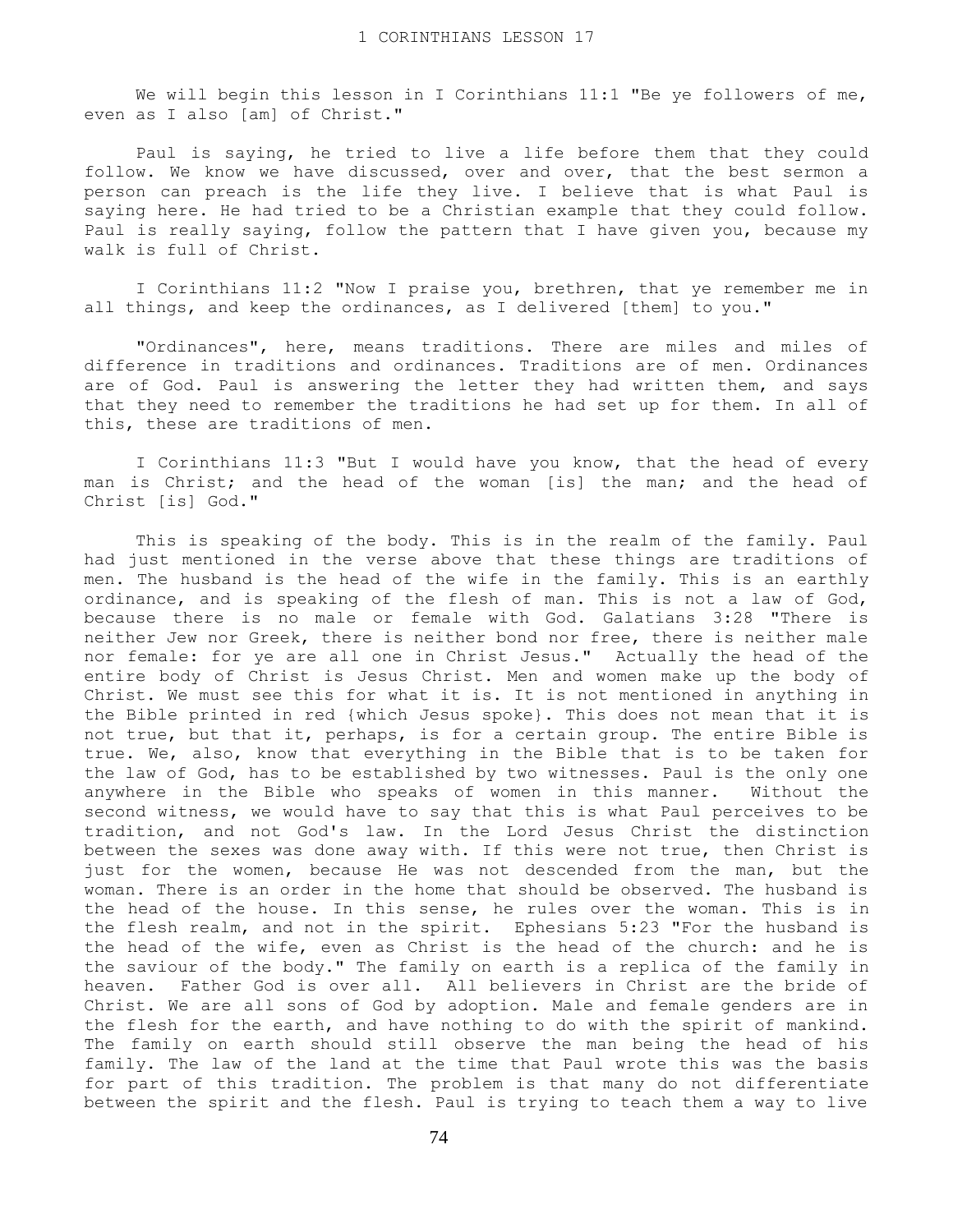peaceably upon the earth. In many of the countries in the world today, this tradition is still the law of the land.

 I Corinthians 11:4 "Every man praying or prophesying, having [his] head covered, dishonoureth his head."

 This is just saying that a man should not pray in public with his hat on. We read that the head of man was Christ. When he is praying or prophesying, it should be very obvious that Christ is his head.

 I Corinthians 11:5 "But every woman that prayeth or prophesieth with [her] head uncovered dishonoureth her head: for that is even all one as if she were shaven."

 The idea here is not that the woman is praying or prophesing. There is nothing wrong with the woman prophesing or praying. The thing is that she must have her covering on her head. I Corinthians 11:15 "But if a woman have long hair, it is a glory to her: for [her] hair is given her for a covering." This is saying that a woman with extremely short hair, or a bald-headed woman should not pray or prophesy. Her husband surely would be embarrassed, if she was bald-headed, or had her hair cut like a man's. This is speaking of public worship.

 I Corinthians 11:6 "For if the woman be not covered, let her also be shorn: but if it be a shame for a woman to be shorn or shaven, let her be covered."

 This is the Scripture many use to say that a woman should wear a scarf or a hat in church. I do not believe this is what is intended at all. I believe this is speaking of a woman who dresses and behaves in such a way as to embarrass her husband. Shaving the head of a woman was done in the case of an adulteress. Women should not wear their hair, or dress in such a way as to embarrass their husbands.

 I Corinthians 11:7 "For a man indeed ought not to cover [his] head, forasmuch as he is the image and glory of God: but the woman is the glory of the man."

 This is really speaking of husband and wife. A good wife is a reflection of her husband. They two are one flesh. They should be one. They should walk together side by side. They should be in agreement as far as is possible. What Paul is probably referring to here is the fact that God made man from the dust of the earth. He made him in His own image. Woman was taken from the rib of man next to his heart. There is a special bond between husband and wife that is impossible to explain. A good wife is a blessing to her husband. Men and women are made in the image of God, as we will see in another verse.

 I Corinthians 11:8 "For the man is not of the woman; but the woman of the man." I Corinthians 11:9 "Neither was the man created for the woman; but the woman for the man."

 We covered this in the verse above. The woman was made from the rib of man. She was not made from his heel bone, for him to walk on her, neither was she made from his head bone to rule over him. She was to walk with him side by side as his helpmeet. The word "woman" means taken from man. They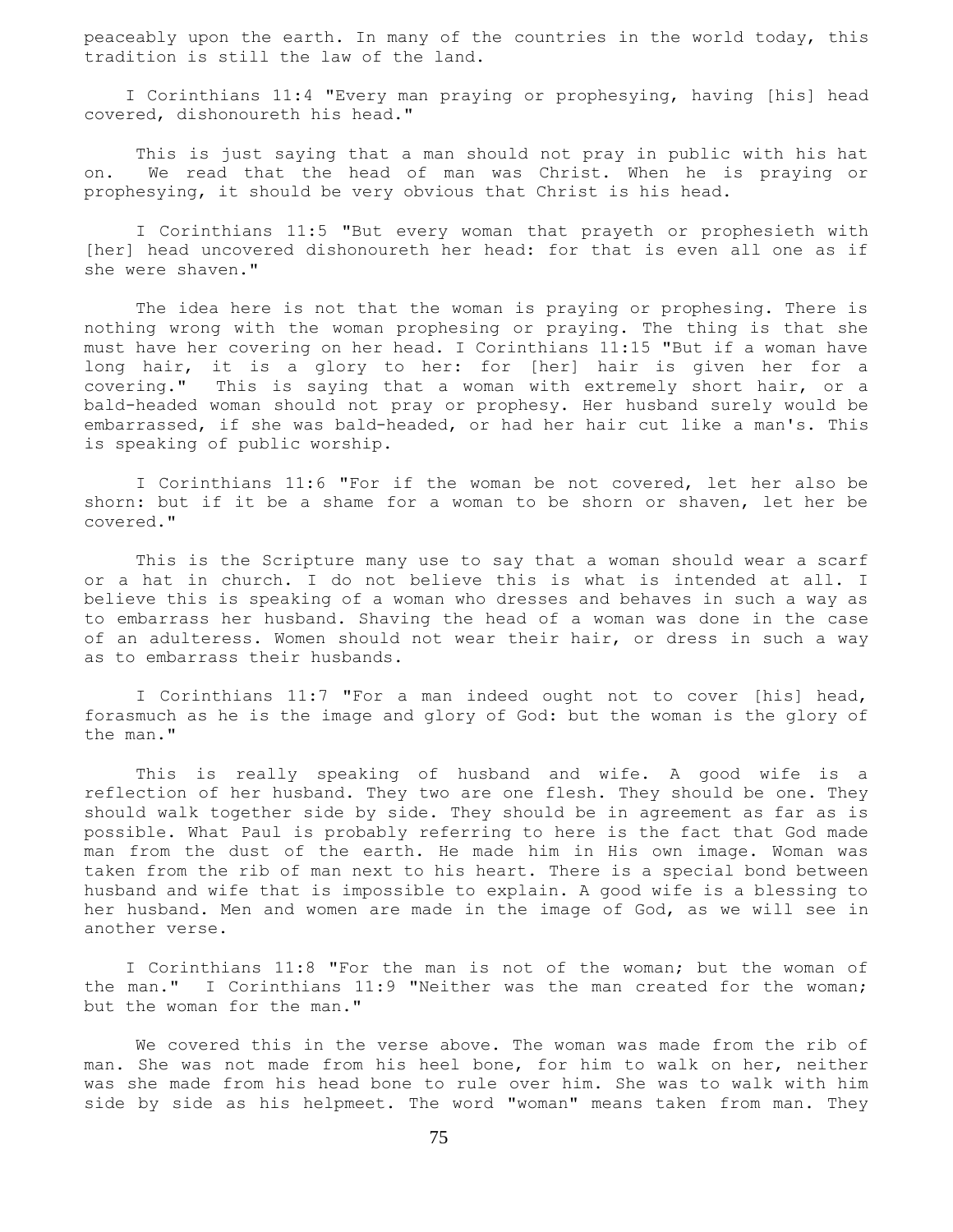two shall be one flesh. The man and his wife are one in the flesh. Man was lonesome, and God made him a mate. Genesis 1:27 "So God created man in his [own] image, in the image of God created he him; male and female created he them." The word man, in this verse, means a human being, or mankind. Later on another word is translated man which means a male person. Genesis 2:23 "And Adam said, This [is] now bone of my bones, and flesh of my flesh: she shall be called Woman, because she was taken out of Man." Even though the woman came from the rib of man, she was also made in the image of God. God created man {mankind} in his own image from verse 27 of chapter 1 of Genesis above.

 I Corinthians 11:10 "For this cause ought the woman to have power on [her] head because of the angels."

 The word that was translated "power" here, {exousia}, means power and authority. The word can, also, mean ability, privilege, force, capacity, competency, freedom, or magistrate. It can, also, mean superhuman, token of control, jurisdiction, right, and strength. We have just read above, that in this world in the realm of the flesh, the husband is the head of the woman. Angels are ministering spirits. The word that was translated "angels", here, means messenger, or the implied meaning is pastor. The word that "cause" was translated from means channel. "Ought" in the verse above means under obligation. Some believe by this Scripture, that women should be veiled to show that their husbands are over them. I do not believe this to be what this is saying. It is very important for the woman to recognize her husband as her head in the home. He is her head in the family realm. I, also, believe that a husband and wife are one in the flesh. Their roles are different in the home, and each should be proud of what they are. These last few verses have been about women praying and prophesying in the church. I believe the Scripture, here, is showing that her husband {head} should be in agreement with her ministering. If he is not, she would be an embarrassment to him. The angels {messengers in this particular instance} are bringing messages from God. The wife who ministers should be called of God Himself, and her husband should agree with the fact that God sent the messenger to call her. Her husband would be sure of her call to minister, and the authority that she has would be with full approval of her husband.

 I Corinthians 11:11 "Nevertheless neither is the man without the woman, neither the woman without the man, in the Lord."

 Now we see that Paul is saying something entirely different. Surely enough one could not be without the other. Woman could not be without man, but man could not be without a woman to birth him either. We are one in the Lord, as we have said so many times. In God's view, there is no difference. God looks on the spirit and not on the flesh. Male and female genders here on this earth are so that they together with God can procreate a civilization to worship God. The whole thing of trying to separate them is foolish in God's sight. Again, I say, God does not look at the flesh of mankind, He looks at the spirit.

 I Corinthians 11:12 "For as the woman [is] of the man, even so [is] the man also by the woman; but all things of God."

 This is just what we have been saying above. We know that God is Creator of all mankind. It is not really any of our business how He goes about it. God had all of this figured out from the foundation of the world.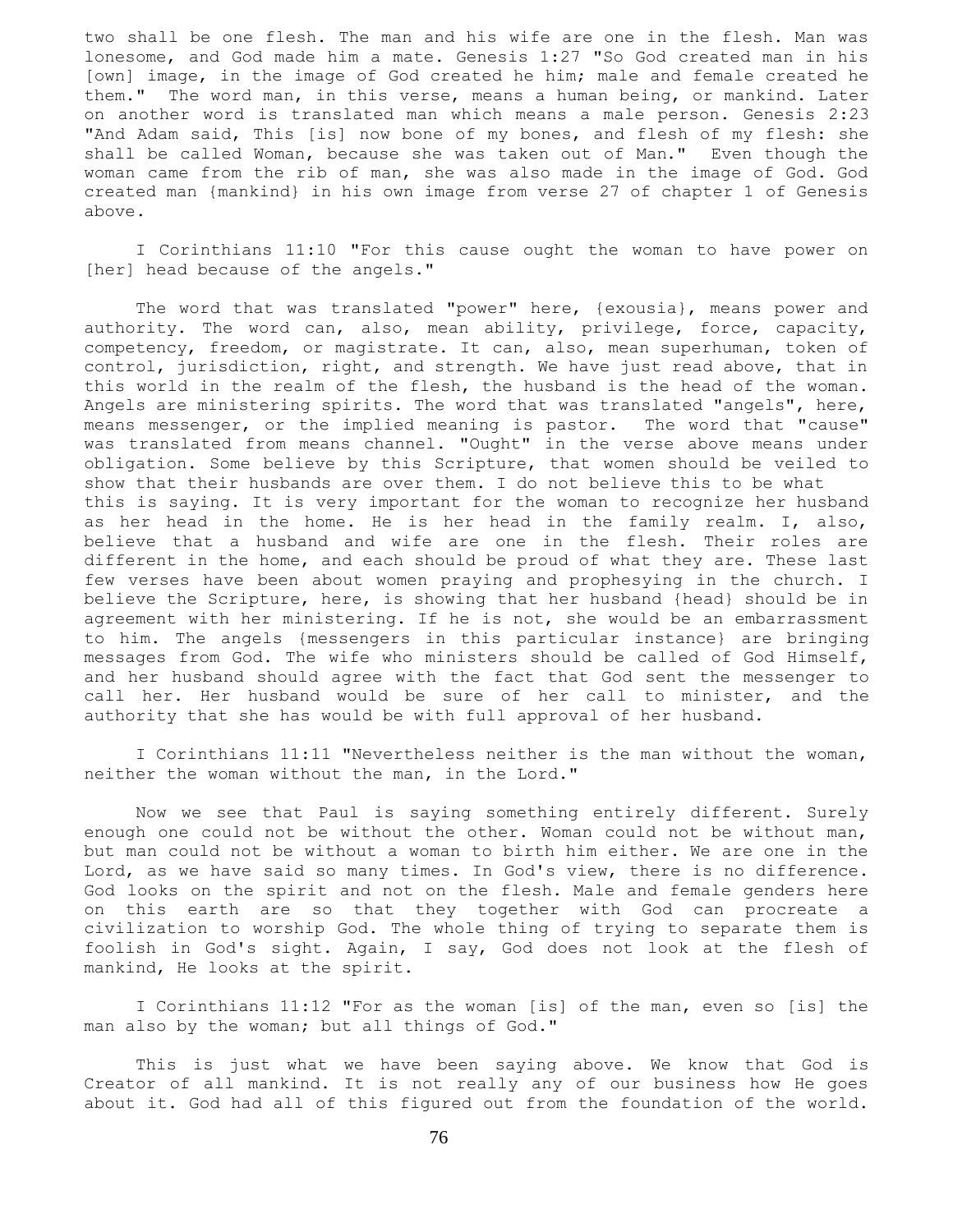This is all part of the plan God had for mankind. Long before the temptation in the Garden of Eden, God told man to populate the earth. There is no sin in the creative act, if it is done in the way God planned from the beginning. The sin in the garden was not the fact that this husband and wife slept together, but in the fact they disobeyed God.

 I Corinthians 11:13 "Judge in yourselves: is it comely that a woman pray unto God uncovered?"

 We must remember back, that this is speaking of the covering of her hair. Her hair must cover her head. The only time she would not have this covering would be in the case of an adulteress, when her head had been shaved in punishment.

 I Corinthians 11:14 "Doth not even nature itself teach you, that, if a man have long hair, it is a shame unto him?"

 If a man had long hair, it would be as if he is saying, he is ashamed of Christ who is his head. "Nature" in the verse above, means something within you. Your own good sense tells you long hair on a man is a shame. I believe the reason that Paul has brought the thing about the hair up is, he is trying to explain that women should not wear their clothes and cut their hair to appear to be a man. The men should not wear long hair and appear to be a woman. He is really speaking out against homosexuality and lesbianism. If you are a woman, be proud that you are a woman, do not try to be a man. The same goes for the man. Be proud that you are a man. Do not try to be a woman. God did not make any mistakes, when He made you. In the Old Testament, there was an occasion for a man to grow his hair long, when he took the Nazarite vow. He was humbling himself before God for a period of time. At the end of the vow, he would cut his hair and sacrifice it. This was very much like the fast Christians enter in today, when praying for some specific thing. The long hair, here, was short lived.

 1 Corinthians 11:15 "But if a woman have long hair, it is a glory to her: for [her] hair is given her for a covering."

 This is covered in verse 13 above. A woman who prays in church to God must have hair on her head. {This does not include women who have illness and have lost their hair from treatments} The bald head of a woman in this time element meant that she was an adulteress. Then an adulteress should not pray in the church, or at special functions.

 I Corinthians 11:16 "But if any man seem to be contentious, we have no such custom, neither the churches of God."

 "Contentious", in the verse above, means quarrelsome or disputing. Paul is explaining that all of the things he has said before about the women ministering and about the hair of men and women, is custom and is not doctrine of the church. He says, I am trying to make it easier for you to minister in peace. This is custom, not doctrine.

Notes

77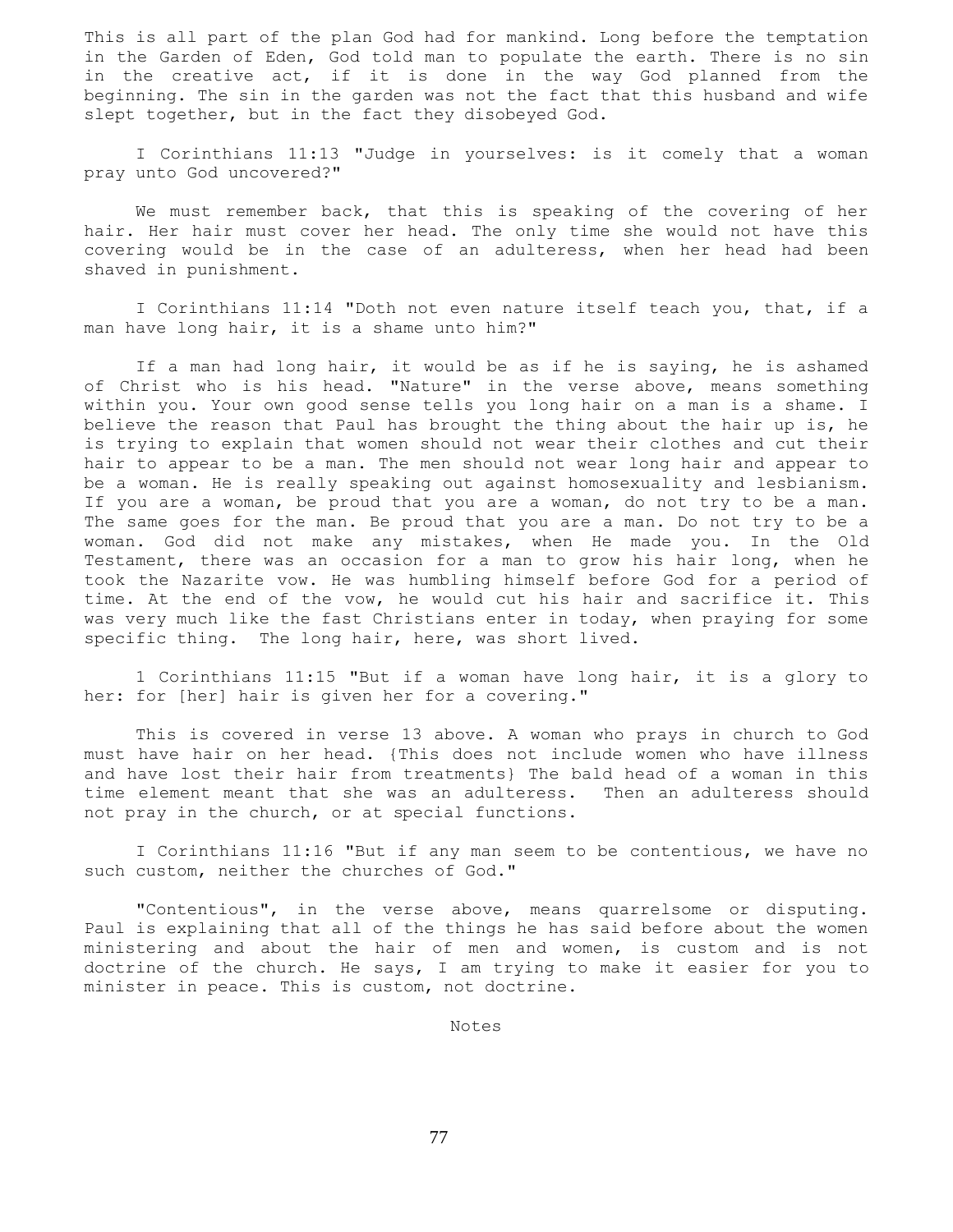## 1 Corinthians 17 Questions

1. Be ye followers of me, even as I also am of 2. What is the best sermon a person can give to others? 3. What had Paul tried to be before him? 4. What does "ordinances", in verse 2, mean? 5. Traditions are of \_\_\_. 6. Ordinances are of  $\overline{\phantom{a}}$  . 7. Quote 1 Corinthians chapter 11 verse 3. 8. The  $\qquad$  in the head of the wife in the family. 9. Quote Galations chapter 3 verse 28. 10. The head of the entire body of Christ is \_\_\_\_\_\_. 11. Who makes up the body of Christ? 12. For a thing to be established as law, there must be how many witnesses? 13. In the Lord Jesus Christ, the distinction of the sexes was  $\mathcal{L}=\mathcal{L}=\mathcal{L}=\mathcal{L}=\mathcal{L}=\mathcal{L}$ 14. What part of the Bible is true? 15. Who was Christ actually descended from the man or the woman? 16. Quote Ephesians chapter 5 verse 23. 17. What is the family on earth a replica of? 18. Who make up the bride of Christ? 19. What does verse 4 mean about the man not having his head covered? 20. Is there anything wrong with a woman praying or prophesying? 21. What is the woman's covering? 22. Why did they shave a woman's head? 23. A good wife is a \_\_\_\_\_\_\_\_\_\_ of her husband. 24. God made man from the \_\_\_\_\_\_\_ of the \_\_\_\_\_\_\_\_\_. 25. Woman was made from 26. In Genesis chapter 1 verse 27 man means what? 27. What does woman mean? 28. What does the word power, from verse 10, mean? 29. What are angels? 30. Why are there male and female genders on the earth? 31. Does not nature itself teach you, that, if a man have long hair, it is a \_\_\_\_\_\_ unto him? 32. What does "contentious" in verse 16, mean?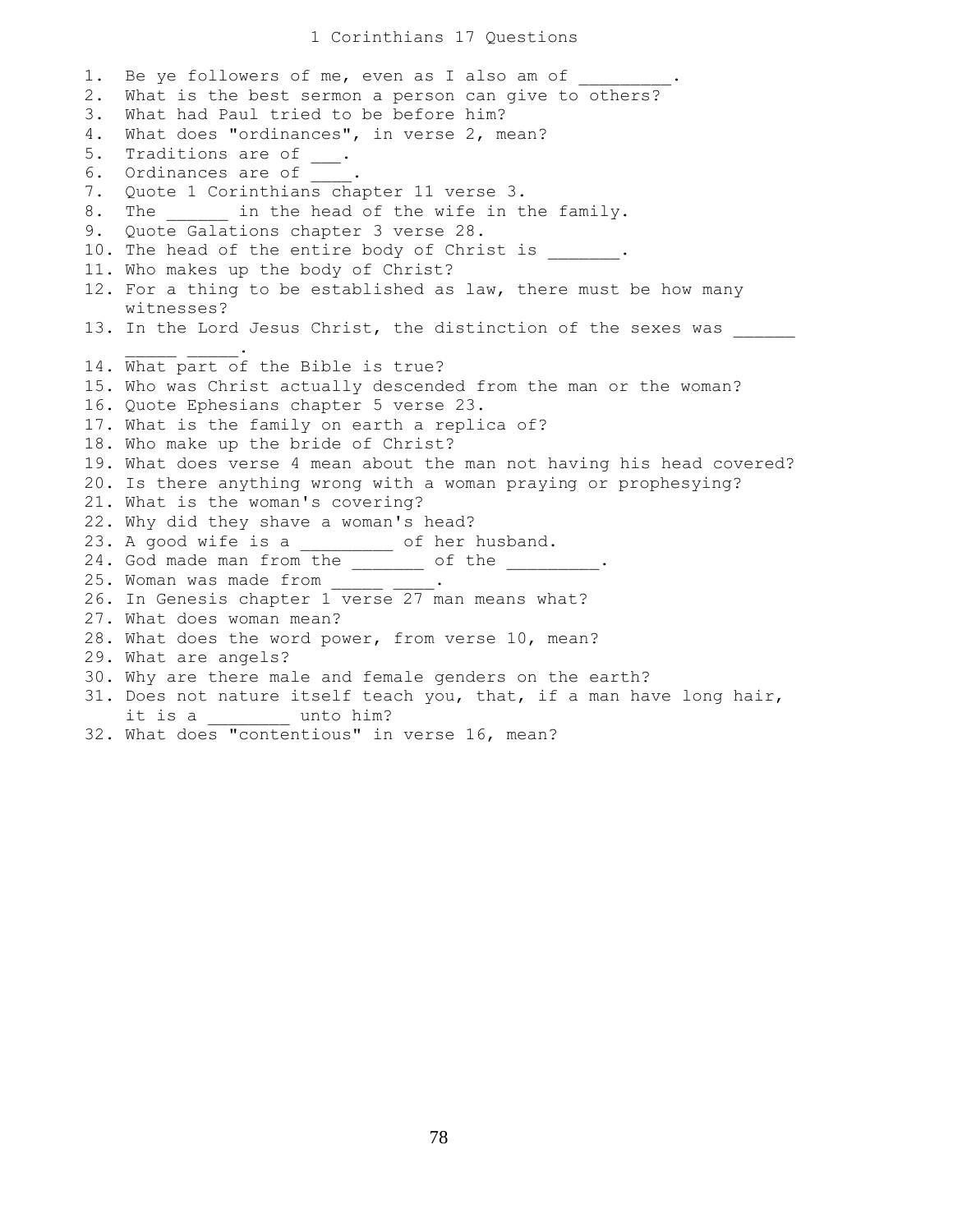We will begin this lesson in I Corinthians 11:17 "Now in this that I declare [unto you] I praise [you] not, that ye come together not for the better, but for the worse."

 It seems from this, that the church gathering was in error in a number of ways. A person must go to church for the right reasons and conduct themselves while they are there to make themselves better Christians. If they are practicing things that are not right in the sight of God, it would be better if they did not assemble.

 I Corinthians 11:18 "For first of all, when ye come together in the church, I hear that there be divisions among you; and I partly believe it."

 This is nothing exclusive to just that day. Even today nearly every church is divided. You remember on the day of Pentecost that they were of one accord. Little things are what separate a church. Whoever had written to Paul had written of the division. They were probably trying to get Paul to side in with them. Paul is saying, I believe it must even be true.

 I Corinthians 11:19 "For there must be also heresies among you, that they which are approved may be made manifest among you."

 "Heresies" mean disunion and, also, sect. This, then, is still speaking of different groups in the church separating themselves off from the others, because of some little minor difference. At least, they had not left the church.

 I Corinthians 11:20 "When ye come together therefore into one place, [this] is not to eat the Lord's supper."

 One of the worst problems was, that they had been taking communion daily, and it had become such a routine thing, that much of the meaning had been lost in the practice. The Lord's supper was being eaten every time they came together in homes, or wherever they met. It had become habit, and not a true remembrance of what the Lord had done for them. Paul is saying, that the reason to come together in one place is not just to take communion.

 I Corinthians 11:21 "For in eating every one taketh before [other] his own supper: and one is hungry, and another is drunken."

The abuse seems to be that they had come together to eat and not really to take of the communion supper. Possibly, at this time they were using fermented wine, since it speaks of being drunken.

 I Corinthians 11:22 "What? have ye not houses to eat and to drink in? or despise ye the church of God, and shame them that have not? What shall I say to you? shall I praise you in this? I praise [you] not."

 They were gathering together for the wrong reasons. All of this had nothing to do with worshipping God. They had forgotten that the real reason to come to church, is to fellowship with God and learn of His ways. They had made a party out of going to church. It sounds pretty familiar, doesn't it?

79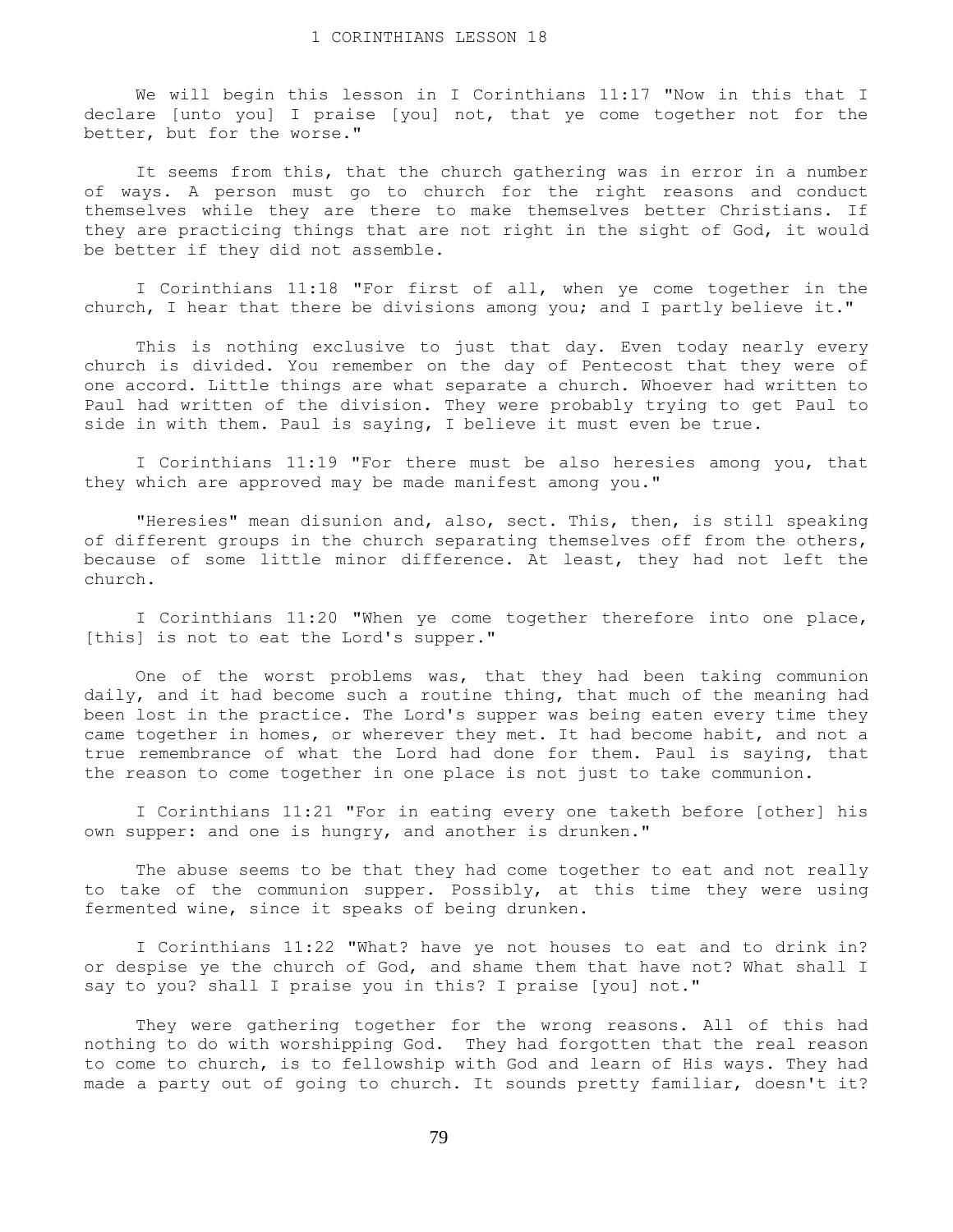We hear that we must have all kinds of parties and recreation at the church, or no one wants to come.

 I Corinthians 11:23 "For I have received of the Lord that which also I delivered unto you, That the Lord Jesus the [same] night in which he was betrayed took bread:"

 Now, Paul is giving them what the true communion is all about. Since Paul was not there at the last supper, this had to be a revelation from God. It could, however, been related to him by the apostles that were present at the Last Supper. Paul is saying, that this came from the Lord Himself. To read more on this same thing, you could read Matthew chapter 26, verses 26 through 29; Mark chapter 14 verses 22 through 25, and Luke chapter 22 verses 19 and 20. We know that Judas Iscariot betrayed Jesus.

 I Corinthians 11:24 "And when he had given thanks, he brake [it], and said, Take, eat: this is my body, which is broken for you: this do in remembrance of me."

 Since they had been taking the communion table so lightly, Paul is reminding them that the bread that they take in this communion symbolizes the very body of the Lord Jesus Christ. He is, also, saying that they must remember His great sacrifice for all of mankind each time that they take communion.

 I Corinthians 11:25 "After the same manner also [he took] the cup, when he had supped, saying, This cup is the new testament in my blood: this do ye, as oft as ye drink [it], in remembrance of me."

 The fruit of the vine that they took in the communion symbolized the shed blood of the Lord Jesus Christ. The life was in the blood. The fact that they were handling the communion cup in a manner displeasing unto God, was what had really upset Paul. He is reminding them of the seriousness associated with the communion cup.

 I Corinthians 11:26 "For as often as ye eat this bread, and drink this cup, ye do shew the Lord's death till he come."

 My own personal belief is, that the Lord should be remembered several times a year, or even more often, if you are doing exactly what this says, remembering Him in the communion. We find that to become repetitious about the communion, can cause us to overlook the true meaning of communion. We start doing this systematically, as these people did here, and forget why we are doing this. When we do this from obligation, we have lost the total meaning of it. Communion should be very special. The Bread symbolizes the very body of the Lord which He gave for the salvation of mankind. The cup of the vine symbolizes the very blood of the Lord which was shed to cleanse us from all unrighteousness. Without the shedding of blood, there is no remission of sin.

 I Corinthians 11:27 "Wherefore whosoever shall eat this bread, and drink [this] cup of the Lord, unworthily, shall be guilty of the body and blood of the Lord."

 This shows the seriousness of the taking of communion. Without true recognition of what the elements are, means that a person does not believe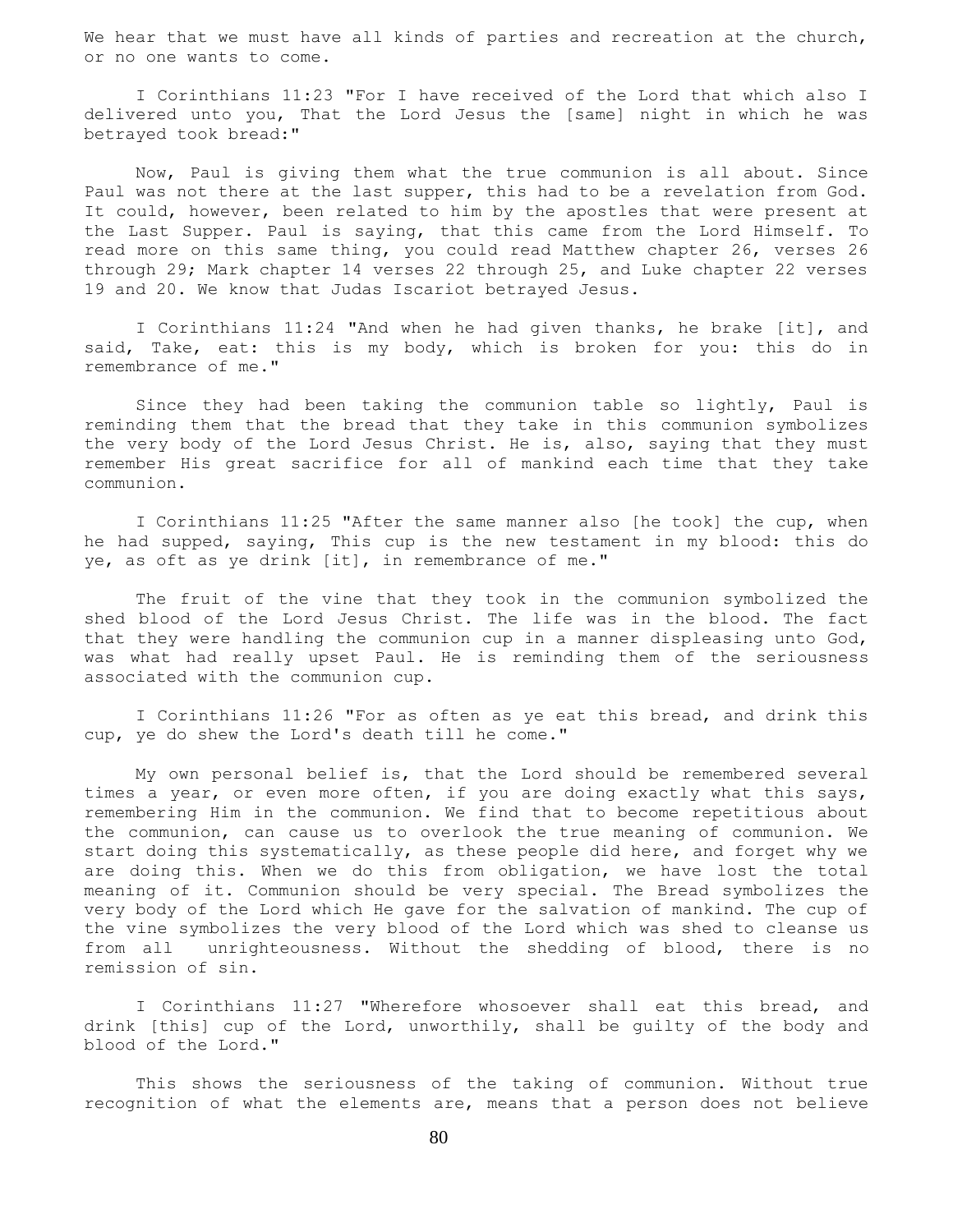that they are, in fact, representing the body and blood of Christ. That person would be classifying them as just food for his body. You can see why this would be so dangerous. The Lord Jesus is the Saviour of those who believe, not those who doubt.

 I Corinthians 11:28 "But let a man examine himself, and so let him eat of [that] bread, and drink of [that] cup."

 When you examine yourself, then you do not need to be judged of the Lord for this. If we try our own motives, then we will not take the communion so lightly.

 I Corinthians 11:29 "For he that eateth and drinketh unworthily, eateth and drinketh damnation to himself, not discerning the Lord's body."

 The unworthiness here, is speaking of someone taking communion not really believing. It would be as if you were mocking the communion.

 I Corinthians 11:30 "For this cause many [are] weak and sickly among you, and many sleep."

 This is speaking of the damnation that comes upon those who reject the Lord. The eating and drinking this would be to please man, and not to remember God. Sometimes sin causes sickness in our body, and this would be one of those times. If you did not believe in the shed blood of Jesus, how could you call on that blood to protect you from the evil one?

 I Corinthians 11:31 "For if we would judge ourselves, we should not be judged."

 He is just saying, consider what you are doing, before you sin against God. If we judge ourself, then we will do the correct thing and not need to be judged of others.

 I Corinthians 11:32 "But when we are judged, we are chastened of the Lord, that we should not be condemned with the world."

 Paul is speaking, here, to those who have made commitments to God. He says, even the judgement of God is for your own good to straighten you out before judgement falls on you from the world. Paul is saying, straighten this out in the church, before you are judged by an evil world.

 I Corinthians 11:33 "Wherefore, my brethren, when ye come together to eat, tarry one for another."

 Christians should not be like the world which is trying to push to the head of the line. Christians have a meek spirit which is patient and allows others to go first, if they wish to. It seems that Paul is having to teach basic Christian principles to these who should already be aware of all this. Why do they have to bring this up to Paul? Why could they not have determined these things themselves? They do not need someone from the outside to determine something that their own consciences should have taken care of.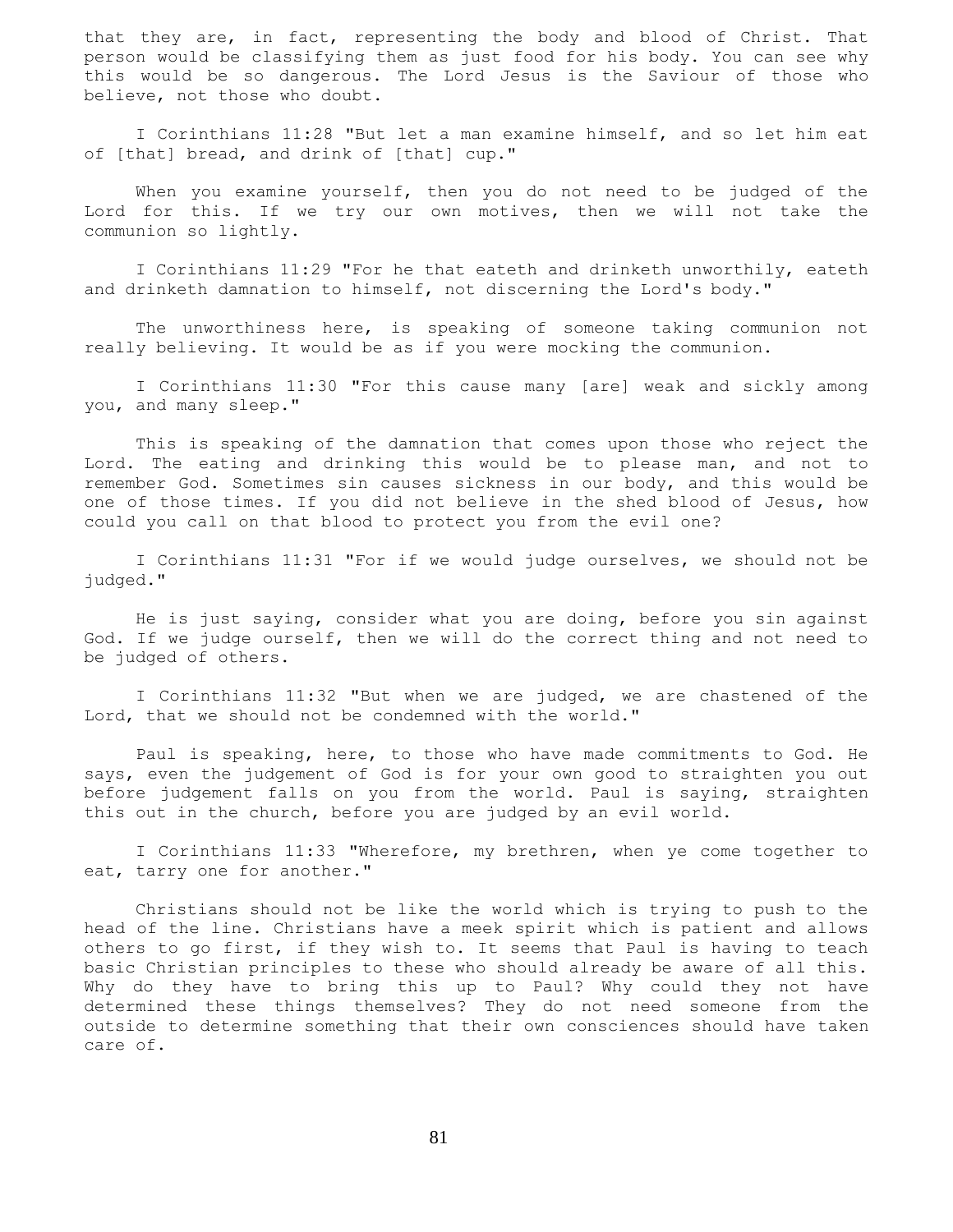I Corinthians 11:34 "And if any man hunger, let him eat at home; that ye come not together unto condemnation. And the rest will I set in order when I come."

 If you are coming just to eat, don't do it. Eat at home before you come, so that your greediness will not be apparent to all the people. It seems that the communion had been mixed in with the eating of meals which would have been really bad. We do know, that they had started taking communion every time they met. To mix communion with a regular meal would be to discredit the communion. They had even begun to use bread that was leavened at this point which discredits the sinless nature of the body of Christ. Paul tells them here, that he will try to straighten out the other things of lesser importance when he comes. It would actually be a sin to eat leavened bread, and declare it to symbolize the body of Christ.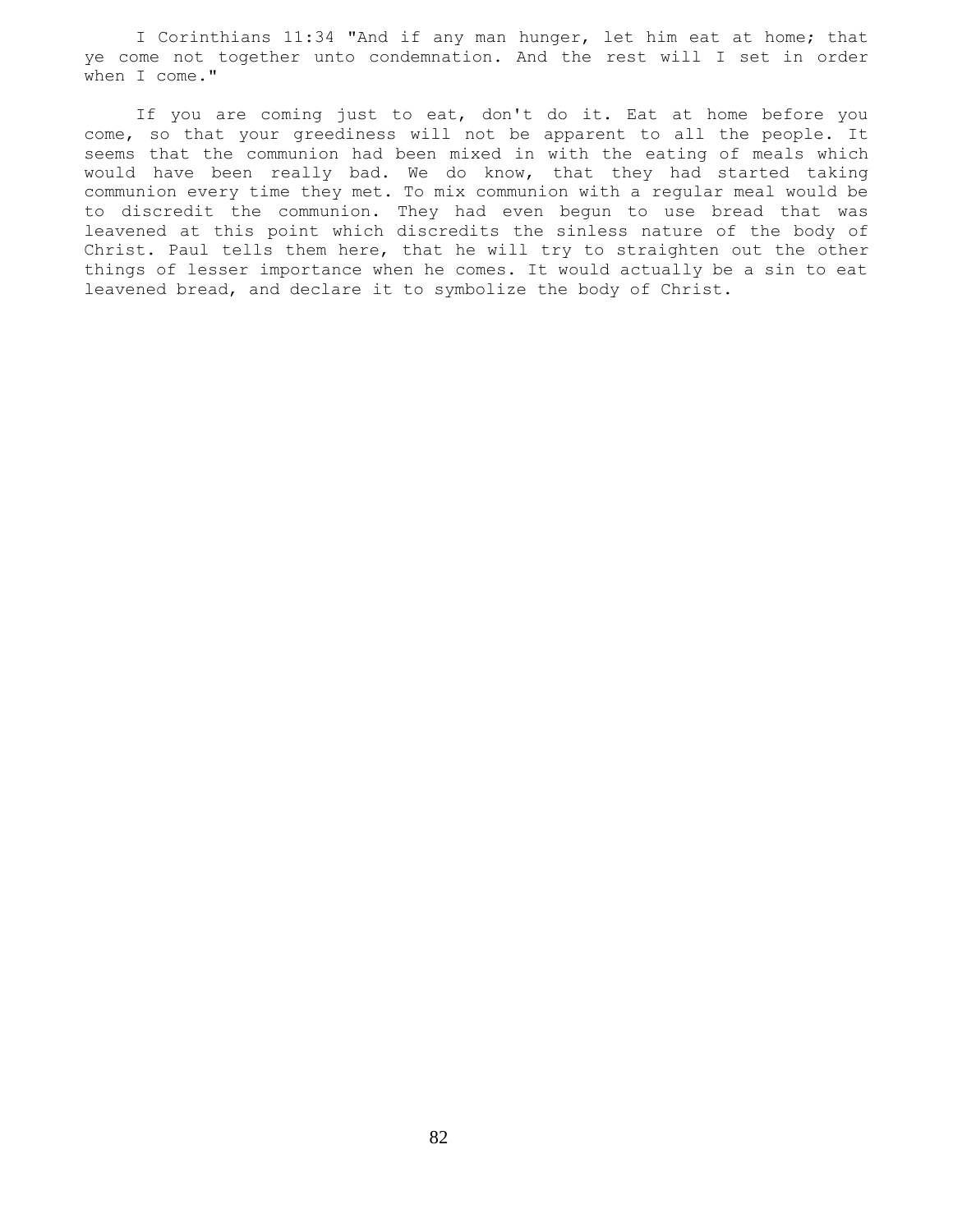| 1.    | They were coming together not for the ______, but for the                                               |
|-------|---------------------------------------------------------------------------------------------------------|
| $2$ . | What would be a reason that would be better, if they did not<br>assemble?                               |
| 3.    | What had Paul heard that was one of their problems?                                                     |
| 4.    | How did this differ from the day of Pentecost?                                                          |
| 5.    | What does "heresies" in verse 19, mean?                                                                 |
| 6.    | What had they been doing that had made them take the communion too<br>lightly?                          |
| 7.    | Instead of a true remembrance of Christ, it had become a _______ .                                      |
| 8.    | What makes the author believe the wine was possibly fermented that<br>they were using for communion?    |
| 9.    | What? have ye not houses to eat and drink in? or ye the<br>church of God, and shame them that have not? |
|       | 10. They had made a ________ out of going to church.                                                    |
|       | 11. What does Paul tell them all over again to make them realize what                                   |
|       | communion is?                                                                                           |
|       | 12. Since Paul was not at the last supper with Jesus, this has to be a                                  |
|       | 13. Where can you find some more Scriptures on the communion?                                           |
|       | 14. What symbolized the body of Jesus?                                                                  |
|       | 15. What symbolized the shed blood of Jesus?                                                            |
|       | 16. When Jesus took the cup of communion, what did He say?                                              |
|       | 17. As oft as ye eat this bread, and drink this cup, ye do shew the                                     |
|       | till he come.                                                                                           |
|       | 18. What can repetitious taking of the communion cause?                                                 |
|       | 19. What is wrong with taking communion from obligation?                                                |
|       | 20. What happens to you, if you eat the bread and drink the cup                                         |
|       | unworthily?                                                                                             |
|       | 21. What should we do before we take communion?                                                         |
|       | 22. What causes us to drink damnation unto ourselves?                                                   |
|       | 23. For this cause many are and .                                                                       |
|       | 24. Quote 1 Corinthians chapter 11 verse 32.                                                            |
|       | 25. What is verse 33 trying to teach about the difference in the                                        |
|       | Christian and the world?                                                                                |
|       | 26. If a man hunger, let him at                                                                         |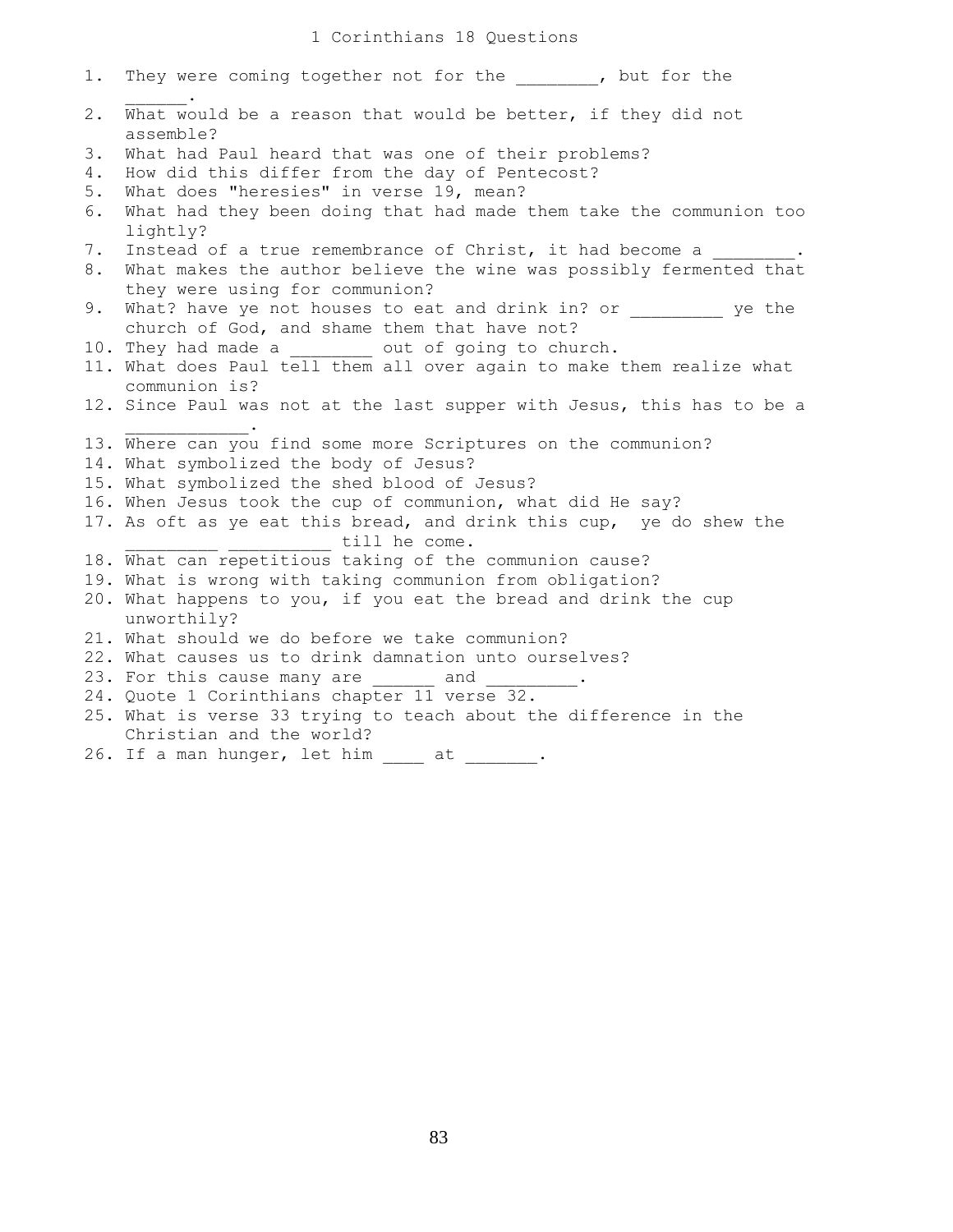We will begin this lesson in I Corinthians 12:1 "Now concerning spiritual [gifts], brethren, I would not have you ignorant."

 We see that the early church had much confusion about the gifts of the Spirit. There is more to Christianity than just the salvation experience. We find that many churches stop with the salvation experience, and really believe that these other gifts went out with the apostles. This is primarily because of spiritual ignorance on these points. We have a tendency to believe in only the things that have happened to us personally. This being a young church, here, at Corinth, they possibly had not gotten deep enough into Bible study to make them aware that there was more than salvation available to those who desired it. Another way of saying this is "gifts of the Spirit". When a person becomes a new creature in Christ, they are a babe at first. As they study the Word of God and the Holy Spirit reveals truth to them they grow into mature Christians.

 I Corinthians 12:2 "Ye know that ye were Gentiles, carried away unto these dumb idols, even as ye were led."

 The situation in Corinth, before Paul established the church there, had been idol worship and heavy involvement with the false religion of Aphrodite. "Gentiles", here, is speaking of people before they became Christians. Christians are spiritual Israel after they become a Christian. They are no longer Gentiles, they are Israelites. The Hebrew people were natural Israelites. Christians are spiritual Israelites. Idol worship had been very prevalent here in Corinth prior to Paul.

 I Corinthians 12:3 "Wherefore I give you to understand, that no man speaking by the Spirit of God calleth Jesus accursed: and [that] no man can say that Jesus is the Lord, but by the Holy Ghost."

 To denounce Jesus as God in the flesh, was what this was speaking of that caused them to be accursed. Notice, what those who are speaking by the Holy Ghost call Jesus. They call Him Lord. It is one thing to know Jesus as your Saviour, but it is an entirely different thing to know Him as your Lord. When He is your Lord, you have turned your will over to His will. It is the Holy Ghost within that calls Jesus Lord. To know Him as Lord, means that you have totally submitted your will to Him.

 I Corinthians 12:4 "Now there are diversities of gifts, but the same Spirit."

 "Diversities", here, means distinction, variety, difference. Then, this is saying, there are many different gifts, but all gifts come by the same Spirit. James 1:17 "Every good gift and every perfect gift is from above, and cometh down from the Father of lights, with whom is no variableness, neither shadow of turning." The differences in the gifts are as wide as the people receiving the gifts.

 I Corinthians 12:5 "And there are differences of administrations, but the same Lord."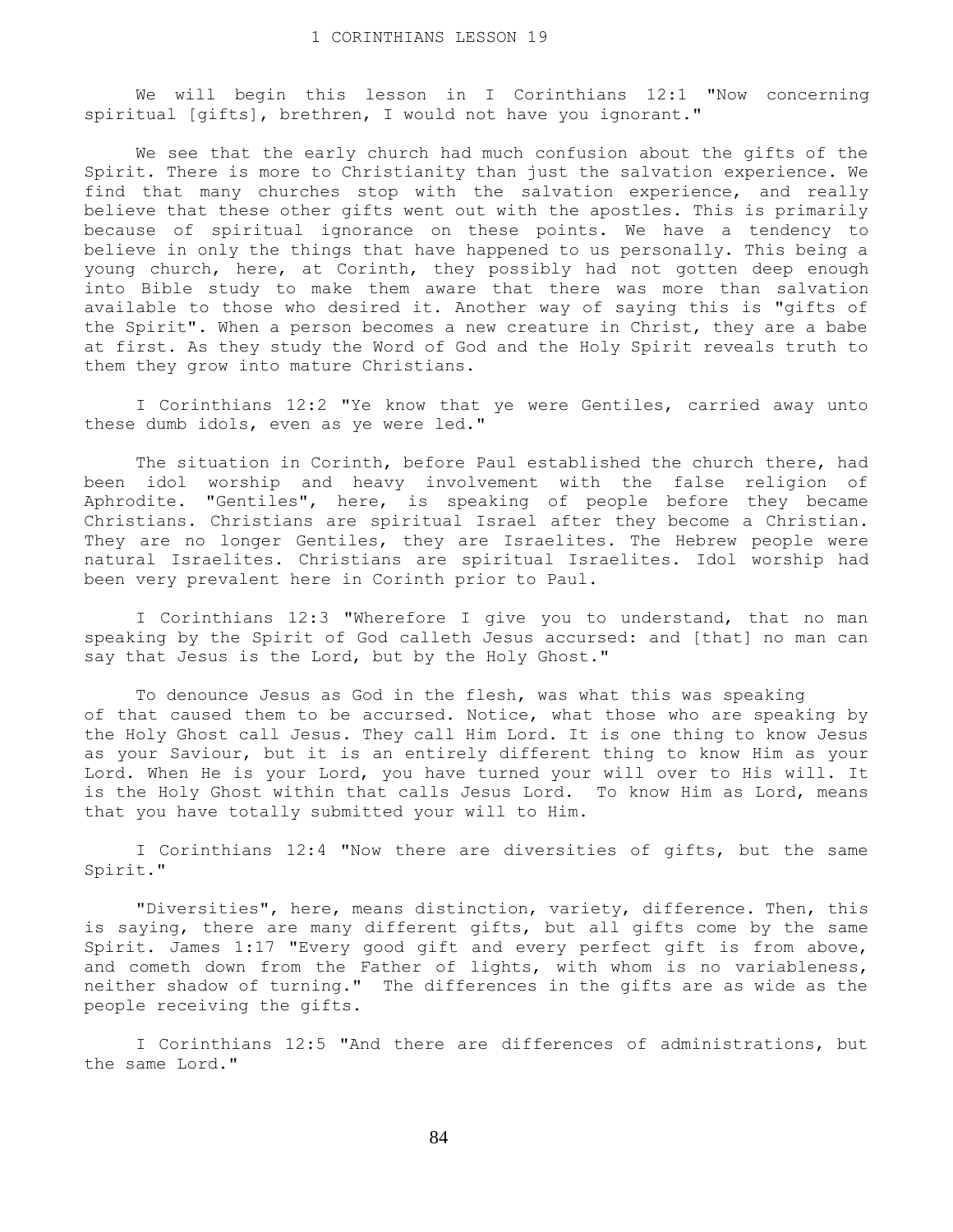This, on the basis of an individual, means that a person administers the gift God has given them in his own unique way. I believe this goes even further than individuals and is speaking of different denominations, who might not cross every T and dot every I the way another denomination does, but is still administering the gifts the Holy Spirit has given them to the best of their ability. One may call themselves Methodist and another call themselves Baptist, but they are serving the same Lord. I could have used any other protestant church, but everyone is very familiar with these two. No harm was intended.

 I Corinthians 12:6 "And there are diversities of operations, but it is the same God which worketh all in all."

 I always say, it is alright to be a Baptist, if you are a Christian Baptist, not a Baptist Christian. Or a Methodist, or an Assembly of God, or a Pentecostal, etc. We are all worshipping the same God. We may be taking a little different route to get to heaven, but we all have the same destination. Read the 4th chapter of Ephesians to understand better. Why do we Christians fight each other about denomination, when we should be banning together fighting the atheist and those who do not look to Jesus as their Saviour?

 I Corinthians 12:7 "But the manifestation of the Spirit is given to every man to profit withal."

 It is not for God's profit for us to have the gifts of the Spirit. It is to help us be more effective ministers. How would you like to build a house without a hammer? The gifts of the Spirit are the tools that we build with. They are our very present help. Manifestation is something that is made real. The world cannot see God with their physical eyes. They see the followers of Jesus. We must be so full of the Lord Jesus that when they look at us, they will not see us, but will see Christ in us. A very good friend of mine explains Jesus in us, this way. He says, we are the glove, and Jesus is the Hand in the glove. We Christians are actually a kingdom in exile. Our King is in exile, as well. He is Jesus Christ. We will be in exile, until Jesus comes back to this earth and sets up His Kingdom. He is King of kings and Lord of lords. We are better workers, if we have the Holy Spirit inside of us guiding us and teaching us as we minister.

 I Corinthians 12:8 "For to one is given by the Spirit the word of wisdom; to another the word of knowledge by the same Spirit;"

 "Wisdom" is an understanding that is a gift from God. "Knowledge" is accumulated learning. In this case, there would be a supernatural ability to accumulate learning through the teaching of the Holy Spirit. Wisdom is from above and knowledge is from within. I know a number of older people who never went past the second grade in school who have great wisdom. Many of them can understand the Bible better than some of the highly educated people. Wisdom is a gift from God. You do not earn it, or accumulate it. Knowledge is accumulated learning. The gift of knowledge could be explained by someone who studies his Bible regularly and the Holy Spirit helps him understand what it is saying.

 I Corinthians 12:9 "To another faith by the same Spirit; to another the gifts of healing by the same Spirit;"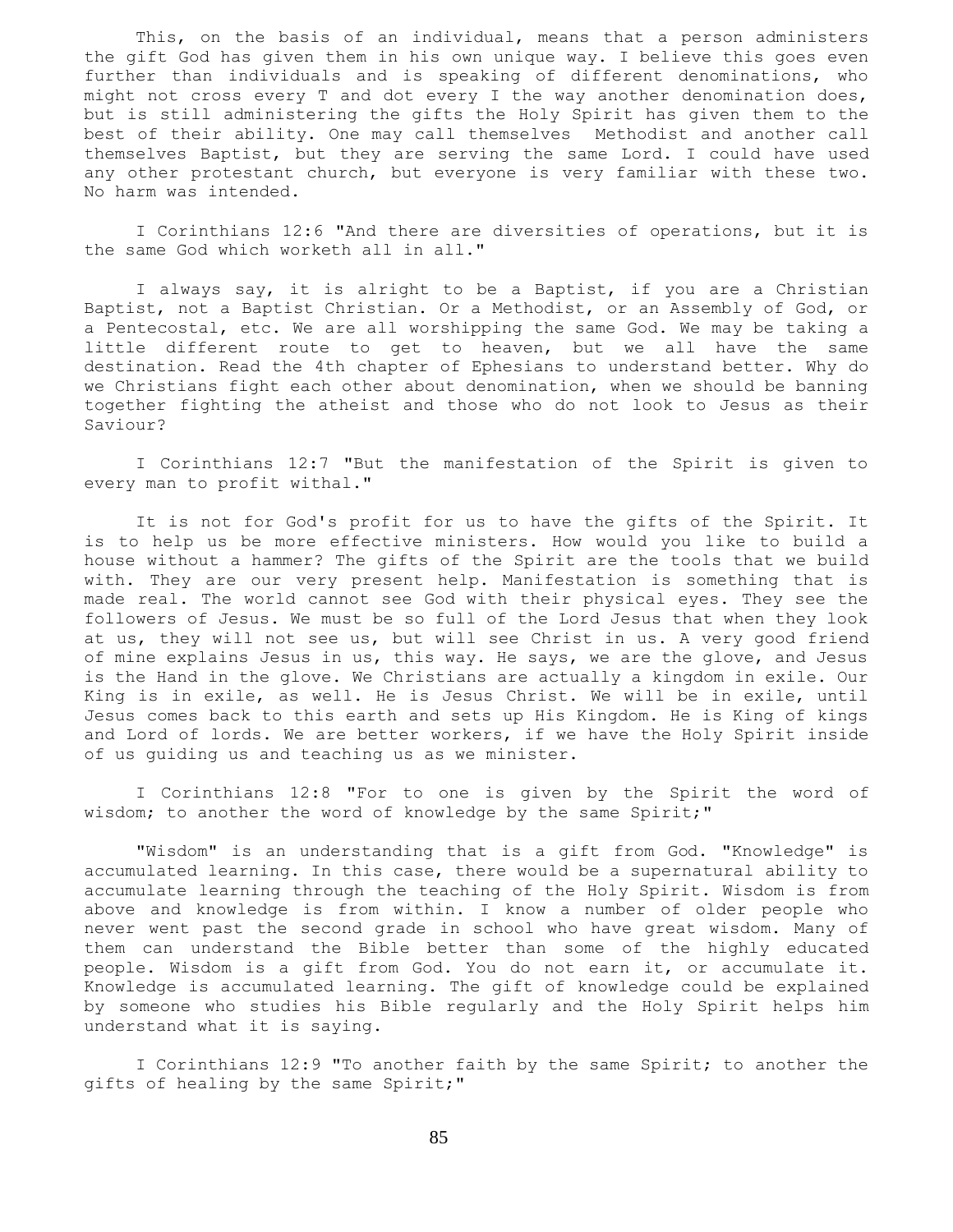Everyone has their measure of faith. This is not speaking of that, but a supernatural knowing and trusting in God. This is the faith that moves mountains. We read in the 14th chapter of John beginning with the 12th verse, that all believers can heal the sick with the power of Christ working in them. This is speaking of something more. Some have been anointed of God to pray for healing. This, again, is a supernatural ability to heal, such as Paul had. Peter had so much of this gift operating in him, that his shadow falling on people healed them.

 I Corinthians 12:10 "To another the working of miracles; to another prophecy; to another discerning of spirits; to another [divers] kinds of tongues; to another the interpretation of tongues:"

 You would think at a glance that working of miracles would be the same as healing, but it is not. This is speaking of things like the water turning to blood on Moses command. It would, also, be things like the Red Sea parting. We know, from reading the Old Testament, that there were people who had the gift of telling of things in the future. That is what a prophet is. God reveals things to them that will happen in the future. Discerning of spirits is a very important gift to have. We can be deceived into thinking that someone is of God, when they are not, if we do not have this gift. We are told to try the spirits and see whether they be of God or not. All believers in Christ are to do that, but this means that a person filled with this Spirit can determine right off whether they be of God or not. Not all believers in Christ speak with tongues, but it is a manifestation of the Spirit of God. It is a way of allowing you to know without a shadow of doubt that you have been baptized in the Holy Spirit. This just means, if your native language is English, you might speak in Hebrew or French, or some other language foreign to you. This is true, because the Bible says that every man heard them in his own language. Acts 2:6 "Now when this was noised abroad, the multitude came together, and were confounded, because that every man heard them speak in his own language." Acts 2:7 "And they were all amazed and marvelled, saying one to another, Behold, are not all these which speak Galilaeans?" Acts 2:8 "And how hear we every man in our own tongue, wherein we were born?" Acts 2:9 "Parthians, and Medes, and Elamites, and the dwellers in Mesopotamia, and in Judaea, and Cappadocia, in Pontus, and Asia," Acts 2:10 "Phrygia, and Pamphylia, in Egypt, and in the parts of Libya about Cyrene, and strangers of Rome, Jews and proselytes," We see, also, why it would be important for someone in a congregation to be able to interpret for everyone, if the message from God was to be understood by all. Even in the natural world, an interpreter is very useful to men of different languages who want to communicate with each other.

 I Corinthians 12:11 "But all these worketh that one and the selfsame Spirit, dividing to every man severally as he will."

 We must notice from this, that we are not limited to receiving just one of these gifts from God by the Holy Spirit. We can have as many of these gifts as we desire, if we will be willing to use them fully to minister with. Notice, severally, as he will. Several means more than one. All of these are free gifts from God by the Holy Spirit of God. We must show a desire to receive them, and then we must use them for God's purposes and not our own.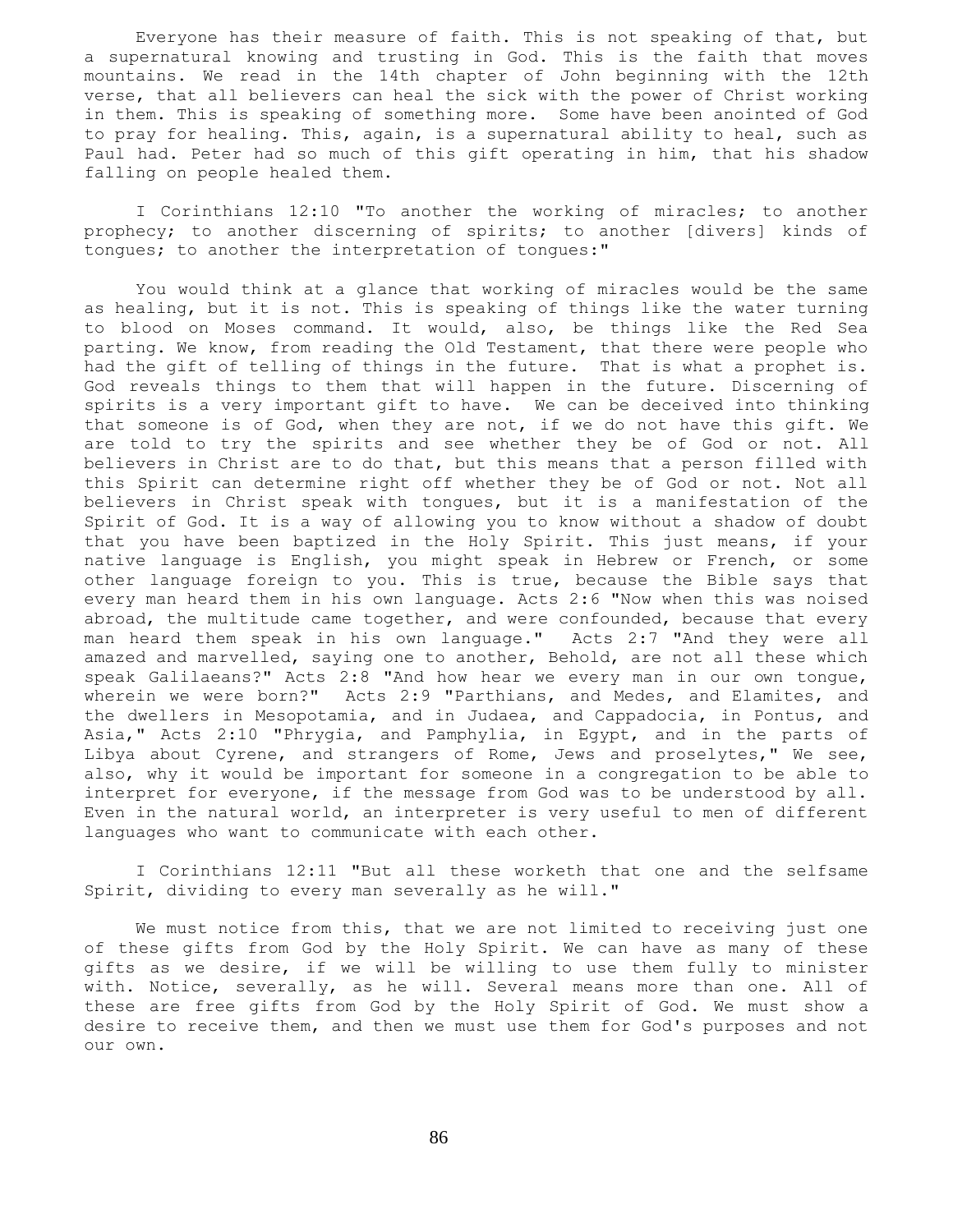## 1 Corinthians 19 Questions

1. The early church had much confusion about the  $\qquad$  of the  $\mathcal{L}=\mathcal{L}^{\mathcal{L}}$ 2. What do many churches in our day stop with? 3. When do most churches believe these gifts stopped? 4. What do all of us have a tendency to believe? 5. When a person first comes to Christ, they are a  $\blacksquare$ . 6. When were they Gentiles? 7. What false religion had there been in Corinth before Paul came? 8. All believers in Christ are  $\qquad \qquad$  Israel. 9. No man speaking by the Spirit of God calleth Jesus \_\_\_\_\_\_\_\_\_. 10. No man can say that Jesus is Lord, but by the  $\frac{1}{\sqrt{2}}$ 11. What caused them to be accursed? 12. What is the difference in knowing Jesus as your Saviour and knowing Him as your Lord? 13. Now there are \_\_\_\_\_\_\_\_ of gifts, but the same Spirit. 14. "Diversities" in verse 4, means what? 15. Quote James chapter 1 verse 17. 16. There are differences of \_\_\_\_\_\_\_\_\_\_\_\_\_\_\_, but the same Lord. 17. What does the author believe verse 5 is speaking of? 18. We may be each taking a different road to heaven, but we all have the same 19. Instead of other denominations, who should we ban together and fight? 20. Whose profit are the gifts for, us or God? 21. What is a manifestation? 22. We Christians are actually a \_\_\_\_\_\_\_ in exile. 23. Explain Jesus in us. 24. What is the difference in wisdom and knowledge? 25. Everyone has their measure of 26. Who had so much of the gift of healing operating in his life that his shadow healed people? 27. Name some of the workings of miracles that were different from healing. 28. Name some of the prophets. 29. Explain discerning of spirits. 30. How do we know for sure that tongues is speaking in a foreign language that you are not familiar with? 31. Explain the need for an interpreter. 32. What is meant by, severally as he will?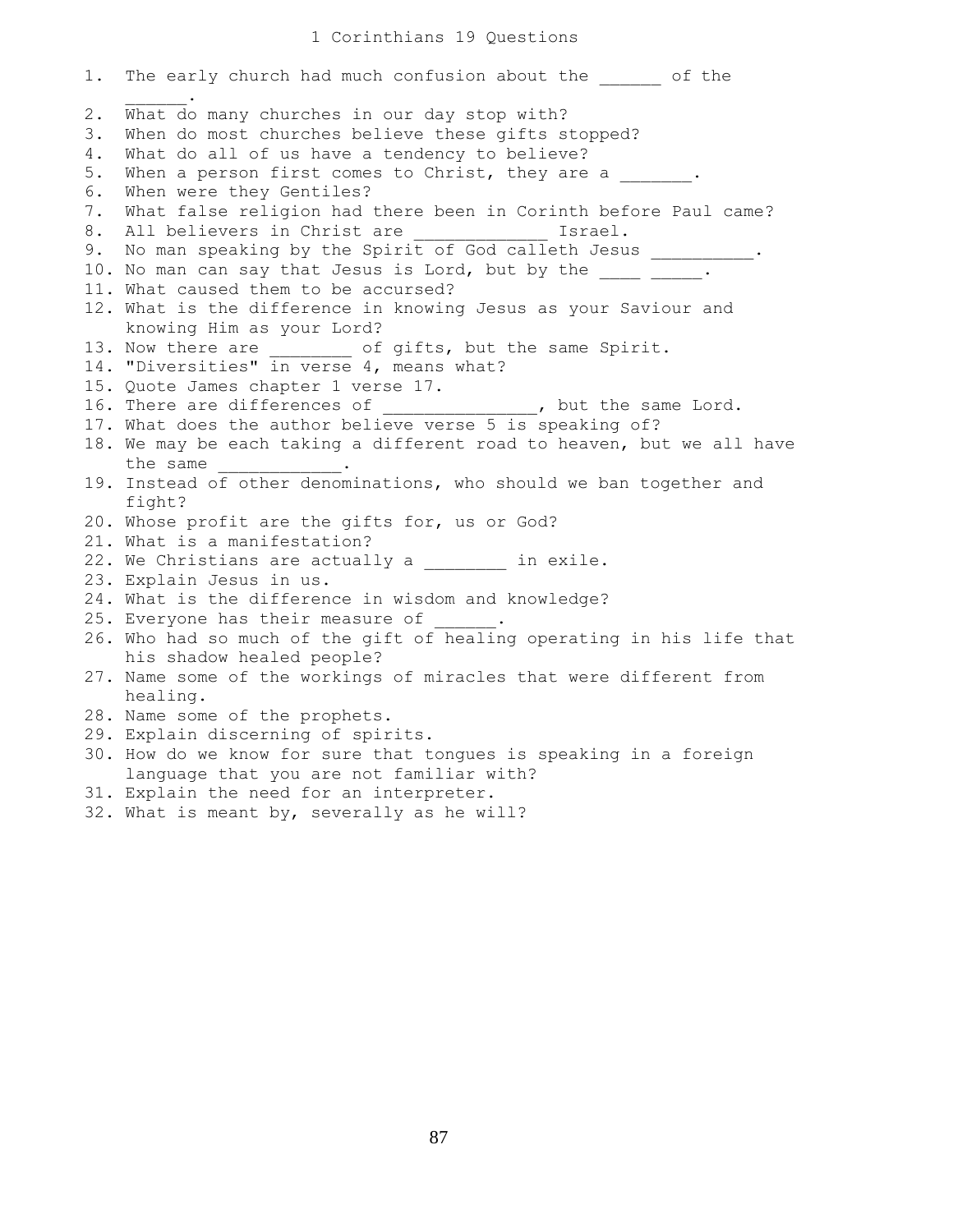We will begin this lesson in I Corinthians 12:12 "For as the body is one, and hath many members, and all the members of that one body, being many, are one body: so also [is] Christ."

 This is part of the teaching that we had earlier on the fact that all Christians make up the body of Christ, and Christ Himself is the head. Jesus is, also, the tree of life that we are grafted into if we are believers. We are nothing in and of ourself, but we are the power of God working on this earth, when we do all things in the name of Jesus. It is His power that we have been given authority to use, if we are believers. We will, also, find that Jesus is the Vine, and we are the branches. We get our strength and power to exist from the vine. He is the Cornerstone, and we are the lively stones, as well. We could go on and on. The truth is, if we stand alone, we can do nothing of ourselves. He is our strength. We are, also, told that when we become a Christian, we no longer live, but Christ liveth in us. We are part of Him. Galatians 2:20 "I am crucified with Christ: nevertheless I live; yet not I, but Christ liveth in me: and the life which I now live in the flesh I live by the faith of the Son of God, who loved me, and gave himself for me." We all have our part to play in the body of Christ.

 I Corinthians 12:13 "For by one Spirit are we all baptized into one body, whether [we be] Jews or Gentiles, whether [we be] bond or free; and have been all made to drink into one Spirit."

 Galatians 3:28 "There is neither Jew nor Greek, there is neither bond nor free, there is neither male nor female: for ye are all one in Christ Jesus." There is only one Way and that is Christ. We were flesh, filled with death, until we accepted life in the Lord Jesus Christ. All Christians have been grafted into the Tree of Life {the Lord Jesus Christ}. We are adopted children of the Father. Our adoption was paid for with the blood of Jesus Christ. Romans 12:5 "So we, [being] many, are one body in Christ," Look, with me, at what baptism does for us. Romans 6:3 "Know ye not, that so many of us as were baptized into Jesus Christ were baptized into his death?" Romans 6:4 "Therefore we are buried with him by baptism into death: that like as Christ was raised up from the dead by the glory of the Father, even so we also should walk in newness of life." Romans 6:5 "For if we have been planted together in the likeness of his death, we shall be also [in the likeness] of [his] resurrection:" Romans 6:6 "Knowing this, that our old man is crucified with [him], that the body of sin might be destroyed, that henceforth we should not serve sin." Romans 6:7 "For he that is dead is freed from sin." Romans 6:8 "Now if we be dead with Christ, we believe that we shall also live with him:" It is the Spirit of Christ within us that makes us one with Him.

I Corinthians 12:14 "For the body is not one member, but many."

The church you attend is one body, but it is made up of many members. That is what this is saying, as well. That is what Paul is saying, it takes all the parts rightly fit together to make the whole.

 I Corinthians 12:15 "If the foot shall say, Because I am not the hand, I am not of the body; is it therefore not of the body?"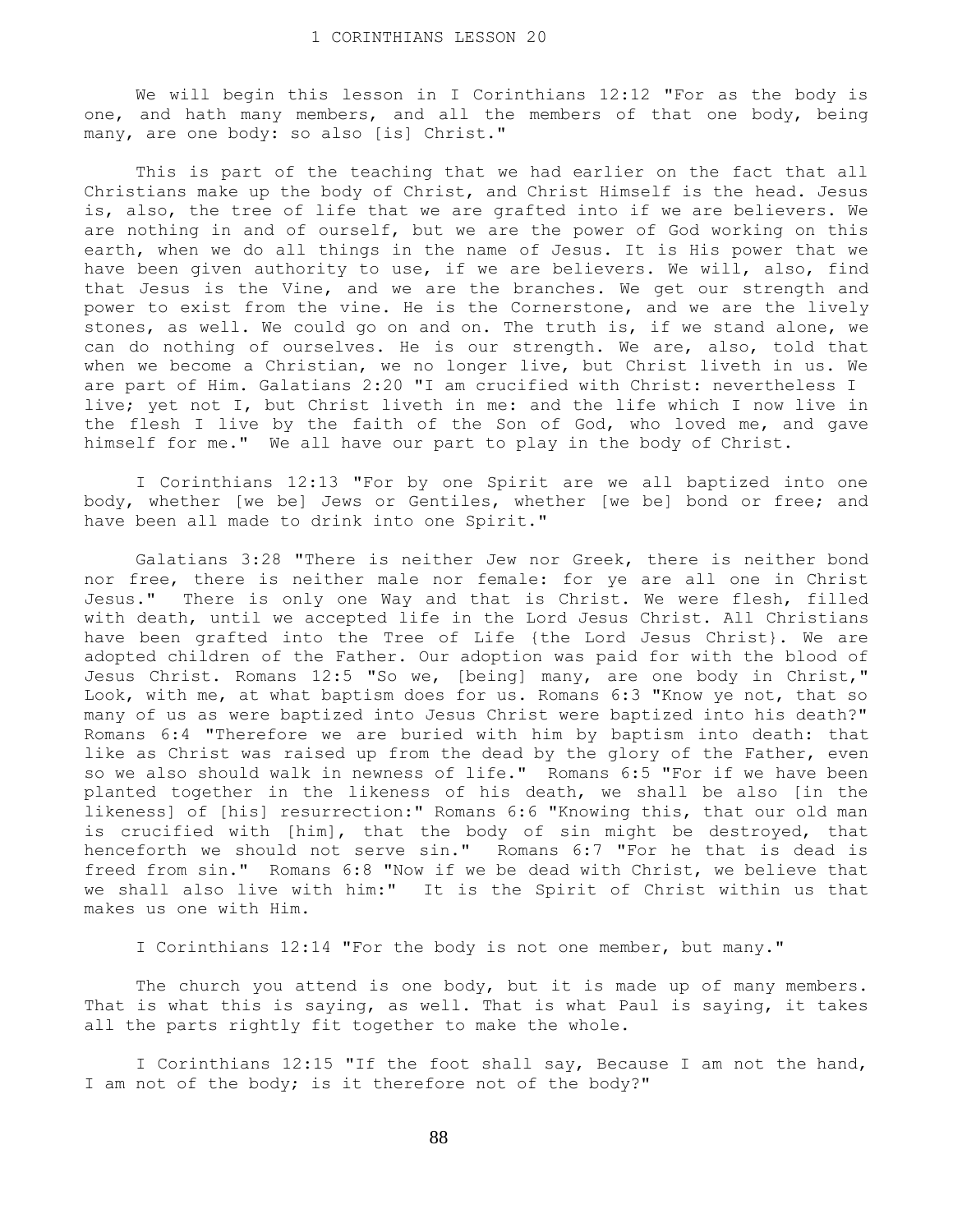So many times, someone will feel that their contribution to the body is not the same as someone else, and they will feel that they are not of the body. Paul is showing, here, how ridiculous that is. If the body was just made up of hands with no feet, look what a mess the body would be. We are all unique. Each one of us fits into the body to make up the whole. If you have ever worked a jigsaw puzzle, you see thousands of little pieces, and no two of them are exactly alike. Each one has a place. If even one piece is missing, the puzzle cannot be finished. You may not be a corner piece, but the puzzle is not complete, until your contribution is made.

 I Corinthians 12:16 "And if the ear shall say, Because I am not the eye, I am not of the body; is it therefore not of the body?"

 What a silly question to ask. This is the same as above. What a problem to be able to see, and not to hear.

 I Corinthians 12:17 "If the whole body [were] an eye, where [were] the hearing? If the whole [were] hearing, where [were] the smelling?"

 Each person is a unique individual. God made you for a specific purpose. No one else can take your place in the kingdom of God. If you do not fulfill the position that God has for you, then there will be a place not filled.

 I Corinthians 12:18 "But now hath God set the members every one of them in the body, as it hath pleased him."

 Are you working in a church that is so small that you feel as if you are forgotten? We see from the verse above, that each of us is exactly where the Lord would have us, if we have submitted our will to His will. Some may feel, because they are not the pastor of the church, that God could not possibly have anything for them to do in this body. God knows what your abilities and your desires are. He has you where you will do the most good. As I said in another verse, you are unique. No one can do the job that God has called you to do as well as you can do it.

 I Corinthians 12:19 "And if they were all one member, where [were] the body?"

 We see that the over all plan is not always what we had in mind. You can not be someone else. Be the very best that you can be in the capacity that the Lord has called you to.

 I Corinthians 12:20 "But now [are they] many members, yet but one body."

 Every person in the church is an integral part. If you happen to be the janitor instead of the missionary, realize that the church would be a mess, if you did not do your job. Be the very best janitor in the world. When we were trying to say something to make our children realize their importance in the place God has chosen for them to labor, we told them, if they were a garbage collector, be the best in the name of the Lord. No honest job is to be looked down on. We cannot all be surgeons. Be what you can be, and do it as unto the Lord.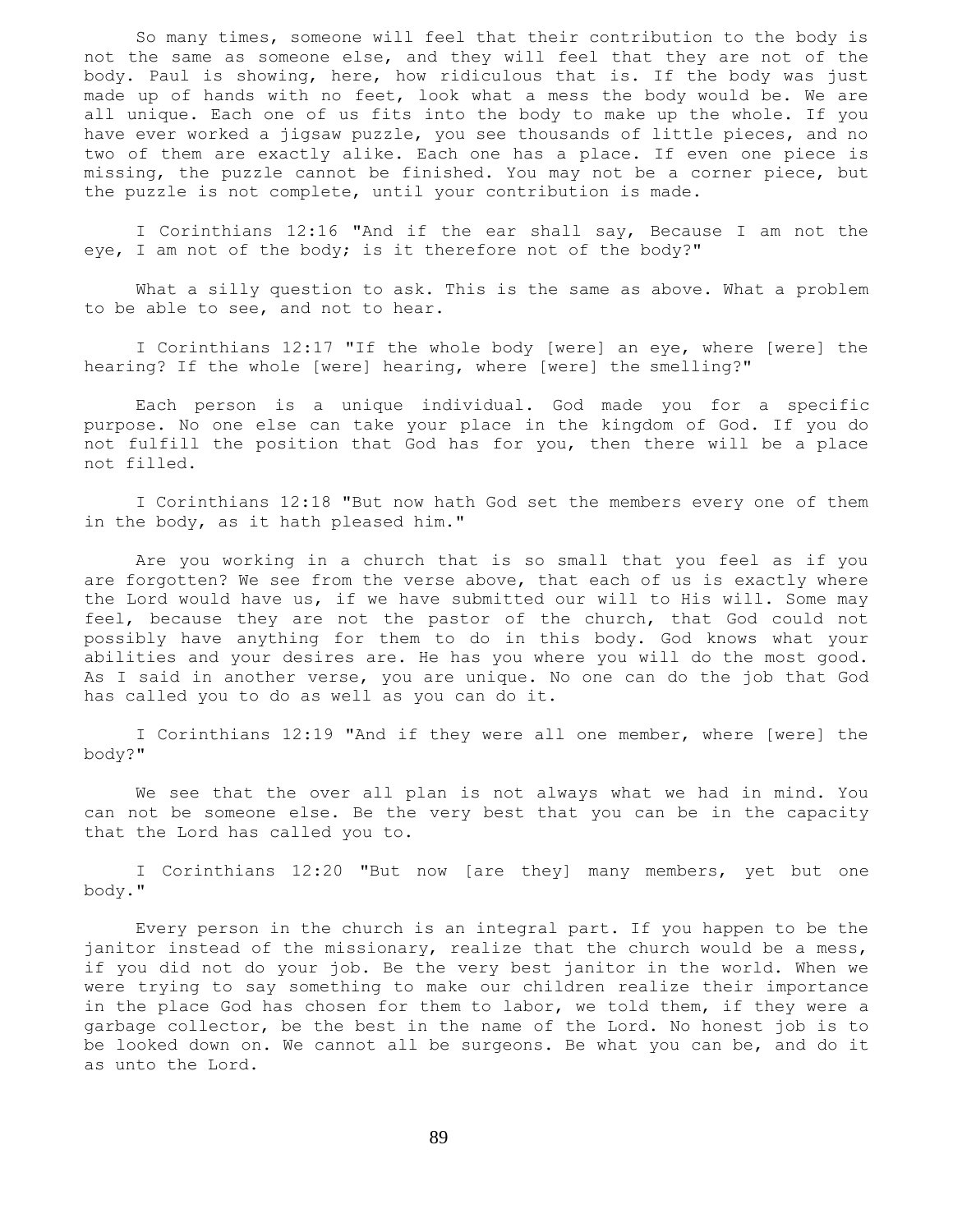I Corinthians 12:21 "And the eye cannot say unto the hand, I have no need of thee: nor again the head to the feet, I have no need of you."

We all need each other. We are a team. On a football team, not everyone carries the ball, but the game would be lost, if everyone did not do the best job at their position.

 I Corinthians 12:22 "Nay, much more those members of the body, which seem to be more feeble, are necessary:"

 If you did not have a big toe, you could not balance yourself to stand. You see the lesser job might not appear to be important at a glance, but it gives balance to the whole body.

 I Corinthians 12:23 "And those [members] of the body, which we think to be less honourable, upon these we bestow more abundant honour; and our uncomely [parts] have more abundant comeliness."

 I Corinthians 12:24 "For our comely [parts] have no need: but God hath tempered the body together, having given more abundant honour to that [part] which lacked:"

 This is just showing, that even the jobs that really are not out front, are just as important as those that are out in view. Rich and poor, old and young, white and black, all make up the family of God. The thing that bonds us together is the Lord. We are all family.

 I Corinthians 12:25 "That there should be no schism in the body; but [that] the members should have the same care one for another."

 "Schism" means gap or split. It can, also, mean division or rent. In the beginning, the church was of one accord. Together we stand, divided we fall. If one has a problem, it should be the problem of all. If one rejoices, we should all rejoice with him.

 I Corinthians 12:26 "And whether one member suffer, all the members suffer with it; or one member be honoured, all the members rejoice with it."

If there is an injury to any part of the body, the whole body hurts.

 I Corinthians 12:27 "Now ye are the body of Christ, and members in particular."

 Just because we are part of the larger body, does not mean that we are not individuals with Christ. He saved all of us, one at a time. We are such individuals, that He has a name just for us that no one but we and He knows. We will not even know the name, until He tells us in heaven.

 I Corinthians 12:28 "And God hath set some in the church, first apostles, secondarily prophets, thirdly teachers, after that miracles, then gifts of healings, helps, governments, diversities of tongues."

 Each call is unique. You can see from the verse above, that each has his own specialty in ministering. The apostles, in the verse above, would be like an overseer. Some denominations would call them bishops. Really, what they were was someone to check occasionally that the true gospel in its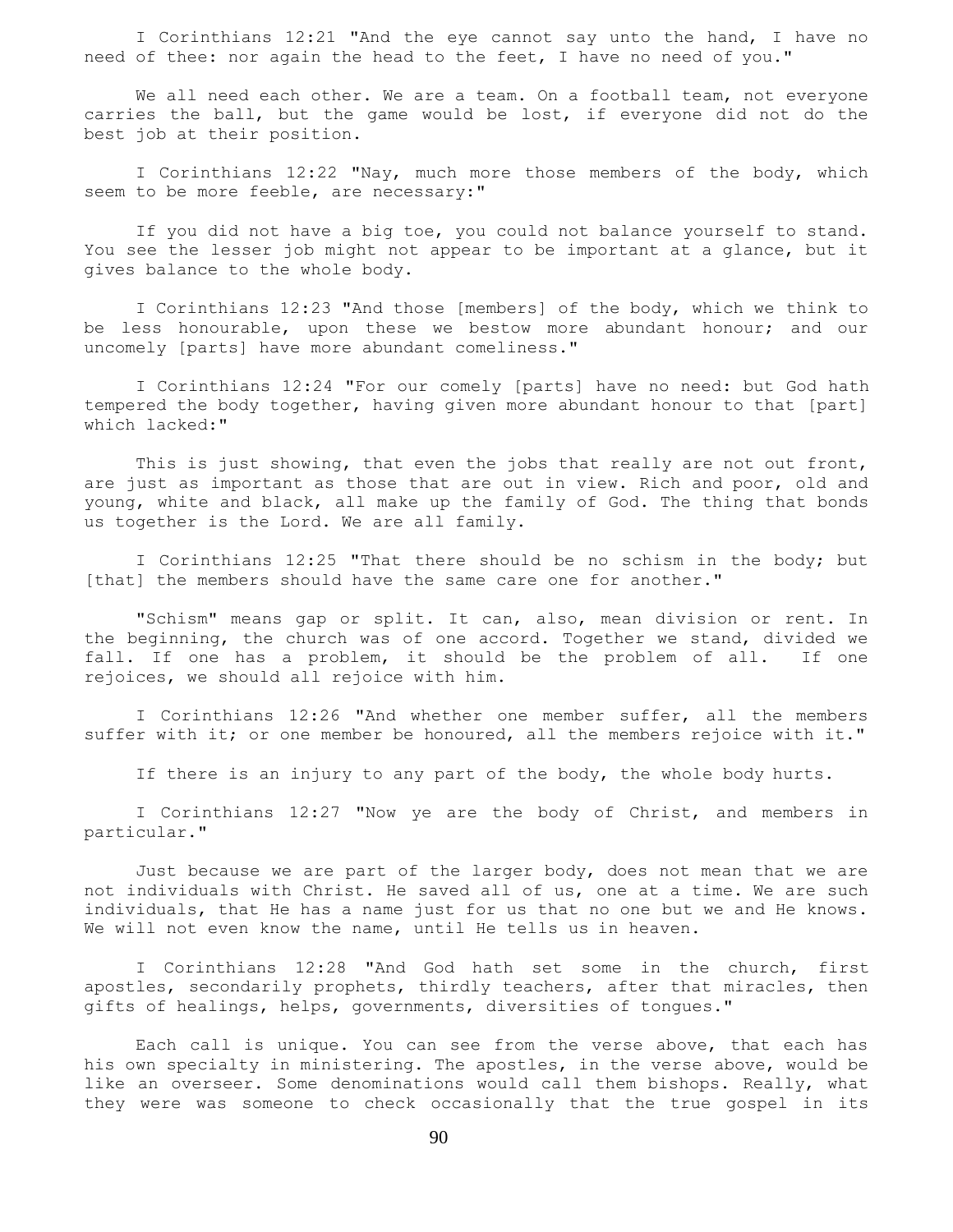purest form would be kept. The following Scripture gives a view of how serious it would be to vary from the true message. Galatians 1:8 "But though we, or an angel from heaven, preach any other gospel unto you than that which we have preached unto you, let him be accursed." The apostles, in the verse above, are watchmen of the church. In this case, it was Paul who had established this church. Prophets are not only those who through the anointing of the Holy Spirit tell of the future, but would be the person who brought the message to the church. God has a specific message for each individual church. The minister {prophet or prophetess} should bring the message God has for that particular group on that particular day. We find, also, that God has given others a special understanding of the Scriptures, so that they can teach the Word with powerful anointing. Notice in all of this, that God puts His Word before miracles and other things. Miracles and healings are each a unique gift in themselves, and God has chosen someone in each church to fulfill this calling. Sometimes one person will have more than one of these offices to fulfill. We must not be influenced by signs and wonders above the Word. The Antichrist will be able to call down fire from heaven. All miracles and healings must stay within the realm of the Word. If we are to do the particular thing, there will be an example in the Bible. Helps, even though it is one of the most important jobs, is usually unsung. They fill in the gap, and do it so quietly that usually no one notices. God notices always. Governments are like the deacons and elders of the church. They see to the day to day function of the church. They must be godly people. Diversities of tongues, just means that certain people in the church generally bring to the assembled people messages from God to the congregation in a tongue other than the native tongue. All of these are important functions in the church.

 I Corinthians 12:29 "[Are] all apostles? [are] all prophets? [are] all teachers? [are] all workers of miracles?" I Corinthians 12:30 "Have all the gifts of healing? do all speak with tongues? Do all interpret?" I Corinthians 12:31 "But covet earnestly the best gifts: and yet shew I unto you a more excellent way."

 The answer to this is no, of course. Each person functions in the office the Lord has called him, or her, to. This is the only time permissible to covet. The best gifts are preaching the Word, of course.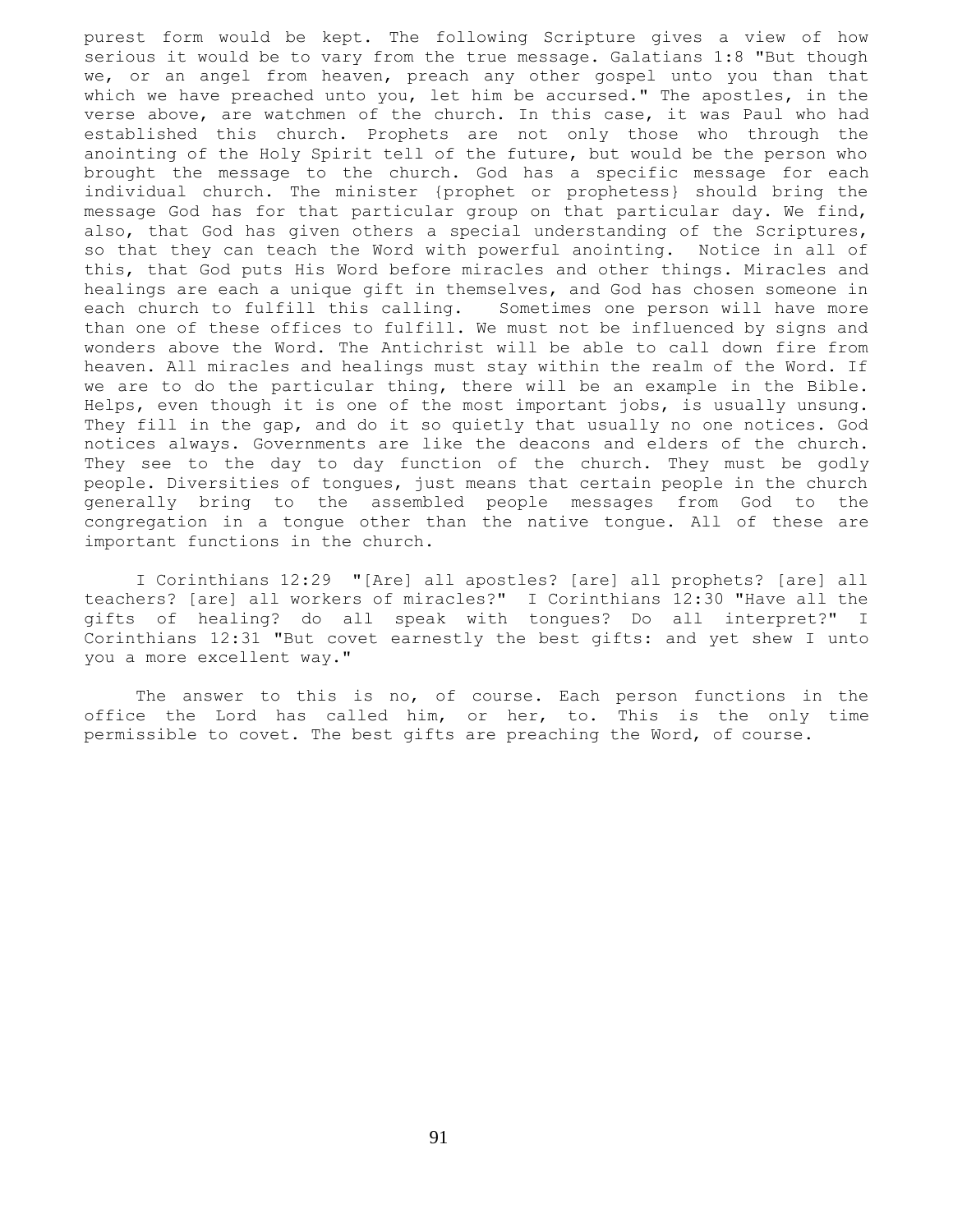1. Who make up the body of Christ? 2. Who is the Vine? 3. If He is the Vine, who are the branches? 4. Quote Galations chapter 2 verse 20. 5. For by one \_\_\_\_\_\_\_ are we baptized into one body. 6. Quote Galations chapter 3 verse 28. 7. Who, or what, is the Tree of Life? 8. We were baptized into \_\_\_\_\_\_\_\_\_\_ death. 9. After we are baptized, how should we walk? 10. If we are planted in the likeness of His death, we shall also be in the likeness of His \_\_\_\_\_\_\_\_\_\_\_\_\_\_\_. 11. What had to be destroyed? 12. The body is not one member, but 13. Quote 1 Corinthians chapter 12 verse 15. 14. What does the author relate our part in the whole as? 15. Each person is a \_\_\_\_\_\_\_\_\_\_\_ individual. 16. Who can do the job that God has called you to do? 17. Whatever work we do, we should do it as unto the  $\qquad \qquad$ . 18. Who make up the family of God? 19. What does schism mean? 20. An injury to any part of the body hurts  $\frac{1}{\sqrt{2}}$   $\frac{1}{\sqrt{2}}$   $\cdots$ 21. Jesus saved all of us \_\_\_\_\_ at a time. 22. Give the works in the church listed in verse 28. 23. What is the apostle in this situation? 24. What was their main function? 25. Quote Galations chapter 1 verse 8. 26. What are some of the functions of the prophet? 27. What are the special abilities of the teacher? 28. Are signs and wonders dependable, explain? 29. What is one calling that is usually unsung? 30. Who would be part of the ministry of governments? 31. Explain the function of tongues. 32. When is the only time permissible to covet?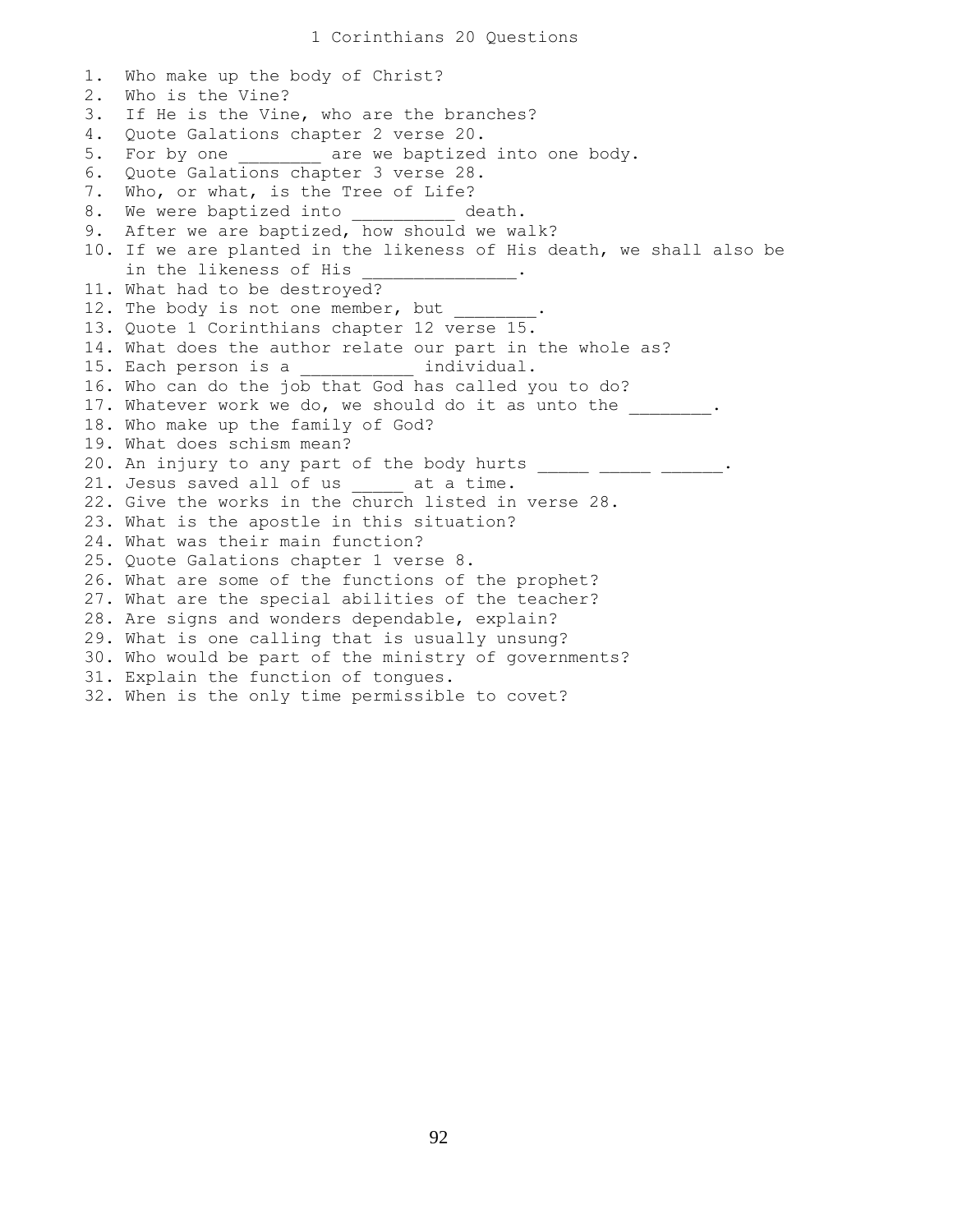We will begin this lesson in "I Corinthians 13:1 "Though I speak with the tongues of men and of angels, and have not charity, I am become [as] sounding brass, or a tinkling cymbal."

The word that was translated "charity" is agape, which means love. This use of love is not the kind of love that has conditions. It is not "I love you because", but "I love you in spite of". This type of love is the kind the Lord Jesus has for all of us. While we are yet in sin, Christ gave his life for us. This is the God kind of love. The nearest thing to that kind of love on this earth, is the mother's love for her child. Even that falls very short of being the perfect love that God has for mankind.

 "The tongues of men", here, is possibly speaking of these who have training in speaking on the earth. To include the angels, would indicate inspired speaking from heaven itself. Paul is saying, here, that it would not make any difference at all how great a speaker you were, if you did not have this unselfish love for those you were speaking to. There would be sound in the speaking, but it would not give a true sound. In other words, all the speaking in the world avails nothing without love attached to the words.

 I Corinthians 13:2 "And though I have [the gift of] prophecy, and understand all mysteries, and all knowledge; and though I have all faith, so that I could remove mountains, and have not charity, I am nothing."

 You may even be filled with the knowledge of God to overflowing, but without love, no one will listen. "Prophecy", in this instance, has to do with predictions. "Understanding all mysteries" means that Scriptures that have been hidden to you are revealed. Though I have bought every book and studied every word and accumulated a great learning, no one will listen if I do not show love. This faith may be speaking in having faith in your own abilities. I have said it before, but faith in God and mind over matter are dangerously close. We must place our faith in God's ability and not in our own ability. This faith, as I said, is possibly speaking of faith to do miraculous things. All things we might do, are no use at all, unless we are full of love for God and man.

 I Corinthians 13:3 "And though I bestow all my goods to feed [the poor], and though I give my body to be burned, and have not charity, it profiteth me nothing."

I have said in all the lessons, that it is more important why you do something than in the actual doing. The woman gave all she had, which was very little monetarily. Jesus said she had given more than those who gave great sums, because she gave all she had. The Lord does not want us to figure out some formula about giving and receiving. He wants us to give from a free heart, expecting nothing in return. God who sees in secret will reward you openly. It is not the fact of giving all that he owns that is important. If he did not give it from a loving heart, he should have kept it. It will do him no good. We are not to give begrudgingly, or of necessity. II Corinthians 9:7 "Every man according as he purposeth in his heart, [so let him give]; not grudgingly, or of necessity: for God loveth a cheerful giver." You may give your body to be burned, but that is not what

93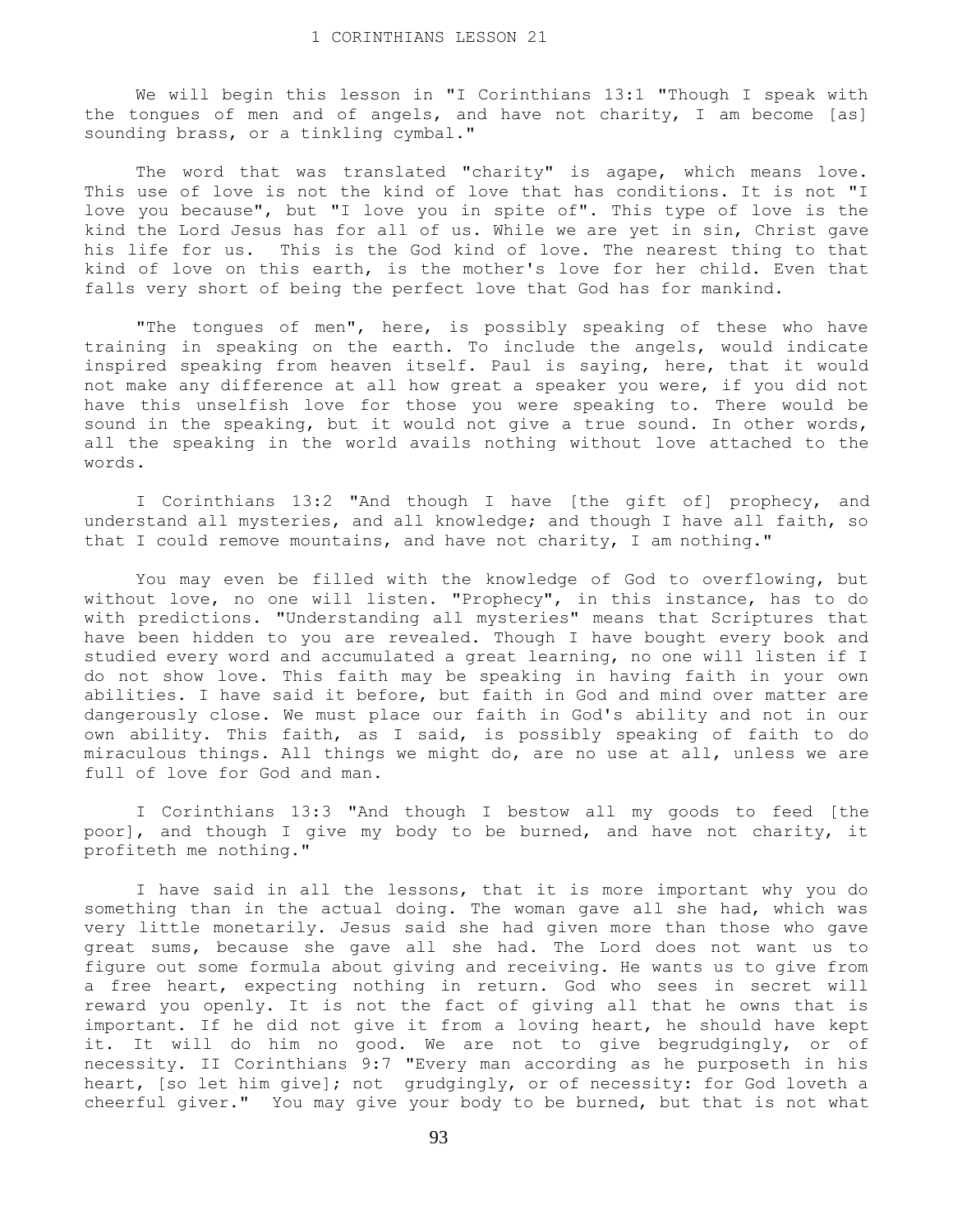God wants from you. He does not want you to die for Him, He wants you to live for Him. Everything I do with love in my heart is better than ten times that much without love.

 I Corinthians 13:4 "Charity suffereth long, [and] is kind; charity envieth not; charity vaunteth not itself, is not puffed up,"

 Now, we see a description of this type of love in action. How can you tell if I have this type of love? This type of love is willing to suffer for the ones he loves. This is speaking primarily of love for God, but extends to mankind, as well. This type of love is a positive. This type of love overlooks shortcomings in others. It is even patient, until they can change. This perfect love, spoken of here, never wants what someone else has, or wonders why they did not get that, too. They are happy for the one who does have it. "Vaunteth", in the verse above, means boast. Someone who truly loves will not boast and brag to make someone else feel little. This being "puffed up" is speaking of pride. We must never act proud and cause someone else pain in the doing. True love thinks of other's feelings, before they think of their own.

 I Corinthians 13:5 "Doth not behave itself unseemly, seeketh not her own, is not easily provoked, thinketh no evil;"

 "Unseemly" means indecently, or shamefully. A person who has love in his heart would not embarrass others and God doing things that would be a shame. He would always do the decent thing. Love in the sense of " seeketh not her own" could be very well covered by the word charity. It would mean that other's needs would be more important to them, than their own needs. This person, full of love, would not go around with a chip on his shoulder looking for someone to knock it off. He would be a peace maker. He would have the mind of Christ and would not be thinking evil thoughts. His mind, stayed on Christ would have no room for negative thoughts.

 I Corinthians 13:6 "Rejoiceth not in iniquity, but rejoiceth in the truth;"

 The person who has the kind of love that this is speaking of, does not find pleasure in earthly things. His pleasure is in pleasing God. The truth would be his motto. We see from the whole armour of God that all Christians must wear, what part truth has. Ephesians 6:14 "Stand therefore, having your loins girt about with truth, and having on the breastplate of righteousness;" You see you are not only to speak truth, but to have it tightly bound around you. The true Christian with this godlike love does not love to make a lie, but gets real joy from telling the truth.

 I Corinthians 13:7 "Beareth all things, believeth all things, hopeth all things, endureth all things."

Paul, thought it all joy to suffer for Christ. This verse, above, is speaking of being willing to bear whatever persecution comes our way, in the name of the Lord. This "believeth all things" has to do with faith in God. Abraham believed, and it was counted unto him as righteousness. This means continues to believe, even in the face of problems. Christians have hope of the resurrection. Matthew 10:22 "And ye shall be hated of all [men] for my name's sake: but he that endureth to the end shall be saved." We see from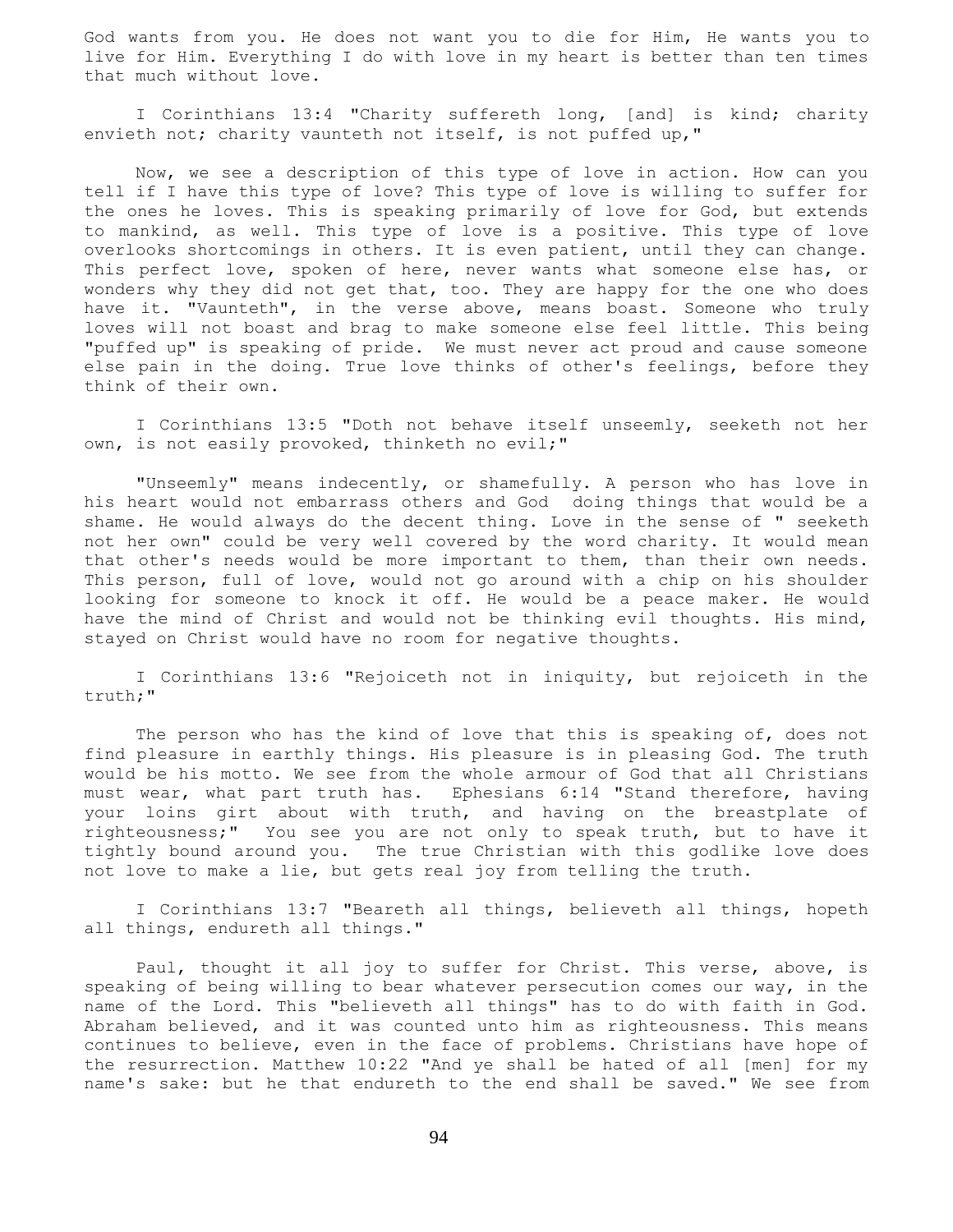this Scripture that there is something to endure. It, also, tells us how long it will be required of us to endure.

 I Corinthians 13:8 "Charity never faileth: but whether [there be] prophecies, they shall fail; whether [there be] tongues, they shall cease; whether [there be] knowledge, it shall vanish away."

The type of love, spoken of here, will be just as active in heaven as it will be here on the earth. In fact, we will be even more aware of God's love toward us then. I Corinthians 2:9 "But as it is written, Eye hath not seen, nor ear heard, neither have entered into the heart of man, the things which God hath prepared for them that love him." The love that God will show to us in heaven is far greater than all we can imagine here on earth. The fact that the "prophecies fail", makes me believe that this is speaking of some who prophecy falsely. The way you determine whether a person is a true prophet or not, is whether the prophecy comes true. Of course, there will be no need for prophecy in heaven. The tongues that cease is after God is finished with His work here on the earth. Tongues are nothing but the evidence that a person has been filled with the spirit of God in one of the ministering capacities. When the ministering is all finished and all believers go to heaven, there will be no need for the evidence {tongues}. The knowledge that vanishes away is the knowledge of things of the earth. Actually, our heavenly understanding will be fully opened, and we will know the secret of God in heaven. We will not need to accumulate learning in heaven. We will know what God would have us know. A friend of mine, {in the ministry} said you will not need building tools after the house is finished.

I Corinthians 13:9 "For we know in part, and we prophesy in part."

 All of our understanding and ability to minister here on the earth is limited. We are in flesh, and flesh has weaknesses.

 I Corinthians 13:10 "But when that which is perfect is come, then that which is in part shall be done away."

 Jesus is all in all. We can see where we will be, when Jesus {the perfect one} comes and sets up His kingdom. Ephesians 4:13 "Till we all come in the unity of the faith, and of the knowledge of the Son of God, unto a perfect man, unto the measure of the stature of the fulness of Christ:"

 I Corinthians 13:11 "When I was a child, I spake as a child, I understood as a child, I thought as a child: but when I became a man, I put away childish things."

 This is just saying that we cannot always stay a baby in Christ. Sometime down the road, we need to start being an adult in the Lord. Milk is for babies. Get where you can chew the Word and get stronger nourishment. We need to grow in the Lord to the extent that we can stop being fed, and begin to feed others. It is alright to be a child, when you are first saved. There is a time, however, to put all that behind and take on the responsibilities of adulthood.

 I Corinthians 13:12 "For now we see through a glass, darkly; but then face to face: now I know in part; but then shall I know even as also I am known."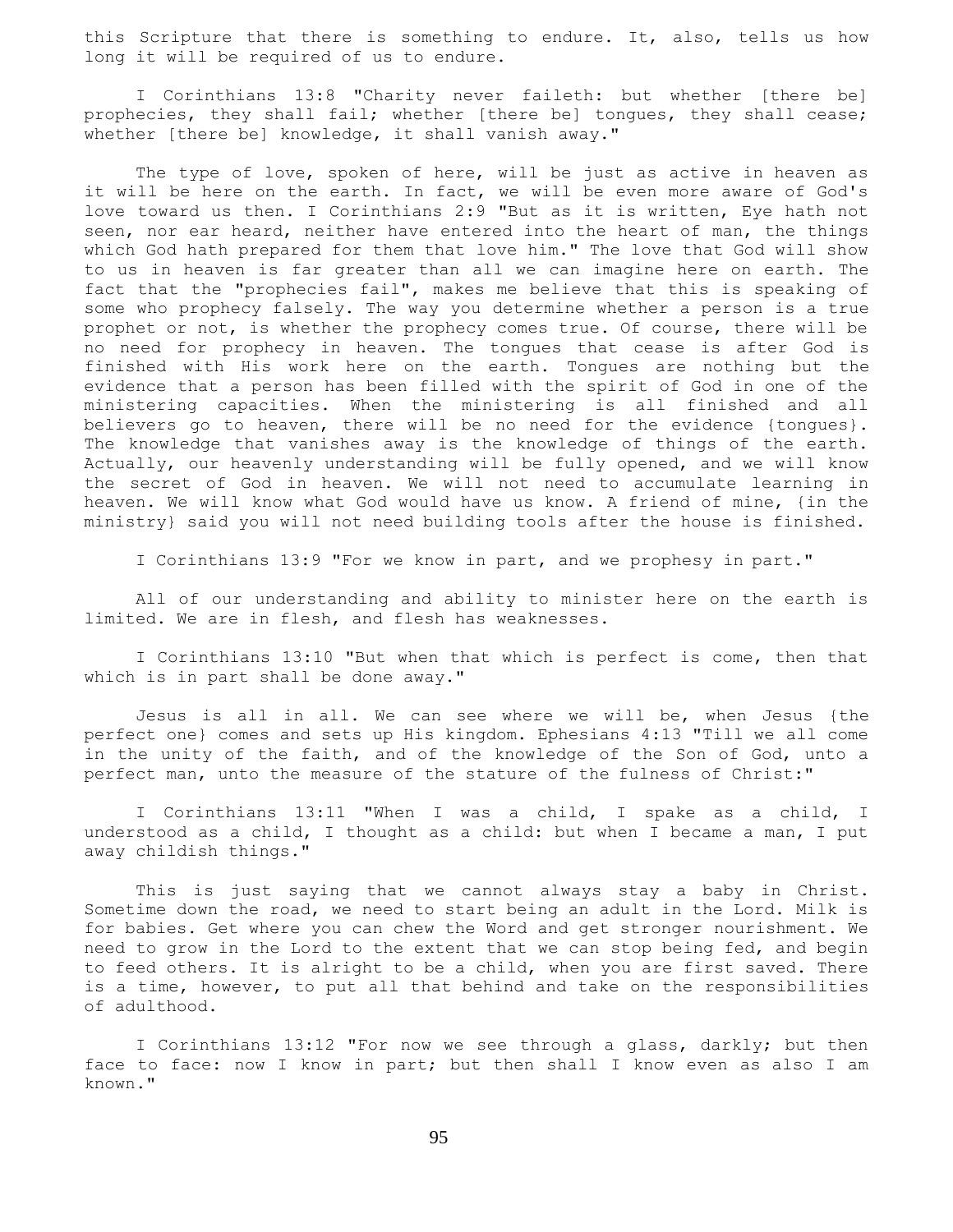We will not fully understand about the Lord until we meet Him face to face. We see Him now in types and shadows in the things we read of Him, There will come a time when the dark glass is removed and we will see Him face to face. Jesus tore the curtain away into the Holy of Holies. We can now enter in. I John 3:2 "Beloved, now are we the sons of God, and it doth not yet appear what we shall be: but we know that, when he shall appear, we shall be like him; for we shall see him as he is."

 I Corinthians 13:13 "And now abideth faith, hope, charity, these three; but the greatest of these [is] charity."

 Faith, hope, and love are all very much of Christianity. They do not change. You might even say, they are conditions of Christianity. "Abideth" means continues to abide. You see, these never change, they are absolutes. If we had to give up all but one, we would have to hang on to love. John 3:16 "For God so loved the world, that he gave his only begotten Son, that whosoever believeth in him should not perish, but have everlasting life."

 To sum up this lesson, we would have to say that Paul is teaching them the proper functions of the church of the Lord Jesus Christ, in the confines of their traditions. There is a song written from the thirteenth chapter of 1 Corinthians called "Charity". I highly recommend it for singing in the church.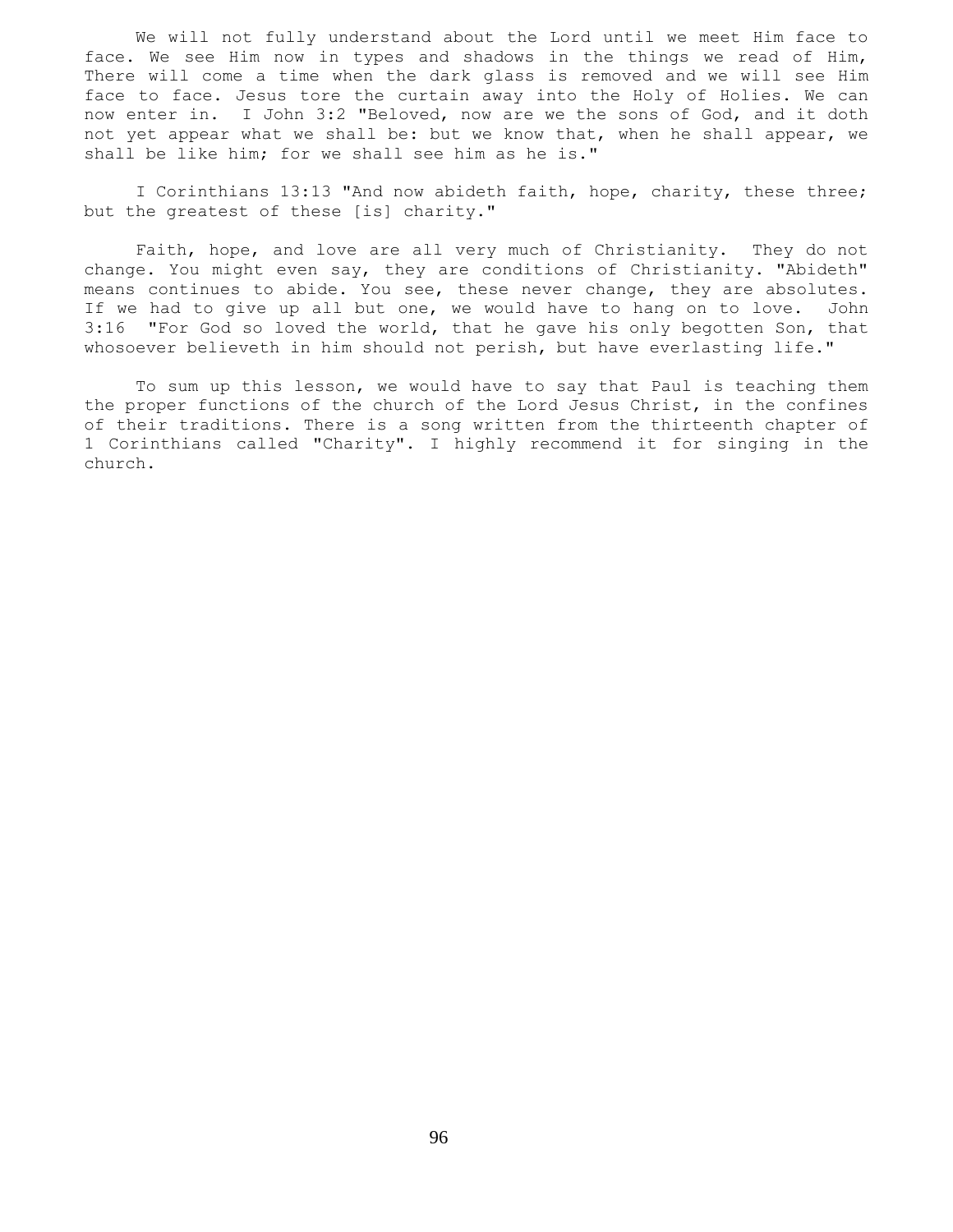## 1 Corinthians 21 Questions

1. Quote 1 Corinthians chapter 13 verse 1. 2. The word that was translated "charity" in verse one, is what? 3. What does agape mean? 4. While we were yet in  $\qquad \qquad$ , Christ gave His life for us. 5. What does "tongues of men" mean in verse one? 6. What type of speaking would be spoken of with the word angels added? 7. What is the gift of prophecy? 8. What is it speaking of about "understanding all mysteries"? 9. What is the faith speaking of in verse 2? 10. What could possibly be wrong with bestowing all my goods to feed the poor? 11. What is wrong with giving your body to be burned? 12. What kind of a giver does God love. 13. What is this type of love, or charity, like? 14. This type of love is speaking primarily of the love for God, but includes what else? 15. What does vaunteth in verse four, mean? 16. What are they puffed up with? 17. What does "unseemly" in verse five, mean? 18. Rejoiceth not in iniquity, but rejoiceth in the \_\_\_\_\_\_. 19. Where does the Christian's pleasure come from? 20. Paul thought it all joy to for Christ. 21. How long must the Christians endure? 22. What is meant by "prophecies failing"? 23. What are the tongues evidence of? 24. You will not need building tools after the \_\_\_\_\_ is finished. 25. Why is our understanding on the earth limited? 26. Quote Ephesians chapter 4, verse 13. 27. When I became a man, I put away things. 28. We now see through a \_\_\_\_\_\_\_\_\_ \_\_\_\_\_\_\_\_\_\_. 29. Now abideth 1. The set of the set of the set of the set of the set of the set of the set of the set of the s 30. The greatest of these is  $\qquad \qquad$ 31. How could we sum up this lesson?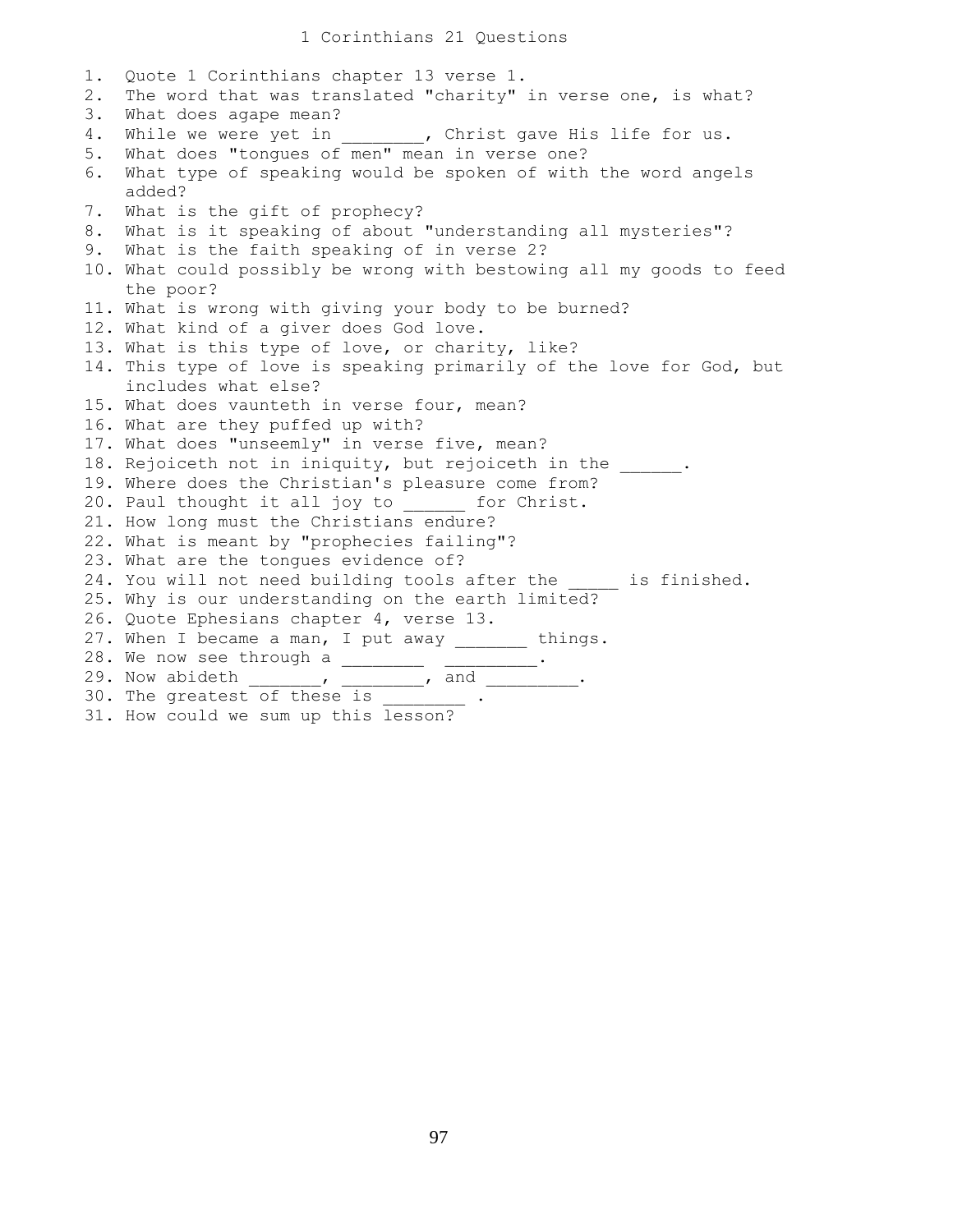We will begin this lesson in I Corinthians 14:1 "Follow after charity, and desire spiritual [gifts], but rather that ye may prophesy."

 Charity, again, here is love. If you love as God loves, then you will want all mankind to be saved. "Prophesy" means to foretell future events, but it, also, means to speak under the inspiration of the Holy Spirit. When the Lord sent the disciples out to minister, He told them, first of all, to preach the gospel to every creature. All of the other gifts are important, but the one of most importance is preaching to the lost world. By the foolishness of preaching many are saved. The miracles, healings, raising from the dead, and casting out demons were important, but not as important as saving their souls. The Lord is interested in the infirmities of our body, but He is more interested in our spirit. He wants us saved, then all the extras can come. Jesus had said, if they did not believe Him for any other reason, then believe Him because of the miracles. They should have believed Him by the Word of power that He brought.

 I Corinthians 14:2 "For he that speaketh in an [unknown] tongue speaketh not unto men, but unto God: for no man understandeth [him]; howbeit in the spirit he speaketh mysteries."

 I have said before that this unknown tongue is unknown to the people in the immediate vicinity. If he wants to speak to the congregation where all of them can understand, he would speak in their native language. Perhaps, this message in the tongue is to build this man up in his most holy faith. When a person is praying for a special need for someone and runs out of words, to pray in tongues would be allowing the Spirit to pray through you. In this sense, it would be for God's ears alone. Only someone gifted with interpretation would be able to understand what he was saying. These mysteries that he is speaking, are mysteries to the speaker, as well as those listening. As we will see in the following verses, this is not a blanket policy, but is speaking of public worship. God may send a message to the entire congregation in tongues, but if He does, there will be an interpreter to bring the message in the native language of the congregation.

 I Corinthians 14:3 "But he that prophesieth speaketh unto men [to] edification, and exhortation, and comfort."

 "Prophesing" in this sense, would be preaching the good news of the gospel. "Edification" in the sense it is used here, means to build up. "Exhortation" in this particular instance, means comfort, or consolation. We see then, that preaching should not just win people to the Lord, but should build them up after they are saved. It should comfort and console them, as well. The gospel message is good news.

 I Corinthians 14:4 "He that speaketh in an [unknown] tongue edifieth himself; but he that prophesieth edifieth the church."

When a person speaks in tongues, it builds the person up who is speaking. Preaching builds up all the congregation. It continues to say unknown, because it is saying that the tongue is unknown to all in hearing distance.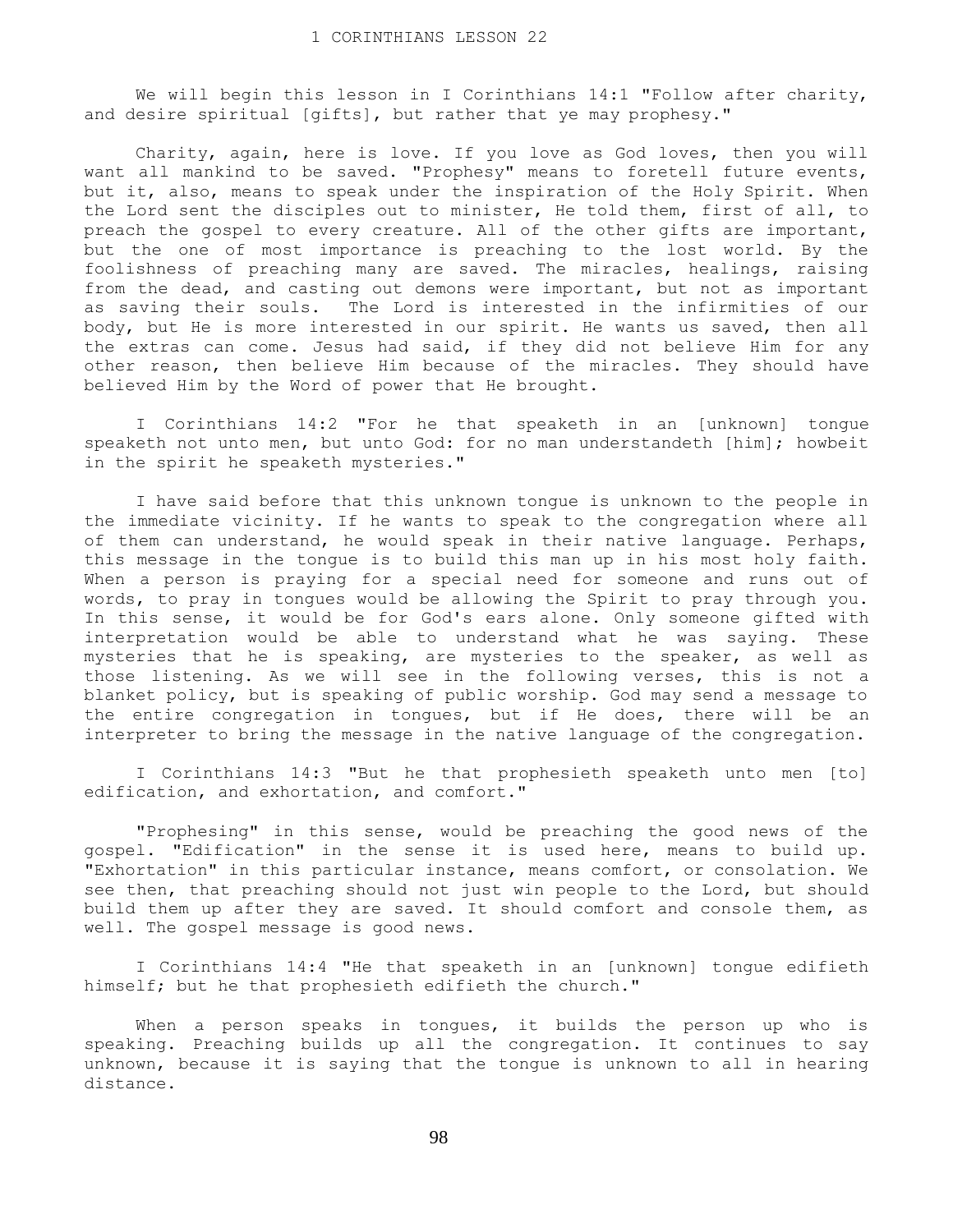I Corinthians 14:5 "I would that ye all spake with tongues, but rather that ye prophesied: for greater [is] he that prophesieth than he that speaketh with tongues, except he interpret, that the church may receive edifying."

 Paul is not telling them not to speak in tongues. In fact, he says, I wish you all had the evidence that the Holy Spirit had filled you with spiritual gifts. Now he says, it is better to try to win people to Christ with the spoken Word of God than to try to impress them with your spirituality. The exception to all of this, is when the person speaking is moved upon by the Spirit of God and brings the message in tongues to the body of Christ. In this case, there would always be an interpreter to tell the congregation exactly what the message is from God. Then the church is built up, when it knows the message is from God to them. There is something really personal in knowing that God has spoken to you through the tongues and interpretation.

 I Corinthians 14:6 "Now, brethren, if I come unto you speaking with tongues, what shall I profit you, except I shall speak to you either by revelation, or by knowledge, or by prophesying, or by doctrine?"

 Paul is saying, here, that he will not speak to them in tongues, because they would not benefit from it. He will preach by revelation knowledge from God. He, also, speaks to them of the things he has learned. Preaching comes in several different forms, I personally believe the most effective sermons are when the speaker is overwhelmed by the Spirit of God, and God speaks through the preacher. One of my friends who has been a preacher for many years, says that when this happens to him, he marvels at what he hears himself saying. Paul, since he was trying to establish churches and have them not in error, would sometimes speak of doctrine, as well. That is great if it is God's doctrine, and not the doctrine of men which Jesus had denounced.

 I Corinthians 14:7 "And even things without life giving sound, whether pipe or harp, except they give a distinction in the sounds, how shall it be known what is piped or harped?"

 If an instrument of music is out of tune, it would be impossible to bless anyone with the sounds it produced.

 I Corinthians 14:8 "For if the trumpet give an uncertain sound, who shall prepare himself to the battle?"

 The trumpet was used to call the people to battle when it was played a certain way. You would not know what to do, if a recognizable sound did not come from the instrument. This same trumpet was used to call the people to worship. The trumpet was silver {redemption} that was used for the gathering of the people. This is the same trumpet {silver} that will be blown to redeem the Christians from the earth. We will know the sound well and go to meet the Lord in the air.

 I Corinthians 14:9 "So likewise ye, except ye utter by the tongue words easy to be understood, how shall it be known what is spoken? For ye shall speak into the air."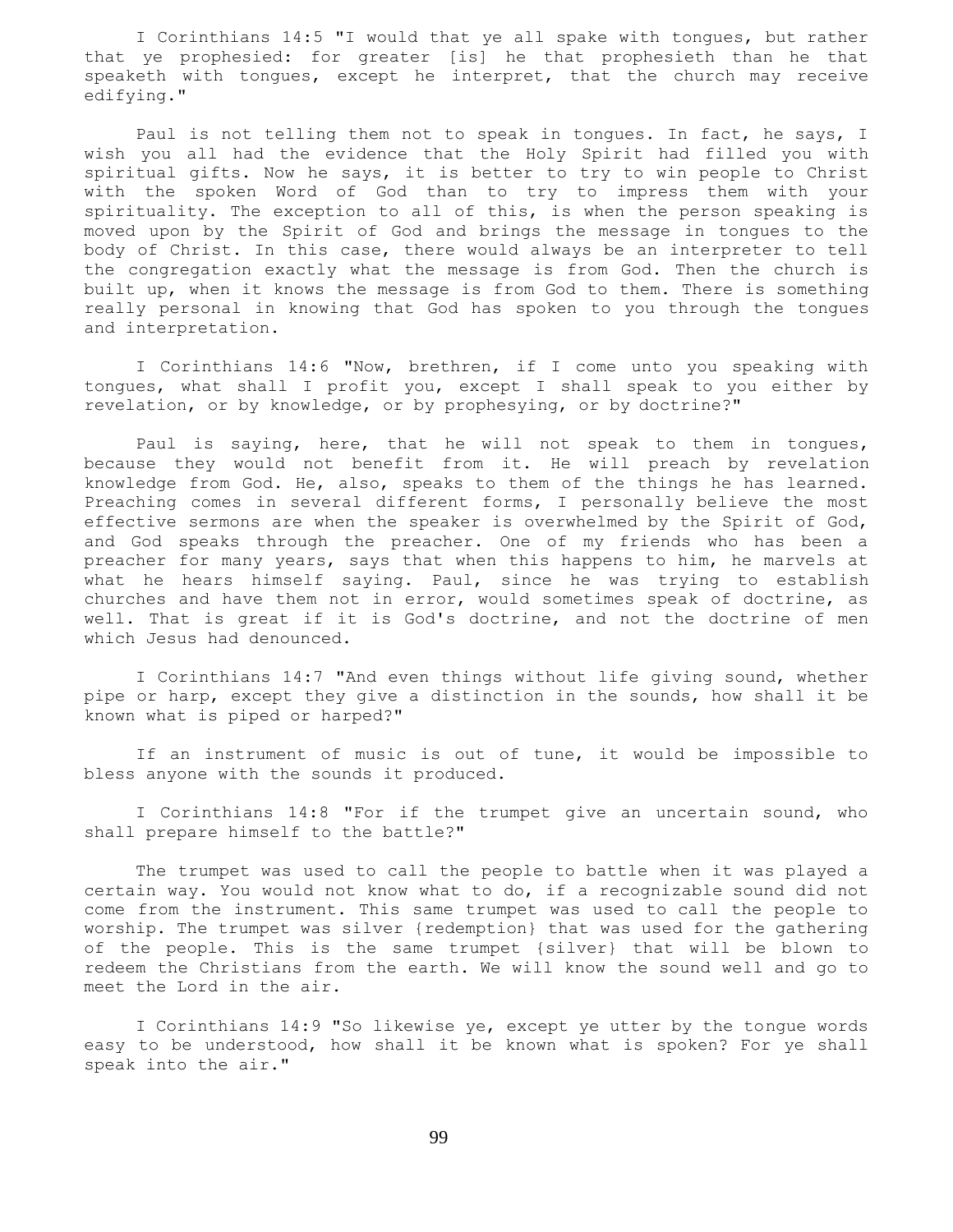To speak in tongues and no one interpret would be of no use to the winning of souls at all. I, also, believe music played in the church so loudly that you can not understand the words is of no advantage, as well. The message in the song is what softens up hearts to receive the Lord. Speaking in tongues in public should not be done without an interpreter.

 I Corinthians 14:10 "There are, it may be, so many kinds of voices in the world, and none of them [is] without signification."

 The only thing that seems explainable here, is the fact that there are many different languages in the world. "Signification", in this instance, means voiceless. This just means that the hundreds of languages in the world are all spoken languages. In World War 2, the Navaho language was used for sending messages by runners, because it had never been written down. It would have been very difficult to intercept the message, because of this. All languages have a voice though.

 I Corinthians 14:11 "Therefore if I know not the meaning of the voice, I shall be unto him that speaketh a barbarian, and he that speaketh [shall be] a barbarian unto me."

 This is just saying that there can be no understanding between two people who speak different languages, unless there be an interpreter. They are barbarian to each other, because they cannot communicate their thoughts to each other. That is what language is, a way to communicate thoughts with words.

 I Corinthians 14:12 "Even so ye, forasmuch as ye are zealous of spiritual [gifts], seek that ye may excel to the edifying of the church."

 We all want to be able to minister more effectively in the church. The various gifts of the Spirit are for that very purpose. Paul is saying here, seek the gifts that will do the most good to build the church up.

 I Corinthians 14:13 "Wherefore let him that speaketh in an [unknown] tongue pray that he may interpret."

 Many who speak in tongues, also have the gift of interpretation. That is one way that you would know for sure that the message in tongues would be understood by all in the church. Paul is saying pray for the gift of interpretation to go with your gift of tongues.

 I Corinthians 14:14 "For if I pray in an [unknown] tongue, my spirit prayeth, but my understanding is unfruitful."

 This is very true. The Holy Spirit prays through you when you pray in tongues. Perhaps, it is not important to know what you are praying for. In the verse above, Paul had said to pray for the gift of interpretation, so that you will know what the prayer in tongues is saying.

 I Corinthians 14:15 "What is it then? I will pray with the spirit, and I will pray with the understanding also: I will sing with the spirit, and I will sing with the understanding also."

 Paul has both gifts. He prays as the Spirit gives him utterance, and then he speaks in his native language to God, as well. This would be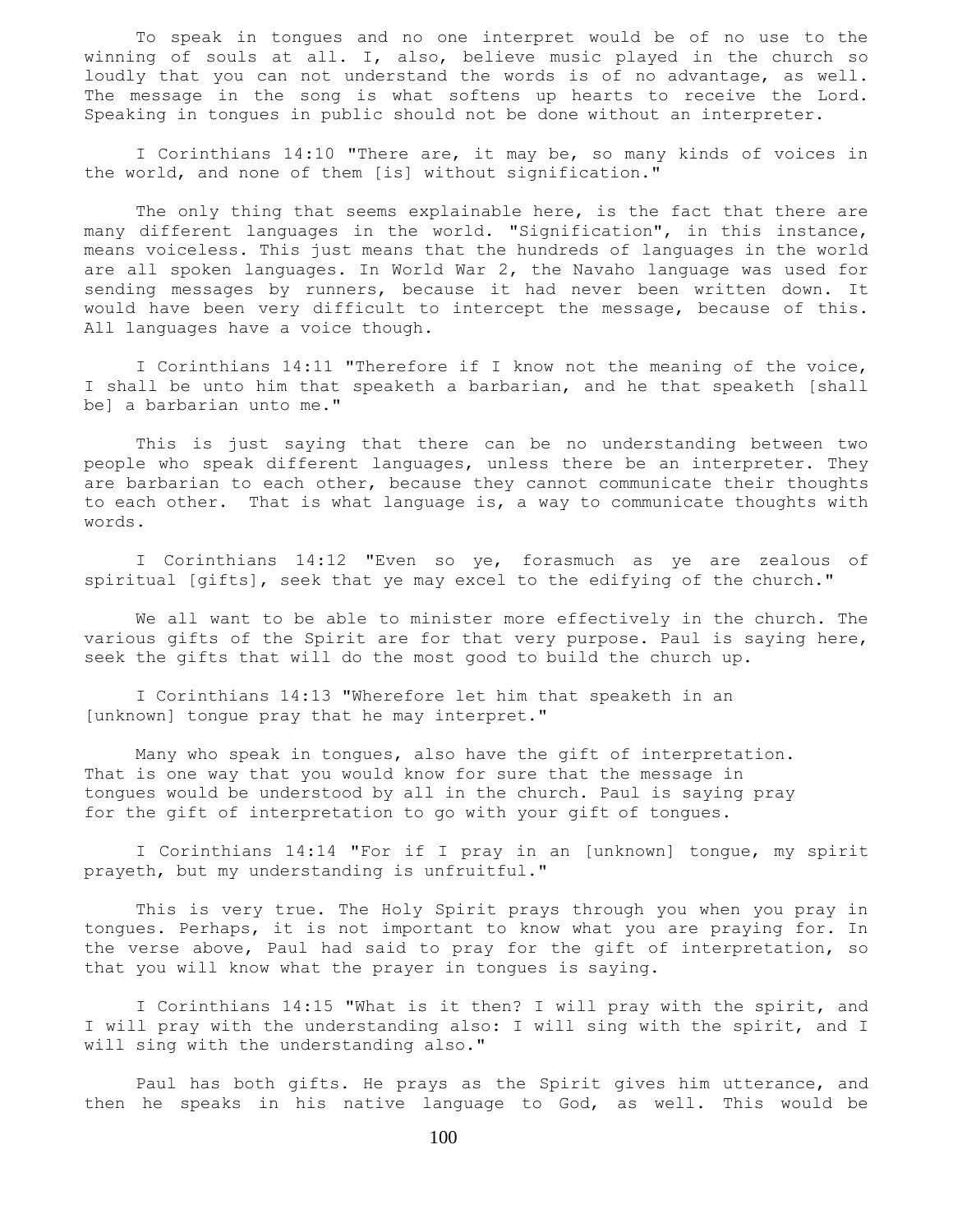worshipping in the Spirit in both instances. This would not matter whether it was just for God's ears, or for the congregation, because he would interpret his own tongues.

 I Corinthians 14:16 "Else when thou shalt bless with the spirit, how shall he that occupieth the room of the unlearned say Amen at thy giving of thanks, seeing he understandeth not what thou sayest?"

 The interpretation would be so that the people around you would be able to praise God with you. Amen means so be it. How in the world could they agree, if they did not know what you were saying? We know the importance of agreeing in prayer, and this is saying that it is also proper to agree in praise.

 I Corinthians 14:17 "For thou verily givest thanks well, but the other is not edified."

With your own private worship, it would not be so important to know the exact meaning of the tongues in praise or prayer, as it would be in public. The public would not be built up by praise they did not understand the meaning of.

 I Corinthians 14:18 "I thank my God, I speak with tongues more than ye all:"

 Paul, in all of this, is not speaking against tongues. He is just explaining the proper use of tongues. Paul is not ashamed that he has the evidence of speaking in tongues and that he is filled with the Holy Spirit. He just wants to explain not to run people who do not understand off from the church.

 I Corinthians 14:19 "Yet in the church I had rather speak five words with my understanding, that [by my voice] I might teach others also, than ten thousand words in an [unknown] tongue."

 Paul is just explaining the importance of the church being built up by the things that are said. Understand that Paul is saying, think of other's understanding whenever you minister.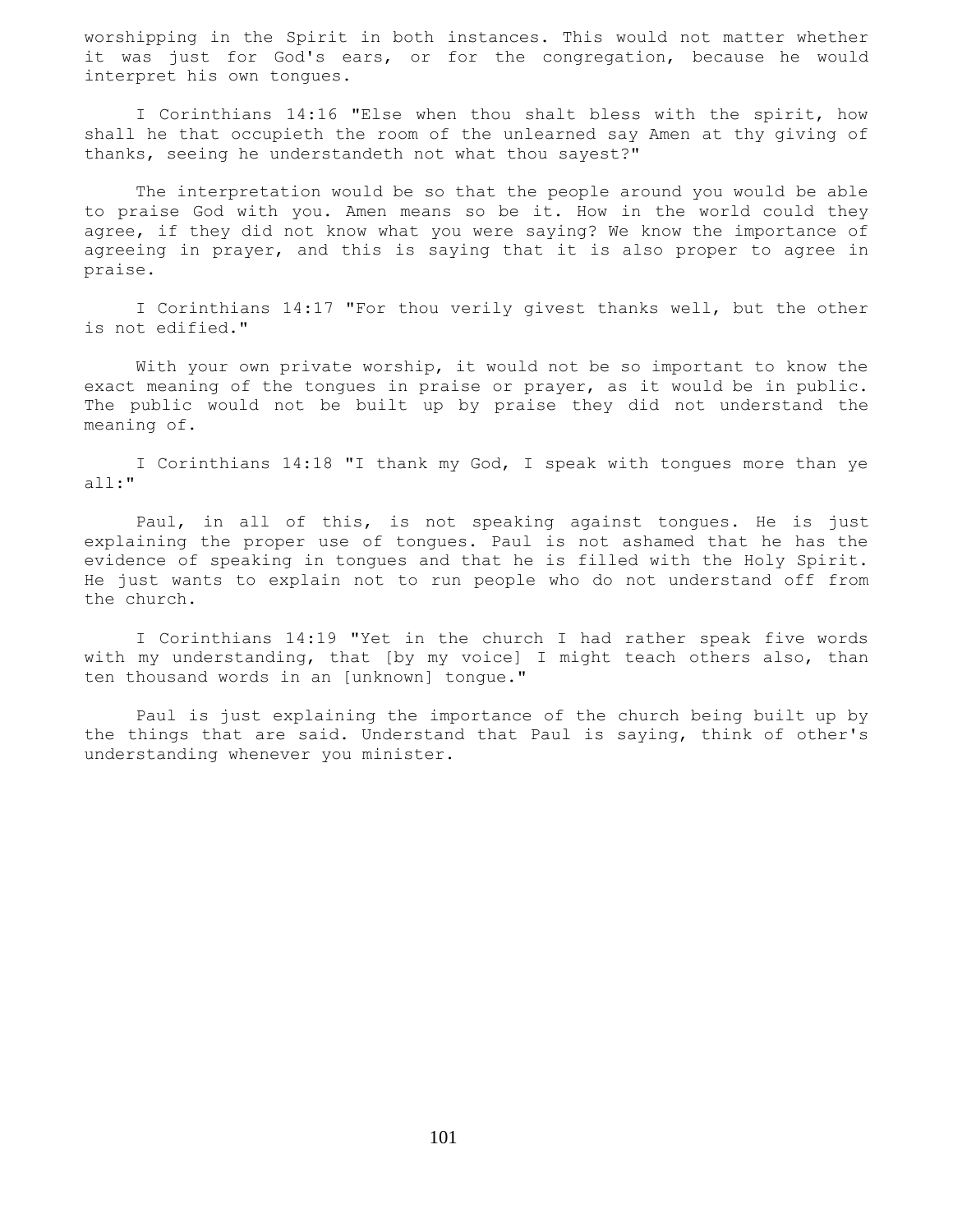1. Follow after charity, and desire entits. 2. What will you want, if you love as God loves? 3. What does "prophesy" mean in verse 1? 4. What is the most important gift? 5. What is the Lord more interested in, than in the body? 6. He that speaketh in an unknown tongue speaks to whom? 7. Who would be the only one, besides God, that would understand the unknown tongue? 8. He that prophesieth speaketh unto men to what 3 things? 9. What is "prophesieth" in verse, 3 meaning? 10. The gospel message is \_\_\_\_ 11. He that speaketh in an unknown tongue edifieth . 12. Why is it using the word unknown? 13. What is the exception in verse 5? 14. What is speaking in tongues evidence of? 15. Name the different ways that Paul ministered to the congregation. 16. Why will Paul not speak to them in tongues? 17. Did Paul speak in tongues? 18. What does the author believe to be the most effective preaching? 19. Why did Paul speak on doctrine? 20. If an instrument of music is out of tune, it would be to bless anyone with the sound it produced. 21. What instrument was used to call them to battle? 22. What is the trumpet of assembly made of? 23. What would be wrong in speaking in tongues with no interpreter? 24. What is verse 10 speaking of? 25. People who can not speak the same language think of each other as  $a$ 26. What spiritual gift should those seek who are zealous to receive spiritual gifts? 27. Those who speak in an unknown tongue should pray for what? 28. What prays through you when you pray in tongues? 29. What does Amen mean? 30. Paul said he would rather speak 5 words with his understanding than what?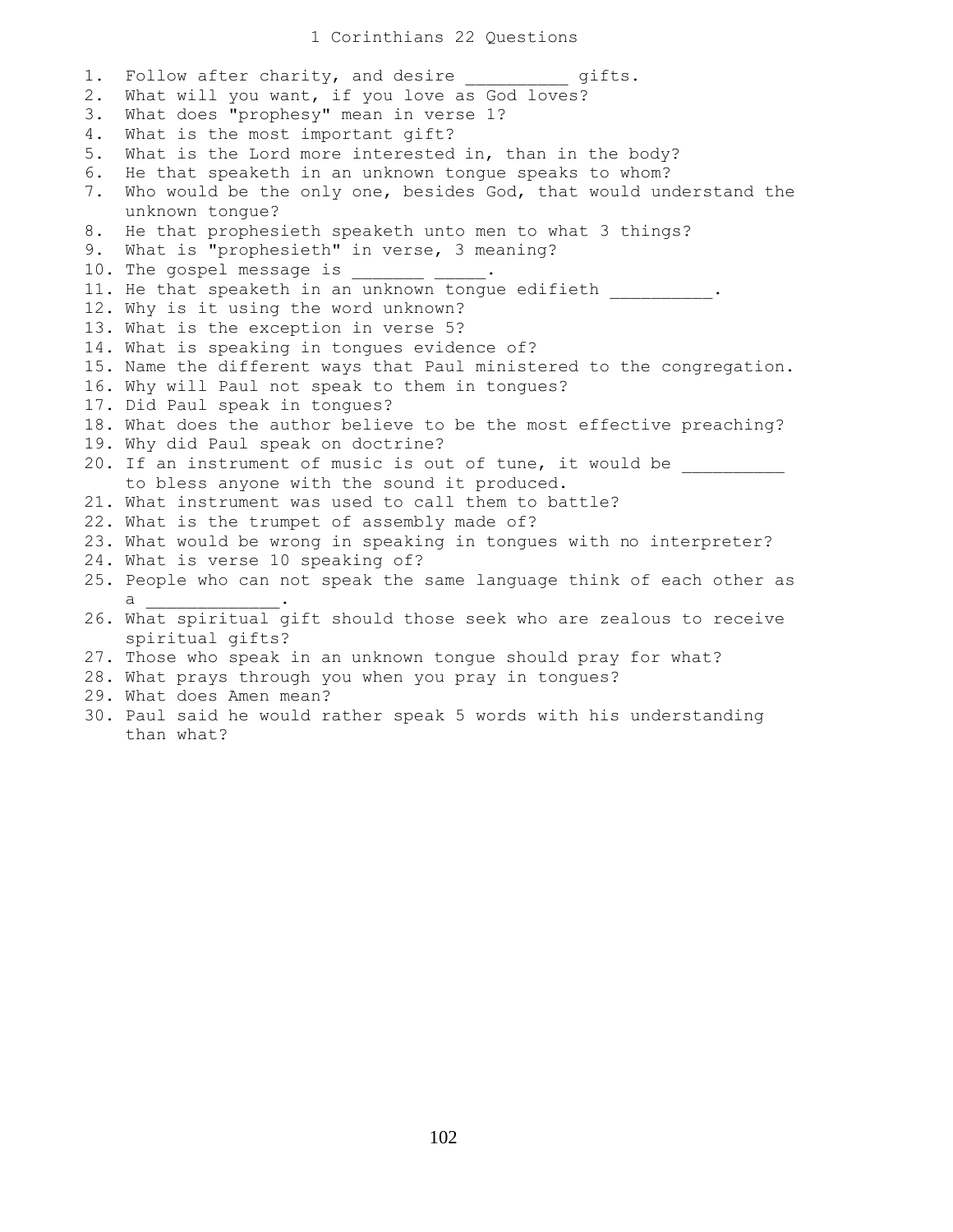We will begin this lesson in I Corinthians 14:20 "Brethren, be not children in understanding: howbeit in malice be ye children, but in understanding be men."

 We are God's children, so we should always be humble before God as His dear children. We should be forgiving as children forgive, as well. Children can fight one minute, and in the next five minutes be playing again. They are quick to forgive and forget. In that, we should be just like them. We should not be children in the decisions we make, however. We should be mature Christians in understanding. We should grow in the Lord each day, so that we will be wise in the decisions that we make. Our understanding of the things of God must be influenced by the teaching of the Holy Spirit of God.

 I Corinthians 14:21 "In the law it is written, With [men of] other tongues and other lips will I speak unto this people; and yet for all that will they not hear me, saith the Lord."

 The "law" is not speaking of the Mosaic law, but is speaking of the Old Testament. We can find a reference to this in the book of Isaiah 28:11 "For with stammering lips and another tongue will he speak to this people." We, also, know that Joel spoke of this, and the Scripture in the book of Acts the second chapter is speaking of this, as well. In all of these miraculous utterings, they still did not hear. They had ears to hear, but they did not hear.

 I Corinthians 14:22 "Wherefore tongues are for a sign, not to them that believe, but to them that believe not: but prophesying [serveth] not for them that believe not, but for them which believe."

 Those who do not believe are looking for signs and wonders. Those who believe are basing what they believe on the Word of God. Peter, John, and the other apostles did not have to hear someone speak in other tongues to cause them to believe. The Holy Spirit given to them on the day of Pentecost was not given to them as a sign that God was real. The tongues were to show them that they had been empowered by the Holy Ghost to minister. They believed, because of the Word of God, and not because of the sign.

 I Corinthians 14:23 "If therefore the whole church be come together into one place, and all speak with tongues, and there come in [those that are] unlearned, or unbelievers, will they not say that ye are mad?"

 To someone who did not know the Scriptures, it would seem strange. Some who were there at Pentecost thought that the disciples were drunk. Peter straightened them out when he said it was but the third hour of the day. Acts 2:15 "For these are not drunken, as ye suppose, seeing it is [but] the third hour of the day." It would be a confusing thing to come into the church as a newcomer and everyone in the place was speaking in another language other than your native language. How would this type service bring people to the saving knowledge of the Lord Jesus Christ?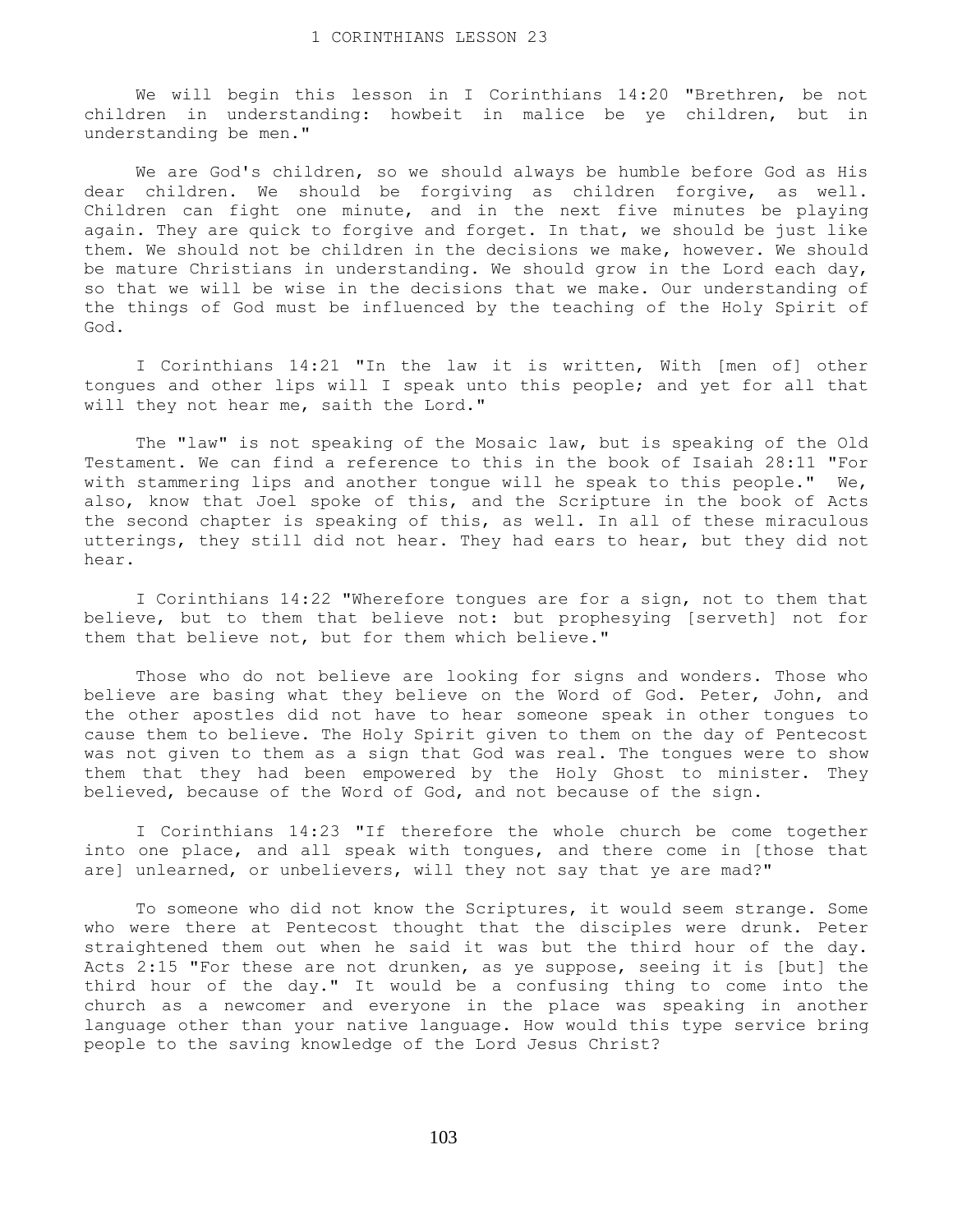I Corinthians 14:24 "But if all prophesy, and there come in one that believeth not, or [one] unlearned, he is convinced of all, he is judged of all:"

 I Corinthians 14:25 "And thus are the secrets of his heart made manifest; and so falling down on his face he will worship God, and report that God is in you for a truth."

 It was not the speaking in tongues that brought the thousands to the Lord, but the preaching of Peter. We see in the verse above, that all are bringing this one that believed not the gospel message. It seems they were all trying to tell Him of the Lord. Their testimonies convinced him. All of them had a part in winning him to the Lord. It was by the Word of God that he was saved.

 I Corinthians 14:26 "How is it then, brethren? when ye come together, every one of you hath a psalm, hath a doctrine, hath a tongue, hath a revelation, hath an interpretation. Let all things be done unto edifying."

 It seems in this, that all are trying to minister at once. There was total disarray. They all have heard from God in one way or the other and they all want to share what they know. It seemed there was no order in the service here. If what they are doing is building up the service, fine. If it is not, it is not the time to share it.

 I Corinthians 14:27 "If any man speak in an [unknown] tongue, [let it be] by two, or at the most [by] three, and [that] by course; and let one interpret."

 This is said just to keep order in the church. Very little could be done with everyone trying to speak at once. Notice, how important it was, and is, to have an interpreter. It does no good for the church to have someone speak in tongues, unless you know what the message is. This should be limited, even at that, because the message through preaching is what generally saves people. Through the foolishness of preaching, men are saved.

 I Corinthians 14:28 "But if there be no interpreter, let him keep silence in the church; and let him speak to himself, and to God."

 Speaking in tongues really builds up the one who is speaking in the tongue. That can be done even better in private, than in public. Speaking in tongues can build the whole church up, if there is someone who can interpret. If there is no interpreter present, then the message is exclusively for the one speaking in tongues.

 I Corinthians 14:29 "Let the prophets speak two or three, and let the other judge."

 Even the preaching should not be done by everyone there, but by one or two at each meeting. The people would tire and probably go home, if too many tried to bring a message at one meeting.

 I Corinthians 14:30 "If [any thing] be revealed to another that sitteth by, let the first hold his peace."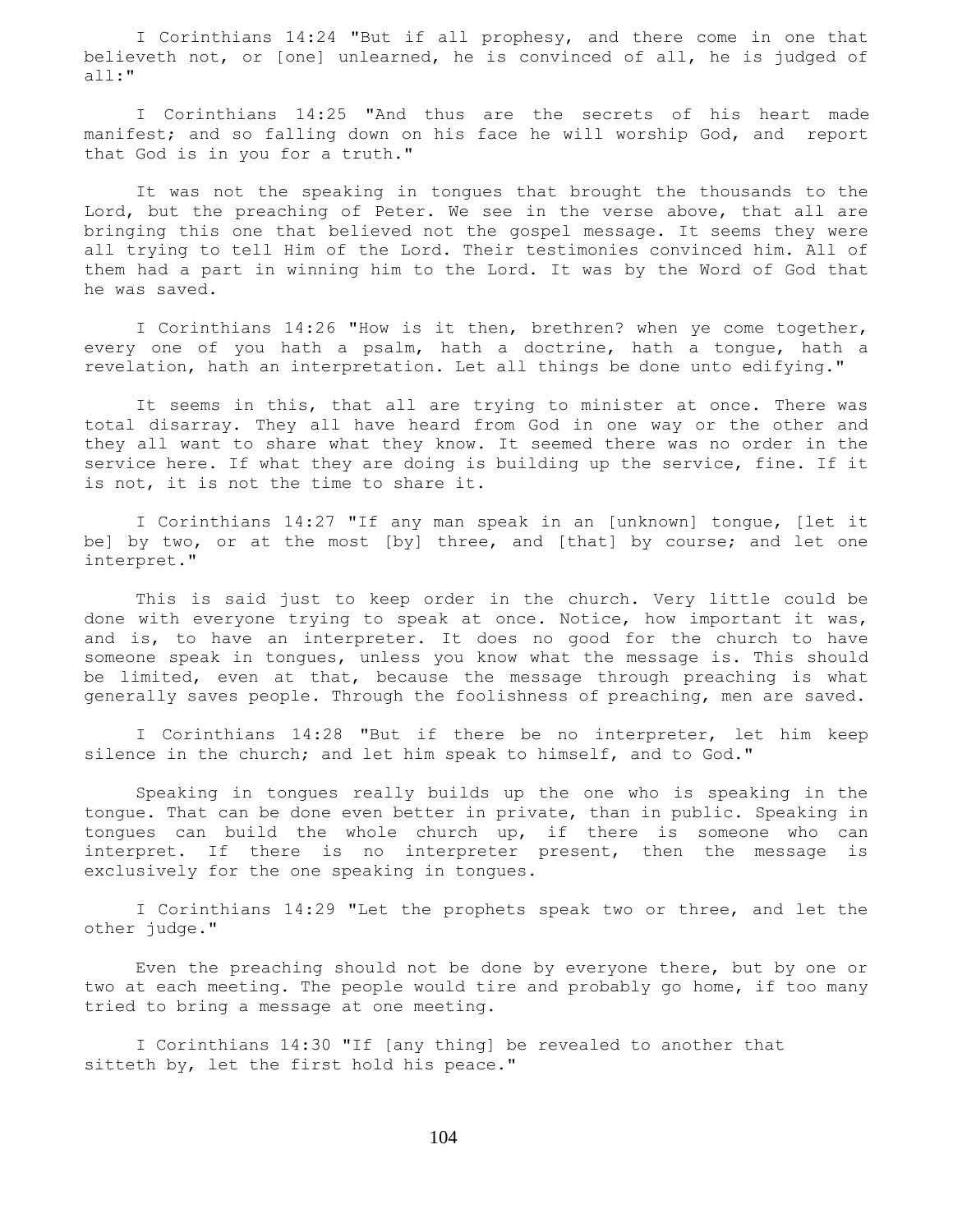We can see from this, that there had been total confusion in their services. That is really the job of the pastor to see that order is maintained in the services. Whoever had the message that was the most urgent should be the one that was heard.

 I Corinthians 14:31 "For ye may all prophesy one by one, that all may learn, and all may be comforted."

 At this time, many of them were at the same level of understanding and God was revealing things to each of them. It was good for each of them, on occasion, to share the things that God had revealed to them. That way, they could all share in the knowledge each of them had. The comfort, spoken of here, is in being able to share what God had revealed to them.

 I Corinthians 14:32 "And the spirits of the prophets are subject to the prophets."

 All of the prophets could determine among themselves, who should be heard at a given time.

 I Corinthians 14:33 "For God is not [the author] of confusion, but of peace, as in all churches of the saints."

 The confusion, spoken of here, would come from some who would push their way into the position to speak, even when the prophets had decided they were not to speak. There has to be a leader in the church which keeps all of this from happening. The pastor of the church should be the final word on who speaks, and who does not. They are responsible to God for the message that is preached in the church they are in charge of. Everything should be done decently and in order.

 I Corinthians 14:34 "Let your women keep silence in the churches: for it is not permitted unto them to speak; but [they are commanded] to be under obedience, as also saith the law."

 This has been debated back and forth ever since the day it was written. In all of these lessons, we have seen Paul trying to bring a system of order to all churches that he had begun within the context of their customs. We must first look at this in the context of what we have been reading. There seemed to be great confusion going on in this church at Corinth; everyone was trying to speak at once. There was probably so much noise that it would have been difficult to hear. Notice, who the women were. Paul says, your women {the women of Corinth}. Next let us look at {also saith the law}. Whose law is this speaking of? There was no such law included in the Levitical law. This was not part of the 10 commandments, nor was it part of the over 600 regulations in Exodus and Leviticus. It was not the law of the Christian, because we have just studied that the only law for the new Christians was that they not eat anything strangled, they not eat anything offered to idols, they not drink blood, and that they not commit fornication. Then whose law is this? It is a direct quote from the Talmud. The Talmud was not the Bible, but a commentary. In this area, women were thought of as subordinate to the men. The Talmud was a commentative and interpretative writing involving Jewish traditions. The Talmud, to them, was like many think of the commentaries of our day. This is opinion, and not law. The Babylonians and the Palestinians came up with these teachings of customs.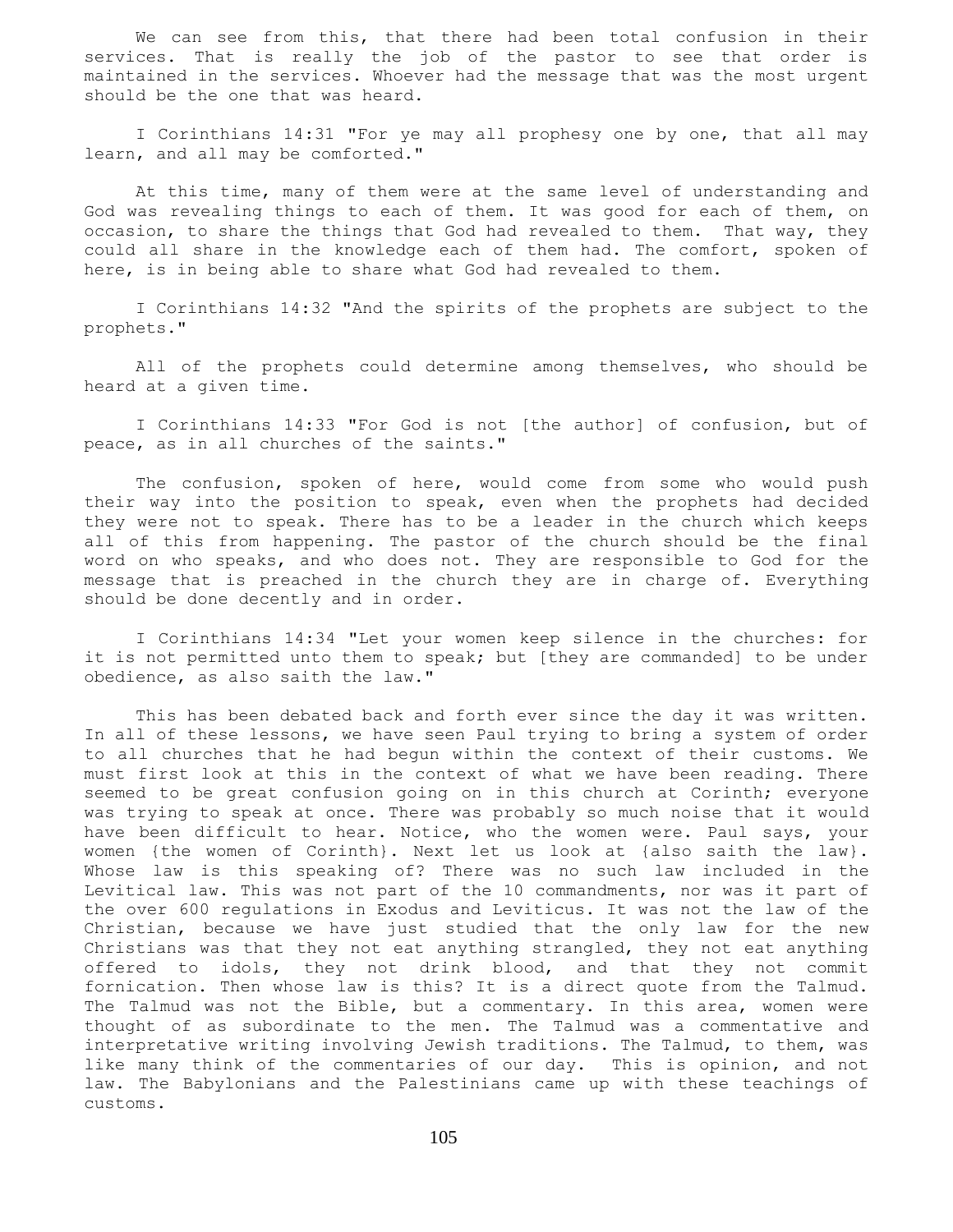We know that this was never intended by Paul to become doctrine for the Christians. He had fought hard for the Christians not to be strapped down with customs. There are so many things that tell us that this was tradition of this area, and was not to be taken as law for the Christians. First of all, you must have two witnesses to establish a thing. You only have the writings of Paul. It does not mean that what Paul said was untrue. It just means, that this was tradition, and not law or doctrine of the Christians. There are several different times that Jesus mentions establishing with two witnesses, but I will give two here in His own words. Matthew 18:16 "But if he will not hear [thee, then] take with thee one or two more, that in the mouth of two or three witnesses every word may be established." John 8:17 "It is also written in your law, that the testimony of two men is true." This is the very reason that there were two witnesses at the temple when Jesus was dedicated to God.

 Paul did not have any problem with women ministering. We see in the following Scripture, that Paul ministered with women as his assistants. Philippians 4:3 And I intreat thee also, true yokefellow, help those women which laboured with me in the gospel, with Clement also, and with other my fellowlabourers, whose names are in the book of life." There are many of you that will say that is not what this means, but let us look at Joel and see. Joel 2:28 "And it shall come to pass afterward, [that] I will pour out my spirit upon all flesh; and your sons and your daughters shall prophesy, your old men shall dream dreams, your young men shall see visions;" The root word that "prophesy" was translated from means to preach, speak by inspiration, or to make self a prophet. The second witness to this is in the book of Acts chapter 2. We, also, know that Phillip's daughters preached or prophesied. The word is interchangeable. Even in the Old Testament, there were women who were anointed of God to serve in this capacity. Debra judged in the land, and judged the men as well as the women. She led the battle with her general {or else the people would not have gone to war}. Huldah was a prophetess in the land {2 Kings chapter 22 verse 14} and {2 Chronicles chapter 34 verse 22}. There are many more examples, such as Lydia and Dorcas, but I believe we have said enough to settle this.

 Paul said this, then, to fulfill the traditions of the area here in Corinth, and never intended this to close off women from the ministry whom God has called. I do not mean to infer by this that women are not subject to their husband in the family. Flesh and spirit are two totally different realms. With God there is no male or female. Galations chapter 3 verse 28. Galatians 3:28 "There is neither Jew nor Greek, there is neither bond nor free, there is neither male nor female: for ye are all one in Christ Jesus."

 I Corinthians 14:35 "And if they will learn any thing, let them ask their husbands at home: for it is a shame for women to speak in the church."

 This, again, was the tradition of the Corinthians. At the time that Paul wrote this, women were not very well educated. The temple school in Jerusalem had just taught young men, and women were not thought to be interested in this type thing. We need to look at when this changed. We gave the Scripture in Joel just a few verses back about God's Spirit being poured out on all flesh, and the women as well as men prophesy. In Joel, it speaks of this as being later on. Acts 2:16 "But this is that which was spoken by the prophet Joel;" Acts 2:17 "And it shall come to pass in the last days, saith God, I will pour out of my Spirit upon all flesh: and your sons and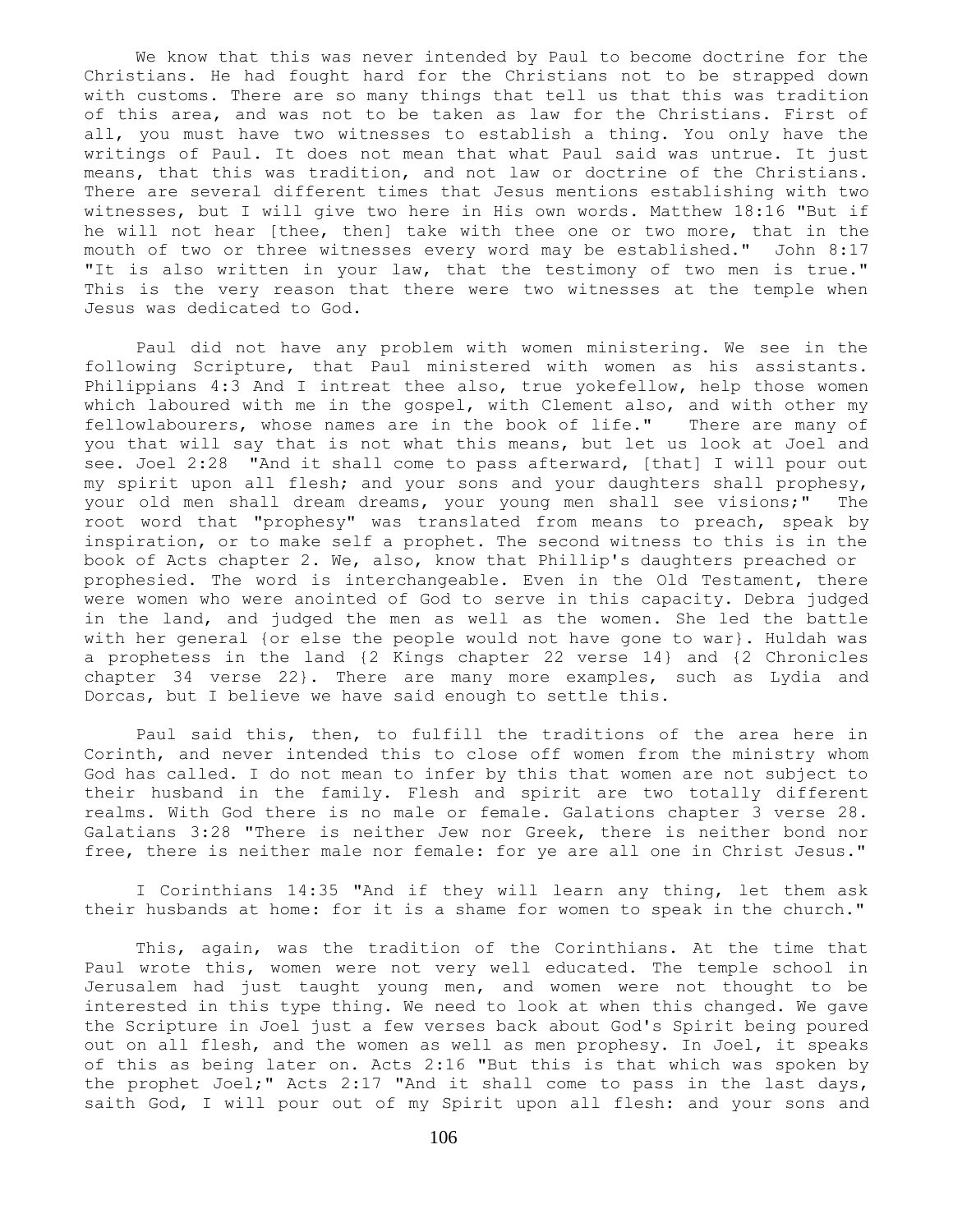your daughters shall prophesy, and your young men shall see visions, and your old men shall dream dreams:" Acts 2:18 "And on my servants and on my handmaidens I will pour out in those days of my Spirit; and they shall prophesy:" We see from this that it was perfectly alright for the women to prophesy {preach}. One meaning of the word is speak from inspiration. What the Scripture is probably trying to convey, was here at Corinth, there was so much confusion with everyone speaking at once, that Paul is trying to stop some of the confusion.

 I Corinthians 14:36 "What? came the word of God out from you? Or came it unto you only?"

 Paul has quickly jumped to another subject. He is saying, did you start this work, or did I? Paul is explaining to them why he has the authority to establish this work with his direction, and not theirs. He in finality is saying, I brought the Word of God to you.

 I Corinthians 14:37 "If any man think himself to be a prophet, or spiritual, let him acknowledge that the things that I write unto you are the commandments of the Lord."

 Paul is saying, that all he has tried to do is set the church services up the way God would have wanted them set up. Paul is, also, saying that God should have revealed to them that he was telling the truth, if they really were a prophet, or spiritual.

I Corinthians 14:38 "But if any man be ignorant, let him be ignorant."

 Some people do not want to know the truth. They are unteachable. That is what Paul is dealing with here.

 I Corinthians 14:39 "Wherefore, brethren, covet to prophesy, and forbid not to speak with tongues." I Corinthians 14:40 "Let all things be done decently and in order."

 In this, Paul is trying to sum up what he has said. The best thing for them to do, is to pray that God will give them the gift of preaching. Tongues are great, if used correctly, but can cause confusion, if improperly used. Do all decently and in order.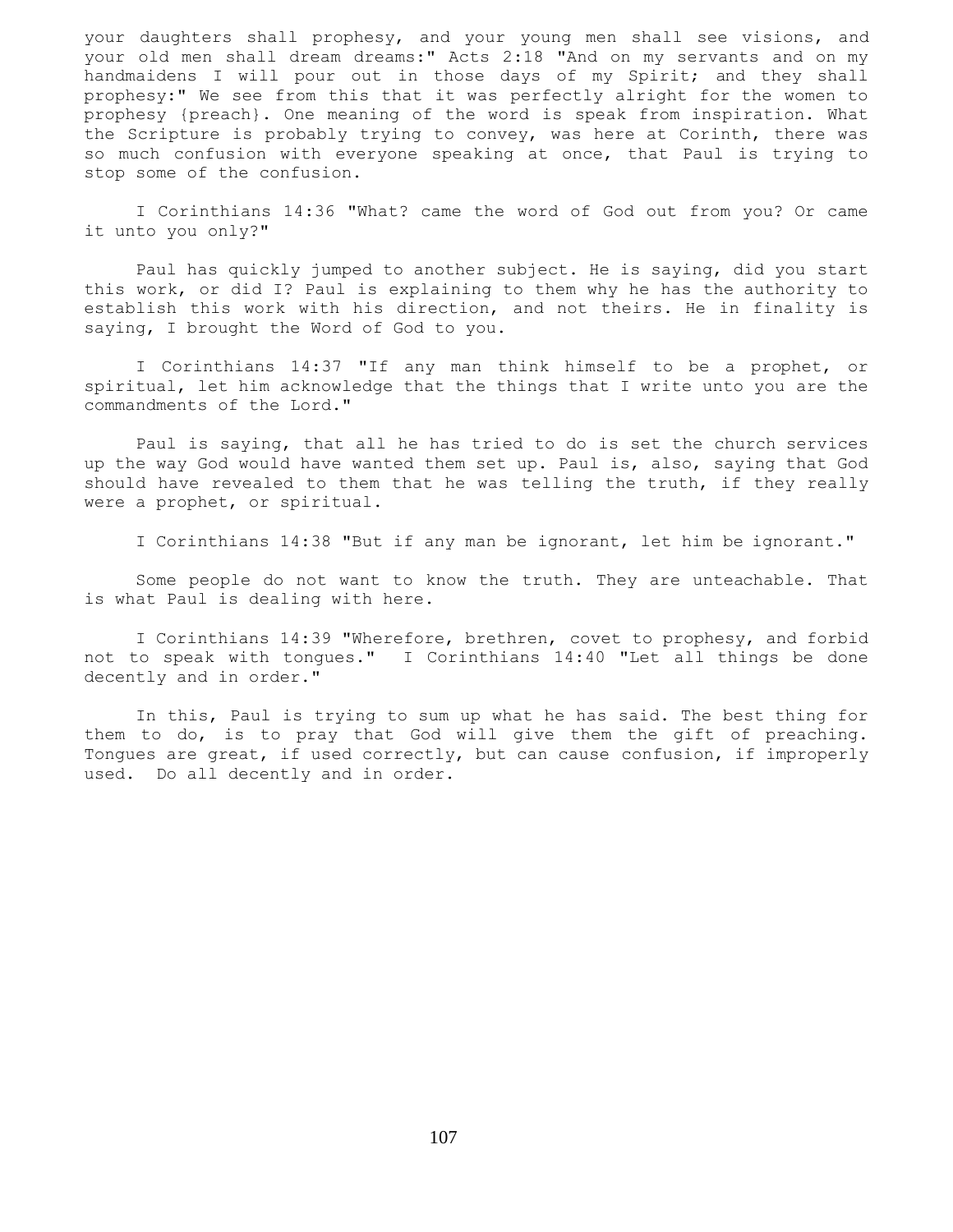1. Paul said, be not \_\_\_\_\_\_\_\_\_\_\_ in understanding. 2. Be children in 3. What trait do children have, that would be good for adults to have? 4. What should our understanding of the Scriptures be influenced by? 5. What was written in the Old testament, that is mentioned in verse 21? 6. Quote Isaiah chapter 28 verse 11. 7. What other books of the Bible speak of this same thing? 8. Tonques are for a  $\qquad \qquad$ 9. Prophesying serveth for whom? 10. Those who do not believe are looking for and 11. Who were some of the prophets who did not have to have hear someone speak in tongues to believe? 12. The tongues had been to show them that they had been by the Holy Ghost to minister. 13. If everyone speaks with tongues in a church service and someone unlearned comes in, what will they say? 14. Quote Acts chapter 2 verse 15. 15. Verse 24 is speaking of what, when it says prophesy? 16. What brought the thousands to the Lord just after Pentecost? 17. Verse 26 says that everyone of them hath a \_\_\_\_\_\_\_\_, hath a \_\_, hath a \_\_\_\_\_\_\_\_\_, hath a \_\_\_\_\_\_\_\_\_\_, hath an 18. How many, at the most, should speak in tongues at a meeting? 19. If they speak in tongues, there must be an  $\blacksquare$ 20. What generally saves people? 21. If there is no interpreter, what should the one desiring to speak in tongues do? 22. Quote 1 Corinthians chapter 14 verse 29. 23. What is meant by verse 30? 24. Ye may all prophesy, one by one, that all may 25. What was the comfort, in verse 31, speaking of? 26. The spirits are subject to whom? 27. God is not the author of confusion, but of 28. Whose women were to keep silence in the churches? 29. What law is this speaking of? 30. What were the only laws of doctrine for the Christians? 31. What is the Talmud? 32. How many witnesses do you have to have to establish something? 33. Where do we find a specific Scripture that tells us Paul ministered with women? 34. Who are some of the women God ordained to work for Him? 35. Quote Joel chapter 2 verse 28. 36. Where can we find the Scripture that is the second witness to this? 37. Why did Paul make this statement in Corinthians, then? 38. Quote Galations chapter 3 verse 28. 39. Are women subject to their husbands in any way? Explain 40. What does the word prophesy mean? 41. Covet to 42. Let all things be done and in  $\qquad \qquad$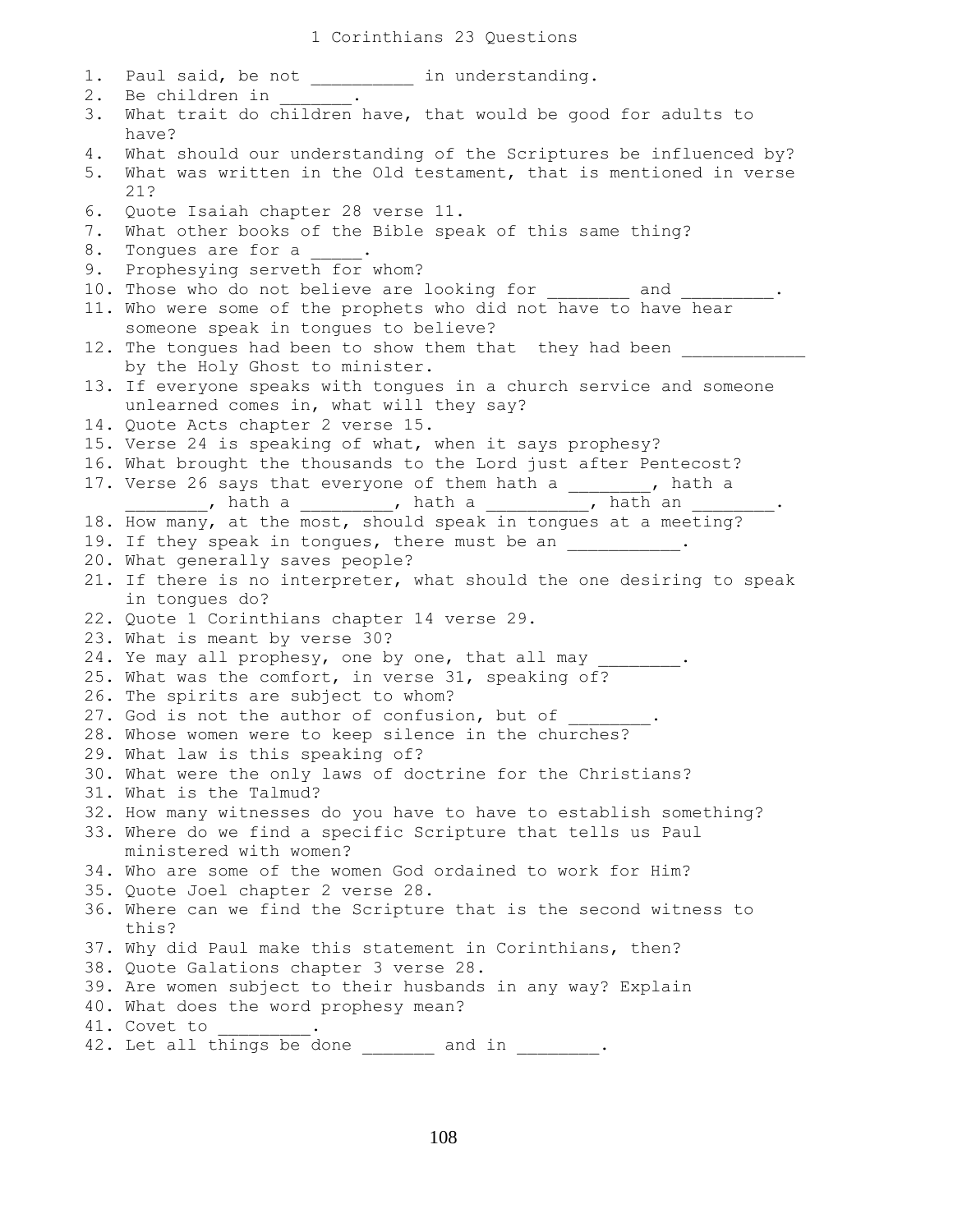We will begin this lesson in I Corinthians 15:1 "Moreover, brethren, I declare unto you the gospel which I preached unto you, which also ye have received, and wherein ye stand;"

 Paul had not only preached the good news of the gospel to them, but had even started this church here at Corinth. Paul is also saying, that he has taught them what they know about the Lord. It appears that Paul feels that he is the founder of the church and its doctrine. It is as if he is saying, you have a church here, because I brought you the message of God and you accepted it.

 I Corinthians 15:2 "By which also ye are saved, if ye keep in memory what I preached unto you, unless ye have believed in vain."

 We must remember that the Corinthians had written Paul a letter about the problems going on in their church. Paul is reminding them, here, of the simple message of salvation that he had brought to them. Notice in the above verse Paul says, are saved, in the present tense. He says, were you just caught up in the emotions of the moment and went through the procedure without truly believing? Did you believe, or did you not believe? To go through the formality of being saved without truly a change in your heart, would be in vain.

 I Corinthians 15:3 "For I delivered unto you first of all that which I also received, how that Christ died for our sins according to the scriptures;"

 I Peter 2:24 "Who his own self bare our sins in his own body on the tree, that we, being dead to sins, should live unto righteousness: by whose stripes ye were healed." Jesus, actually, was our substitute. It was our sin that crucified Him. In the sacrifice of the animal in the tabernacle, the sinner placed his hands on the animal's head and symbolically placed his sins on the animal. That is what Jesus did for us. He took our sin on His body. Our sin died on the cross. All of the sacrifices in the tabernacle, and later in the temple, actually symbolize the crucifixion of Jesus for our sin.

 I Corinthians 15:4 "And that he was buried, and that he rose again the third day according to the scriptures:"

 Luke 24:46 "And said unto them, Thus it is written, and thus it behoved Christ to suffer, and to rise from the dead the third day:" The hope of the Christian is the hope of the resurrection. In another book {Leviticus}, we go into great detail why it was important for Jesus to be crucified on Passover, to fulfill the feast of unleavened bread, and that it was terribly important for Him to fulfill firstfruits, on the third day thereafter. I Corinthians 15:20 "But now is Christ risen from the dead, [and] become the firstfruits of them that slept." He not only fulfilled firstfruits by raising from the dead on the third day, but is, in fact, the first of the firstfruits Himself.

 I Corinthians 15:5 "And that he was seen of Cephas, then of the twelve:"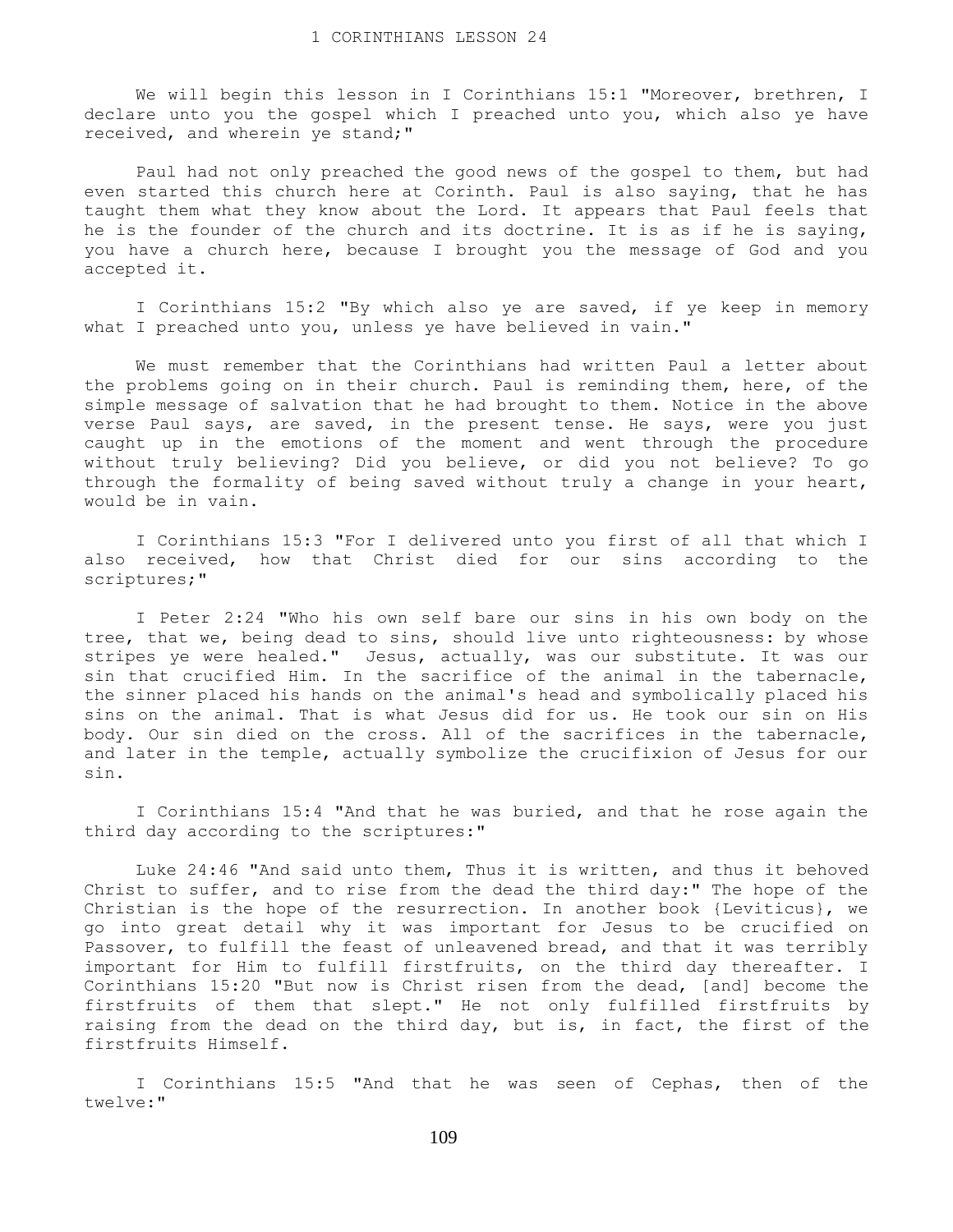Before we get to the account of the others that Jesus appeared to, we must look at who Jesus appeared to first. John 20:15 "Jesus saith unto her, Woman, why weepest thou? whom seekest thou? She, supposing him to be the gardener, saith unto him, Sir, if thou have borne him hence, tell me where thou hast laid him, and I will take him away." John 20:16 "Jesus saith unto her, Mary. She turned herself, and saith unto him, Rabboni; which is to say, Master." Mark 16:9 "Now when [Jesus] was risen early the first [day] of the week, he appeared first to Mary Magdalene, out of whom he had cast seven devils." We see the two witnesses here, that tell of Mary seeing Jesus first. Why this is omitted by Paul, I cannot say. Since there was such an extensive list of the others, I thought we should tell of this, also.

 Peter and Cephas are the same person. Peter and John went to the tomb together. We know, also, that Jesus appeared to Peter and the others, and served them fish on the seaside.

 I Corinthians 15:6 "After that, he was seen of above five hundred brethren at once; of whom the greater part remain unto this present, but some are fallen asleep."

 We know that the Lord Jesus ministered on the earth 40 days and nights after He rose from the tomb. He was establishing the church. We, also, know that ten days after Jesus ascended into heaven, there were 120 disciples waiting in the upper room for the Holy Spirit to come upon them . Acts 1:15 "And in those days Peter stood up in the midst of the disciples, and said, (the number of names together were about an hundred and twenty,)" The figure of 500, here, is probably a very low estimate, considering these things. Paul wrote this letter to the Corinthians approximately 20 to 25 years after the resurrection, so it would have been likely that many of these same people were still alive at this time. The specific number of 500 people is not mentioned, but was probably on the mountain where Jesus ministered.

 I Corinthians 15:7 "After that, he was seen of James; then of all the apostles."

 The James, here, is probably the half brother of Jesus. He was not a believer that Jesus was Messiah, until after Jesus rose from the tomb. This is the same James that was the head of the church at Jerusalem, and I believe, is the same who wrote the book of James.

 I Corinthians 15:8 "And last of all he was seen of me also, as of one born out of due time."

 Paul really had not seen the face of Jesus, but had seen the bright Light. Jesus spoke to Paul from this Light. Paul had been like James, he had not believed Jesus to be Messiah, until Jesus appeared to him in this great Light. The statement {born out of due time}, just means that Paul did not believe, until after Jesus rose from the tomb.

I Corinthians 15:9 "For I am the least of the apostles, that am not meet to be called an apostle, because I persecuted the church of God."

The word "apostle" is not speaking of the 12, but of all who are ambassadors of the gospel. The word "apostle" means ambassador of the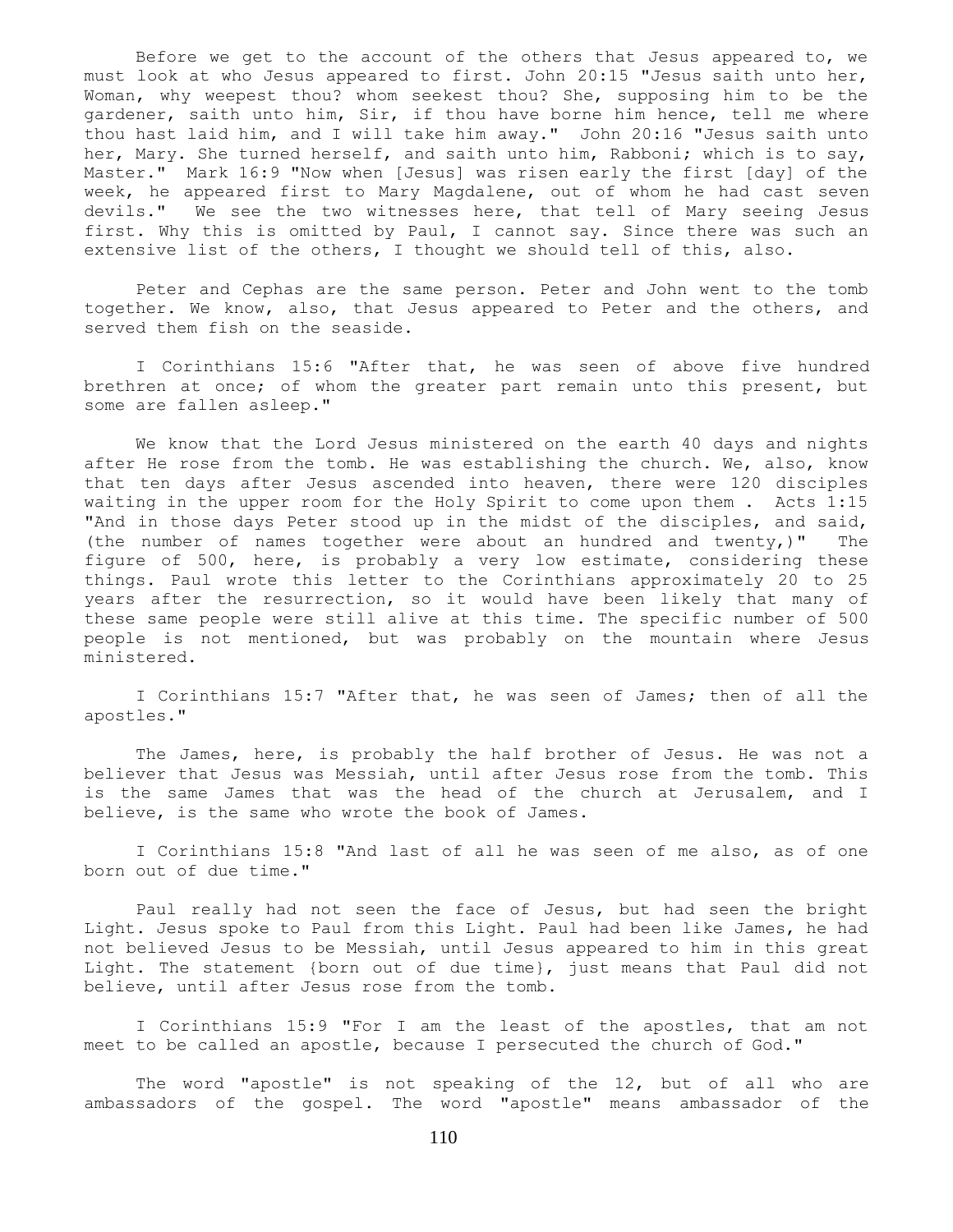gospel, commissioner of Christ, and he that is sent. Paul was actually present at the stoning of Stephen. He was on his way to capture and imprison the Christians, when he first encountered Jesus Christ in the great Light. Paul regretted this, after he became a Christian. He was like so many of us who regret our behavior, before we came to Christ.

 I Corinthians 15:10 "But by the grace of God I am what I am: and his grace which [was bestowed] upon me was not in vain; but I laboured more abundantly than they all: yet not I, but the grace of God which was with me."

 It is the grace of God that makes each of us better than we ever could have been in the flesh. "Grace" is unmerited favor. We can see probably why Paul worked so hard in the Lord's work in the next Scripture. Luke 7:47 "Wherefore I say unto thee, Her sins, which are many, are forgiven; for she loved much: but to whom little is forgiven, [the same] loveth little." Paul worked very hard to make up for the errors he had made earlier. He knows that, except for the grace of God, he never would have understood. Paul not only worked hard, but suffered much for the work the Lord Jesus had given him. Ephesians 3:7 "Whereof I was made a minister, according to the gift of the grace of God given unto me by the effectual working of his power." Ephesians 3:8 "Unto me, who am less than the least of all saints, is this grace given, that I should preach among the Gentiles the unsearchable riches of Christ;"

 I Corinthians 15:11 "Therefore whether [it were] I or they, so we preach, and so ye believed."

 Paul is saying, in this, that the message is the same regardless of which apostle brings the message. Paul has just finished naming Peter and many of the other apostles who are preaching. It really does not matter, who brings the message. The important thing was, that they believed and were saved. One of the problems at this time was, there were no real guidelines set for the apostles to use.

 I Corinthians 15:12 "Now if Christ be preached that he rose from the dead, how say some among you that there is no resurrection of the dead?"

This had been argued by the Jews, even before the resurrection of Jesus. It seems that many of the teachings of the Jewish schools were still being believed by many of the converts to Christianity. Paul is saying, if they accepted Jesus as their Saviour, part of the belief was that he rose from the dead.

 I Corinthians 15:13 "But if there be no resurrection of the dead, then is Christ not risen:"

 If Christ is not risen, then the basis for the Christian belief would be gone. Jesus defeated Satan and sin on the cross, and defeated death when He rose from the grave. If a person did not believe that Christ rose from the tomb, then their Christianity is of no avail.

 I Corinthians 15:14 "And if Christ be not risen, then [is] our preaching vain, and your faith [is] also vain."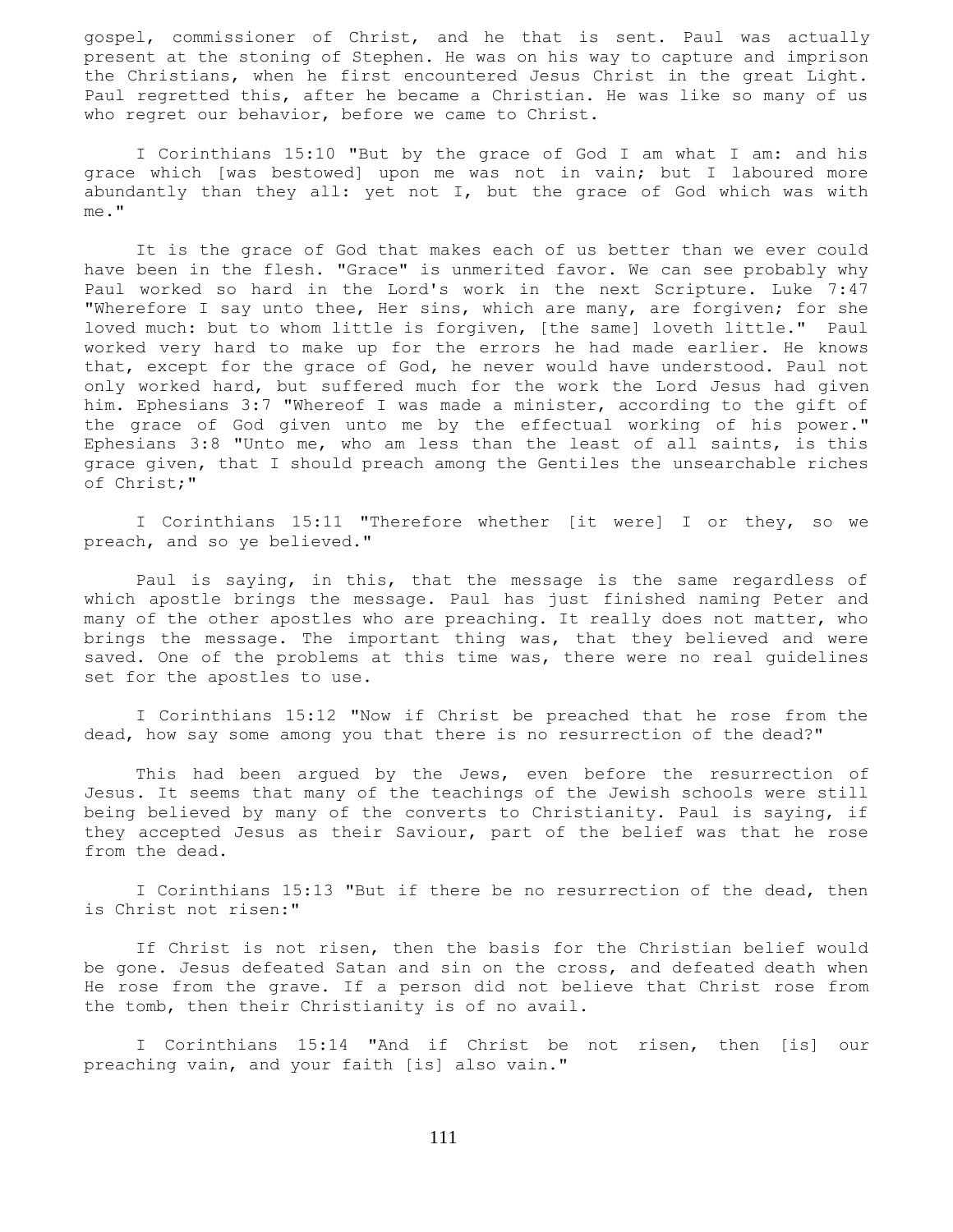If there is no life after physical death, why bother? If Christ did not rise, then there is no Spirit of the risen Christ. The sad thing in all of these problems they were bringing up is, that they were not believing the good news of the Lord Jesus Christ, but the old news of the Jewish traditions. I see this in all of the problems, not just the doubt about the resurrection.

 I Corinthians 15:15 "Yea, and we are found false witnesses of God; because we have testified of God that he raised up Christ: whom he raised not up, if so be that the dead rise not."

 One of the fundamental teachings of Christianity is, the third day he arose. As I said above, this is some leftovers from their Jewish teaching. Paul is saying, here, that if this one thing is not true, then they are all lost, because they have believed a lie. The assurance that Jesus was God was the fact that He rose from the tomb. We serve a risen Saviour.

 I Corinthians 15:16 "For if the dead rise not, then is not Christ raised:"

 This is almost identical to verse 13. One of the things that sets the Christian apart from the world, is that the Christian has hope of the resurrection. We know that because he rose, we shall rise, also.

 I Corinthians 15:17 "And if Christ be not raised, your faith [is] vain; ye are yet in your sins."

 Just as Moses redeemed the children of Israel out of Egypt {type of world} and took them to their promised land, Jesus will redeem us from this earth and take us to our promised land {heaven}. The Lord is going to redeem those who are looking for Him. It is a dangerous thing to doubt the resurrection. I Thessalonians 4:14 "For if we believe that Jesus died and rose again, even so them also which sleep in Jesus will God bring with him."

 I Corinthians 15:18 "Then they also which are fallen asleep in Christ are perished."

We will continue on with the promises in I Thessalonians 4:16 " For the Lord himself shall descend from heaven with a shout, with the voice of the archangel, and with the trump of God: and the dead in Christ shall rise first:" I Thessalonians 4:17 "Then we which are alive [and] remain shall be caught up together with them in the clouds, to meet the Lord in the air: and so shall we ever be with the Lord." Jesus is our resurrection and our life.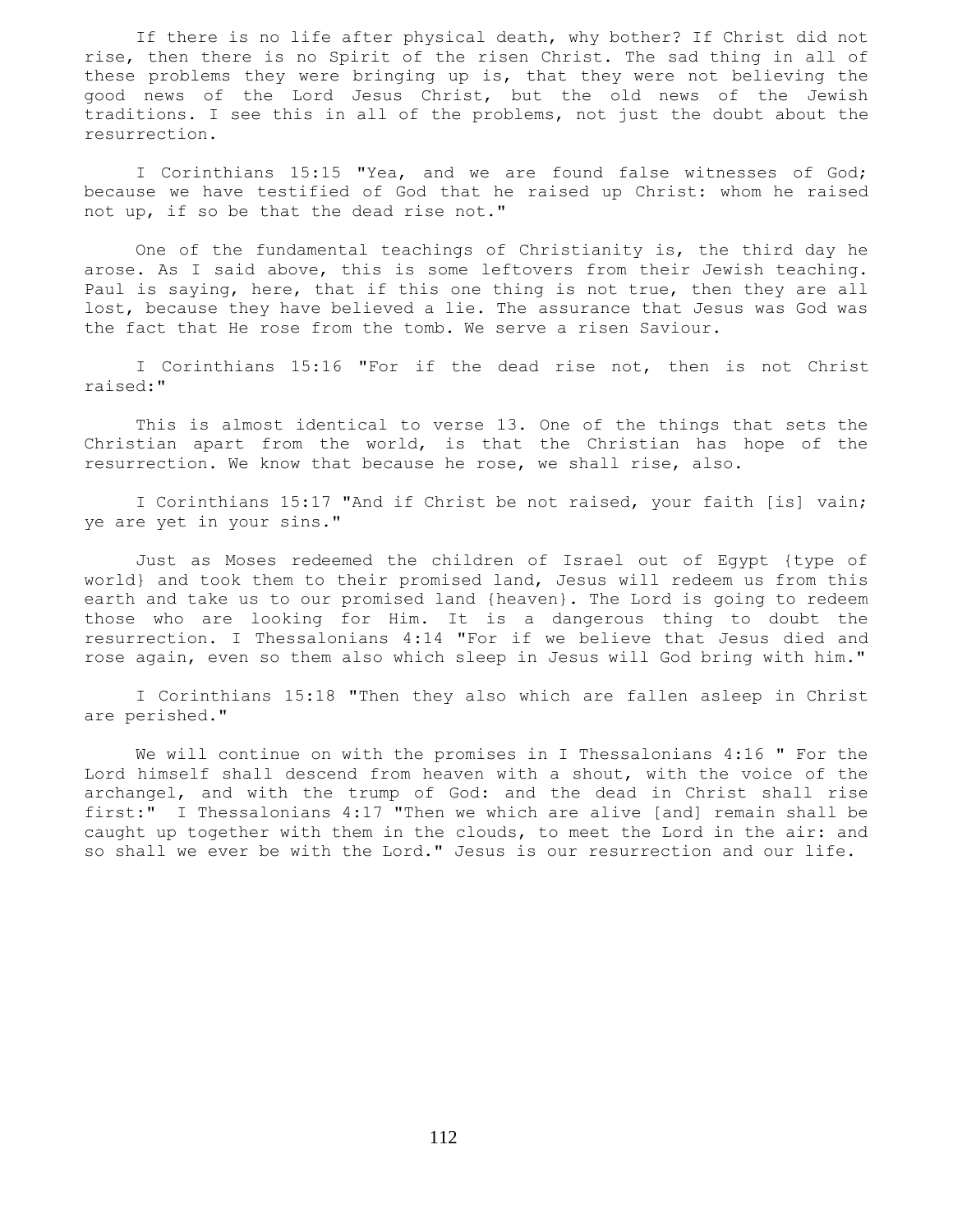## 1 Corinthians 24 Questions

1. What had Paul done, besides preach the gospel to them? 2. Paul feels that he is the founder of the and its  $\frac{1}{2}$  ,  $\frac{1}{2}$  ,  $\frac{1}{2}$  ,  $\frac{1}{2}$  ,  $\frac{1}{2}$ 3. What kind of message had Paul brought them? 4. What was the if, to their salvation in verse 2? 5. What profit would there be in going through the formality of baptism, if you did not believe in your heart? 6. Quote 1 Peter chapter 2 verse 24. 7. Why did the sinner place his hands on the head of the sacrificial animal? 8. What did all of the sacrifices in the tabernacle and the temple symbolize? 9. Jesus arose on the day. 10. What is the hope of the Christian? 11. In chapter 15 verse 20 of 1 Corinthians, Jesus is called what? 12. Who was Jesus actually seen of first when he rose? 13. What did Mary call Jesus in verse 16 of chapter 20 of John. 14. Who is Cephas? 15. Who was with Peter when he went to the tomb? 16. Verse 6 says that Jesus was seen of how many people at once? 17. Approximately, when was the book of 1 Corinthians written? 18. Who was mentioned individually in verse 7 who saw Jesus? 19. Which one of the people with this name was this? 20. What was a peculiarity of James? 21. What does Paul have to say about himself in verse 8? 22. When had Paul begun to believe in Jesus? 23. Why did Paul call himself least of the apostles? 24. Where was Paul headed, when he saw the Light of Jesus? 25. Quote Luke chapter 7 verse 47. 26. Paul not only worked hard, but \_\_\_\_\_\_\_\_\_\_\_ \_\_\_\_\_\_\_\_\_ \_\_ \_\_\_\_. 27. What would Paul preach to the Gentiles? 28. What is verse 11 saying about the message of God? 29. Who had argued for years about the resurrection of the dead? 30. What would cause the basis of Christianity to be gone? 31. What 2 things would be vain, if Christ had not risen? 32. What is one thing that sets the Christian apart from the world? 33. Quote 1 Thessalonians chapter 4 verse 14.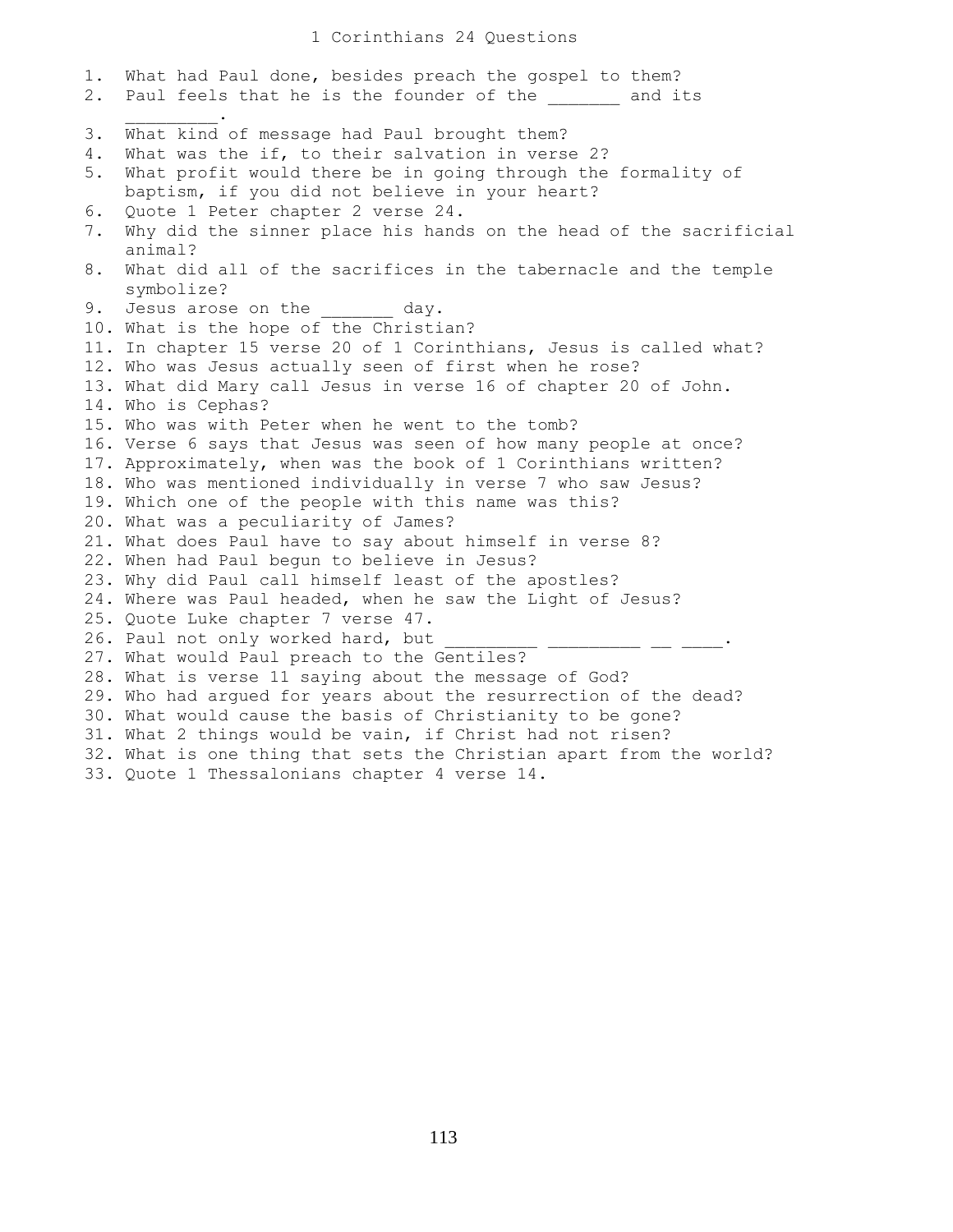We will begin this lesson in I Corinthians 15:19 "If in this life only we have hope in Christ, we are of all men most miserable."

 Many religions of the world do not offer life after death. Paul is saying here, if Christianity did not offer everlasting life, the hardships that we face in this life would make us miserable. He even goes so far as to say, that he would be leading the list of those who would be miserable. The last lesson dealt with the resurrection of our bodies after death on this earth. It would be worth trusting in Christ, if it were just for this earth, but praise God, Christ brings us everlasting life.

 I Corinthians 15:20 "But now is Christ risen from the dead, [and] become the firstfruits of them that slept."

 The fact of the death of the body of Jesus Christ is not argued by anyone. Paul, also, established the fact that Jesus rose from the dead by all the witnesses who saw him after he arose. A witness is someone who tells something that they have seen with their very own eyes. Just the word "firstfruits" tell us that there was more to come.

 I Corinthians 15:21 "For since by man [came] death, by man [came] also the resurrection of the dead."

 Adam and Eve first sinned, but all of mankind since Adam and Eve have sinned and come short of the glory of God. The punishment for sin is death. All of mankind were dead in trespasses and sin, until the Lord Jesus Christ took on the form of man and came to the earth and took our punishment for our sin on His body. In the first Adam, all have sinned. In the second Adam {Jesus Christ}, we have been made free from sin. Jesus took our punishment and set us free in His righteousness. Jesus defeated sin on the cross and defeated death when he rose from the dead. We should all memorize this last statement. We are free from sin and death, if we continue to place our faith in the Lord Jesus Christ and live accordingly.

 I Corinthians 15:22 "For as in Adam all die, even so in Christ shall all be made alive."

 By Adam and Eve, sin entered into the world, and death in payment for that sin entered, also. Jesus Christ is the Tree of Life. Those of us who have partaken of Jesus, have partaken of Life. We are no longer dead to sin, but alive in the Lord Jesus Christ.

 I Corinthians 15:23 "But every man in his own order: Christ the firstfruits; afterward they that are Christ's at his coming."

 Jesus is the Way, the Truth, and the Life. Because He lives, I will live, also. Jesus had to open the door to heaven for us. He did that very thing, when the curtain was torn from the top to the bottom, as He gave His body in death on the cross. The way to the Father had been forbidden, until that happened. Now the way to the Father is open to all who believe in the name of Jesus. Revelation 15:5 "And after that I looked, and, behold, the temple of the tabernacle of the testimony in heaven was opened:" Revelation 4:1 "After this I looked, and, behold, a door [was] opened in heaven: and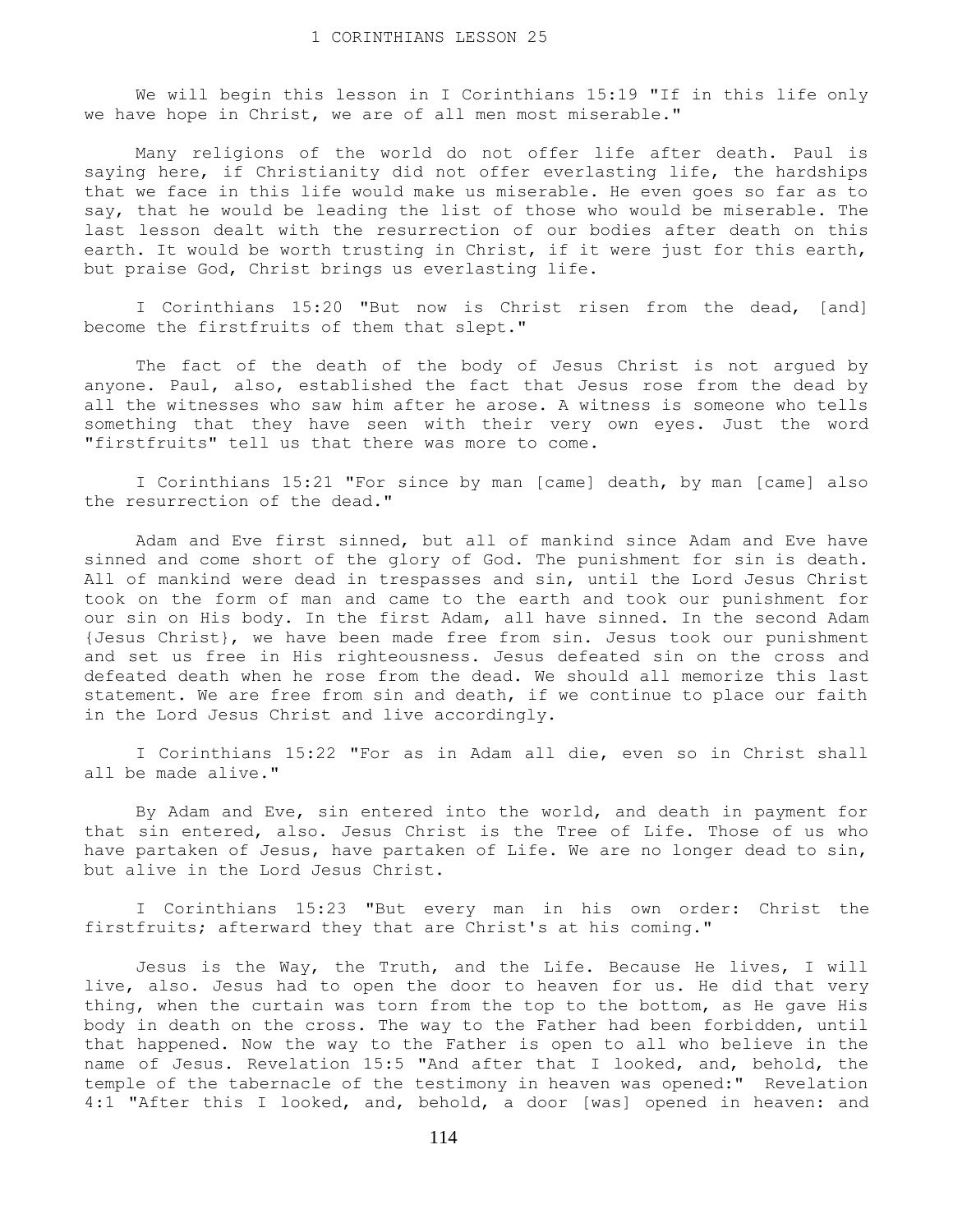the first voice which I heard [was] as it were of a trumpet talking with me; which said, Come up hither, and I will shew thee things which must be hereafter." This door into heaven has been opened to the believers, ever since the curtain in the temple was torn. The invitation to come has been to all who believe, as well. Remember with me, to when Stephen was stoned to death. He looked into that open door and saw Jesus standing at the right hand of the Father. Jesus was the first to enter in, and He paved the way for us to enter in. Jesus was the first of the firstfruits. The Lord Jesus will come and call the believers into heaven with Him. I am looking forward to that day.

 I Corinthians 15:24 "Then [cometh] the end, when he shall have delivered up the kingdom to God, even the Father; when he shall have put down all rule and all authority and power."

 There is a time when the kingdoms of this world become the kingdoms of our Saviour. Revelation 11:15 "And the seventh angel sounded; and there were great voices in heaven, saying, The kingdoms of this world are become [the kingdoms] of our Lord, and of his Christ; and he shall reign for ever and ever." I had mentioned in an earlier lesson, that we Christians are the Lord's kingdom on this earth now. We are a kingdom in exile, until our Lord who is in exile too, comes and sets His kingdom up on this earth. Jesus will be King of kings and Lord of lords. Philippians 2:9 "Wherefore God also hath highly exalted him, and given him a name which is above every name:" Philippians 2:10 "That at the name of Jesus every knee should bow, of [things] in heaven, and [things] in earth, and [things] under the earth;" This has already happened. This is in the past tense.

 I Corinthians 15:25 "For he must reign, till he hath put all enemies under his feet." I Corinthians 15:26 "The last enemy [that] shall be destroyed [is] death."

 We said earlier, that Jesus defeated death, when He rose from the dead. We will defeat death, as well, when we rise to meet the Lord in the air. We will die no more. This enemy is already defeated. We have just not seen the manifestation of it in our body yet.

 I Corinthians 15:27 "For he hath put all things under his feet. But when he saith all things are put under [him, it is] manifest that he is excepted, which did put all things under him."

 Ephesians 1:20 "Which he wrought in Christ, when he raised him from the dead, and set [him] at his own right hand in the heavenly [places]," Ephesians 1:21 "Far above all principality, and power, and might, and dominion, and every name that is named, not only in this world, but also in that which is to come:" Ephesians 1:22 "And hath put all [things] under his feet, and gave him [to be] the head over all [things] to the church," The Word of God {Jesus as we know Him} created all things. It is only correct that He would rule over His creation. Read the first chapter of John to find that the Word is Creator God.

 I Corinthians 15:28 "And when all things shall be subdued unto him, then shall the Son also himself be subject unto him that put all things under him, that God may be all in all."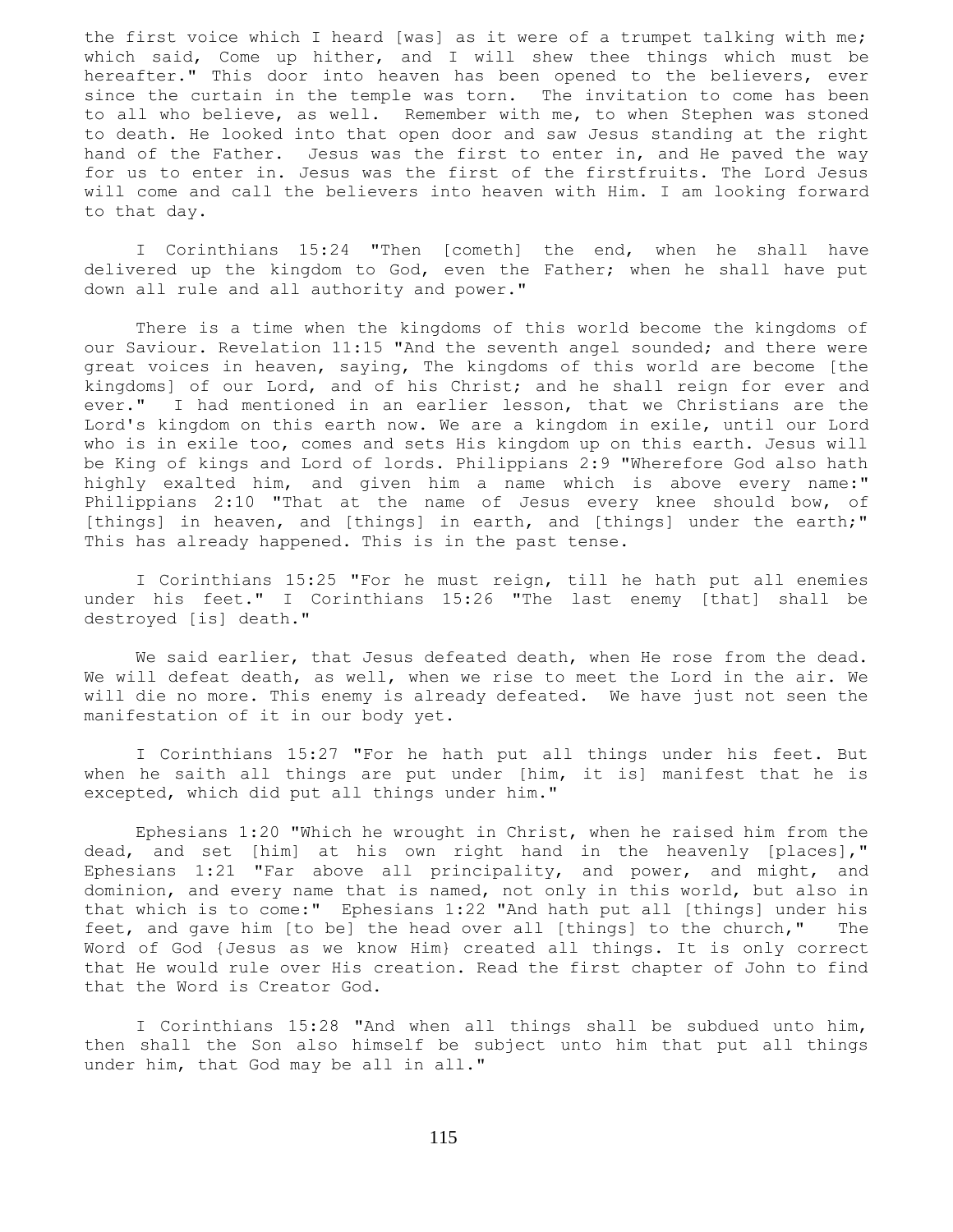When Jesus is spoken of as the Son, that has to do with His being in the flesh of man on this earth. When Jesus was in the flesh of man, He was subject to the Father. In fact, Jesus was the Son, while He was here on the earth as our Saviour. In heaven, before He came to the earth, He was the Word of God. The one we know as Jesus is eternal Spirit, the same as the Father, and the Holy Spirit in heaven.

 I Corinthians 15:29 " Else what shall they do which are baptized for the dead, if the dead rise not at all? why are they then baptized for the dead?"

 This is not suggesting that being baptized for the dead is the thing to do. It is just stating that people who believe in baptizing for the dead, must believe in life after death, or why would they bother to baptize for the dead? If there is no life after death, this would be an act in futility. Paul is not saying that he believes in baptizing people for the dead. Many would ask, why are they baptized for the dead anyway. It is appointed unto man once to die, and then the judgement.

I Corinthians 15:30 "And why stand we in jeopardy every hour?"

 He is saying here, why would we go through the persecutions on this earth in the name of Jesus, if there were no eternal life?

 I Corinthians 15:31 "I protest by your rejoicing which I have in Christ Jesus our Lord, I die daily."

 Paul endured great persecution for the church of the Lord Jesus Christ. Romans 8:36 "As it is written, For thy sake we are killed all the day long; we are accounted as sheep for the slaughter." Paul endured whatever hardship was necessary to bring the gospel to all who would hear. I am sure, to him, it seemed as if the persecution was constant. We are told also, if we are Christians, to take up our cross daily and follow Jesus. If you are sold out to the Lord Jesus, you will suffer persecution from the world. We do not have to die on the cross for Christianity, but we do have a cross to bear. Luke 9:23 " And he said to [them] all, If any [man] will come after me, let him deny himself, and take up his cross daily, and follow me."

 I Corinthians 15:32 "If after the manner of men I have fought with beasts at Ephesus, what advantageth it me, if the dead rise not? let us eat and drink; for to morrow we die."

 This reminds me very much of the way many of our young people feel about their lives today. Eat, drink, and be merry, for tomorrow we die. You see this would be a statement from a person who did not believe in life after death. I believe that much of the suicide today is a way of escape from realities. Young people have so many problems to face that people growing up 50 years ago did not have. The problem is a spiritual problem. Children, who have not been schooled in the teachings of the Bible, do not realize that there is help for the problems they are facing. The world can not help them face tomorrow. The world has no solutions to the problems. The only solution to their problems is found in the Lord Jesus Christ and in His Word {Bible}.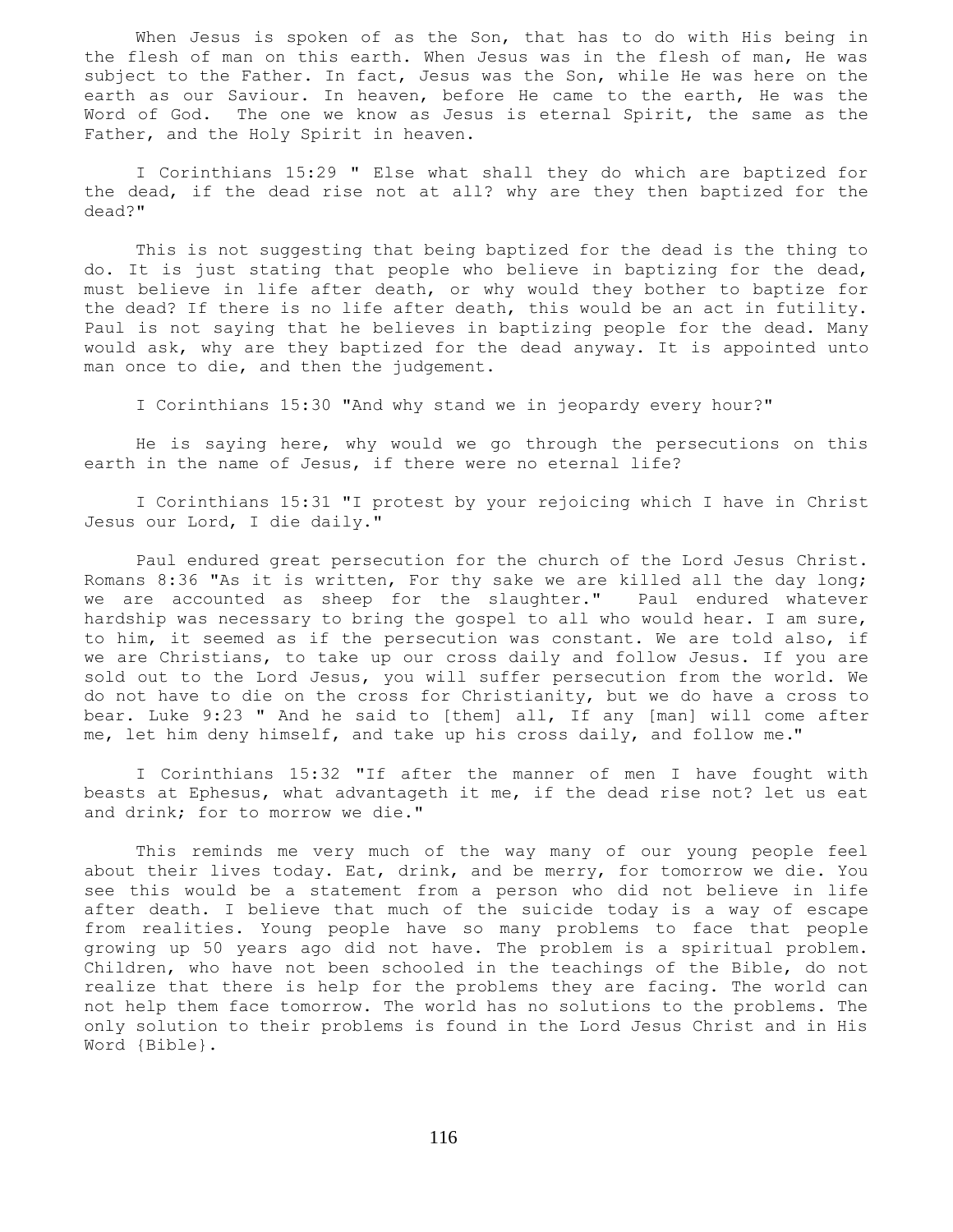The beasts, here, are not animals, but men with beastly natures. He is saying, why did I fight so hard to win them to the Lord, if there is no resurrection?

 I Corinthians 15:33 "Be not deceived: evil communications corrupt good manners."

The statements of those, who are not saved, and those who do not believe in life after death of the body, are just confusing and deceiving. Why listen to the statements of those who are lost? If you wanted to find your way, you would first find someone who knew the way and then follow them. Paul is saying, do not even listen to their doubting.

 I Corinthians 15:34 "Awake to righteousness, and sin not; for some have not the knowledge of God: I speak [this] to your shame."

 Stay in the path that the Light of Jesus has illuminated for you. Do not walk in the dark. This "awake" means wake up from a stupor. We Christians are warned over and over to walk in the Light. We are to have no fellowship with darkness, if we are Christians. Righteousness means in right standing with God. If we are to stay in right standing with God, we must not sin. Sin separates us from God. Even some who proclaim Christianity, are still walking in darkness. If they are walking in darkness, they will stumble and fall, because they do not have the Light of God directing them. Paul is saying, that even some of the Corinthians have not the knowledge of God. Definitely the ones who do not believe in life after death of the body, do not have the knowledge of God.

 We will see in the next lesson some of the arguments these people who do not have the knowledge of God bring up.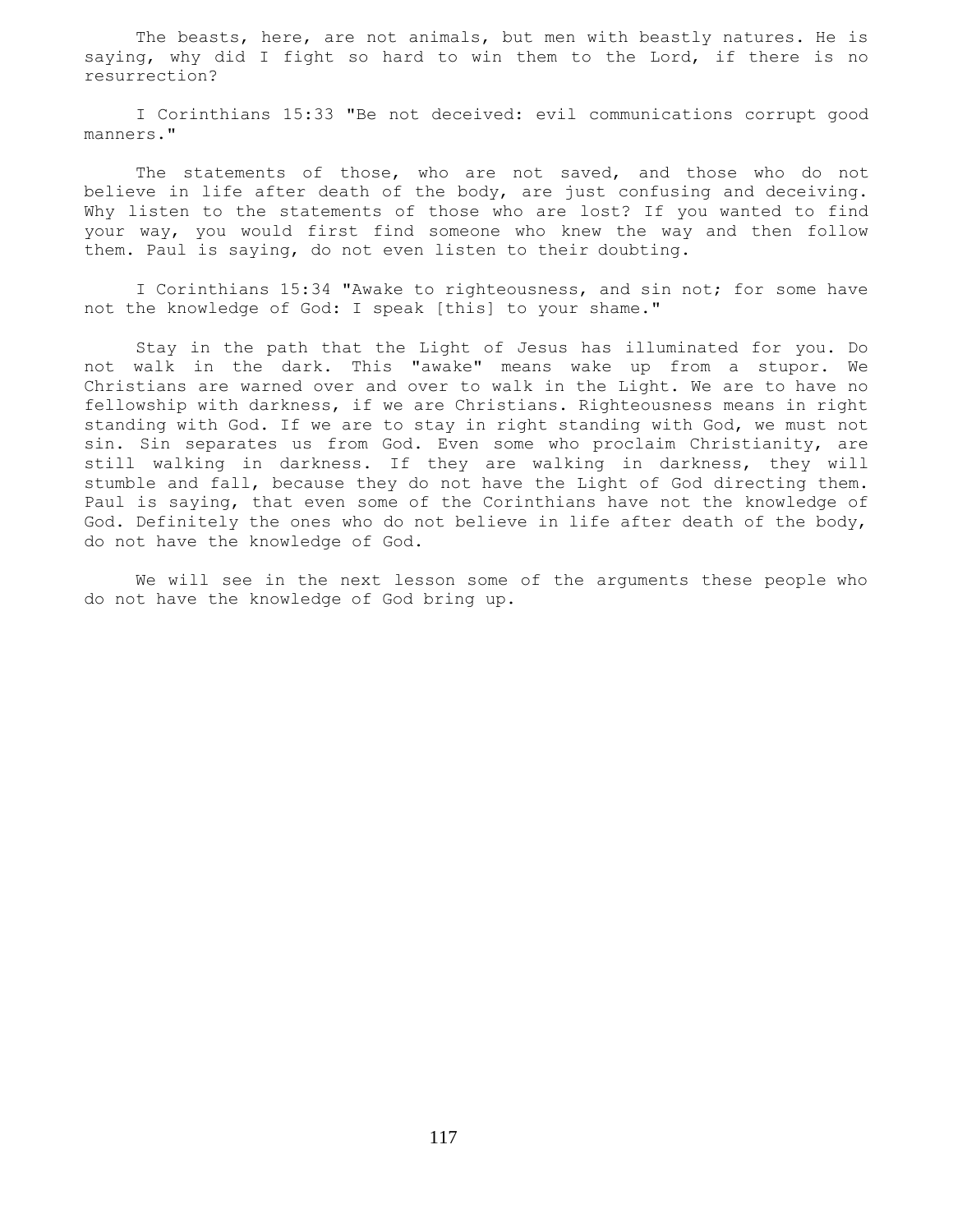1. Quote 1 Corinthians chapter 15 verse 19. 2. What is this verse speaking of? 3. Who did Paul say would lead the list of the miserable, if there is no life after death? 4. What is Christ called in verse 20? 5. What do all agree on about Christ? 6. How had Paul established the fact of the resurrection of the Lord Jesus? 7. What does the word "firstfruits" indicate? 8. Who did death come by? 9. The punishment for sin is 10. In the second Adam {Jesus Christ}, we have been made free from  $\mathcal{L}=\mathcal{L}^{\mathcal{L}}$ 11. When did Jesus defeat death? 12. In Adam all die, in \_\_\_\_\_\_\_\_ shall all be made alive. 13. Who is the Tree of Life? 14. Quote 1 Corinthians chapter 15 verse 23. 15. Jesus is the  $\_\_\_\prime$ , the  $\_\_\_\_\prime$  and the  $\_\_\_\_\$ . 16. Quote Revelation chapter 15 verse 5. 17. When was the door in heaven opened to the believer? 18. Who was the invitation to come given to? 19. When Stephen saw into heaven, what did he see? 20. The kingdoms of this earth have become the kingdoms of whom? 21. Quote Philippians chapter 2 verses 9 and 10. 22. What is the last enemy destroyed? 23. What lesson do we learn from Ephesians chapter 1 verses 20, 21, and 22? 24. Who is the Word of God? 25. Who is Creator God? 26. Why is Jesus spoken of as the Son in verse 28? 27. Who is the Eternal Spirit? 28. Is Paul promoting baptizing for the dead in verse 29? 29. How often did Paul say we are in jeopardy? 30. Quote Romans chapter 8 verse 36. 31. We do not have to die on the cross for Christianity, but we do have to do what? 32. What is similar to our day in verse 32? 33. What is the only solution to problems we face? 34. Who are the beasts in verse 32? 35. Evil extended to the corrupt good manners.

36. What lesson can we get from verse 34?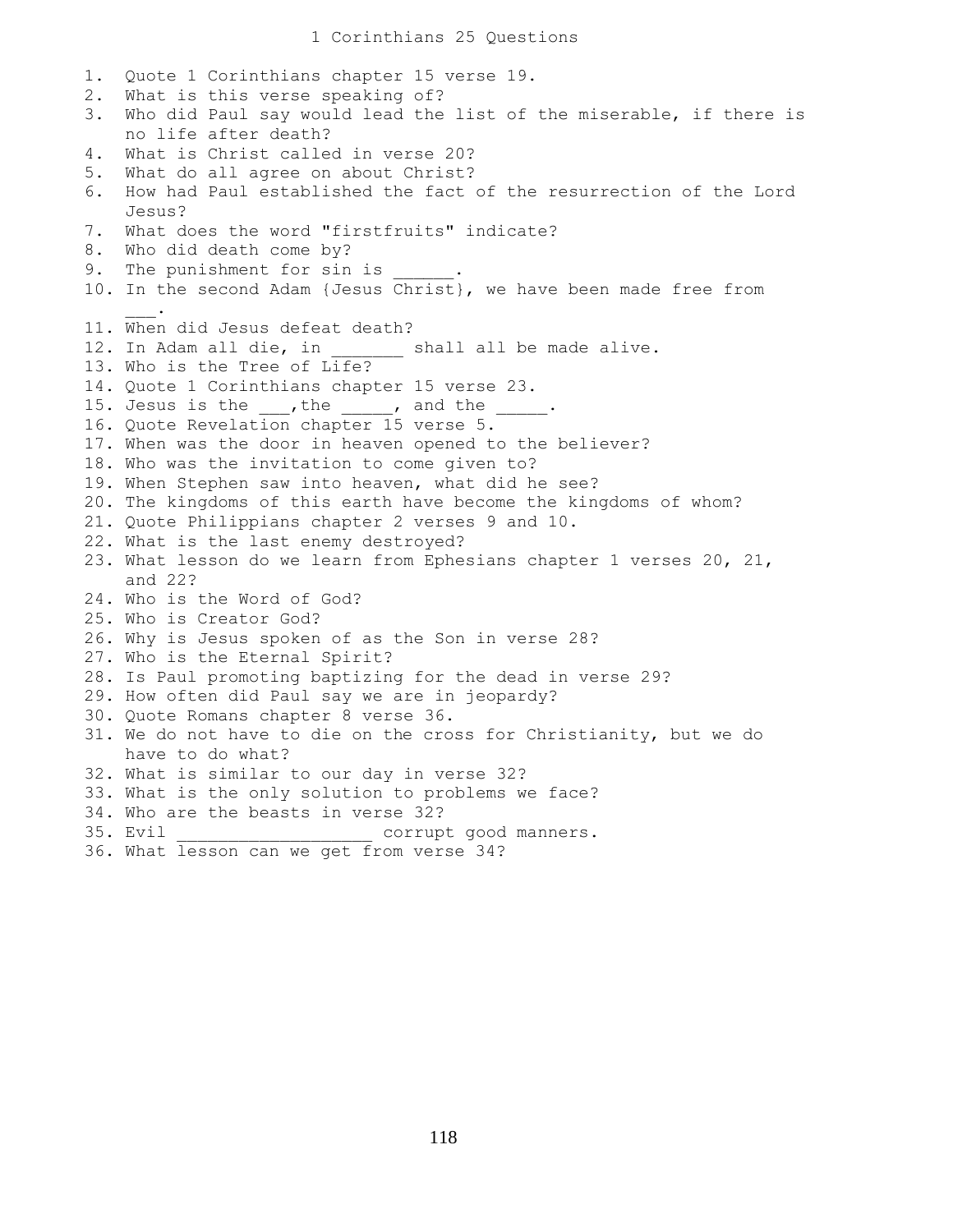We will begin this lesson in I Corinthians 15:35 "But some [man] will say, How are the dead raised up? and with what body do they come?"

 In the last lessons, we were going into some believing in life after death of the body, and some who do not. Now, Paul is bringing up the question of how they will be raised up. It goes without saying that he is speaking to those who are proclaiming Christianity, but still do not believe in the resurrection. The Jews were taught that man is dust, and to dust he shall return. This is true of the physical body. This is the same old misunderstanding of the difference between the flesh and the spirit. Those who look with physical eyes at the literal message in the Scriptures, can never understand God who is Spirit or His Word, which is understood by the spirit. There is a body that rises, but it is not flesh and blood. I Corinthians 15:50 "Now this I say, brethren, that flesh and blood cannot inherit the kingdom of God; neither doth corruption inherit incorruption." We would have gotten to this Scripture in this lesson, but it explains this very well right here.

 I Corinthians 15:36 "[Thou] fool, that which thou sowest is not quickened, except it die:"

It is a dangerous thing to call someone a fool, so Paul is indirectly and not directly calling them a fool. He is saying, are you so foolish to believe that the same seed that you plant grows into a seed? When you put a little seed in the ground, it actually dies and then a new plant springs forth from the seed.

 I Corinthians 15:37 "And that which thou sowest, thou sowest not that body that shall be, but bare grain, it may chance of wheat, or of some other [grain]:"

 It is so strange for a little acorn to be planted in the ground and then a short time later in the very spot where you planted the acorn a little tree pops out of the earth. If you plant a bean, you will not get corn. The plant that comes from the seed is very similar to the seed and you will be able to relate it to the seed that you planted, but it will not be identical. This is the same with our body that is planted. A new body comes forth, but you would be able to relate the new body to the old, because Jesus still had the nail prints in his hands. He was, however, different enough that even His apostles, looking with physical eyes did not recognize Him. It was only when their spiritual understanding was opened, that they recognized Jesus as the risen Christ.

 I Corinthians 15:38 "But God giveth it a body as it hath pleased him, and to every seed his own body."

 It is not in our power to say what our body will be like. Just as the Lord created us in the first place, He will give us a new body at resurrection. When we are resurrected, He will not make a new thing, but make the old new. II Corinthians 5:17 "Therefore if any man [be] in Christ, [he is] a new creature: old things are passed away; behold, all things are become new." Notice that He did not recreate man. He took the old man and changed him. You see He started with the seed and gave it a new body.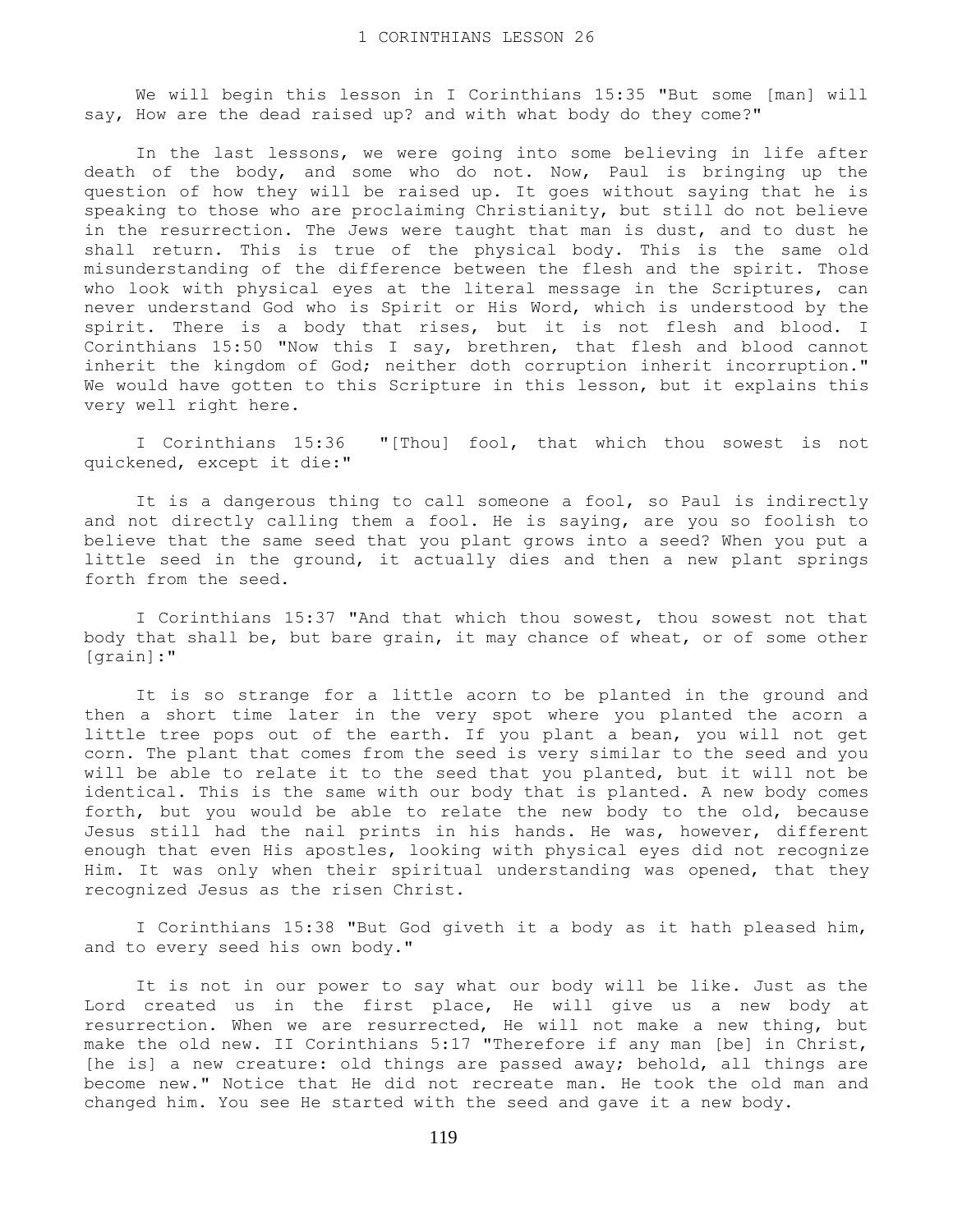I Corinthians 15:39 "All flesh [is] not the same flesh: but [there is] one [kind of] flesh of men, another flesh of beasts, another of fishes, [and] another of birds."

 "Flesh" means the body that is opposed to the spirit. This type of flesh is different to other life, such as in vegetation. Notice that the flesh of men is mentioned first showing men are to rule over the beasts, fishes and birds.

 I Corinthians 15:40 "[There are] also celestial bodies, and bodies terrestrial: but the glory of the celestial [is] one, and the [glory] of the terrestrial [is] another."

 The word "celestial" means above the sky. "Terrestrial" means worldly, earthy, or of the earth. This just means that God made some things for use in the heavens and other things for the earth. They are not the same and cannot be. For us to live in heaven, we would have to be changed, so that we could function in the heavenly realm. Flesh and blood do not inherit heaven. We must be changed to a spiritual being to inherit heaven.

 I Corinthians 15:41 "[There is] one glory of the sun, and another glory of the moon, and another glory of the stars: for [one] star differeth from [another] star in glory."

 We know that there is great variety in heaven, the same as there is on the earth. No 2 stars are the same in heaven. None of them have the same job to do as another, either. They each have their purpose. There is order in heaven. God did not make any two people on the earth exactly the same, either. We all, one at a time, have a purpose for being. God has a plan for each of us. It is not the same plan that He has for all. One star in heaven is not greater than another, just has a different purpose for being.

 I Corinthians 15:42 "So also [is] the resurrection of the dead. It is sown in corruption; it is raised in incorruption:"

 "Corruption" means decay, ruin, destroy, or perish. All of these meanings fit this Scripture. The body decays, ruins, is destroyed, and perishes. The seed, within that body, takes on new life, perfection, restoration, and life everlasting. This new body will never die.

 I Corinthians 15:43 "It is sown in dishonour; it is raised in glory: it is sown in weakness; it is raised in power:"

 The flesh of mankind is like the dust of the earth, in that it has no honor. The weakness of the flesh is what causes death to come to the body. It is not the flesh that partakes of everlasting life, but the spirit. The flesh has caused man much problems. All temptations and downfalls were because of lust of the flesh. That flesh must die for the spirit to live. I love the Scripture about the dead bones. Can these old bones live again? Yes? If the breath of God revives them. Ezekiel 37:5 "Thus saith the Lord GOD unto these bones; Behold, I will cause breath to enter into you, and ye shall live:" The breath is the Spirit.

 I Corinthians 15:44 "It is sown a natural body; it is raised a spiritual body. There is a natural body, and there is a spiritual body."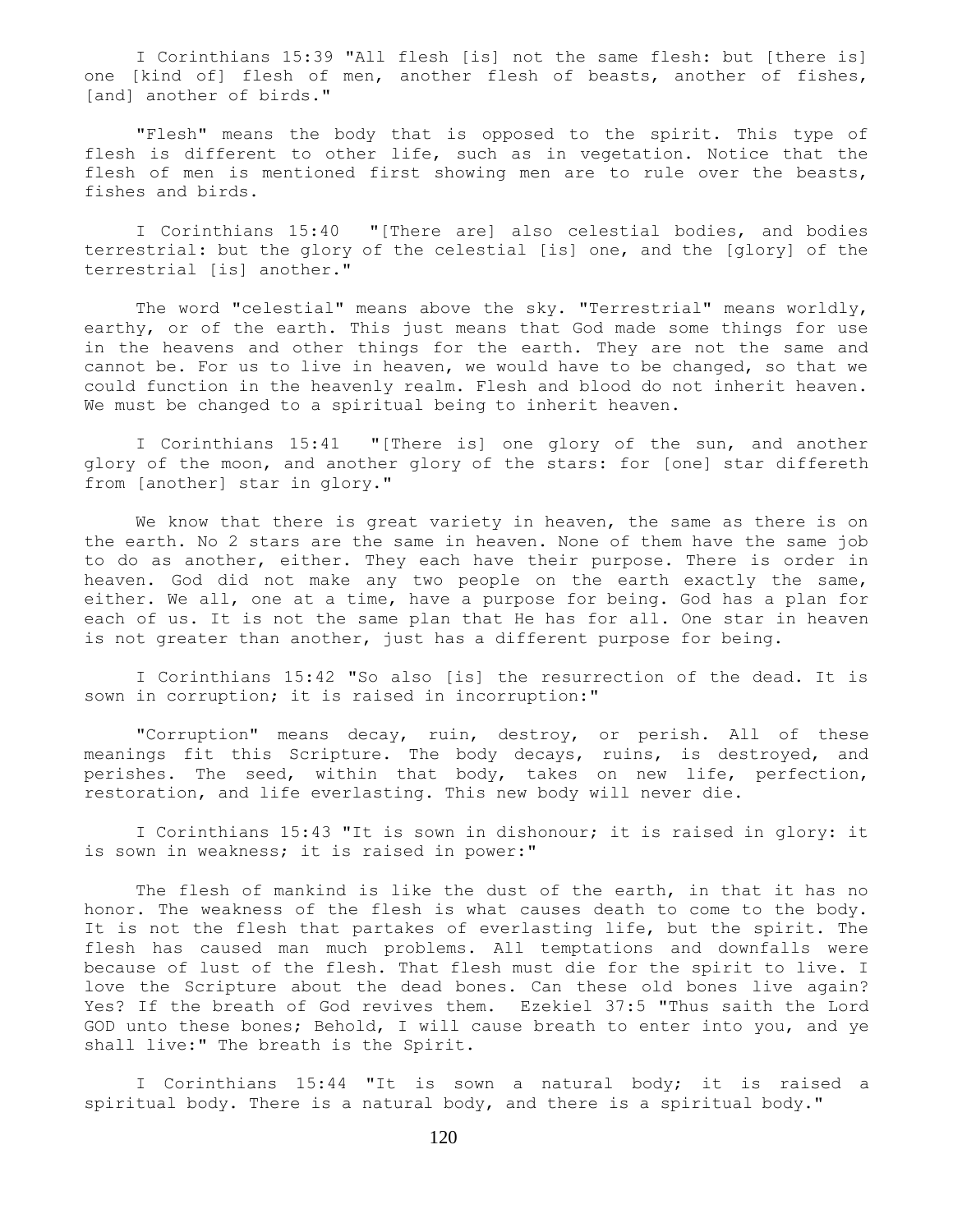The body of flesh {carnal} must die and return to the dust, that the spirit may be totally born. I have spoken to many people who have had the near death experience. They nearly all saw themselves leave that body of flesh. They had a body, very similar to the body of flesh, but the spiritual body rose out of that carnal body they left behind. We will someday leave this body that has caused us so much trouble here on the earth. Even if we are caught up into heaven when the trumpet sounds without benefit of the grave. This body will be changed in the twinkling of an eye. We will lay down this earthly body and take on a heavenly body. This heavenly body will not be controlled by the gravitational pull of the earth. This heavenly body will know no pain. It will not age.

 I Corinthians 15:45 "And so it is written, The first man Adam was made a living soul; the last Adam [was made] a quickening spirit."

 Genesis 2:7 "And the LORD God formed man [of] the dust of the ground, and breathed into his nostrils the breath of life; and man became a living soul." Notice from this Scripture above, that man was nothing but a clay doll, before God breathed the breath of life into him. This breath of life that God breathed in him, is what the life of man is. The fact of becoming a living soul means, that God gave him the will to choose. We are a spirit which is housed in a body. The soul of man determines whether the spirit will rule, or the flesh of man will rule. The flesh of man is earthy and carnal. The spirit of man desires to follow God. Adam, in the garden, was a free-will agent. All of the burden of decisions to follow God, or flesh, was on his own back. When Jesus quickens our spirit to everlasting life, there will be no more problems with the flesh, because we will crucify that flesh and leave that dead body of flesh behind. The spirit man will live on.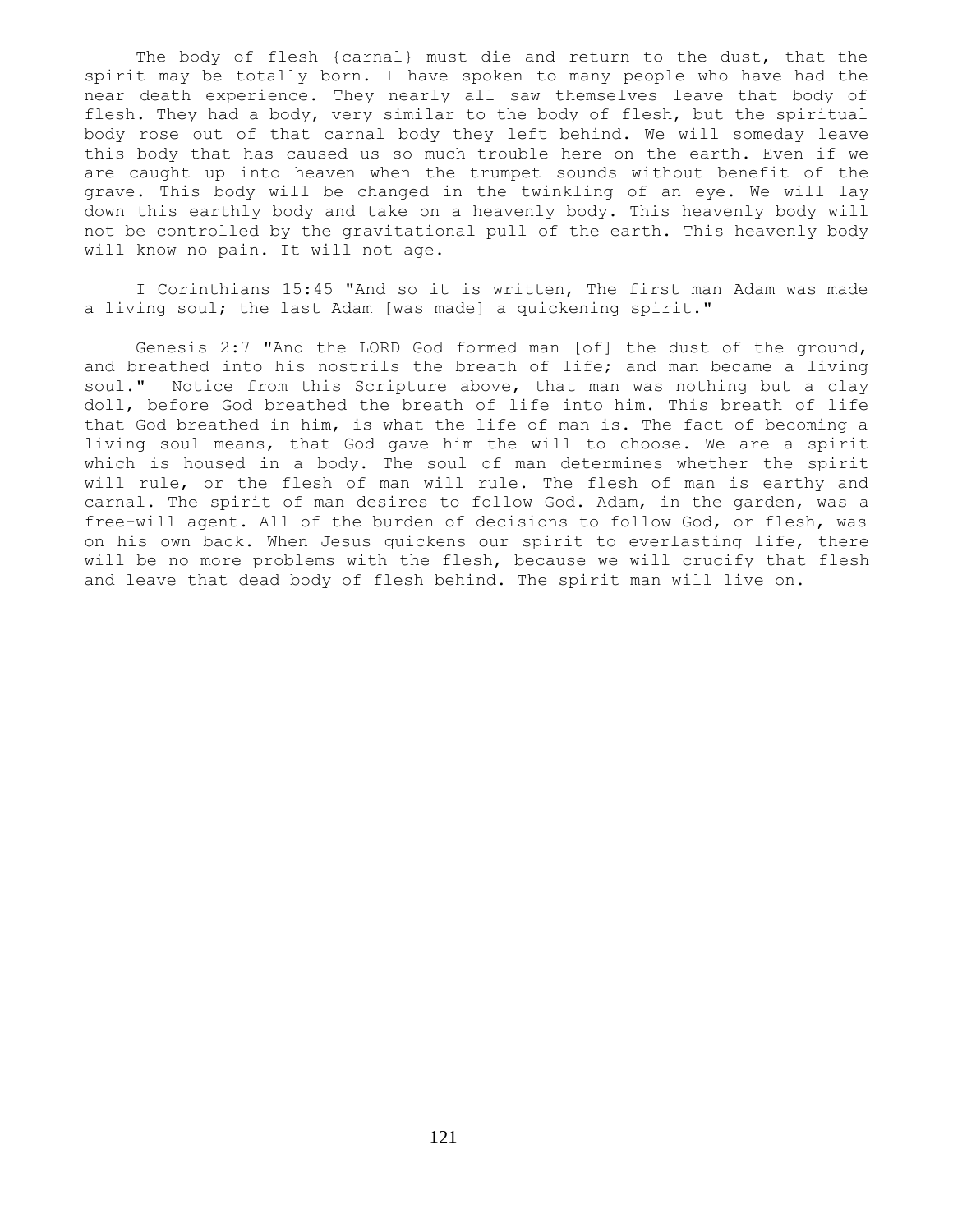1. Who is Paul speaking to in verse 35? 2. What were most of the Jews taught about life? 3. Those who look with eyes, can never understand the things of God, because God is 4. Quote 1 Corinthians chapter 15 verse 50. 5. What does Paul call these unbelievers in verse 36? 6. What is Paul really saying to them? 7. Does the same thing you plant come forth, explain? 8. What does the author believe to be strange about the little acorn you plant in the ground? 9. The plant that comes up is very \_\_\_\_\_\_\_\_\_\_ to the seed planted. 10. A new body comes forth, but it relates to what? 11. What made the body of Jesus that rose undeniably Jesus? 12. Who decides what our new body is like? 13. God does no recreate the man, He took the old man and him. 14. Name some of the different kinds of flesh. 15. What does flesh in verse 39 mean? 16. Why is the flesh of men mentioned first in the list? 17. What does "Celestial" mean? 18. What does "Terrestrial" mean? 19. **and** do not inherit heaven. 20. We must be changed into what, to inherit heaven? 21. What are some of the things in heaven that are specifically mentioned that are different? 22. Why are each of the stars different? 23. What does "corruption" in verse 42 mean? 24. The \_\_\_\_\_\_, within that body, takes on new life. 25. The  $\overline{\text{flesh}}$  is like the dust of the earth, in that it has no \_\_\_\_\_. 26. The flesh must die, for the to live. 27. How can these dead bones live again? 28. What two kinds of body do we possess? 29. What has the author been told by people who have had the near death experience? 30. Name a few wonderful things about this new spiritual body we Christians get. 31. The first Adam was made a \_\_\_\_ 32. The last Adam {Jesus} was made a 33. Describe what the author believes mankind is.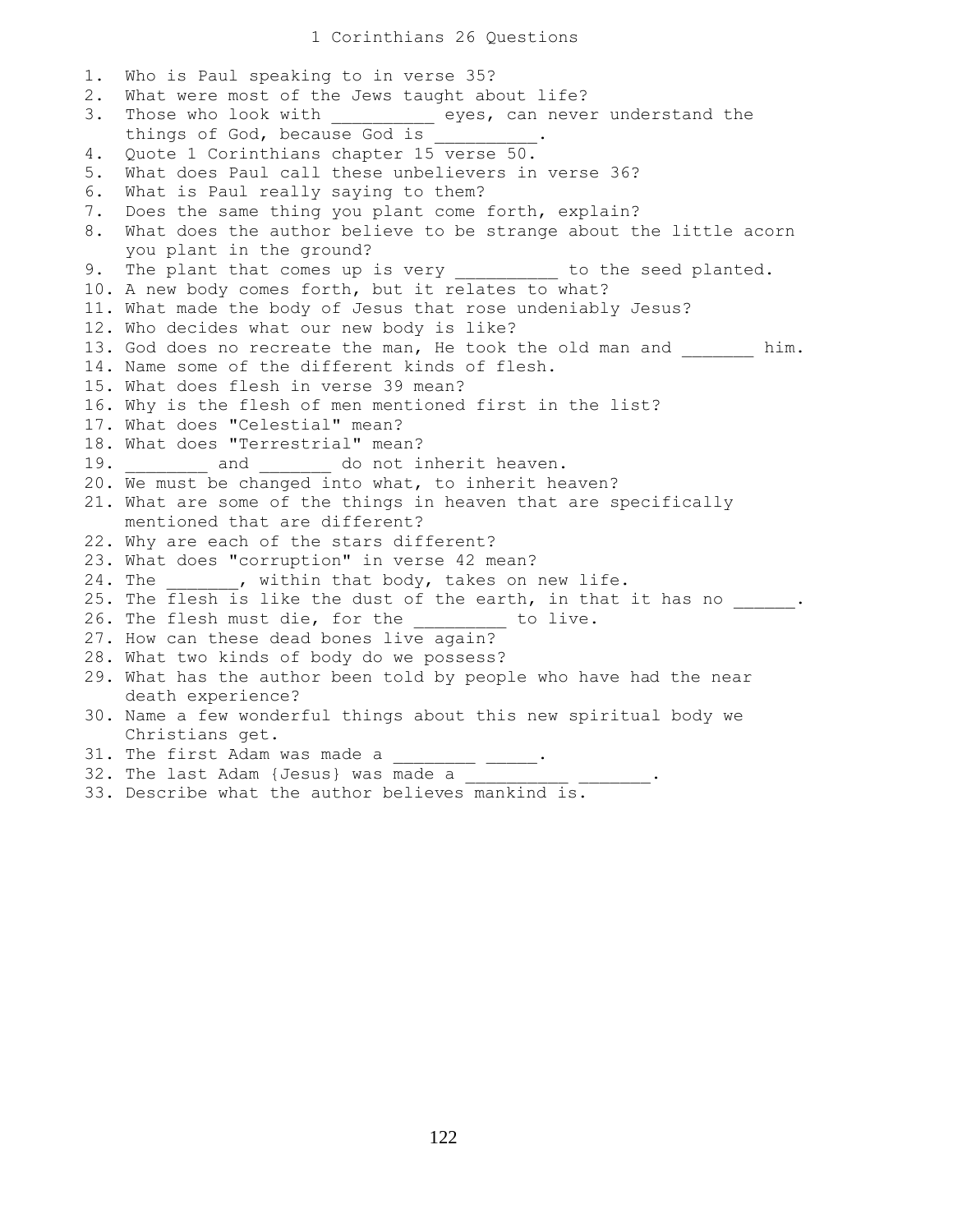We will begin this lesson in I Corinthians 15:46 "Howbeit that [was] not first which is spiritual, but that which is natural; and afterward that which is spiritual."

 In the last lesson, we had been studying about the body of man. We had been studying how the body of flesh must die for the body of spirit to live. Man, born of woman, is born in the flesh. This is the natural body of man which begins to die the day it is born. The flesh of man is made from the dust of the earth and that flesh will return to dust. This natural man {woman or man} is a human. He is born in the world, and he is of this world, until he has a spiritual experience and becomes a spirit man. John 3:6 "That which is born of the flesh is flesh; and that which is born of the Spirit is spirit." We are all flesh, until we allow the Lord Jesus Christ to quicken us to the spirit. When we make our decision to follow Christ in baptism, we are buried in a watery grave, and the new man which comes forth out of that grave is spirit. After we have buried that man of flesh and become spirit, we are no longer of the world. We are in the world, but we are not of the world. Our spirit cries out for that home where only the spirit man can go {heaven}.

 I Corinthians 15:47 "The first man [is] of the earth, earthy: the second man [is] the Lord from heaven."

 "Earthy" means he was made of the dust. Jesus was not a man when he was in heaven, He was God the Word. His manhood came when the Word of God took on the form of flesh. He took on the body of man so that He could better relate to our limitations in the flesh on the earth. Jesus did not use His Godhood to make Him any less vulnerable to the earth. He tired in His flesh, as we do. He did not even use the fact that He was God to keep from suffering on the cross. He had to defeat Satan as a man, because it was a fleshly man that had succumbed to the wiles of the devil.

 I Corinthians 15:48 " As [is] the earthy, such [are] they also that are earthy: and as [is] the heavenly, such [are] they also that are heavenly."

 Jesus took on the flesh of man to put Himself in the position of man. He had to set the pattern in the flesh for us to follow, so that we could, also, follow Him in the Spirit. His flesh was so that He could suffer completely for us on the cross. He took the full punishment that we deserved. He became earthy, to pave the way for us to become heavenly.

I Corinthians 15:49 "And as we have borne the image of the earthy, we shall also bear the image of the heavenly."

 Jesus Christ, and His people all bore the image of the earth in that we are in the house of flesh on this earth. We shall vacate this house of flesh and we, like Jesus, shall take on the heavenly. If we are truly Christians, we are like Christ. He owns us. We are His property. He bought us with His precious blood. To be a Christian, means to be Christ like.

 I Corinthians 15:50 "Now this I say, brethren, that flesh and blood cannot inherit the kingdom of God; neither doth corruption inherit incorruption."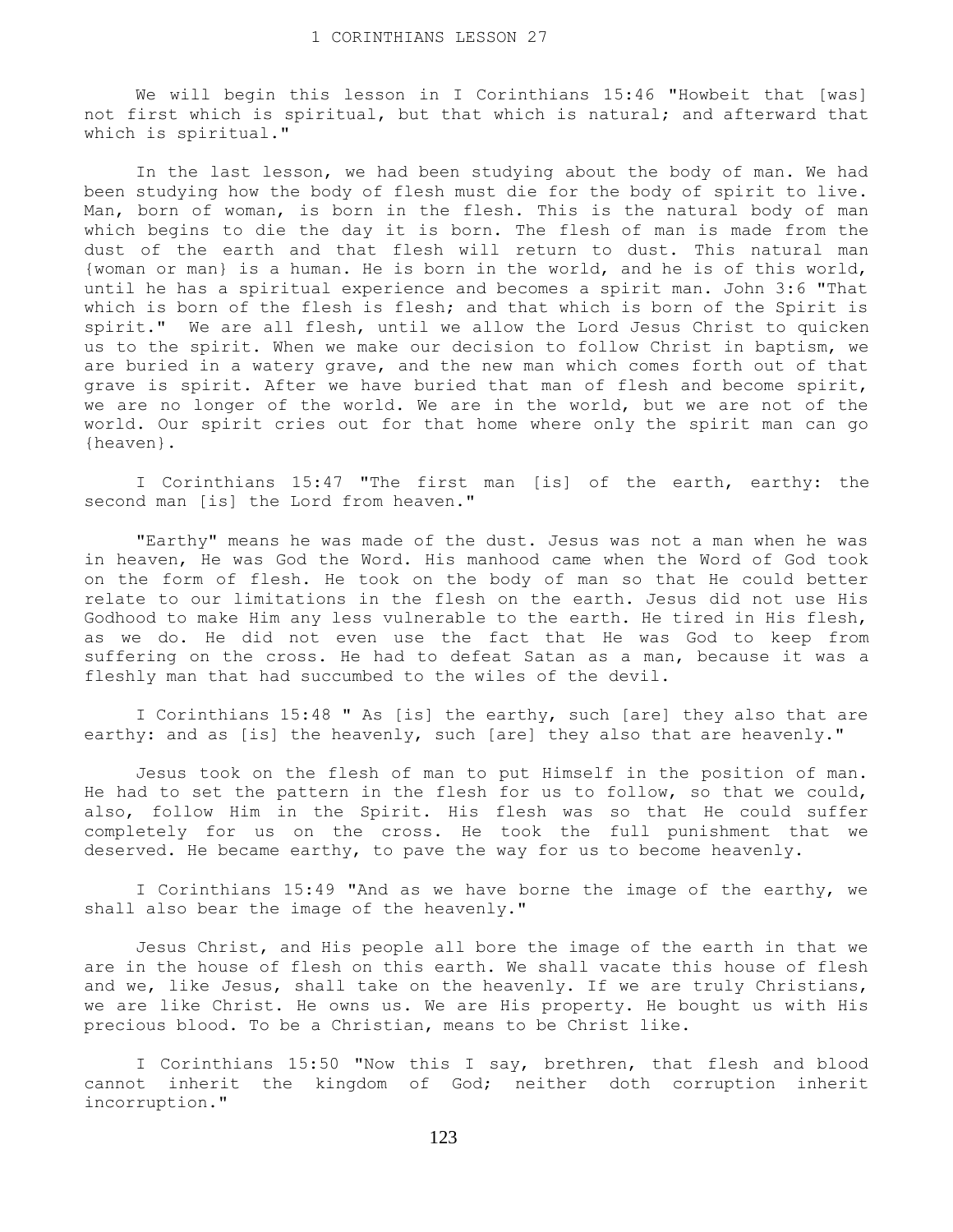This is speaking of the house we call our body on this earth. This body must return to the dust from which it came. Saying that flesh and blood cannot inherit the kingdom of God, is just saying that we do not carry our shortcomings and the cause of those shortcomings with us to heaven. The inheritance we are looking for is described in the next verse I Peter 1:4 "To an inheritance incorruptible, and undefiled, and that fadeth not away, reserved in heaven for you," Look with me in the next verse how this all comes about. I Peter 1:23 "Being born again, not of corruptible seed, but of incorruptible, by the word of God, which liveth and abideth for ever."

 I Corinthians 15:51 "Behold, I shew you a mystery; We shall not all sleep, but we shall all be changed,"

 There is a generation of people that will be alive when the Lord comes back for His own. They will not taste of death. This is commonly spoken of as the rapture of the church. Really it is the catching away of the believers into the heavens to be with their leader Jesus Christ. The silver trumpet of redemption shall blow in the sky, and we will be redeemed from this earth, ever to be with the Lord.

 I Corinthians 15:52 "In a moment, in the twinkling of an eye, at the last trump: for the trumpet shall sound, and the dead shall be raised incorruptible, and we shall be changed."

 I Thessalonians 4:16 "For the Lord himself shall descend from heaven with a shout, with the voice of the archangel, and with the trump of God: and the dead in Christ shall rise first:" I Thessalonians 4:17 Then we which are alive [and] remain shall be caught up together with them in the clouds, to meet the Lord in the air: and so shall we ever be with the Lord. To really understand read all of this account. I have chosen just two verses from the account for here. This will happen so quickly that you would not even have time to blink your eye.

 I Corinthians 15:53 "For this corruptible must put on incorruption, and this mortal [must] put on immortality."

 This body of flesh is corruptible and, also, is mortal. The spirit man will come forth from within this body of corruption, and we will shed the corruptible body like a person removes an overcoat, when they no longer need it. Praise God! I will have a new Spiritual body which will be immortal.

 I Corinthians 15:54 "So when this corruptible shall have put on incorruption, and this mortal shall have put on immortality, then shall be brought to pass the saying that is written, Death is swallowed up in victory."

 Jesus defeated death when He rose from the grave. We defeated death when we accepted life in Jesus Christ. This is just the moment of the manifestation of everlasting life within us. This is the moment we receive the reward of the victory that was won for us earlier by Jesus. There is no more death. We are eternal from this moment on. We have really been eternal from the moment we received Jesus {the Life}, but this is just the manifestation of that life.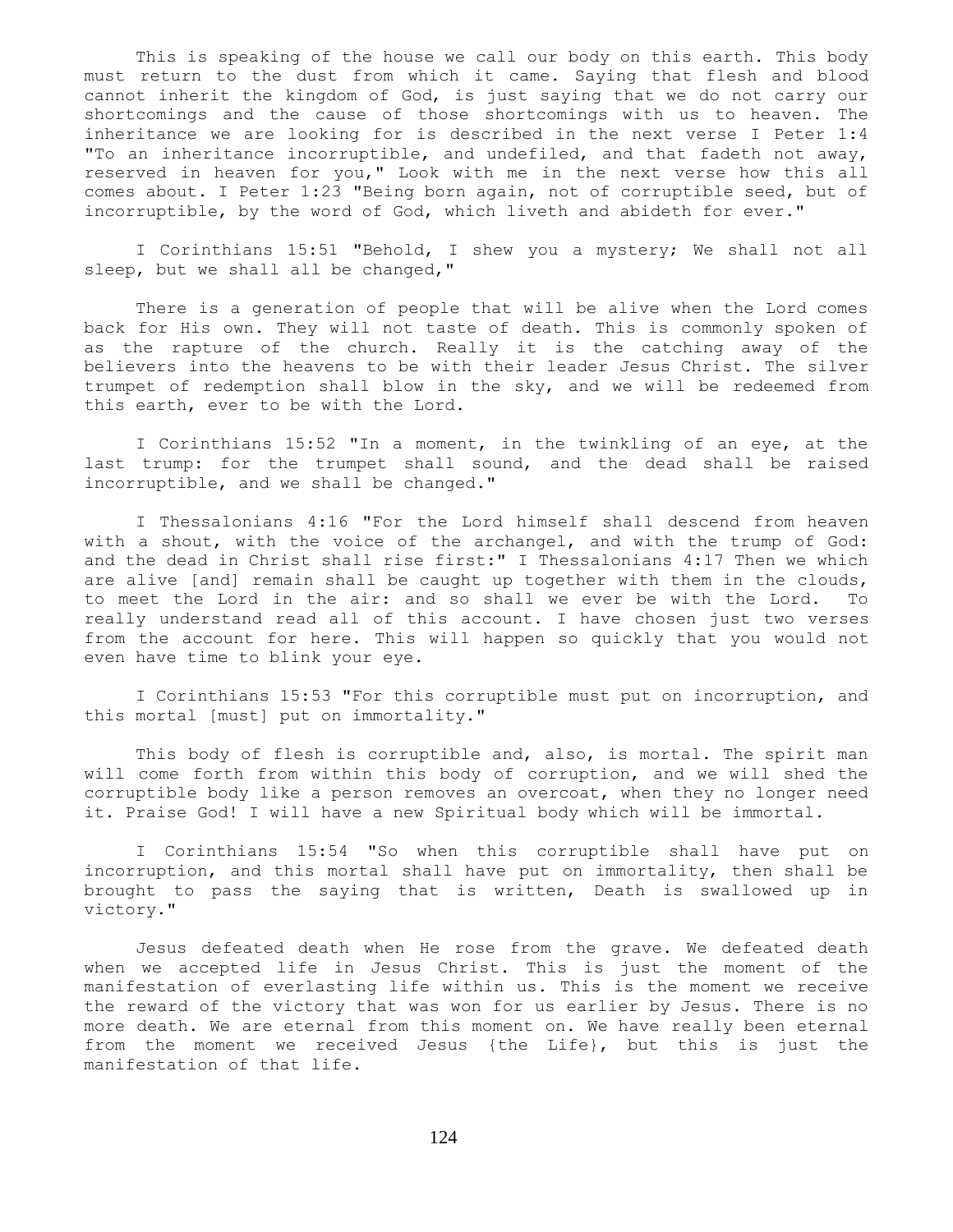I Corinthians 15:55 "O death, where [is] thy sting? O grave, where [is] thy victory?"

 Only those who receive Jesus as their Saviour can ask this question. There is no sting to death of the body, when everlasting life of the spirit man within that body is being born. Jesus won the victory for us. It is our victory through Him.

 I Corinthians 15:56 "The sting of death [is] sin; and the strength of sin [is] the law."

 James 1:15 "Then when lust hath conceived, it bringeth forth sin: and sin, when it is finished, bringeth forth death." The penalty for sin is death. If you are a Christian, the penalty was paid for you by Jesus Christ when He shed His blood on the cross to free you from sin. Without a law, you would not be able to break the law. The law was given us to show our need for a Saviour.

 I Corinthians 15:57 "But thanks [be] to God, which giveth us the victory through our Lord Jesus Christ."

The gift of the righteousness was given to us, because we believed in the Lord Jesus Christ. We did nothing to earn it. We just received salvation through the grace of God. Grace means unmerited favor. The only way to heaven is through the Lord Jesus Christ.

 I Corinthians 15:58 "Therefore, my beloved brethren, be ye stedfast, unmoveable, always abounding in the work of the Lord, forasmuch as ye know that your labour is not in vain in the Lord."

 This simply said is once you receive the salvation the Lord Jesus Christ provided for you, walk in that salvation. Stay with your salvation. Do not turn back into sin. Stand in Him. Do not be moved by wind of false doctrine. Then determine to work for the Lord every moment, until He comes.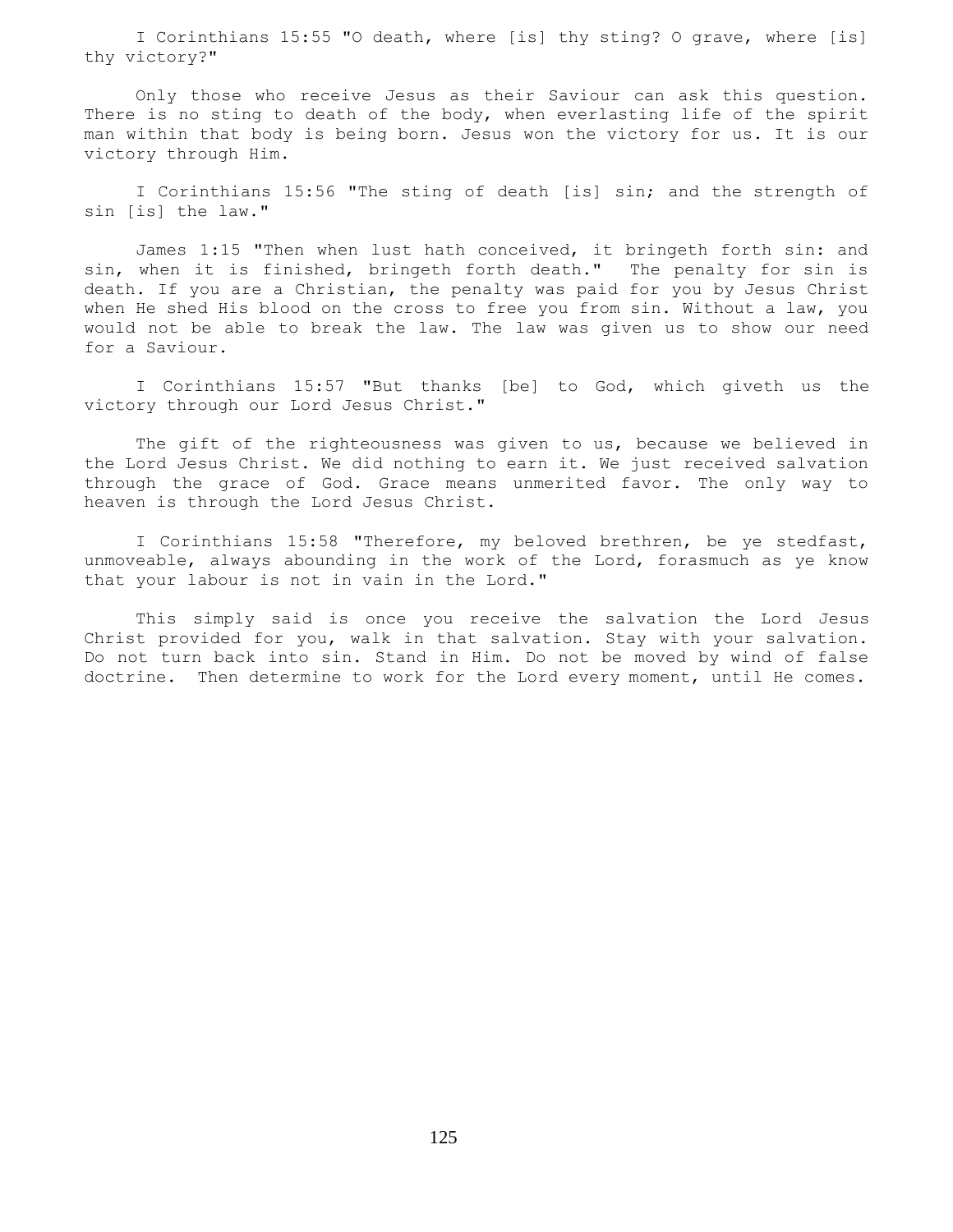## 1 Corinthians 27 Questions

1. Howbeit that was not first which is  $\qquad \qquad$ , but that which is \_\_\_\_\_\_\_\_\_. 2. Man, born of a woman, is born in the  $\qquad \qquad$ 3. Quote John chapter 3 verse 6. 4. We are all \_\_\_\_\_\_\_, until we allow the Lord to \_\_\_\_\_\_\_\_\_ \_\_. 5. Tell what happens at Baptism. 6. The first man is earthy, the second man is the  $\frac{1}{\sqrt{1-\frac{1}{n}}}$   $\frac{1}{\sqrt{1-\frac{1}{n}}}$ . 7. What does "earthy" mean? 8. Jesus defeated Satan as a  $\qquad$ . 9. Why was this important? 10. Jesus took on the flesh of man to put Himself in the \_\_\_\_\_\_\_\_\_\_ of man. 11. As we have borne the image of the earthy, we shall also bear the image of the 12. What must we vacate to take on the heavenly? 13. To be a Christian means what? 14. \_\_\_\_\_\_\_ and \_\_\_\_\_\_ cannot inherit the kingdom of God. 15. Quote 1 Peter chapter 1 verse 4. 16. What are we born by in 1 Peter chapter 1 verse 23. 17. We shall not all sleep, but we shall all be  $\qquad \qquad$ 18. What is verse 51 commonly spoken of? 19. The trumpet of redemption is made of what metal? 20. Verse 52 says the change is so sudden, it could be measured as how short a time? 21. Where, in Thessalonians, do we read of this? 22. This corruptible must put on \_\_\_\_\_\_\_\_\_\_\_\_\_\_. 23. This mortal shall put on 24. We will shed this body like someone removes an  $\cdot$ . 25. Death is swallowed up in 26. When did Jesus defeat death? 27. When does it become real to us? 28. Who are the only ones who can ask the questions in verse 55? 29. The sting of death is  $\_\_$ . 30. The strength of sin is the 31. How do we receive victory? 32. What are the Christians to be in verse 58?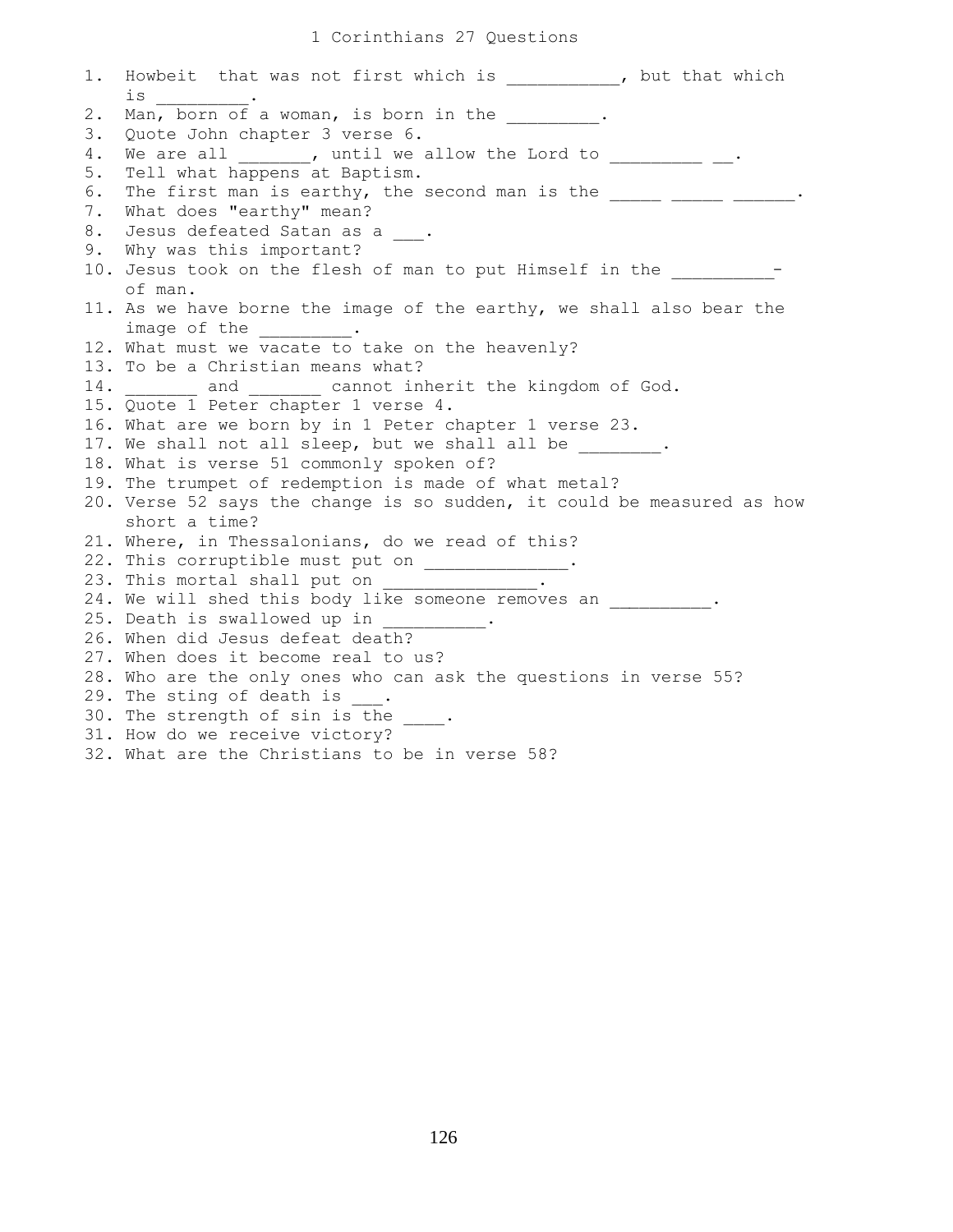We will begin this lesson in I Corinthians 16:1 "Now concerning the collection for the saints, as I have given order to the churches of Galatia, even so do ye."

 It seems this is the same directions as in Galations chapter 2 verse 10. Paul was concerned about the poverty stricken in Jerusalem. It seemed they had somewhat of an obligation to Jerusalem, since the beginning of the church was there.

 I Corinthians 16:2 "Upon the first [day] of the week let every one of you lay by him in store, as [God] hath prospered him, that there be no gatherings when I come."

 The church of the Lord Jesus Christ met on the first day of the week. The Christians practice first fruits. This is just saying, take up a collection when you meet and have it ready. Each person should give according to what they can afford to give.

 I Corinthians 16:3 "And when I come, whomsoever ye shall approve by [your] letters, them will I send to bring your liberality unto Jerusalem."

 Paul did not want to handle the money himself, so he asked that they choose some honorable member, who would go and take the offering to the poor in Jerusalem. Paul is praising them for their help, in the word "liberality".

 I Corinthians 16:4 "And if it be meet that I go also, they shall go with me."

 Paul, had really not planned to go with them. He said it did not matter if he were going, he still wanted someone else to carry the offering. He would let the chosen person travel with him, but he definitely did not want to carry the offering himself.

 I Corinthians 16:5 "Now I will come unto you, when I shall pass through Macedonia: for I do pass through Macedonia."

 Paul tried to go back to the churches he had started to check and see how they were doing. Paul really wanted to wait a short time to let them get the problems in their church taken care of before he came. He loved these people and would come as soon as he was in their vicinity.

 I Corinthians 16:6 "And it may be that I will abide, yea, and winter with you, that ye may bring me on my journey whithersoever I go."

 Paul did come and stay with them for a while. They loved Paul and many of them would probably travel with him as he left. This would show how badly they felt about his leaving.

 I Corinthians 16:7 "For I will not see you now by the way; but I trust to tarry a while with you, if the Lord permit."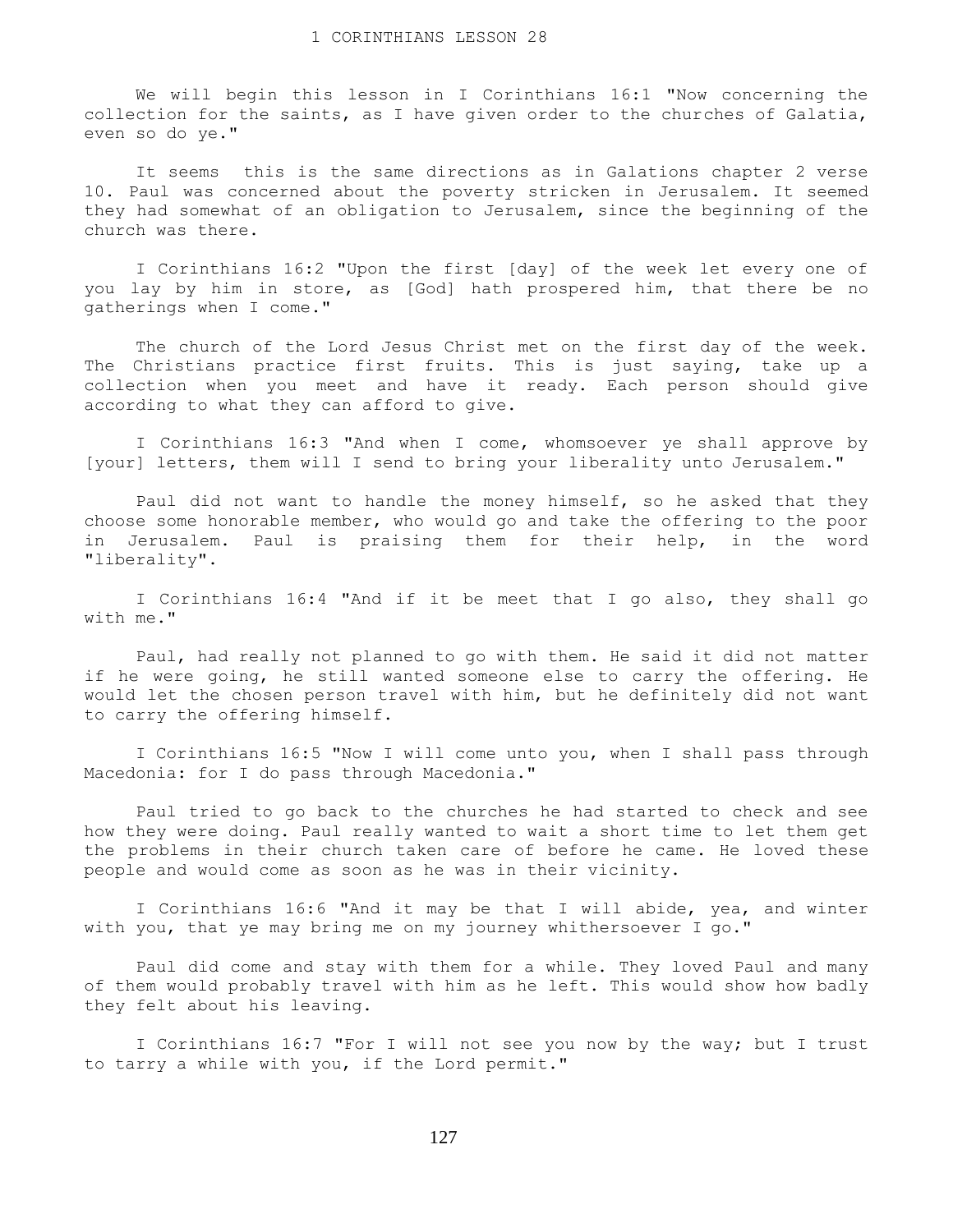Notice that Paul says, if the Lord permit. He went where the Lord sent him. He stayed until the Lord said, it is time to move on. Paul wanted to stay in Corinth for a while, but would be subject to the wishes of God. I Corinthians 16:8 "But I will tarry at Ephesus until Pentecost."

 Paul had spent a great deal of time at Ephesus. This could have been the trip when Paul had trouble with the silversmiths. Pentecost meant a great deal to the Christians, as well as the Jews. At Pentecost was when the Holy Spirit fell on 120, and they were all baptized in the Holy Ghost.

 I Corinthians 16:9 "For a great door and effectual is opened unto me, and [there are] many adversaries."

 Paul was travelling from place to place and establishing churches along the way. He faced much opposition from the Jews during these trips. He was not only fighting all types of idol worship, but his greatest opposition was from the Jewish leaders themselves. The opportunities were great, but the "adversaries" {enemies} were many, as well.

 I Corinthians 16:10 "Now if Timotheus come, see that he may be with you without fear: for he worketh the work of the Lord, as I also [do]."

 Timothy had been trained in the ways of the Lord by his mother and his grandmother, but a great deal of his ministry training had been from Paul. Paul thought of Timothy as his son in the spirit. When Timothy ministered, it was as if Paul were ministering. Timothy was an extension of the teachings of Paul. Paul is saying, it was the next best thing to him being with them himself.

 I Corinthians 16:11 "Let no man therefore despise him: but conduct him forth in peace, that he may come unto me: for I look for him with the brethren."

 This is just Paul giving the highest recommendation to Timothy to those in Corinth. Paul tells them not to hate him. Perhaps, Paul was afraid they would be jealous, because he thought so much of Timothy.

 I Corinthians 16:12 "As touching [our] brother Apollos, I greatly desired him to come unto you with the brethren: but his will was not at all to come at this time; but he will come when he shall have convenient time."

We must remember, again, that they had written a letter to Paul, and this is an answer to that letter. These Christians here at Corinth had probably asked in the letter for Appolos to come and minister to them. He was, possibly, one of their favorite ministers. It, also, seems that he was ministering somewhere else at the time and could not come.

 I Corinthians 16:13 "Watch ye, stand fast in the faith, quit you like men, be strong."

 This is a subject that I suppose I dwell on quite a lot. It is just as important to remain in the salvation you have received as it is to be saved in the first place. To "stand fast", means not to be blown by every wind of doctrine. Be strong as men.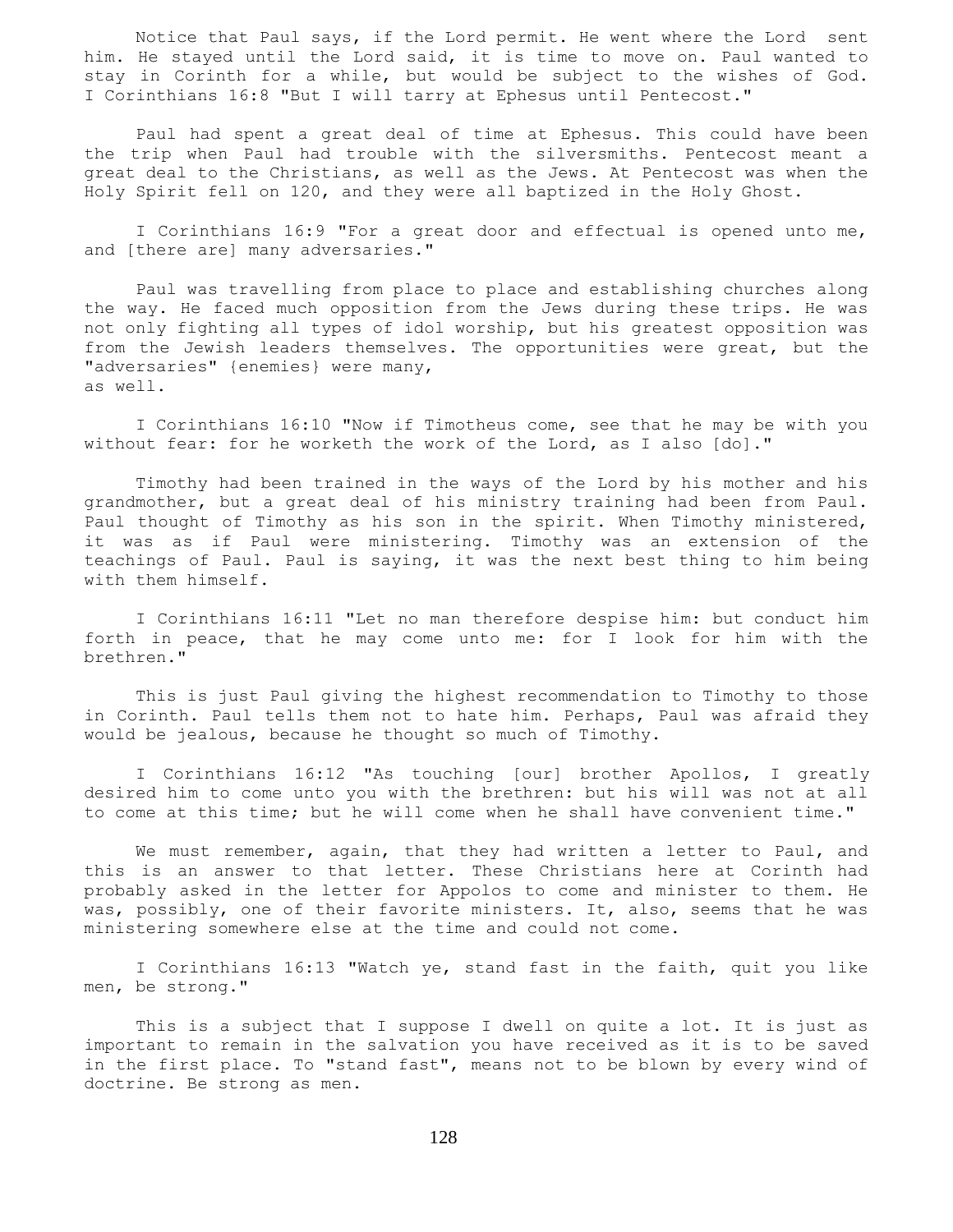I Corinthians 16:14 "Let all your things be done with charity."

 "Charity", here, is speaking of love. Paul is trying to teach them that Christianity is a relationship with the Lord in your heart. He is explaining to do things, because you love and not because of necessity.

I Corinthians 16:15 "I beseech you, brethren, (ye know the house of Stephanas, that it is the firstfruits of Achaia, and [that] they have addicted themselves to the ministry of the saints,)"

 Paul is reminding them here that these were some of the very first Christians. They, also, had totally dedicated themselves to the work of the Lord. Paul, possibly, was saying, even though they wrote me of these problems in the church, you must not have hard feelings about them. These things needed to be settled once for all.

 I Corinthians 16:16 "That ye submit yourselves unto such, and to every one that helpeth with [us], and laboureth."

 Paul is explaining, that the new converts should listen to those who had been in the work longer and who had dedicated their lives to the work of the Lord.

 I Corinthians 16:17 "I am glad of the coming of Stephanas and Fortunatus and Achaicus: for that which was lacking on your part they have supplied."

 These were people who had come to minister to them in the things they were weak in. They had filled in the gaps in your spiritual learning.

 I Corinthians 16:18 "For they have refreshed my spirit and yours: therefore acknowledge ye them that are such."

 One really great thing that happens when a group of old seasoned ministers get together, is that we refresh each other's spirit. There is no room for jealousy in the ministry. Meet with other ministers, and share what God has shown you, and all will benefit by it.

 I Corinthians 16:19 "The churches of Asia salute you. Aquila and Priscilla salute you much in the Lord, with the church that is in their house."

 We remember that Priscilla and Aquilla were a husband and wife that Paul had lived with. In fact, Paul had been a tent maker with them to make a living. They were both teachers of the Word of God and they, also, opened their home as a church. They were all three responsible for founding the church in Corinth and in Ephesus. The following Scripture shows that both of them taught. Acts 18:26 "And he began to speak boldly in the synagogue: whom when Aquila and Priscilla had heard, they took him unto [them], and expounded unto him the way of God more perfectly."

 I Corinthians 16:20 "All the brethren greet you. Greet ye one another with an holy kiss."

 It was not unusual in these days for a man to kiss another man in greeting. He did not kiss him on the lips, but on the cheek. Notice the type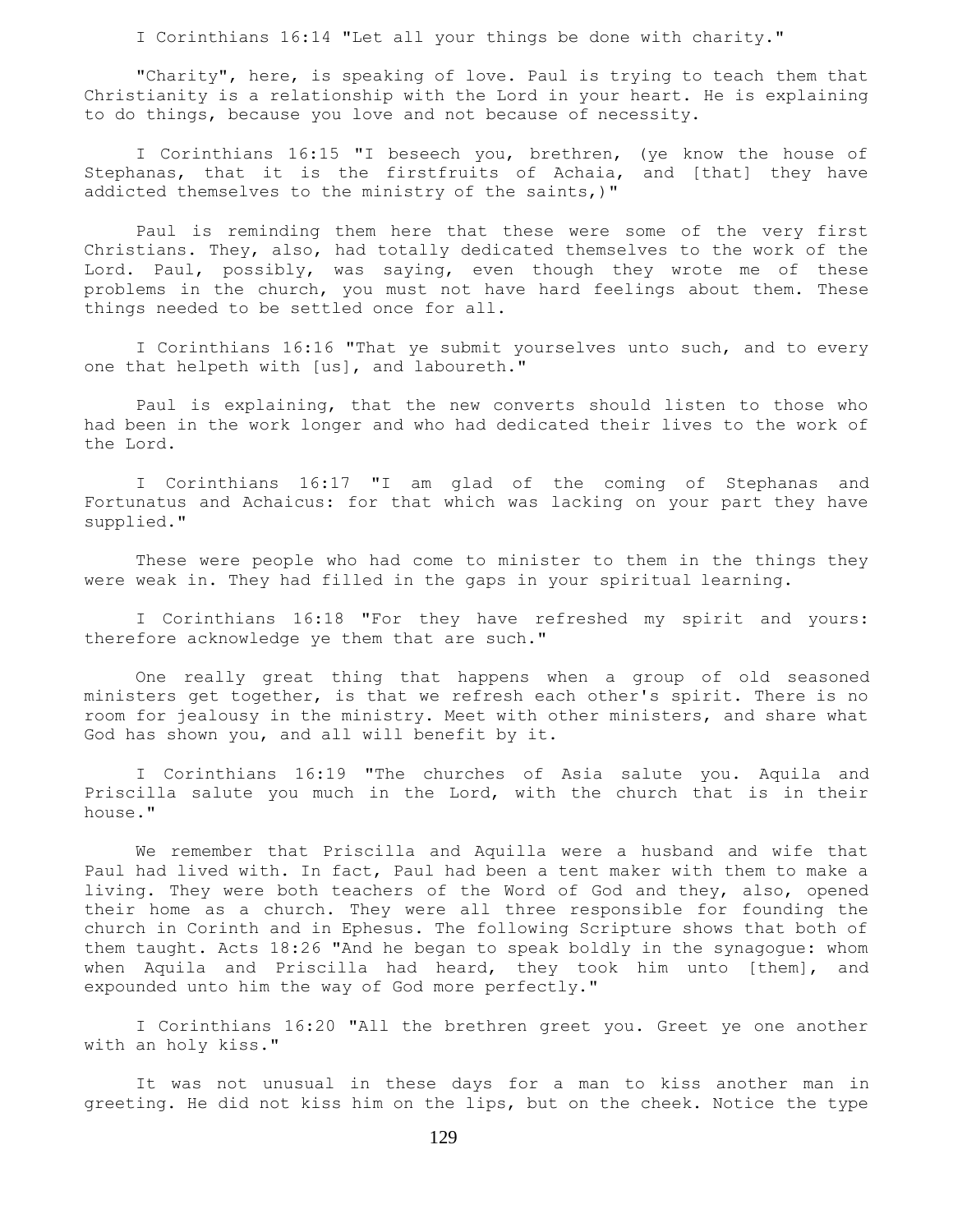of this kiss {holy}. Paul is saying, do not be distant to your brothers in Christ. Show that you care for each other.

I Corinthians 16:21 "The salutation of [me] Paul with mine own hand."

 Paul is just saying that this is not second-hand information, but from him personally. He greets them personally.

 I Corinthians 16:22 "If any man love not the Lord Jesus Christ, let him be Anathema Maranatha."

 "Anathema" seems to mean excommunicated. Love of the Lord and the Lord's people is really the essence of Christianity. To not love the Lord would mean that you had rejected the Lord. You would just automatically cut yourself off, if you did not love the Lord. Of course, I think that is terribly important. Look at the title of these Bible studies.

I Corinthians 16:23 "The grace of our Lord Jesus Christ [be] with you."

 This statement is a trademark of Paul. This is like speaking a benediction on them. It is actually a prayer of Paul's for them to continue in the unmerited favor of the Lord.

I Corinthians 16:24 "My love [be] with you all in Christ Jesus. Amen."

 Paul is just saying, I love you. You are my spiritual children. Paul knows the only way to truly love people is to allow the Lord to love them through you. Amen, just means, so be it.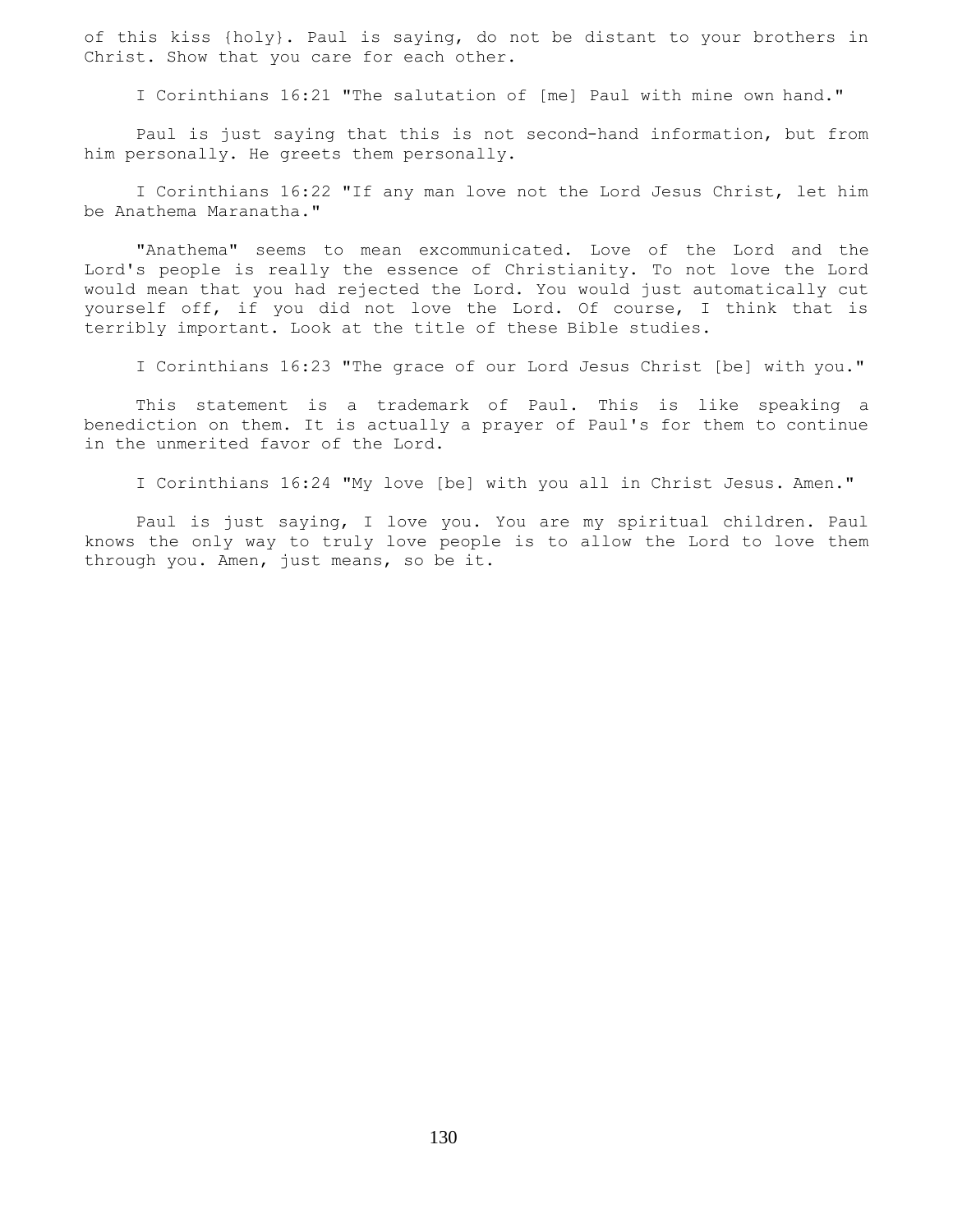| 1.    | What other church had Paul spoken to about the collection for the<br>saints? |
|-------|------------------------------------------------------------------------------|
| $2$ . | What saints was Paul speaking of?                                            |
| 3.    | Why did they have somewhat of an obligation there?                           |
| 4.    | What day of the week did the church of the Lord Jesus meet?                  |
| 5.    | Christians practice                                                          |
| 6.    | How much should each person give?                                            |
| 7.    | Who was to take the money to Jerusalem?                                      |
| 8.    | What does the word "liberality" show us?                                     |
| 9.    | Would Paul be willing to carry the offering?                                 |
|       | 10. When was Paul planning to come to Corinth?                               |
|       | 11. Why did Paul not want to come immediately?                               |
|       | 12. What would show how badly they felt about Paul leaving?                  |
|       | 13. What were the 4 important words in verse 7?                              |
|       | 14. How long would Paul tarry at Ephesus?                                    |
|       | 15. What young man did Paul train and even think of him as his               |
|       | spiritual son?                                                               |
|       | 16. Who had they wished would come and minister?                             |
|       | 17. Stand fast in the                                                        |
|       | 18. Let all your things be done with                                         |
|       | 19. Who had refreshed Paul's spirit?                                         |
|       | 20. Who were Aquilla and Priscilla?                                          |
|       | 21. Which one of them taught the Word of God?                                |
|       | 22. How did Paul tell them to greet each other?                              |
|       | 23. What does "Anathema Marantha" mean?                                      |
|       | 24. What benediction did Paul speak on them?                                 |
|       | 25. How is the only way to truly love others?                                |
|       |                                                                              |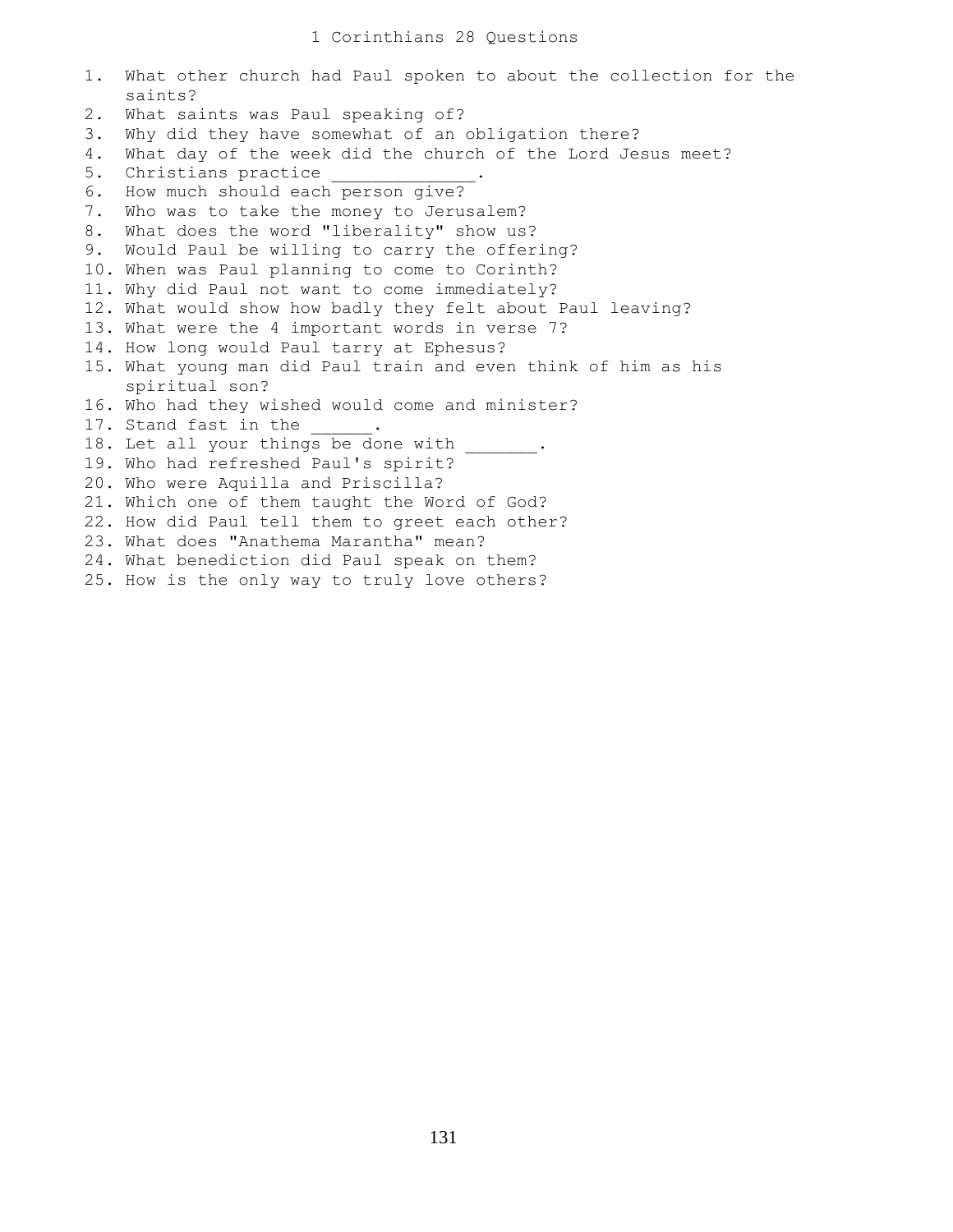ll Corinthians is the second letter that Paul wrote to the church at Corinth. In this letter, we will see Paul trying to prove to these people his right of apostleship. There were some in this church at Corinth who believed Paul did not have this right. Paul says more about himself and his ministry in this letter, than he does in all of the others. Some people today would call this Paul's testimony.

The main lesson that we can find in this for ourself, is that ministering carries with it a great deal of suffering. This suffering takes many forms, the greatest of which is not being believed by fellow ministers. Paul's intentions are questioned, and he answered them. In this book, we will see a list of many of the things that Paul suffered to be able to minister. His afflictions were many and not just from the world, but from within the church, as well. In this book, we can see that there were times of joy with Paul, but there were also times of great sorrow. They were mingled together like seasoning on a food dish, some salt, some pepper.

 Now we will begin in II Corinthians 1:1 "Paul, an apostle of Jesus Christ by the will of God, and Timothy [our] brother, unto the church of God which is at Corinth, with all the saints which are in all Achaia:"

 Even in this very first verse of the letter, Paul says it was the will of God for him to be an apostle. Paul, in a real sense, is saying, I did not choose to be an apostle, God chose me. The Christians, at this time, were called saints, or brothers. It is not clear whether this letter was written from Cenchera, or not, but it was in Achaia. Achaia was the name used for the northwest portion of the Peloponnesus. There were many small towns in this area. Paul could have been speaking of any little town. This would be somewhere in the southern part of Greece.

 Paul immediately states that he is an apostle. He does not say, I think I am an apostle. He boldly states that he is. The word "apostle" means delegate, or ambassador of the gospel. In the official sense, it means commissioner of Christ, this meaning includes {with miraculous powers}. It can, also, mean messenger, or he that is sent. Paul was all of these things.

 We must notice in this that Paul always has someone to minister with him. In this particular instance, he has Timothy. He knows that Timothy is loyal to him. Timothy is Paul's student and would not differ with Paul at all. There are times when this type of loyalty is very important. Timothy is not the only one with Paul, but is the closest to Paul in this instance. One of the reasons it is important to have the second minister that agrees with you, is for the prayer of agreement. Paul wants this church to know that his ministry is actually a revelation of Jesus Christ through Paul.

 II Corinthians 1:2 "Grace [be] to you and peace from God our Father, and [from] the Lord Jesus Christ."

 This is a greeting that Paul used many times and is more evidence that this letter was Paul's. It is a prayer of Paul's for them. He wished that God would give them this grace {unmerited favor}. He is explaining, also, that this is not just from Jesus as Saviour, but from the Father, as well.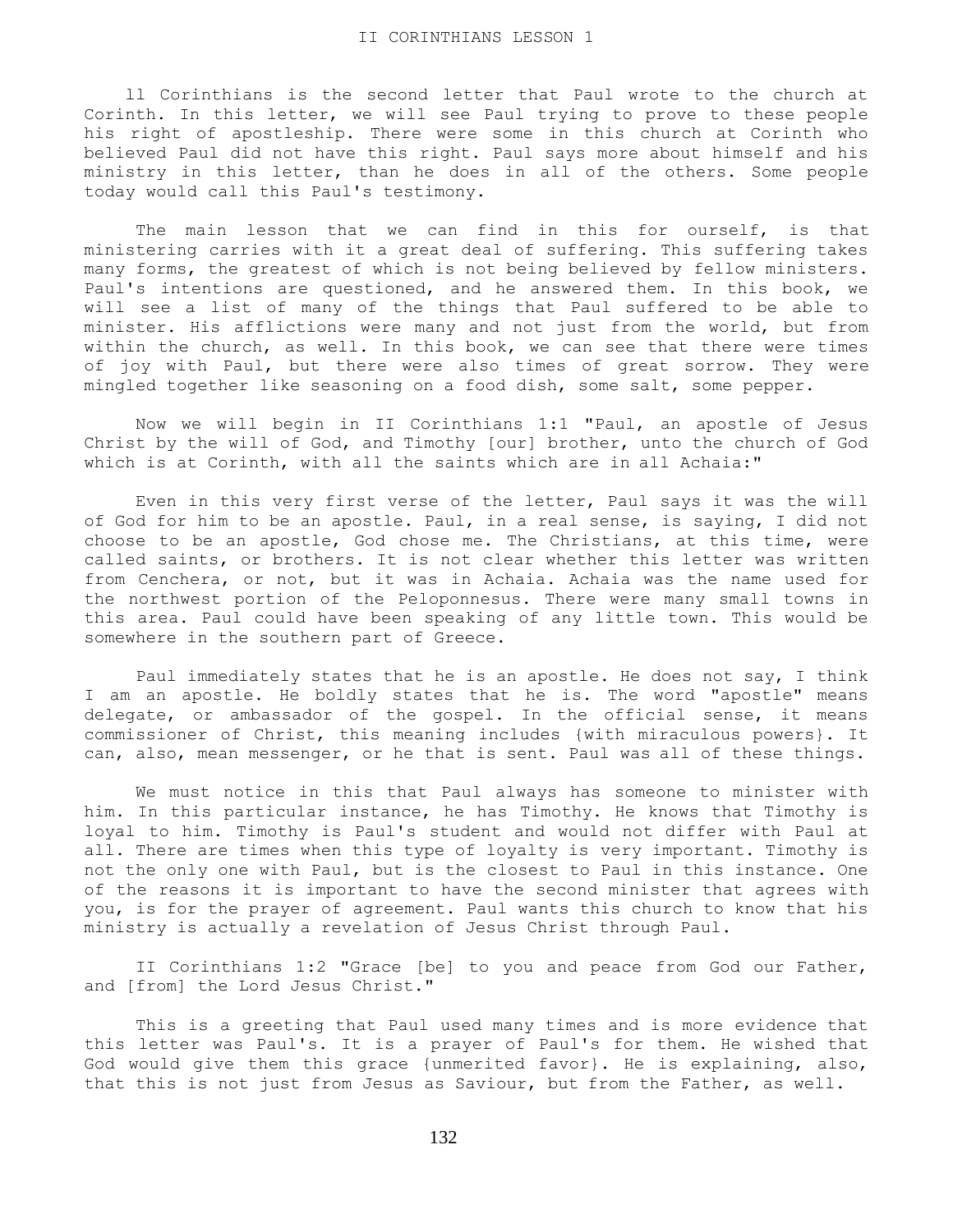II Corinthians 1:3 "Blessed [be] God, even the Father of our Lord Jesus Christ, the Father of mercies, and the God of all comfort;"

 Paul, never once, stopped speaking of the blessedness of God. "Father of mercies" just means that God is full of mercy for everyone who believes. There is no other comfort compared to the peace that God brings. The Holy Spirit is sent by the Lord Jesus Christ to comfort. He is even spoken of as the Comforter.

 II Corinthians 1:4 "Who comforteth us in all our tribulation, that we may be able to comfort them which are in any trouble, by the comfort wherewith we ourselves are comforted of God."

 Tribulation comes to the Christian, as well as to those of the world. This "comfort in tribulation" speaks of us having a peace in the midst of the tribulation. There is a rest for the Christian in Christ. The world may be falling apart around us, but we can have perfect peace within. The only way to truly sympathize with someone else is to have had the same problem yourself.

 II Corinthians 1:5 "For as the sufferings of Christ abound in us, so our consolation also aboundeth by Christ."

When we receive Christ in us, we are partakers in His suffering, as well. Romans 8:17 "And if children, then heirs; heirs of God, and jointheirs with Christ; if so be that we suffer with [him], that we may be also glorified together." One of my favorite Scriptures explains this very well. Galatians 2:20 "I am crucified with Christ: nevertheless I live; yet not I, but Christ liveth in me: and the life which I now live in the flesh I live by the faith of the Son of God, who loved me, and gave himself for me." We suffer with Him, that we might reign with Him. If we are Christians, we are to be Christlike. We must bury this flesh with His burial, that we might rise with Him. Jesus quickens the spirit within us, and makes us alive forever more.

 II Corinthians 1:6 "And whether we be afflicted, [it is] for your consolation and salvation, which is effectual in the enduring of the same sufferings which we also suffer: or whether we be comforted, [it is] for your consolation and salvation."

 Paul is saying to them, that his suffering and tribulations were endured by him without complaining, so that he could bring the gospel to them. Paul was willing to go through almost any hardship, if he thought in so doing, he could win some to Christ.

 II Corinthians 1:7 "And our hope of you [is] stedfast, knowing, that as ye are partakers of the sufferings, so [shall ye be] also of the consolation."

 Paul is just saying, that he will not give up on them. He, also, says to them, if they are to minister for Christ there will be sufferings that they will have to endure, as well. Paul says, if you allow yourself to die to this world, in Christ, you will share in His resurrection.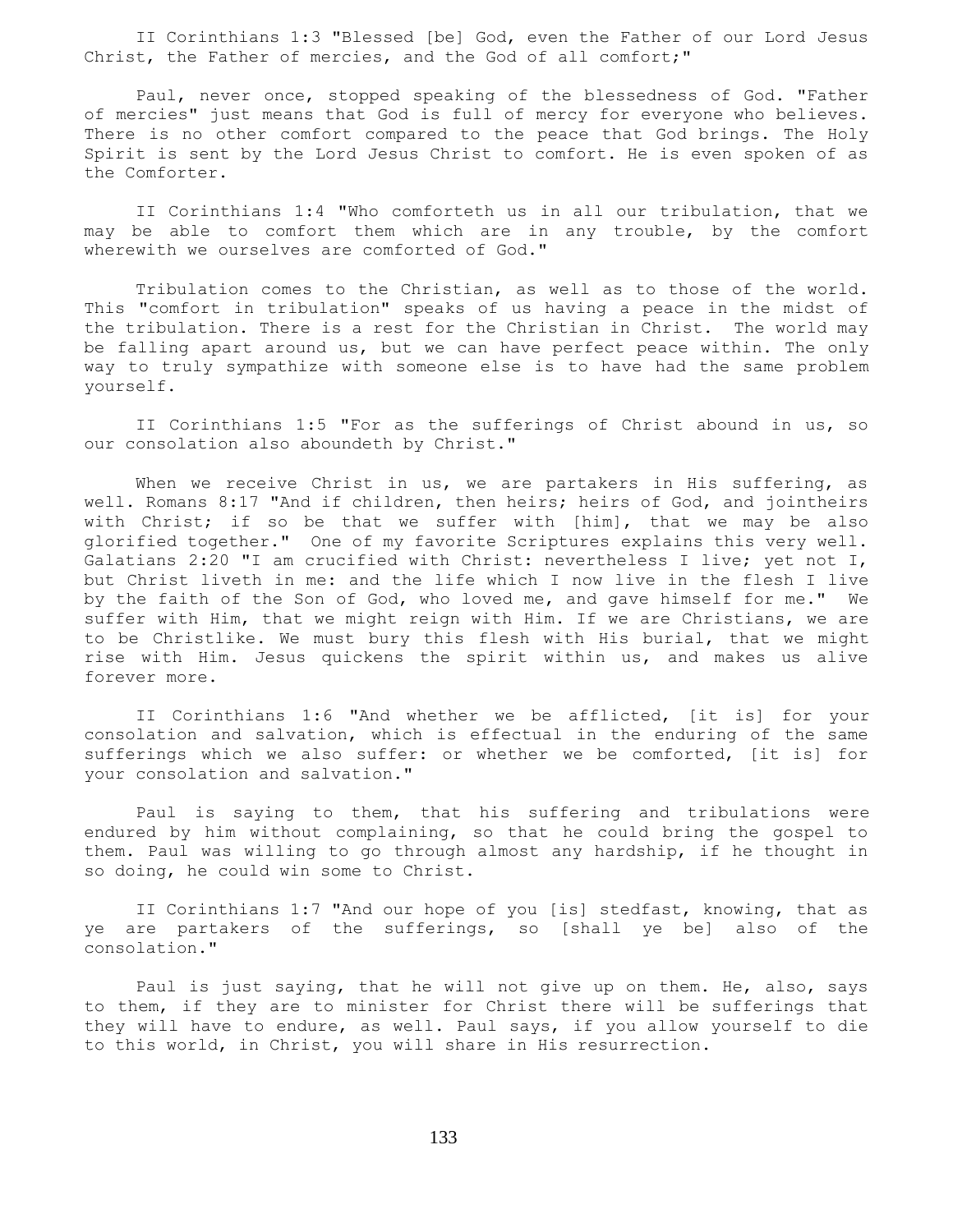II Corinthians 1:8 "For we would not, brethren, have you ignorant of our trouble which came to us in Asia, that we were pressed out of measure, above strength, insomuch that we despaired even of life:"

The persecution that Paul endured was so great, that, he would have welcomed death. We are not told just exactly which act of violence came to Paul while he was in Asia. We are told that it was almost more than he could bear. The one thing Paul wants them to learn from this, is that they, too, might be called upon to suffer. The Lord Jesus Christ did not deceive Paul. He told Paul that He would show him what he must suffer. Acts 9:16 "For I will shew him how great things he must suffer for my name's sake." This is the Words of the Lord. They are printed in red in the Bible.

 II Corinthians 1:9 "But we had the sentence of death in ourselves, that we should not trust in ourselves, but in God which raiseth the dead:"

 Paul knew that his life was in the Lord Jesus Christ. Paul was not fearful of physical death. He knew that there were many Jews who would like him killed. He, also, knew that he could do nothing about this. His trust was in the Lord. He also knew, if they killed his body, he would live on through Jesus Christ. Paul placed his trust in Jesus the same as we must do. We should all heed this Scripture in Hebrews. Hebrews 13:6 "So that we may boldly say, The Lord [is] my helper, and I will not fear what man shall do unto me."

 II Corinthians 1:10 "Who delivered us from so great a death, and doth deliver: in whom we trust that he will yet deliver [us];"

 Before we receive the Lord Jesus as our Saviour, we are living unto death. We have no hope for the future. When we receive the Lord Jesus Christ as our Saviour, we receive everlasting life. Matthew 10:28 "And fear not them which kill the body, but are not able to kill the soul: but rather fear him which is able to destroy both soul and body in hell." This, again, is in red in the Bible, and are the Words of Jesus. Jesus brought us life.

 II Corinthians 1:11 "Ye also helping together by prayer for us, that for the gift [bestowed] upon us by the means of many persons thanks may be given by many on our behalf."

 Paul was thanking them for praying for him. Every church that I know of, is as strong as the prayers that go up for it. Every minister needs the prayers of the congregation. Some people think that they cannot help the ministry, because they are not the minister. The job of intercessory prayer is just as important, and I would say more important than the actual ministry. No one will come to the Lord, unless the Spirit woes him. The prayer, then, causes the Spirit to call to the person. You see, prayer is the number 1 reason for people being saved. Someone must care enough to pray for you.

 II Corinthians 1:12 "For our rejoicing is this, the testimony of our conscience, that in simplicity and godly sincerity, not with fleshly wisdom, but by the grace of God, we have had our conversation in the world, and more abundantly to you-ward."

 Paul is just saying, that he has a clear conscience. He has not tried to show how smart he is, but has tried to bring the good news of the gospel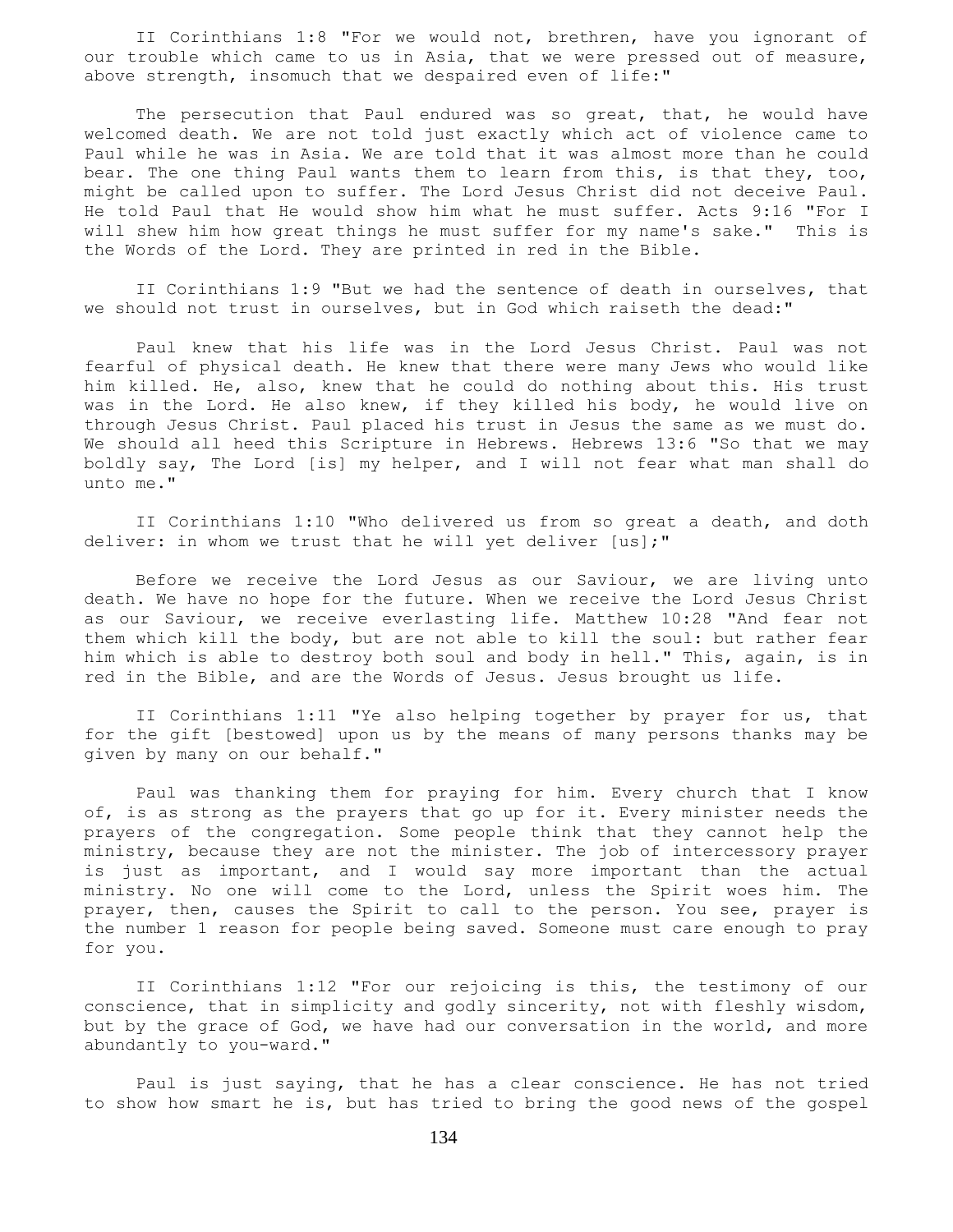as simply as he could, so that all could understand. Paul has spoken the words that the Lord has given him for these people. He will not apologize for the message God has given him. The gospel is not complicated, but simple, so that all might receive it with joy in their heart. This is still the way the Lord expects His salvation message to go out. He wants it simple, so that all may understand. Using big words, elevate the person that is using them, but do nothing for the uneducated person who is trying to understand. Ministers are to keep it simple for all to understand. Ministry is not to make the minister feel important, but to cause people to come to Christ. The more who understand, the more who believe and come to Christ.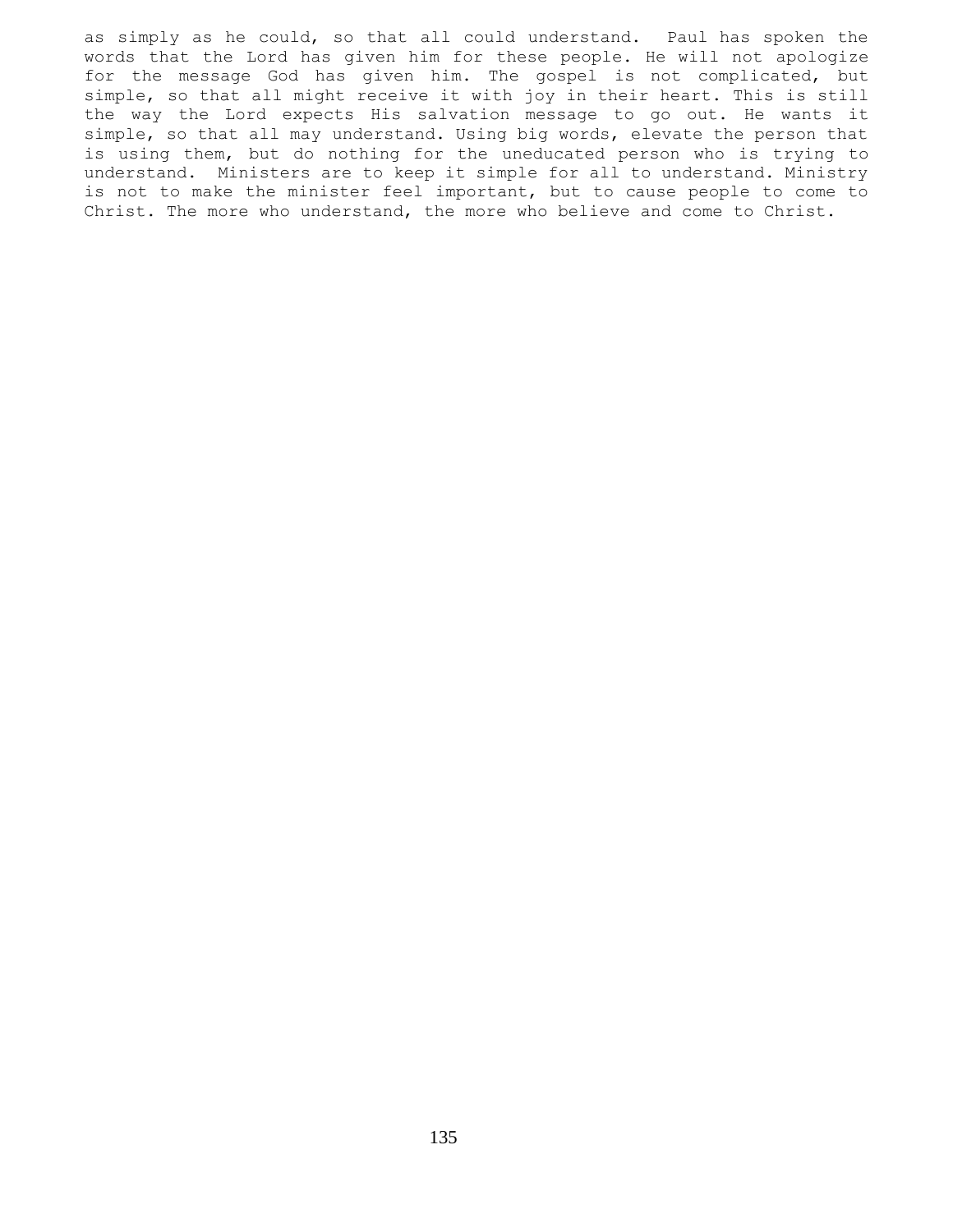1. Who wrote 2 Corinthians? 2. Who was it written to? 3. What was Paul trying to prove in this letter? 4. Some people today would call this Paul's 5. What is the main lesson that we can take from the letter? 6. Who were most of Paul's afflictions from? 7. What does the author compare the joy and sorrow of Paul to? 8. Was it Paul's will to be an apostle? Explain. 9. What were the Christians called at the time Paul wrote this letter? 10. Where was Achaia? 11. What does Paul proclaim himself as in verse 1? 12. What does "apostle" mean? 13. Why does Paul have another minister working with him? 14. Why did Paul need Timothy at this time? 15. What is the benediction on the people spoken in verse 2? 16. What is "grace"? 17. What does "Father of mercies" mean? 18. Who is the Comforter? 19. What does the "comfort in tribulation" speak of? 20. Quote Romans chapter 8 verse 17. 21. Quote Galations chapter 2 verse 20. 22. Did Paul complain about his suffering? 23. Who did Paul's suffering benefit? 24. How badly had Paul suffered in Asia? 25. Why was Paul not fearful of death? 26. Quote Matthew chapter 10 verse 28. 27. What is a very important job in the church, besides being the minister? 28. How had Paul ministered to them?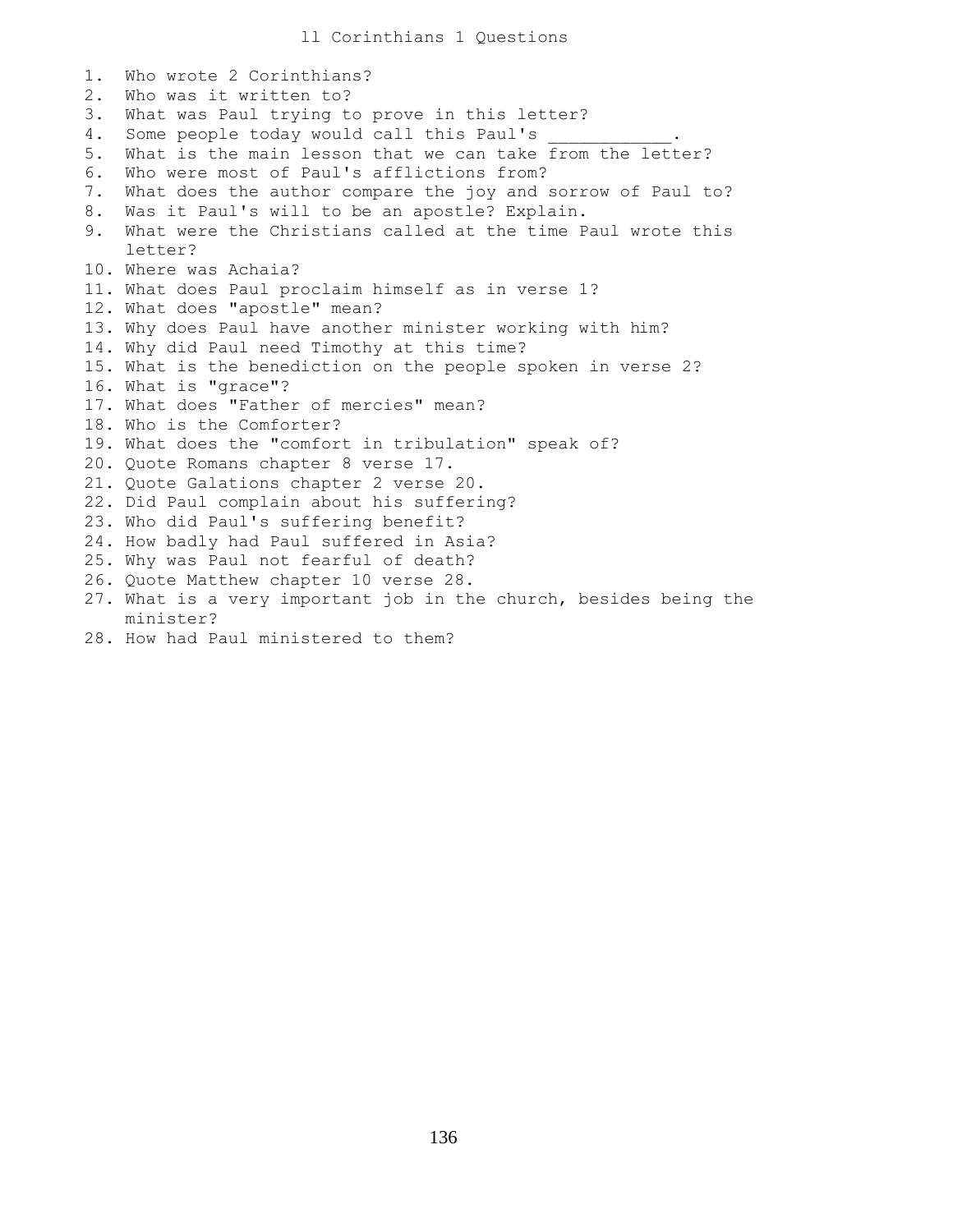We will begin this lesson in II Corinthians 1:13 "For we write none other things unto you, than what ye read or acknowledge; and I trust ye shall acknowledge even to the end;"

 Many ministers, even now, find themselves in the awkward position of trying to defend themselves. Paul was no different. Rumors had arisen that he was not ministering correctly. This letter, as we said before, is to dispel some of those rumors. Paul is just saying, in the verse above, that he has no ulterior motive at all for what he is doing. He said, in the previous verse, that his conscience was clear. He had brought the simple message of salvation. Paul is saying here, if you will examine what I have said, you will know it to be truth. He also says, I believe the very things that you have heard and accepted.

 II Corinthians 1:14 "As also ye have acknowledged us in part, that we are your rejoicing, even as ye also [are] ours in the day of the Lord Jesus."

 Paul is saying, in this, that he will rejoice on judgement day, when many of those that he brought the gospel message to, will stand before the Lord and be saved. He is, also, saying that in that day, they will rejoice that he brought them to the knowledge of the Lord. It is so strange, after they were saved under his ministry, that suddenly they find fault with his ministry.

 II Corinthians 1:15 "And in this confidence I was minded to come unto you before, that ye might have a second benefit;"

 Paul is feeling that it would have been good, if he could have come to them and ministered again. Sometimes there needs to be lessons taught on how to continue in the faith. The difference in an evangelist and a pastor tell us that. An evangelist brings the message of salvation and goes on to the next place. The job of a pastor is to teach his congregation to live in the salvation they have received. The pastor is a shepherd who leads the sheep. That is the very reason it is so important for the pastor to be living a good clean life himself.

 II Corinthians 1:16 "And to pass by you into Macedonia, and to come again out of Macedonia unto you, and of you to be brought on my way toward Judaea."

 Paul is saying, in this, that when he passes near by would be the most opportune time to come and minister to them.

 II Corinthians 1:17 "When I therefore was thus minded, did I use lightness? or the things that I purpose, do I purpose according to the flesh, that with me there should be yea yea, and nay nay?"

 It seems that, in the flesh, Paul had wanted to come to Corinth, but Paul had not followed the wishes of the flesh. He had been led by the Holy Spirit to go to other places. Paul was not his own man. He went where God sent him. When the Lord sent Paul somewhere, Paul just said, Yea Lord. There is no nay when speaking to the Lord. We just say nay to the flesh. Some of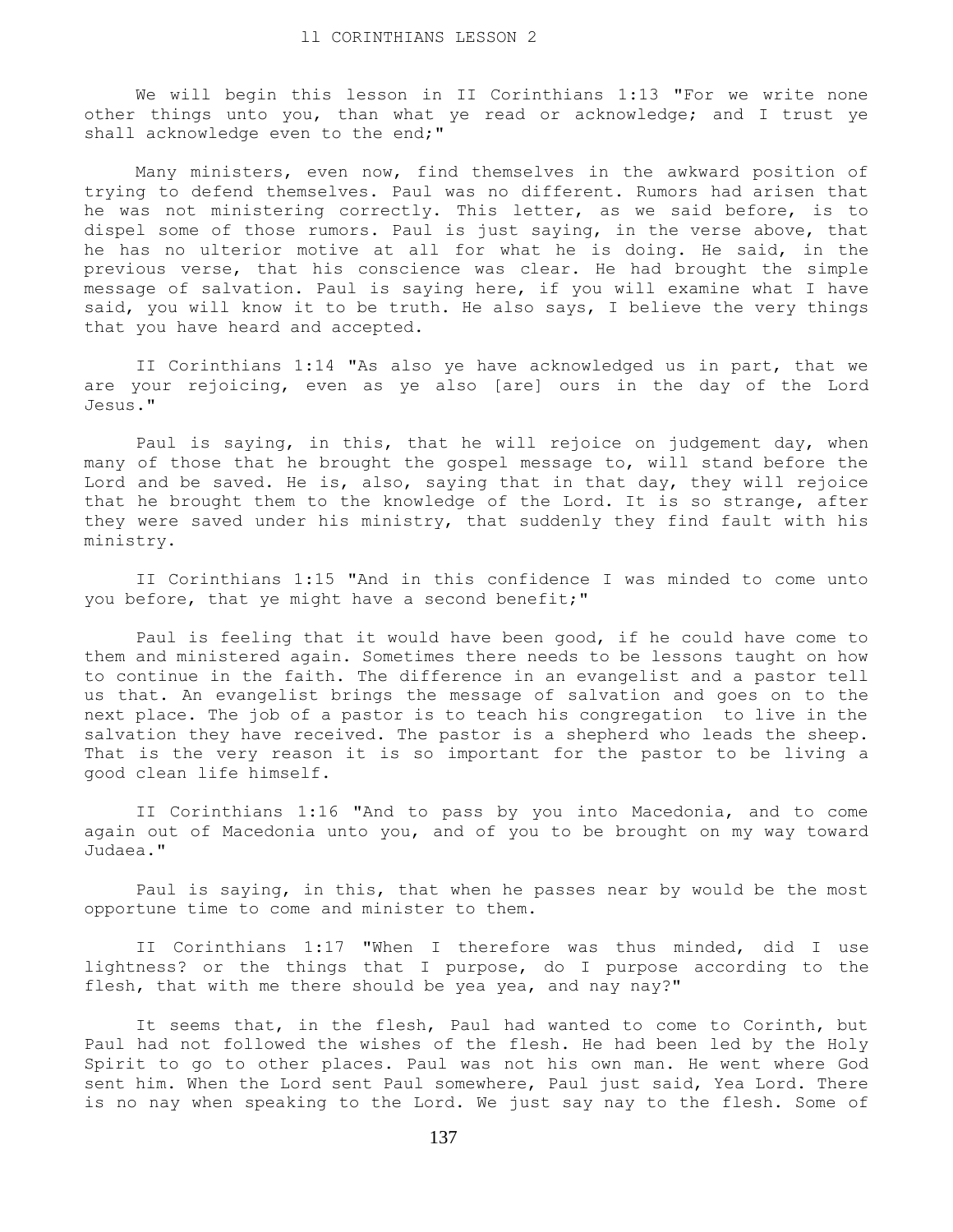the people in Corinth highly criticized Paul for not coming by to see them and answer personally some of their complaints.

 II Corinthians 1:18 "But [as] God [is] true, our word toward you was not yea and nay."

 Paul is saying, that he preached the same thing to them all the time. He was not preaching to itching ears, but to the best of his ability bringing them the true message of God. Paul was not wishy- washy with his message. He gave the same message every time to them. The only time he appeared to be giving another message, was because he was trying to get them to listen to the gospel message. He did honor their customs as much as he could to get himself in to preach to them.

 II Corinthians 1:19 "For the Son of God, Jesus Christ, who was preached among you by us, [even] by me and Silvanus and Timotheus, was not yea and nay, but in him was yea."

 The message of salvation is the same every time. It does not matter if Paul brings it, or Silvanus, or Timothy. The only thing that varies at all, is the observance of their customs.

 II Corinthians 1:20 "For all the promises of God in him [are] yea, and in him Amen, unto the glory of God by us."

 God is unchangeable. Whatever God has promised in His Word will definitely be. "Amen" means so be it. There are no promises of God that will be changed.

 II Corinthians 1:21 "Now he which stablisheth us with you in Christ, and hath anointed us, [is] God;"

 Paul is reminding them, again, that it was God who called him. It was God who annointed Paul to preach. Notice that they, like Paul, had been established in the Lord Jesus. Christians are in Christ, and He in us. Romans 3:24 "Being justified freely by his grace through the redemption that is in Christ Jesus:" Jesus is our Redemption. He is our life. Romans 8:2 "For the law of the Spirit of life in Christ Jesus hath made me free from the law of sin and death." Paul says, that his ministry is not in his own power, but in the anointing of God.

 II Corinthians 1:22 "Who hath also sealed us, and given the earnest of the Spirit in our hearts."

 Romans 8:23 "And not only [they], but ourselves also, which have the firstfruits of the Spirit, even we ourselves groan within ourselves, wait ing for the adoption, [to wit], the redemption of our body." II Corinthians 5:5 "Now he that hath wrought us for the selfsame thing [is] God, who also hath given unto us the earnest of the Spirit." We Christians are actually citizens of heaven. We are waiting for that day, when we will go there to live. In the meantime, Jesus sent the Holy Spirit of God as an earnest on that promise to us. The Holy Spirit of God is the seal of promise to the believer in Christ. It just assures us of our adoption into the family of God.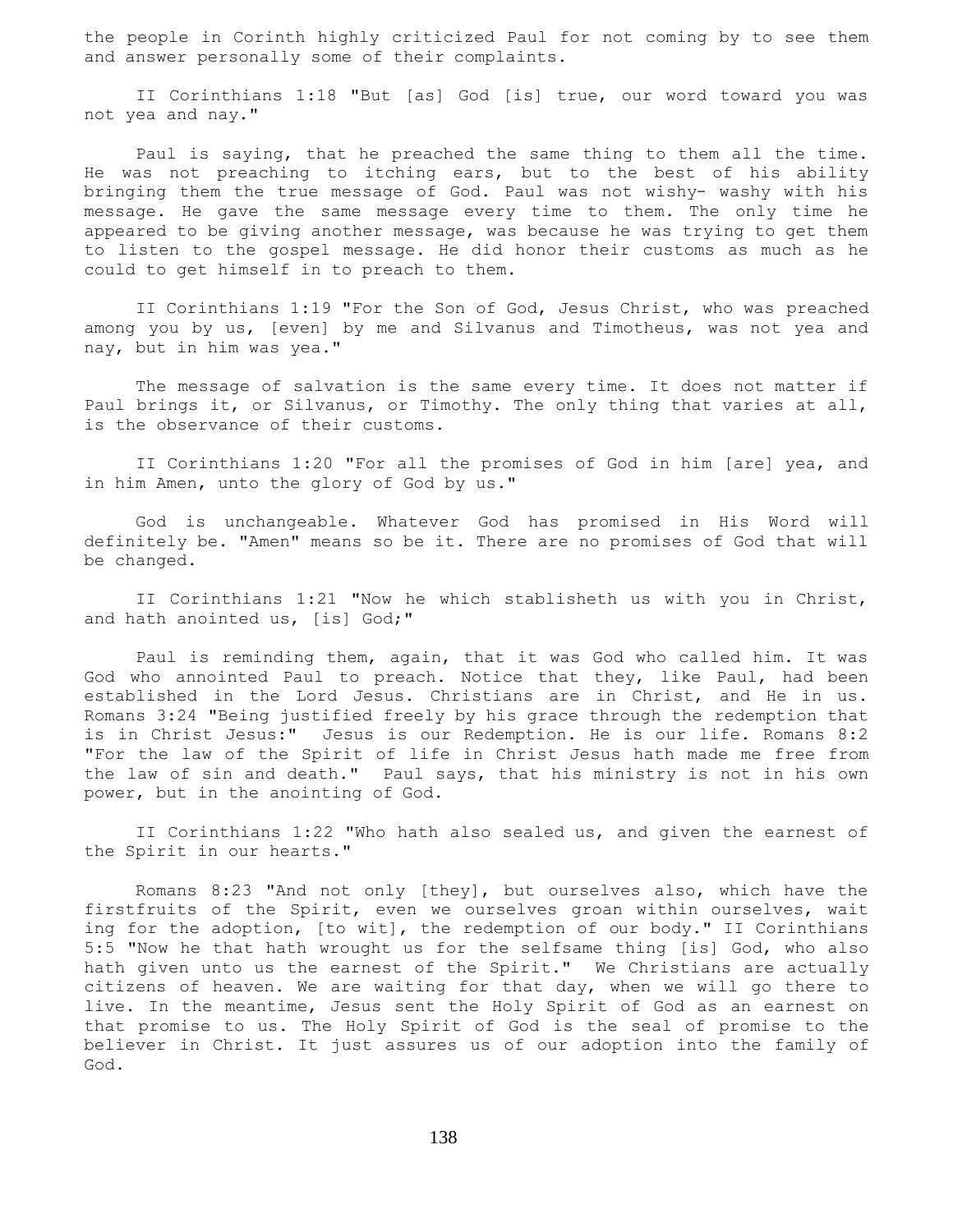II Corinthians 1:23 "Moreover I call God for a record upon my soul, that to spare you I came not as yet unto Corinth."

 Paul did not want to come to Corinth while they were doing so many things in the church that was displeasing to God. Paul, perhaps, would have reprimanded them so harshly, had he been there in person, that it might have made it difficult for him to minister there and have the best results. Paul, in this entire letter, is trying to clear his own name of false accusations placed against him. Had Paul come and been terribly upset by what he saw, he might have caused some to leave the church. He did not want that to happen.

 II Corinthians 1:24 "Not for that we have dominion over your faith, but are helpers of your joy: for by faith ye stand."

 Paul is explaining, in this, that it is not like it was in the Jewish temple where the high priest had so much power. Christianity is an individual thing. When a person receives the Lord Jesus Christ as his Saviour, it is very personal. The relationship is between the Lord and that person. It is not for Paul, or any other minister, to decide whether you are in good standing with God, or not. That is between you and God. He can, however, instruct you on good sound principles of Christianity. You are saved, or lost, by the amount of faith you, as an individual, have. Paul will rejoice with you at your salvation, but it is your salvation and no one else's. There is only one Judge as to whether we are saved or not. His name is Jesus Christ.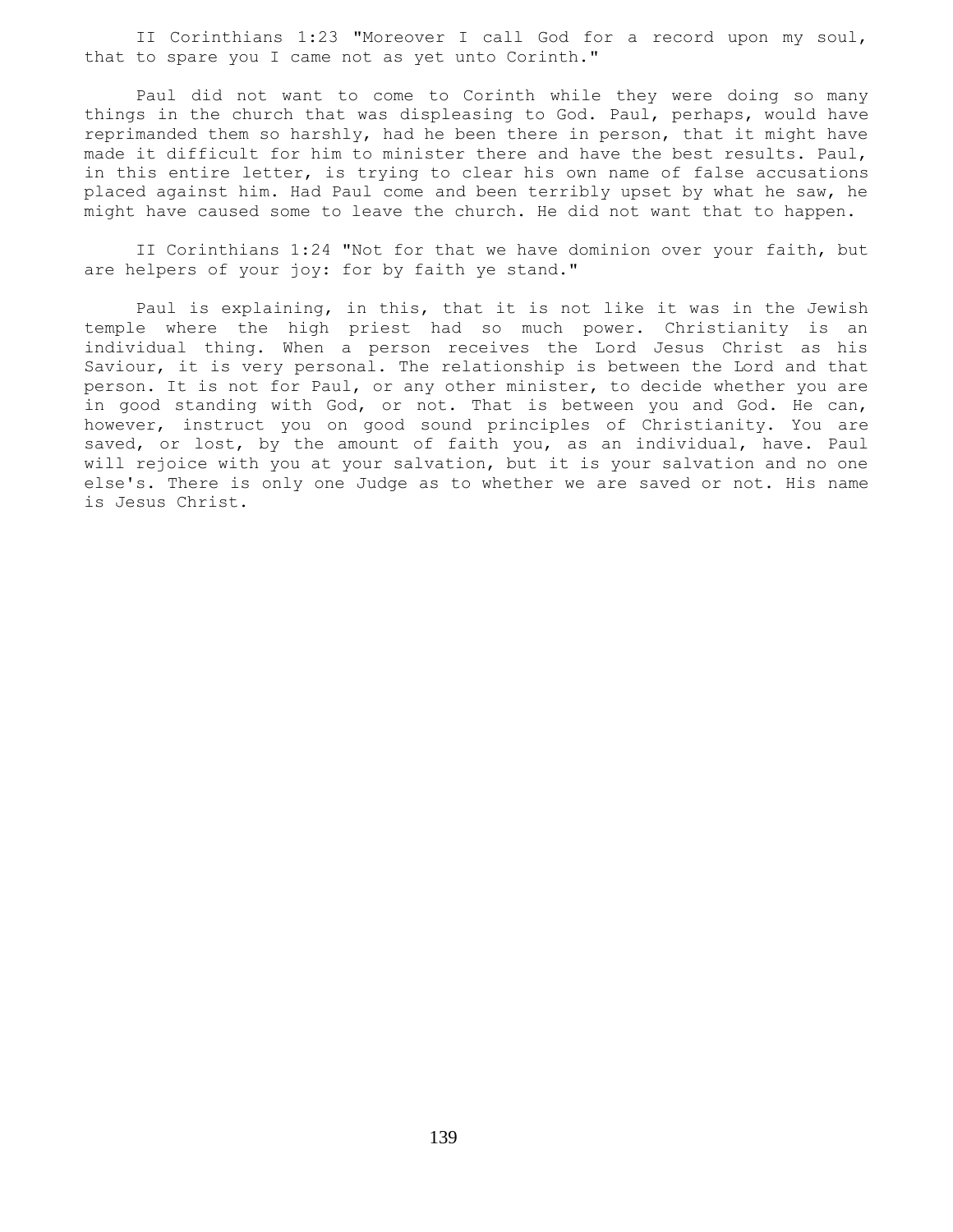## ll Corinthians 2 Questions

1. What awkward position is Paul in, when he wrote this letter? 2. What is one of the main purposes of this letter? 3. What message had Paul brought to them? 4. What will cause Paul to rejoice on judgement day? 5. What is so strange about these complaints? 6. What was Paul speaking of about the second benefit? 7. What is the difference in the message of an evangelist and the message of a pastor? 8. What had Paul's flesh wanted to do? 9. What guide did Paul follow? 10. What did some of the people highly criticize Paul for? 11. When was the only time that Paul had seemed to vary his message? 12. What 3 had preached the same message to them? 13. God is \_\_\_\_\_\_\_\_\_\_\_\_\_\_\_\_. 14. What does "Amen" mean? 15. Who annointed Paul to preach? 16. Quote Romans chapter 3 verse 24. 17. **is our Redemption.** 18. Quote Romans chapter 8 verse 2. 19. What is the "earnest of the Spirit"? 20. We Christians are actually citizens of 21. What does the seal of the Spirit assure us of? 22. What reason did Paul give, in verse 23, why he had not come to them? 23. How did Christianity drastically differ from worship the Jews had done in the temple? 24. Paul did want to instruct them in what? 25. Christianity is a \_\_\_\_\_\_\_\_\_\_ relationship with the Lord Jesus

Christ.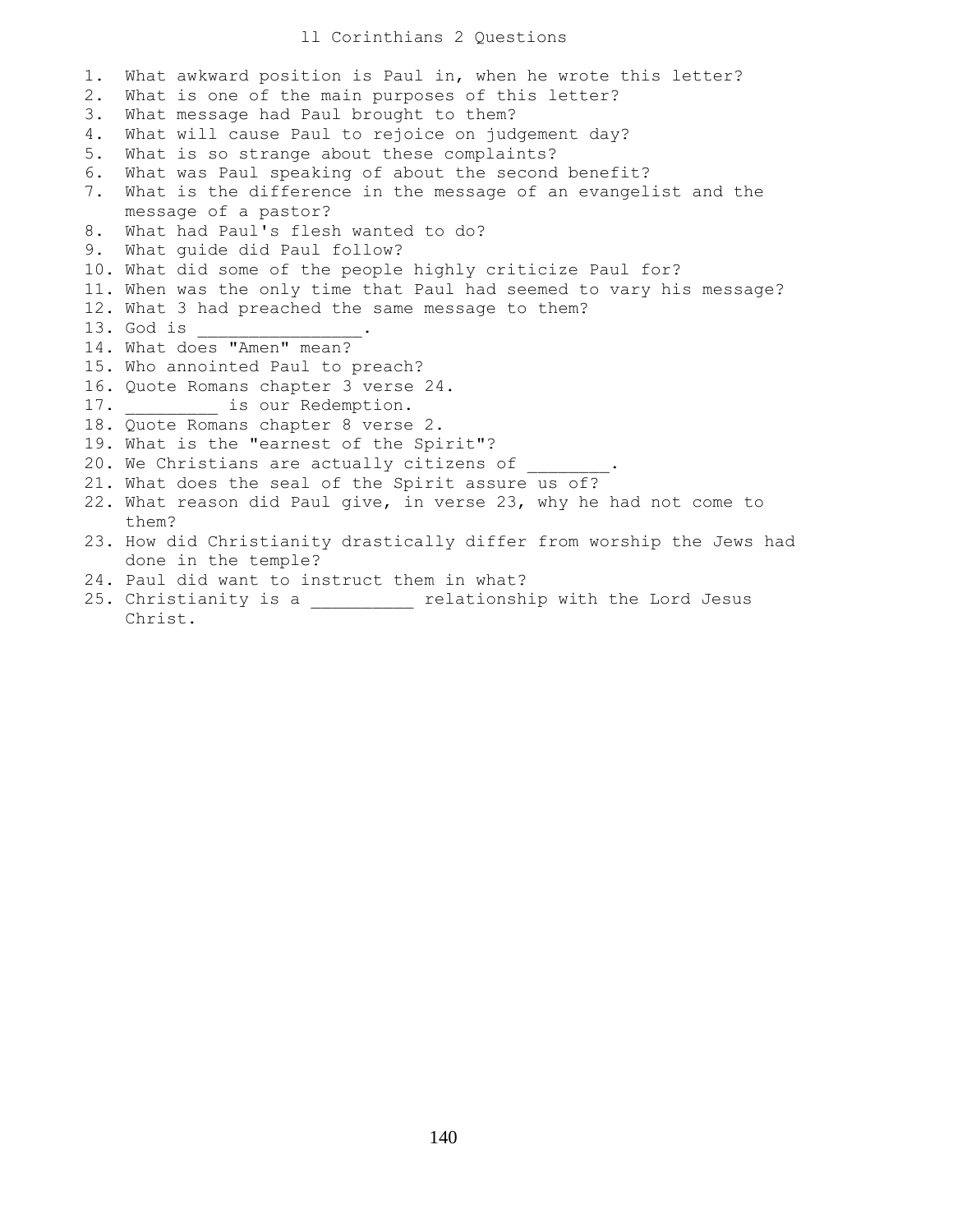We will begin this lesson in II Corinthians 2:1 "But I determined this with myself, that I would not come again to you in heaviness."

 Paul, in this lesson, is continuing to explain why he did not come directly from Ephesus to them. We learned, in the previous lesson, that he did not want to come to them while he was upset. He thought some of the members might quit the church, because of what he might say.

 II Corinthians 2:2 "For if I make you sorry, who is he then that maketh me glad, but the same which is made sorry by me?"

 Paul had been gladdened at the fact that this church had begun in Corinth. It thrilled him in his heart that he had been somewhat responsible for the church's beginning. If he went to Corinth and said what he needed to say, they would probably be very sorrowful. These people were not deliberately doing wrong. They had not been schooled long enough in the ways of God, and they had strayed to some extent in ignorance. Paul is just saying, that he would not hurt these baby Christians at Corinth for anything.

 II Corinthians 2:3 "And I wrote this same unto you, lest, when I came, I should have sorrow from them of whom I ought to rejoice; having confidence in you all, that my joy is [the joy] of you all."

 Paul is saying, in a sense, that the letter would be better than a personal visit, to keep down hard feelings. Paul wants to be friends with the church people in Corinth. He feels like a parent who has had to scold the children, but still loves them, and wants them to love him. Paul's love for this church has not diminished at all. A letter is sometimes taken better than an open rebuke.

 II Corinthians 2:4 "For out of much affliction and anguish of heart I wrote unto you with many tears; not that ye should be grieved, but that ye might know the love which I have more abundantly unto you."

 Paul is trying to explain, that he prayed and thought about what he had to write to them. It was painful for Paul to have to write anything negative to them at all. He wrote the letter with tears in his eyes. We see a bit of an apology in this chapter from Paul. He is saying, perhaps, I acted hastily in the punishment of the sinner. Paul's love for these people is very much like the parent for a child.

 II Corinthians 2:5 "But if any have caused grief, he hath not grieved me, but in part: that I may not overcharge you all."

 In this, we see that Paul is not angry with the whole church for what this one man, who had sinned, had done. Paul is also saying, you can not let it affect the daily functions of the church. You must get past this moment of problem and go on. Paul's heart was broken about the man committing this sin, but he was not overwhelmed by grief with it. This is the only time in the New Testament that "overcharge" was used. It means to be heavy upon, to be expensive to, and to be severe towards. Paul is saying, in this, that he will not be hard on all of them for what one had done.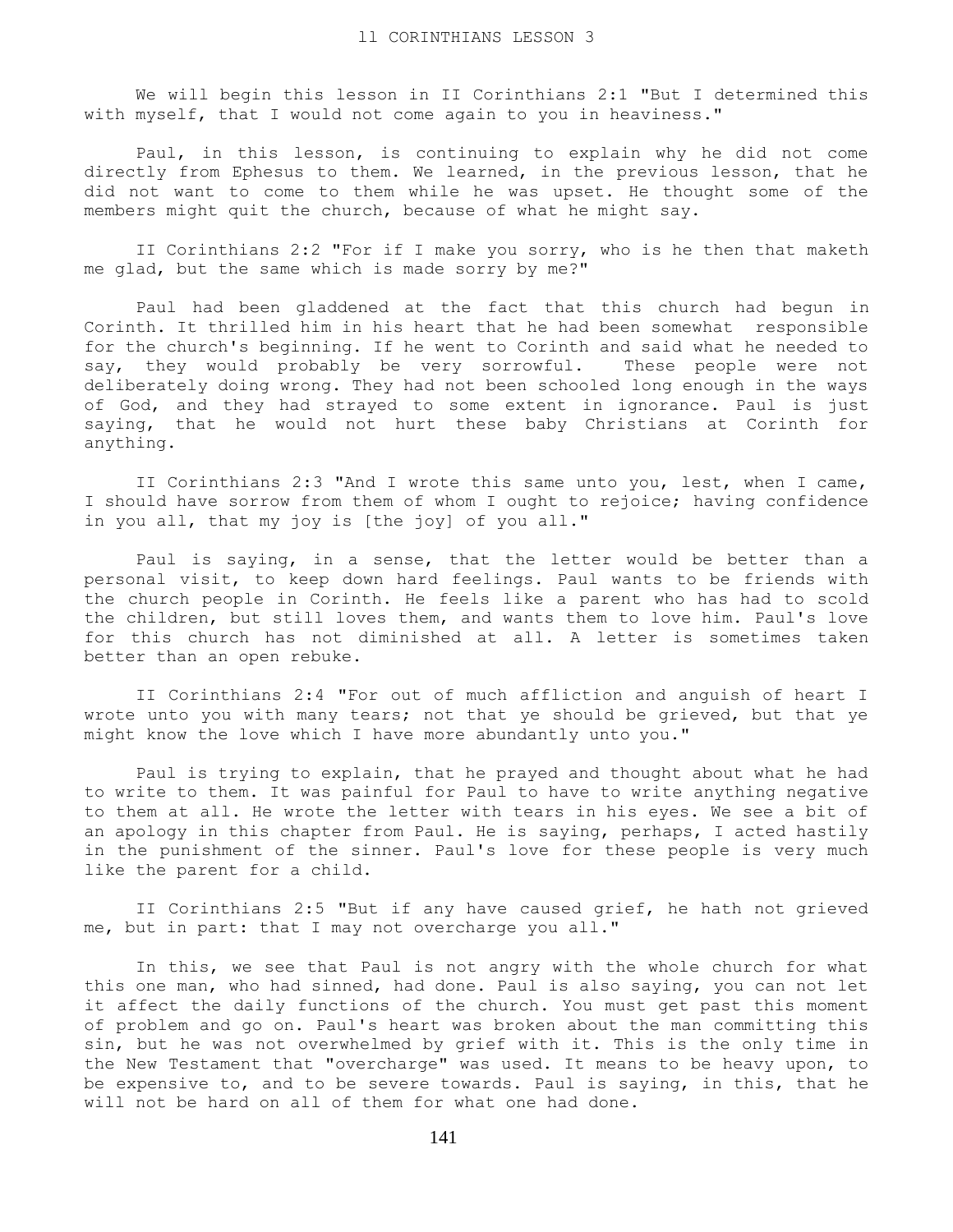II Corinthians 2:6 "Sufficient to such a man [is] this punishment, which [was inflicted] of many."

 Paul now feels that the humiliation that the man had endured from him and the whole church, had been sufficient punishment.

 II Corinthians 2:7 "So that contrariwise ye [ought] rather to forgive [him], and comfort [him], lest perhaps such a one should be swallowed up with overmuch sorrow."

 Now, Paul is saying, if he desires to be forgiven, forgive him. Take him back into the church, and treat him again as a brother. If they will not take him back, he might never get back in right standing with God. He has grieved enough.

 II Corinthians 2:8 "Wherefore I beseech you that ye would confirm [your] love toward him."

 Paul is saying in this, forgive him, and forget the incident. Restore him and love him as a brother.

 II Corinthians 2:9 "For to this end also did I write, that I might know the proof of you, whether ye be obedient in all things."

 Paul was a watchman over their souls. He had given them instruction on how to handle the situation, and was anxious to know whether they would take his instruction and do it.

 II Corinthians 2:10 "To whom ye forgive any thing, I [forgive] also: for if I forgave any thing, to whom I forgave [it], for your sakes [forgave I it] in the person of Christ;"

 This is actually instruction on how they can forgive the man. Paul is saying, in yourself you cannot. When you remember what Christ forgave you, then Christ within you can forgive the man. Paul is saying it is the power of Christ within him that gives him the power to forgive. If we have something in our life that is hard to forgive, we should remember this and allow Christ within us to forgive.

 II Corinthians 2:11 "Lest Satan should get an advantage of us: for we are not ignorant of his devices."

 It would really please Satan for these Christians not to forgive. If you do not forgive, you cannot be forgiven. It would please Satan greatly, if we could not be forgiven.

 II Corinthians 2:12 "Furthermore, when I came to Troas to [preach] Christ's gospel, and a door was opened unto me of the Lord,"

 Paul had been in Troas to minister, when he had the vision and the Lord sent him to Macedonia. If God does not send you and open the door for you to minister, you can forget being successful in your journey. Go where God sends you. Enter in at each door He opens. The success that really counts is the success in God's eyes.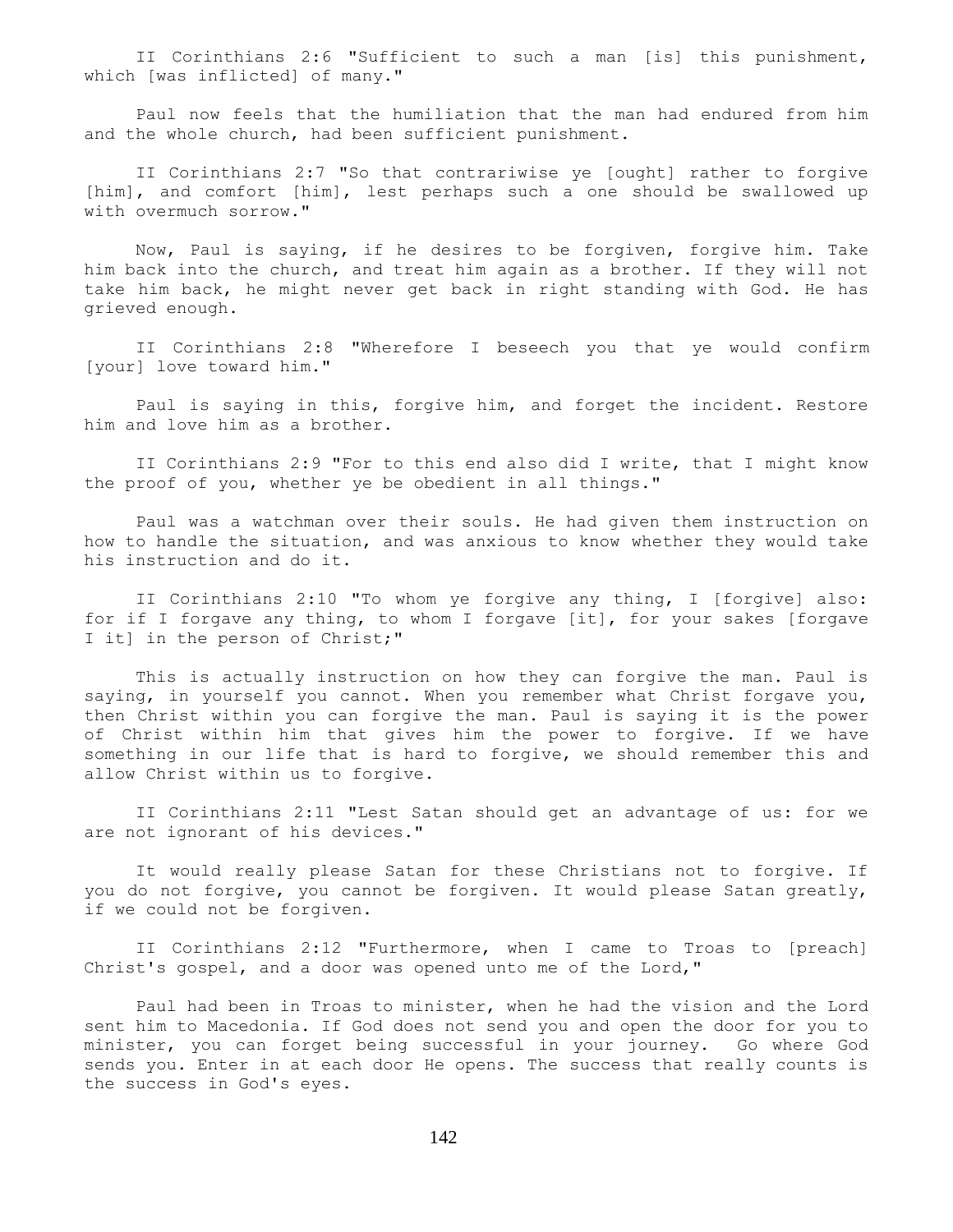II Corinthians 2:13 "I had no rest in my spirit, because I found not Titus my brother: but taking my leave of them, I went from thence into Macedonia."

 Notice here, that Titus was more than just another brother in Christ. Paul calls him, my brother. This indicates that Titus and Paul were very close. Paul had wanted to wait until Titus brought information on how his letter to the Corinthians had been accepted, but he went on to Macedonia where God the Holy Spirit had opened a door of utterance for him.

 II Corinthians 2:14 "Now thanks [be] unto God, which always causeth us to triumph in Christ, and maketh manifest the savour of his knowledge by us in every place."

 Jesus Christ won the victory on the cross. The victory is ours for the claiming. The best way to taste victory is to stay in the perfect will of God. This is just saying, that the knowledge that Paul, or any of us, has is in Christ. We are to take no thought for what we shall say. If we are ministering in the fashion the Lord would have us to, the words that come from our mouth will not be from our accumulated learning {knowledge}, but will be as an oracle of God. God will speak through us the message He wants given.

 II Corinthians 2:15 "For we are unto God a sweet savour of Christ, in them that are saved, and in them that perish:"

 Anything that made a sweet savour to God had been totally dedicated to God. If we are totally dedicated to God, it is not our responsibility whether the message is accepted or rejected. God appreciates us just as much for bringing His message to those who will not accept it, as He does to those who do accept it. Either way, we have pleased God.

 II Corinthians 2:16 "To the one [we are] the savour of death unto death; and to the other the savour of life unto life. And who [is] sufficient for these things?"

 If they reject the message that God has spoken through us, they are lost. The great thing is, if we gave the message, we are not responsible for their souls. Had we not given the message to them, then we would have been responsible for their souls. If they are determined to die, and we have brought God's redemption message to them, God is pleased with us. Those who receive the message that God has given through us, will receive life everlasting. Our reward is the same, because we obeyed God. It is the person's choice to receive life, or death. Our responsibility is to bring the message to the best of our ability in Him.

 II Corinthians 2:17 "For we are not as many, which corrupt the Word of God: but as of sincerity, but as of God, in the sight of God speak we in Christ."

There are even more ministers today who corrupt the Word of God, than when Paul wrote this. The Word of God is true. We must not change the Word of God. It is alright to explain what you believe the meaning of the Word to be. It is not alright to add to, or take away from the Word of God. Paul is saying, that he was sincere in the message he brought. Paul is saying, that his message is really God's message that was put in Paul's mouth. Paul spoke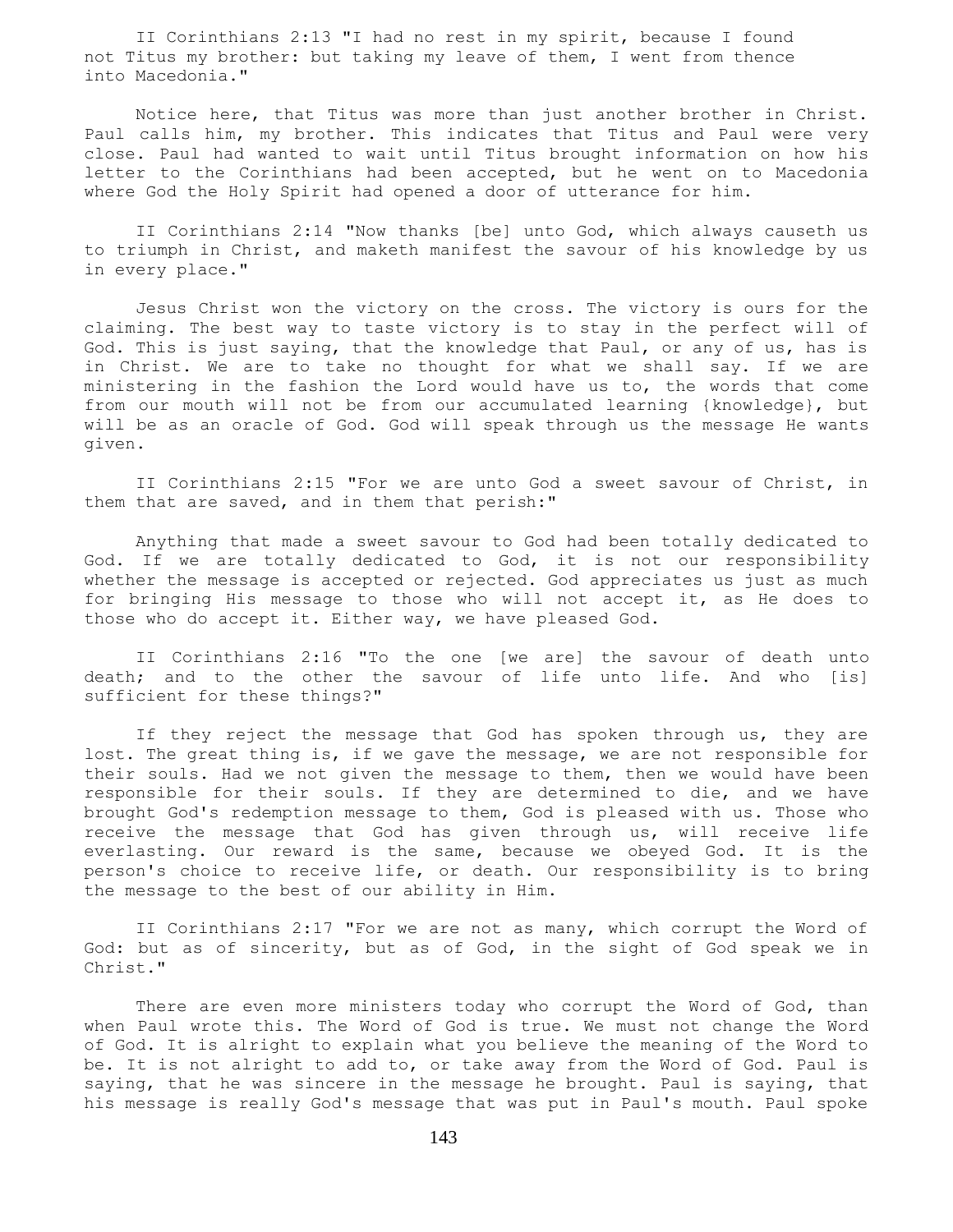under the anointing of the Holy Spirit of God. Paul is saying, Christ in me is bringing you this message. He also says, God is my witness, it is Christ speaking in me.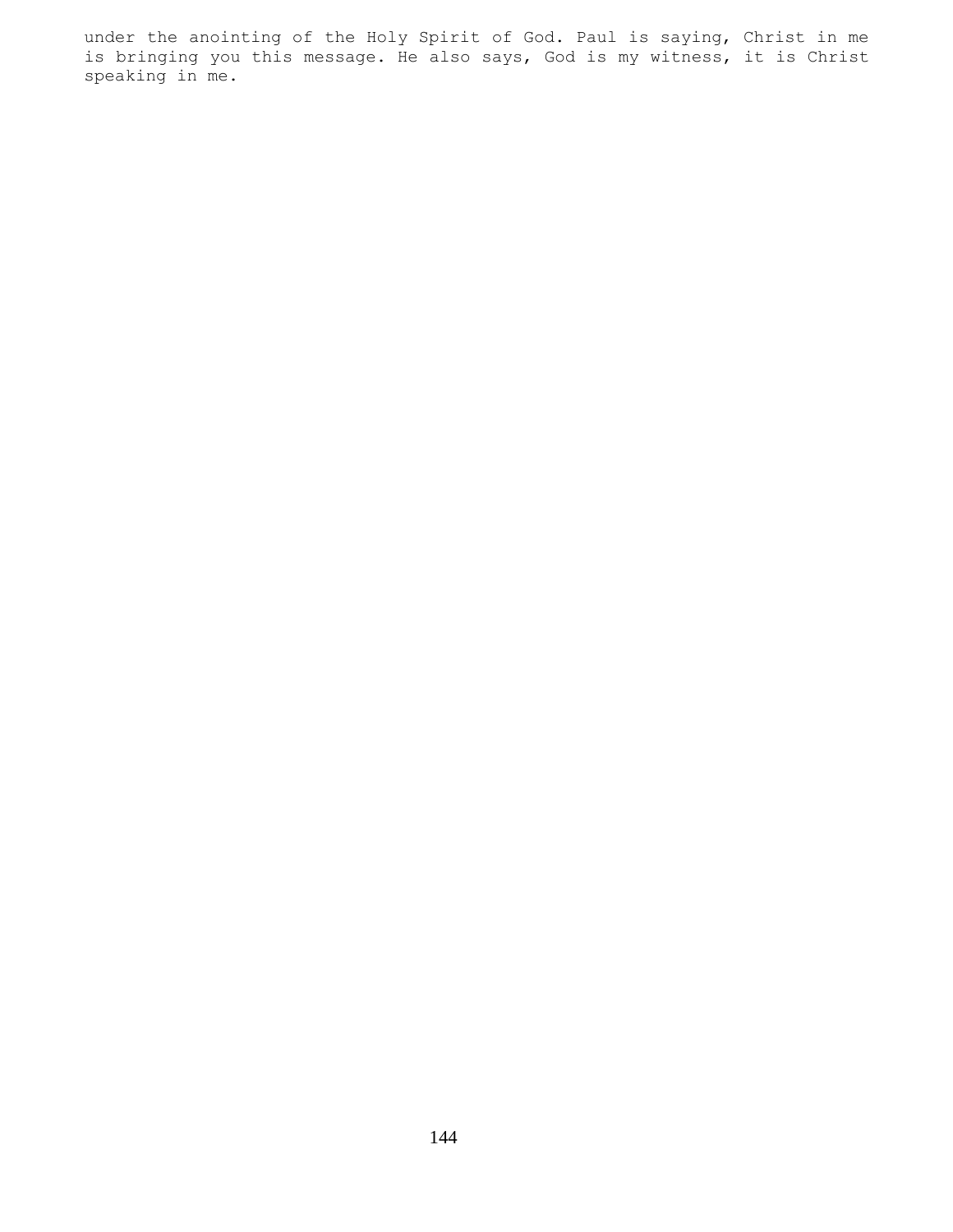1. In verse 1, Paul had determined what? 2. Why had Paul not come directly to Corinth? 3. What gave Paul joy about Corinth? 4. They had strayed in  $\qquad \qquad$ 5. Why would the letter be better than a personal visit? 6. How had Paul written this letter to them? 7. Paul's love for these Corinthians was very much like a \_\_\_\_\_\_ for  $\mathsf a$ 8. The sinner had grieved Paul in 9. What does "overcharge", in verse 5, mean? 10. Who had inflicted punishment on the man who sinned? 11. Should they continue to punish him? 12. Why is it so important to forgive? 13. They were to love him as a 14. Paul was a watchman over their \_\_\_\_\_\_. 15. Paul's forgiveness was in 16. If they did not forgive, whose advantage would it be to? 17. What was verse 12 saying about ministering? 18. Why had Paul had no rest in his spirit? 19. Where had Paul gone? 20. Who won the victory? 21. The victory is ours for the  $\cdots$ 22. What is knowledge? 23. Anything that made a sweet savour to God was totally \_\_\_\_\_\_\_\_\_ to God. 24. How can we be not responsible for the lost? 25. Paul was not as many who end the Word.

26. You must not add, or take away from, the Word of God, but is it alright to explain what you believe each Scripture to mean?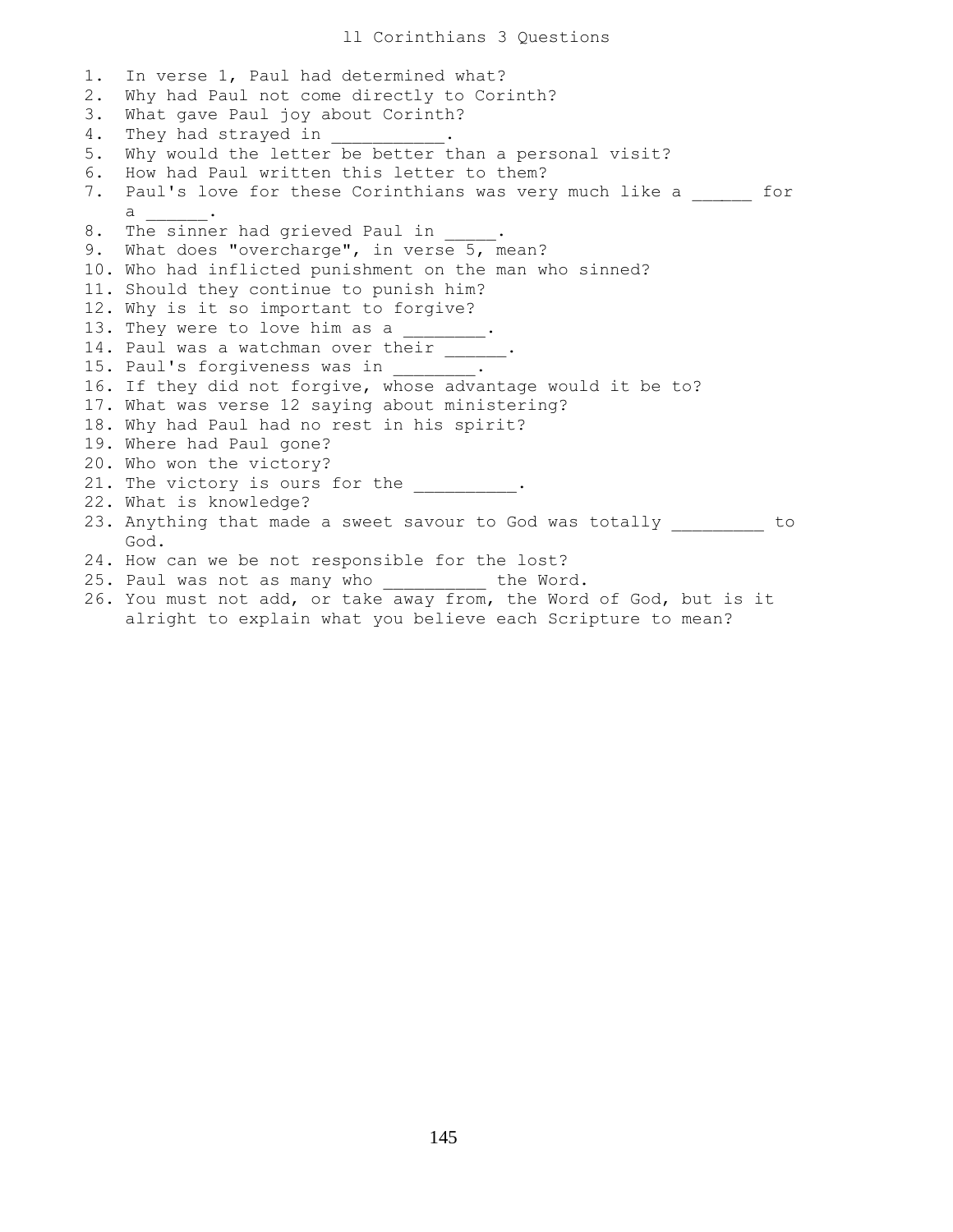We will begin this lesson in II Corinthians 3:1 "Do we begin again to commend ourselves? or need we, as some [others], epistles of commendation to you, or [letters] of commendation from you?"

 Paul is almost shaming them, in this chapter, that it is necessary for him to prove himself to them. He says, do I have to brag on my own accomplishments, or have someone else who you respect recommend me? They had accepted the message that he brought to them originally, why have they begun to doubt?

 II Corinthians 3:2 "Ye are our epistle written in our hearts, known and read of all men:"

 He is saying to them, look around and see all the people who received Christ as their Saviour under my ministering. Let the Christian converts there be my recommendation. All men can look and see the Christians in the church at Corinth. That should speak to all men who I am.

 II Corinthians 3:3 "[Forasmuch as ye are] manifestly declared to be the epistle of Christ ministered by us, written not with ink, but with the Spirit of the living God; not in tables of stone, but in fleshy tables of the heart."

 You, yourselves, are the document that you ask for. Let the results speak for themselves. Paul is saying, that the Spirit of God had written the law of God on the fleshly part of their hearts. Does not your heart, washed in the blood of the Lamb, and filled with the Spirit, not witness for me? Paul is saying, that the place they are now in, with Christ, is the result of him ministering Christ to them. He says the Christ within you is because you listened to the message Christ had given Paul for them.

 II Corinthians 3:4 "And such trust have we through Christ to Godward:"

 Paul had placed his confidence in Christ. It actually had been Christ in Paul ministering to them. The outcome was to draw them God-ward.

 II Corinthians 3:5 "Not that we are sufficient of ourselves to think any thing as of ourselves; but our sufficiency [is] of God;"

 Paul realized this more than all of them, because when he had depended on his head knowledge, he knew not Christ. Christ stopped Paul and called him to His service on the road to Damascus. Paul went into the desert and was taught of the Holy Spirit of God. World training is not sufficient to serve God in the way pleasing unto Him. We must allow Christ to minister through us. We are to be a willing vessel. The Lord Jesus Christ will do the rest. Paul knew of his lack of sufficiency within himself. He knew that his sufficiency is of God.

 II Corinthians 3:6 "Who also hath made us able ministers of the new testament; not of the letter, but of the spirit: for the letter killeth, but the spirit giveth life."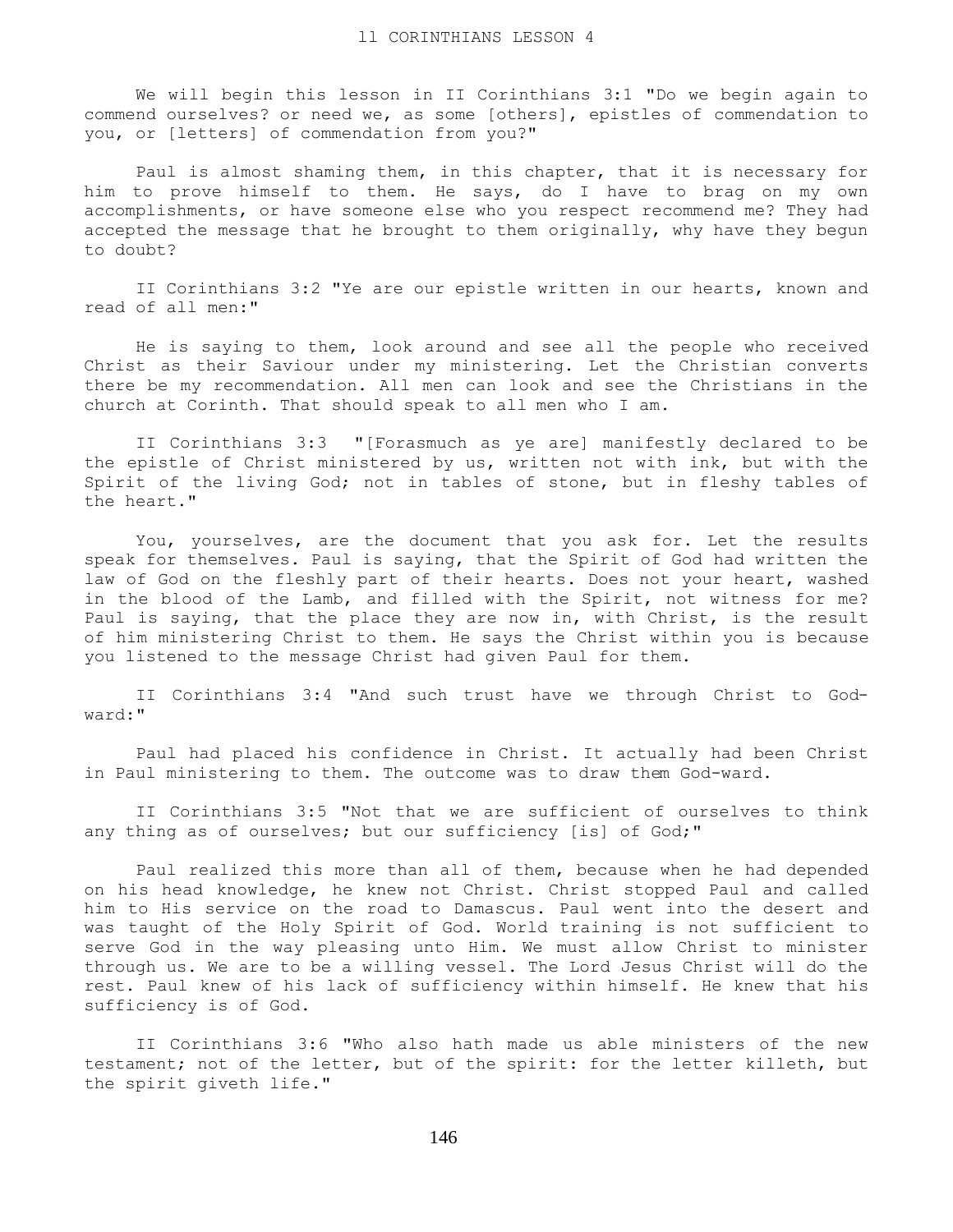Romans 7:6 " But now we are delivered from the law, that being dead wherein we were held; that we should serve in newness of spirit, and not [in] the oldness of the letter." Testament means contract or covenant. The New Testament means the new covenant that God has made with mankind. Paul is speaking to many who knew the law of Moses. He is explaining, that in Jesus Christ, the Lord has provided a new agreement. This new covenant is not by the works of the law, but by the grace of God man is saved. The new covenant was sealed with the shedding of the precious blood of the Lamb. All of them knew the impossibility of flawlessly keeping the law. The law brought death to those who did not keep it. John 3:6 "That which is born of the flesh is flesh; and that which is born of the Spirit is spirit." To keep the law was an act of the flesh of man. Jesus Christ is the quickening Spirit which brings everlasting life. I Corinthians 15:45 "And so it is written, The first man Adam was made a living soul; the last Adam [was made] a quickening spirit." The law brought death, the Spirit brought life.

 II Corinthians 3:7 "But if the ministration of death, written [and] engraven in stones, was glorious, so that the children of Israel could not stedfastly behold the face of Moses for the glory of his countenance; which [glory] was to be done away:"

 This is speaking of the fact that Moses' head shone so brightly from being in the presence of God {The Light}, that the people could not look upon him. This great Light was so bright that Moses had to cover his head with a veil to keep them from being blinded. Paul is saying, if that Light was so great in Moses, who brought the law; why do you not understand that the Light revealed in the New Testament is so much greater? The law brought death. The covenant sealed in Jesus blood brings everlasting life.

 II Corinthians 3:8 "How shall not the ministration of the spirit be rather glorious?"

What a glorious awakening, when the Spirit ministers to man.

 II Corinthians 3:9 "For if the ministration of condemnation [be] glory, much more doth the ministration of righteousness exceed in glory."

 By the law, all men have sinned and come short of the glory of God. We are all condemned by the law. Being in right standing with God comes from being washed in the blood of the Lamb {Jesus Christ}. The difference is, that where the law condemns man, the grace in Christ brings hope of everlasting life. Ephesians 2:5 "Even when we were dead in sins, hath quickened us together with Christ, (by grace ye are saved;)" Romans 5:9 "Much more then, being now justified by his blood, we shall be saved from wrath through him." Remember, that "justified' means just as if I had never sinned. The law was good, but grace is better. Romans 3:20 "Therefore by the deeds of the law there shall no flesh be justified in his sight: for by the law [is] the knowledge of sin." Ephesians 2:8 "For by grace are ye saved through faith; and that not of yourselves: [it is] the gift of God:"

 II Corinthians 3:10 "For even that which was made glorious had no glory in this respect, by reason of the glory that excelleth."

 This glory, spoken of here, possibly, is speaking of Moses' head shining. The glory of the Lord Jesus Christ, far excelled the glory of Moses.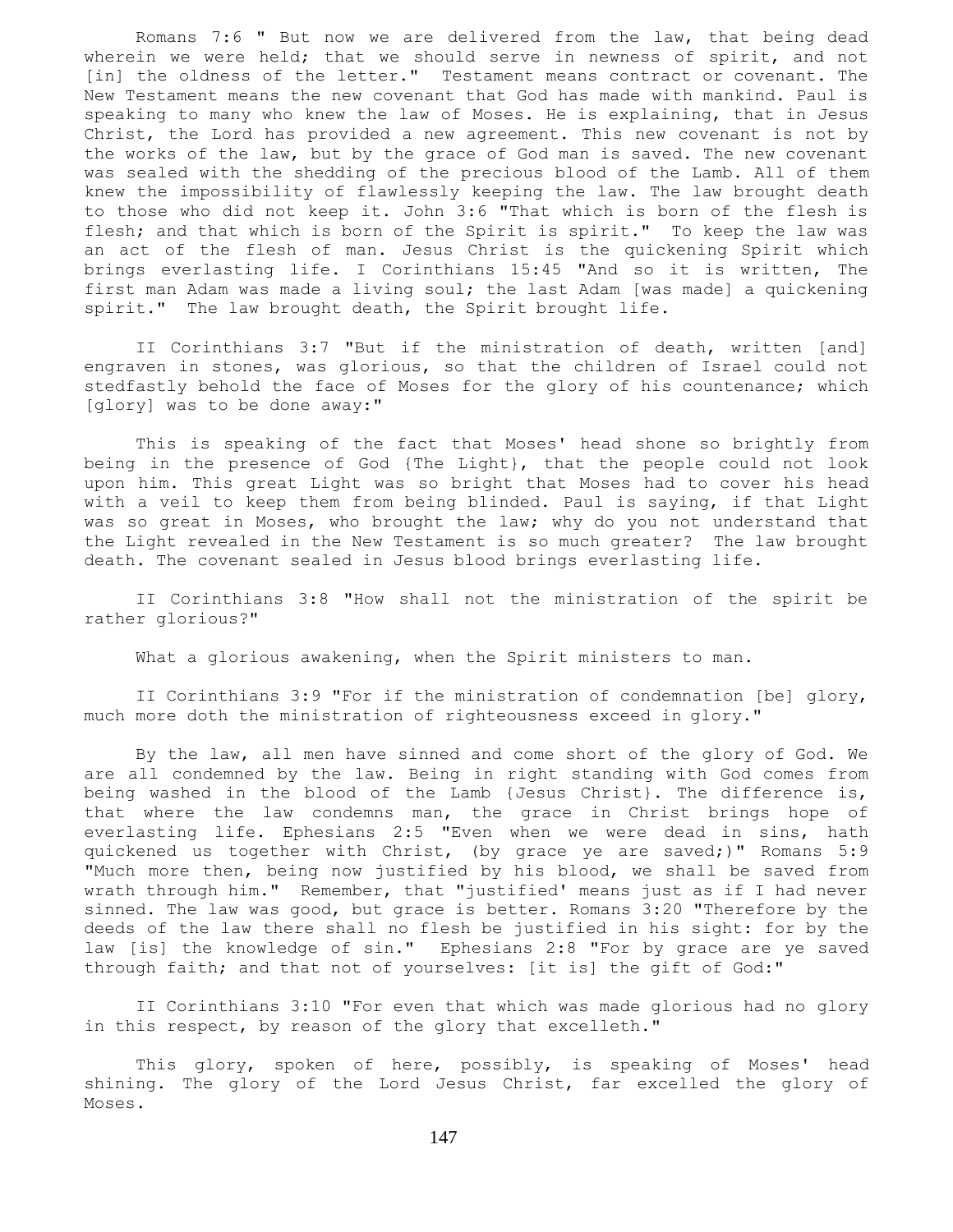II Corinthians 3:11 "For if that which is done away [was] glorious, much more that which remaineth [is] glorious."

 There is nothing wrong with Moses or the law. The weakness was in man keeping the law. Galatians 3:21 "[Is] the law then against the promises of God? God forbid: for if there had been a law given which could have given life, verily righteousness should have been by the law." John 1:17 "For the law was given by Moses, [but] grace and truth came by Jesus Christ." The law of Moses was glorious, but man could not live up to that law and was lost. The grace of God, in Jesus Christ, brings life.

 II Corinthians 3:12 "Seeing then that we have such hope, we use great plainness of speech:"

 The Old Testament, itself, was veiled and hard to understand, until the curtain was torn between the holy place and the holy of holies. When Jesus sent the Holy Spirit to the Christians, He was their Teacher and Guide. The Holy Spirit opens up our understanding to all Scriptures {Old and New Testament}. Jesus' teachings on the earth were all very simple. The gospel message is very simple. This plainness of speech was so that everyone could understand.

 II Corinthians 3:13 "And not as Moses, [which] put a veil over his face, that the children of Israel could not stedfastly look to the end of that which is abolished:"

 The children of Israel could not look beyond the veil in the temple, or at Moses either. The way to God was veiled to them.

 II Corinthians 3:14 "But their minds were blinded: for until this day remaineth the same veil untaken away in the reading of the old testament; which [veil] is done away in Christ."

 A person who reads just the Old Testament cannot truly understand, until you put it with the New Testament and realize the fulfillment in Jesus. The Old Testament cannot be understood by physically reading it. It is understood through the revealing by the Holy Spirit of God.

 II Corinthians 3:15 "But even unto this day, when Moses is read, the veil is upon their heart."

 This is speaking of the Old Testament being read in the temple, or synagogue. Without the Holy Spirit revealing the Word, it cannot be understood.

 II Corinthians 3:16 "Nevertheless when it shall turn to the Lord, the veil shall be taken away."

The main thing to understand, in this, is the simple message of Salvation in the gospels. God is revealed to man in His Son Jesus Christ. We see so clearly, God being revealed in Jesus Christ, in the following Scripture. John 14:9 "Jesus saith unto him, Have I been so long time with you, and yet hast thou not known me, Philip? he that hath seen me hath seen the Father; and how sayest thou [then], Shew us the Father?"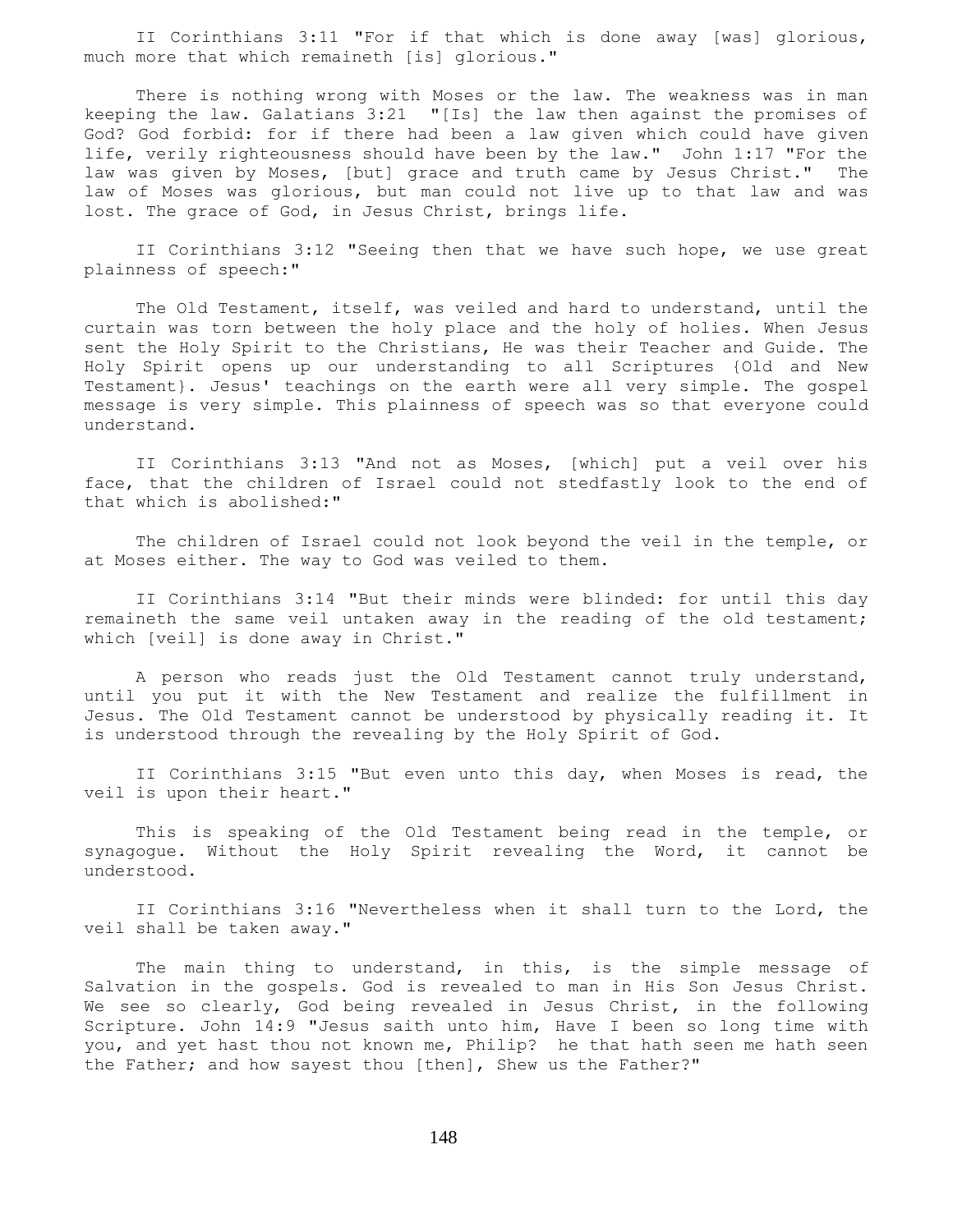II Corinthians 3:17 "Now the Lord is that Spirit: and where the Spirit of the Lord [is], there [is] liberty."

 John 4:24 "God [is] a Spirit: and they that worship him must worship [him] in spirit and in truth." "Spirit" in verse 17 above, is the God Spirit. I John 5:7 "For there are three that bear record in heaven, the Father, the Word, and the Holy Ghost: and these three are one." One, in this verse, is speaking of their Spirit nature. Romans 8:9 "But ye are not in the flesh, but in the Spirit, if so be that the Spirit of God dwell in you. Now if any man have not the Spirit of Christ, he is none of his." The Spirit of the Risen Christ within me brings me liberty. I have liberty, because I am living in the perfect will of God. Galatians 2:20 "I am crucified with Christ: nevertheless I live; yet not I, but Christ liveth in me: and the life which I now live in the flesh I live by the faith of the Son of God, who loved me, and gave himself for me." There is liberty in Christ.

 II Corinthians 3:18 "But we all, with open face beholding as in a glass the glory of the Lord, are changed into the same image from glory to glory, [even] as by the Spirit of the Lord."

The more of Jesus in me, the less of me in me. When I become so full of Christ that others can see Christ in me, then the Scripture above becomes more true in my life. Christians are becoming more like Jesus every day, or they are going back into the world. We never stand still. True Christianity is becoming more Christ-like every day. Christ in me, the hope of glory. Romans 8:2 "For the law of the Spirit of life in Christ Jesus hath made me free from the law of sin and death." I John 3:2 "Beloved, now are we the sons of God, and it doth not yet appear what we shall be: but we know that, when he shall appear, we shall be like him; for we shall see him as he is."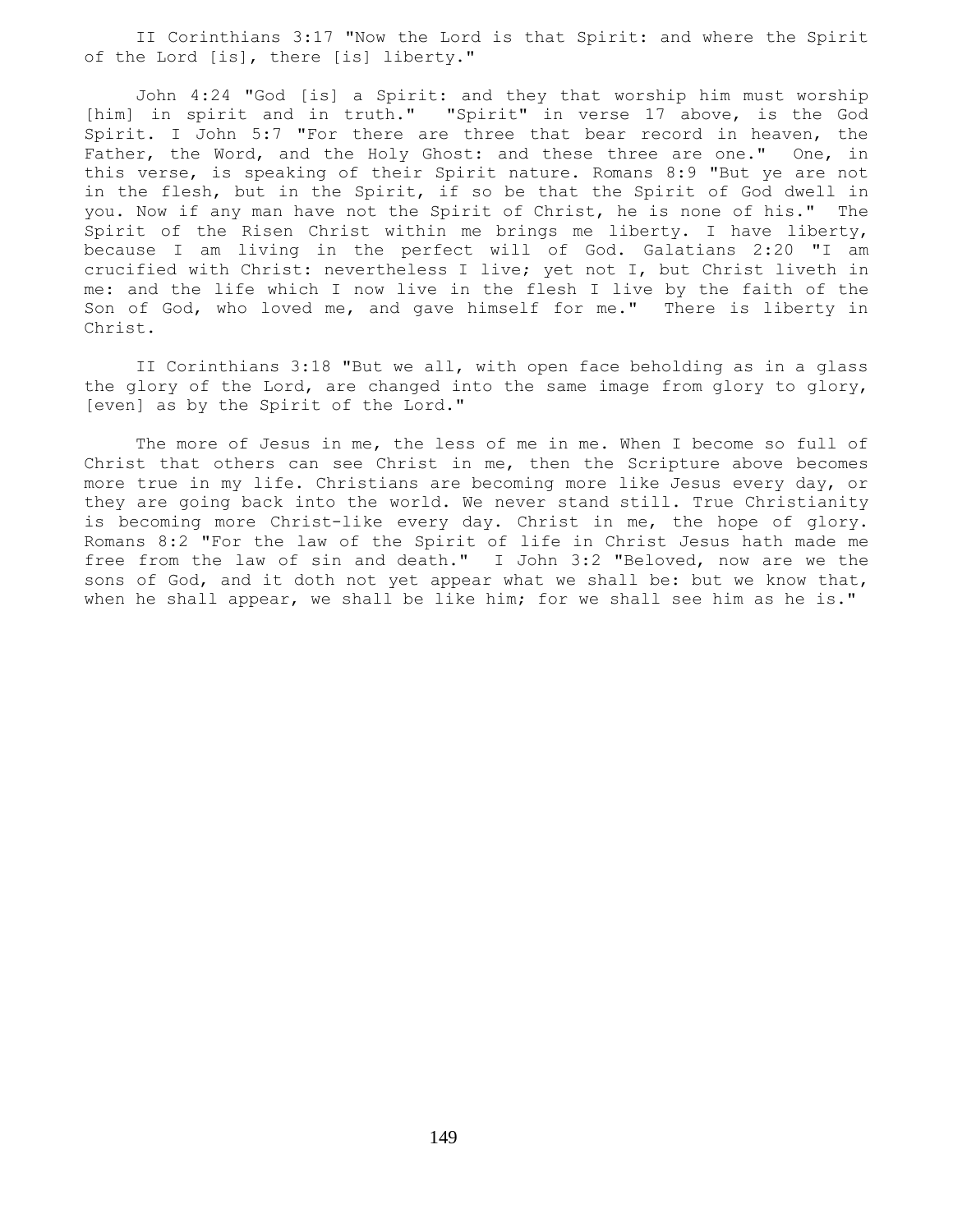## ll Corinthians 4 Questions

| 1.    | What is Paul shaming them of in verse 1?                                    |
|-------|-----------------------------------------------------------------------------|
| $2$ . | What was the best recommendation for Paul?                                  |
| 3.    | What was the document that they had asked for?                              |
| 4.    | Where was the law of God written for these new converts to                  |
|       | Christianity?                                                               |
| 5.    | Paul had placed his confidence in ______.                                   |
| 6.    | When Paul had depended upon his own __________, he rejected                 |
|       | Christ.                                                                     |
| 7.    | Who taught Paul the Christian way?                                          |
| 8.    | Paul's sufficiency was of _____.                                            |
| 9.    | If Paul was not to minister the letter, what was he to minister?            |
|       | 10. The __________ killeth, but the _________ giveth life.                  |
|       | 11. What does "Testament" mean?                                             |
|       | 12. The new covenant was sealed with what?                                  |
|       | 13. Quote John chapter 3 verse 6.                                           |
|       | 14. Quote 1 Corinthians chapter 15 verse 45.                                |
|       | 15. Why had Moses' head shone?                                              |
|       | 16. What did Moses have to do to keep from blinding the people?             |
|       | 17. By the , all men have sinned and come short of the glory of             |
|       | God.                                                                        |
|       | 18. What brings righteousness to the Christian?                             |
|       | 19. Quote Ephesians chapter 2 verse 5.                                      |
|       | 20. What does "justified" mean?                                             |
|       | 21. For by the law is the ___________ of sin.                               |
|       | 22. Quote Ephesians Chapter 2 verse 8.                                      |
|       | 23. If there is nothing wrong with Moses and the law, what was wrong?       |
|       | 24. Quote Galations chapter 3 verse 21.                                     |
|       | 25. Grace and truth came by                                                 |
|       | 26. What was good about the plainness of speech of Paul?                    |
|       | 27. The veil on the Old Testament was done away in .                        |
|       | 28. Who must reveal the meaning of the Scriptures?                          |
|       | 29. Where the Spirit of the Lord is, there is .                             |
|       | 30. Quote John chapter 4 verse 24.                                          |
|       | 31. The Spirit of the<br>----------- --------- within me brings me liberty. |
|       | 32. Quote 1 John chapter 3 verse 2.                                         |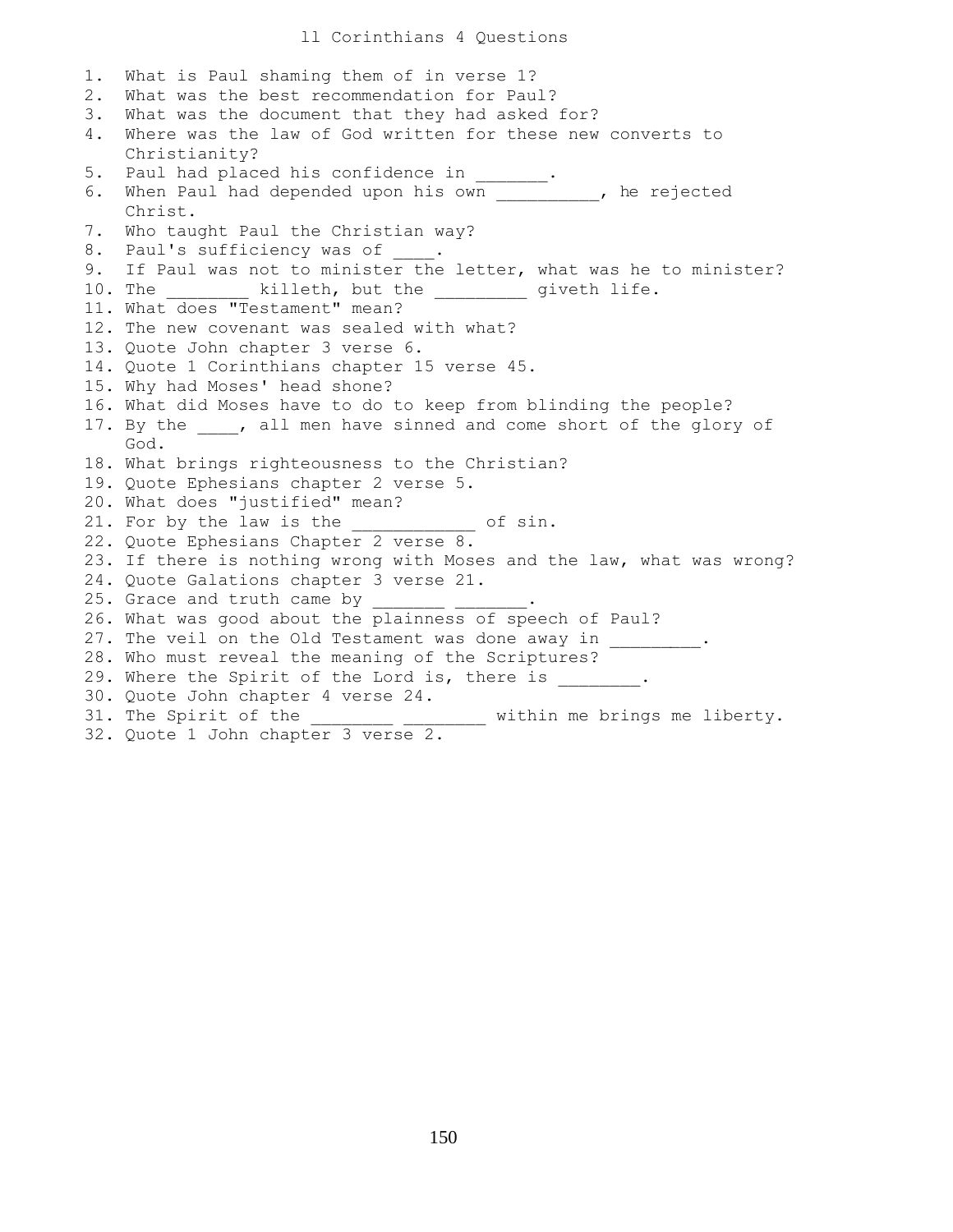We will begin this lesson in II Corinthians 4:1 "Therefore seeing we have this ministry, as we have received mercy, we faint not;"

 I admire Paul greatly. In the face of all kinds of hardship, he still goes on with the ministry. Paul never stops being appreciative of the mercy the Lord Jesus showed him in stopping him and getting him on the right track. Paul is compelled from within himself to continue to minister. When we see "faint not", we see all of the terrible obstacles that Paul faced. He faced stonings, shipwreck, imprisonment, and worst of all, rejection from his own people. This just meant that he worked even harder to bring this simple message of salvation to all who would listen.

 II Corinthians 4:2 "But have renounced the hidden things of dishonesty, not walking in craftiness, nor handling the word of God deceitfully; but by manifestation of the truth commending ourselves to every man's conscience in the sight of God."

 Paul is saying, here, that he had totally turned his back on the world and the deceitfulness of riches. "Manifestation" means making real. We know that this was very real to him. His objective was to make people realize the simplicity and the necessity of receiving the Lord into their lives. Salvation is a daily walk with Jesus. We do not get forgiveness, and then go back into dishonesty. We must walk daily in the salvation we have received. Paul had learned to do just that. Paul is expressing, here, the extreme importance of being honest with God, the people around you, and with yourself. The things of the world are laid aside.

 II Corinthians 4:3 "But if our gospel be hid, it is hid to them that are lost:"

 Gospel means good news. No one wants to hide good news. Paul did not try to hide it from anyone. This is speaking of those who have eyes to see and do not see, and ears to hear and do not hear. The gospel was offered, but they just could not see it. They were lost.

 II Corinthians 4:4 "In whom the god of this world hath blinded the minds of them which believe not, lest the light of the glorious gospel of Christ, who is the image of God, should shine unto them."

Those who will not receive the gospel, are those who are of this world. They do not want to let go of the world to receive this gospel. You cannot walk in the darkness of this world, and walk in the Light of God at the same time. The Light does away with darkness. Each of us is a free will agent. We can accept the Light of Jesus, or we can remain in the darkness. God will not force us to follow Him. It is our choice. Christ is the image of God. We know that He is the Light. If His glorious Light shines in our heart, it totally does away with darkness. Accepting Christ is not a mind process. We must give Him our heart.

 II Corinthians 4:5 "For we preach not ourselves, but Christ Jesus the Lord; and ourselves your servants for Jesus' sake."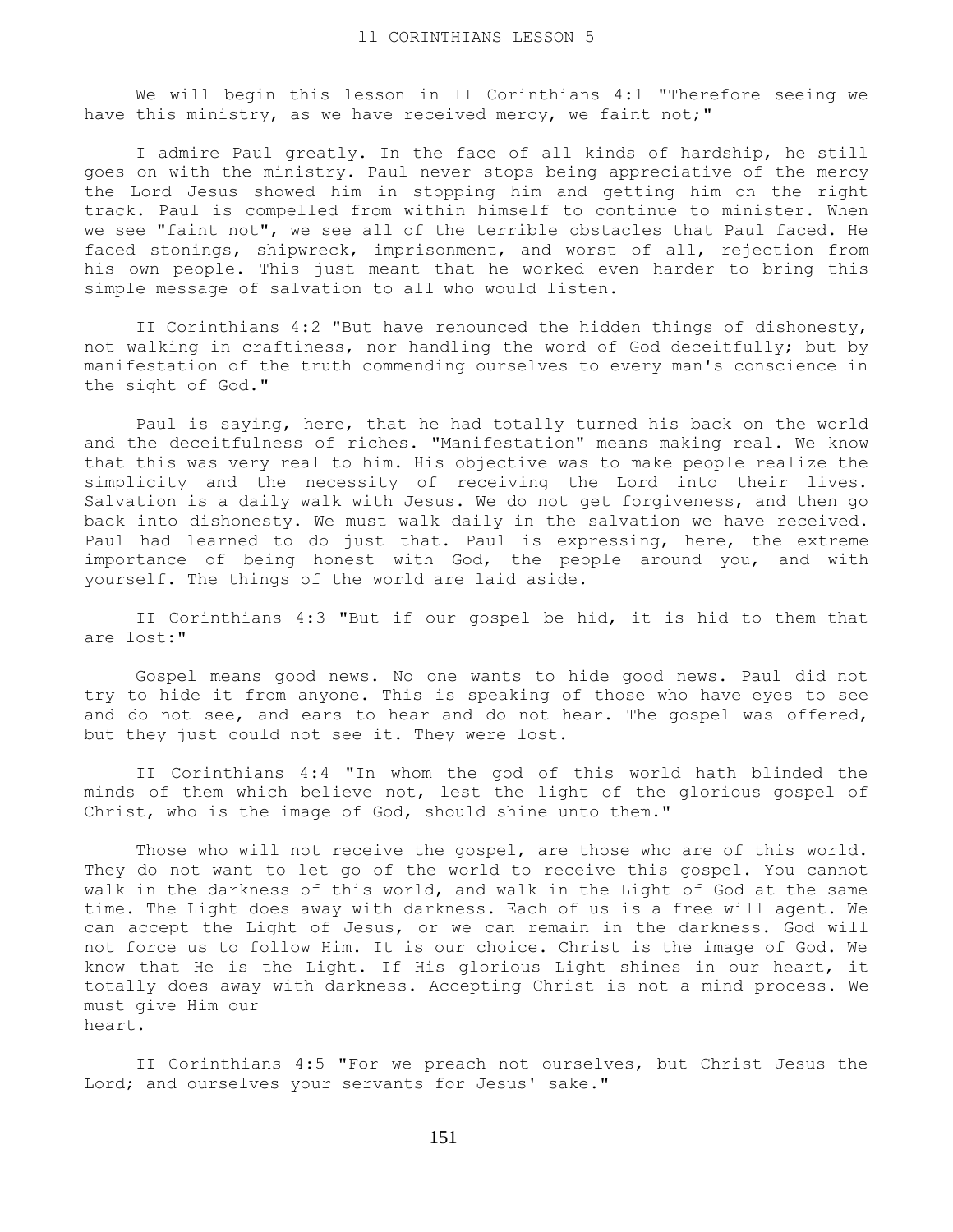Paul is explaining, here, that he should not be their object of worship. Paul had made himself a servant to all mankind to win those he could to the Lord Jesus Christ. Christ is another word for Messiah. Christ, also means, the Anointed One. Jesus means Saviour. Notice that Paul did not stop with introducing them to Christ Jesus as their Saviour, but included Jesus as Lord. When Paul says, that he is the servant of Jesus, it means that Paul has made Jesus his Lord.

 II Corinthians 4:6 "For God, who commanded the light to shine out of darkness, hath shined in our hearts, to [give] the light of the knowledge of the glory of God in the face of Jesus Christ."

 The word that God was translated from is Theos. The meaning of "Theos" is a Deity, Supreme Divinity, or Exceeding God. Everything that was applied to this earth, or created, all became as the Word was spoken. Creator God is, also, the Spoken Word. The Light was eternal. It already existed. It was just commanded to shine its Light on the earth and give all things the power to be. There was total darkness, and the Light shined, and did away with the darkness. {Genesis chapter 1}. This same Light that shined on the earth and gave all things the power to be, has taken up abode in the heart of the believer. This Light gives all believers in Christ the power to eternally be. He is Life. We know this Word, Creator, Light, as Jesus Christ. I can ask you one question, Christian. Are you filled with the Light of the Lord Jesus Christ? If you are, there is no darkness in you. Paul encountered this Light on the road to Damascus, and it changed Paul's life. From that moment on, Paul did not have to search for the Light. The Light lived in Paul. Galatians 2:20 "I am crucified with Christ: nevertheless I live; yet not I, but Christ liveth in me: and the life which I now live in the flesh I live by the faith of the Son of God, who loved me, and gave himself for me."

 II Corinthians 4:7 "But we have this treasure in earthen vessels, that the excellency of the power may be of God, and not of us."

 The "treasure" that the Christians have is, of course, the Lord Jesus Christ. The "earthen vessel" spoken of here, is the house of flesh. The flesh of man is from the dust of the earth. Our flesh is nothing. The power of the Christian to minister is from Christ within him. The ministering of the Christian is Christ in him. We have been given power of attorney to use the name of Jesus. The real power in ministering is when we allow Christ to minister through us to the people.

 II Corinthians 4:8 "[We are] troubled on every side, yet not distressed; [we are] perplexed, but not in despair;"

 The following Scriptures can say it much better than I possibly could. Romans 8:35 "Who shall separate us from the love of Christ? [shall] tribulation, or distress, or persecution, or famine, or nakedness, or peril, or sword?" Romans 8:36 "As it is written, For thy sake we are killed all the day long; we are accounted as sheep for the slaughter." Romans 8:37 "Nay, in all these things we are more than conquerors through him that loved us." We can be thankful with Paul in tribulation. Paul never once complained of the tribulations. He just stayed steadfast in the faith. That must be our lot, as well. We must not break under the pressures the world brings. We must be like the old oak tree, which is rooted deeply and is not easily blown over. We must not keep our eyes focused on the problems around us. We must focus on the Lord Jesus Christ, who will see us through, if we do not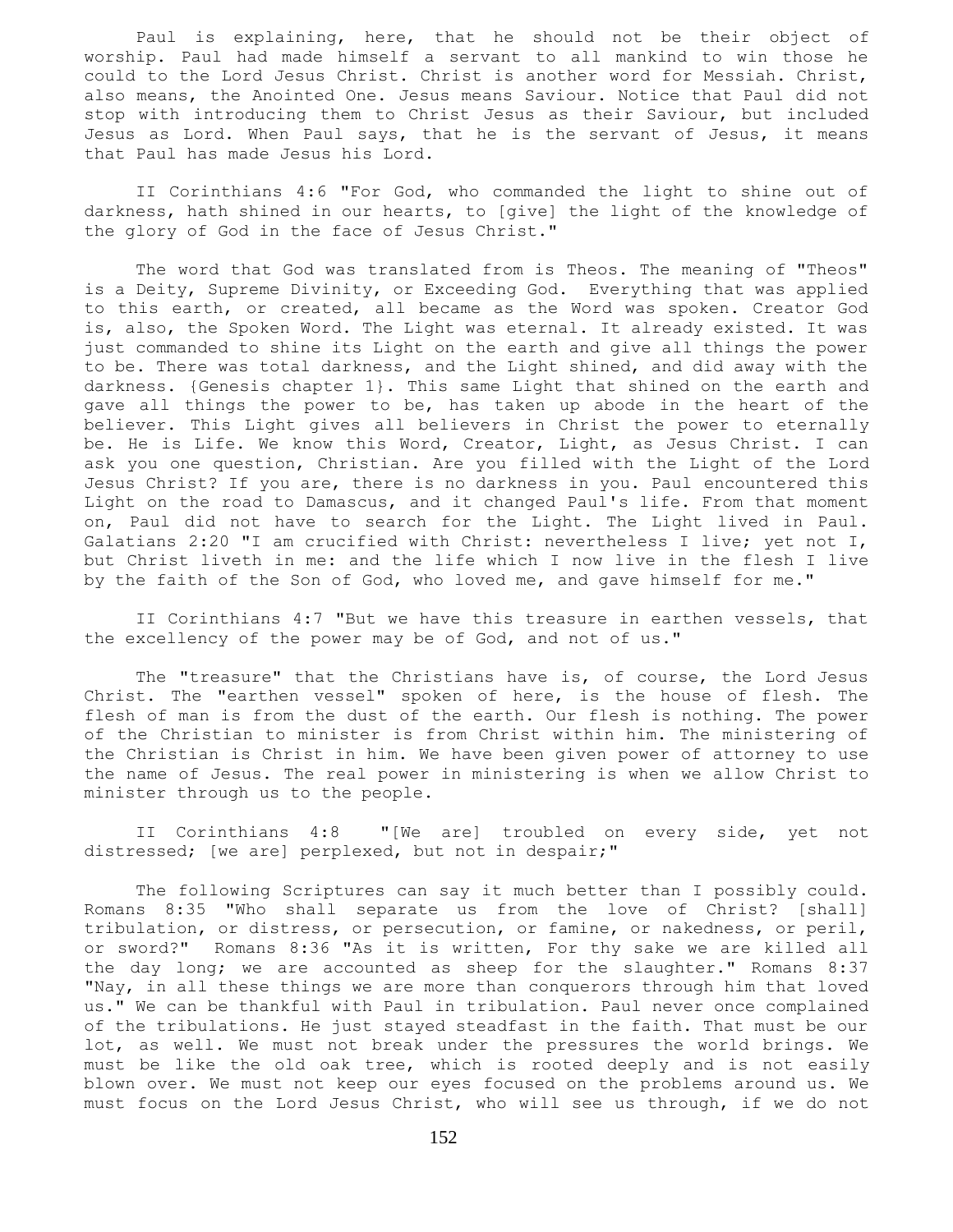faint. I Peter 4:12 "Beloved, think it not strange concerning the fiery trial which is to try you, as though some strange thing happened unto you:" I Peter 4:13 "But rejoice, inasmuch as ye are partakers of Christ's sufferings; that, when his glory shall be revealed, ye may be glad also with exceeding joy." I Peter 4:14 "If ye be reproached for the name of Christ, happy [are ye]; for the spirit of glory and of God resteth upon you: on their part he is evil spoken of, but on your part he is glorified."

 II Corinthians 4:9 "Persecuted, but not forsaken; cast down, but not destroyed;"

 The great promise of God to His own, is that He will never leave us, or forsake us. Hebrews 13:5 "[Let your] conversation [be] without covetousness; [and be] content with such things as ye have: for he hath said, I will never leave thee, nor forsake thee." We see from the following Scripture, that we will not die until God is ready for us to come home. Luke 21:18 "But there shall not an hair of your head perish." God has a set time for us to go to heaven. They may cast us down, but we will not give up the ghost, until God is ready for us to.

 II Corinthians 4:10 "Always bearing about in the body the dying of the Lord Jesus, that the life also of Jesus might be made manifest in our body."

 The flesh must die for the spirit to live. On this earth, we are in this body of flesh. There will come a time when we will remove this flesh as a man removes a garment, and our spirit body will live. II Timothy 2:11 "[It is] a faithful saying: For if we be dead with [him], we shall also live with [him]:" There is a physical body and there is a spiritual body. The physical body must die for the spiritual body may live. John 3:6 "That which is born of the flesh is flesh; and that which is born of the Spirit is spirit." Let's look at one more Scripture on this, and then go on. Romans 8:11 "But if the Spirit of him that raised up Jesus from the dead dwell in you, he that raised up Christ from the dead shall also quicken your mortal bodies by his Spirit that dwelleth in you."

 II Corinthians 4:11 "For we which live are alway delivered unto death for Jesus' sake, that the life also of Jesus might be made manifest in our mortal flesh."

 To me, this is saying, one more time, that the flesh has to die, that the Life {Jesus Christ in us} can live. Flesh and blood does not inherit eternal life. The spirit body {the resurrected body} inherits eternal life. The moment we are born, our physical body begins to die.

II Corinthians 4:12 "So then death worketh in us, but life in you."

 The decay of the body is the death that is working. Our life is in Jesus.

 II Corinthians 4:13 "We having the same spirit of faith, according as it is written, I believed, and therefore have I spoken; we also believe, and therefore speak;"

 Eternal life does not begin, until the death of the body of flesh. We covered this thoroughly on the planting of the seed, so that the new plant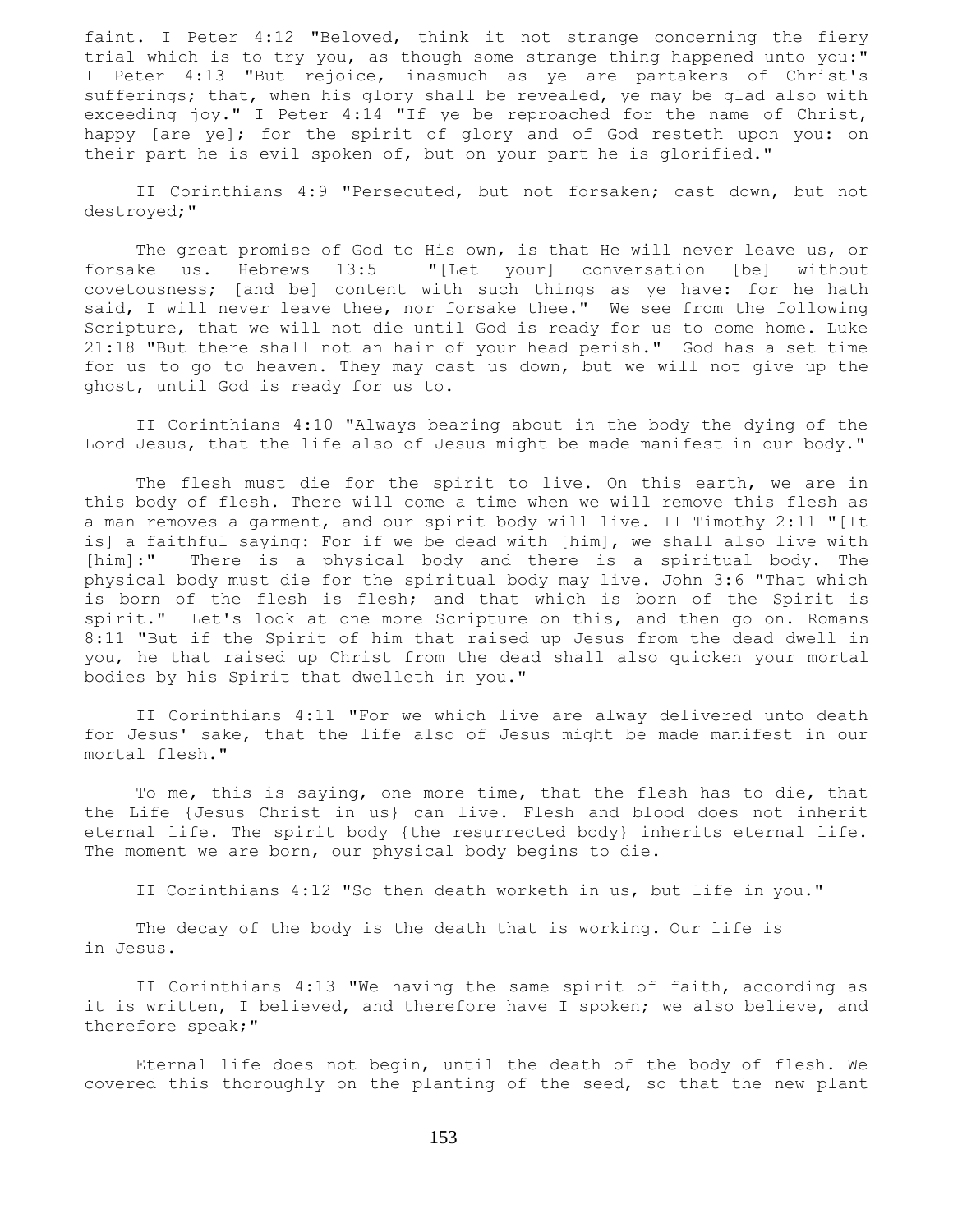comes from the dead seed. Paul says, that it is because he believes that he must speak.

 II Corinthians 4:14 "Knowing that he which raised up the Lord Jesus shall raise up us also by Jesus, and shall present [us] with you."

 This is explained very well in the next two verses in Jesus' own Words. John 11:25 "Jesus said unto her, I am the resurrection, and the life: he that believeth in me, though he were dead, yet shall he live:" John 11:26 "And whosoever liveth and believeth in me shall never die. Believest thou this?" It is the spirit man that never dies. Jesus rose from death of the body. He had a new body. It was taken from the old body, because it still had the nail prints in his hands. It was different enough, however, that the disciples did not recognize Him, until their understanding was opened. We are the inheritance of the Lord Jesus. He will present us before His Father and the angels in heaven.

 II Corinthians 4:15 "For all things [are] for your sakes, that the abundant grace might through the thanksgiving of many redound to the glory of God."

 Everything, in and on the earth, was made for the use of man. God prepared the earth and then brought the man. God has always had the wellbeing of mankind in mind. God sent His Son to redeem us. Grace is not for God's sake, but for our sake. God gave us a way out {Jesus Christ}.

 II Corinthians 4:16 "For which cause we faint not; but though our outward man perish, yet the inward [man] is renewed day by day."

 Our physical body was not made for eternity. It is a fragile thing. It came from dust and unto dust it shall return. Our outward {flesh] man was made to die. The spirit, within the flesh, is the eternal being. The Spirit is made for eternity. The Spirit man is what we are. The part of us that is made in God's image is our spirit. God is Spirit. If we are in His image, the real us is spirit, as well.

 II Corinthians 4:17 "For our light affliction, which is but for a moment, worketh for us a far more exceeding [and] eternal weight of glory;"

 The few little problems, we have while we are housed in a body of flesh, are nothing compared to the wonderful things God has in store for us. We will shed this body of flesh and live on with Jesus in our spiritual body. I Corinthians 2:9 "But as it is written, Eye hath not seen, nor ear heard, neither have entered into the heart of man, the things which God hath prepared for them that love him."

 II Corinthians 4:18 "While we look not at the things which are seen, but at the things which are not seen: for the things which are seen [are] temporal; but the things which are not seen [are] eternal."

 So many times, we are told not to look to the things of earth which pass away. The earth, and everything in it, will pass away. Even the earthy, itself, is of a temporary nature. This, again, is speaking of the flesh and the spirit. The flesh represents all that you can see with the physical eye. The spirit is not seen with the physical eye. The spirit is the hope of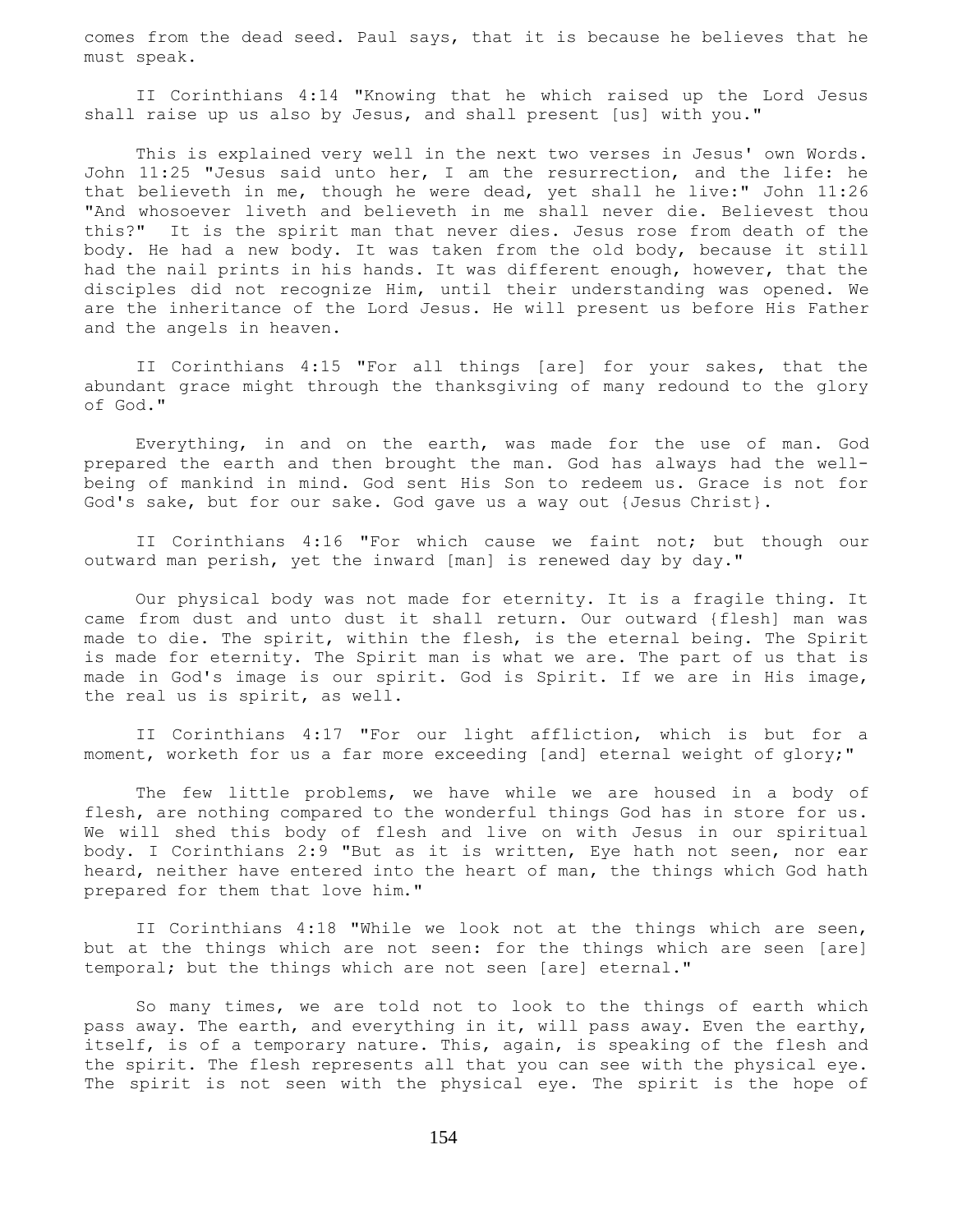mankind. Faith is spirit. We have faith that all that God promised, He will do.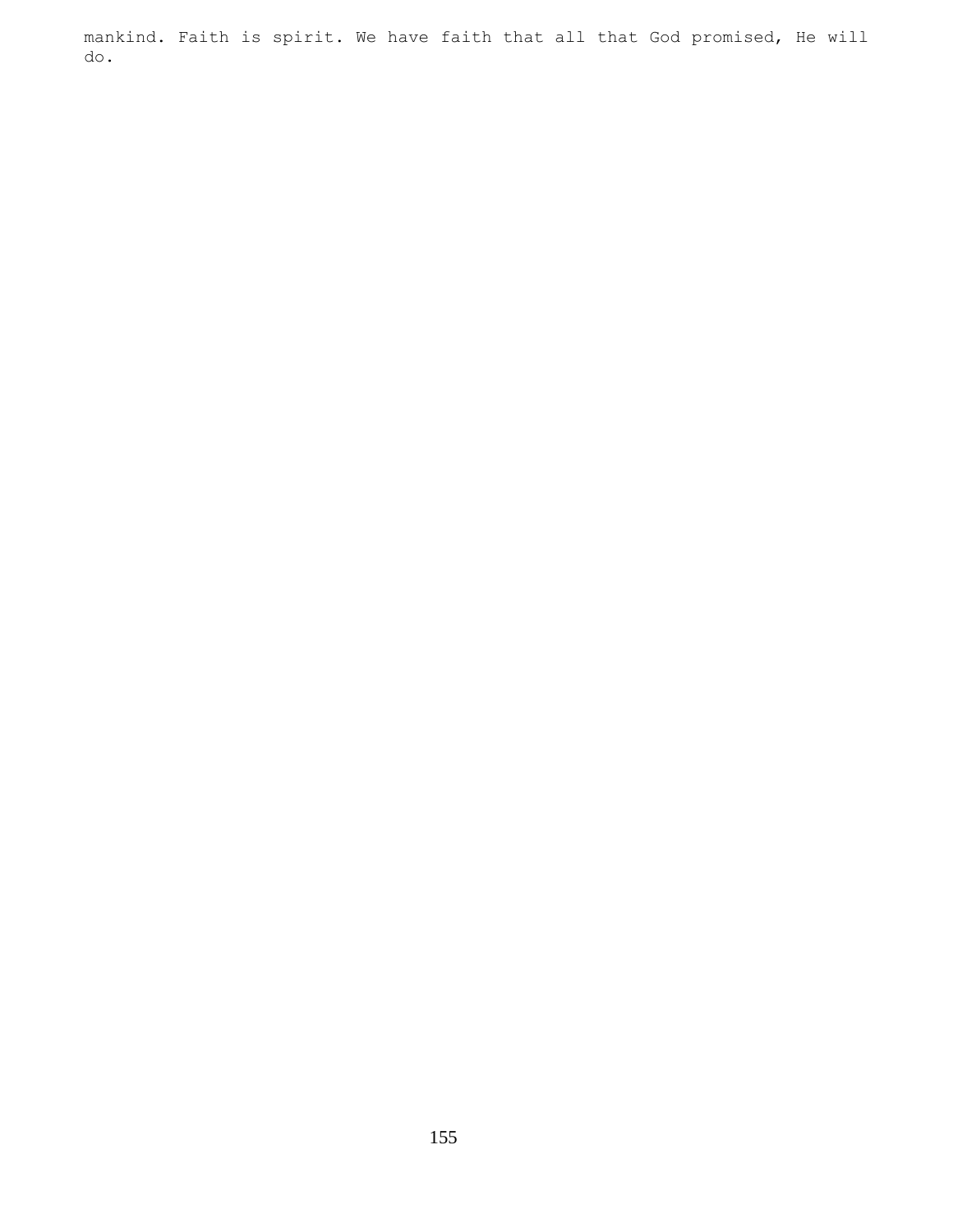## ll Corinthians 5 Questions

1. Why does the author greatly admire Paul? 2. What is meant by "faint not" in verse 1? 3. What were some of the cruel things Paul endured? 4. What had Paul renounced in verse 2? 5. What does "manifestation" mean? 6. Salvation is a daily \_\_\_\_\_\_ with Jesus. 7. Who is the gospel hid to? 8. Gospel means 9. Who blinded their minds that they believed not? 10. Who is the image of God in verse 4? 11. Why does God not force Christianity upon us? 12. If God does not want our mind, what does He want? 13. Paul preached what? 14. What had Paul made himself, to cause people to come to Christ? 15. Christ is another word for 16. Who commanded the Light to shine? 17. God, in verse 6, was translated from what word? 18. What does it mean? 19. The Light that shined gave all things the to be. 20. When did Paul come in contact with this great Light? 21. Quote Galations chapter 2 verse 20. 22. We have this treasure in 23. What is the treasure of the Christian? 24. The Christian has been given power of attorney to do what? 25. We are troubled on every side, yet not 26. Quote Romans chapter 8 verse 35. 27. Why did the author compare a Christian to an oak tree? 28. Quote Hebrews chapter 13 verse 5. 29. The \_\_\_\_\_\_\_ must die for the \_\_\_\_\_\_\_ to live. 30. Quote John chapter 3 verse 6. 31. Who will quicken our mortal bodies. 32. We are delivered to death for \_\_\_\_\_\_\_ sake. 33. What is the death that is working? 34. Why was Paul compelled to speak? 35. Who is the Resurrection? 36. Who will Jesus present us before? 37. The inward man is \_\_\_\_\_\_ day by day. 38. Quote 1 Corinthians chapter 2 verse 9. 39. The things which are seen are \_\_\_\_\_\_\_\_\_\_.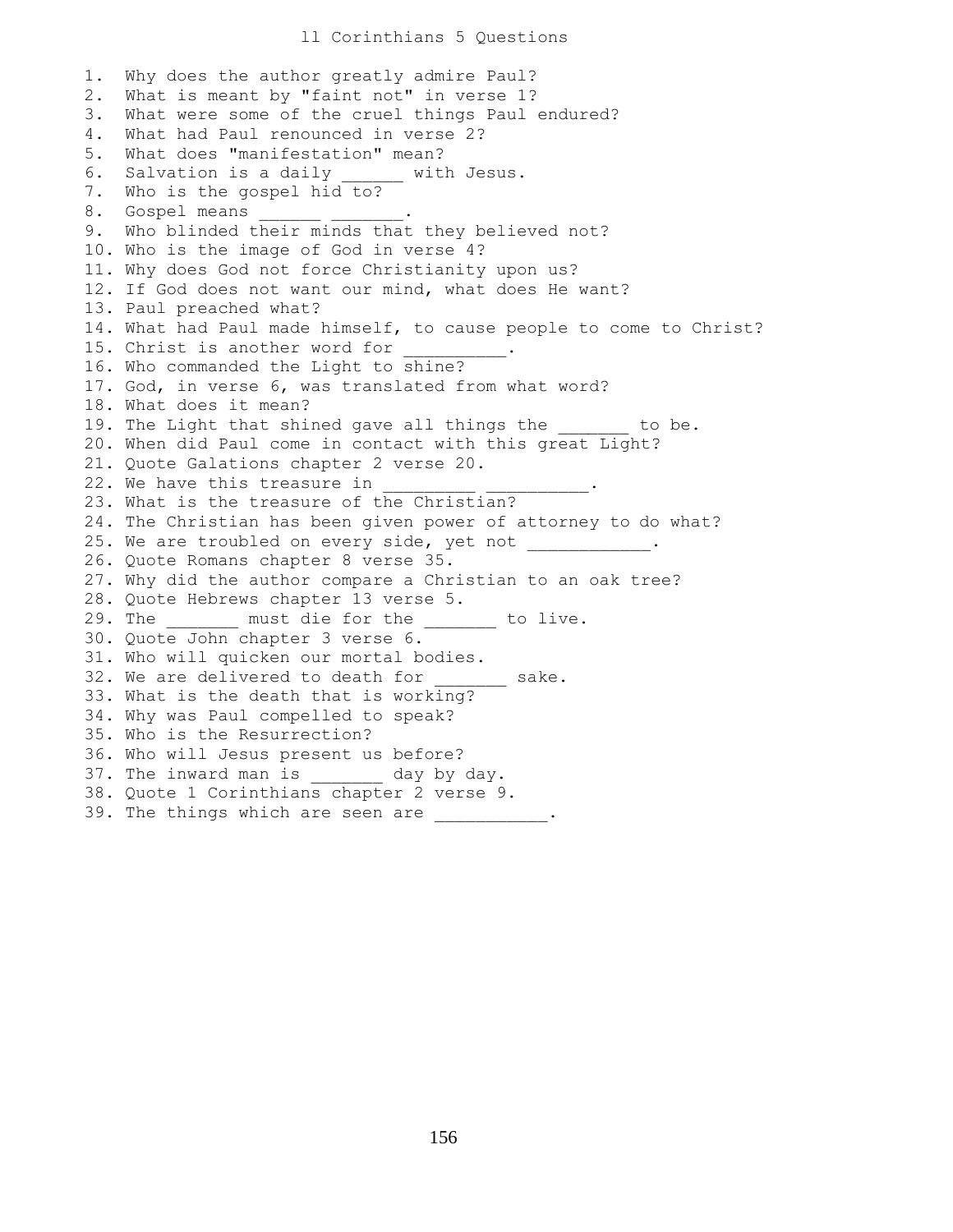We will begin this lesson in II Corinthians 5:1 "For we know that if our earthly house of [this] tabernacle were dissolved, we have a building of God, an house not made with hands, eternal in the heavens."

 Christians should not fear death, because we have an eternal habitation with God in heaven. Death of our body on the earth is like stepping out of the door of this earth into the door of heaven. The tabernacle, spoken of here, is our body of flesh. We see in the next two verses in Jesus' own words that we have a home in heaven that Jesus has prepared for us. John 14:2 "In my Father's house are many mansions: if [it were] not [so], I would have told you. I go to prepare a place for you." John 14:3 "And if I go and prepare a place for you, I will come again, and receive you unto myself; that where I am, [there] ye may be also." II Peter 1:14 "Knowing that shortly I must put off [this] my tabernacle, even as our Lord Jesus Christ hath shewed me." We see the tabernacle of God is with man in the following verse. Revelation 21:3 "And I heard a great voice out of heaven saying, Behold, the tabernacle of God [is] with men, and he will dwell with them, and they shall be his people, and God himself shall be with them, [and be] their God."

 II Corinthians 5:2 "For in this we groan, earnestly desiring to be clothed upon with our house which is from heaven:"

 We spoke earlier of how we shed this body of flesh as a man would shed his outer garment. In heaven, we Christians are dressed in a white linen garment washed in the blood of the Lamb {Jesus Christ}. It is our robe of righteousness. It is, in fact, Jesus' righteousness that we are clothed with. It could be said, that we are clothed with the Lord.

 II Corinthians 5:3 "If so be that being clothed we shall not be found naked."

 We would have been naked, but Jesus provided our garment acceptable to God. When God looks at us, He does not see the sin that we once had, He sees His Son's shed blood. We are clothed with the righteousness of Christ.

 II Corinthians 5:4 "For we that are in [this] tabernacle do groan, being burdened: not for that we would be unclothed, but clothed upon, that mortality might be swallowed up of life."

 Our mortal body grows old, and full of pain, and suffering. Moses' snake, which represented life, swallowed up the snakes of the Pharaoh's magicians. The magicians snakes represented death, or Satan. Death must be swallowed up for life to come. This mortal must put on immortality. Death of the body has to come for life of the spirit to begin.

 II Corinthians 5:5 "Now he that hath wrought us for the selfsame thing [is] God, who also hath given unto us the earnest of the Spirit."

 Romans 8:23 "And not only [they], but ourselves also, which have the firstfruits of the Spirit, even we ourselves groan within ourselves, waiting for the adoption, [to wit], the redemption of our body." Jesus was the firstfruit, and we that follow are the first fruits of the harvest. Let us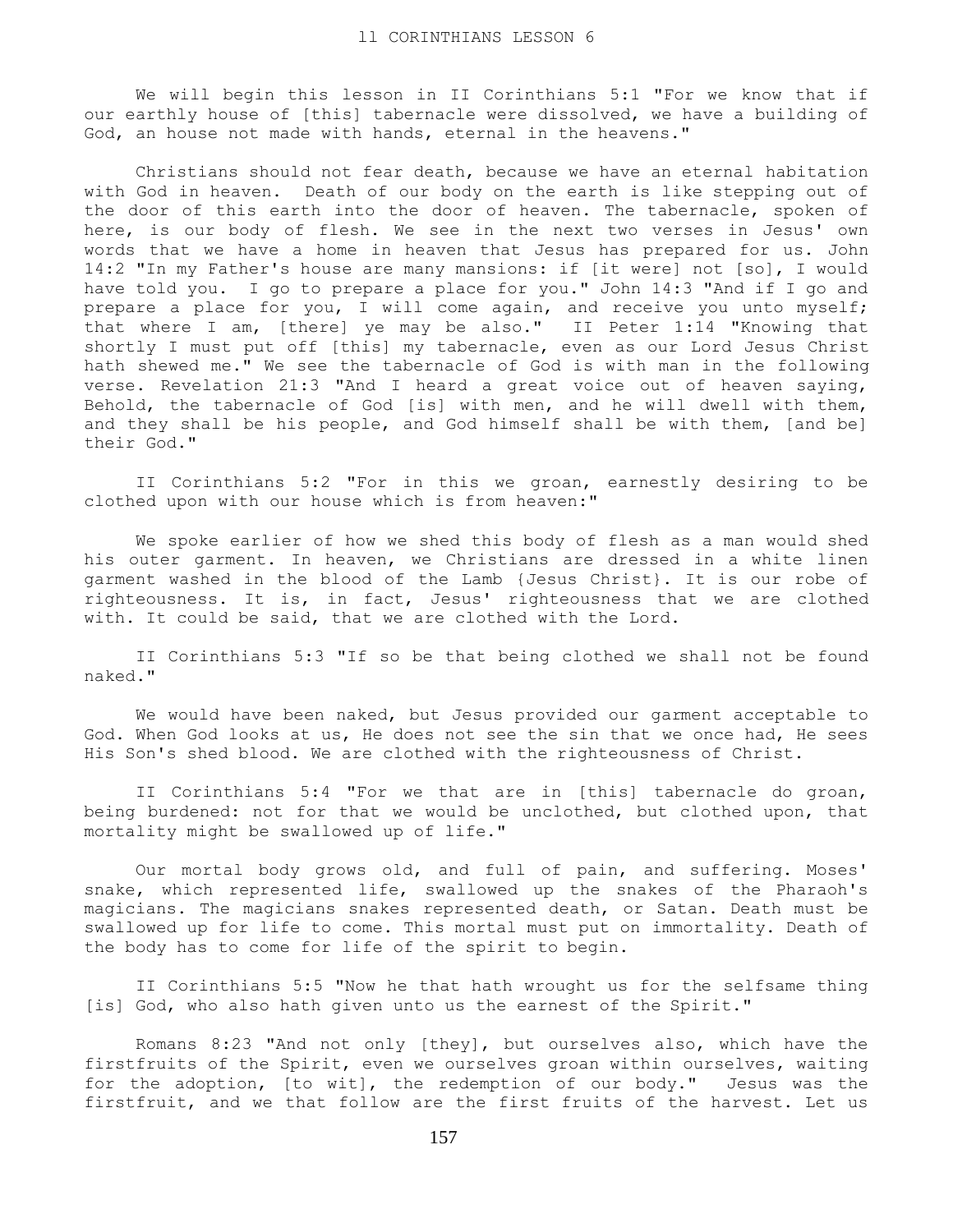look at the following verses and find what this earnest of the spirit is. Ephesians 1:13 "In whom ye also [trusted], after that ye heard the word of truth, the gospel of your salvation: in whom also after that ye believed, ye were sealed with that holy Spirit of promise," Ephesians 1:14 "Which is the earnest of our inheritance until the redemption of the purchased possession, unto the praise of his glory." Jesus sent the Spirit of the Risen Christ to dwell in the Christian. That is our earnest. We have eternal Life within us. We must shed our body of flesh for the Spirit of life to make itself real to us. Ephesians 4:30 "And grieve not the holy Spirit of God, whereby ye are sealed unto the day of redemption."

 II Corinthians 5:6 "Therefore [we are] always confident, knowing that, whilst we are at home in the body, we are absent from the Lord:"

 This body of flesh gets in the way of total fellowship with the Lord. This world, or this body, should not be thought of as our permanent home. We are just travelling through this earth on our way to the promised land {heaven}. While we are still in our body, we are attached to this earth. We are in the earth. To live in heaven, we must leave this earthly dwelling place. Just as the children of Israel had to leave Egypt {type of the world}, before they could go to their promised land, we must leave this world to get to our promised land. The Lord is inside of us, but to fully enjoy fellowship with no boundaries, we would have to be with Him at the throne of God in Heaven.

II Corinthians 5:7 "(For we walk by faith, not by sight:)"

 Faith is the opposite of fact. If you can see it with your physical eyes, it takes no faith to believe. Hebrews 11:1 "Now faith is the substance of things hoped for, the evidence of things not seen." Abraham had faith, and it was counted unto him for righteousness. It is our faith that provides our righteousness in Jesus' blood, as well.

 II Corinthians 5:8 "We are confident, [I say], and willing rather to be absent from the body, and to be present with the Lord."

 When we leave this body of flesh, we are instantly in heaven with the Lord in our spiritual body. Jesus told the thief on the cross that today he would be with Him in Paradise. Jesus dismissed His Spirit from His body and commanded it to go to the Father. Both the Spirit of Jesus and the spirit of the thief instantly went to heaven, when they left their bodies of flesh. Revelation 2:7 "He that hath an ear, let him hear what the Spirit saith unto the churches; To him that overcometh will I give to eat of the tree of life, which is in the midst of the paradise of God." The Tree of Life {Jesus} is in heaven with God. Paradise is in heaven.

 II Corinthians 5:9 "Wherefore we labour, that, whether present or absent, we may be accepted of him."

 The cry of all Christians should be, we'll work till Jesus comes. The desire of every Christian that I know is that when they stand before the Lord Jesus as Judge of all the world, that Jesus will say; Well done, thy good and faithful servant. He will recognize us as His own, if we have stayed faithful to Him.

II Corinthians 5:10 "For we must all appear before the judgment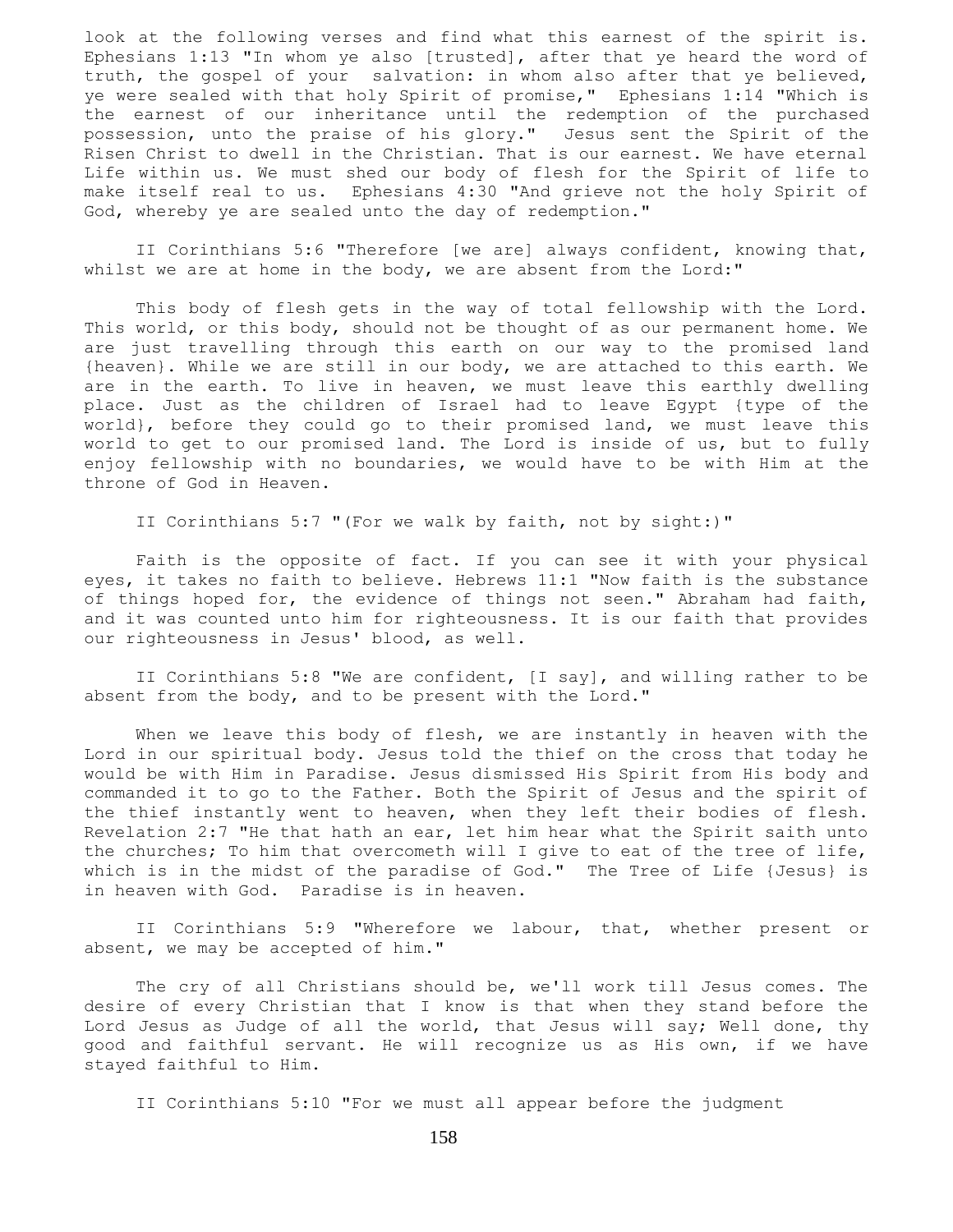seat of Christ; that every one may receive the things [done] in [his] body, according to that he hath done, whether [it be] good or bad."

 Jesus is the Judge of all the world, as I said. He will separate the sheep on the right side to dwell with Him in heaven. The goats will go on the left side, and will be headed for an eternity in hell. Matthew 16:27 "For the Son of man shall come in the glory of his Father with his angels; and then he shall reward every man according to his works." Galatians 6:8 "For he that soweth to his flesh shall of the flesh reap corruption; but he that soweth to the Spirit shall of the Spirit reap life everlasting." We will see this more fully explained in Revelation 20:11 "And I saw a great white throne, and him that sat on it, from whose face the earth and the heaven fled away; and there was found no place for them." Revelation 20:12 "And I saw the dead, small and great, stand before God; and the books were opened: and another book was opened, which is [the book] of life: and the dead were judged out of those things which were written in the books, according to their works." Revelation 20:13 "And the sea gave up the dead which were in it; and death and hell delivered up the dead which were in them: and they were judged every man according to their works." Revelation 20:14 "And death and hell were cast into the lake of fire. This is the second death." Revelation 20:15 "And whosoever was not found written in the book of life was cast into the lake of fire."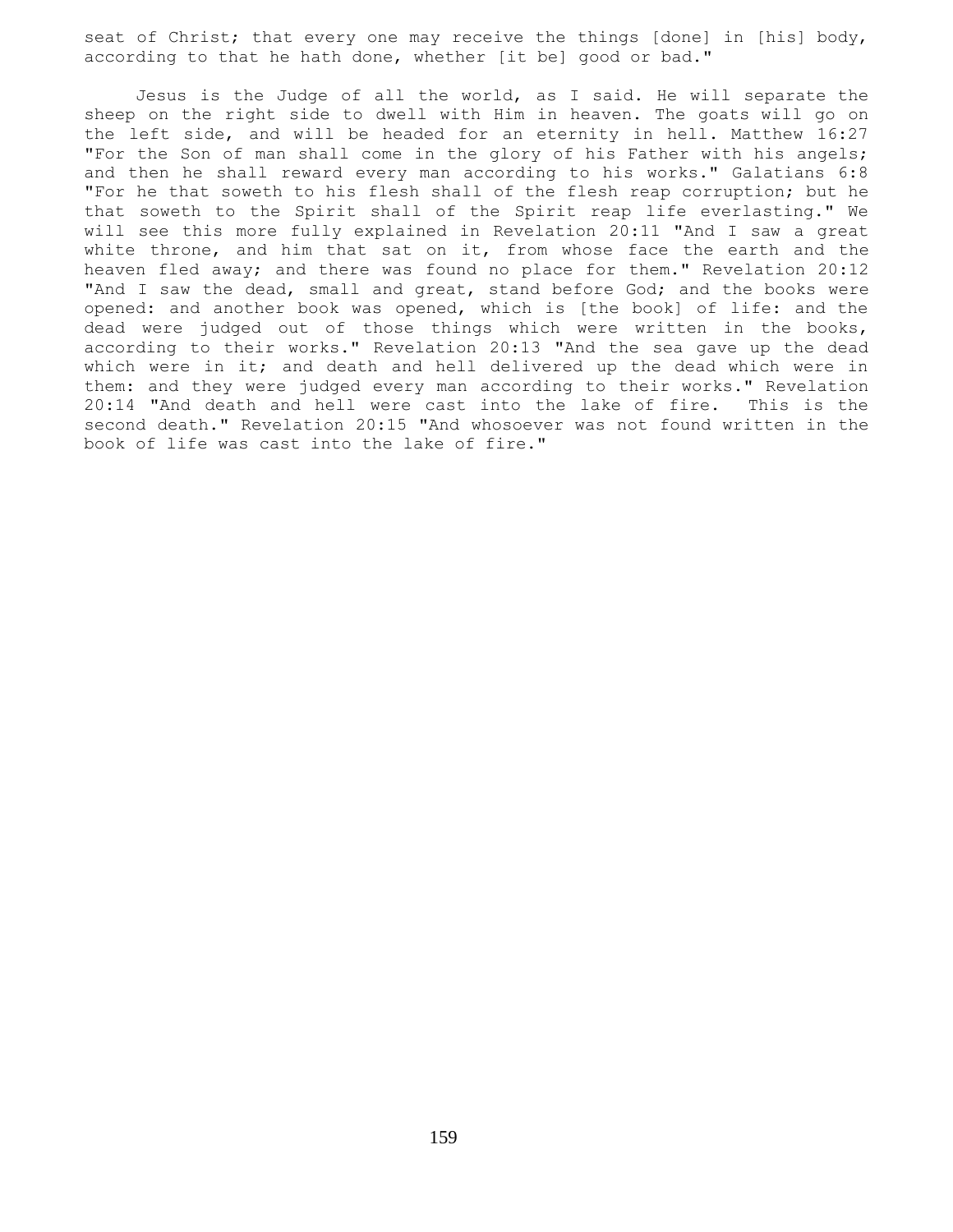1. Quote 2 Corinthians chapter 5 verse 1. 2. Why should Christians not fear death? 3. What is death of our body like? 4. What does John chapter 14 verses 2 and 3 promise us? 5. Quote Revelation chapter 21 verse 3. 6. We shed this body of flesh, as a man sheds what? 7. What are the Christians clothed with in heaven? 8. When God looks at us, instead of seeing our past sin, what does He see? 9. Mortality might be swallowed up with 10. What did the snake of Moses do to the snakes of Pharaoh's magicians? 11. Who was the firstfruits of the Spirit given to? 12. What is the earnest of the Spirit? 13. Quote Ephesians chapter 4 verse 30. 14. Whilst we are at home in the body, we are \_\_\_\_\_\_\_ from the \_\_\_\_\_. 15. Where is the Christian's promised land? 16. What was Egypt a type of? 17. To fully fellowship with the Lord with no boundaries, we would have to be where? 18. We walk by \_\_\_\_\_\_, not by \_\_\_\_\_. 19. Faith is the opposite of \_\_\_\_. 20. What is faith? 21. What was counted unto Abraham as righteousness? 22. If we are absent from the body, we are present 23. Where did Jesus tell the thief on the cross that He would be with him today? 24. Who will Jesus give permission to eat of the Tree of Life? 25. Where is Paradise? 26. What should be the cry of all Christians? 27. What do all believers want to hear Jesus say to them on judgement day? 28. We must all appear before the \_\_\_\_\_\_\_\_ seat of \_\_\_\_\_\_\_. 29. Quote Galations chapter 6 verse 8. 30. Whosoever was not found written in the book of life was cast into the \_\_\_\_\_\_\_\_ \_\_ \_\_\_ \_\_\_\_\_.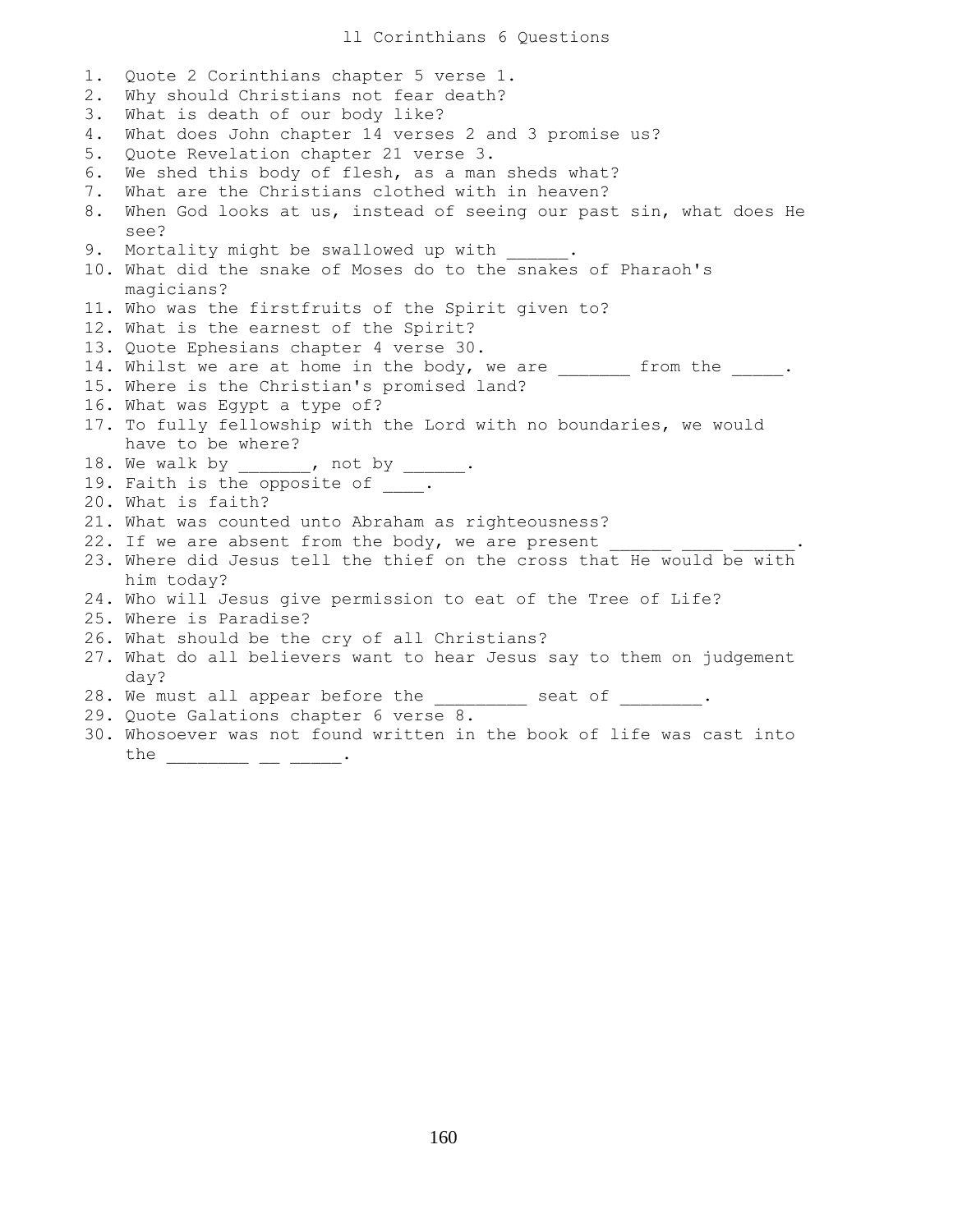We will begin this lesson in II Corinthians 5:11 "Knowing therefore the terror of the Lord, we persuade men; but we are made manifest unto God; and I trust also are made manifest in your consciences."

 The fear of the Lord is the beginning of wisdom. We do know from the account of Moses bringing the children of Israel out of Egypt, that the people greatly feared God. They heard the voice of God thundering the Ten Commandments to them, and it frightened them so badly, they asked Moses to speak to God for them. It is a healthy thing to have great reverence, or fear, of the Lord. Paul realizes that he too is accountable to God as all men. To those God gives much knowledge of Him, He requires more of them. Many ministers, today, threaten people out of hell, rather than love them into heaven. We know that it is correct to fear God, but what God really wants from us is pure love. God wants us to follow Him and believe in Him, because we love Him, not because we fear Him. Paul says, I hope you finally understand why I am a minister for Christ.

 II Corinthians 5:12 "For we commend not ourselves again unto you, but give you occasion to glory on our behalf, that ye may have somewhat to [answer] them which glory in appearance, and not in heart."

 Paul is explaining that things are not always what they appear to be from the outside. The Lord is interested in the heart of man. Paul is explaining that the Lord wants their love. Jesus did not come to condemn, but to save those who were lost. Paul refuses to brag about his ministry on his own behalf. Those who wear fine clothes belong in palaces. Do not let the outward appearance of man fool you.

 II Corinthians 5:13 "For whether we be beside ourselves, [it is] to God: or whether we be sober, [it is] for your cause."

 Undoubtedly someone had said that Paul was mad. When I first began writing these Bible studies, someone said that I was disturbed. I answered, I surely am disturbed about the carnal living of those in our country who proclaim Christianity. Paul, perhaps, seemed to be mad, by those who did not understand what he was preaching. Whatever state he was in, it was unto God. He was very serious {sober} about giving the message that might save their souls. Stop looking with the physical eye. Things are not always what they seem to be at a glance.

 II Corinthians 5:14 "For the love of Christ constraineth us; because we thus judge, that if one died for all, then were all dead:"

 The word "constraineth" means to hold together. Death had been pronounced on the whole human race. We were all guilty of sin, punishable by death. Paul is saying, can't you understand that Christ loved us so much, that He gave His body on the cross that we might live? Christ loved us. We are His creation. We were all living under sentence of death, until Jesus Christ paid our penalty in full for us and brought us life. Colossians 2:13 "And you, being dead in your sins and the uncircumcision of your flesh, hath he quickened together with him, having forgiven you all trespasses;"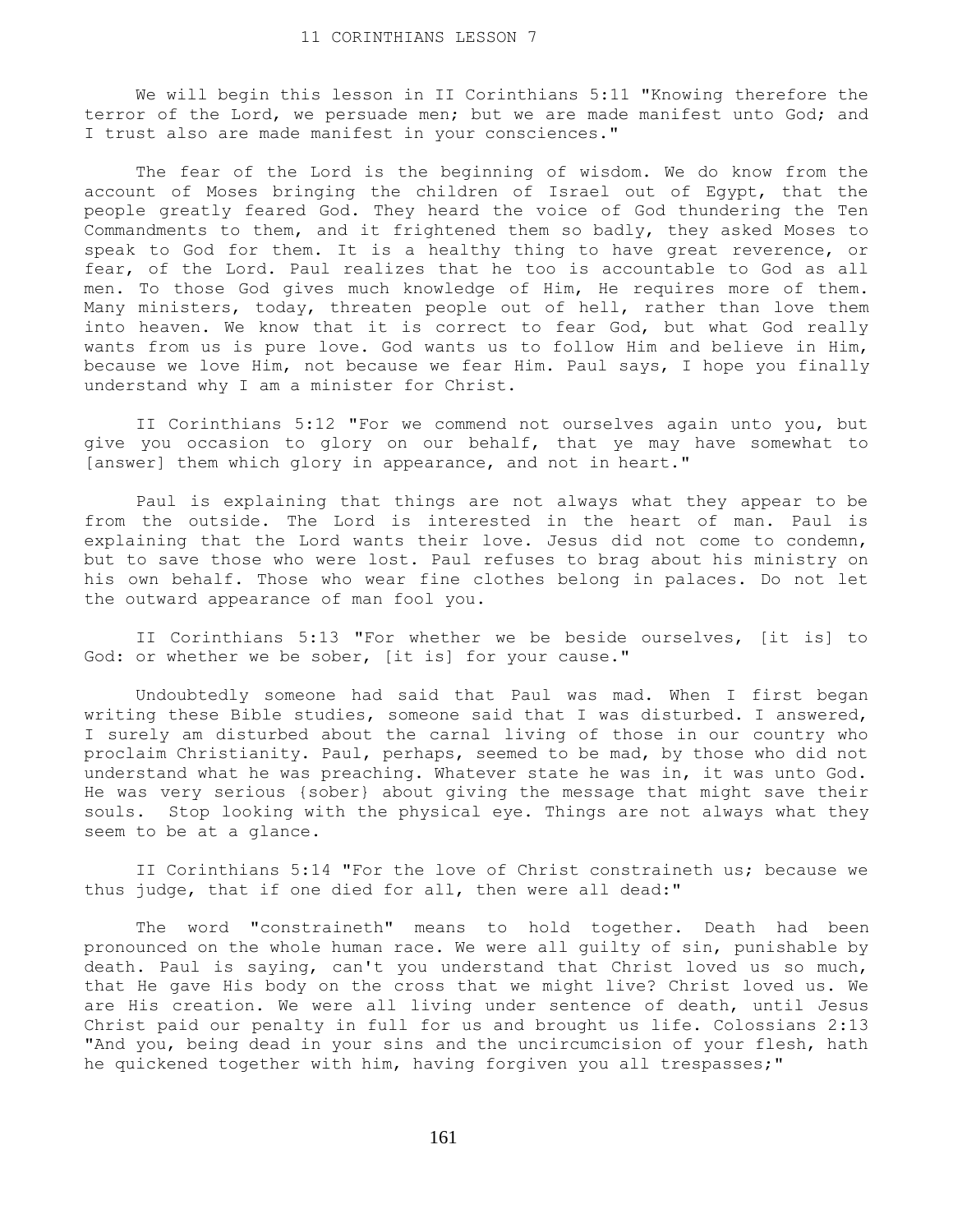II Corinthians 5:15 "And [that] he died for all, that they which live should not henceforth live unto themselves, but unto him which died for them, and rose again."

We see, in the verse above, that the life of selfishness and pride should be no more, when we receive our new life in Christ. Galatians 2:20 "I am crucified with Christ: nevertheless I live; yet not I, but Christ liveth in me: and the life which I now live in the flesh I live by the faith of the Son of God, who loved me, and gave himself for me." You see, we no longer are our own. We have been bought and paid for with the precious blood of the Lamb {Jesus Christ}. I Timothy 4:10 "For therefore we both labour and suffer reproach, because we trust in the living God, who is the Saviour of all men, specially of those that believe." Romans chapter 10 verses 9 and 10 tell you how you, too, can be saved.

 II Corinthians 5:16 "Wherefore henceforth know we no man after the flesh: yea, though we have known Christ after the flesh, yet now henceforth know we [him] no more."

 This was not just dangerous for Paul's time, but is still a problem today. Many people cannot see beyond the flesh of Jesus. They see Him as a good man who lived upon the earth. Paul had been included in that number, until Christ revealed Himself to Paul in the great Light. Jesus was "Emmanuel", God with us. He was God in the beginning when He was known as the Word. He was God in the flesh of man when He was known as Jesus. He is God our King now. Read the first chapter of John to realize who He really was, and is. Paul's eyes were opened and he saw the Lord. Have your eyes been opened so that you see Jesus as more than just man?

 II Corinthians 5:17 Therefore if any man [be] in Christ, [he is] a new creature: old things are passed away; behold, all things are become new.

 God does not make new things. He takes the old and changes it. We know that before we are born of the water and the Spirit, we are flesh man. We are living to please the flesh. The new life we get in Jesus allows that flesh man to die and the new spirit man to live. We are born, again, unto God. John 3:5 "Jesus answered, Verily, verily, I say unto thee, Except a man be born of water and [of] the Spirit, he cannot enter into the kingdom of God." When we are baptized, it symbolizes being buried in a watery grave. We leave that old person in the watery grave. The person who comes up out of the water, is a new creature in Christ. Romans 6:4 "Therefore we are buried with him by baptism into death: that like as Christ was raised up from the dead by the glory of the Father, even so we also should walk in newness of life." When we become that new creature in Christ, the slate is wiped clean. We start all over again. We are not condemned for the sin that Christ has forgiven. We are clean, washed in the blood of the Lamb. Romans 8:1 "[There is] therefore now no condemnation to them which are in Christ Jesus, who walk not after the flesh, but after the Spirit." We must, however, walk in this salvation that the Lord purchased for us. We no longer live, but Christ liveth in us.

 II Corinthians 5:18 "And all things [are] of God, who hath reconciled us to himself by Jesus Christ, and hath given to us the ministry of reconciliation;"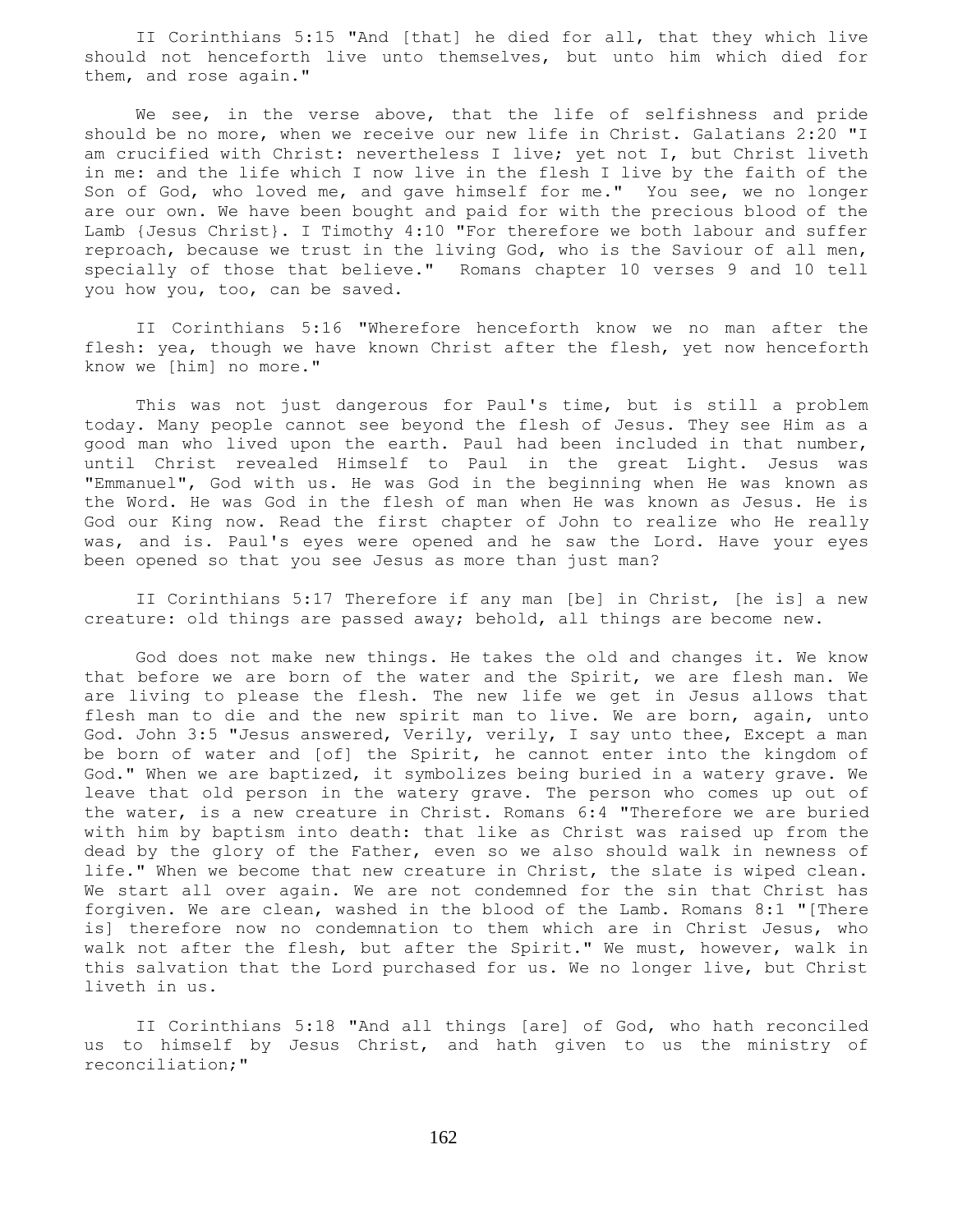We did not reconcile ourself to Him. He did it for us. Freely we have received, freely give. Mark 16:15 "And he said unto them, Go ye into all the world, and preach the gospel to every creature." Mark 16:16 "He that believeth and is baptized shall be saved; but he that believeth not shall be damned." Romans 8:15 "For ye have not received the spirit of bondage again to fear; but ye have received the Spirit of adoption, whereby we cry, Abba, Father." Galatians 4:6 "And because ye are sons, God hath sent forth the Spirit of his Son into your hearts, crying, Abba, Father." Jesus reconciled us to the Father. We are adopted sons of God. Jesus is the natural Son, we are adopted sons.

 II Corinthians 5:19 "To wit, that God was in Christ, reconciling the world unto himself, not imputing their trespasses unto them; and hath committed unto us the word of reconciliation."

 Jesus was actually our substitute for our sins. Where God is concerned, we have no sin. He does not count our past sins, because those sins died on the cross upon the body of Jesus Christ.

 II Corinthians 5:20 "Now then we are ambassadors for Christ, as though God did beseech [you] by us: we pray [you] in Christ's stead, be ye reconciled to God."

 An "ambassador for Christ" means that we will represent Christ here on the earth, to all who will hear. We will not carry our own message, but will carry Christ's message. A good ambassador does not bring his own message, but the message he was sent with. Mankind was alienated from God. The good news of the gospel that God has sent us to the world with, if accepted, will put those accepting it in right standing with God. In other words, it will reconcile those receiving it to God. Acts 26:18 "To open their eyes, [and] to turn [them] from darkness to light, and [from] the power of Satan unto God, that they may receive forgiveness of sins, and inheritance among them which are sanctified by faith that is in me." "In Christ's stead" means He would bring the message Himself, but since He has gone to heaven, we do it for Him.

 II Corinthians 5:21 "For he hath made him [to be] sin for us, who knew no sin; that we might be made the righteousness of God in him."

 Jesus took our sin upon His body on the cross. Sin, for the believer, died on the cross. The greatest trade that was ever made. He took our sin, and in return clothed us in His righteousness. We are in right standing with God, because Jesus washed us in His blood.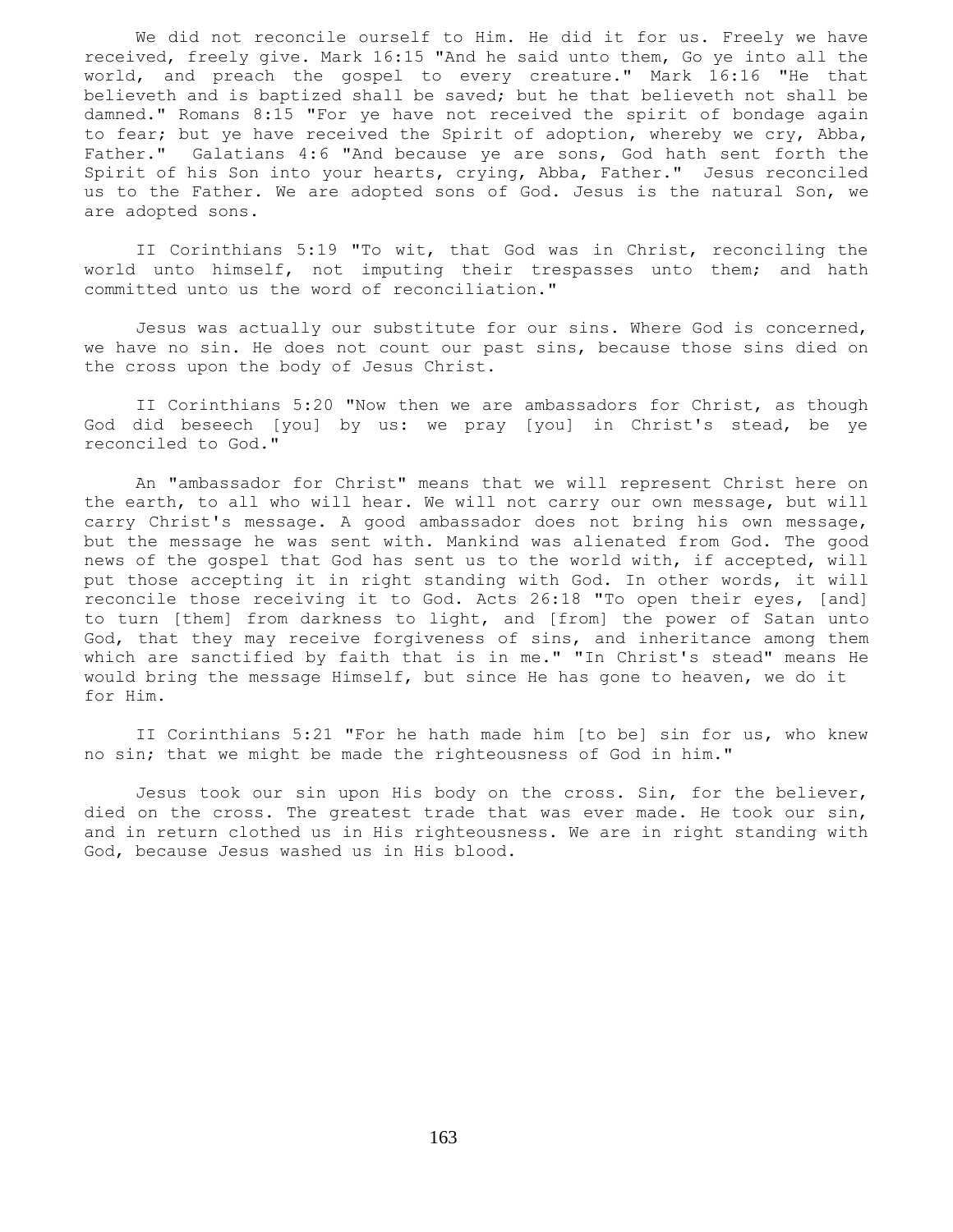## ll Corinthians 7 Questions

1. The of the Lord is the beginning of wisdom. 2. What frightened the Israelites about God? 3. Who did they ask to speak to God for them 4. Many ministers threaten people out of \_\_\_\_\_, instead of loving them into \_\_\_\_\_\_\_\_\_. 5. Does God want us to fear Him, or love Him more? 6. Things are not always what they \_\_\_\_\_\_\_\_\_ to be on the outside. 7. The Lord is interested in the \_\_\_\_\_\_\_\_ of man. 8. What had they accused Paul of being? 9. Who thought him to be mad? 10. What does "constraineth" mean? 11. had been pronounced on the whole human race. 12. When was the penalty of death lifted? 13. Quote Colossians chapter 2 verse 13. 14. Quote Galations chapter 2 verse 20. 15. We have been bought and paid for with the  $\frac{1}{\sqrt{2\pi}}$ 16. Where do you find the verses that tell how you can be saved? 17. Many people can not see beyond the \_\_\_\_\_ of Jesus. 18. What does "Emmanuel" mean? 19. In the beginning, Jesus name was what? 20. What was different about Him, when He was known as Jesus? 21. Who is He now? 22. Have your eyes been opened, so you see Jesus as more than just man? 23. If any man be in Christ, he is a new 24. Does God make new things? Explain. 25. Quote John chapter 3 verse 5. 26. How are the Christians to walk? 27. Quote Romans chapter 8 verse 1. 28. What were we reconciled to God by? 29. Quote Romans chapter 8 verse 15. 30. What are the Christian ministers spoken of in verse 20? 31. Quote Acts chapter 26 verse 18. 32. Jesus took our sin upon His \_\_\_\_\_\_ on the cross. 33. What did we receive in exchange for our sin?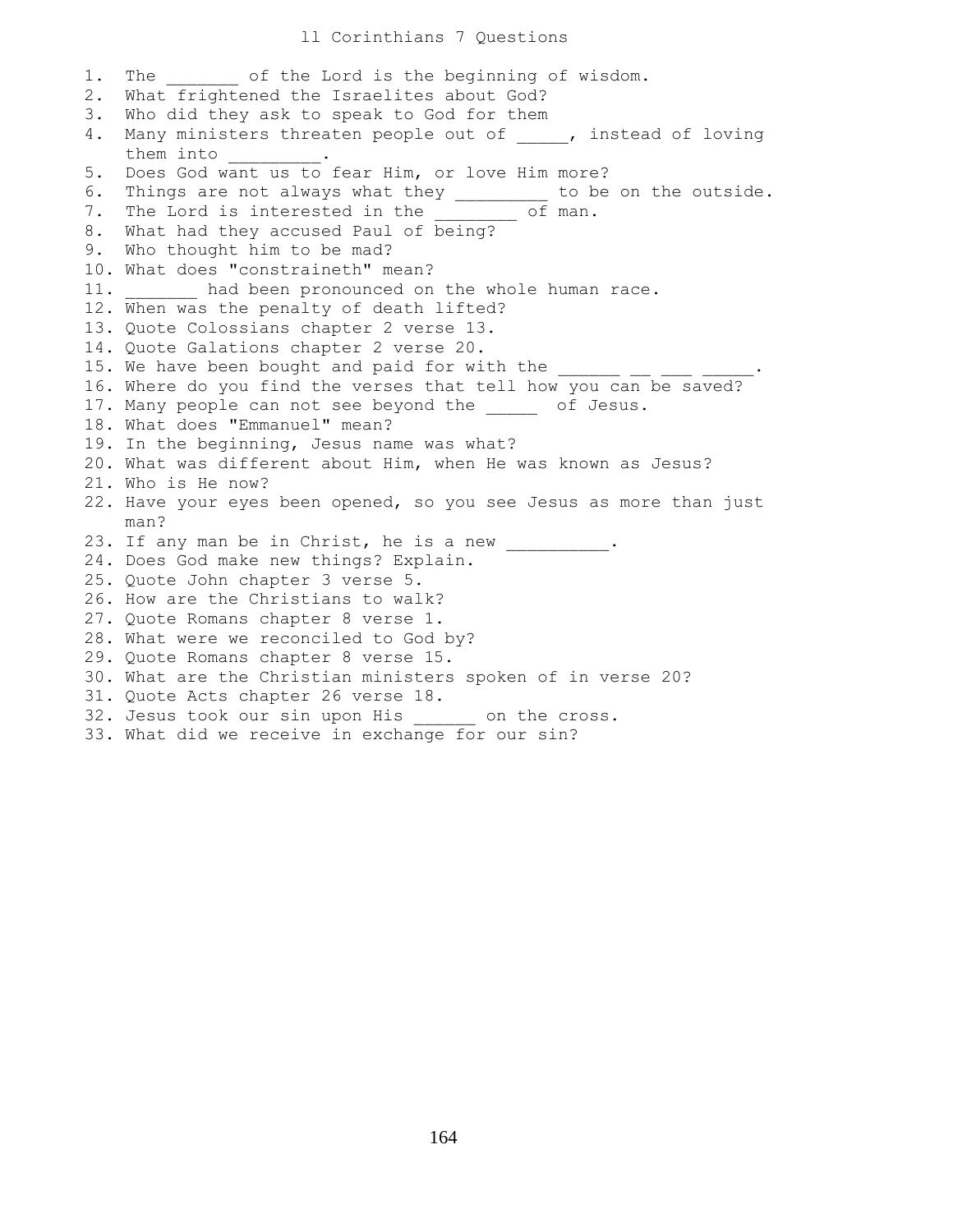We will begin this lesson in II Corinthians 6:1 "We then, [as] workers together [with him], beseech [you] also that ye receive not the grace of God in vain."

 This is a plea from Paul for the people of this church at Corinth to realize that he is a messenger {ambassador} for Christ. The message Paul brought, was Christ's message to them. Then he says, if you received it as I believe you did, tell others so that they may have this message of hope as well. Do not let the gospel message stop with you {be in vain}. Paul is calling them to testify of the truth of the gospel to everyone they have opportunity to. I Peter 4:10 "As every man hath received the gift, [even so] minister the same one to another, as good stewards of the manifold grace of God."

 II Corinthians 6:2 "(For he saith, I have heard thee in a time accepted, and in the day of salvation have I succoured thee: behold, now [is] the accepted time; behold, now [is] the day of salvation.)"

 "Succored", in this Scripture, means aid or relieve. No one should ever put off salvation to a more convenient time. We are not promised tomorrow. We do not even know whether we will be alive, or not tomorrow. The Spirit might even stop drawing you at another time. Today is the day of salvation. Even better, right this minute is the time for salvation.

 II Corinthians 6:3 "Giving no offence in any thing, that the ministry be not blamed:"

This is the same as saying, do not even give the appearance of evil. The only glimpse of what Christianity is all about, is sometimes us Christians. The non-believer does not go to church, or read his Bible, or listen to sermons. He has no way of knowing anything about Christianity, except the life we live before him. Is your life a testimony for Jesus? If a Christian does something bad, and it makes the news, the unbelieving world thinks all Christians are like that. It drives them away from receiving Christ in their lives. Christianity gets a black eye for what a few fallen Christians do. We must behave {all the time} in a Christ-like manner.

 II Corinthians 6:4 "But in all [things] approving ourselves as the ministers of God, in much patience, in afflictions, in necessities, in distresses," II Corinthians 6:5 "In stripes, in imprisonments, in tumults, in labours, in watchings, in fastings;"

 Are you a Christian just when everything is going alright, or are you like Job: a Christian in hard times, too? The world is looking on to see how you handle the difficult times in your life. The world has no answer to this type of problem. God will help you, if you stand fast and don't doubt.

 II Corinthians 6:6 "By pureness, by knowledge, by longsuffering, by kindness, by the Holy Ghost, by love unfeigned,"

 Now, we see the standard that we should endure these problems with. We should be absolutely honest with God, with ourself, and with others. Knowledge, you remember, is accumulated learning. The Bible teaches us how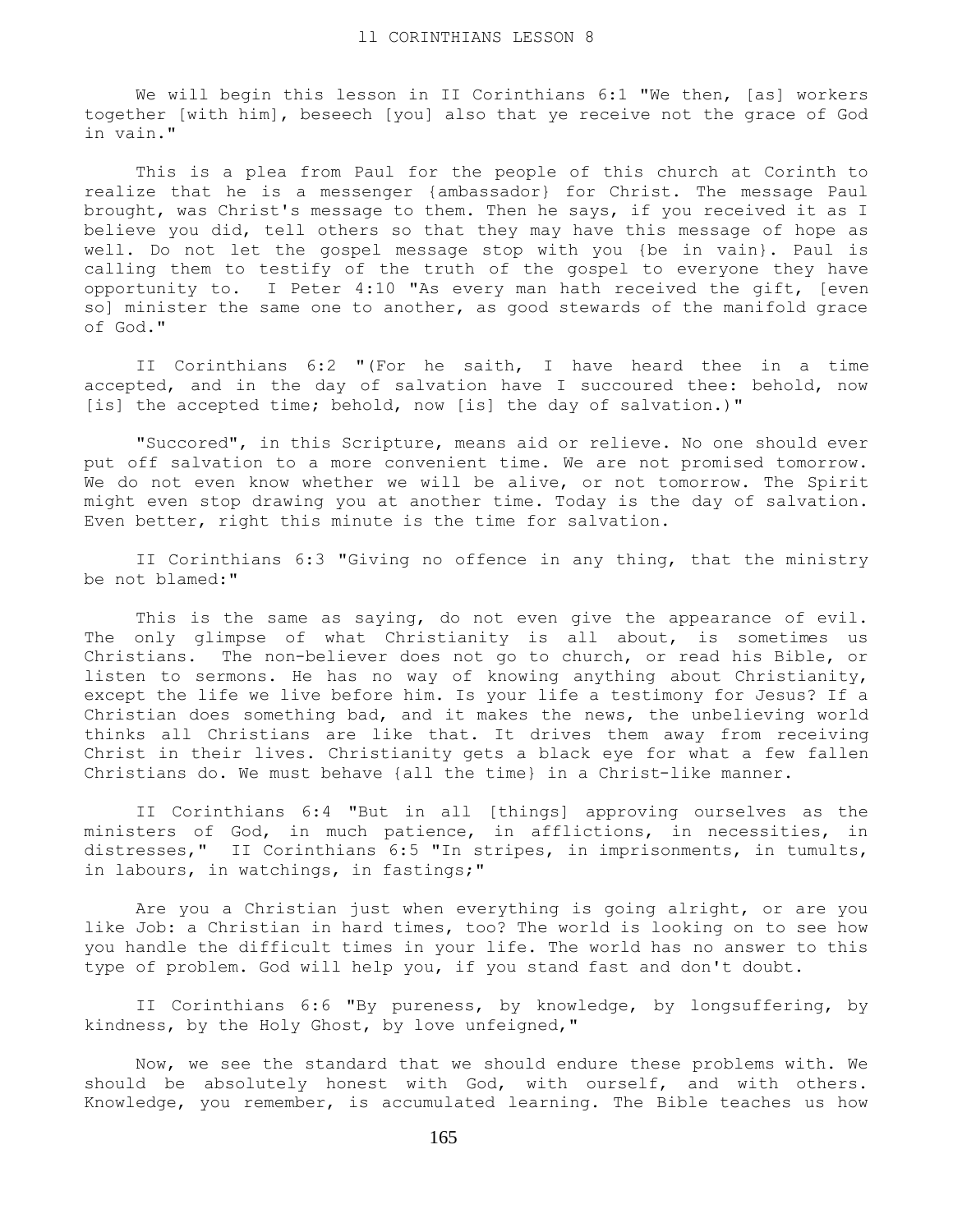to withstand these onslaughts from Satan. We are to put on the whole armour of God. Read the 6th. chapter of Ephesians beginning with the 11th. verse to see the whole armour. In time of troubles, we should allow the Spirit of God within us to take over. The Holy Spirit needs to guide us through. We should never stop loving, even the enemy. This, too, will pass. It is not how many problems you have that are important, but how you handle those problems.

 II Corinthians 6:7 " By the word of truth, by the power of God, by the armour of righteousness on the right hand and on the left,"

 We know that every temptation Satan brought to Jesus, He answered "It is written". This is a guide to us. We must face each problem, or temptation, with "It is written". The answers to all of life's problems are found in the Bible. We must use the Bible as our guide in every situation. The power of God working in us can overcome all obstacles. Philippians 4:13 "I can do all things through Christ which strengtheneth me." Perhaps, the right and left side means that whether this is coming from the world {left side}, or other Christians {right side}, it can be overcome with righteousness.

 II Corinthians 6:8 "By honour and dishonour, by evil report and good report: as deceivers, and [yet] true;"

 Paul is just saying, that it does not matter where the accusations are coming from. It really does not matter whether they are even true, or not. They are still overcome by the Word of God and righteousness. Just stand in your righteousness, and all of the deceivers will finally be embarrassed when they are found out for what they are.

 II Corinthians 6:9 "As unknown, and [yet] well known; as dying, and, behold, we live; as chastened, and not killed;"

 Problems come from those you know, as well as from strangers. The intentions of those who are bringing the problems may be to cause your death, but they will not succeed.

 II Corinthians 6:10 "As sorrowful, yet alway rejoicing; as poor, yet making many rich; as having nothing, and [yet] possessing all things."

 Circumstances around you may be sorrowful, yet unexplainable joy, in the face of these bad circumstances, can be had in Jesus. Paul said that he had learned to be satisfied in times when he had plenty and in times of want. Whatever state he found himself in, he was content.

 II Corinthians 6:11 "O [ye] Corinthians, our mouth is open unto you, our heart is enlarged."

 Paul is saying that he has opened his mouth and brought the message of salvation to these Corinthians. He loves them as a parent loves a child. His heart is with them.

 II Corinthians 6:12 "Ye are not straitened in us, but ye are straitened in your own bowels."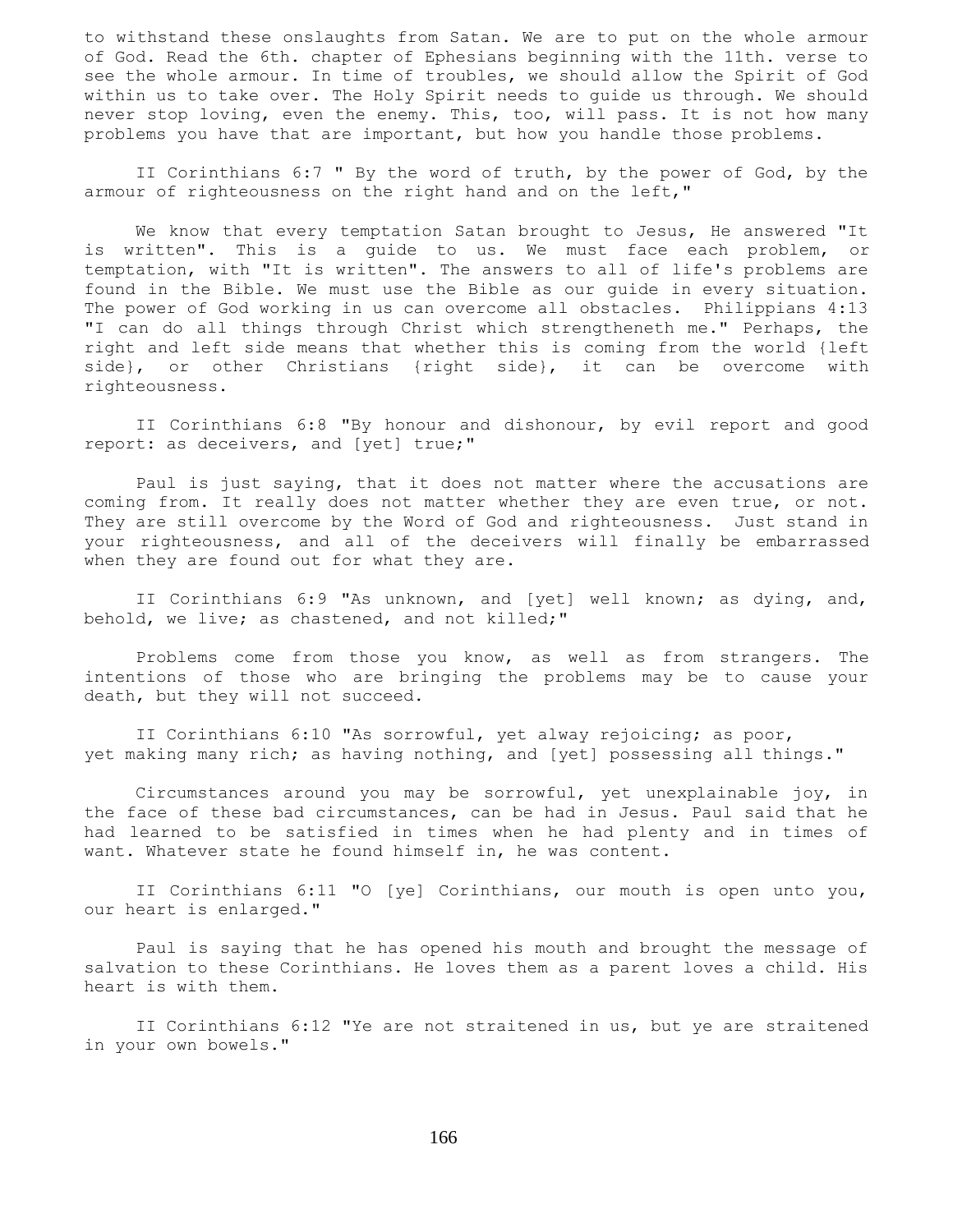This is just another way of saying that Paul is not going to straighten them out, they will have to straighten themselves out. He can tell them what is wrong, but they will have to straighten themselves out.

 II Corinthians 6:13 "Now for a recompence in the same, (I speak as unto [my] children,) be ye also enlarged."

 Paul is saying, learn from your mistakes. "Recompence", in this instance means correspondence. Paul has spoken good advice to them. We might learn from our mistakes, too.

 II Corinthians 6:14 "Be ye not unequally yoked together with unbelievers: for what fellowship hath righteousness with unrighteousness? and what communion hath light with darkness?"

This does not mean that you should not witness to those that are lost. It is saying, don't get involved in their way of life. There is sin by association. It is strange, but it seems bad rubs off on good more often than good rubs off on bad. This can mean for those who are believers not to intermarry with those of unbelief. It, also, means for the Christians not to get closely related in friendships with those people of the world. The righteous are those who have been washed in the blood of the Lamb and put in right standing with God. The unrighteous are followers of the devil and the world. They are heathen. Light does away with darkness. Darkness symbolizes evil. Light is of God.

 II Corinthians 6:15 "And what concord hath Christ with Belial? Or what part hath he that believeth with an infidel?"

 "Belial" means worthlessness, as an epithet of Satan. That is exactly what Satan is, worthless. All of the comparisons above are opposites. Christ and Satan are opposites. "Infidel" means disbelieving. The answer is, that they have nothing in common.

 II Corinthians 6:16 "And what agreement hath the temple of God with idols? for ye are the temple of the living God; as God hath said, I will dwell in them, and walk in [them]; and I will be their God, and they shall be my people."

 Romans 8:9 "But ye are not in the flesh, but in the Spirit, if so be that the Spirit of God dwell in you. Now if any man have not the Spirit of Christ, he is none of his." We have said so many times in these lessons that the Spirit of the Risen Christ dwells in the Christian. The Holy Spirit of God is in us to teach the truth of God, and to direct our lives pleasing unto God. This is the very reason it is so important that the Christian not get involved in any sin that involves the body. You would be including the Holy Spirit of God in your sin. God is a Spirit. He can dwell in my heart and be in heaven all at the same time. He is omnipresent {everywhere all at the same time}. We live in God and He lives in us. You can easily see why it is so important for the Christian to live a life pleasing unto God. We should not go anywhere we could not take God, or do anything that He would not be willing to do.

 II Corinthians 6:17 "Wherefore come out from among them, and be ye separate, saith the Lord, and touch not the unclean [thing]; and I will receive you,"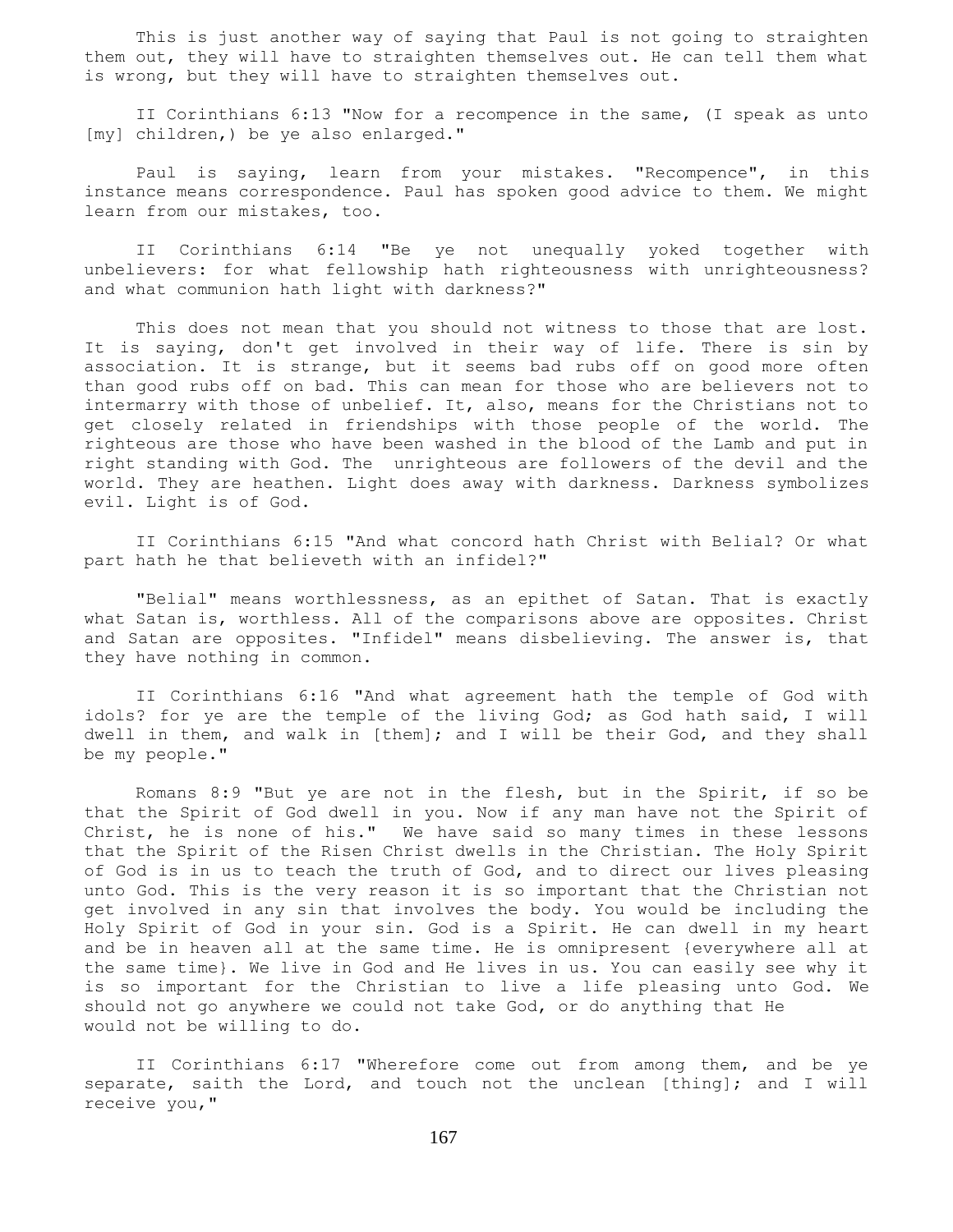Christians have to live in the world, until we go home to heaven, but we must not be entangled with the world or its people. We must separate ourselves unto holiness and righteousness. God said to the believers, "Be ye holy, for I am holy". We are like an island surrounded by water. We are the island, and the world is the water. We have a hedge of the blood of Jesus which protects us from the world coming too close. We are separated unto God. In other words, we have come over to God's side. We have left the evil of the world behind.

 II Corinthians 6:18 "And will be a Father unto you, and ye shall be my sons and daughters, saith the Lord Almighty."

 This is one of the few places that Christian women are spoken of as daughters. We are children of the Father. We have been adopted into the family of God. Jesus is our older brother. Romans 8:15 "For ye have not received the spirit of bondage again to fear; but ye have received the Spirit of adoption, whereby we cry, Abba, Father." Just as in earthly adoptions, there is a price to pay, there was for the Lord. Jesus paid the price of adoption for us with His precious shed blood.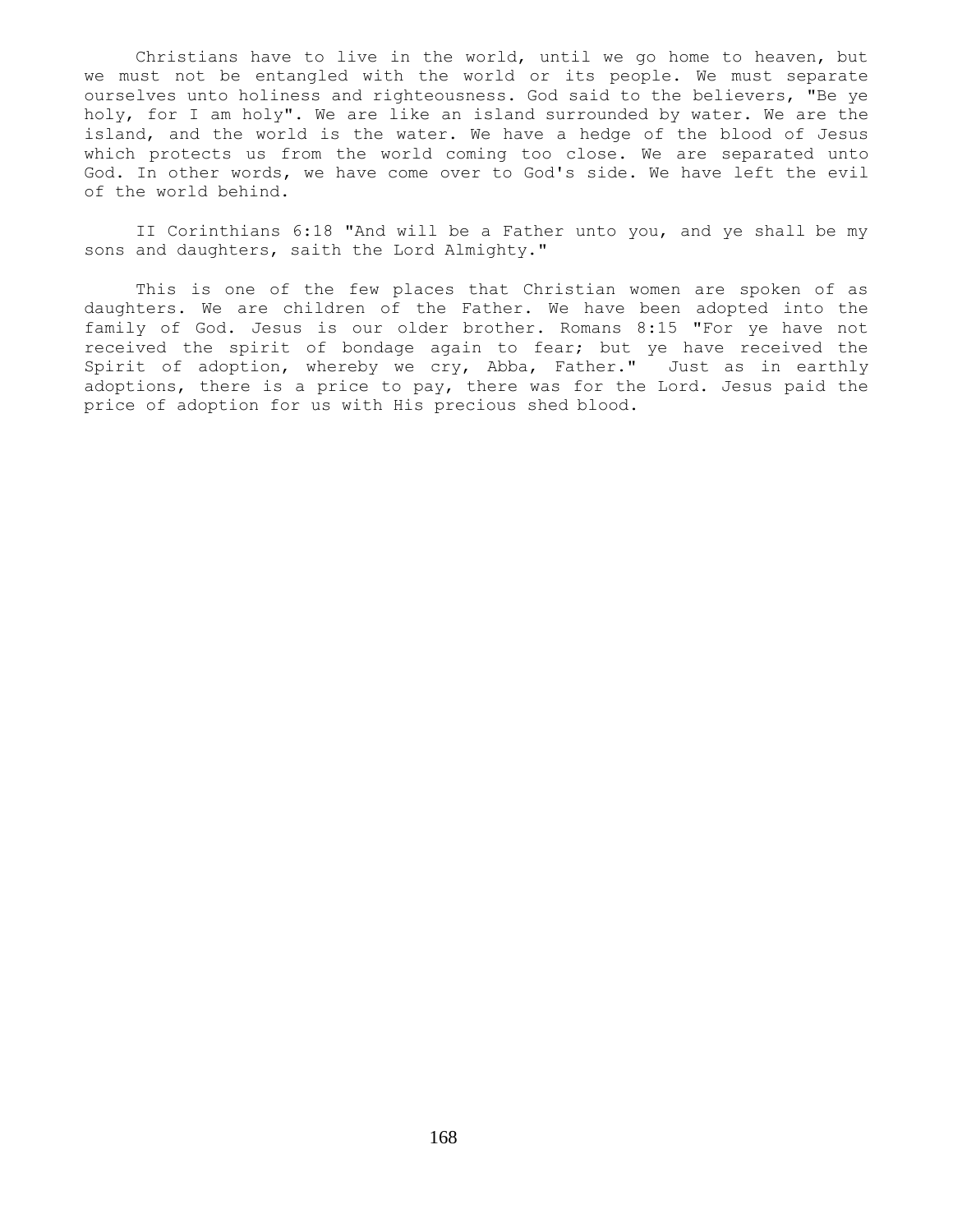1. What is verse one a plea from Paul about? 2. Who's message had Paul brought them? 3. Quote 1 Peter chapter 4 verse 10. 4. When is the day of salvation? 5. Why is it so important not to put off getting saved? 6. What does "succored" mean? 7. Verse 3 is the same thing as what statement? 8. Name several reasons why the Christian is the only glimpse of Christianity the non-believer has. 9. Is your life a testimony for Jesus? 10. What happens, if one Christian does something bad? 11. What are some of the things we might face proving ourselves? 12. Who, in the Old Testament, was a good example for us in handling problems? 13. What is the standard we should set? 14. Knowledge is 15. How can we withstand the onslaught of the devil? 16. Where do we find the instructions on this? 17. It is not important how many problems you have, but in how we \_\_\_\_\_\_\_\_\_ \_\_\_\_\_\_\_ problems. 18. How did Jesus answer every temptation Satan placed before Him? 19. Where can we find the answers to all of life's problems? 20. Quote Philippians chapter 4 verse 13. Then memorize it. 21. Accusations are overcome by the \_\_\_\_\_\_\_ of \_\_\_\_. 22. Who do problems come from? 23. When circumstances around you are sorrowful, what should be your attitude? 24. When was Paul content? 25. How does Paul love the Corinthians? 26. What is verse 12 saying, really? 27. What does "recompence", in verse 13, mean? 28. What is Paul telling them to do in verse 13? 29. What does "unequally yoked" mean? 30. Darkness symbolizes what? 31. What is "Belial" in verse 15? 32. What is the temple of God? 33. What are Christians to do, so they will not get involved in the world's sins? 34. Quote 2 Corinthians chapter 6 verse 18.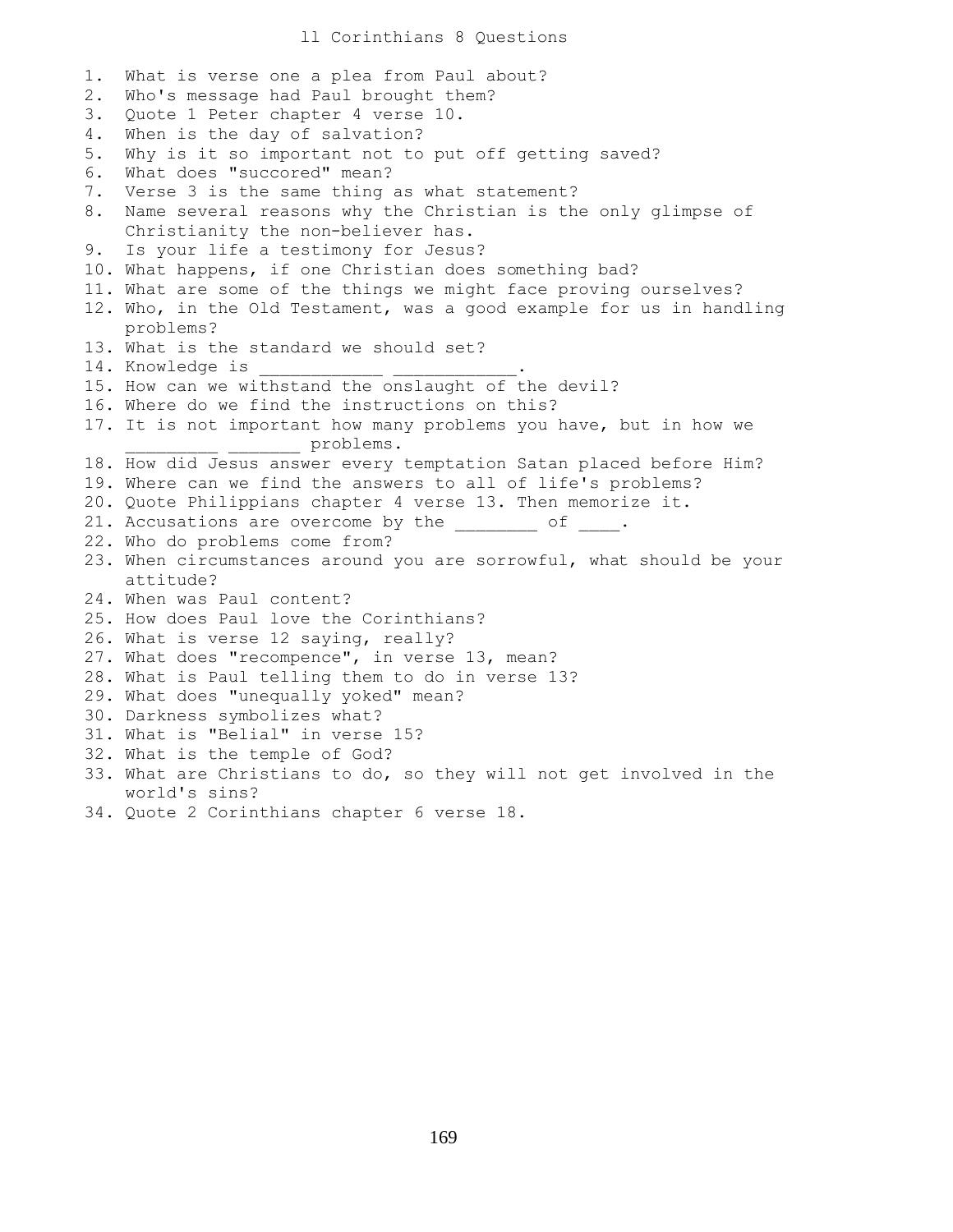We will begin this lesson in II Corinthians 7:1 "Having therefore these promises, dearly beloved, let us cleanse ourselves from all filthiness of the flesh and spirit, perfecting holiness in the fear of God."

The promises spoken of here, are that Christians are sons and daughters of God, and that the Spirit of God lives within the Christian. Paul is saying, here, taking all of that under consideration, we must clean ourselves up inside and out. Not many people want to talk to you about holiness. Perhaps, it is because they do not understand the meaning. "Holiness" is just allowing God to make the decisions. We would be doing things with great respect of God's wishes. Holiness, has to do with being separated from the filth of the world, both in spirit and in body. No one, but the individual being cleansed can do this cleansing. It must be an act of our free will. Fear, in the verse above, has to do with reverence. The statement "dearly beloved" says it all. God loves us dearly. The question is, do we love Him dearly? If we do, then we want to do everything in a pleasing way to Him.

II Corinthians 7:2 "Receive us; we have wronged no man, we have corrupted no man, we have defrauded no man."

 Paul is still answering accusations here. He is just saying that he had dealt with each person in the very same way the Lord would have. He had not harmed anyone. He is saying, there is no reason for you not to accept us.

 II Corinthians 7:3 "I speak not [this] to condemn [you]: for I have said before, that ye are in our hearts to die and live with [you]."

 Paul is just explaining that he is not angry with anyone there at Corinth, not even the ones who had been complaining. Whatever they were, Paul felt he was a part of, because he had started the church at Corinth. He loved them, and would always claim them as his own.

 II Corinthians 7:4 "Great [is] my boldness of speech toward you, great [is] my glorying of you: I am filled with comfort, I am exceeding joyful in all our tribulation."

 Paul felt that this church at Corinth was to be an example to the evil religions around them. He had been bold with them, to get them to set a good example. He was proud of these Corinthians who had made a stand for God in the midst of such evil in their city. The few tribulations {problems} that had come should make them stronger. If they could iron out the problems and go on, this would be an example of true Christianity. He is saying, they should rejoice that the Lord thought them strong enough to face this tribulation and come out of it victorious.

 II Corinthians 7:5 "For, when we were come into Macedonia, our flesh had no rest, but we were troubled on every side; without [were] fightings, within [were] fears."

 On Paul's journeys, he had been facing problems all along. The Jews and the idolaters as well, had tried to do away with Paul. The fears inside had been for Paul's safety.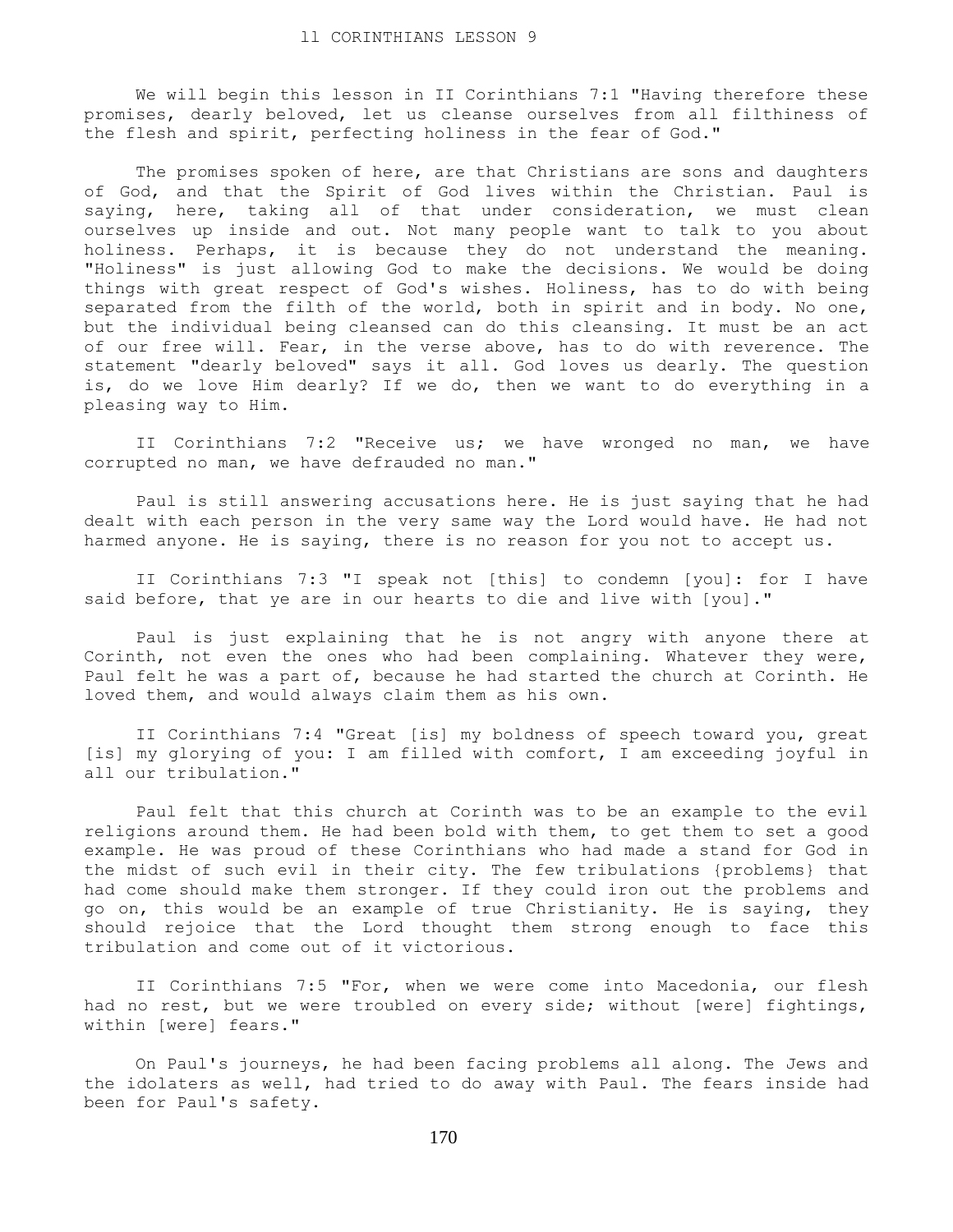II Corinthians 7:6 "Nevertheless God, that comforteth those that are cast down, comforted us by the coming of Titus;"

 This is almost a problem by problem recollection of Paul's. When Titus came to him, he was encouraged. God always sends someone to build us up, when we get really down.

 II Corinthians 7:7 "And not by his coming only, but by the consolation wherewith he was comforted in you, when he told us your earnest desire, your mourning, your fervent mind toward me; so that I rejoiced the more."

 The main good news that Titus had brought was, that the people at the church at Corinth loved Paul. He had been harsh with them, but they realized it was because he loved them. Paul had been really concerned about how the church at Corinth had received his letter. Titus brought good news.

 II Corinthians 7:8 "For though I made you sorry with a letter, I do not repent, though I did repent: for I perceive that the same epistle hath made you sorry, though [it were] but for a season."

 Paul had felt real badly about the letter of correction he had sent them. He realizes now, that even though it hurt temporarily, it was the right thing to do. They had repented and straightened out the problem.

 II Corinthians 7:9 "Now I rejoice, not that ye were made sorry, but that ye sorrowed to repentance: for ye were made sorry after a godly manner, that ye might receive damage by us in nothing."

 His rejoicing was in the fact that they repented. He felt badly about having to correct them, but now he is pleased that he did not run them away from God. It not only did not run them away, but made them stronger.

 II Corinthians 7:10 " For godly sorrow worketh repentance to salvation not to be repented of: but the sorrow of the world worketh death."

 The penalty of sin is death. Praise God! the penalty is paid in full for those who have godly sorrow and repent of their sin. The first step to salvation is to be truly sorry for our sins. Worldly sorrow has no rewards.

 II Corinthians 7:11 "For behold this selfsame thing, that ye sorrowed after a godly sort, what carefulness it wrought in you, yea, [what] clearing of yourselves, yea, [what] indignation, yea, [what] fear, yea, [what] vehement desire, yea, [what] zeal, yea, [what] revenge! In all [things] ye have approved yourselves to be clear in this matter."

 Paul is just saying, he is pleased that they have repented in all areas where they needed to, and are completely forgiven. There is nothing against their record. They are completely cleared.

 II Corinthians 7:12 "Wherefore, though I wrote unto you, [I did it] not for his cause that had done the wrong, nor for his cause that suffered wrong, but that our care for you in the sight of God might appear unto you."

 God would have held Paul responsible, if he had known of this terrible sin in the church, and had not done anything about it. This was not just a misdemeanor. The sin was fornication, which had been specifically mentioned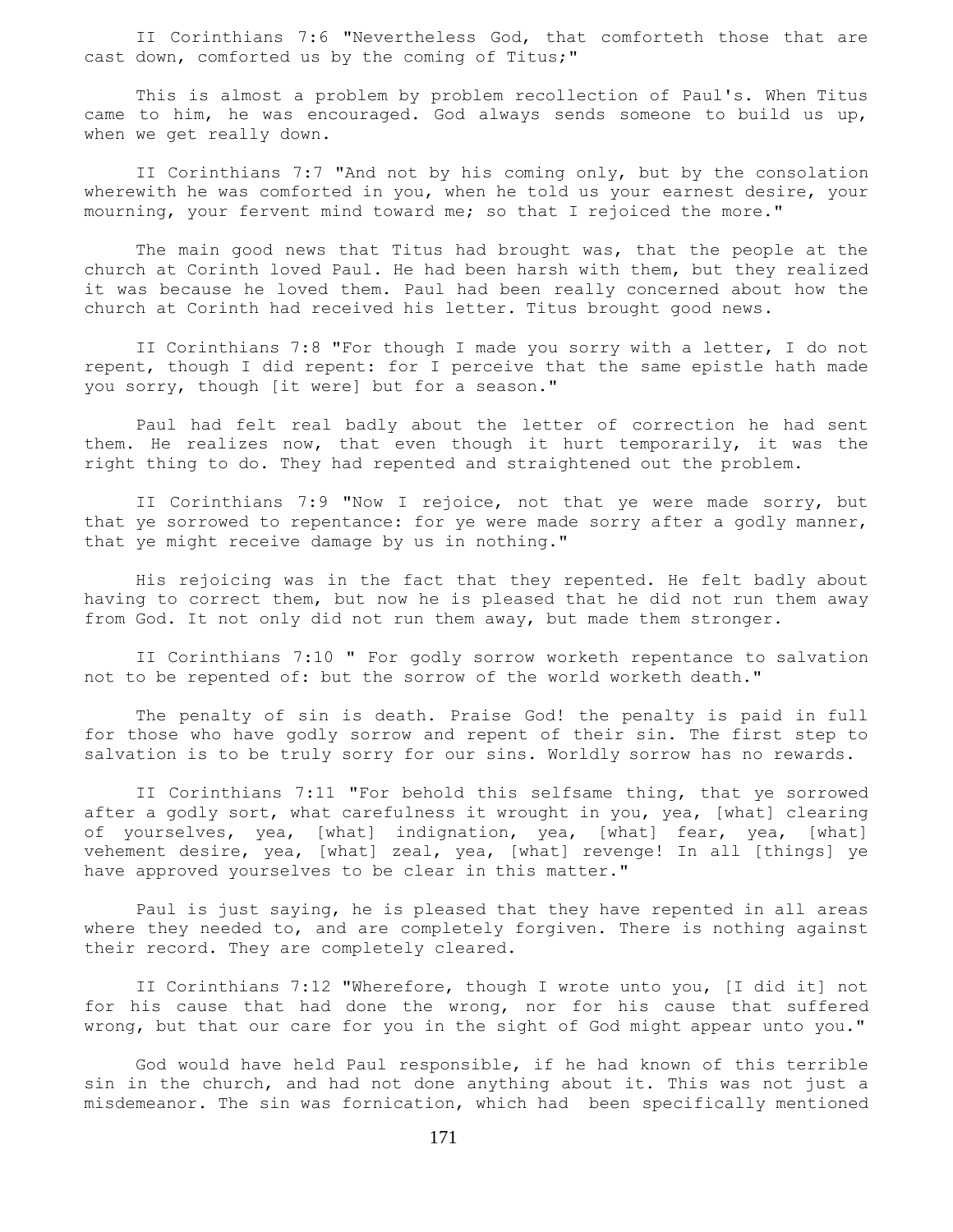as one of the four things required of the Christians to abstain from. Paul had written to help the whole church, not just specifically for the one man.

 II Corinthians 7:13 "Therefore we were comforted in your comfort: yea, and exceedingly the more joyed we for the joy of Titus, because his spirit was refreshed by you all."

 Titus had been well treated by the church in Corinth. Paul was very pleased with that, and with the good news that Titus had brought about the church.

 II Corinthians 7:14 "For if I have boasted any thing to him of you, I am not ashamed; but as we spake all things to you in truth, even so our boasting, which [I made] before Titus, is found a truth."

 Paul had given the truth to Titus. Paul had every confidence in the church at Corinth, and they did not let him down. Paul said that what he said was not to boast, but to state a fact.

 II Corinthians 7:15 "And his inward affection is more abundant toward you, whilst he remembereth the obedience of you all, how with fear and trembling ye received him."

 Paul is still speaking of Titus here. Titus was overjoyed that the church there at Corinth had received Paul's message so well and had repented of their sin. They were in obedience to Paul. This obedience to Paul showed Titus that these people in Corinth had real character.

 II Corinthians 7:16 "I rejoice therefore that I have confidence in you in all [things]."

 This is just Paul saying, one more time how pleased he was at their attitude. He reminds them, he had confidence that they would do the right thing. He will have more confidence in them now.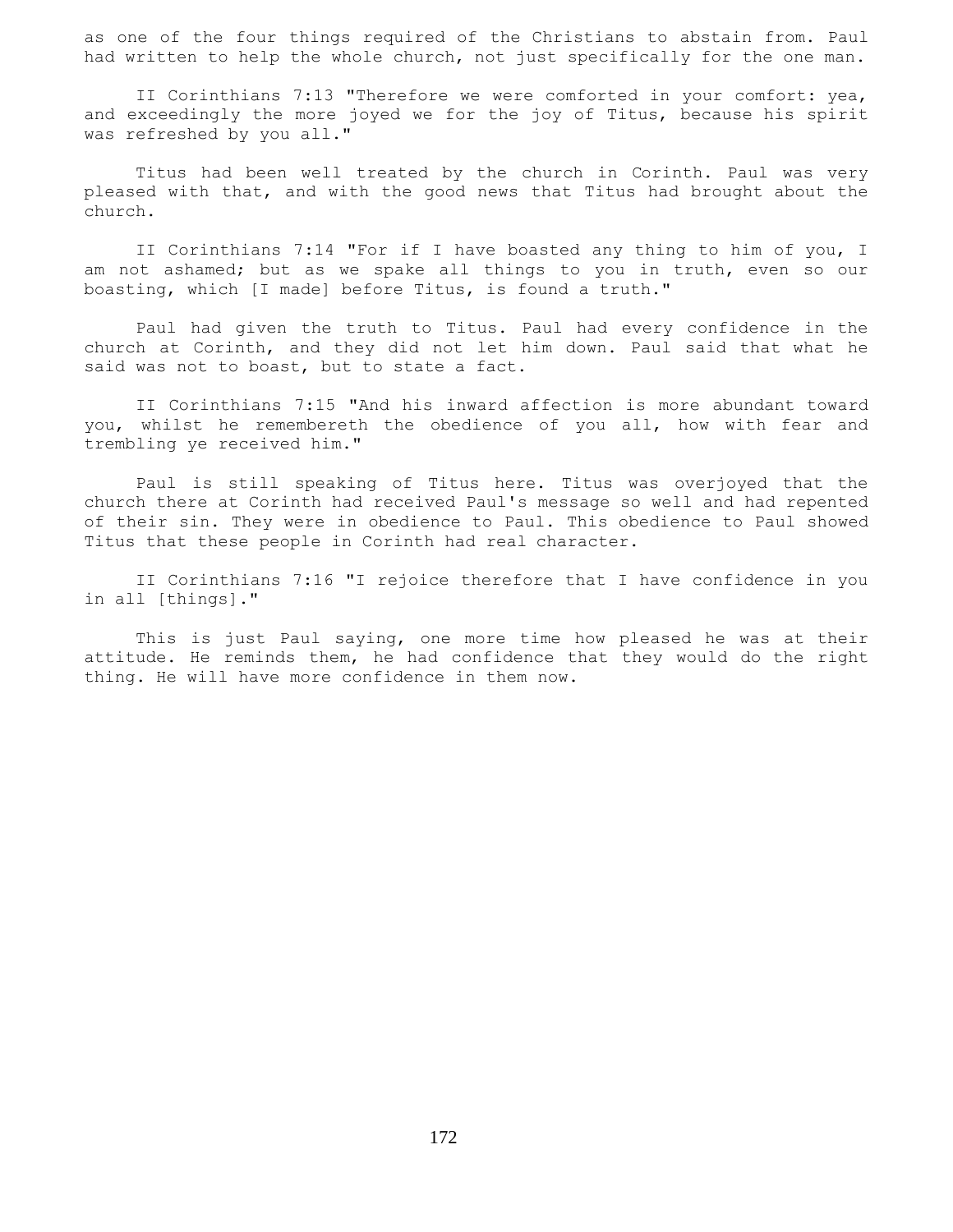1. Quote 2 Corinthians chapter 7 verse 1. 2. What are these promises? 3. Why do you suppose most people do not like to speak of holiness? 4. Who is the only one who can do this cleansing? 5. What 3 things did Paul say, he had not done to any man in verse 2? 6. Paul did not say these things to them. 7. Why did Paul feel that he was part of whatever they were? 8. Who was this church at Corinth to be an example for? 9. What was an example of true Christianity they did? 10. What did Paul face in his journeys? 11. What comforted Paul? 12. Paul had made them sorry with what? 13. What caused Paul to rejoice? 14. Godly sorrow worketh 15. In verse 11 what emotions had this stirred up in the people? 16. Who had Paul written this letter for? 17. How had the church at Corinth treated Titus? 18. Even Paul's boasting was \_\_\_\_\_\_. 19. Paul had confidence in them in \_\_\_\_ \_\_\_\_\_\_. 20. Paul was pleased with their \_\_\_\_\_\_\_.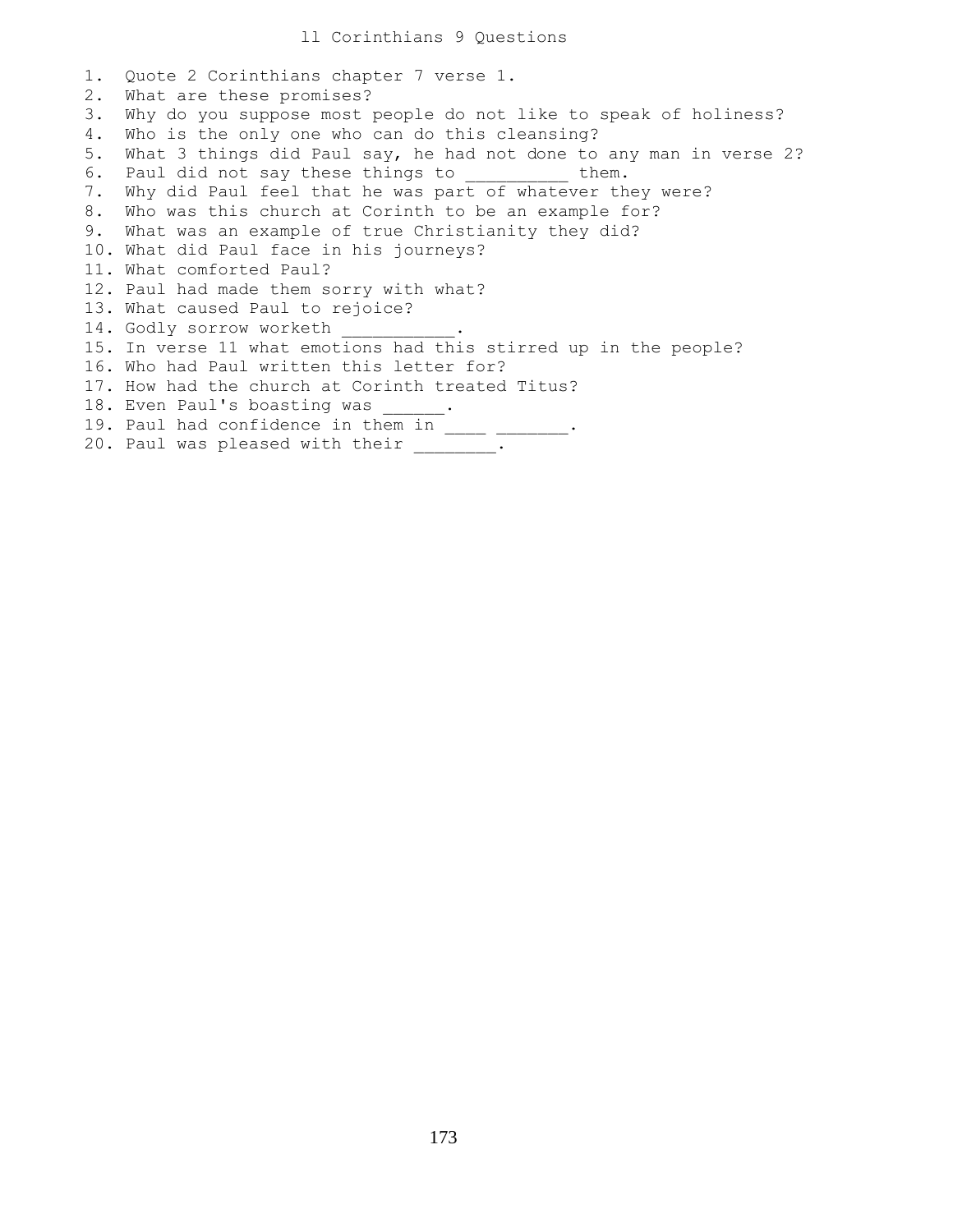We will begin this lesson in II Corinthians 8:1 "Moreover, brethren, we do you to wit of the grace of God bestowed on the churches of Macedonia;"

 Paul, in this, is bringing to the attention of the church at Corinth the progress made at the Macedonian churches. The only two that I am familiar with, is the one at Philippi and the one at Thessalonica. God had shown great favor to these churches. Paul tells one church of the good workings of another church to get them to do the same things. Many of us do better after we see an example.

 II Corinthians 8:2 "How that in a great trial of affliction the abundance of their joy and their deep poverty abounded unto the riches of their liberality."

 It seemed as if the people attending the Macedonian churches, were not as well off financially as the church here at Corinth. These churches {even though they were financially poor} had been very generous in their giving to the poor in Jerusalem. The affliction, it seems, was to see just how much Christian faith they really had. We know that the church in Philippi started in Lydia's home.

 II Corinthians 8:3 "For to [their] power, I bear record, yea, and beyond [their] power [they were] willing of themselves;"

The power, spoken of here, is the Holy Ghost power to minister. They not only ministered in the gifts the Holy Ghost had bestowed upon them, but of their material wealth {as little as it was}.

 II Corinthians 8:4 "Praying us with much intreaty that we would receive the gift, and [take upon us] the fellowship of the ministering to the saints."

 It seemed they had insisted on Paul allowing them to give to the saints in Jerusalem. It seemed they wanted Paul to be in charge of the gift, and to take it to where it was needed.

 II Corinthians 8:5 "And [this they did], not as we hoped, but first gave their own selves to the Lord, and unto us by the will of God."

 It seemed they were very poor, and Paul had not expected them to give anything, but they insisted of giving of themselves and their funds, as well. They gave like the widow with the mites, unselfishly. They gave of their need and not of their abundance.

 II Corinthians 8:6 "Insomuch that we desired Titus, that as he had begun, so he would also finish in you the same grace also."

 Paul is encouraging these people in Corinth to give with such unselfishness, as they had in Macedonia. Titus was the acting evangelist at the time in Corinth, so it would be his lot to receive from the people at Corinth.

174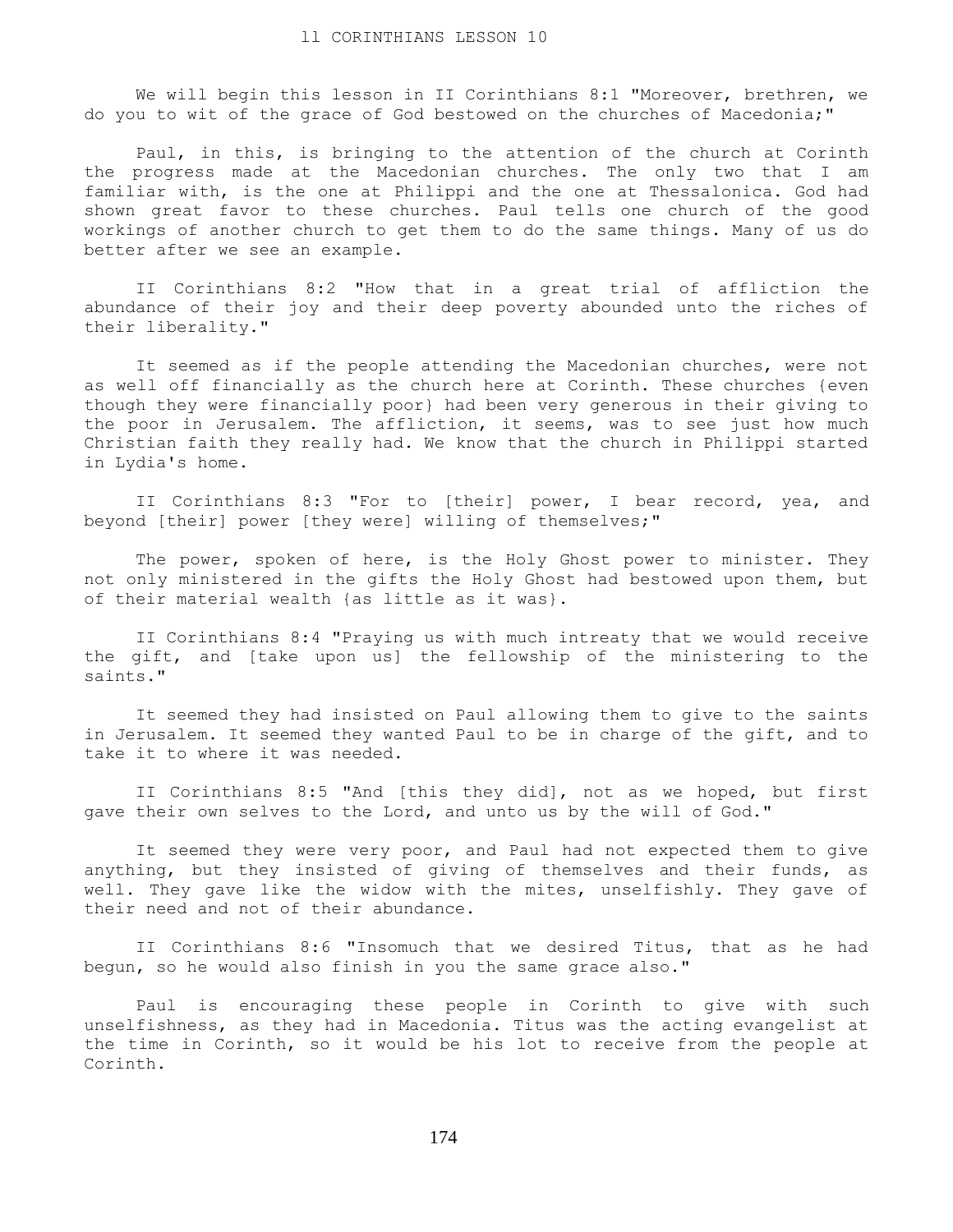II Corinthians 8:7 "Therefore, as ye abound in every [thing, in] faith, and utterance, and knowledge, and [in] all diligence, and [in] your love to us, [see] that ye abound in this grace also."

 Paul is saying, you have done well in your faith, and all of the other things of God. Give just as well as you have done the other things. Giving is a gift of God, as well as knowledge and utterance.

 II Corinthians 8:8 "I speak not by commandment, but by occasion of the forwardness of others, and to prove the sincerity of your love."

 Paul is not commanding the church at Corinth to do this, but is just encouraging them to do this. Sincere love is associated with giving to others who cannot help themselves. This type of love and giving asks nothing in return.

 II Corinthians 8:9 "For ye know the grace of our Lord Jesus Christ, that, though he was rich, yet for your sakes he became poor, that ye through his poverty might be rich."

 Really, the earth and everything and everyone in it belonged to Jesus. He was Creator. His entire creation belonged to Him. When you speak of being rich, this is the richest of all. Jesus did not use this to win people to the Lord. He did not use this to spare Himself the cross either. It was His, but He lived as if nothing belonged to Him. Once, He caused the coin to be in the fish's mouth to pay the tax collector. His mother Mary gave the offering at the temple as someone who was poor. Possibly the gold that was brought to Him at His birth was enough to keep Him, and Mary, and Joseph in Egypt. We know that when there was a need of others, Jesus took care of that need. He was rich in good deeds toward men. He had no need for money.

 II Corinthians 8:10 "And herein I give [my] advice: for this is expedient for you, who have begun before, not only to do, but also to be forward a year ago."

 This offering that they were to give was to be of their own free will, not of necessity. Notice, this is not a command from Paul, but a suggestion.

 II Corinthians 8:11 "Now therefore perform the doing [of it]; that as [there was] a readiness to will, so [there may be] a performance also out of that which ye have."

 This is saying, not to promise, and then not do it. What you have promised, do. They had agreed this would be good to do, now carry that promise out.

 II Corinthians 8:12 "For if there be first a willing mind, [it is] accepted according to that a man hath, [and] not according to that he hath not."

 God counts the gift, not so much in how much you gave, but in how much you gave in the face of your ability to give. The widow's mites was a great gift, because she gave of her need, not of her abundance. This is true here, as well. God appreciates a sacrificial gift more than he does a gift out of your excess.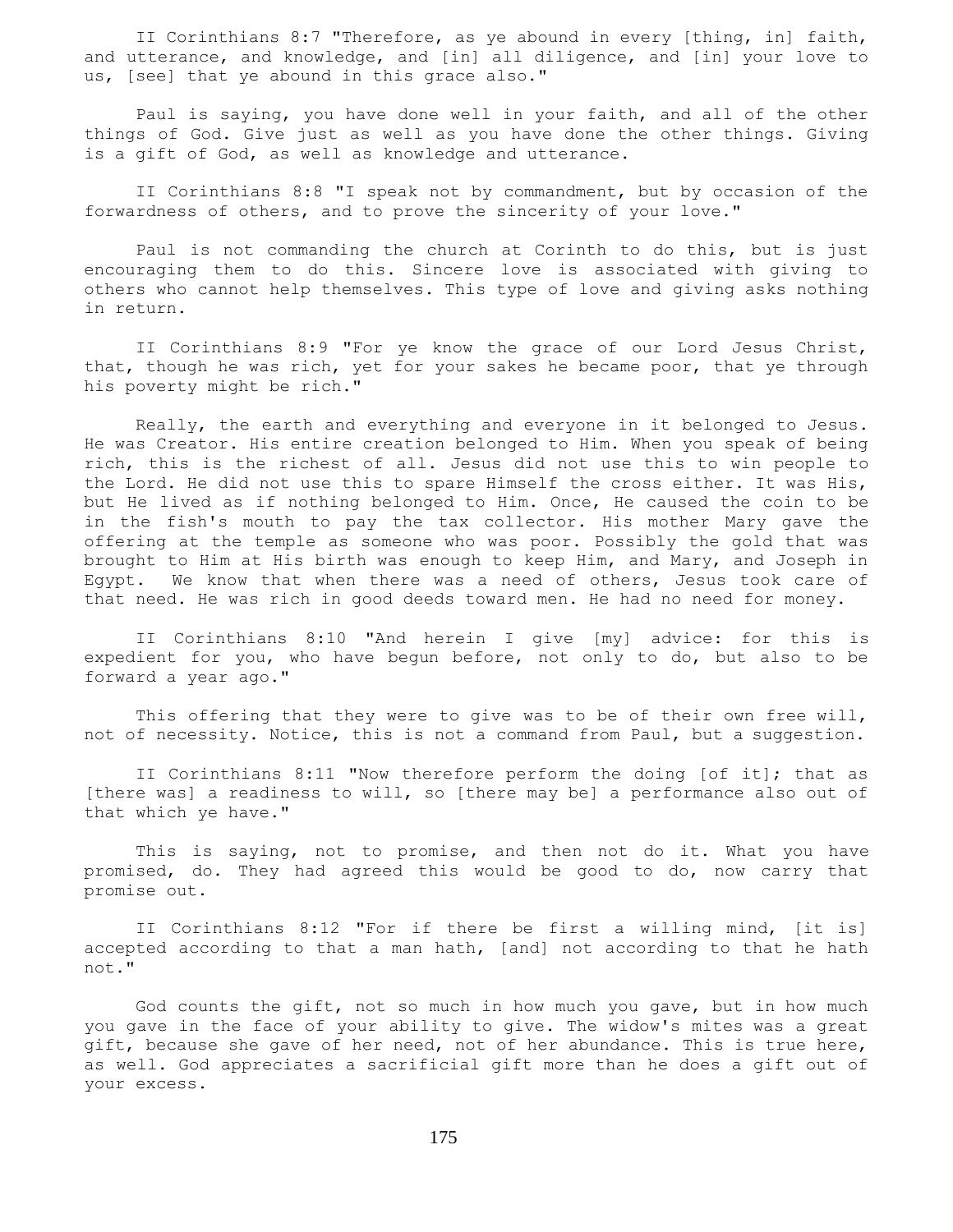II Corinthians 8:13 "For [I mean] not that other men be eased, and ye burdened:"

 Paul is saying, he does not want them to be lacking and give to others who do not need it any more than they do themselves. Paul is saying, if ye can give, do it.

 II Corinthians 8:14 "But by an equality, [that] now at this time your abundance [may be a supply] for their want, that their abundance also may be [a supply] for your want: that there may be equality:"

 Paul is saying, that this time the Corinthians are giving to help others who have greater need. The next time the situation may be turned around, and others might have to give to the necessity of the Corinthians.

 II Corinthians 8:15 "As it is written, He that [had gathered] much had nothing over; and he that [had gathered] little had no lack."

 Paul is trying to teach them a principal in giving here. We can all use all that we make, but many of us could do with a great deal less, if necessity arose. In the end, it all equals out.

 II Corinthians 8:16 "But thanks [be] to God, which put the same earnest care into the heart of Titus for you."

 Paul is thanking God that Titus loved the Corinthians like he did. He knows that Titus will tell them as he has, what is the best thing to do.

 II Corinthians 8:17 "For indeed he accepted the exhortation; but being more forward, of his own accord he went unto you."

 Paul had given the message to Titus, and Titus volunteered to take the message for Paul. It seemed that Titus was more forward with the message than even Paul would have been.

 II Corinthians 8:18 "And we have sent with him the brother, whose praise [is] in the gospel throughout all the churches;"

 We have discussed before the importance of them going out by twos. Jesus had sent them out by twos to minister. One thing was the prayer of agreement. Some believe the other brother that was sent was Luke. It could have been any of them such as Barnabus, or Silas. We would be guessing to say. Whoever he was, he was highly thought of by the Christians.

 II Corinthians 8:19 "And not [that] only, but who was also chosen of the churches to travel with us with this grace, which is administered by us to the glory of the same Lord, and [declaration of] your ready mind:"

 We have mentioned before, that there was usually a large party who travelled with Paul. Luke was nearly always with Paul. Whoever this was that Paul sent, would rejoin Paul and the larger group after they had made this necessary trip to Corinth. All of them taught the same message of the grace of the Lord Jesus Christ. Their mind was ready, because they had, without hesitation, accepted the message of God.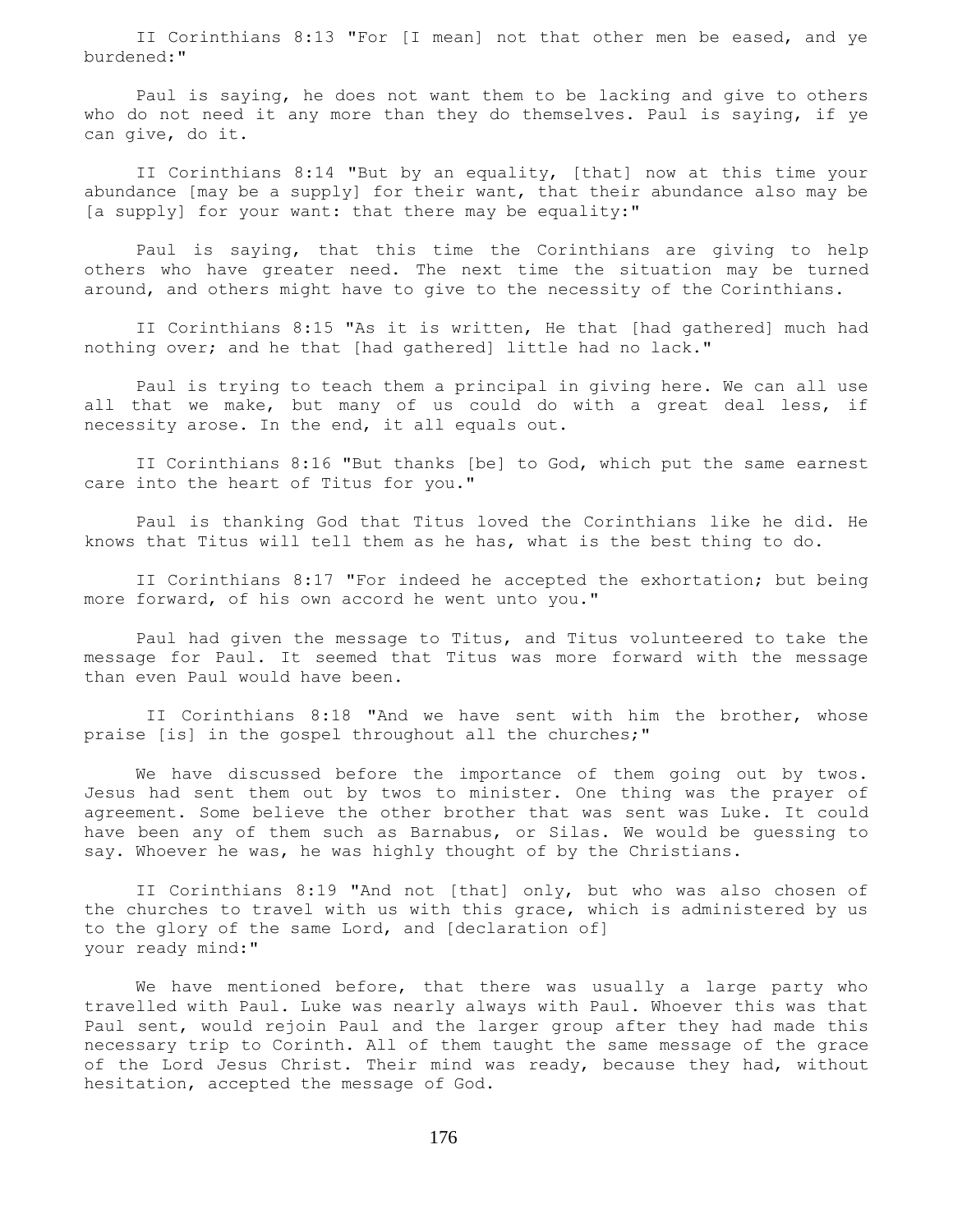II Corinthians 8:20 "Avoiding this, that no man should blame us in this abundance which is administered by us:"

 Paul, really did not want to handle the money, because he did not want anyone thinking that was why he was ministering. Paul had a great deal of authority, and he did not want anyone accusing him of misusing this authority.

 II Corinthians 8:21 "Providing for honest things, not only in the sight of the Lord, but also in the sight of men."

 Paul knew that the Lord knew what he was doing and there was no problem there. The people were looking for things that they might accuse Paul of. He would give them no room to accuse him in this matter. He did not even want to give the appearance of evil.

 II Corinthians 8:22 "And we have sent with them our brother, whom we have oftentimes proved diligent in many things, but now much more diligent, upon the great confidence which [I have] in you."

 Paul has sent someone he trusts to bring the offering. He is, also, showing great trust in the people of Corinth. He knows they will come through with an offering to help their less fortunate brothers.

 II Corinthians 8:23 "Whether [any do enquire] of Titus, [he is] my partner and fellowhelper concerning you: or our brethren [be enquired of, they are] the messengers of the churches, [and] the glory of Christ."

 Paul is just telling them here, that they can trust Titus, and the brother Paul sent with Titus, with their offering to be sent to Jerusalem. Paul says, they need no more recommendation than the fact that I sent them, and that they, too, are messengers of the churches. They are pleasing unto Christ in their ministry.

 II Corinthians 8:24 "Wherefore shew ye to them, and before the churches, the proof of your love, and of our boasting on your behalf."

 It seems that Paul had been bragging about the church at Corinth and their generosity. Paul is saying, prove to all of them that it was not boasting, but the statement of fact.

177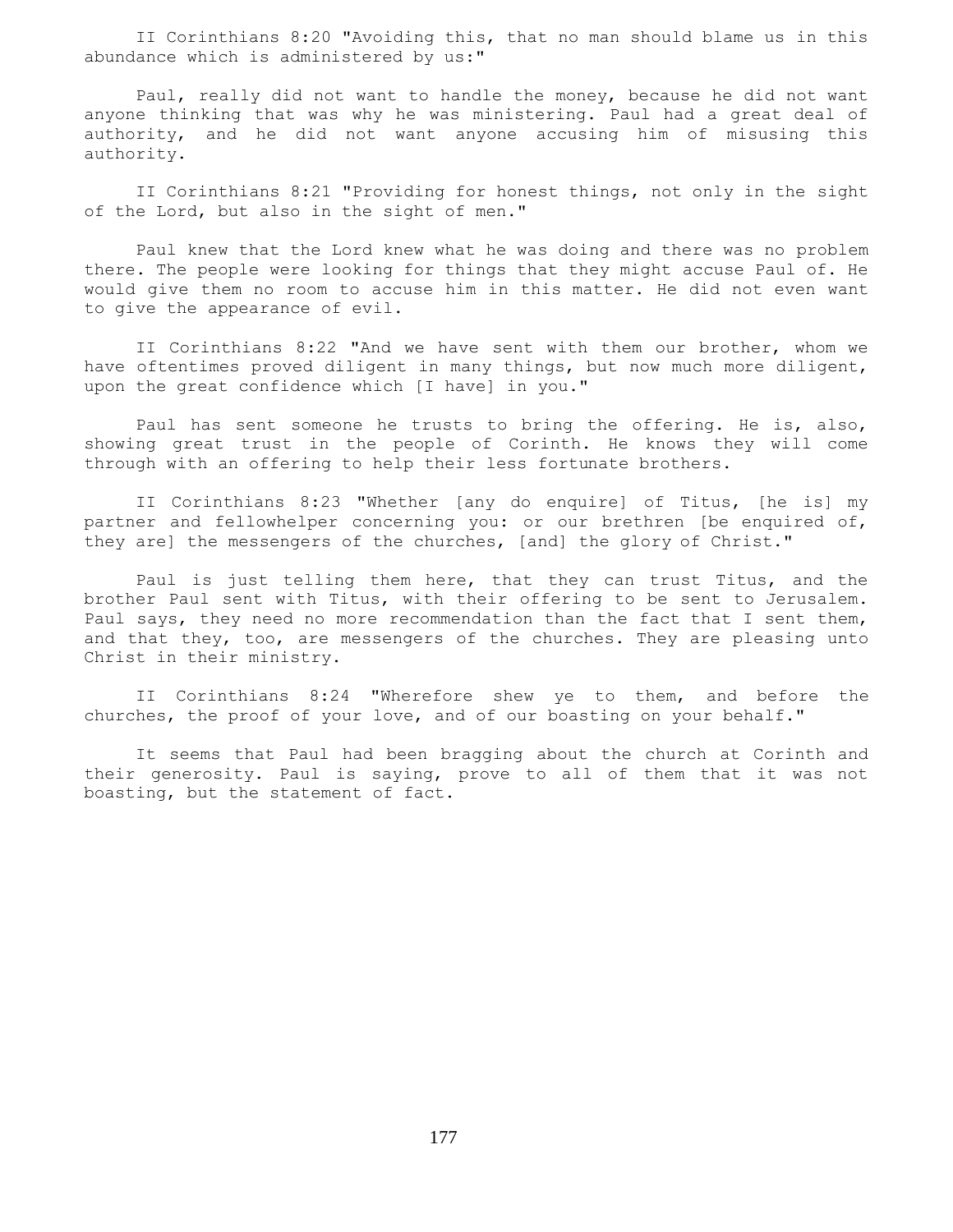## ll Corinthians 10 Questions

- 1. What is Paul bringing to their attention in verse 1?
- 2. What are the two Macedonian churches the author is familiar with?
- 3. What was the financial condition of the people of the Macedonian churches?
- 4. What was Paul bragging on them about? Where was the church in Philippi started?
- 5. Where were these donations going to be used?
- 6. The power, in verse 3, is what power?
- 7. Who had they wanted to be in charge of the gift?
- 8. The giving at the churches in Macedonia could be compared to who?
- 9. Who had Paul sent to Corinth to receive the offering?
- 10. Name the various things, we see in verse 7, they abound in.
- 11. Was Paul commanding the church to give? Explain.
- 12. What belongs to Jesus?
- 13. When was one instance the Lord Jesus used His power to pay a bill?
- 14. How much were they to give?
- 15. He that gathered much had left over.
- 16. Was Titus forced to go to Corinth?
- 17. Why was it important for the ministers to go by twos?
- 18. Why had Paul not handled this offering personally?
- 19. Who did Paul have great trust in?
- 20. What recommendation did Titus have?
- 21. Who had Paul been bragging about to the Macedonians?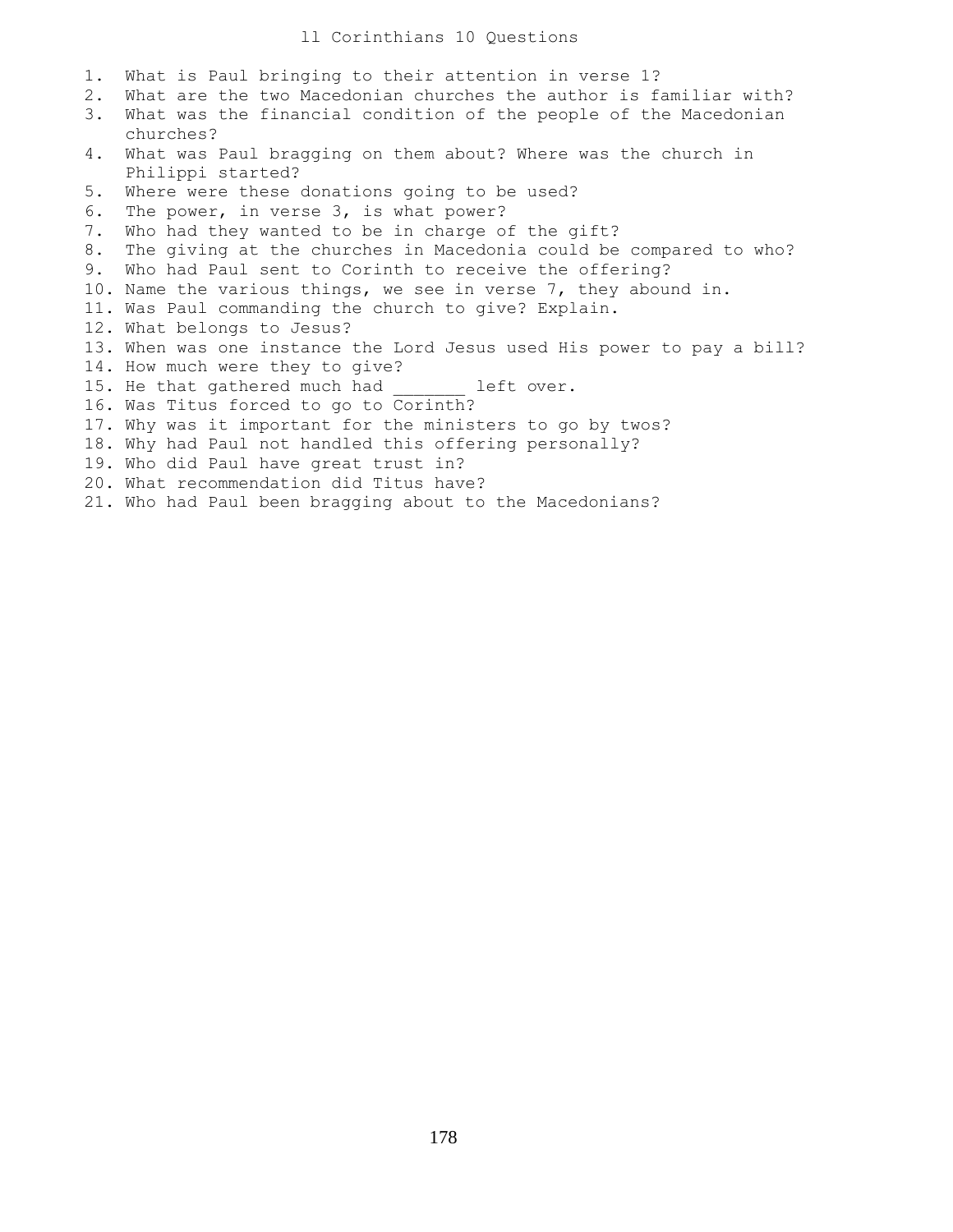We will begin this lesson in II Corinthians 9:1 "For as touching the ministering to the saints, it is superfluous for me to write to you:"

 The last lesson was very similar to this lesson. "Superfluous" means excessive or superabound. It, also, means have more abundance. The word, "for", above shows that this is a continuation of chapter 8. Paul is saying, he really should not have to write to them about this. They should be eager to help their brothers in Christ who have a need.

 II Corinthians 9:2 "For I know the forwardness of your mind, for which I boast of you to them of Macedonia, that Achaia was ready a year ago; and your zeal hath provoked very many."

 It seems as though the zeal of the church at Corinth has caused the other churches to want to help, also. Paul had bragged so on the church at Corinth, that they had wanted to do the same thing.

 II Corinthians 9:3 "Yet have I sent the brethren, lest our boasting of you should be in vain in this behalf; that, as I said, ye may be ready:"

 Paul is encouraging them to do whatever they are going to do now. It seems a great deal of time has passed since the need was known, and Paul is saying, send your offering now.

 II Corinthians 9:4 "Lest haply if they of Macedonia come with me, and find you unprepared, we (that we say not, ye) should be ashamed in this same confident boasting."

 After promising so boldly what they would do, if they did not, it would be embarrassing for Paul, as well as for them. Paul had not ceased telling the people in Macedonia what the church at Corinth had planned to give.

 II Corinthians 9:5 " Therefore I thought it necessary to exhort the brethren, that they would go before unto you, and make up beforehand your bounty, whereof ye had notice before, that the same might be ready, as [a matter of] bounty, and not as [of] covetousness."

 Paul says, that he is not coveting their funds. He wants them to have the free will offering ready when they come, to keep down embarrassment.

 II Corinthians 9:6 "But this [I say], He which soweth sparingly shall reap also sparingly; and he which soweth bountifully shall reap also bountifully."

 If you want a large crop, you have to plant a lot of seeds. This is not speaking in planting real seed, but speaking of the ministry. If the Lord is to bless them mightily, then they must give mightily. The Lord multiplies what they give. 10 times one is ten, but ten times ten is 100. To bring in a big harvest, you must plant big. This is true in all walks of life. You reap according to what you sow.

179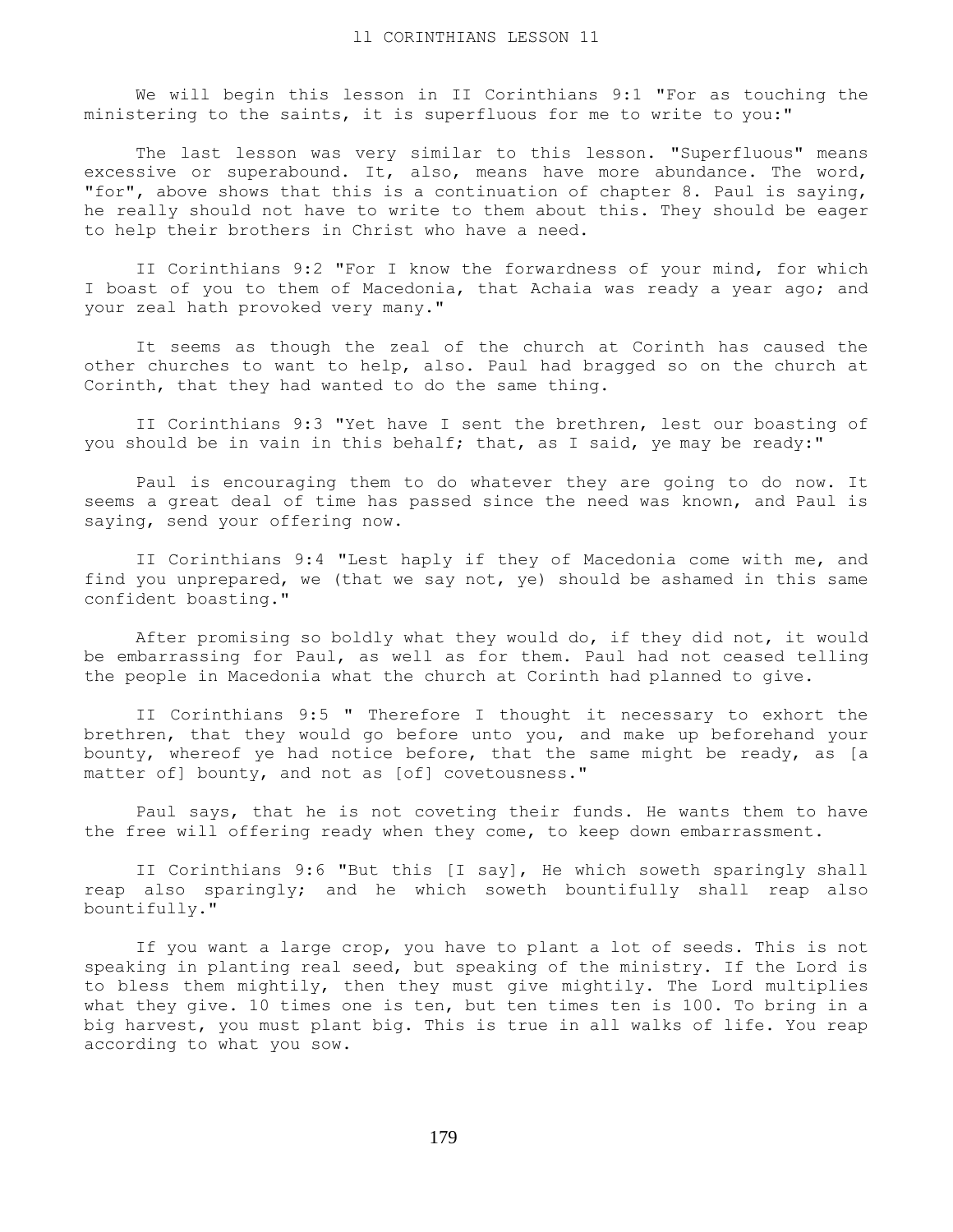II Corinthians 9:7 "Every man according as he purposeth in his heart, [so let him give]; not grudgingly, or of necessity: for God loveth a cheerful giver."

 Paul is teaching them a principal of giving. To give because you have to and not because you want to, brings no rewards at all. You might as well keep the offering, if it is given grudgingly. It will not do you any good, or the person receiving it either. Give and it shall be given you, pressed down and running over. The if, is if you gave it in love, cheerfully.

 II Corinthians 9:8 "And God [is] able to make all grace abound toward you; that ye, always having all sufficiency in all [things], may abound to every good work:"

When you give to those with no hope of return, you lay up treasures in heaven for yourself. God does not overlook the smallest gift you give to someone in need. Mark 9:41 "For whosoever shall give you a cup of water to drink in my name, because ye belong to Christ, verily I say unto you, he shall not lose his reward." The gift does not have to be large, it just has to be given freely with a cheerful heart. Those who help others in need will find that they will never suffer from need themselves. God sees their generosity and rewards them.

 II Corinthians 9:9 "(As it is written, He hath dispersed abroad; he hath given to the poor: his righteousness remaineth for ever."

 When you are continually giving to others in need, you are insuring the love of God toward you. You are letting the righteousness that Jesus gave you, work in your life.

 II Corinthians 9:10 "Now he that ministereth seed to the sower both minister bread for [your] food, and multiply your seed sown, and increase the fruits of your righteousness;)"

 The Corinthians would not be the ones to distribute their offerings. They are the one who provides the seed to be sown. They intrust someone else to sow it for them and everyone benefits. The person who provides the funds to minister with has just as much part in the ministering as the one who actually does the ministering. Paul may preach to these people, but the givers of the funds to do it with are producing fruit for God, as well. Both are needed to get a good crop.

 II Corinthians 9:11 "Being enriched in every thing to all bountifulness, which causeth through us thanksgiving to God."

 One may provide the seed and another plant the crop, but God gets the increase. The saints who are blessed by this offering will give thanksgiving to God.

 II Corinthians 9:12 "For the administration of this service not only supplieth the want of the saints, but is abundant also by many thanksgivings unto God;"

 This giving to the saints in need is not just a physical blessing to them, but also shows the love of God to them. It feeds their souls to know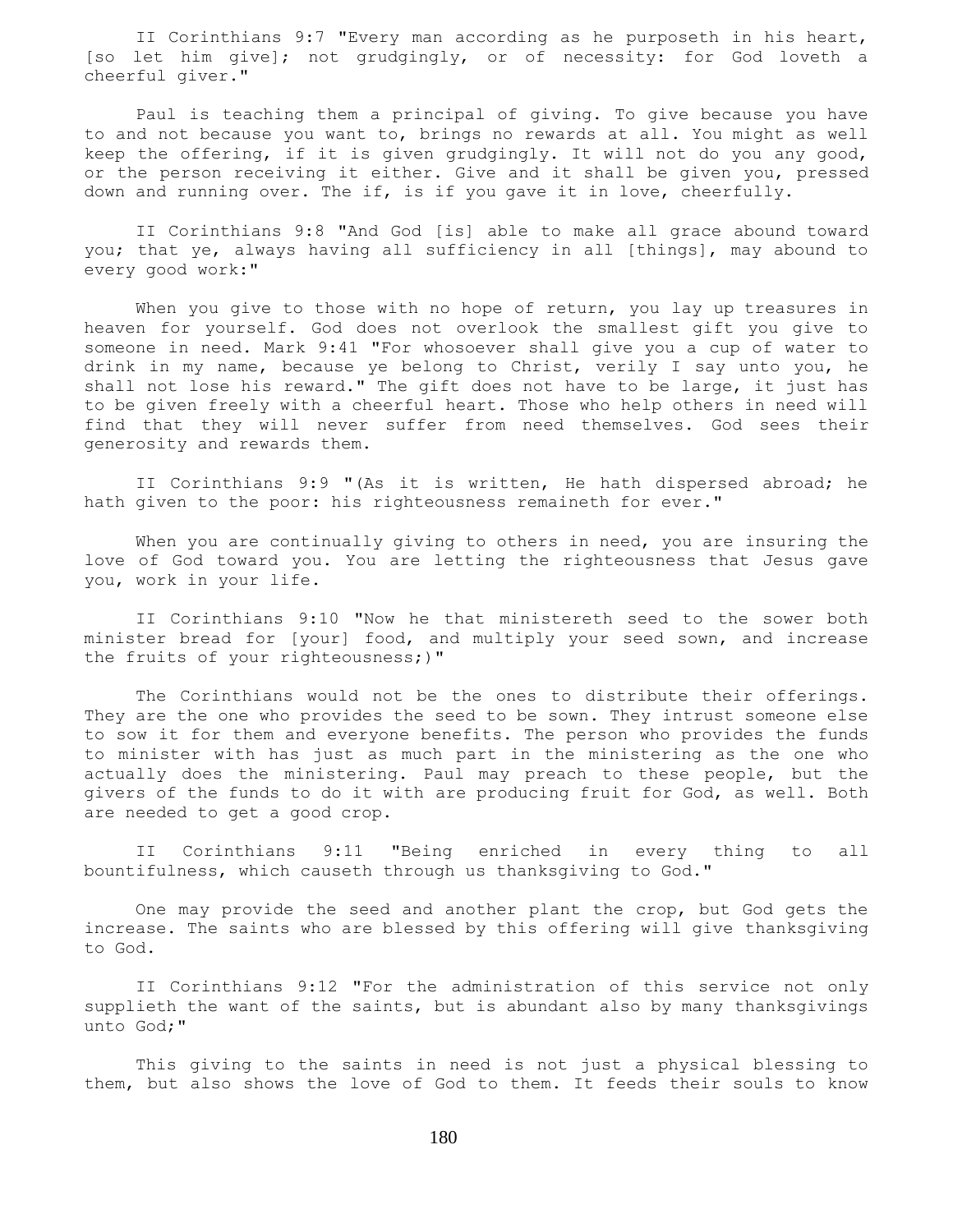of the unselfish love these Corinthians have for them. It shows to them Christianity in action. This is what Christianity is all about.

 II Corinthians 9:13 "Whiles by the experiment of this ministration they glorify God for your professed subjection unto the gospel of Christ, and for [your] liberal distribution unto them, and unto all [men];"

 They see from this that you have not only accepted Jesus as your Saviour, but you are walking in that newness of life of the Christian. Jesus is their Lord, as well as Saviour. They are acting in a Christ-like fashion. We see, in this, the brotherhood of the believers.

 II Corinthians 9:14 "And by their prayer for you, which long after you for the exceeding grace of God in you."

 This just shows that the saints in Jerusalem thank God for the Corinthians who helped them. They do not have funds to give in return, but pray for their generous brothers in Corinth. The grace of God is showing in these followers in Corinth.

II Corinthians 9:15 "Thanks [be] unto God for his unspeakable gift."

 This is a thanking God by Paul. It is as if he is relieved that they have not let him down. He showed much confidence in them, and it was not unwarranted.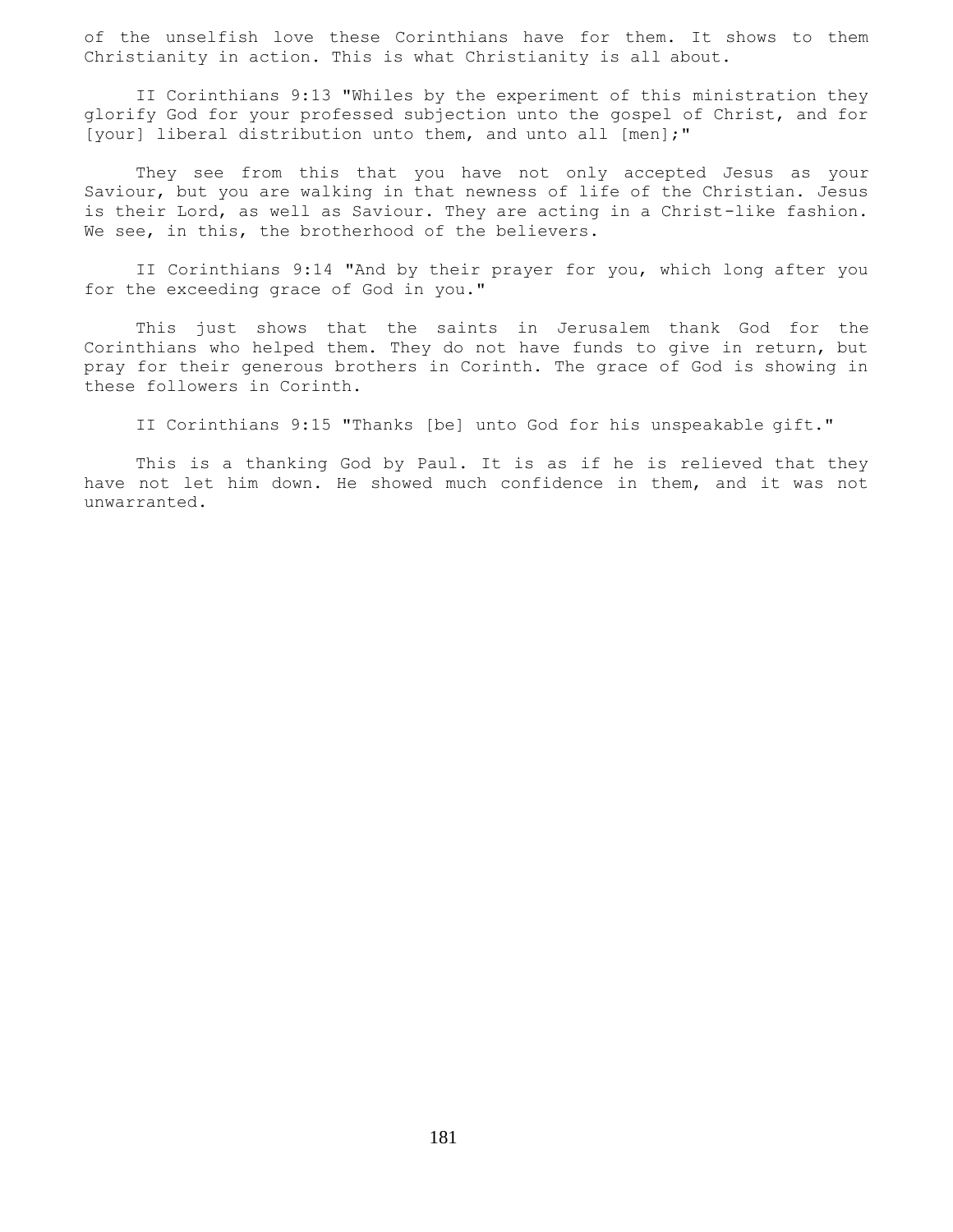| 1. | What does "superfluous" mean in verse 1?                              |
|----|-----------------------------------------------------------------------|
| 2. | What does the fact that this lesson begins with the word "for"        |
|    | show us?                                                              |
| 3. | Who had Paul boasted to of them?                                      |
| 4. | Who was ready a year ago?                                             |
| 5. | What zeal was Paul speaking of?                                       |
| 6. | Why was Paul anxious for them to send the offering now?               |
| 7. | What bounty are they speaking of?                                     |
| 8. |                                                                       |
| 9. | What must you do to get a large crop?                                 |
|    | 10. You reap according to what you .                                  |
|    | 11. How does verse 7 say to give?                                     |
|    | 12. What does verse 8 say God will do for you, if you are generous in |
|    | your giving?                                                          |
|    | 13. What is working in your life when you give generously?            |
|    | 14. Who is blessed more, the one who provides the seed to sow, or the |
|    | one who sows it?                                                      |
|    | 15. In verse 11, thanksgiving was given to whom?                      |
|    | 16. What does this offering do for the saints, besides take care of   |
|    | their physical needs?                                                 |
|    | 17. These Corinthians are walking in<br>оf                            |
|    | 18. What will the saints at Jerusalem do for the Corinthians?         |
|    | 19. Quote 2 Corinthians chapter 9 verse 15.                           |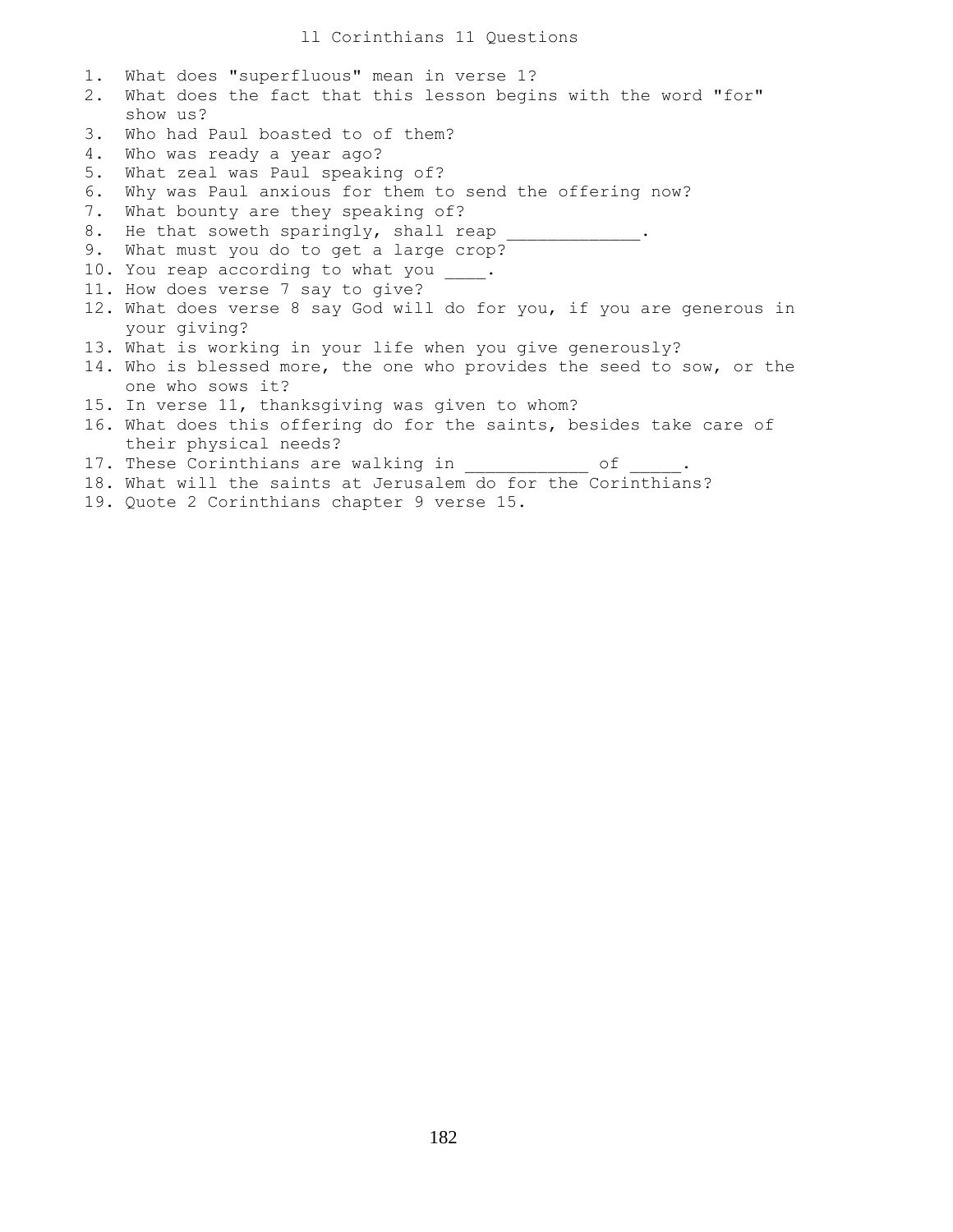We will begin this lesson in II Corinthians 10:1 "Now I Paul myself beseech you by the meekness and gentleness of Christ, who in presence [am] base among you, but being absent am bold toward you:"

"Base", in the verse above, means humiliated, depressed, cast down, humble, or of low degree. Paul is saying, that his person is not overwhelming to anyone. We will find in this chapter that Paul is answering some of the accusations made by people who were trying to change the church at Corinth and its teachings. Jesus was meek and gentle, until someone started making God's house a house of merchandise. Paul is saying, that he can say what is really in his heart in this letter. His boldness comes from righteous indignation for the false teaching that was trying to creep into the church at Corinth. He might seem base to them, but when it came to matters of God, he was bold. Paul was a small man, possibly plain in appearance, and was not an overwhelming speaker. He was, however, very talented in writing his thoughts down.

 II Corinthians 10:2 "But I beseech [you], that I may not be bold when I am present with that confidence, wherewith I think to be bold against some, which think of us as if we walked according to the flesh."

 It seemed as if the person who was bringing in the false teaching was, also, attacking the character of Paul. They had accused Paul as walking after the flesh. Paul would stand up boldly and denounce this false accusation.

 II Corinthians 10:3 "For though we walk in the flesh, we do not war after the flesh:"

 I have said, over and over, that the Christian is in the world, but not of the world. Paul is saying, here, I may be housed in flesh, but I am not a flesh man. The battles that Paul had been fighting were spiritual battles. His weapons were spiritual, as well. He describes his armour in Ephesians chapter 6, beginning with the  $11^{th}$  verse.

 II Corinthians 10:4 "(For the weapons of our warfare [are] not carnal, but mighty through God to the pulling down of strong holds;)"

 The war that Paul was fighting is still going on today. It is the battle between the flesh and the spirit. Ephesians 6:12 "For we wrestle not against flesh and blood, but against principalities, against powers, against the rulers of the darkness of this world, against spiritual wickedness in high [places]." We will find in all of Paul's battles, he did not use a sword to fight a physical battle. God fought Paul's battles for him. One very good example of that, is when the viper bit Paul at the fire. Paul shook off the poisonous serpent, and won the people over. God was Paul's very present help in trouble and He is ours, as well. We must learn to trust Him as Paul did.

 II Corinthians 10:5 "Casting down imaginations, and every high thing that exalteth itself against the knowledge of God, and bringing into captivity every thought to the obedience of Christ;"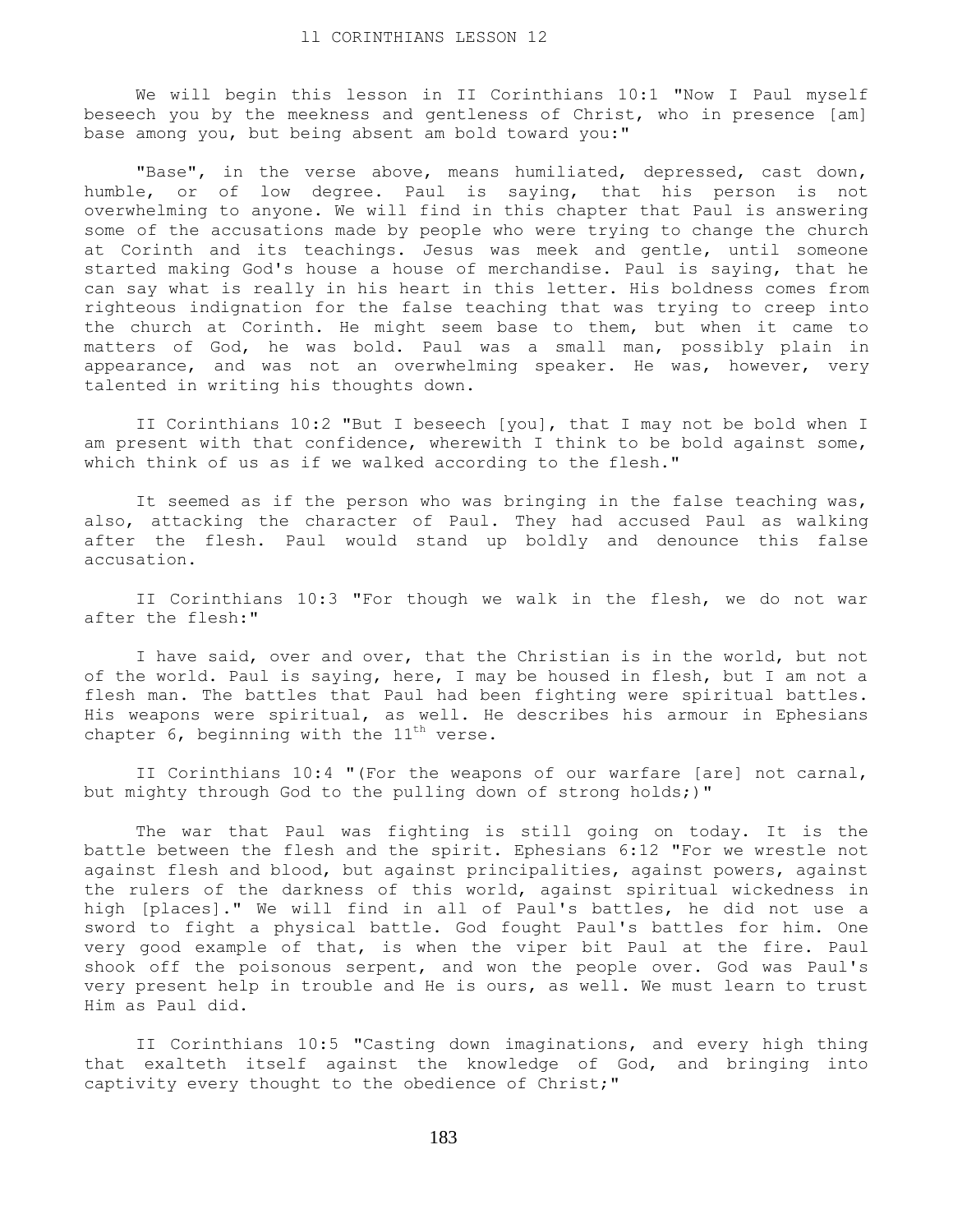You can sit around and imagine all sorts of terrible things. Paul says cast them down. Do not allow yourself to start imagining all sorts of terrible things. Run away from anything, or anyone, opposed to the knowledge of God. The mind is where evil imaginations begin. We find in the next Scripture that it our responsibility to guard over our own mind. I Peter 1:13 "Wherefore gird up the loins of your mind, be sober, and hope to the end for the grace that is to be brought unto you at the revelation of Jesus Christ;" The devil tempts man in his mind. The mind is an enemy of God. A true Christian takes on the mind of Christ. This means our mind obeys Christ to the utmost.

 II Corinthians 10:6 "And having in a readiness to revenge all disobedience, when your obedience is fulfilled."

 Paul is saying, that these disobedient will conform to Christ in truth. He says, that he had rather his preaching and explaining would win them, but he will do more if he has to. Paul chooses preaching to win them, but if that doesn't work, he will go further.

 II Corinthians 10:7 "Do ye look on things after the outward appearance? If any man trust to himself that he is Christ's, let him of himself think this again, that, as he [is] Christ's, even so [are] we Christ's."

 It appears that these trouble-makers had even gone so far as to say that Paul was not of Christ. Paul is warning the Corinthians to not look at outward appearance. Paul is the one who led them to Christ. How could he lead them to Christ if he were not of Christ himself? He says, if you are of Christ, then certainly I am of Christ.

 II Corinthians 10:8 "For though I should boast somewhat more of our authority, which the Lord hath given us for edification, and not for your destruction, I should not be ashamed:"

 Paul is saying, if anyone has a right to boast it would be me. The Lord Jesus Christ had appeared to Paul on the road to Damascus, and gave him authority to minister to the Gentiles. Paul is not meaning this to brag on himself, but to shame them for their bragging. The Lord had raised Paul up, not Paul.

 II Corinthians 10:9 "That I may not seem as if I would terrify you by letters."

We know that Paul wrote at least 2 letters. Paul's letters were very strong, but that is what they needed to keep them straightened out.

 II Corinthians 10:10 "For [his] letters, say they, [are] weighty and powerful; but [his] bodily presence [is] weak, and [his] speech contemptible."

 Some of this was certainly true. Paul did write powerful letters to them. He, also, was a small man in stature. "Paul" means small. He was not a flashy minister. Even his speaking was not as powerful as his letters. God called each of us to our own calling. One can write, another preach, another teach, another heal, and so on. We should use the ability that God has given us to the very fullest amount we can. Frankly, some of the speaches Paul made in Jerusalem and in Cesarea seemed very powerful to me.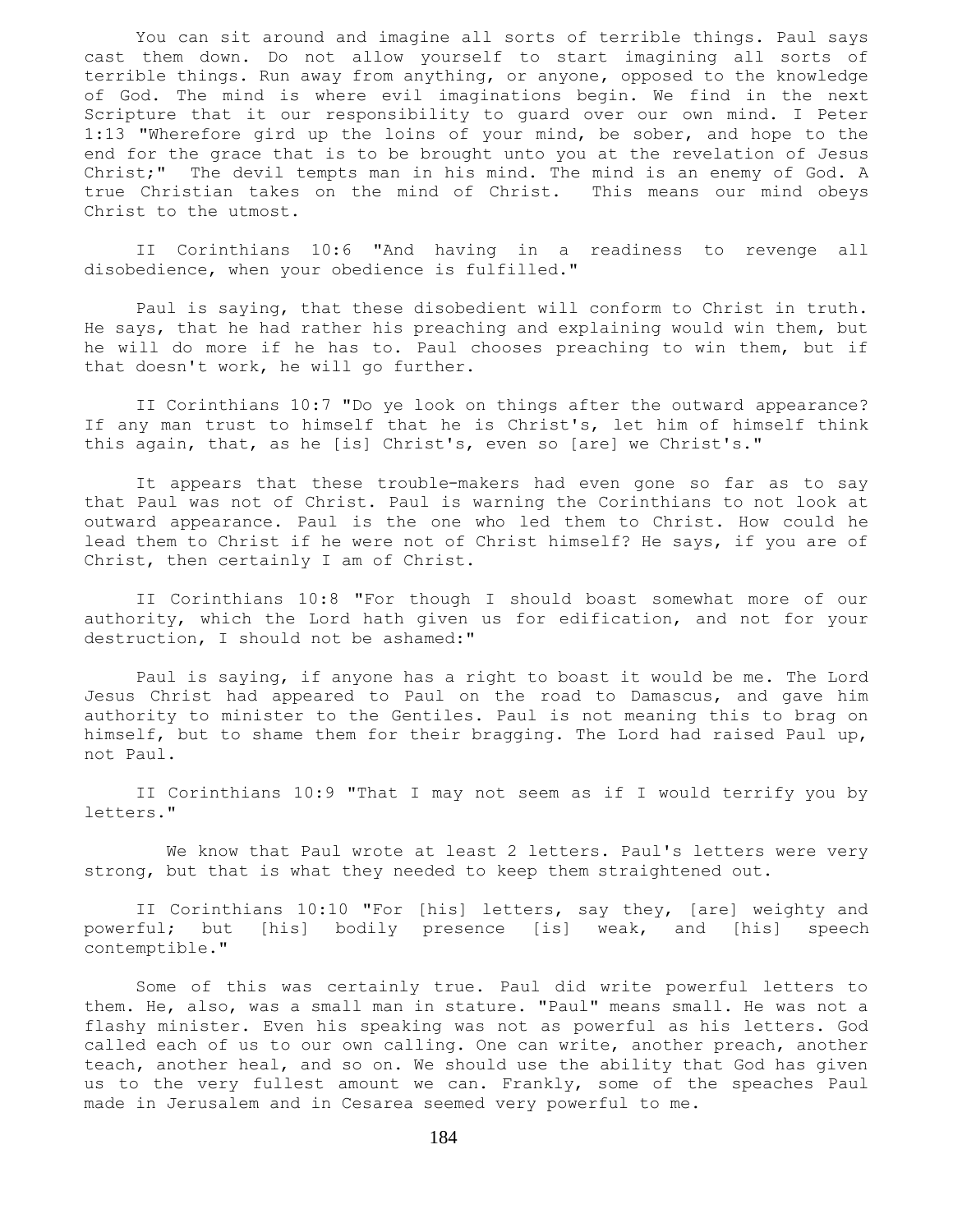II Corinthians 10:11 "Let such an one think this, that, such as we are in word by letters when we are absent, such [will we be] also in deed when we are present."

 Paul is saying, do not think that I will let up when I come to you in person. What I have been giving you is truth, and will remain the truth. Paul says, it is the same message, whether I write it to you, or give it in a speech before you.

 II Corinthians 10:12 "For we dare not make ourselves of the number, or compare ourselves with some that commend themselves: but they measuring themselves by themselves, and comparing themselves among themselves, are not wise."

When you have to brag on yourself, there is not much there to brag about. Paul refuses to be of that sort.

 II Corinthians 10:13 "But we will not boast of things without [our] measure, but according to the measure of the rule which God hath distributed to us, a measure to reach even unto you."

 It is not bragging to tell of the call of God in your life. That is just stating a fact.

 II Corinthians 10:14 "For we stretch not ourselves beyond [our measure], as though we reached not unto you: for we are come as far as to you also in [preaching] the gospel of Christ:"

 This is Paul saying, let my preaching speak for itself. Paul reminds them that the church at Corinth was under his jurisdiction, since he started the church there. He knew others would come, but he was the very first to minister to them, and he felt it his responsibility to keep them in sound doctrine.

 II Corinthians 10:15 "Not boasting of things without [our] measure, [that is], of other men's labours; but having hope, when your faith is increased, that we shall be enlarged by you according to our rule abundantly,"

 Paul had not gone into a church that someone else started and tried to impose his way. This was a church he had started himself, and another had come and tried to change it. Paul has every right to defend the church he started, and himself.

 II Corinthians 10:16 "To preach the gospel in the [regions] beyond you, [and] not to boast in another man's line of things made ready to our hand."

 Paul went into areas where they had not heard the gospel, and started new works. He was not building on someone else's work, but on his own.

II Corinthians 10:17 "But he that glorieth, let him glory in the Lord."

 The following Scripture says it much better than I could. Galatians 6:14 "But God forbid that I should glory, save in the cross of our Lord Jesus Christ, by whom the world is crucified unto me, and I unto the world." To God be the glory for all things.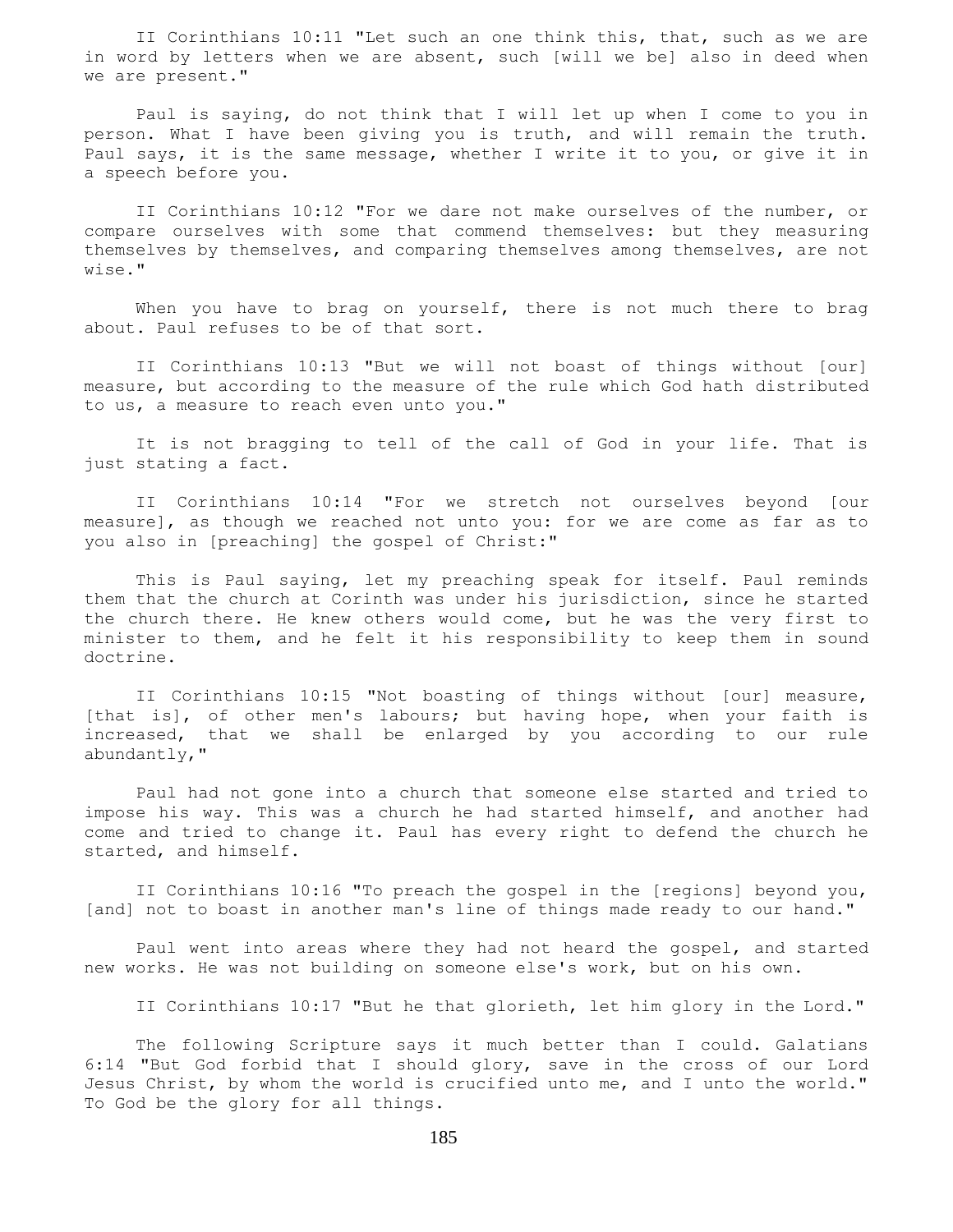II Corinthians 10:18 "For not he that commendeth himself is approved, but whom the Lord commendeth."

 Let us look at a very good explanation of this from the Scriptures. Luke 18:10 "Two men went up into the temple to pray; the one a Pharisee, and the other a publican." Luke 18:11 "The Pharisee stood and prayed thus with himself, God, I thank thee, that I am not as other men [are], extortioners, unjust, adulterers, or even as this publican." Luke 18:12 "I fast twice in the week, I give tithes of all that I possess." Luke 18:13 "And the publican, standing afar off, would not lift up so much as [his] eyes unto heaven, but smote upon his breast, saying, God be merciful to me a sinner." Luke 18:14 "I tell you, this man went down to his house justified [rather] than the other: for every one that exalteth himself shall be abased; and he that humbleth himself shall be exalted." To exalt yourself means that no one else will do it. God is the Judge of all. Pray that He will exalt you.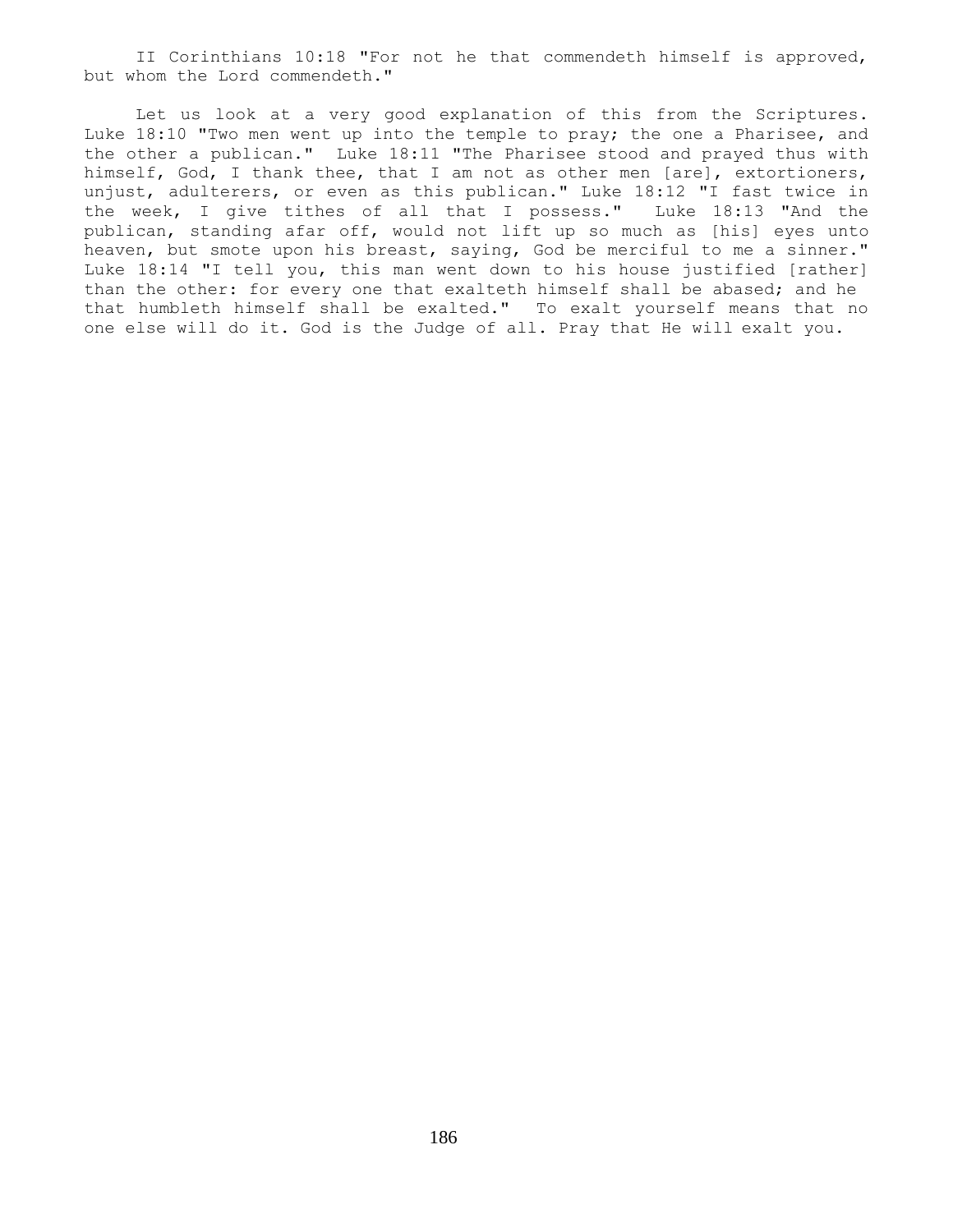1. What does "base", in verse 1, mean? 2. What is Paul doing in this chapter? 3. When was Jesus not meek and gentle? 4. What does Paul's boldness come from? 5. Describe Paul's outward appearance. 6. He was very talented in what? 7. What terrible thing had they been saying about Paul in verse 2? 8. For though we walk in the flesh, we do not \_\_\_\_ after the \_\_\_\_\_\_. 9. What kind of battles had Paul been fighting? 10. Where can you find the armour worn by a Christian? 11. Quote Ephesians chapter 6 verse 12. 12. Who fought for Paul? 13. Give a good example of this? 14. What did Paul say to do with imaginations? 15. Quote 1 Peter chapter 1 verse 13. 16. A true Christian takes on the of Christ. 17. In verse 7, what does Paul tell them is proof he is of Christ? 18. Who had the most right to boast? 19. What things were true about the description they had given of Paul? 20. What are some of the different things God calls us to do? 21. What is Paul saying to them in verse 14? 22. Why did Paul have the right to correct these at Corinth? 23. Let him glory in the 24. Quote Galations chapter 6 verse 14. 25. Who is approved in verse 18?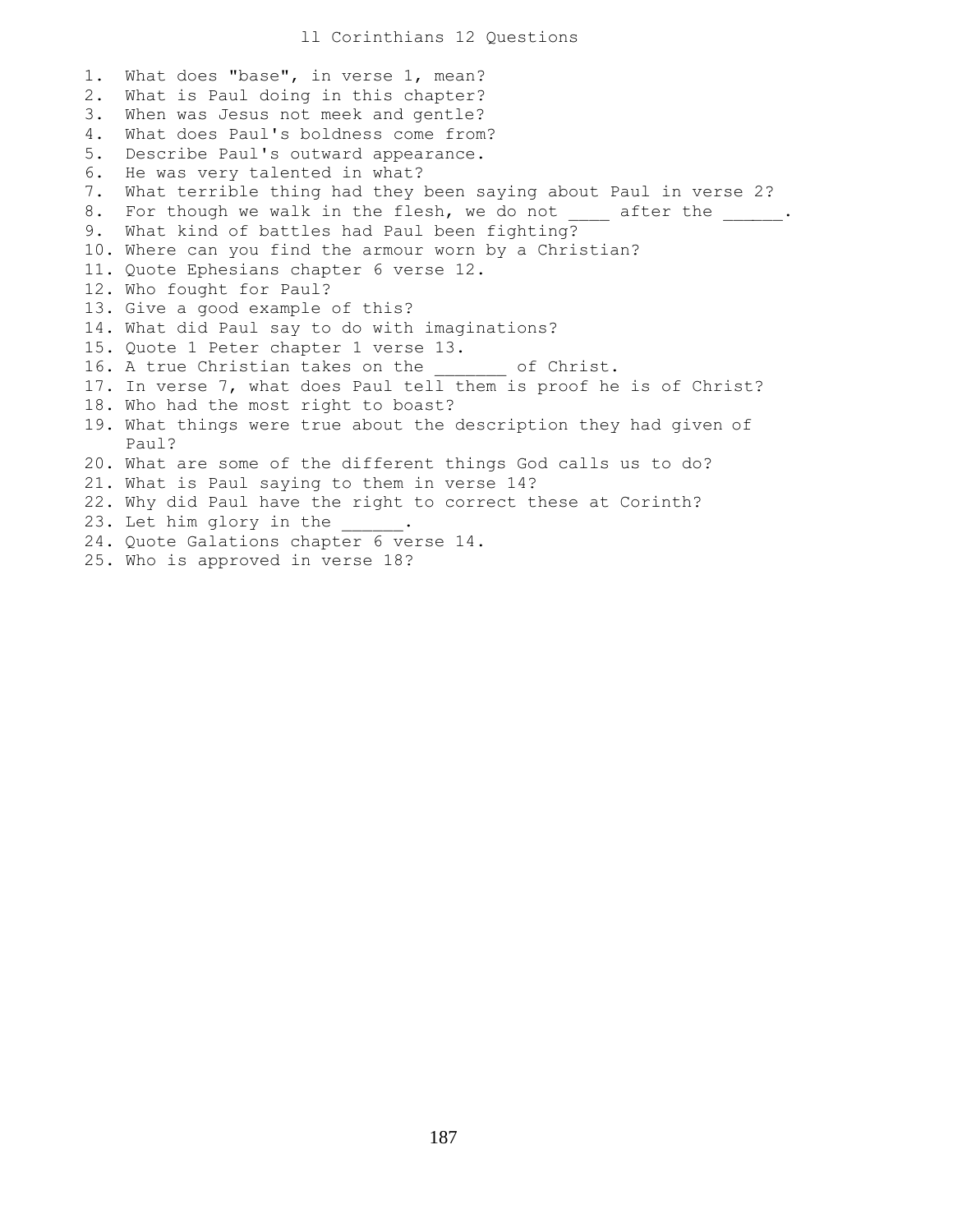We will begin this lesson in II Corinthians 11:1 "Would to God ye could bear with me a little in [my] folly: and indeed bear with me."

 In the latter part of chapter 10, we saw Paul saying, if any one had anything to boast of, it would be him. Now he is calling that folly. Whatever it takes for Paul to make them realize he has authority from God to teach them, is the argument Paul will give. Look over my boasting and understand what I am trying to tell you, would be another way of putting it.

 II Corinthians 11:2 "For I am jealous over you with godly jealousy: for I have espoused you to one husband, that I may present [you as] a chaste virgin to Christ."

 This jealousy is not in the physical sense. Paul is saying, I have claimed you for the Lord Jesus Christ. Paul wants these Corinthians, who started out with him, to stay loyal to the Lord Jesus Christ. Being a "chaste virgin" is saying not to stray away from pure Christianity. This has to do with the spiritual. God will not take second place to anything. In fact, He will not share you with any other God, or any other teaching. Paul loves them as dear children. He tries to keep them with the simple message of the gospel they had received through him. We must walk in our salvation, after we have received it.

 II Corinthians 11:3 "But I fear, lest by any means, as the serpent beguiled Eve through his subtilty, so your minds should be corrupted from the simplicity that is in Christ."

 Paul does not want them to receive any other message than the simple message of the cross. Galatians 1:8 "But though we, or an angel from heaven, preach any other gospel unto you than that which we have preached unto you, let him be accursed." Galatians 1:9 "As we said before, so say I now again, If any [man] preach any other gospel unto you than that ye have received, let him be accursed." The mind is at enmity with God. The mind will lead you astray. Christianity is of the heart. Even today, some of the doctrines {that claim to be of Christ} are not telling the truth. Many people, looking for something new, find something very old, a false doctrine. Christianity is simple. It is not complicated. Romans 1:16 "For I am not ashamed of the gospel of Christ: for it is the power of God unto salvation to every one that believeth; to the Jew first, and also to the Greek."

 II Corinthians 11:4 "For if he that cometh preacheth another Jesus, whom we have not preached, or [if] ye receive another spirit, which ye have not received, or another gospel, which ye have not accepted, ye might well bear with [him]."

 Paul is explaining to them that he had already brought them the gospel, and had even taught them of the Spirit. If this person is teaching them a message better than the one Paul gave and one they had rather believe, then stay with him. If he is not, why break away? Why are they seeking for something else, when they already have Jesus as Saviour and Lord? They, also, have been introduced to the Holy Spirit. There is no need to seek another.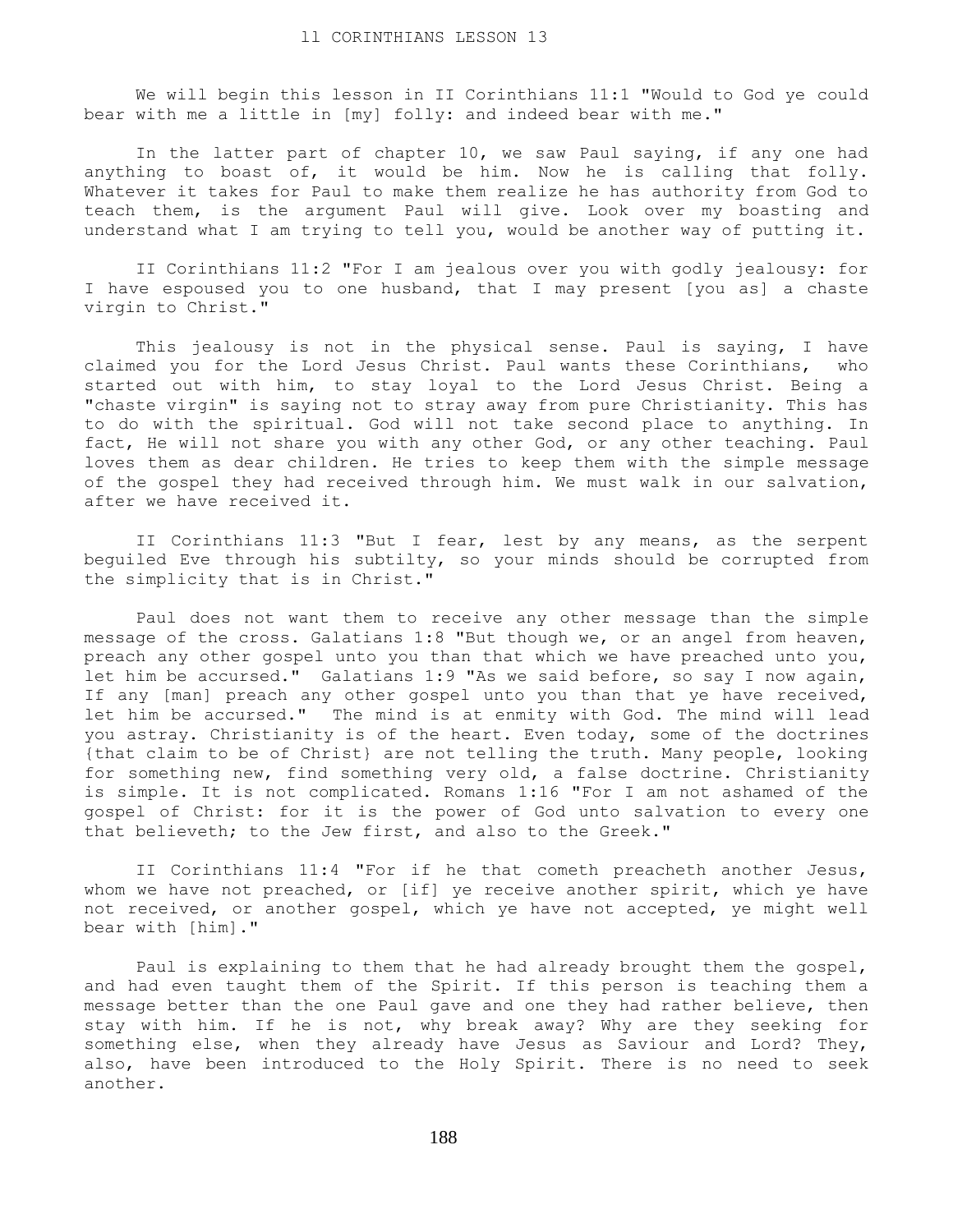II Corinthians 11:5 "For I suppose I was not a whit behind the very chiefest apostles."

 It seems that the Corinthians {led by this new teacher} have begun to compare Paul with the other apostles. Possibly, because he was not of the original 12, they have questioned whether he is an apostle at all, or not.

 II Corinthians 11:6 "But though [I be] rude in speech, yet not in knowledge; but we have been throughly made manifest among you in all things."

 Paul, after he had seen the Light, went into the desert. Galatians 1:15 "But when it pleased God, who separated me from my mother's womb, and called [me] by his grace," Galatians 1:16 "To reveal his Son in me, that I might preach him among the heathen; immediately I conferred not with flesh and blood:" Galatians 1:17 "Neither went I up to Jerusalem to them which were apostles before me; but I went into Arabia, and returned again unto Damascus." Galatians 1:18 "Then after three years I went up to Jerusalem to see Peter, and abode with him fifteen days." It seems from this, that Paul was taught of the Spirit for three years. Paul was not necessarily a great orator, but was a minister of truth. Paul's ministry was verified over and over by the signs and wonders that followed him. Paul was an educated man in the ways of the temple, but had no formal training to be a Christian minister. None of the apostles were formally trained. Their training was by the Holy Spirit.

 II Corinthians 11:7 "Have I committed an offence in abasing myself that ye might be exalted, because I have preached to you the gospel of God freely?"

When Paul opened the church at Corinth, he asked nothing for himself. He preached the good news of Jesus Christ to them, free of charge. Because he did not charge them to preach, does that make him less a preacher? Being a tent maker was not thought of as a prominent job. This is, possibly, what he is saying being "abased". The message of good news from God that Paul brought them free of charge, is the most precious possession of any of us.

 II Corinthians 11:8 "I robbed other churches, taking wages [of them], to do you service."

 Paul is probably speaking of the church at Philippi. This is the only church there is anything recorded of that helped Paul with his expenses. The workman is worthy of his hire {whether secular work, or church work}. God established the high priest and his family to live of the things of the offerings. Everything Paul had ever done for Corinth had been at no charge.

 II Corinthians 11:9 "And when I was present with you, and wanted, I was chargeable to no man: for that which was lacking to me the brethren which came from Macedonia supplied: and in all [things] I have kept myself from being burdensome unto you, and [so] will I keep [myself]."

 Paul took great pride in the fact that he did not minister for the money they would pay him. Mostly he worked as a tent maker to feed and clothe himself. The church that is mentioned that helped Paul with funds, was the church at Philippi in Macedonia. Paul says, that is not all, I will not ask you for anything.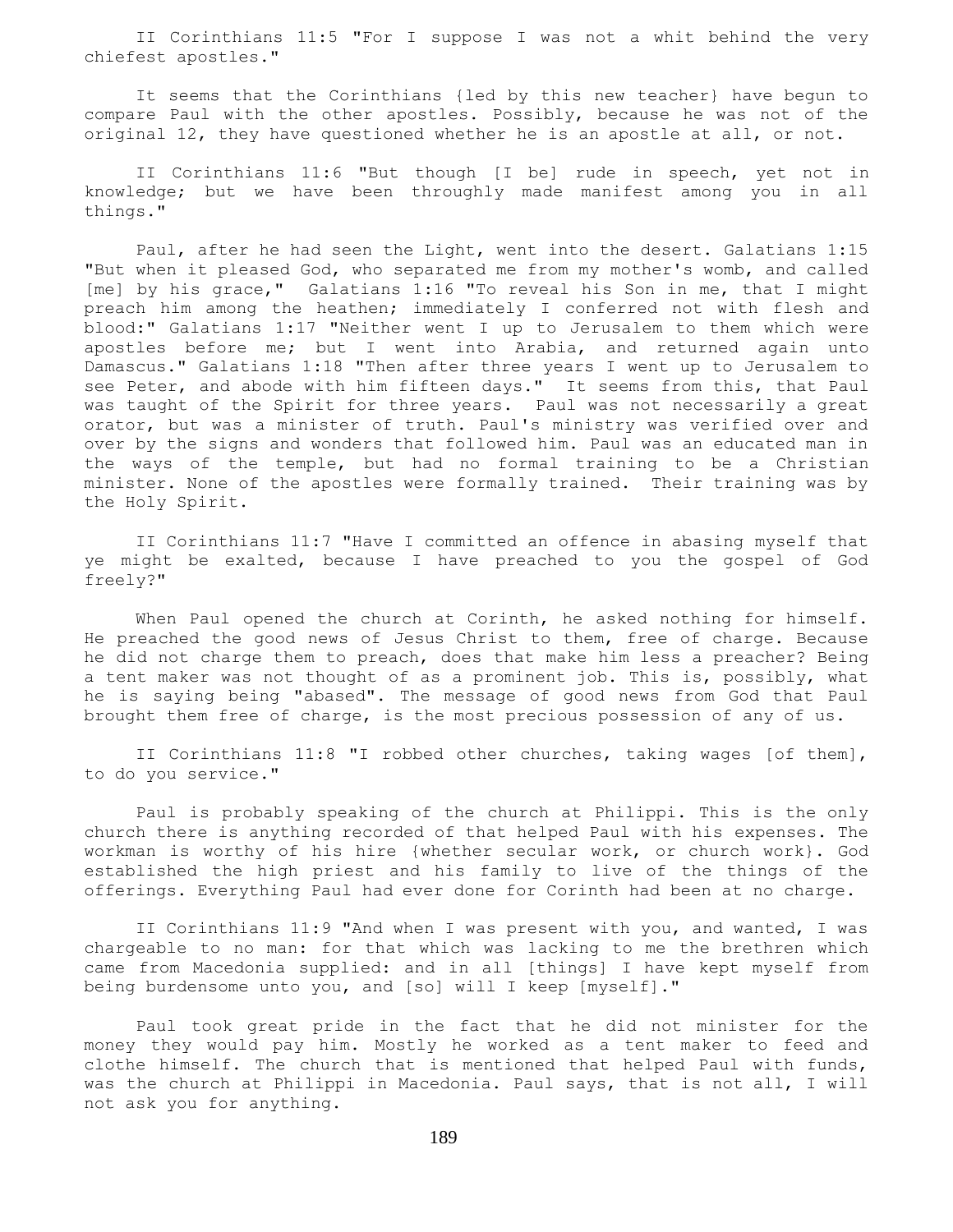II Corinthians 11:10 "As the truth of Christ is in me, no man shall stop me of this boasting in the regions of Achaia."

 He is just saying, that he would not take their funds, even if they offered, because he wanted to prove to them that his gospel message was with no strings attached. Paul would give them no room for suspicion of his motives.

II Corinthians 11:11 "Wherefore? because I love you not? God knoweth."

 They were of a suspicious nature, and it seemed right to Paul to not help that suspicion along. He says, God knows that I love you as a parent would.

 II Corinthians 11:12 "But what I do, that I will do, that I may cut off occasion from them which desire occasion; that wherein they glory, they may be found even as we."

We see, in this, that the new teachers who have been opposed to Paul are saying, they are not interested in being paid for their services. At the same time, they are secretly receiving from the church at Corinth themselves. Paul is saying, that all who minister in the church have needs for their own personal care.

 II Corinthians 11:13 "For such [are] false apostles, deceitful workers, transforming themselves into the apostles of Christ."

 Paul says that these new teachers that have come into the church are not truly apostles of Christ. These are people who have chosen to minister as a way of making a living. Paul believes they are not really called of God. They are pulling Paul down to pull themselves up.

 II Corinthians 11:14 "And no marvel; for Satan himself is transformed into an angel of light."

 Not every one in the church proclaiming Christianity is truly of God. Satan, himself, tries to mimic all the things the Lord does. He even many times pretends to be of the Light, when he is really darkness to the utmost. We are told to try the spirits, and see whether they are of God, or not. The truth is, that Satan is a counterfeit. He may appear, at a glance to be of God, but a closer examination will reveal who he is. He counterfeits the gifts of the Spirit many times.

 II Corinthians 11:15 "Therefore [it is] no great thing if his ministers also be transformed as the ministers of righteousness; whose end shall be according to their works."

The really sad thing about false doctrines is, that at a glance they appear to be real. A person, who is not well versed in the Scriptures, would quickly accept the teaching, because it is close to truth. One quick giveaway is that anything that elevates man up to the level of God is false. Also, any doctrine that denies that Jesus was Emmanuel {God with us} is false. Jesus is God the Word who took on the form of flesh and dwelt among us. Anything less than that, is a false doctrine. Anything, or anyone, who denies the power of the shed blood of Jesus is, also, false. The reason so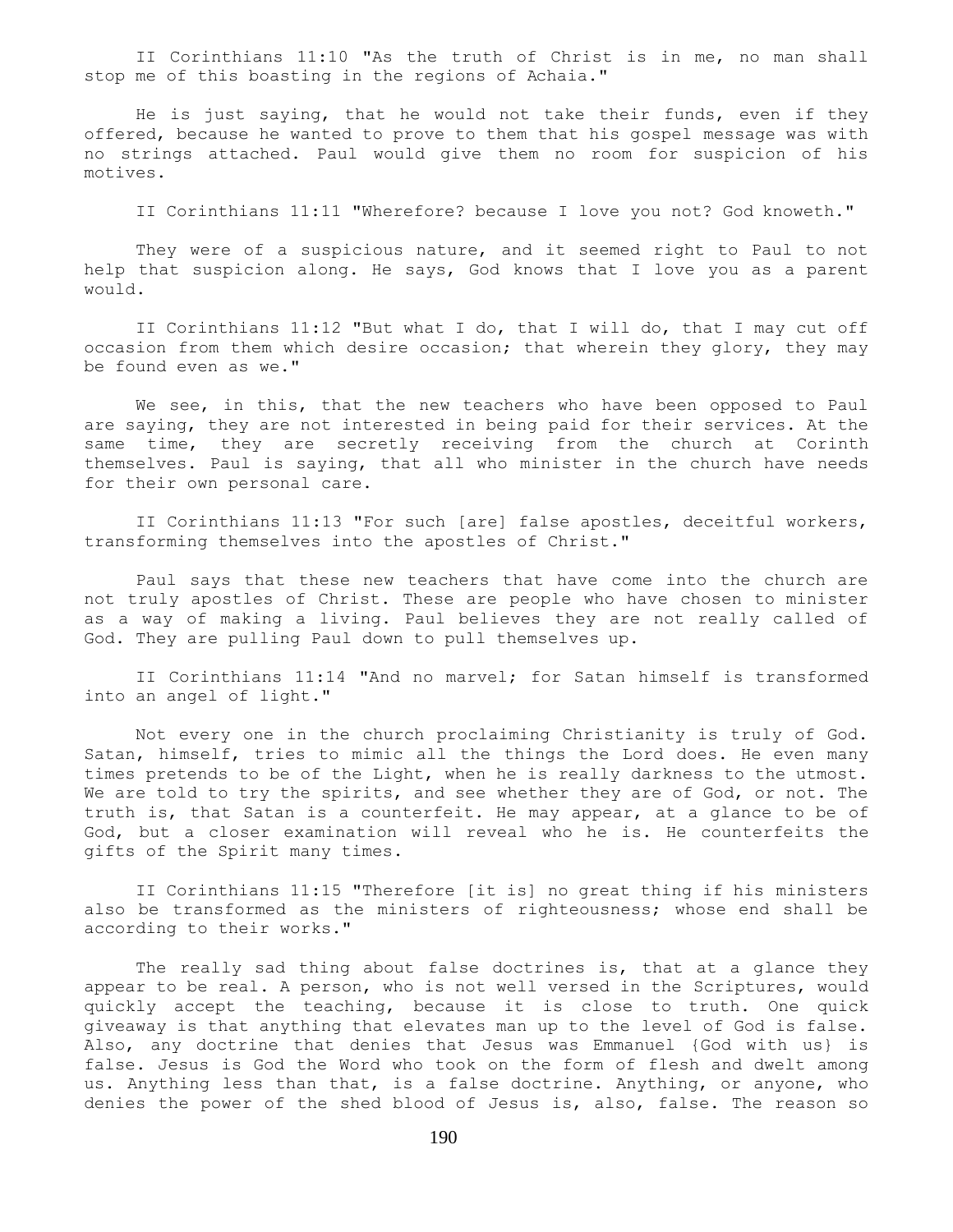many people, then and now, fall for this false teaching, is that it usually elevates man and brings God down to the level of man. Lucifer's sin was in wanting to be God. Jesus said, that there would be false teachers, and many would follow them. Study your Bible carefully, and do not be deceived. Test every spirit by the Word of God.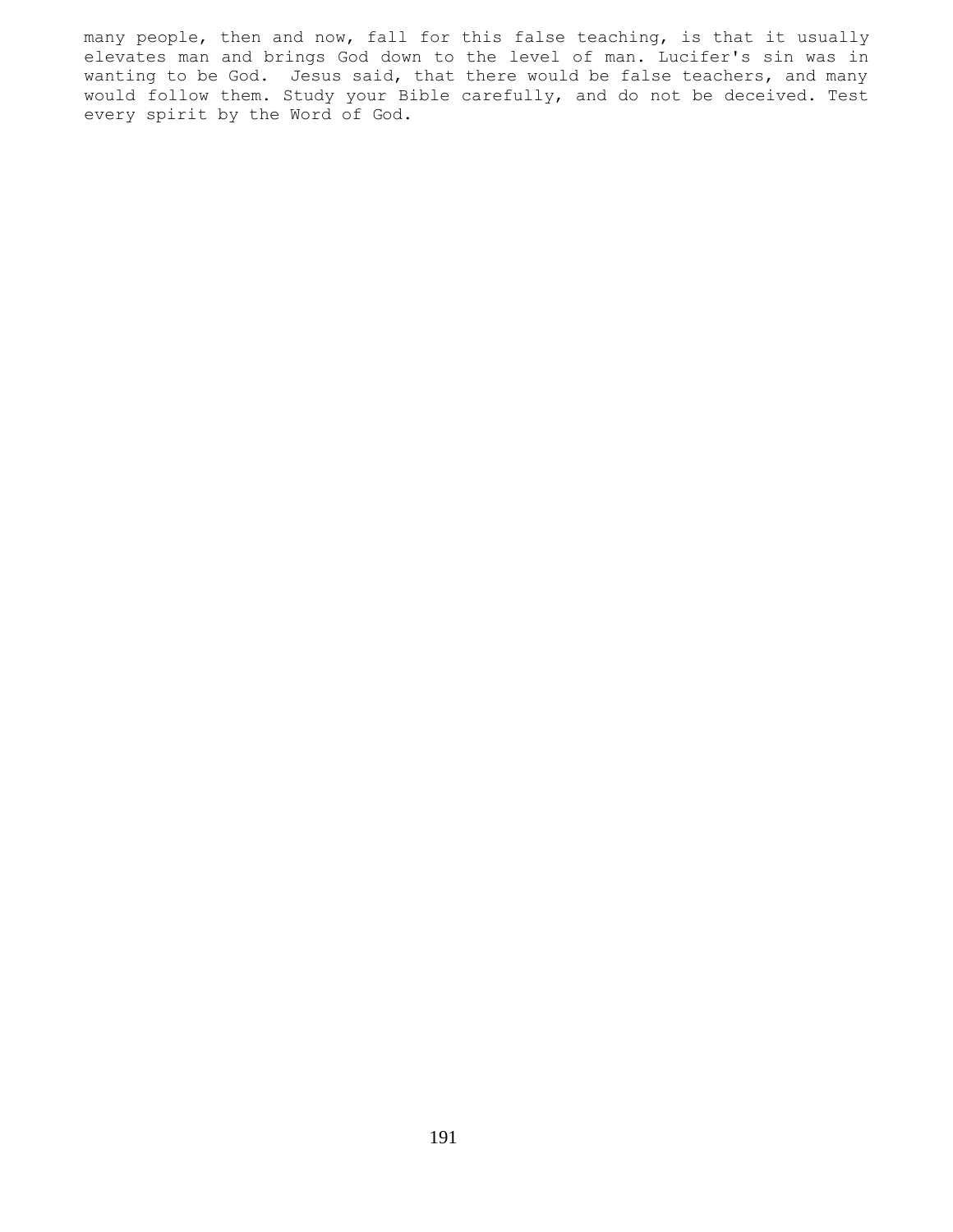ll Corinthians 13 Questions

1. Boasting is 2. What is verse 1 saying? 3. I am jealous over you with \_\_\_\_\_\_\_\_\_jealousy. 4. What is meant by "chaste virgin" in verse 2? 5. We must \_\_\_\_\_\_\_ in our salvation after we have received it. 6. Who did the serpent beguile in the Garden of Eden? 7. What did Paul fear would happen to their minds? 8. What does Galations chapter 1 verses 8 and 9 say? 9. Christianity is of the 10. Quote Romans chapter 1 verse 16. 11. In verse 4, what is Paul telling them to do with this new minister? 12. These Corinthians, led by this new teacher, have begun to do what? 13. What had Paul charged the church at Corinth when he ministered to them? 14. What is he probably speaking of when he uses the term "abased"? 15. What is the most precious possession we have? 16. What church is Paul speaking of, when he says, he robbed other churches? 17. What were the high priest and his family to live of? 18. What had Paul taken great pride in about ministering to these Corinthians? 19. How did Paul love these Corinthians? 20. What are these new teachers secretly doing? 21. What did Paul call the new teachers in verse 13? 22. Satan, himself, is transformed into an angel of \_\_\_\_\_\_\_. 23. Satan is a \_\_\_\_\_\_\_\_\_\_. 24. What is so sad about false doctrines?

25. How can we defend against false doctrines?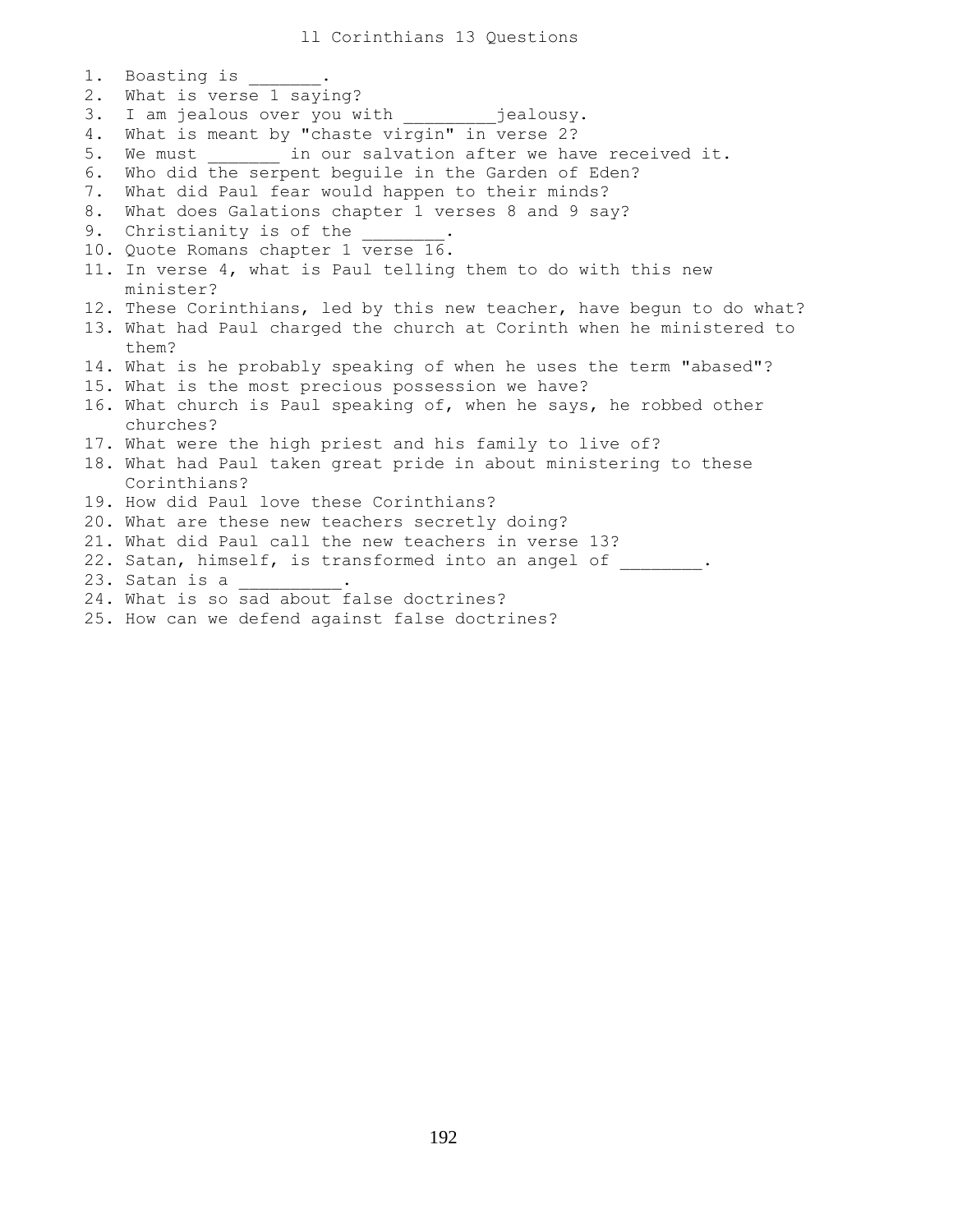We will begin this lesson in II Corinthians 11:16 "I say again, Let no man think me a fool; if otherwise, yet as a fool receive me, that I may boast myself a little."

 Boast, seems to be the prominent word in the last few chapters including this chapter. It seems to me that it is very painful to Paul to have to defend himself. Paul has already mentioned that he thought it foolish to boast. This boasting is in defense of his character.

 II Corinthians 11:17 "That which I speak, I speak [it] not after the Lord, but as it were foolishly, in this confidence of boasting."

 Paul is not speaking for the Lord here, but for himself. Paul will be sure to give his things that he has suffered for the Lord to prove who and what he is about.

 II Corinthians 11:18 "Seeing that many glory after the flesh, I will glory also."

 This boasting is a fleshly thing in answer to the boasting of the new teacher who has stirred them up against Paul.

 II Corinthians 11:19 "For ye suffer fools gladly, seeing ye [yourselves] are wise."

 Paul is saying, you are so intelligent that you listen to fools gladly. This is really saying to them that their judgement of character is not what it should be.

 II Corinthians 11:20 "For ye suffer, if a man bring you into bondage, if a man devour [you], if a man take [of you], if a man exalt himself, if a man smite you on the face."

 The new teachers, it seems, were putting them under great bondage. It seems they had these Corinthians so convinced they were right, that they would put up with most anything from these new teachers.

 II Corinthians 11:21 "I speak as concerning reproach, as though we had been weak. Howbeit whereinsoever any is bold, (I speak foolishly,) I am bold also."

 Paul says, I may have appeared to you as weak, but if you want boldness, I can be bold, also.

 II Corinthians 11:22 "Are they Hebrews? so [am] I. Are they Israelites? so [am] I. Are they the seed of Abraham? so [am] I."

 Here, again, we see Paul being all things to all men, that by all means he might save some. If they claim they are a Hebrew, they have nothing on Paul. He is a Hebrew. Paul always reminded the Israelites that he was not only an Israelite, but a Pharisee of the Pharisees. All believers in Christ are seed of Abraham.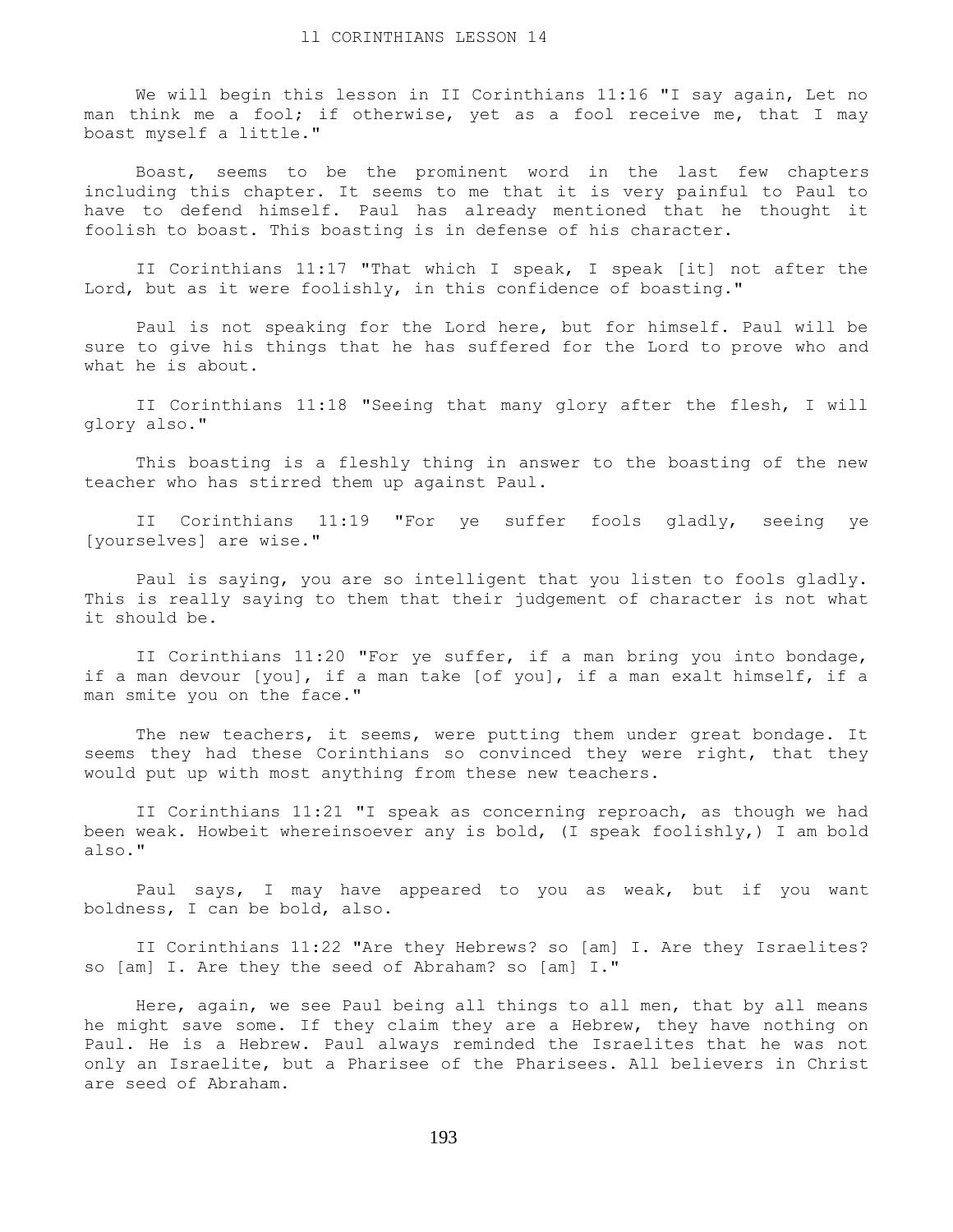II Corinthians 11:23 "Are they ministers of Christ? (I speak as a fool) I [am] more; in labours more abundant, in stripes above measure, in prisons more frequent, in deaths oft."

 "Fool" means insane in verse 23. Paul is saying, that it is insane to speak this way. Paul, in comparing himself to these teachers who have come against him, says that he is a better minister. He has labored harder than them all. He had been imprisoned most of the time he was ministering. In Rome, he was under house arrest and yet ministered regularly. He had been beaten, and stoned, and even left for dead. Paul was reminding him the suffering he had endured for the sake of the gospel. I am sure this rejection hurt him more than all the beatings.

 II Corinthians 11:24 "Of the Jews five times received I forty [stripes] save one."

 Jesus had told Paul in the beginning that he would show him what great things he would suffer for him. These beatings were just one of these things he suffered. Forty stripes was thought to be too much, and a man would die.

 II Corinthians 11:25 "Thrice was I beaten with rods, once was I stoned, thrice I suffered shipwreck, a night and a day I have been in the deep;"

 We know that Paul was shipwrecked on the way to Rome to be heard of Caesar. All of these things, Paul gladly endured to be able to bring the gospel message to the lost world.

 II Corinthians 11:26 "[In] journeyings often, [in] perils of waters, [in] perils of robbers, [in] perils by [mine own] countrymen, [in] perils by the heathen, [in] perils in the city, [in] perils in the wilderness, [in] perils in the sea, [in] perils among false brethren;"

 From the time that Paul met Jesus on the road to Damascus and the time he was killed in Rome, Paul travelled widely in missionary journeys. On one of these journeys, he established the church at Corinth that this letter was written to. Paul was hated by the Jews, and they followed him and tried to kill him. The Christians, here at Corinth, it appeared were turning against Paul and the Romans finally kill Paul. This is not exaggeration that he is speaking.

 II Corinthians 11:27 "In weariness and painfulness, in watchings often, in hunger and thirst, in fastings often, in cold and nakedness."

 Paul had gone right on ministering in the face of all these troubles. He ministered many times immediately after he had been beaten or stoned. He and Silas were praying and singing at midnight in the prison. He went on, weary or not. Paul gave no thought at all for the physical handicaps he faced. He went right on ministering. He learned to be content whatever state he found himself in at the time.

 II Corinthians 11:28 "Beside those things that are without, that which cometh upon me daily, the care of all the churches."

 Paul could pretty well endure the hardships from without, but it truly hurt him when the very churches he had started were against him. Paul dearly loved all the churches he had begun. He loved them as a parent loves a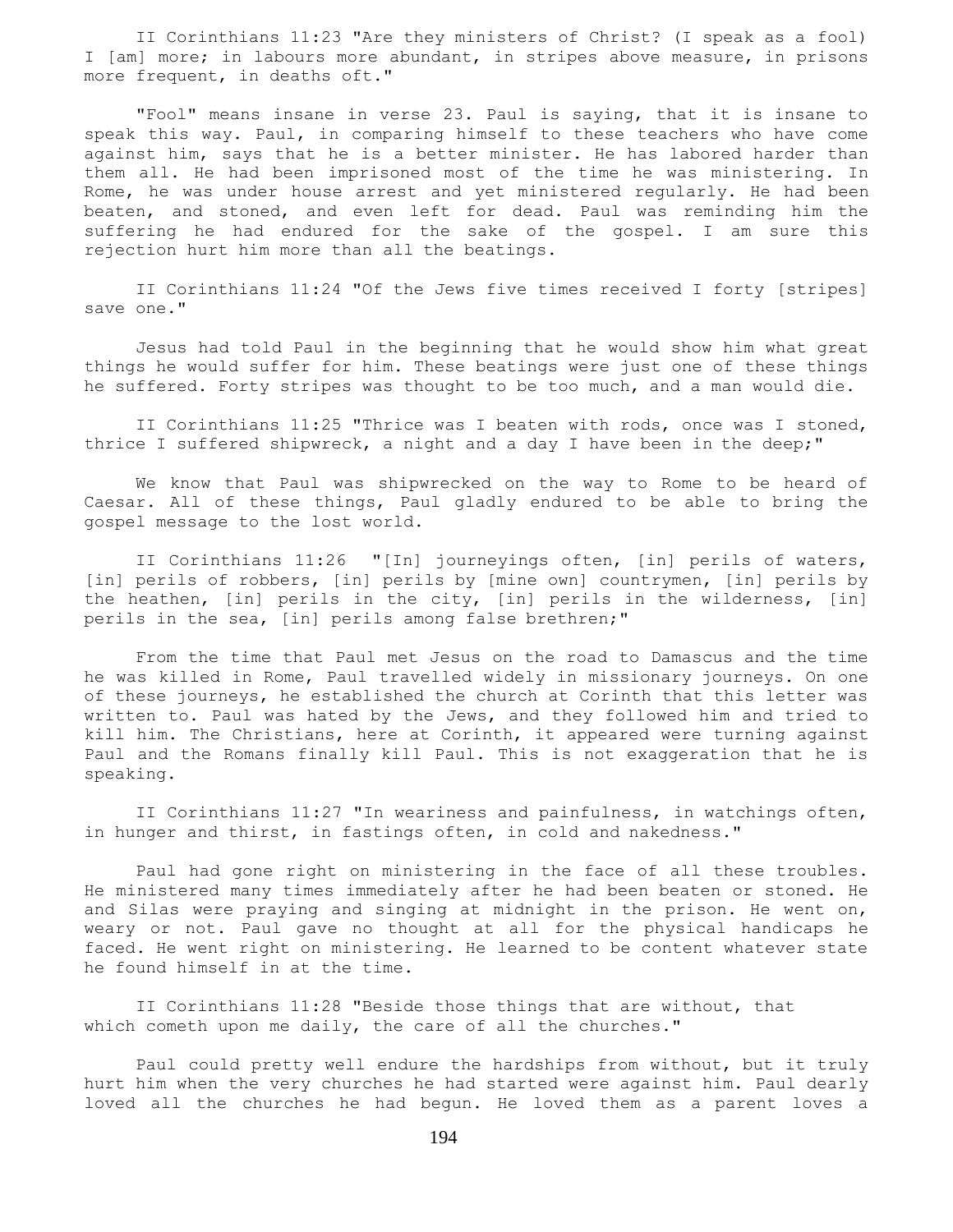child. He felt responsible for the churches he had begun. This is the very reason he wrote this letter. All pastors who begin a work are always concerned for that church staying true to the teachings it began with.

 II Corinthians 11:29 "Who is weak, and I am not weak? who is offended, and I burn not?"

 Paul felt every problem right along with them. Their troubles were his troubles, too. He loved them and wanted things to go right for them. If one part of the body suffers, the whole body suffers.

 II Corinthians 11:30 "If I must needs glory, I will glory of the things which concern mine infirmities."

 They have forced Paul to glory. He does not like to glory at all. He says, if I must glory, I will glory in my infirmities. Many church people of our day would say that Paul was not right with God or he would not have had these problems. My Bible says exactly the opposite. II Timothy 2:12 "If we suffer, we shall also reign with [him]: if we deny [him], he also will deny us:"

 II Corinthians 11:31 "The God and Father of our Lord Jesus Christ, which is blessed for evermore, knoweth that I lie not."

 Really, this is the only One that it is important to know that he is not telling anything false. When the final judgement comes, it will not matter what man thinks of you. It will be very important what God knows about you.

 II Corinthians 11:32 "In Damascus the governor under Aretas the king kept the city of the Damascenes with a garrison, desirous to apprehend me:"

 It seemed as though it was not just the religious leaders of Paul's day who had tried to destroy him, but some of the rulers of which we read of one here. Historians believe the man mentioned here was the father-in-law of Herod.

 II Corinthians 11:33 "And through a window in a basket was I let down by the wall, and escaped his hands."

 Paul is just telling of one of the many times when he escaped from prison. The letting down with the basket means that someone helped Paul escape. Probably, it was his Christian friends.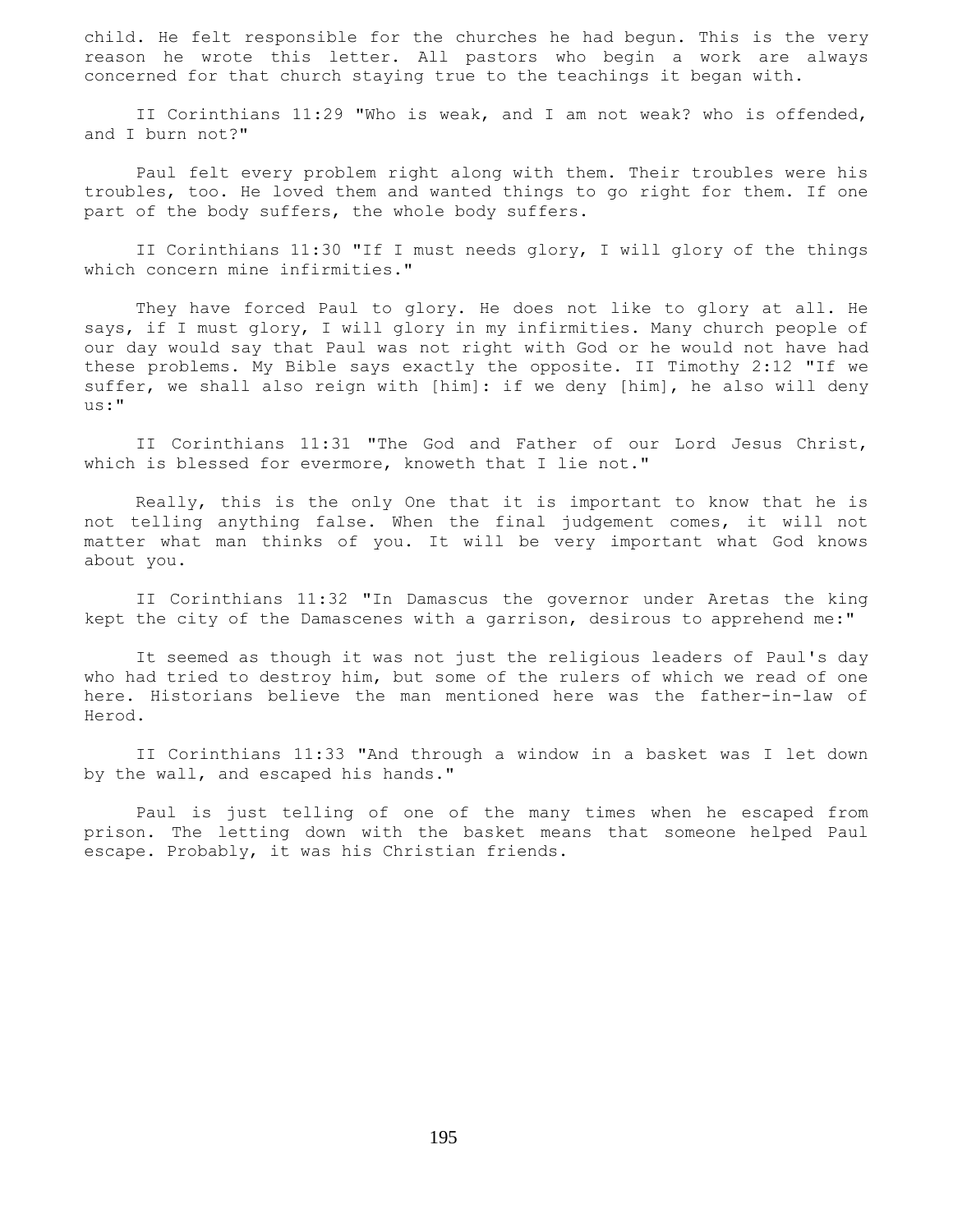1. In verse 16 Paul says, let no man think me a 2. What has been the prominent word in the last few lessons? 3. In verse 17 Paul says, this is not God speaking, but whom? 4. Many glory after the \_\_\_\_\_\_\_. 5. What is Paul saying to them in verse 19? 6. How were the new teachers treating them? 7. Paul had appeared to them as weak, but he could be \_\_\_\_\_\_. 8. What 3 things did Paul say he was in verse 22? 9. All believers in Christ are \_\_\_\_\_\_\_ of Abraham. 10. What does "fool" mean in verse 23? 11. Where was most of Paul's ministering done? 12. Where did Paul minister in Rome? 13. Of all things, what hurt Paul the worst? 14. How many times had Paul received 40 stripes save one? 15. How many times was he shipwrecked? 16. What were most of Paul's journeys for? 17. Who kill Paul? 18. What problems of Paul are mentioned in verse 27. 19. Who was in prison with Paul when they prayed at midnight? 20. What kind of love did Paul have for the churches he started? 21. What did Paul glory of? 22. Who did Paul say, knew that he did not lie? 23. Who do historians say, this is speaking of in verse 32? 24. What did they use to let Paul down the wall?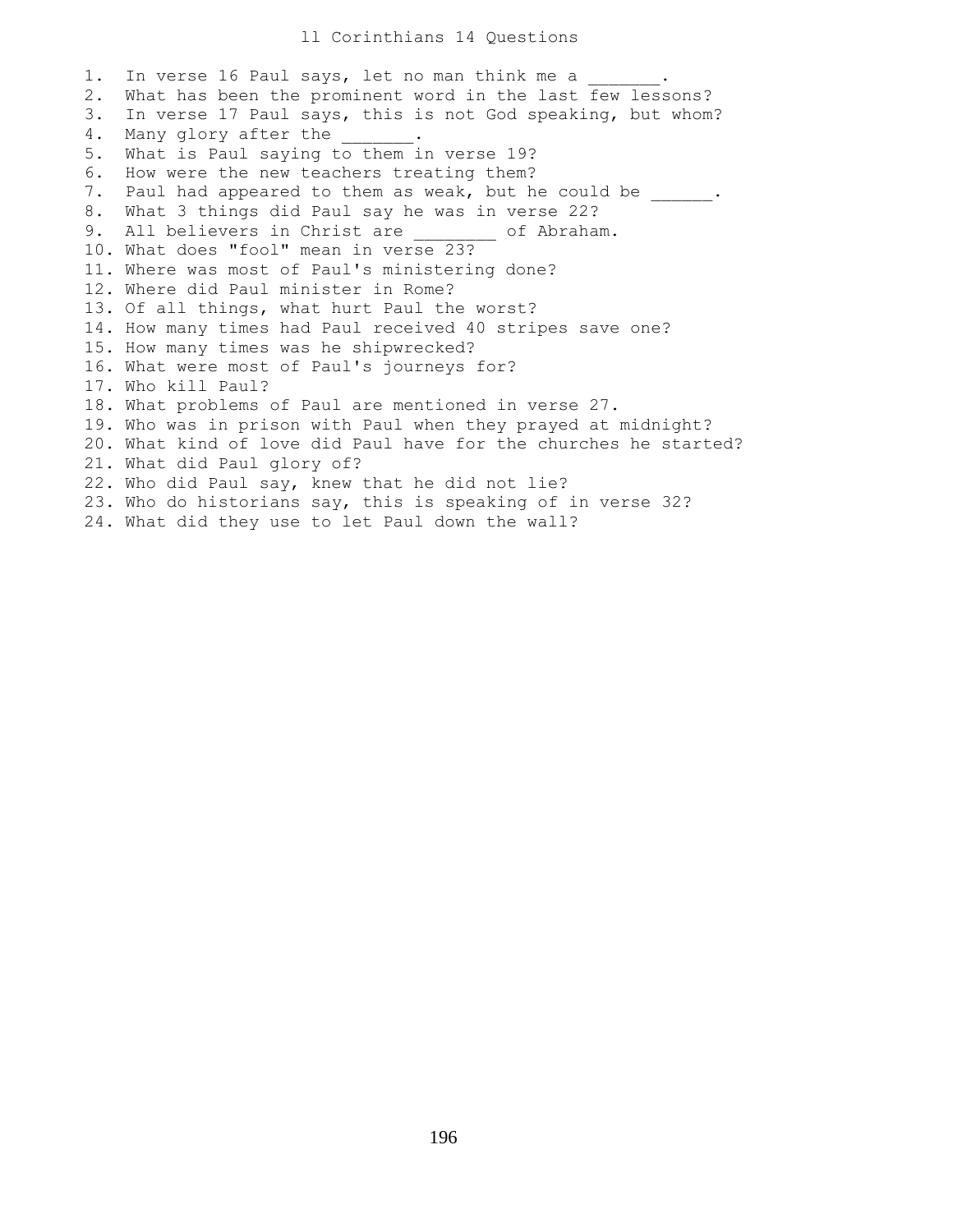We will begin this lesson in II Corinthians 12:1 "It is not expedient for me doubtless to glory. I will come to visions and revelations of the Lord."

 "Expedient" probably means profitable in the verse above. "Revelations", in the verse above, means disclosure. Paul now proceeds to tell them of the revelations of God to him. Jesus revealed himself to Paul on the road to Damascus. Paul is apologizing for boasting, saying it is really of no use. "Visions" means presentation while neither sleeping or awake. You might be awake, but not aware of other things around you. The Lord revealed Himself to Paul in this manner.

 II Corinthians 12:2 "I knew a man in Christ above fourteen years ago, (whether in the body, I cannot tell; or whether out of the body, I cannot tell: God knoweth;) such an one caught up to the third heaven."

 Of course, Paul is speaking of himself. Paul was truly "in Christ" as most Christians can only dream of. Paul had lain himself down and lived in Christ. The following Scripture describes what I am trying to say about Paul. Romans 8:10 "And if Christ [be] in you, the body [is] dead because of sin; but the Spirit [is] life because of righteousness." Paul counted his body nothing. Galatians 2:20 "I am crucified with Christ: nevertheless I live; yet not I, but Christ liveth in me: and the life which I now live in the flesh I live by the faith of the Son of God, who loved me, and gave himself for me." Colossians 3:3 "For ye are dead, and your life is hid with Christ in God."

 Whether Paul had a vision, or was carried away into heaven to the presence of God, really does not matter. What does matter is that Paul had a close encounter with God. There are very few instances like this in the Bible.

 II Corinthians 12:3 "And I knew such a man, (whether in the body, or out of the body, I cannot tell: God knoweth;)"

 Paul is saying, that he could have left his body and gone to heaven in his spirit. He is not sure whether his spirit body went to heaven, or whether his physical body went to heaven. Paul is not trying to speculate. He says God alone knows.

 II Corinthians 12:4 "How that he was caught up into paradise, and heard unspeakable words, which it is not lawful for a man to utter."

 We mentioned in a previous lesson, that Paradise is where the Tree of Life is. Revelation 2:7 "He that hath an ear, let him hear what the Spirit saith unto the churches; To him that overcometh will I give to eat of the tree of life, which is in the midst of the paradise of God." If the words are unlawful for man to utter, there would be no way we could know what they were.

 II Corinthians 12:5 "Of such an one will I glory: yet of myself I will not glory, but in mine infirmities."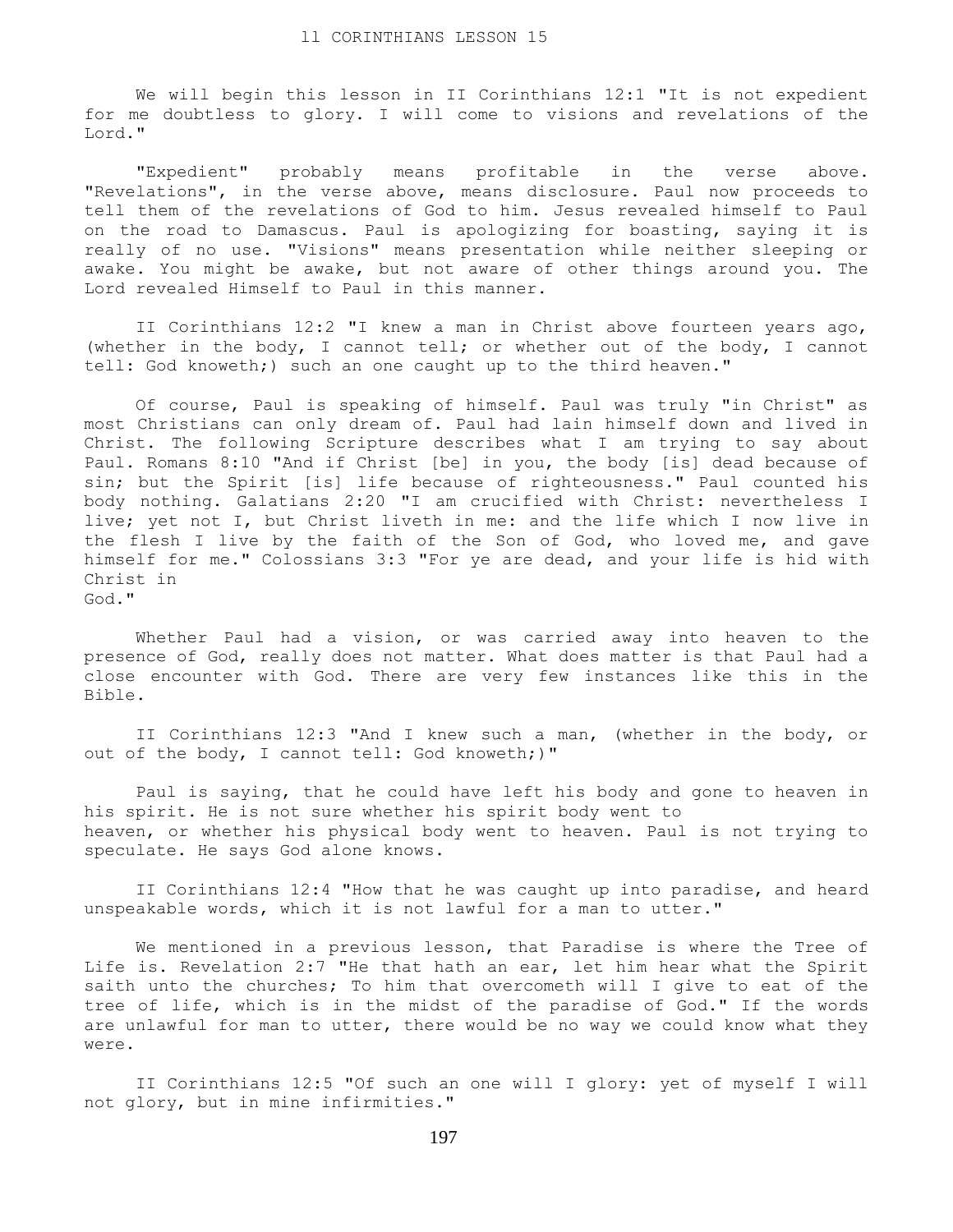There would be no way to prove to anyone on the earth that this had really happened to you, so there is no way to glory in this. Also, Paul had nothing to do with this, God took Paul on this journey. The glory, then, must lie in his infirmities.

 II Corinthians 12:6 "For though I would desire to glory, I shall not be a fool; for I will say the truth: but [now] I forbear, lest any man should think of me above that which he seeth me [to be], or [that] he heareth of me."

 Paul says, there is no need to think of him highly for this happening. Paul, again, turns their attention to the truth of the gospel he has brought to them.

 II Corinthians 12:7 "And lest I should be exalted above measure through the abundance of the revelations, there was given to me a thorn in the flesh, the messenger of Satan to buffet me, lest I should be exalted above measure."

 Many have speculated on the thorn in Paul's flesh. My own personal belief is, that is why Luke the physician travelled with Paul extensively. Paul has this problem in his flesh to keep him humble. If you were to look up the meaning of this messenger of Satan, you would find that it means an angel of Satan. This is just more evidence to me that the "demons", devil spirits working for Satan are the fallen angels. We can see, in this, that God does not always heal. Sometimes the impairment we have is for our own good.

 II Corinthians 12:8 "For this thing I besought the Lord thrice, that it might depart from me."

We see, in this, that Paul earnestly prayed 3 times to be healed, and God said no. We must carefully examine the guilt trip some ministers put on people who do not get healed. Sometimes it is not the will of God to heal you. It is God's business who he heals. We must not stop praying, but it is not our business whether they are healed or not, it is God's business.

 II Corinthians 12:9 "And he said unto me, My grace is sufficient for thee: for my strength is made perfect in weakness. Most gladly therefore will I rather glory in my infirmities, that the power of Christ may rest upon me."

 We must not question this answer from God. For some reason, Paul could minister better with the infirmity, than he could without it. Since Paul had this weakness, he was very well aware that his strength was in Christ. It would be perfectly obvious to everyone Paul ministered to, that Paul's power was in God. God ministered through Paul. Had Paul been perfectly healthy, he might have thought some of the ministry results was because of his strength.

 II Corinthians 12:10 "Therefore I take pleasure in infirmities, in reproaches, in necessities, in persecutions, in distresses for Christ's sake: for when I am weak, then am I strong."

 Paul's weakness in his flesh just allowed the spirit to work in him more fully. Paul knows that there will be no mistaking where his strength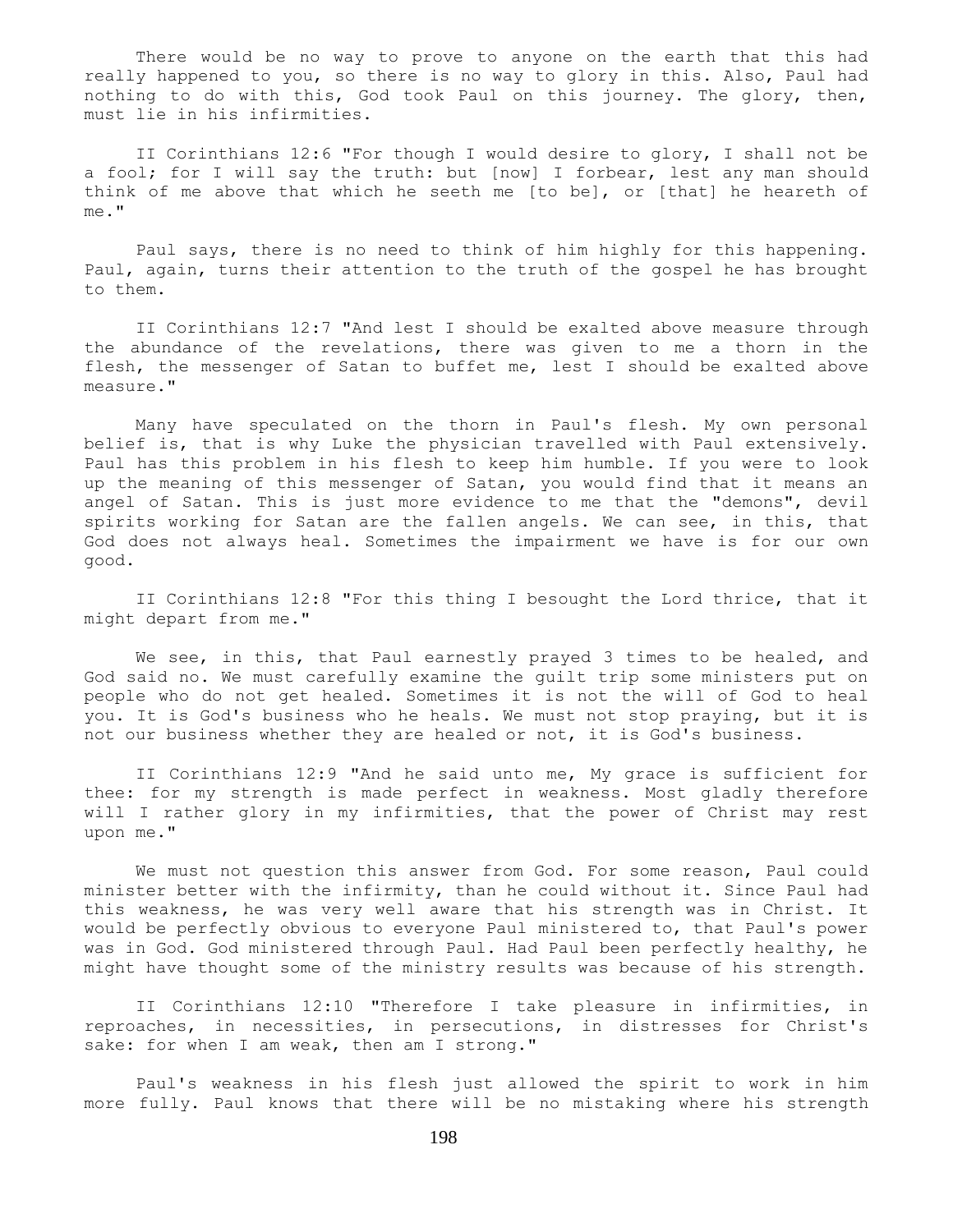comes from. II Timothy 2:12 "If we suffer, we shall also reign with [him]: if we deny [him], he also will deny us:" Paul, knowing this, was happy to suffer for Christ's sake.

 II Corinthians 12:11 "I am become a fool in glorying; ye have compelled me: for I ought to have been commended of you: for in nothing am I behind the very chiefest apostles, though I be nothing."

 Even though Paul had this weakness in the flesh, he still used all of his time to further the kingdom of God. He, even more than the other apostles, fulfilled the great commission. Mark 16:15 "And he said unto them, Go ye into all the world, and preach the gospel to every creature." Paul went to many countries and carried the gospel message. He, also, did it the way Jesus had commanded. Matthew 10:8 " Heal the sick, cleanse the lepers, raise the dead, cast out devils: freely ye have received, freely give." All of these signs of ministry followed Paul.

 II Corinthians 12:12 "Truly the signs of an apostle were wrought among you in all patience, in signs, and wonders, and mighty deeds."

 Paul did heal the sick and cast out devils. In all of the ministry the Lord Jesus brought, the most important thing was to preach the gospel. On the trip to Rome, when Paul was shipwrecked, the people thought Paul to be a god, when he threw the poison serpent off, after it bit Paul. Paul had to tell the people not to worship him.

 II Corinthians 12:13 "For what is it wherein ye were inferior to other churches, except [it be] that I myself was not burdensome to you? forgive me this wrong."

 Paul is telling them, here, that the only mistake he really made was in not teaching them to take care of the needs of their minister. Paul had given them the salvation message and the message about the Holy Spirit. He really had no apologias to make.

 II Corinthians 12:14 "Behold, the third time I am ready to come to you; and I will not be burdensome to you: for I seek not yours, but you: for the children ought not to lay up for the parents, but the parents for the children."

 Paul is not looking for an offering from them. He was really like a spiritual father to this church and speaks, here, of himself as their parent. He is saying, that he wants to give to them instead of them giving to him. I do not believe he is speaking of material things, however. He was to bless them in their spirit. They need more teaching, and that it what intends to do. He would like for them to be more rooted in the Word of God.

 II Corinthians 12:15 "And I will very gladly spend and be spent for you; though the more abundantly I love you, the less I be loved."

 Paul has great love for them. He is just as sure that they do not love him in return. Nothing, within his power to give them, will be withheld.

 II Corinthians 12:16 "But be it so, I did not burden you: nevertheless, being crafty, I caught you with guile."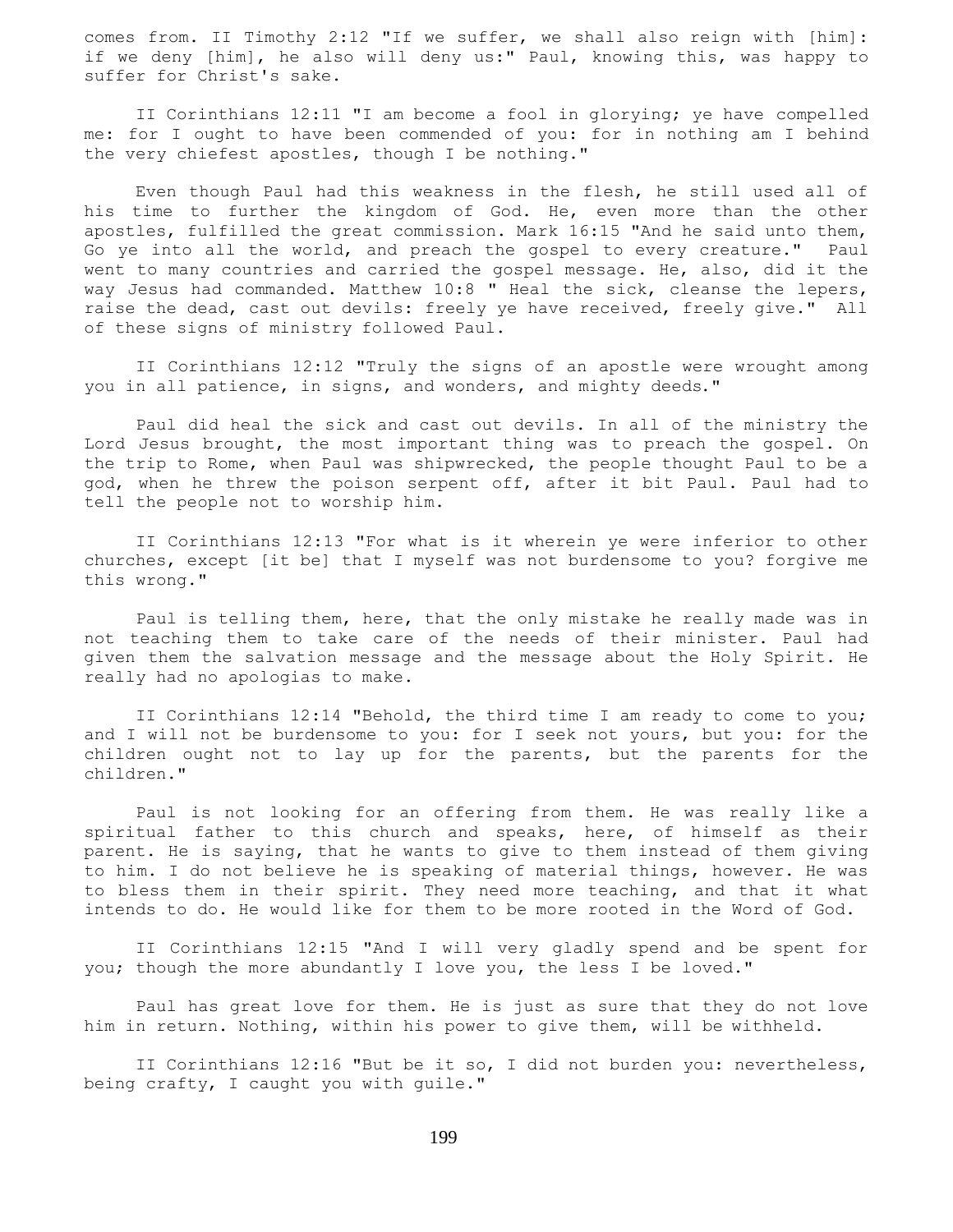We find that, even though Paul had completely explained that he personally had never taken money from them, they still felt that he was trying to get money from them for himself, when he asked for an offering for the poor in Jerusalem.

 II Corinthians 12:17 "Did I make a gain of you by any of them whom I sent unto you?"

 The answer, of course, is no. Paul deliberately did not handle any of the offerings, so they could not accuse him of this.

 II Corinthians 12:18 "I desired Titus, and with [him] I sent a brother. Did Titus make a gain of you? walked we not in the same spirit? [walked we] not in the same steps?"

 Paul, not only defends himself, here, but Titus as well. Neither Paul, nor Titus, had taken any of their offering. The offering had gone to the poor. Paul says, was it not just like me being with you, when Titus was there?

 II Corinthians 12:19 "Again, think ye that we excuse ourselves unto you? we speak before God in Christ: but [we do] all things, dearly beloved, for your edifying."

 Paul says that he does not have to answer to them, but to Christ. Paul's teaching them to give to those in need was to build them up, not to tear them down. If their giving was with such regret, I doubt it would do them any good. Giving should be done with a free heart.

 II Corinthians 12:20 "For I fear, lest, when I come, I shall not find you such as I would, and [that] I shall be found unto you such as ye would not: lest [there be] debates, envyings, wraths, strifes, backbitings, whisperings, swellings, tumults:"

 Paul does not want to come to strife and fussing. He wants to make sure they want him to come. They should settle all of the questions they have, and then invite him to come. He does not want to debate with them. His reason for coming, is to bring them to a fuller knowledge of God, not to debate things that really do not matter. He loves them too much to come, and have so much trouble with them that it would break all ties.

 II Corinthians 12:21 "[And] lest, when I come again, my God will humble me among you, and [that] I shall bewail many which have sinned already, and have not repented of the uncleanness and fornication and lasciviousness which they have committed."

 Parents are grieved greatly, when their children sin and do not repent. Paul feels that he is their spiritual father, and he wants them to repent of their sins, and turn from their wicked ways. "Uncleanness", in the verse above, means impurity. "Fornication", has to do with spiritual and physical adultery. It includes incest, and homosexuality, and lesbianism. "Lasciviousness", means filthy or wantonness. The problem is, some are still in an unrepentant state for these sins.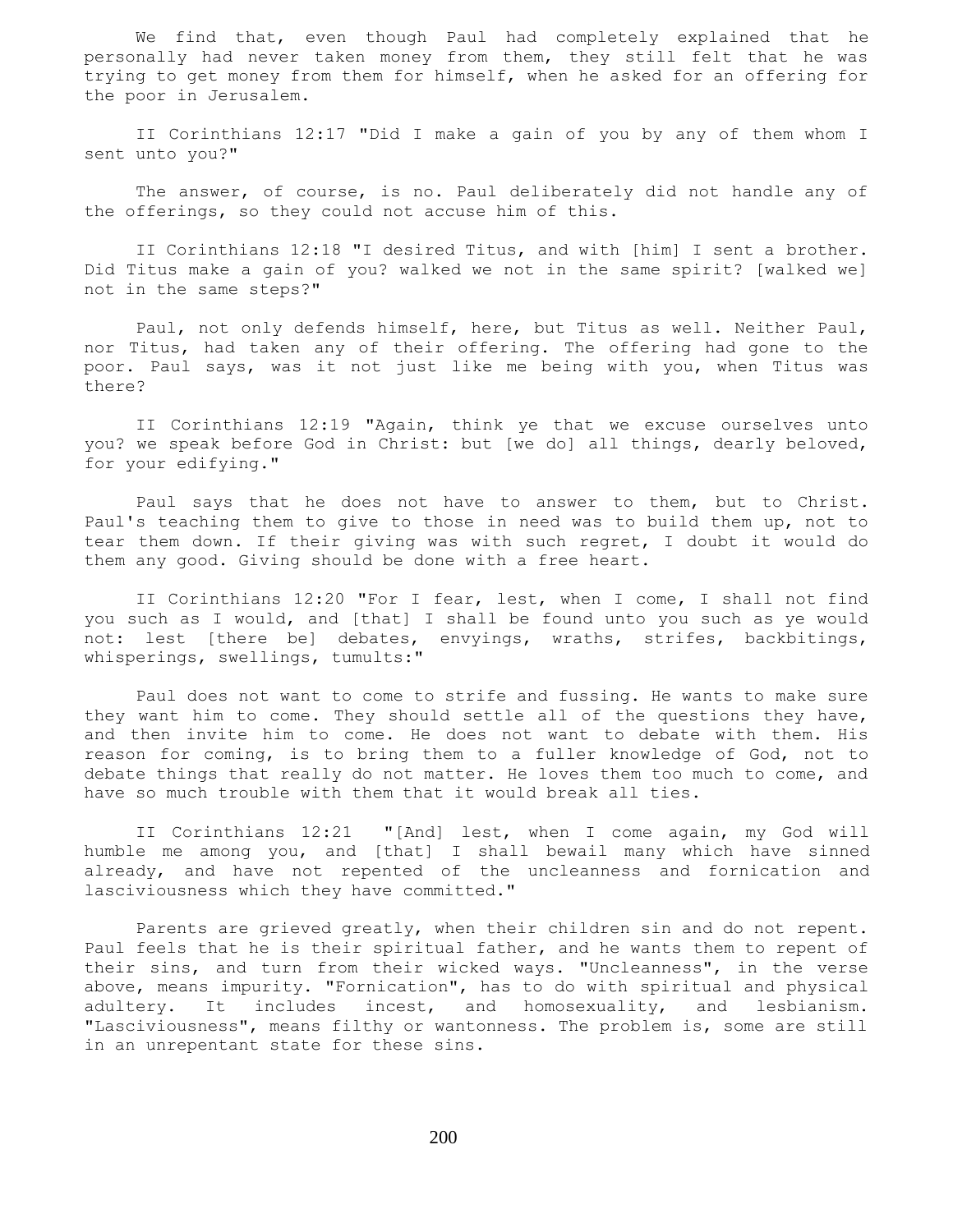## ll Corinthians 15 Questions

1. In verse 1 Paul says, he will speak of what 2 things? 2. What does "expedient" mean? 3. What does "revelations", in verse 1, mean? 4. "Visions" means what? 5. How many years before this writing did this occur? 6. Who was this man? 7. Where was he carried? 8. Was he in his body, when he went to heaven? 9. Quote Romans chapter 8 verse 10. 10. Quote Colossians chapter 3 verse 3. 11. Who knows whether Paul went to heaven in body or in spirit? 12. What was the name of the place he was carried up to? 13. Describe the words Paul heard. 14. Where is the Tree of Life? 15. What was the only thing Paul would glory in? 16. To keep Paul from glorying of these revelations , what was given him? 17. Messenger of Satan, in verse 7, is actually who? 18. Who does the author believe the fallen angels to be? 19. How many times did Paul pray for the thorn to be removed? 20. What answer did he get from God? 21. Paul's strength was made perfect in 22. In verse 10, what things did Paul take pleasure in? 23. Quote 2 Timothy chapter 2 verse 12. 24. What is the great commission? 25. Did Paul fulfill the commission? 26. What were some of the signs of an apostle? 27. What was the only mistake Paul made with these Corinthians? 28. The children ought not to lay up for the 29. What apostle had Paul sent in his stead? 30. Who does Paul have to answer to? 31. What were some of the sins they had not repented of?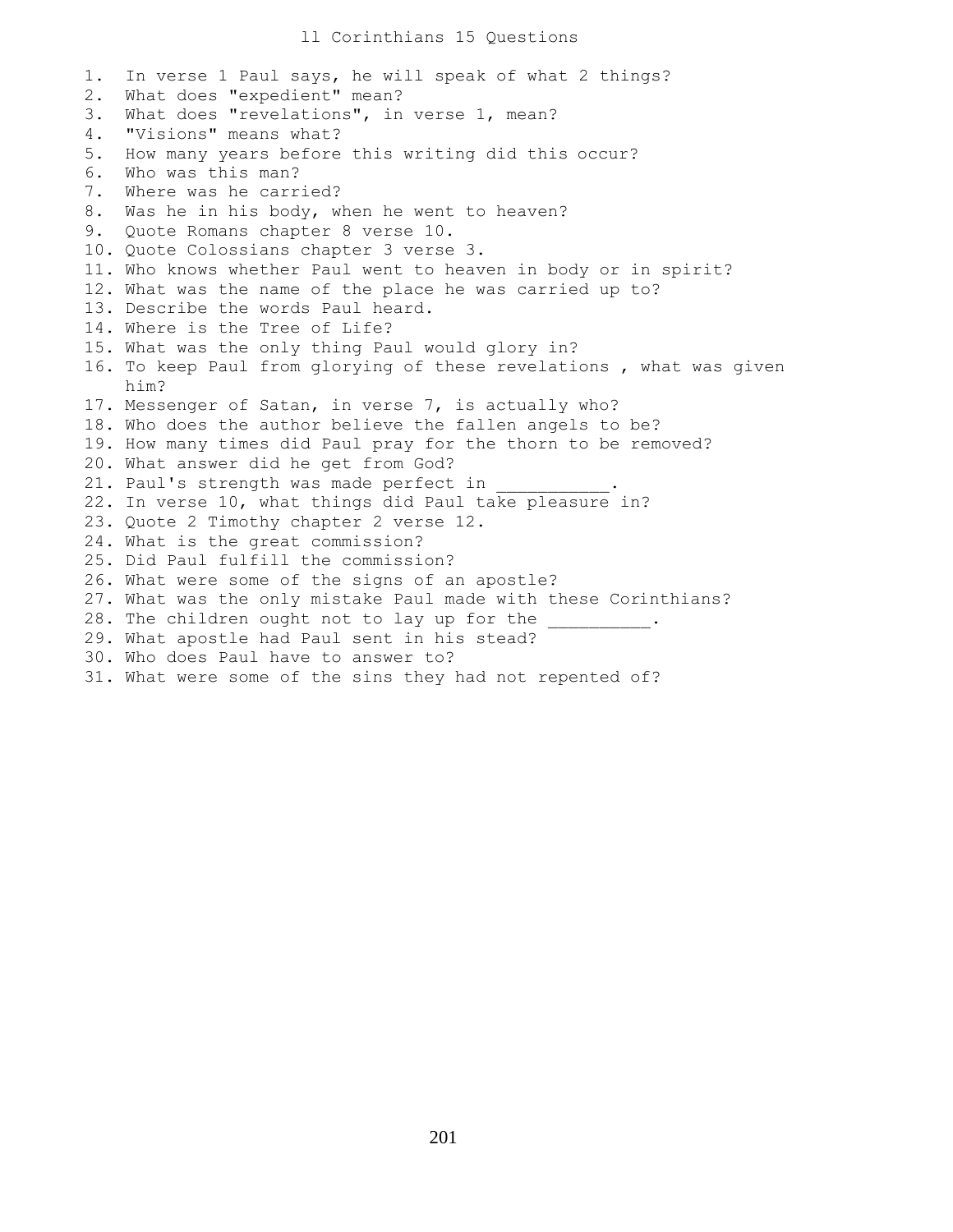We will begin this lesson in II Corinthians 13:1 "This [is] the third [time] I am coming to you. In the mouth of two or three witnesses shall every word be established."

 This is a statement that Jesus had spoken of as being true with the Jews, as well as the Christians. This is one of the reasons that we are not to take everything in Corinthians as doctrine for the general church. Everything, must be established by two different witnesses, or else it is a custom, or tradition, instead of a law. In many of the statements made in Corinthians, Paul is the only one who said it. Deuteronomy 19:15 "One witness shall not rise up against a man for any iniquity, or for any sin, in any sin that he sinneth: at the mouth of two witnesses, or at the mouth of three witnesses, shall the matter be established." In the following Scripture, we read what the Lord Jesus had to say about this very thing. John 8:17 "It is also written in your law, that the testimony of two men is true." The number two means agreement.

 II Corinthians 13:2 "I told you before, and foretell you, as if I were present, the second time; and being absent now I write to them which heretofore have sinned, and to all other, that, if I come again, I will not spare:"

 Paul is saying to those who think he is not coming and are continuing in their sin, that when he comes in person, he will take care of the problem.

 II Corinthians 13:3 "Since ye seek a proof of Christ speaking in me, which to you-ward is not weak, but is mighty in you."

 Paul is saying, I may appear in the flesh to weak, but Christ speaking in me is very strong. Even though they had strayed, The Lord Jesus Christ had not abandoned them. They were but babes in Christ who needed further training in the things of God. Paul was just the one who could give this training, because of the power of Christ which worked in him.

 II Corinthians 13:4 "For though he was crucified through weakness, yet he liveth by the power of God. For we also are weak in him, but we shall live with him by the power of God toward you."

 It appeared to the world that the Lord Jesus Christ was weak, because he was crucified. What Satan thought to be his greatest victory, was actually his defeat. The greatest victory of all time was the crucifixion of Jesus on the cross. He defeated Satan and sin for all of mankind on the cross. He defeated death, when He rose from the grave. Paul is saying, we may appear to be weak, but that is our flesh you are looking at. The power of the living God {Jesus Christ} in Paul made him stronger than anything that could be thrown against him. Our lives and Paul's life is hid in Jesus Christ our Saviour and Lord.

 II Corinthians 13:5 "Examine yourselves, whether ye be in the faith; prove your own selves. Know ye not your own selves, how that Jesus Christ is in you, except ye be reprobates?"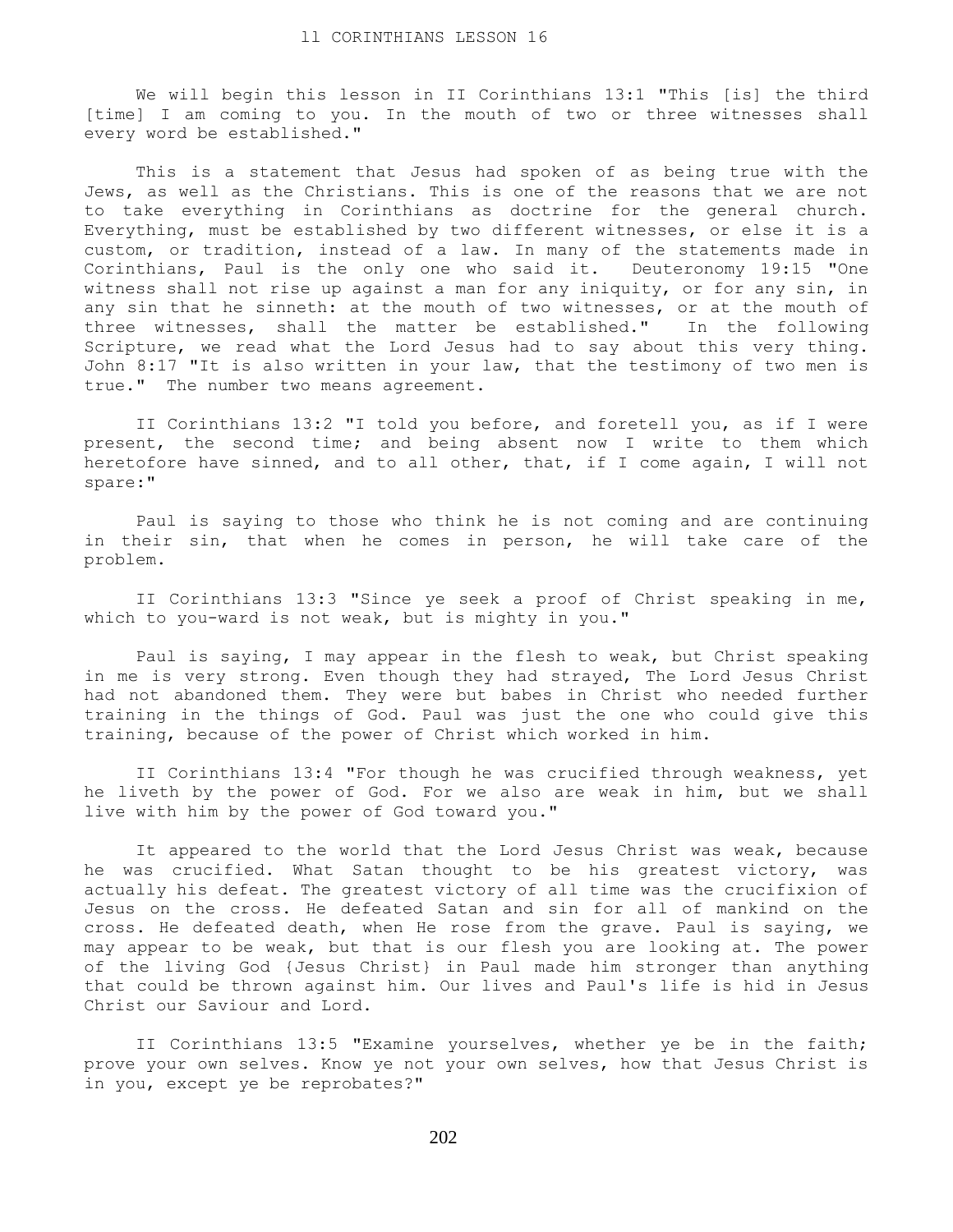"Reprobates", in the verse above, means unapproved, rejected, worthless, or castaway. All true Christians have Jesus within them. The reprobate is those who totally reject Jesus as their Saviour.

 II Corinthians 13:6 "But I trust that ye shall know that we are not reprobates."

 There was no question that Paul was not reprobate. He was so full of the Lord Jesus that many miracles were performed by him in the name of Jesus.

 II Corinthians 13:7 "Now I pray to God that ye do no evil; not that we should appear approved, but that ye should do that which is honest, though we be as reprobates."

 Paul is not saying he is reprobate, he is saying, that the false teachers there at Corinth think he is reprobate. Paul's concern is for his church, and not for himself. Paul prayed to God for his churches all the time.

 II Corinthians 13:8 "For we can do nothing against the truth, but for the truth."

 The Word of God is Truth. I have said, over and over, the 2 great powers in the world are the spoken and the written Word. Paul's power and, in fact, our power is in the Truth of God. The only way to accomplish anything is with the Truth. When we operate in the power of the Word of God, it is Truth.

 II Corinthians 13:9 "For we are glad, when we are weak, and ye are strong: and this also we wish, [even] your perfection."

 Paul is much more concerned for those he led to the Lord than he is for himself. He says, I do not need to be elevated up. Paul wishes that they will be perfect in all their deeds.

 II Corinthians 13:10 "Therefore I write these things being absent, lest being present I should use sharpness, according to the power which the Lord hath given me to edification, and not to destruction."

 Paul is afraid, if he were with them, and they had not repented of their sins, that he would get really harsh with them, and possibly even run them off from God. The Lord has given him power and authority to rule over these churches that he started. Paul would rather build them up, instead of destroy them. This is why he is writing, instead of coming to them in person.

 II Corinthians 13:11 "Finally, brethren, farewell. Be perfect, be of good comfort, be of one mind, live in peace; and the God of love and peace shall be with you."

 Paul's last words to them is speaking a blessing on them. He wants them to feel his love for them in these last few words of his letter to them. He rebuked them for their sin, which he had to do as their leader, but he wants them to know that he has not stopped loving them. He has high hopes for the way they will conduct their lives from here on in. Just as a loving parent,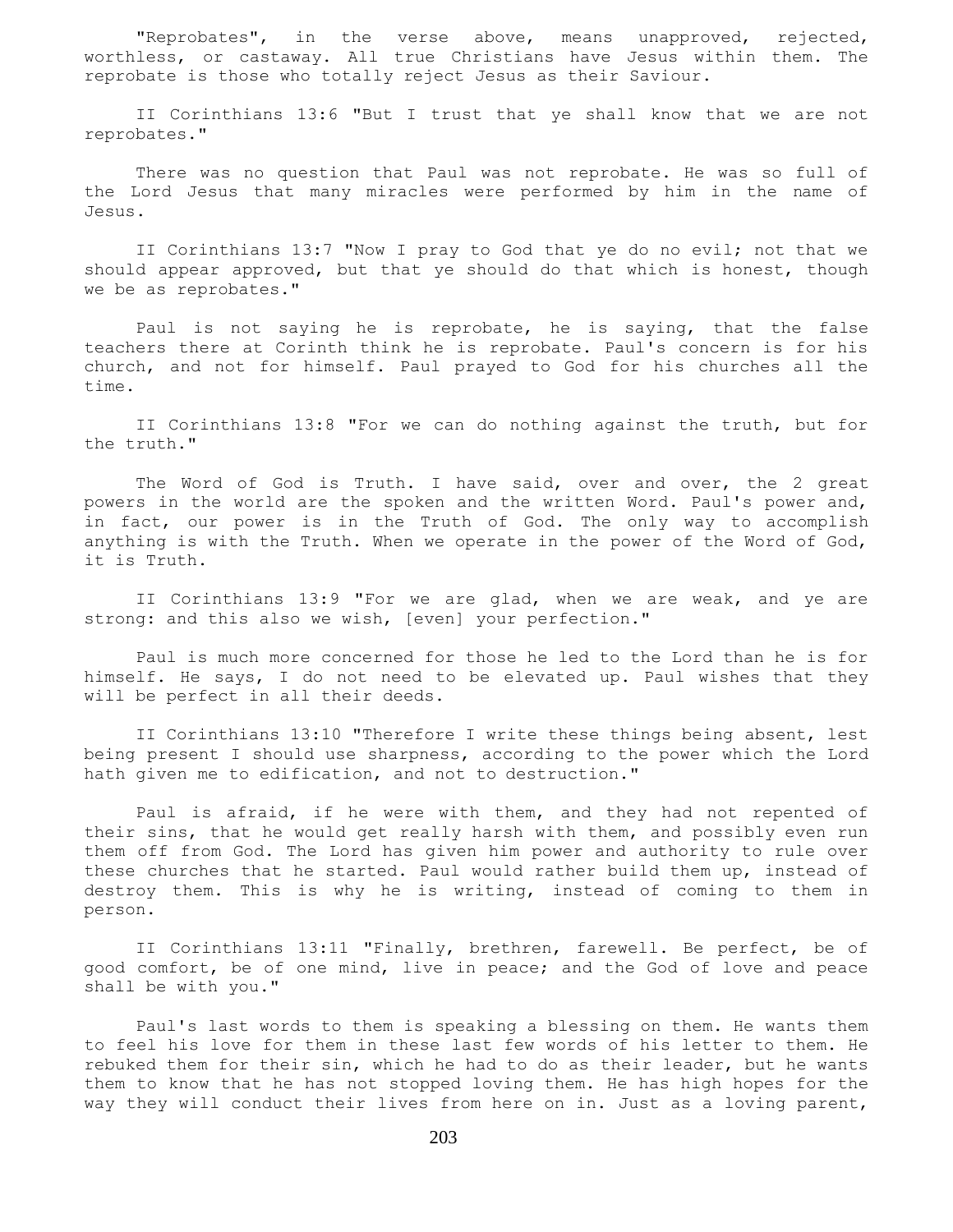his last words are instructions on how to live peaceful lives. He says, I know you will do these things. Do not fuss and fight. Be of one mind and one accord.

II Corinthians 13:12 "Greet one another with an holy kiss."

 This was not a passionate kiss but a kiss of affection between brothers. This kiss was on the cheek, not the mouth.

II Corinthians 13:13 "All the saints salute you."

 This greeting is from the group that were with Paul. He always had a number of men and women who followed him wherever he went.

 II Corinthians 13:14 "The grace of the Lord Jesus Christ, and the love of God, and the communion of the Holy Ghost, [be] with you all. Amen."

 Now the benediction is spoken by Paul. We see the three of the Godhead mentioned here. Lord Jesus Christ {Word of God}, God the Father, and the Holy Ghost. "Grace", as we said before, means unmerited favor. Paul blessed them in completeness with this blessing. Many Protestant churches use this very same benediction today to close their services. I will say Amen to this for all who have taken the time to study this lesson. Thank you again for your time.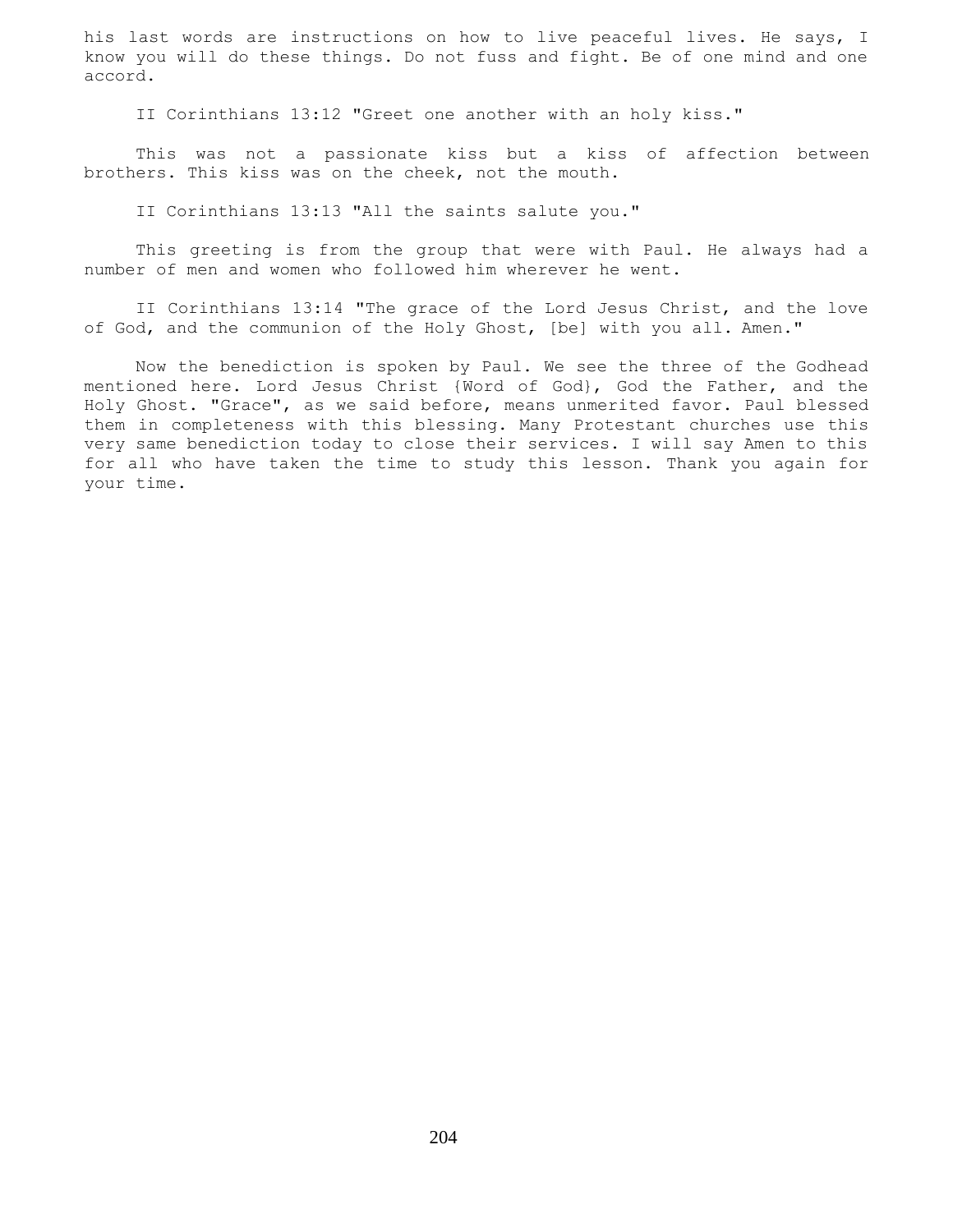```
1. In the mouth of how many witnesses shall every word be
    established?
2. Where, in the Old Testament, do we find this same statement?
3. What did Jesus have to say about this?
4. If there are not two witnesses, it is a _____, and not a ____.
5. What did Paul warn them of in verse 2?
6. They were seeking proof of ______ in Paul.
7. What was their real problem?
8. Who was just the one to give them the training they needed?
9. Why did it appear to the world that Christ was weak?
10. What is the greatest victory the world has ever known?
11. What did Jesus defeat on the cross?
12. What did He defeat, when He rose again?
13. What made Paul stronger than anything they could send against him?
14. Where is the life of the Christian hid?
15. Jesus Christ is in you, except ye be
16. What does "reprobate" in verse 5, mean?
17. Who are the reprobates?
18. Who had called Paul reprobate?
19. What is Truth?
20. What are the 2 great powers in the world?
21. Who is Paul more concerned for than for himself?
22. What was Paul afraid he would do, if he were with them?
23. What things did Paul tell them to be in verse 11?
24. What did Paul say to them in his last words to them?
25. How were they to greet each other?
26. What is the benediction that Paul spoke here, that is used in many
    churches today?
```